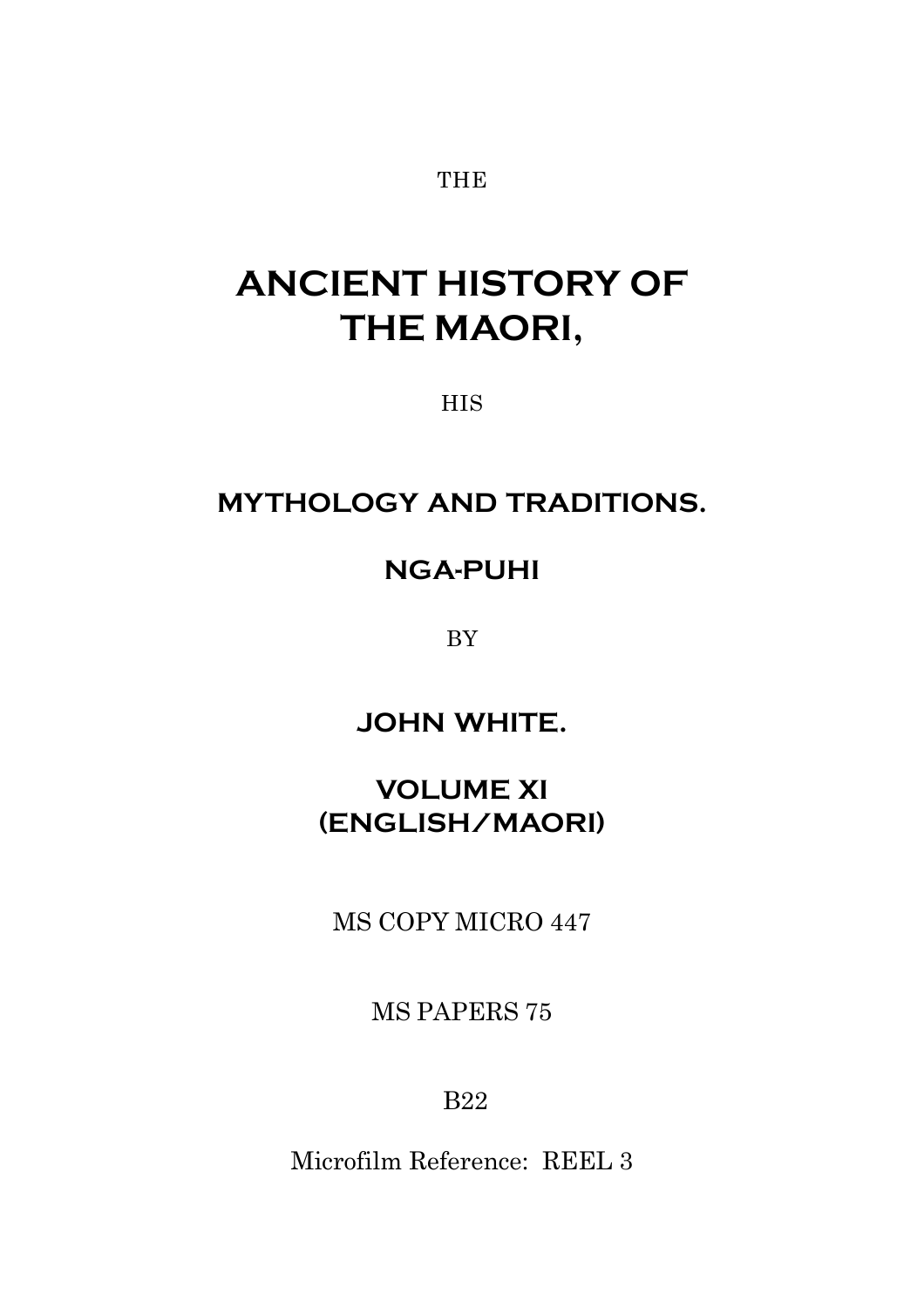## MS COPY MICRO 447

## JOHN WHITE. MS PAPERS 75

#### B22

## NOTES ON NGA PUHI POSSIBLY VOL.XI

(Text crossed out by writer has been typed (where legible) in italics)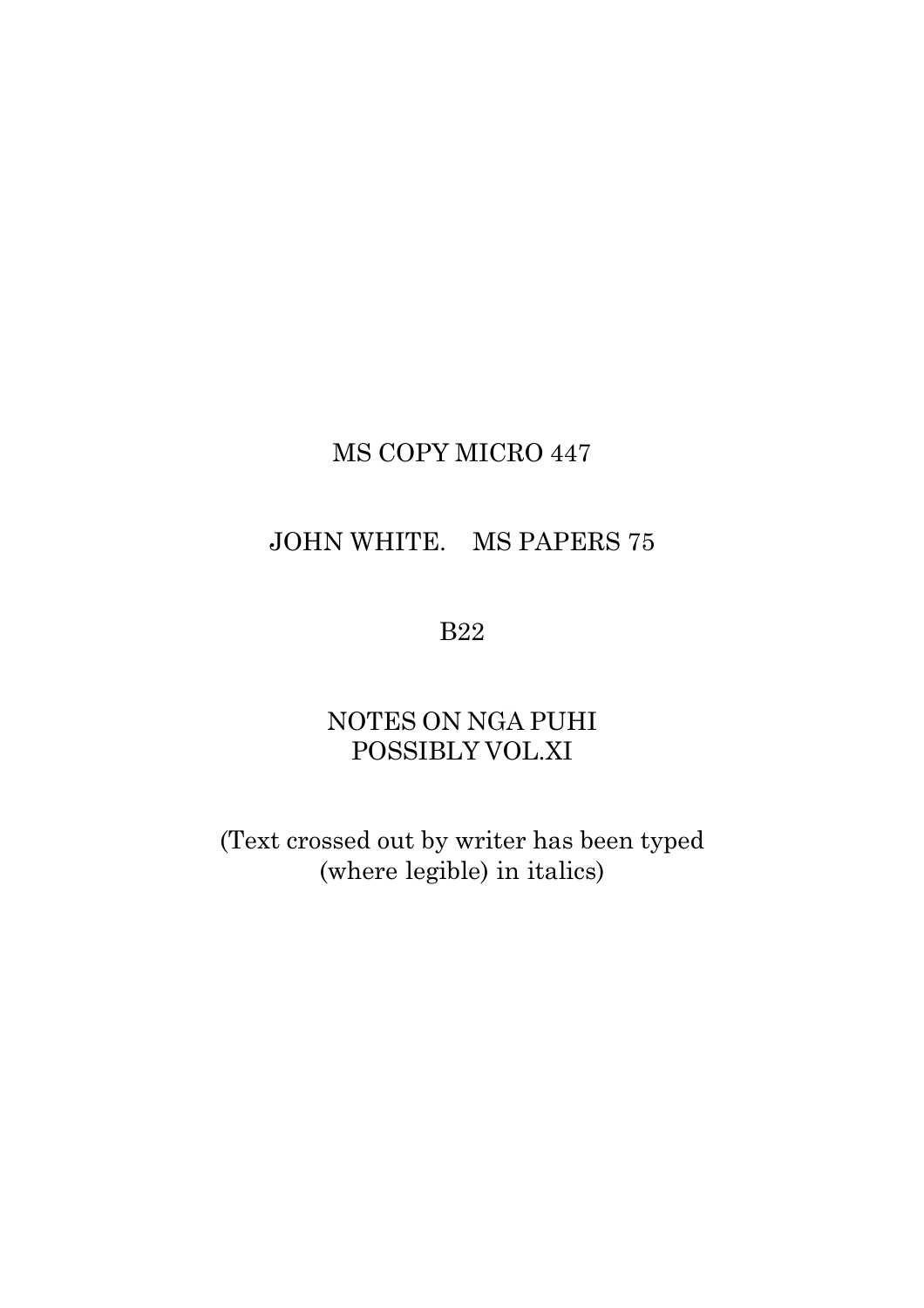# VOLUME XI (ENGLISH/MAORI)<br>Microfilm Reference: Reel 3

| re: Ngati Whatua in Kaipara district, Tau-reka, Ka-wharu     |
|--------------------------------------------------------------|
|                                                              |
|                                                              |
|                                                              |
| Genealogy of Hau-mo(a)e-wa-rangi (Nga-ti-whatua)  20         |
|                                                              |
|                                                              |
| Origin of claim of land at Hoteo at Kai-para                 |
|                                                              |
| Genealogy of Hiki-tangi-ao (Nga-ti-whatua) 25-26             |
|                                                              |
|                                                              |
|                                                              |
| Words sung to a haka, by a war party (Wai-kato) 32-33        |
| The deeds of Tama-kaea and Tama-kou (Nga-ti-teata) 34-41     |
|                                                              |
| History of the wars in the Auckland district                 |
| by Nga-ti-whatua tribe (Nga-ti-whatua) 42-56                 |
|                                                              |
| War party of Nga-ti-maniapoto attack and try to take         |
|                                                              |
| History of the acts of Tara-kumikumi, and the deeds of those |
| of older times, down to our days (Nga-ti-whatua) 59-70       |
|                                                              |
| Mokoia Pa built, and Tamaki River occupied by Nga-ti-paoa,   |
|                                                              |
|                                                              |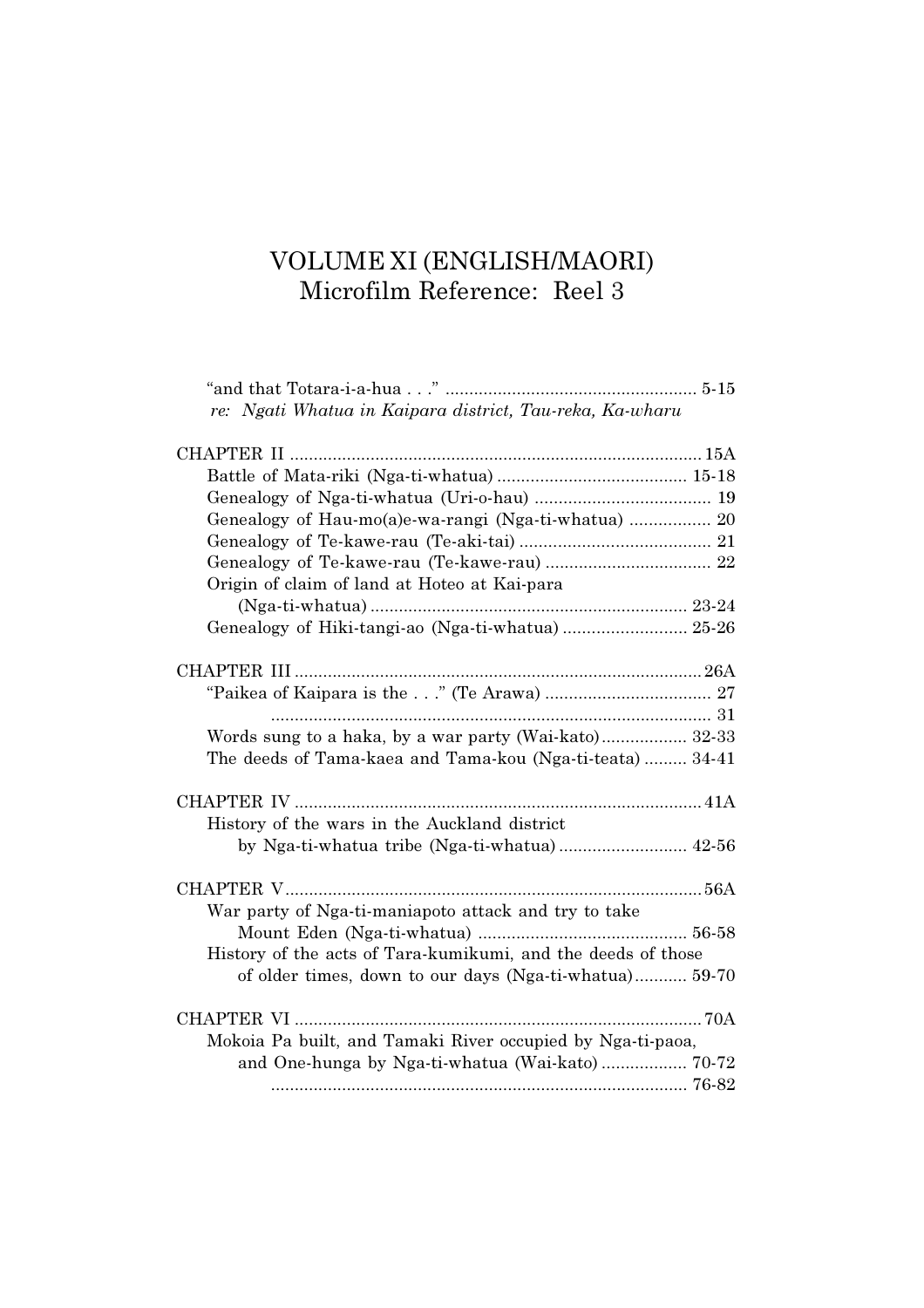| The ancient people and tribes of the Auckland district,     |  |
|-------------------------------------------------------------|--|
| and conquest of by the Nga-ti-whatua in which Kiwi          |  |
| was killed by Waha-akiaki the Nga-ti-whatua leader          |  |
|                                                             |  |
|                                                             |  |
|                                                             |  |
|                                                             |  |
|                                                             |  |
|                                                             |  |
|                                                             |  |
| Pa at Mount Eden, and other forts in the Tamaki district,   |  |
| and the wars which took place amongst them                  |  |
|                                                             |  |
|                                                             |  |
|                                                             |  |
|                                                             |  |
| Boundary of the old Tamaki district, and death and          |  |
|                                                             |  |
|                                                             |  |
|                                                             |  |
|                                                             |  |
| Claim to land by descendants of Rehua (Nga-ti-wai)  153-154 |  |
| Rehua burnt to death, and the revenge (Nga-ti-wai)  155     |  |
|                                                             |  |
| Old inhabitants of Ao-tea (Great Barrier) (Nga-ti-wai) 157  |  |
|                                                             |  |
| Battle of Taumata-wiwi, and Nga-ti-whatua                   |  |
|                                                             |  |
|                                                             |  |
| Peacemaking at Taumata-wiwi (Nga-ti-haua) 168-170           |  |
|                                                             |  |
|                                                             |  |
| The expeditions of Te Kauwae to attack Whakatiwai,          |  |
| to revenge the murder of Kapa and others                    |  |
|                                                             |  |
| Wars between Nga-ti-maru, Nga-ti-haua and Waikato           |  |
|                                                             |  |
|                                                             |  |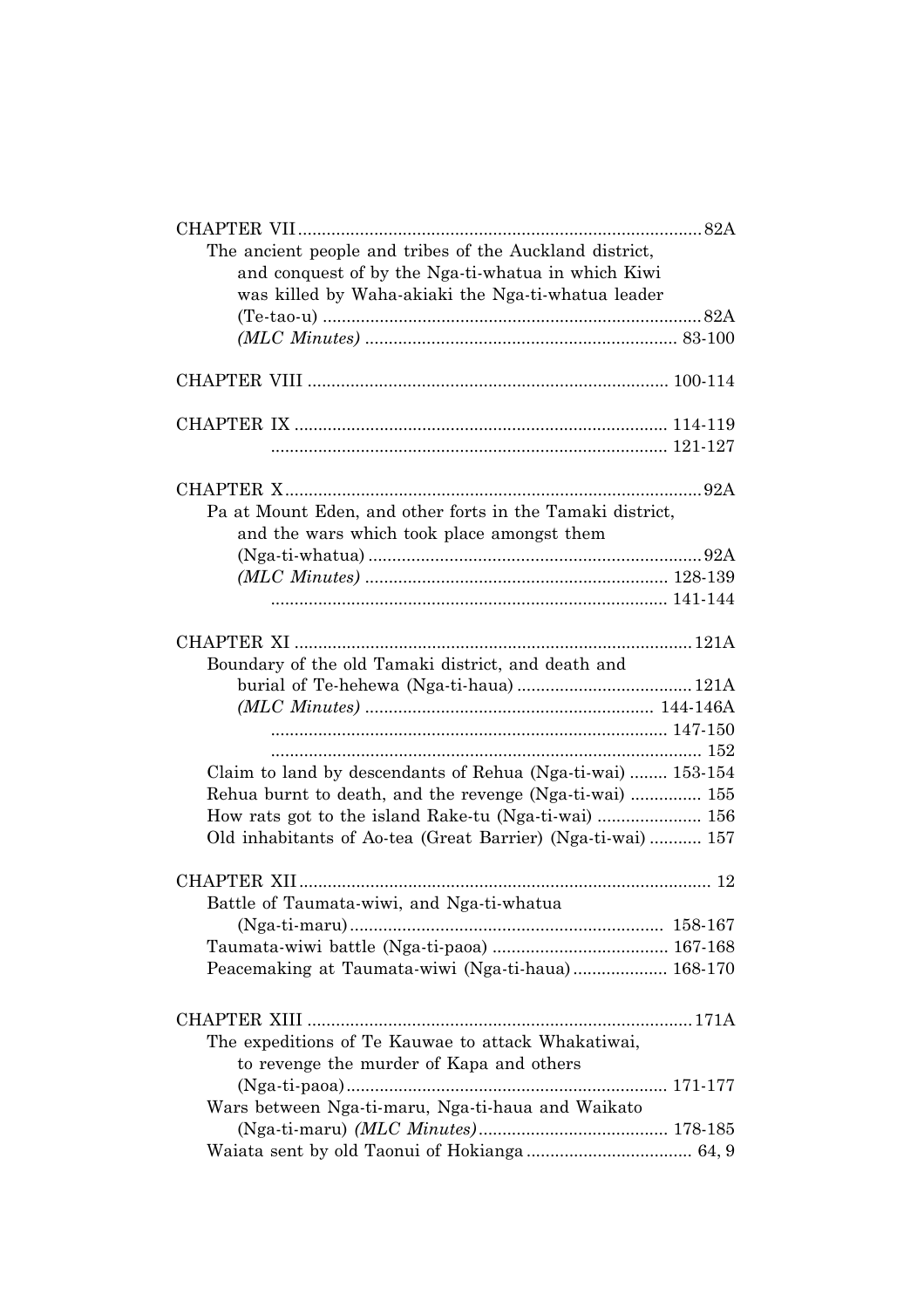| Meeting of Hau-raki tribes at Hao-whenua and subsequent   |  |
|-----------------------------------------------------------|--|
| subsequent action and battles (Nga-ti-maru)               |  |
|                                                           |  |
| Original boundaries of Hau-raki and the wars              |  |
|                                                           |  |
| Murder of Kumete and Te Maumutu (Nga-ti-maru)             |  |
|                                                           |  |
|                                                           |  |
| Original owners and tribes owning the Hau-raki            |  |
| (Thames) district (Nga-ti-maru) (MLC Minutes) 200-202     |  |
| Wars in Hau-raki (Nga-ti-maru) (MLC Minutes) 203-207      |  |
| Origin of the Taumata-wiwi and subsequent battles         |  |
| in which Nga-ti-whatua engaged (Nga-ti-haua)              |  |
|                                                           |  |
|                                                           |  |
|                                                           |  |
| Tribes occupy the Tiki preparatory to a battle            |  |
|                                                           |  |
|                                                           |  |
| Waha-roa and war party go to Tauranga and the             |  |
| murder in Wai-kato in his absence (Nga-ti-haua)           |  |
|                                                           |  |
|                                                           |  |
|                                                           |  |
| Building of O-pito Pa, murders and wars that followed     |  |
|                                                           |  |
|                                                           |  |
| Nga-ti-haua join in the battle at Te-tiki, and subsequent |  |
| attacks on the Tau-mata-wiwi Plain (Nga-ti-haua)          |  |
|                                                           |  |
|                                                           |  |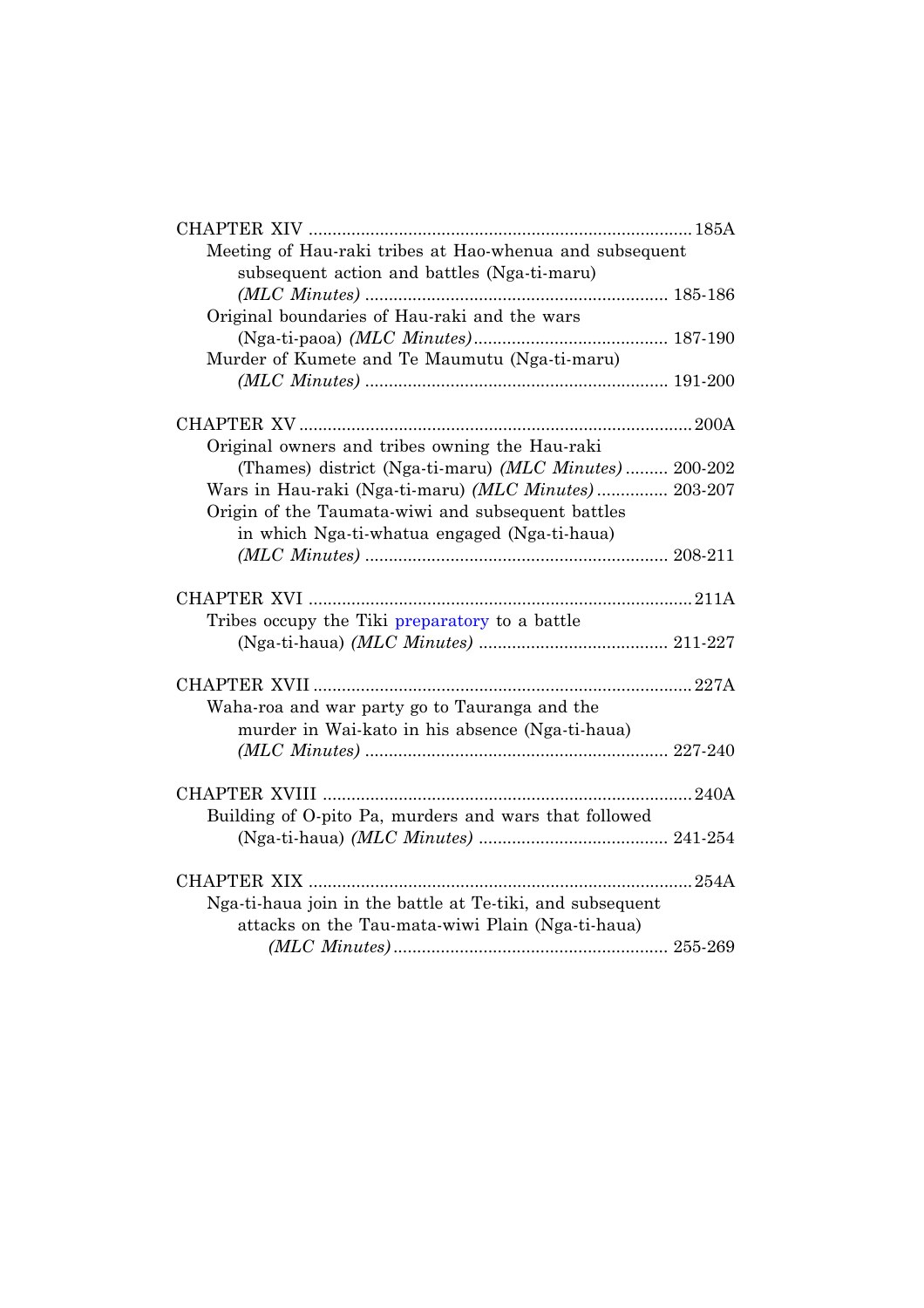| after the battle, and subsequent proceedings of burying  |  |
|----------------------------------------------------------|--|
| the dead, and agreement for the  tribes then occupy      |  |
| some part of Wai-kato to go to their homes, Hau-raki and |  |
| Nga-ti-whatua take action (Nga-ti-haua)                  |  |
|                                                          |  |
|                                                          |  |
|                                                          |  |
|                                                          |  |
|                                                          |  |
| In regard to the murder at Whakatiwai (Wai-kato)         |  |
|                                                          |  |
|                                                          |  |
|                                                          |  |

## Microfilm Reference: Reel 3 (end)

| Challenge of Kiwi and Waha-akiaki battle                |  |
|---------------------------------------------------------|--|
|                                                         |  |
|                                                         |  |
| Ancient and original people in possession of the Tamaki |  |
|                                                         |  |
|                                                         |  |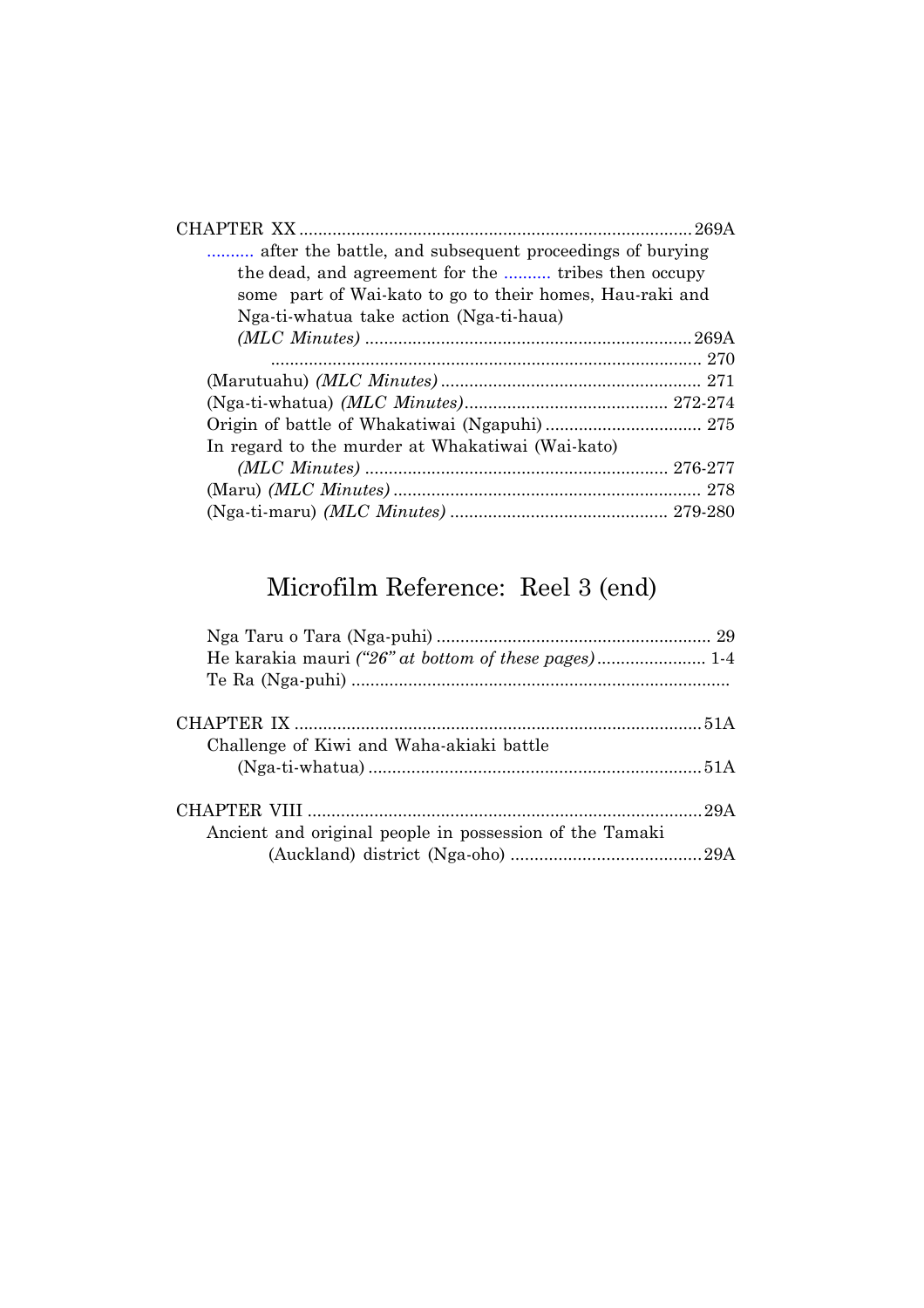<span id="page-6-0"></span>and that Totara-i-a-hua (the totara, podocarpus totara) near by at the side of Hua (fruit). The younger brother of Awarua was Te-kawau (big black shag) and these were the chiefs of the Tamaki (start involuntarily) district.



We will now give the reason why this tribe Nga-ti-whatua came into the Kai-para district.

The original home of this tribe was in the north at Muriwhenua (the rear land or lands end) at the Au-pouri (dark with smoke) at the end of this (north) island Ao-tea-roa (long fair dawn) at the locality where spirits leap into the other world, and this district was the home of our people, as the ancestors from whom we are descended all were born (or grew up) there.

The reason that our people left that district, was a murder committed by the Nga-ti-kahu-mate-ika, the people who occupied, and were the original inhabitants of the Hokianga district, who murdered my ancestor called Tau-reka (year of sweet (food)) for the death of whom our people sought revenge, and we killed that people, and took possession of that district

(5)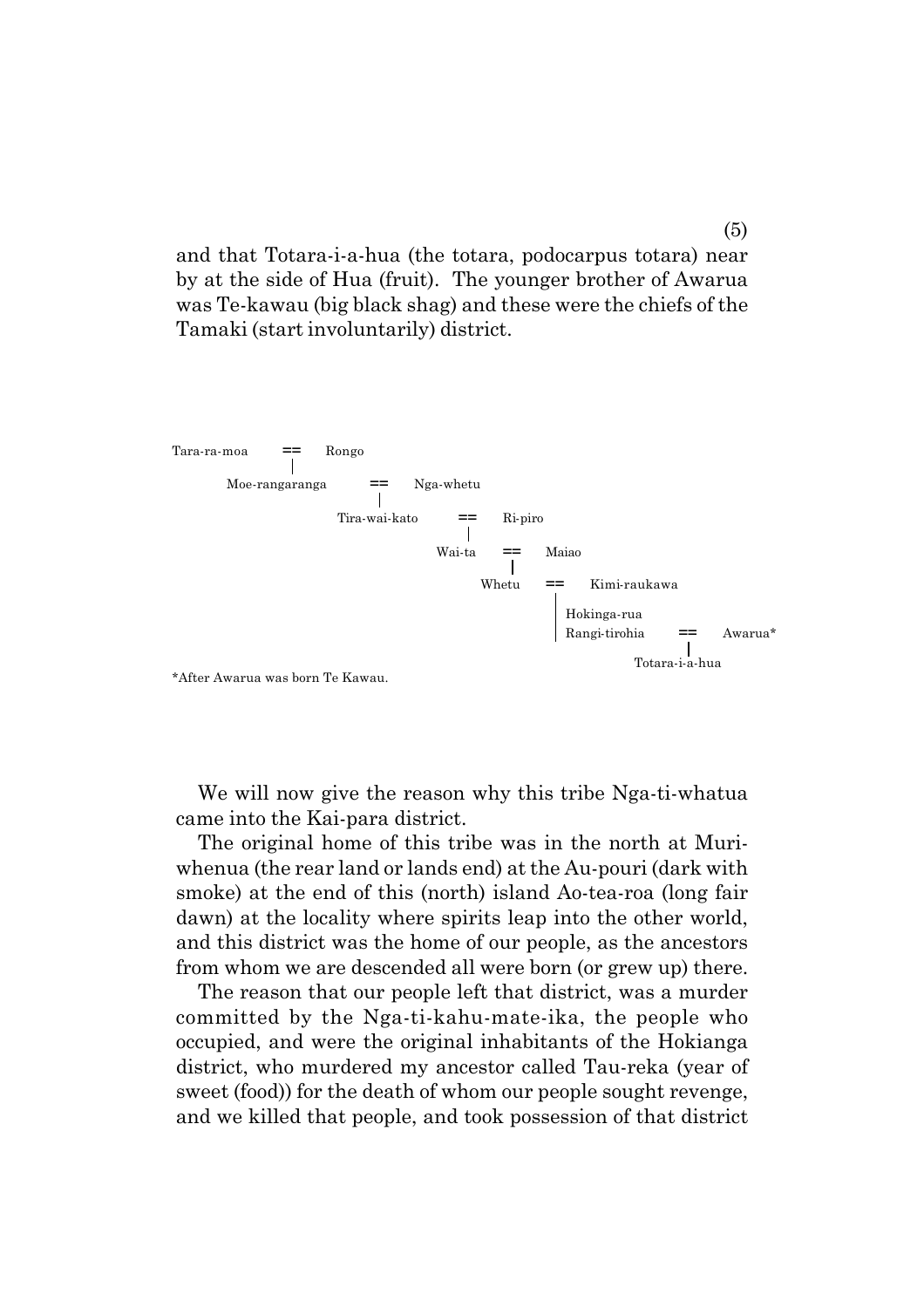in days long long ago. Our people took all the Hokianga district even up to Maunga-nui (great mountain) on the west coast, and we occupied the land as we had killed all the original owners of that district.

When our people had lived for a long time in

(6)

in that district, Ka-wharu (will be flaccid) commenced a war in the midst of the Kai-para district, and the first Pa he attacked and took was called Motu-remu (island of the skirt of a dress) which stood in the sea or in the water, and had a cliff on each side, and this Pa was taken by his people, as Ka-wharu was the ladder by which they climbed up over him into the Pa, as he stood against the cliff and he took the Pa and killed the people, as he was a brave and strong warrior in battle. He was a tall man, and was four spans high, and his body was one span in width, and his face was as long as from the finger end to the doubling of the arm, on to the shoulder, so that it is thought that he was twenty four feet high, and his body was six feet thick, and the length of his face was one foot six inches, and great was his power to exterminate the people on the east coast of the Kai-para district. In one day he took two País and on the next day he took three Pa's more, and on the following day he took two more, and he slew that people till he arrived at Mahurangi (pulp of the kumara) and he continued his war, and attacking and killing this people even up to Motu-karaka (island of the karaka, corynocarpus laevigata) tree, near to Te-puru (the dam) opposite to Papa-roa (long flat) near Howick, and Motu-karaka was the last Pa he attacked in this war expedition in that district, and he returned to Kai-para.

After he had returned to Kai-para, he lived in quiet and did not undertake any war expeditions, but soon after this his people went on a visit to Hiku-rangi (tail of heaven) consisting of one hundred. They arrived at Hiku-rangi near to Wai-takere (channel of the water) where they visited the tribe called Tekawe-rau (straps of the nikau (areca sapida) leaves, to carry with) and this tribe of Kawe-rau murdered sixty of them, forty escaped and fled home to Kai-para, and told Ka-wharu of their misfortune, so Ka-wharu made war on the Kawe-rau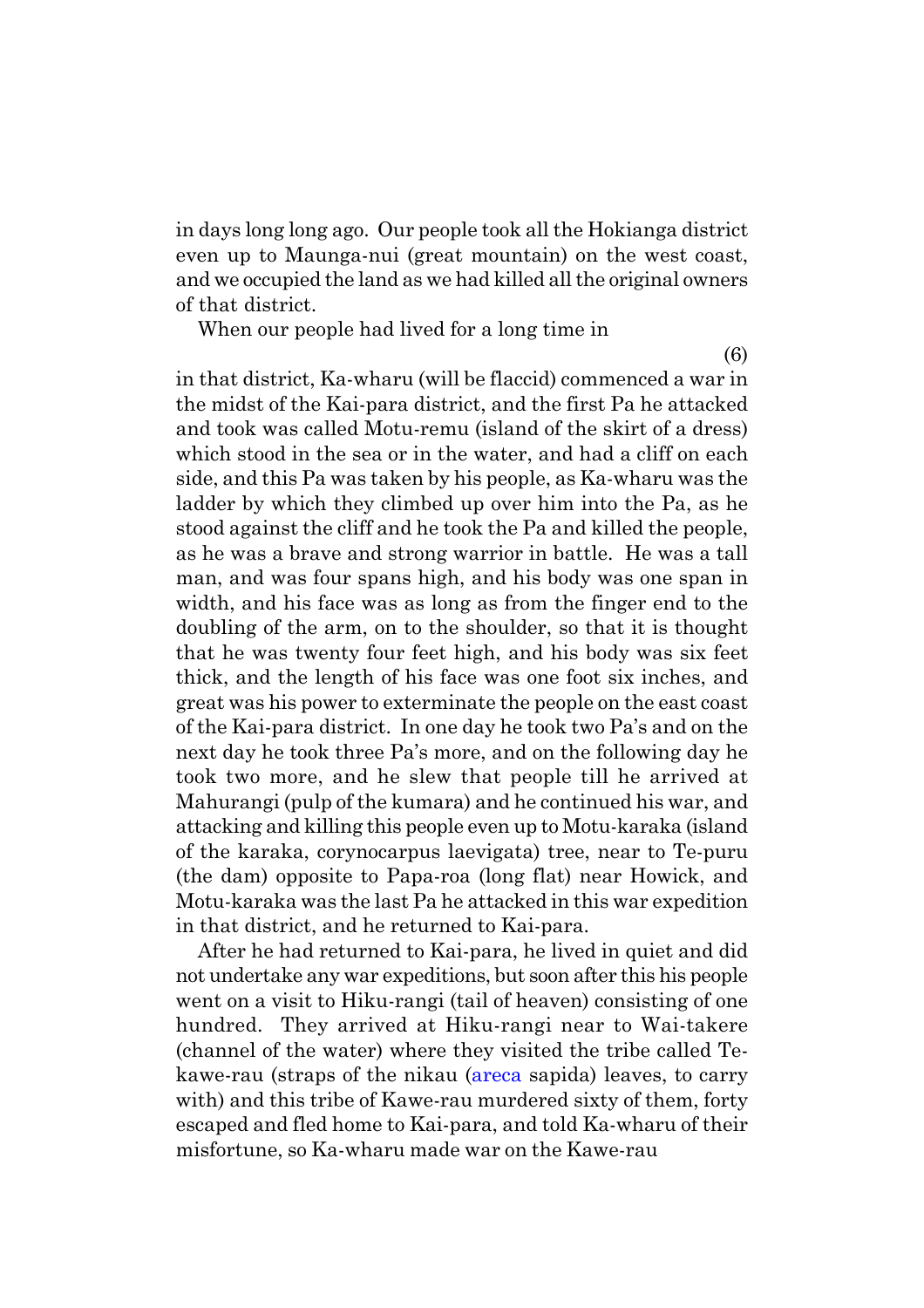on the west coast, and he first attacked the Pa situate at the mouth of the Wai-takere river. This Pa is situate on an island which stands on the sea coast, and stands on the north side of the entrance to that river Wai-takere. And the water that is obtained by the occupants of that Pa is a spring of water which bubbles up on the top of the island Pa, this Pa he took, and then Ka-wharu went and laid siege to the Pa which was at the mouth of the Wai-takere, where the Pa stood was all bay, and the Pa was built on totara posts which were stuck up in the bay, and on a stage made on these posts the occupants built houses, protecting these with a fence made on the outside of the stage all around the Pa, encircling it all in one, but the war party of Ka-wharu swam to it in the night and in the dark made the attack, they took this Pa and killed all the occupants, and then Ka-wharu and his war party went to attack the Pa at the Ana-whata (cave of the ladder) and the day the attack was made on this, Ka-wharu and his war party took two País, and he killed every one of the Kawe-rau he could take, and continued his pursuit of them even up to the mouth of the Manuka, where he rushed or attacked a Pa which had been built on the branches of a growing kauri (damara australis) tree, which stood on the bank of the creek coming in from the Piha beach, the head of which runs towards to the head of the Ana-whata creek when he and his war party had taken this Pa, they went and attacked the Pa on the island which stands on the sea beach of the Piha (small kumara, or kumara collected after the main crop had been gathered into store houses) and the name of this Pa was Piha. When this was taken they went and attacked the Pa in the Karekare district, this was taken, and they went on and attacked the Pa situate on the Para-tutae on the north head at the mouth of the Manuka river. This was the last Pa they attacked at that time, and they went back to Kai-para

(8)

as they had obtained ample revenge for the murders committed on his people.

(7)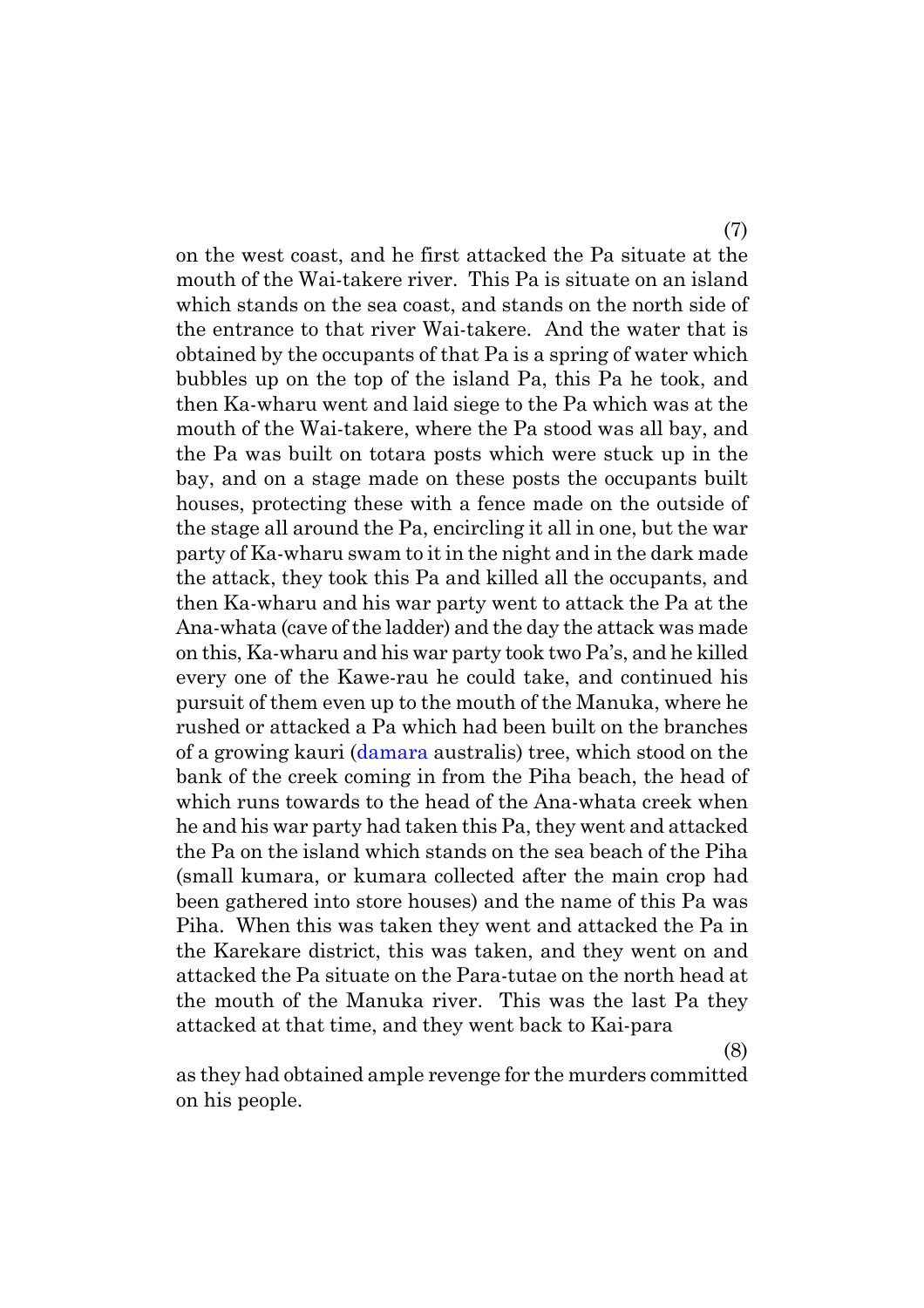He and his people did not stay long idle, but went on a war expedition on the other side of Kai-para to Te-wai-herunga (the water where the head was counted). When they had got to the place, Ka-wharu went out in the scrub to call to the chief of the Pa called Te-huhunu (double canoe). And Ka-wharu called to him, but he called by making a whistling sound by inserting his forefinger into his mouth, being doubled, he placed it on the end of his tongue and made the whistle which is called korowhiti which whistle is often used in times of war by some in an attacking party, to convey an intimation of a war party, and that those to whom such warning is given, for them to hide or escape, Ka-wharu made a koro-whiti noise, and by it conveyed these words:

Who am I? Who?

Te-huhunu answered by saying:

It is you, who so much is heard in the past.

The people of the Pa knew that this was Ka-wharu, the warrior whose fame had been heard by all tribes.

Soon after this, or on the following day Ka-wharu went to that Pa to see his sister who was the wife of one of the men of that Pa, thinking that the people of the Pa would not attempt to murder him. As soon as he had entered the Pa, all the people there collected to look at him, and to rub noses with him and his companions, as so soon as this ceremony was performed, he was attacked by those of the Pa, Ka-wharu fled, and the gates of the Pa were shut, so he jumped over the fence of the Pa, and he had jumped over two or three fences, when he was overtaken and killed, having killed him, the occupants of the Pa went out of their Pa to attack the war party of Kawharu, as they had killed the great warrior of the enemy

(9)

but the war party of Ka-wharu withdrew, and they were pursued by those of the Pa, so the nephews of Ka-wharu said that they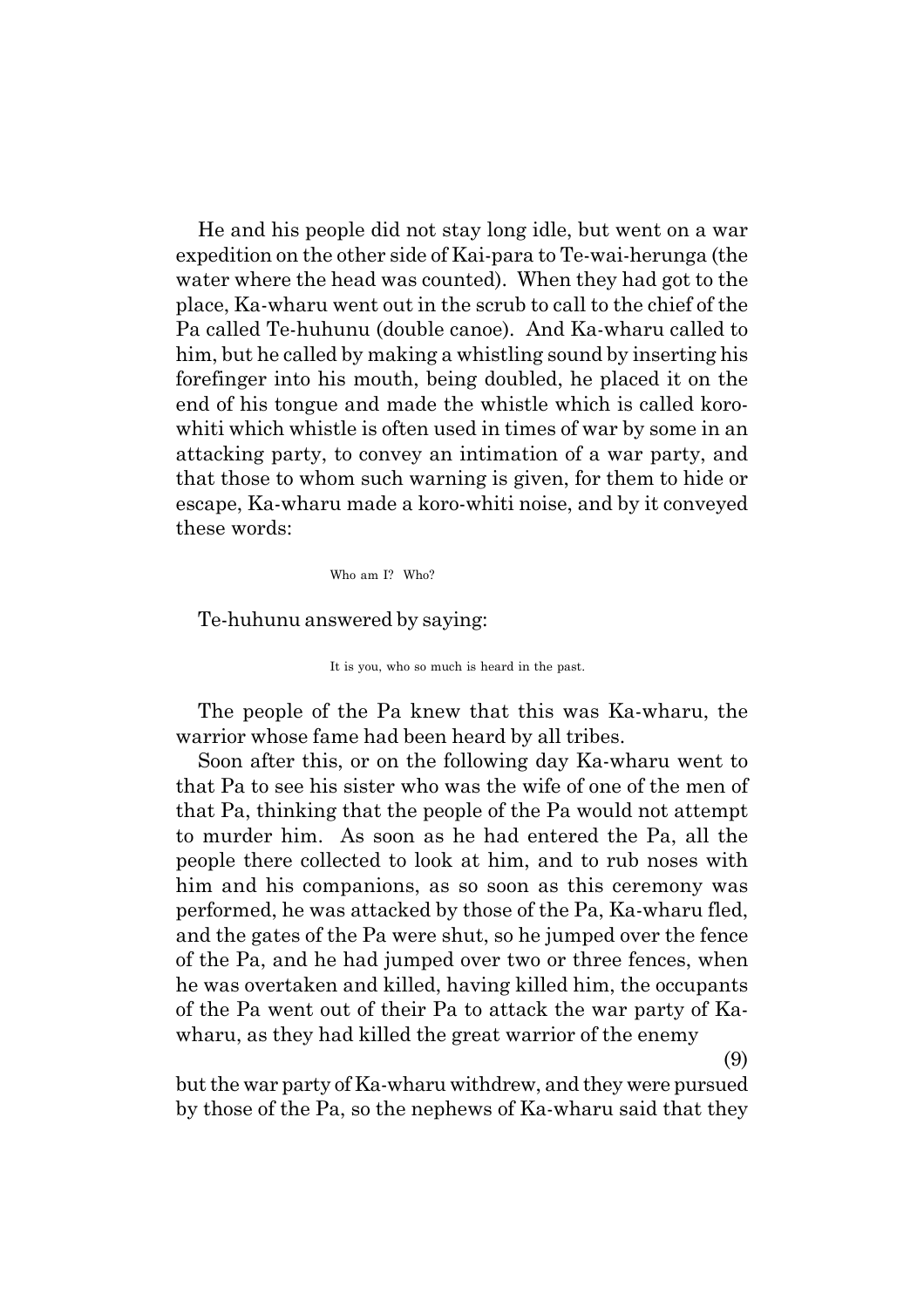might as well flee and let those of the Pa follow them, so the nephews of Ka-wharu fled so that they might entice the people of the Pa to follow them to a great distance so that the people of the Pa said Ka-wharuís people were fleeing in dread, so the people of the Pa bowed their head, and held their ears down and pursued the war party of Ka-wharu.

The people of the Pa ran in pursuit, and the people of Kawharu fled as in fear, thus they ran till the people of the Pa had gained on the people of Ka-wharu, and were now near to them, and some of the Ka-wharu people said "Let us turn and charge" but others said "Not yet, till we can see the sea near our home," so the people of the Pa followed on in pursuit till they were close to the people of Ka-wharu, then the nephews of Ka-wharu turned and charged the pursuing army, so all the nephews turned and slew the people who had murdered Ka-wharu. Now those of the Pa fled back towards the Pa pursued by the people of Ka-wharu who killed the people of the Pa as they fled before them, and as those of the Pa entered their own Pa, the people of Ka-wharu entered with them, and took the Pa, so that those of the Pa not only were beaten in open battle, but their Pa was also taken on the same day. And all this took place to avenge the murder of Ka-wharu and all the Kai-para district was taken, and the people killed for the murder.

Soon after this battle, the Kawe-rau attacked the Nga-tiwhatua, on the sea beach of Rangatira (chief) to avenge their defeat at Piha and Wai-takere and Huka-raerae (foam of the promontory) was killed. This battle was avenged by Hau-moewa-rangi (sleeping wind in the space of heaven) who killed Tawhia (food) so the Nga-ti-whatua killed as many as they could of this tribe the Kawe-rau, but up to this time the Nga-ti-whatua had not obtained possession of the whole of the Kai-para district, but the Nga-ti-whatua under Hau-moe-wa-rangi was only

(10)

fighting with the people, as he was a brave man in war.

Not long after this, the Nga-ti-whatua lived in quiet, but Haumoe-wa-rangi, wished for some food which might be obtained at the island of Te-kawau (big black shag) and he went to obtain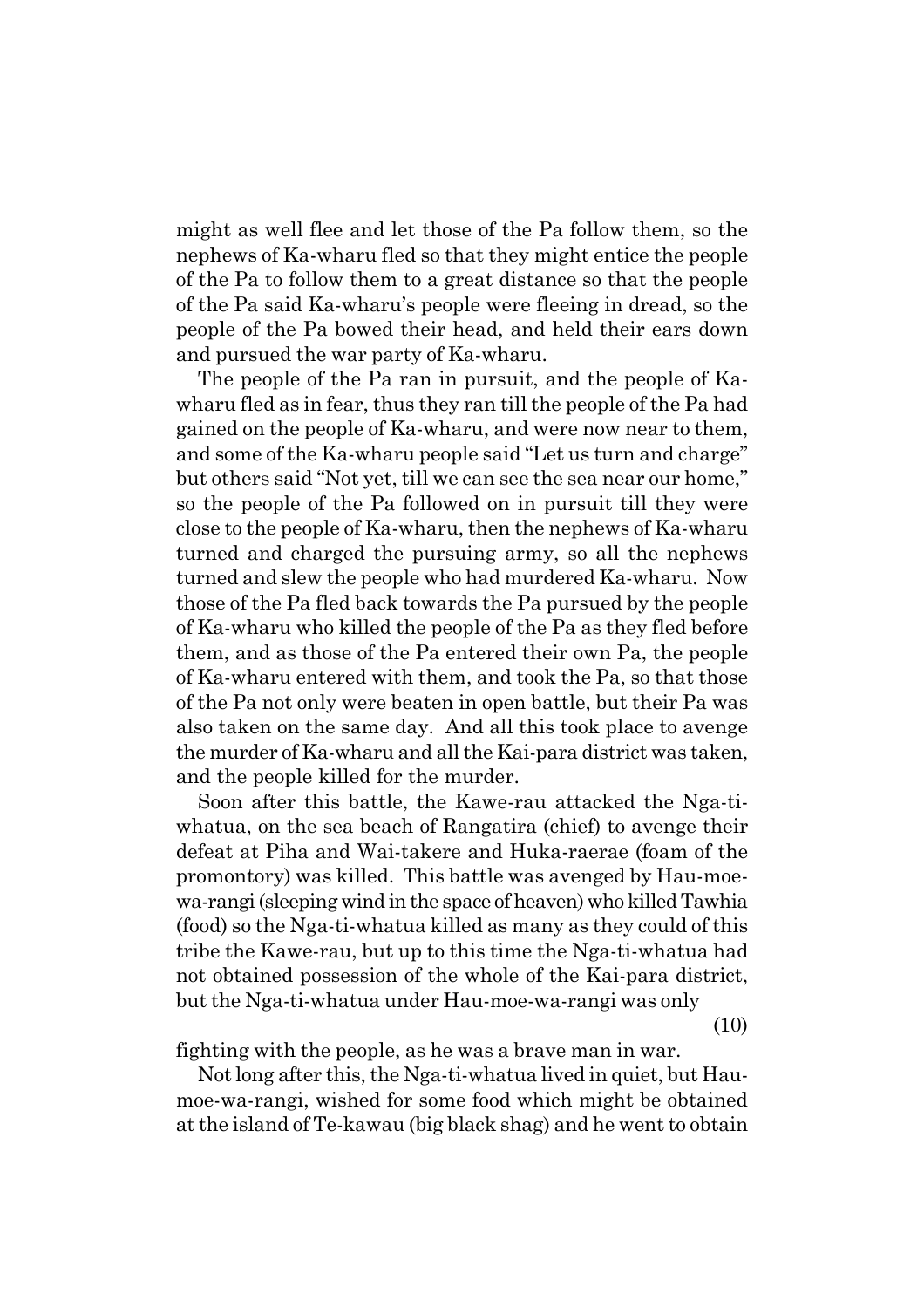the food, and the people who had murdered Ka-wharu saw him (Hau-moe-wa-rangi) and as they had observed that he was a great warrior, they murdered him, so he of my ancestors was the second that this people had murdered. Tumu-pakihi (head land where fern root is dug) was set apart to prepare himself to be a leader of the people to avenge the murder not only of Hau-moe-wa-rangi but of Ka-wharu also.

After some time Tumu-pakihi sent his wife to Tangi-hua (cry for preserved birds) to go and borrow the two canoes from his grandson Maiki (pet child) that he might use these two canoes in obtaining revenge for the murder of Ka-wharu and Haumoe-wa-rangi, and also to take possession of the land and also the sea (rivers) of Kai-para.

Maiki lent the two canoes, and sent them to Tumu-pakihi, these were called the first Te-potae-o-wahie-roa (the cap of Wahie-roa (long firewood), name of ancient ancestor see Vol I page 67) and the name of the other canoe was called Wharau (booth).

The canoe called Te-potae-o-wahie-roa was given in charge of Te-ati-kura (the red phacton subricauda bird) and Pou-tapuaka (stick to beat the dead scrub) and the canoe the Wharau was commanded by Tumu-pakihi, and these canoes were manned and Te-wharau was taken up the Kai-para river, where the crew killed all the people they could find up to the head of the Wai-te-mata (creek of the obsidian) and Tumu-pakihi took possession of all this district for his people. Te-ati-kura and Pou-ta-puaka, went in their canoe west to the west part of the Kai-para district, to kill the people there, and to divide the land amongst their people the Nga-ti-whatua, and one of the chiefs of the

(11)

war party of Pou-ta-puaka was the swiftest travellers to make boundaries to cut the land into blocks, and he came to Tetaupaki (apron of a female) where he met with Te-au-o-tewhenua (king of the land) who had also come there to mark the boundaries of some land for himself, he said to Pou-ta-puaka "Where are you going?"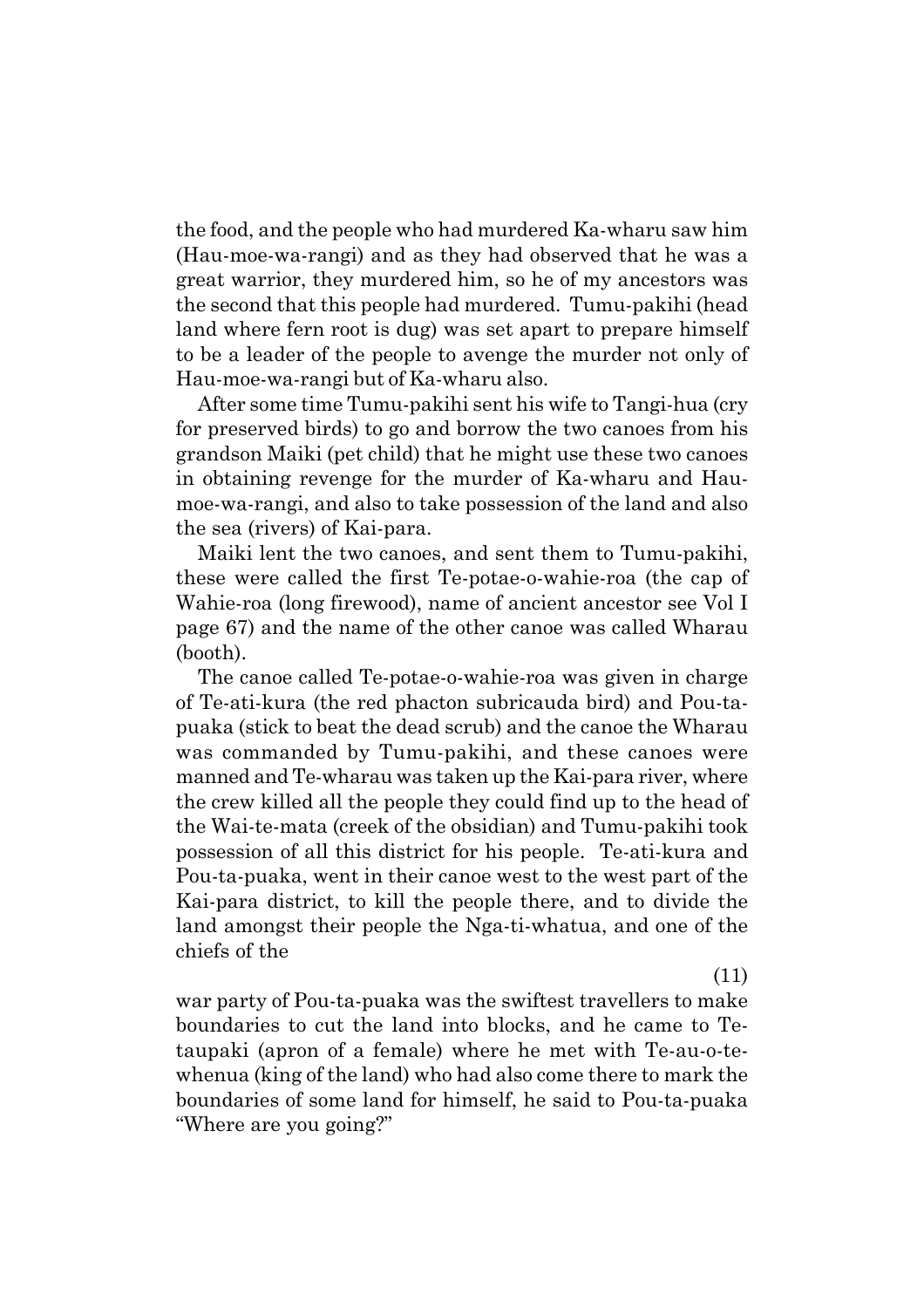Who said "I am going to Hiku-rangi, to see the namesake of my ancestor."

Te-au-o-te-whenua said "No, you must go back from this." And they disputed, and Pou-ta-puaka took his hoe-roa (a weapon of war made of whale bone, about 5 feet long, and about3 inches round) and with it dug a pit at Taupaki, and into this he stuck up his hoe-roa, which should be the dividing boundary of the land owned by the Kai-para people, and this was the act by which we the Nga-ti-whatua tribe took possession of the Kaipara district, and we took up our abode in Kai-para, as we had killed and overcome all the original owners of this district. The descendants of those men was Matangi (light wind) who took Tai-hua (flood tide) and had Waru (cut the hair) and the descendants of these men are the Nga-ti-whatua people, and this is the proverb of the descendants of Tutaki (meet):

> ìTutakiís is the basket of Toheroa (a large shellfish found in the sand of the sea shore) not divided."

We will now relate other acts of that tribe (the tribe who murdered Ka-wharu). Te-raraku (the scratch) wished to murder some of the Nga-ti-whatua tribe, so he sent his ngakau (a gift, the purpose of which is that the receiver of the gift, must do as the gift maker requires) to Kiwi (the apteryx) the head chief of the Tamaki district. Kiwi meditated over the matter and took action, in attacking the Pa at Te-wai-tuoro (noise of the water) which he approached in a deceitful manner. He went to that Pa with the feigned appearance of going in the act of weeping regret on the death of Tumu-

(12) pakihi, and the Nga-ti-whatua were not on their guard, as they thought that Kiwi and his party really went there to weep for the death of Te-tumu-pakihi, and hence the Nga-ti-whatua were taken unawares, when the Wai-o-hua under Kiwi, rose and attacked them. So the people of the Pa at Te-wai-tuoro were killed by Kiwi and his people, and two hundred of them were killed. This was an act of murder on the part of Kiwi.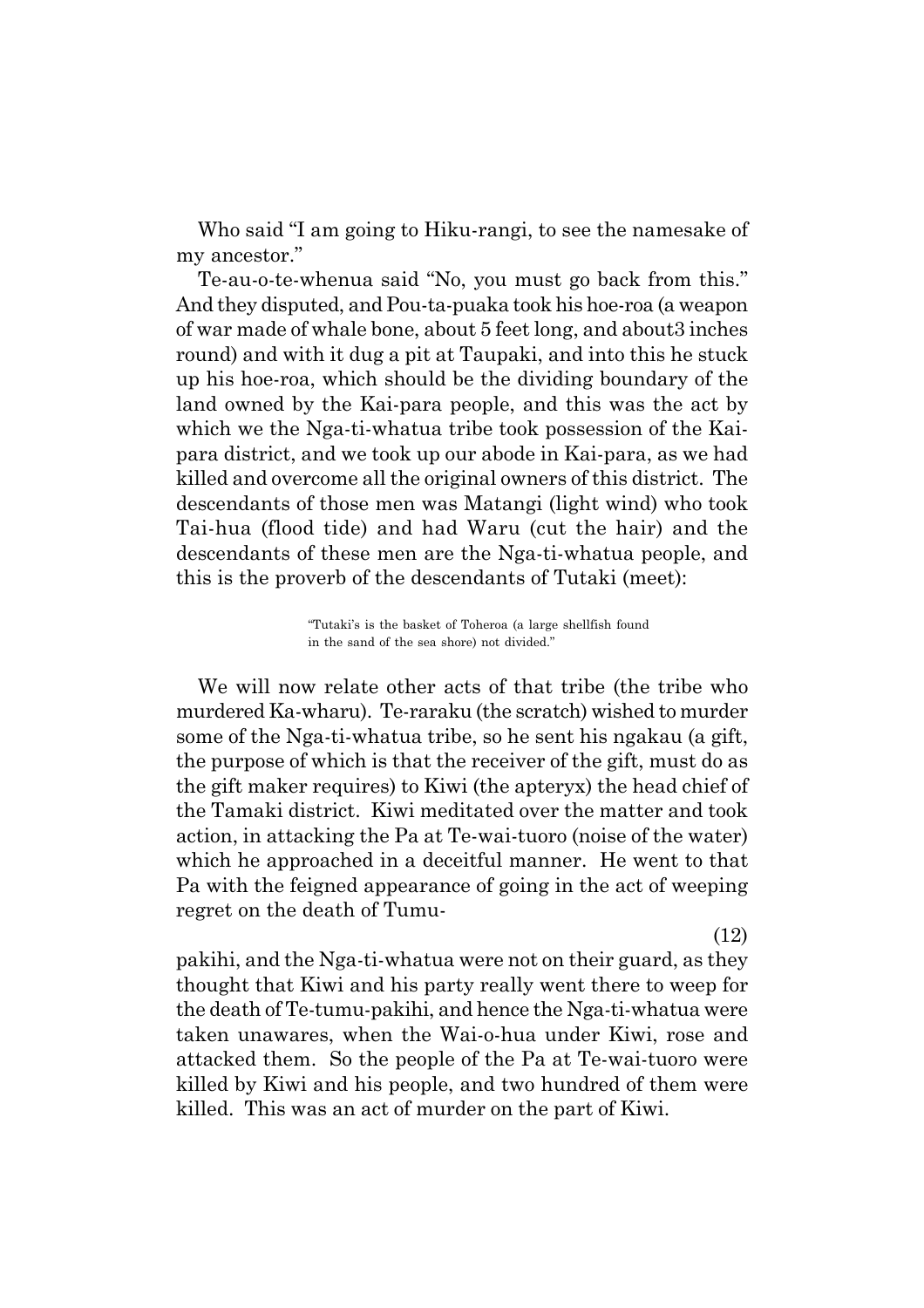Of the principal chiefs of the Nga-ti-whatua killed in this murder were Tapuwae (foot mark), Maihamo (back of the head), Tu-ka-riri (god of war will be angry) and the head chiefs who escaped were Waha-akiaki (mouth that urges on, again and again) and Tupe-riri (deprive the power of war, of it's evil by ceremonies and incantations) who fled to the Pa at Makiri (false) which was a Pa occupied by the Nga-ti-whatua people, and only sixty of the Nga-ti-whatua people escaped from this murder.

This sixty waited for some time, and lived in quiet, but not long after this event, they again collected, and met as one party, to seek for revenge for the death of Tapuwae and his friends. This sixty formed themselves into a troop for war, and went in the direction of Tamaki and attacked the País in that district, and the first Pa they attacked was called Tau-rere (fleeing beloved) which was taken, and the head chief Taha-ponga (side of the cyathea dealbata or medullara) head chief of the Wai-ohua (water or gourd in which water is kept of Hua) was killed. And all the tribes of the Tamaki district rose in a body to take for revenge for the death of those of their people who had been killed by the Nga-ti-whatua at Tau-rere. So the sixty of Nga-tiwhatua went back to Kai-para (eat the marattia salicina fern bulb) and the thousands of the Wai-o-hua who had assembled for battle followed them into Kai-para, where they killed of the Nga-ti-whatua, Huru

(13)

(dog skin mat), Kaura (break or chop off in a rough way) and Pani (orphan) and then returned to their own land.

Thus the origin or reason of our taking the Tamaki district took place, and the cause of our its whakatauki.

The Nga-ti-whatua lived in quiet for some time, and then a war party went forth to seek for payment for the death of Kaura and his companions. This war party was commanded by Wahaakiaki and Te-wai-taheke (the descending water or waterfall) and they went to Manuka (fret) to that portion of Te-wai-o-hua tribe who live on the shores of the sea. They crossed from the north to the south head of the Manuka river and attacked the Pa called Tara-taua (spirit or dark of a war party) and they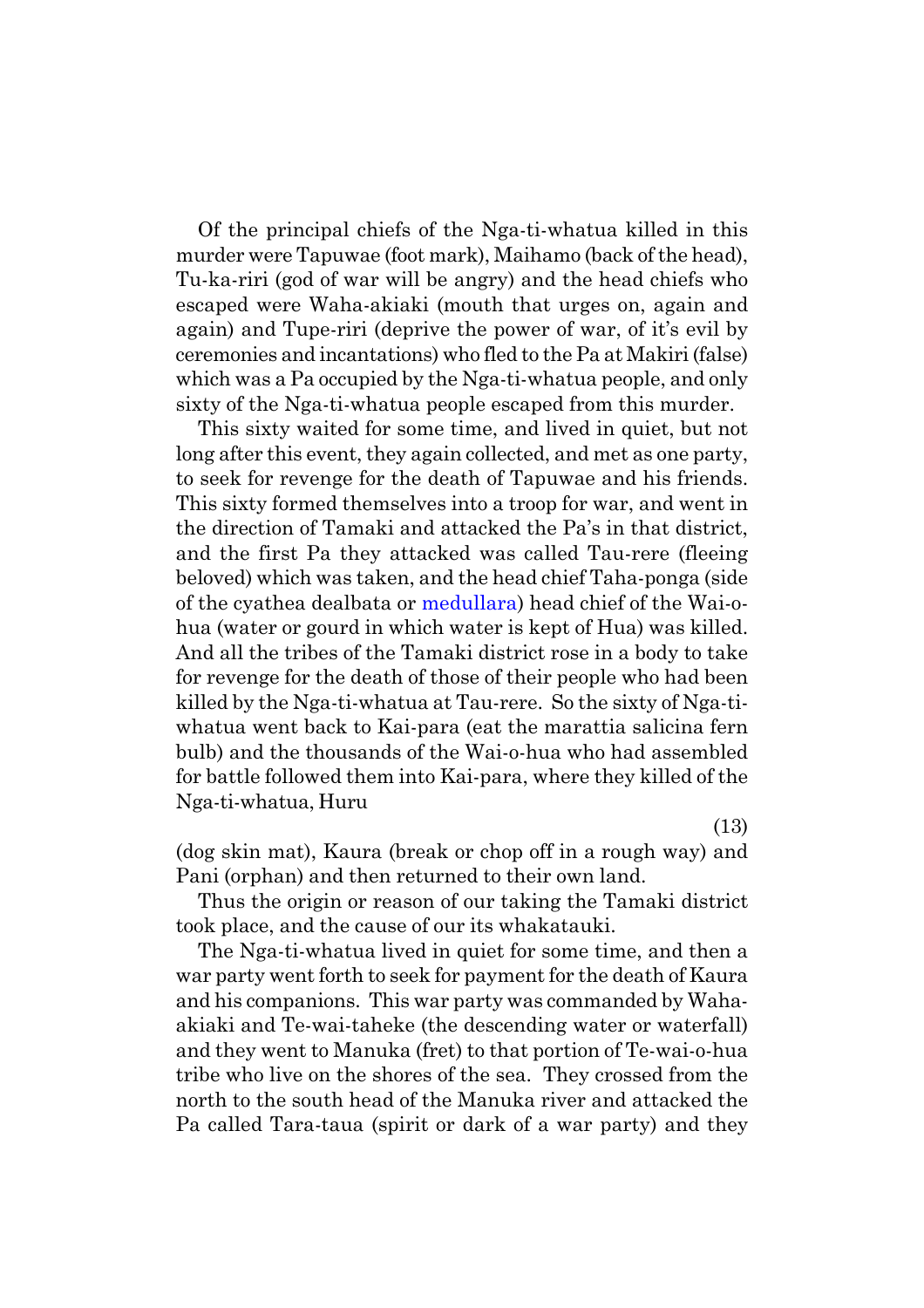took it, though there were two thousand (about) in it, whom they killed, and they stayed there two days, and then went back to Kai-para (by way of the west coast by Wai-takere).

When Kiwi knew (heard of) how few the war party of the Nga-ti-whatua under Waha-akiaki was composed, he sent messages to all the País in the Tamaki district occupied by Tewai-o-hua, with the orders that they were to go and kill the men of the war party of Nga-ti-whatua.

The País of Te-wai-o-hua to which Kiwi sent his message were Maunga-kiekie (mountain of the freycinetia banksii, One Tree Hill, or Totara-i-a-hua (totara tree with Hua)), Remu-wera (lower hem of the garment burnt), Mahu or O-mahu (wound healed), Maunga-whau (hill of the entelea arborescens, Mount Eden), Puke-tapapa (flat hill, or hill that lies flat), Wai-raka or O-wai-raka (sacred water, Mount Albert), Mokoia (tattoo (him)), O-tahuhu (roof of a house), Mangere (a certain star), Puketutu (hill of the juice of the coriaria ruscifolia), Moerangi (a certain star), Ihu-matao (cold nose), Manu-rewa (find floating in the air) and Matuku-rua (two bitterns) and many other of the País of that district, which were occupied by Te-wai-o-hua (the drinking bowl or gourd of Hua).

(14)

The people of the Wai-o-hua, collected in a body, and pursued the Nga-ti-whatua under the leadership of Waha-akiaki. When Waha-akiaki and his troop of men saw that they were being pursued by the Wai-o-hua, Waha-akiaki said to his younger relatives "Let us go on, and leave a body of our men to entice the enemy to follow us on." So they went on, and a party enticed the enemy on, and when the Wai-o-hua saw the Nga-ti-whatua flee before them, they pursued them with more rigour. On the Nga-ti-whatua fled, and the Wai-o-hua hotly followed till the Wai-o-hua had got near to the vanguard of the Uri-o-hua then the younger relatives of Waha-akiaki proposed to him that they should turn and give battle, but Te-waha-akiaki and also Tewai-taheke said "Wait till we see the Wai-te-mata river, then we will turn and charge on them." This was said by these two chiefs by way of proverb, to encourage their people, and make them all equally brave.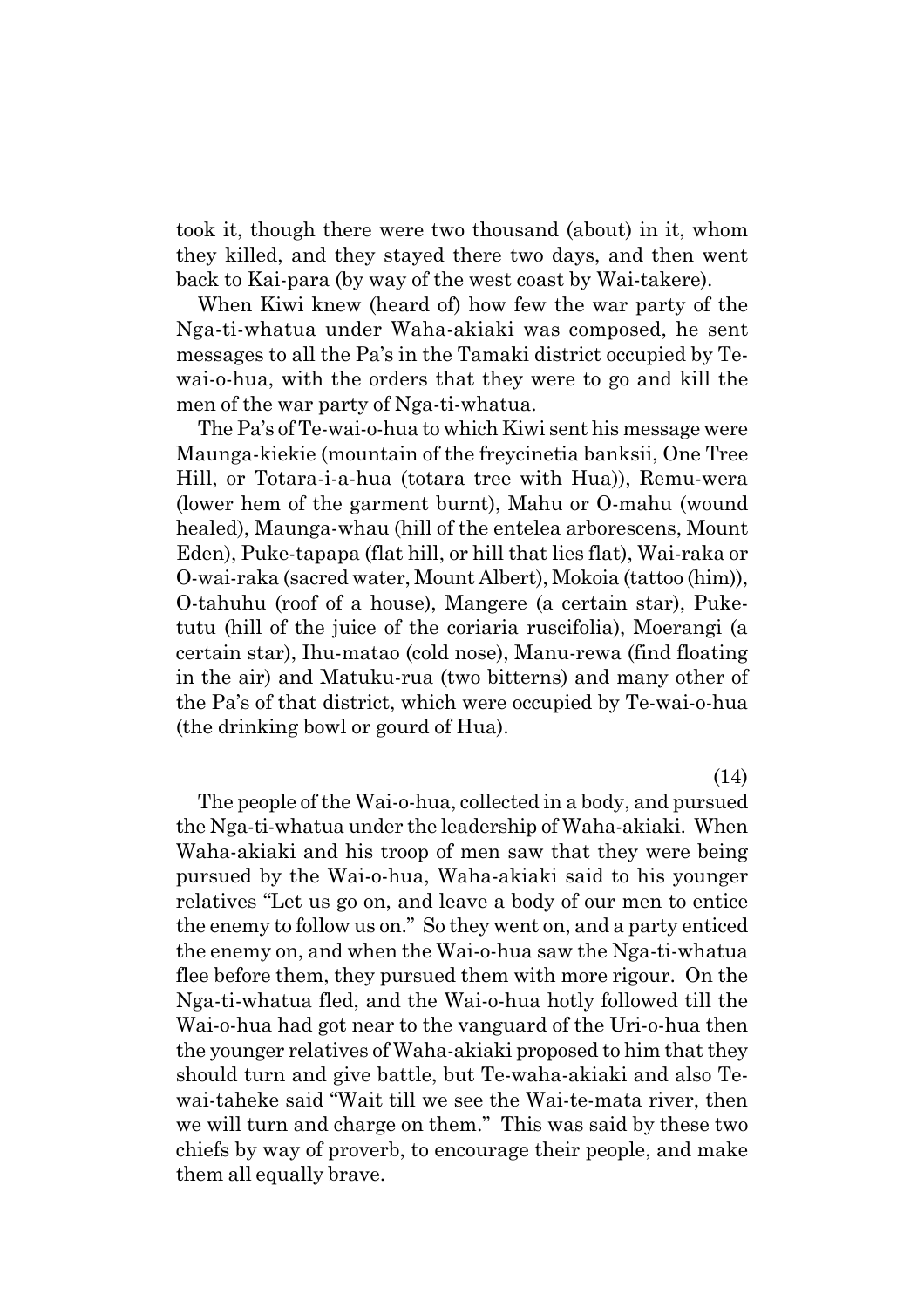This war party of Nga-ti-whatua had with them one indication of war, which was in the possession of Te-waha-akiaki which was a calabash (gourd) of oil, this he never allowed out of his presence. On he and his party fled, and the Uri-o-hua pursued them, and when the Uri-o-hua got close to the Nga-ti-whatua, the Nga-ti-whatua turned on them and Waha-akiaki put his gourd of oil down, and he lifted his weapon to kill the first slain, and he killed two men, one with the blow of his weapon given with a righted blow and a second with a blow of his weapon given with his left hand, and the Wai-o-hua fled before him and his people, and the Nga-ti-whatua slew them as they pursued and overtook them as they fled even down to the tide flat at Paru-roa (big muddy creek) where Kiwi was captured, and the chief of the Nga-ti-whatua called Te-wai-taheke, out ran his comrades in pursuing the fleeing enemy, and he overtook the Wai-o-hua on the beach, embarking in a canoe to escape, so he (15)

lounged his whale bone weapon (paraoa) against the canoe, which was afloat in the, which stuck in the canoe, and he pulled the canoe towards the shore, there were some men in the canoe who were killed by the Nga-ti-whatua, and on that day were killed three thousand of the Wai-o-hua, and Kiwi, the chief of the Wai-o-hua was killed in this battle.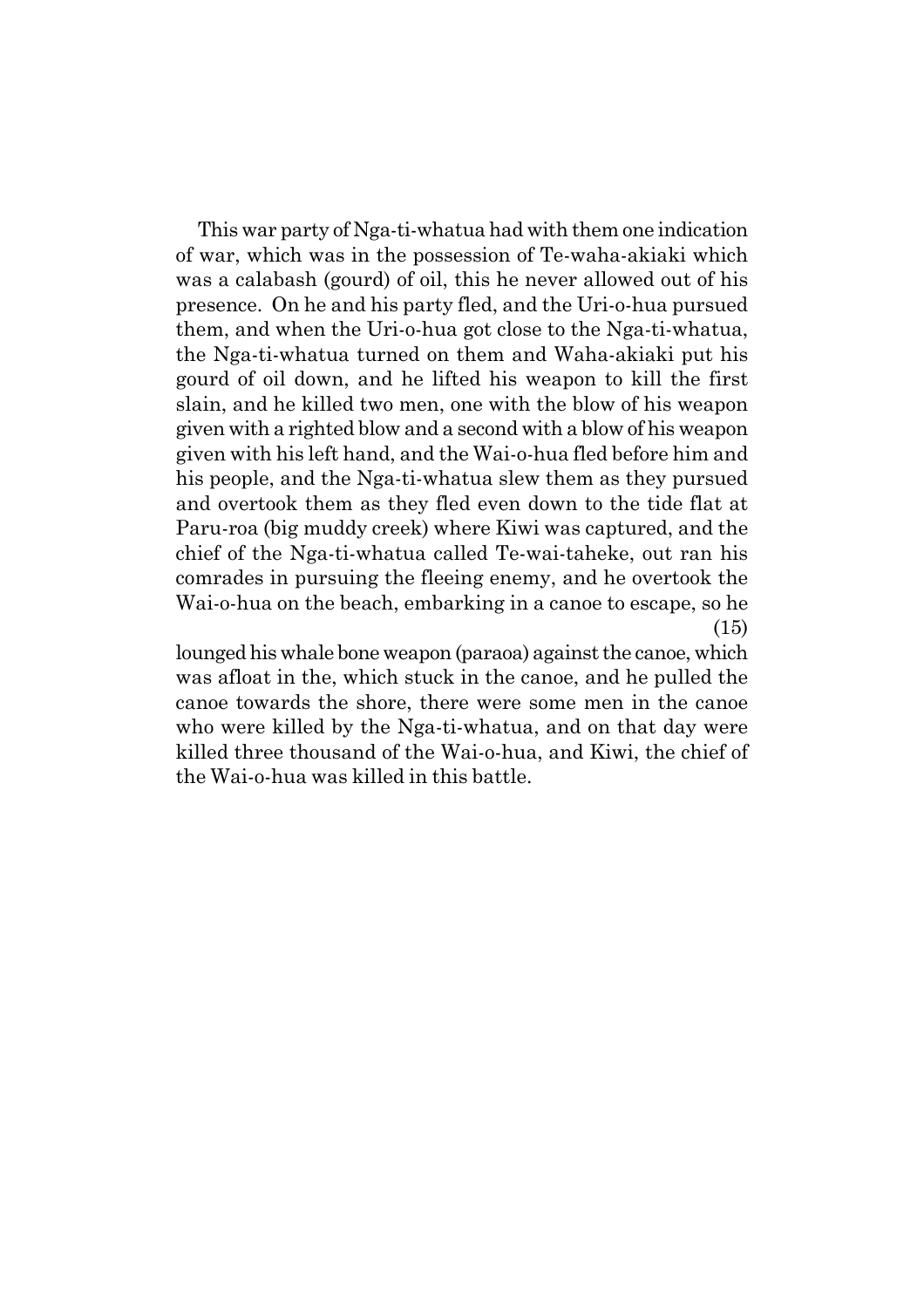### <span id="page-16-0"></span>**C H A P T E R I I**

At dusk of eve, I lie me down to sleep When spirit from you, comes and joins with mine O could I live in house at my old home And enter house where ye all are And take your kindly .......... gifts Of Hei-tiki, belonging once to Hi-apo To quell our grief and sorrow felt Which drives us mad midst open day

*Dirge sang by those who are taken slaves in war.*

#### BATTLE OF MATA-RIKI (NGA-TI-WHATUA)

(15)

Kiwi and Waha-akiaki conversed together, at the time Kiwi paid a visit to Kaipara, at the time Kiwi and his war party went there.

Kiwi said to Te-waha-akiaki "By this time tomorrow your chest bones will be hanging up on the tree at Totara-i-ahua.

And Waha-akiaki said to Kiwi, that is he answered the words of Kiwi and said "By this time tomorrow your chest bones will be hanging up on the puriri tree (vitex tittnalis) at Tau-whare.<sup>"</sup>

Kiwi again said to Waha-akiaki "Kiwi will not be killed, Rehua (god of the invalids) in heaven, alone can speak down from heaven and say 'Kiwi is to die,' and Kiwi will die."

These words of Kiwi were his boast of pride in his god, but his god did not speak to him, nor did he show himself to Kiwi at the time he was being killed by the Nga-ti-whatua, and the words which were uttered to him by Waha-akiaki were fulfilled on him, and the chest bones of Kiwi were hung up in the tree spoken of and they hung on the puriri tree at Tau-whare.

(15A)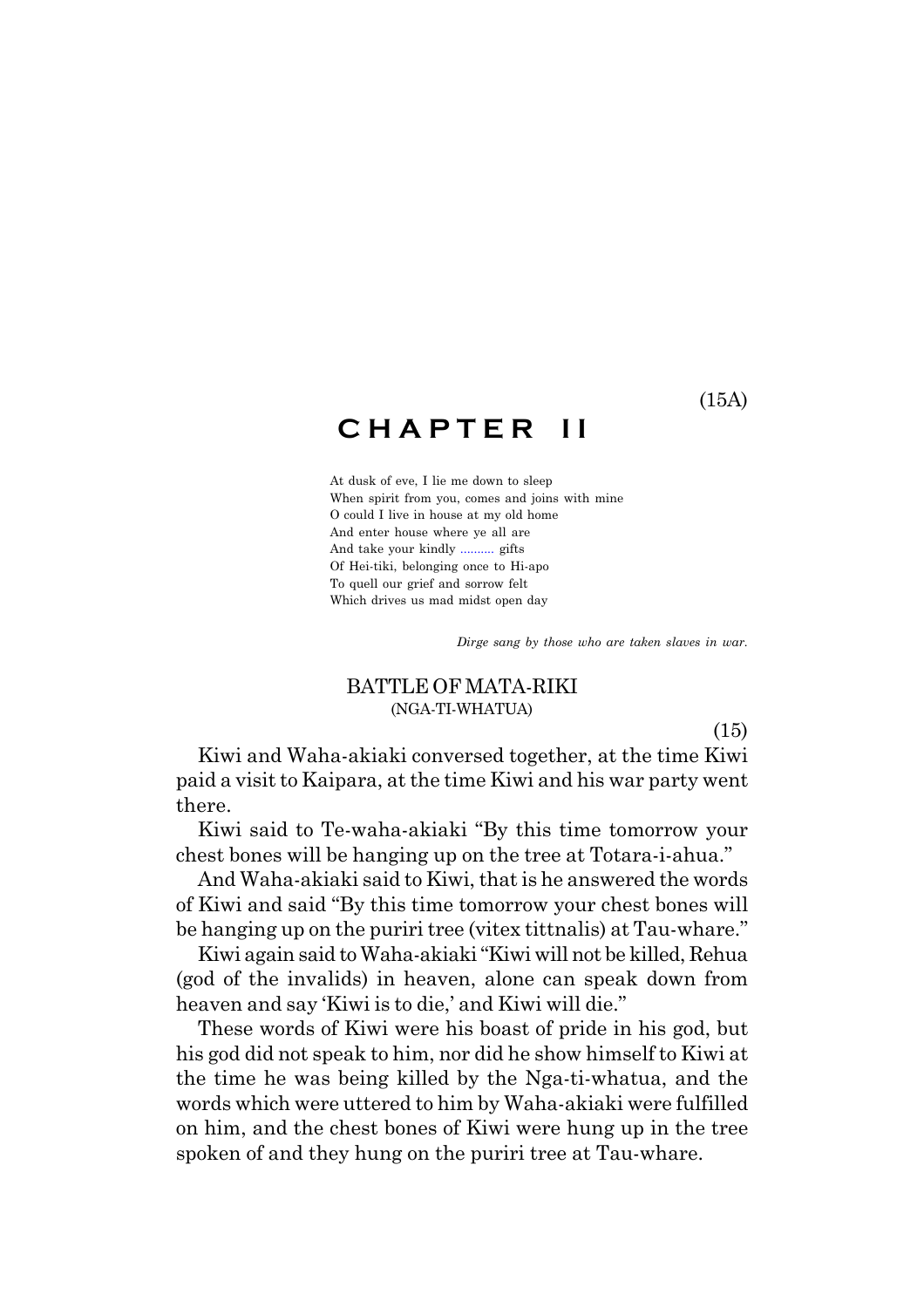The sixty men were very brave, but they were all warriors. And this was the commencement of the acts of taking possession of the Tamaki district, but when this battle was gained this sixty men went back to Kaipara, but they soon formed another war party to attack the Wai-o-hua at Tamaki.

The sixty again sallied forth, and went over land, and when they had arrived at Pi-toitoi (anthus norae zealandiae river head) they embarked in a canoe, and paddled till they were near to

at Oka (rafters in a kumara pit) and they laid down in the hold of the canoe, and they were covered over with flax leaves, and only two men could be seen paddling the canoe, one at the head of the canoe, and one at the stern. These two men paddled the canoe in the Wai-te-mata river, till she came out at Ngutuwera (burnt mouth, Kauri Point). The two still paddled on till they came near the Too (flower stalk) little Pa on west point forming the bay at "Freemans Bay", they paddled on and passed Wai-ariki (water of the supreme chief, "Official Bay") and on to Taura-rua (bewitch or "........... Bay"), they were now not far from O-rakei (the fine, smart appearance) that is they were now near to the sandy shore at Kohi-marama (.......... by the moon) and they paddled the canoe towards Tara-rua (two points as a hill of two peaks) and on to Whakatakataka (to roll over and over) and on to Toka-purewha (rock of the black mussel) and they landed at Kohi-marama: as soon as the canoe had landed on the beach, the people of the Pa of Kohi-marama came out of the Pa and came down to the beach, to look at the canoe which had landed, as they thought it was a canoe with people who had simply paddled to that part of the river, but the sixty men rose from the hold of the canoe, and killed those who had come and were looking at them, and some of them fled to the Pa, but the sixty pursued and killed them as they fled, and the sixty with the fleeing people entered the Pa together, and that Pa was taken and the people killed, and the sixty went on and attacked the Pa at Toka-purewha, and took it, they went on and attacked the Pa at Whakatakataka, took it and it was now

(16)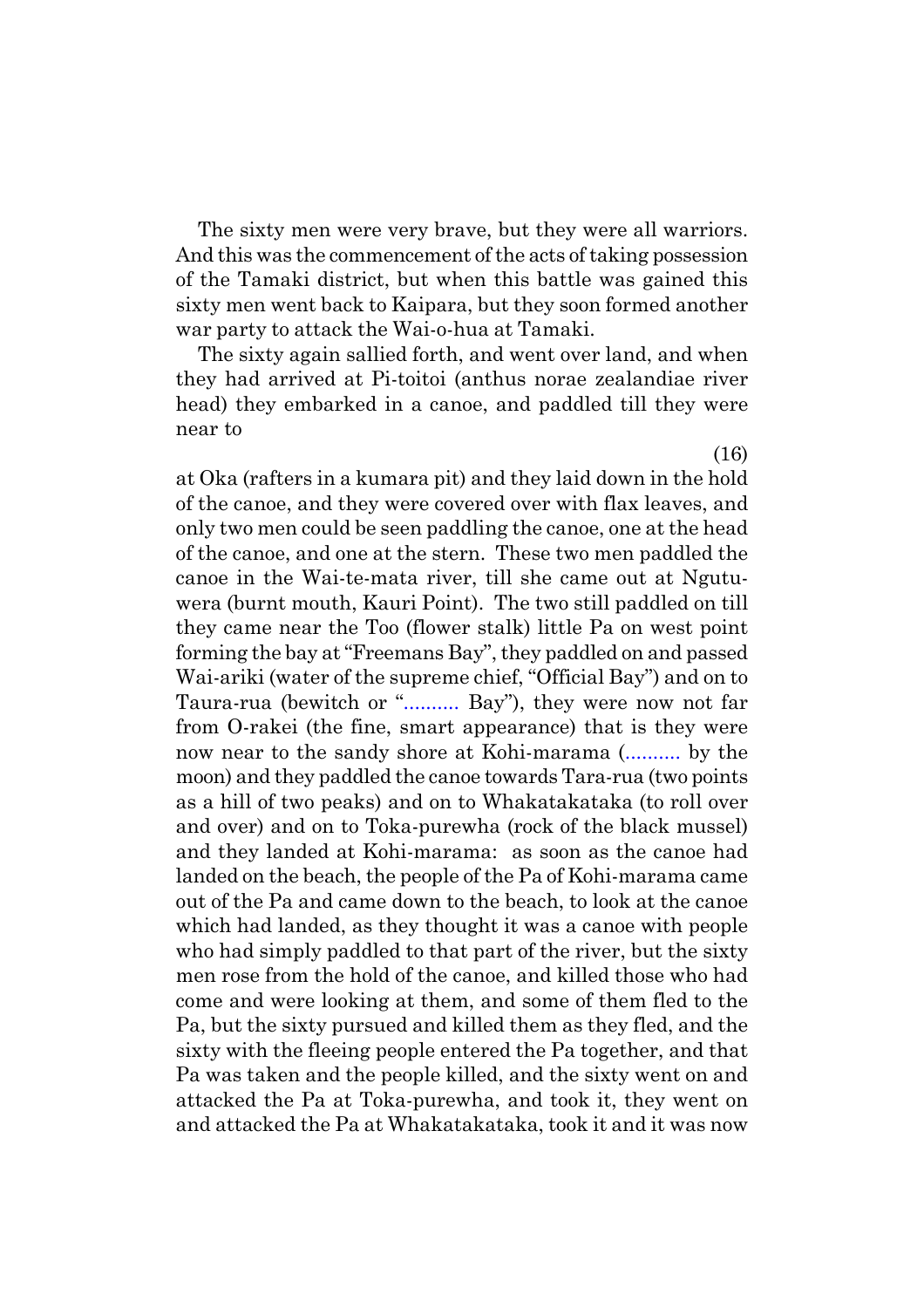dark, and the sixty slept there, and on the following day they attacked the Pa at O-rakei, and took it and then attacked the Pa at Taura-rua, and took it and then they went on and attacked the Pa at Maunga-kiekie, and it was now night.

The song of the night sentry, of the Taura-rua Pa was this:

Te-huru is not here And Te-kaura is not here But they have been taken By the lifting wind (war) Of Pokipoki (smothered) Their face is besmeared By the fish araara (trevally) Awake, rise o rise

These were the words which the sentinel called aloud at intervals in the night, at the time when the Nga-ti-whatua had not attacked the Pa at Taura-rua, and the purport of these words uttered by the sentinel is in .......... to the people of Ngati-whatua, who had been killed (murdered) by Kiwi at Te-waituoro, in which Te-huru or Kaura were included. And the revenge which was now being taken by this sixty men, was for these men, and from the murder of those men by Kiwi, the tribe of Te-wai-o-hua were now being killed by the Nga-ti-whatua, and also why the Nga-ti-whatua took possession of the district of Wai-te-mata, and killed the original owners of the land.

The Nga-ti-whatua took possession and resides on this land, and have have held possession ever since up to the present time, and hence the Nga-ti-whatua tribe says, that it will not be right for even one family tribe to desert this land, but rather that they must continue to reside permanently on it, nor will it be right for even one tribe of the Nga-ti-whatua, to go back to their old home and possessions at Muri-whenua (North Cape) as that district has been taken by another tribe, and they have become permanent residents on it. The Nga-ti-whatua tribe will not be so stupid, as they know how to look at a matter, and this tribe held great possession at Muri-whenua (land at the rear), Hokianga (Hokianga-a-Kupe) (return of Kupe), Maunganui (great mountain, on the coast between Kai-para and

(17)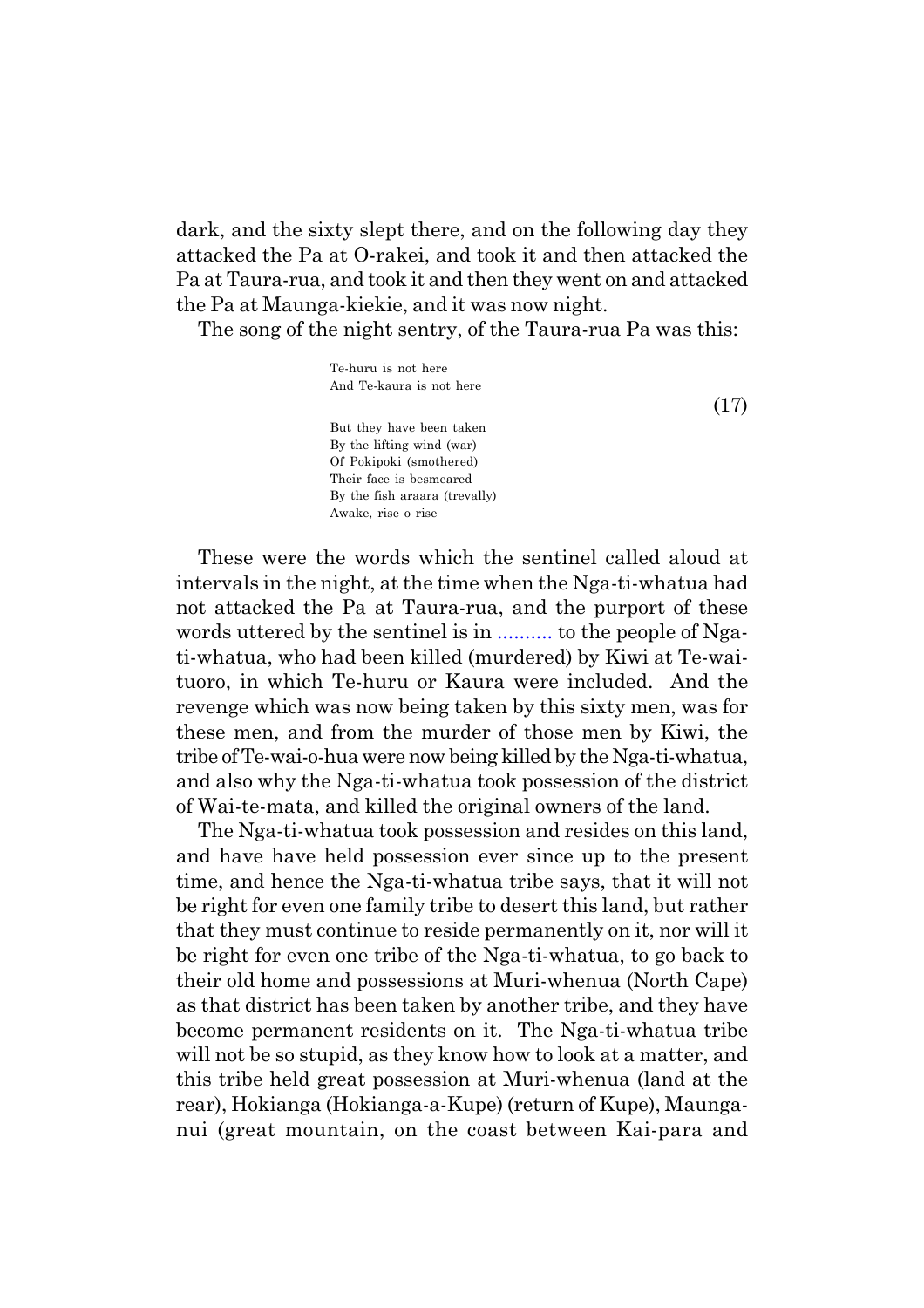<span id="page-19-0"></span>Hokianga) and at the Wai-roa (long water, one of the branches of the Kai-para river) but this tribe do not now claim those lands, nor

do they wish to take any of these lands in these days, as the lands are now occupied by other tribes. Those districts were not taken out of my hands (were not taken by conquest) but I left them in a quiet manner, and forsook them with a full .......... on my own part, and I left them quietly, and I took possession of land as I came on (migrated) to Hokianga, Maunga-nui, Kaipara, and to Wai-te-mata (waters of the obsidian) we killed the people and took their lands as we migrated onwards, and I claimed from Maunga-nui to Tamaki (Wai-te-mata district). So ends these words.

(19)

#### GENEALOGY OF NGA-TI-WHATUA (URI-O-HAU)

Tumutumu-whenua took to wife Ta-repo and had Maea-roa, who took Manumanu, who had Pepe, Ngaengae, and Kore i runga aia rangi.

Pepe took Kahu-rau, and had Rangi-whatu-ma, and Matohi, who took Ware(Whare)-a-henga, and had Ika-ta-ora who was the ancestor of Te-roroa tribe. And next to Ika-ta-ora was born Pinea who took Takutai-a-kura and had Rangi-tu-ke (a man) and Wakaara (a woman) and Akau-o-rongo.

Wakaara took Waiata and had Wai-tarehu, who took Mahanga who had Puata who took Tai-taka, and had Tai-raki who took Tauaro and had Tu-horomia, who took Taumutu, and had Pokopoko who took Hune-ira and had Wai-ta.

Akau-a-rongo took Wai-tea and had Hemo-po, Waka-ara and Tahinga-rau, Waka-ara took Kohinga-roa and had Hao-kainga who took Rere-maru-ata and had Pae-hawa, who took Hangia and had Kiri-whakairo who took Rangi-nui and had Heke-ua, who had Paikea.

(18)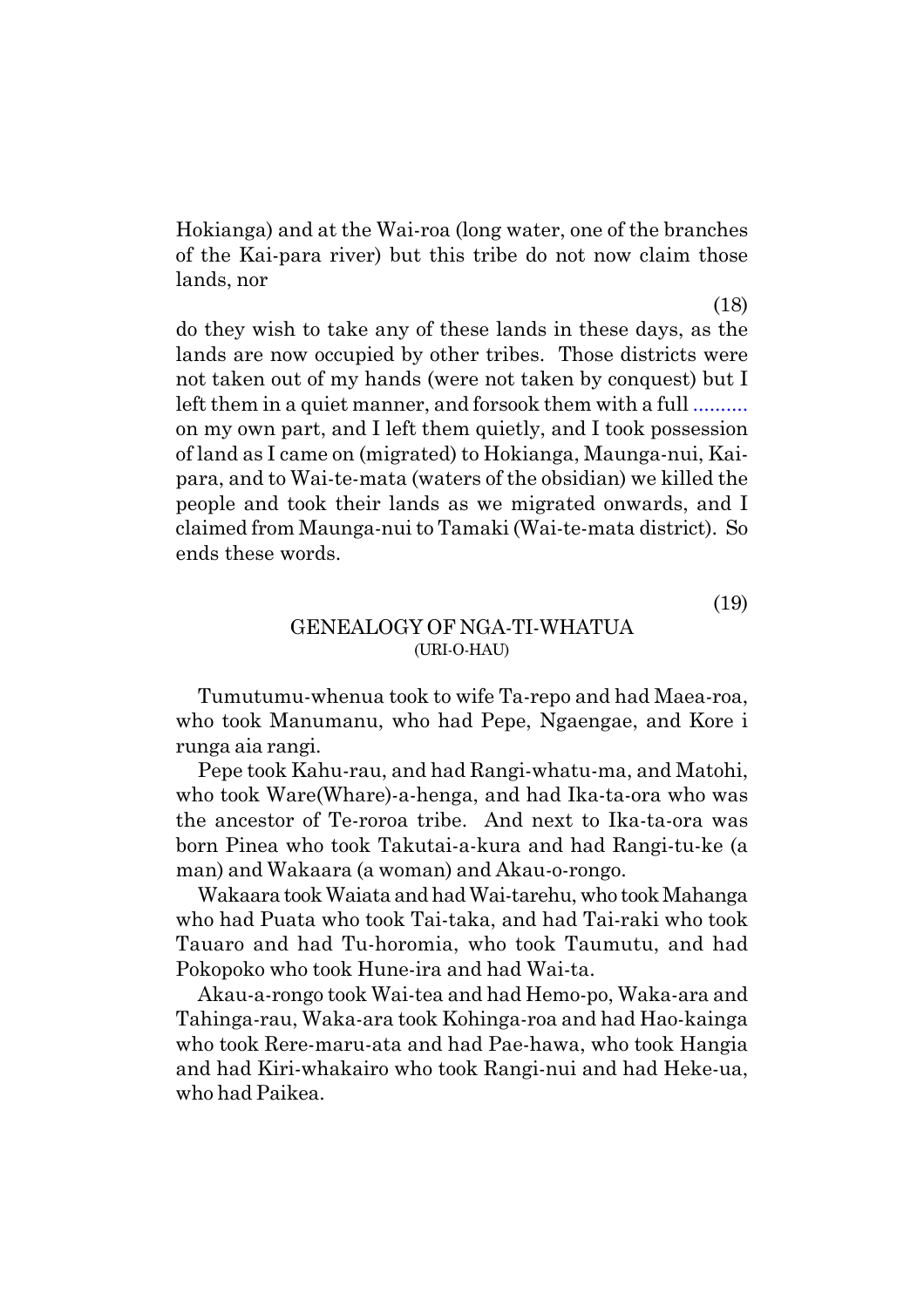<span id="page-20-0"></span>Another ancestor was: Ue-ka-herea and his brother Tarara-moa. Ue-ka-herea took Hau-taki-riri and had Hanga-whare and Nga-ti-mira. Hanga-whare had Rikiriki who took Haro and had Rewharewha and Nga-weke, Rewharewha had Manuka and Nga-weke had Paraone.

Tara-ra-moa took Rongo and had Moe-rangaranga who took Whetu and had Tira-wai-kato who took Ri-piro and had Wai-ta who took Mai-ao and had Whetu, who took Huna-raukawa, and had Hokinga-rua a man, and Rangi-tirohia a woman, who took Mea-roa and had Kawau and Totara-i-a-hua. Kawau had Hira.

(20)

#### GENEALOGY OF HAU-MO(A)E-WA-RANGI (NGA-TI-WHATUA)

Hau-mo(a)e-wa-rangi (wind that stops in the space of heaven) took Wai-heke-ao (water descending in the world) of the Ngati-whatua tribe who was daughter of Tutaki (meet) who had Makawe (lock of human hair), Whiti (cross over), Rango (blowfly), Mauku (hymenophyllum) and Haki-puta (appearing of a ghost).

Rongo took Tarawa-moa (moa hung up, or that on which the moa is hung up) of the Nga-ti-rangi tribe who had Pane (head) and Moe-rangaranga (sleep in companies).

Pane took Te-waha (the mouth) of the Nga-ti-rangi tribe and had Raraku (scratch) who took Mawae (fissure) of the Nga-tirangi tribe and had Tu-whangai (feed the god of war) who took Puhi (betrothed) of Nga-ti-maru tribe and had Ta-waewae (thrash the feet), Hake (deformed), Po-mare (cough at night) who was killed in war at Wai-kato and Tuki-kai (pound food).

Hake took Tau-toro (burnt waist-band) of the Nga-ti-rangi of the Uri-taniwha and had Po-mare junior of the Pa at O-tu-ihu (the nose pierced) and Haua (stupid).

Haua took Rangi-ngangana (red sky) of the Nga-ti-raukawa tribe who had Wiremu Po-mare, Tane Po-mare, Iritana and Ihipera Tiaho.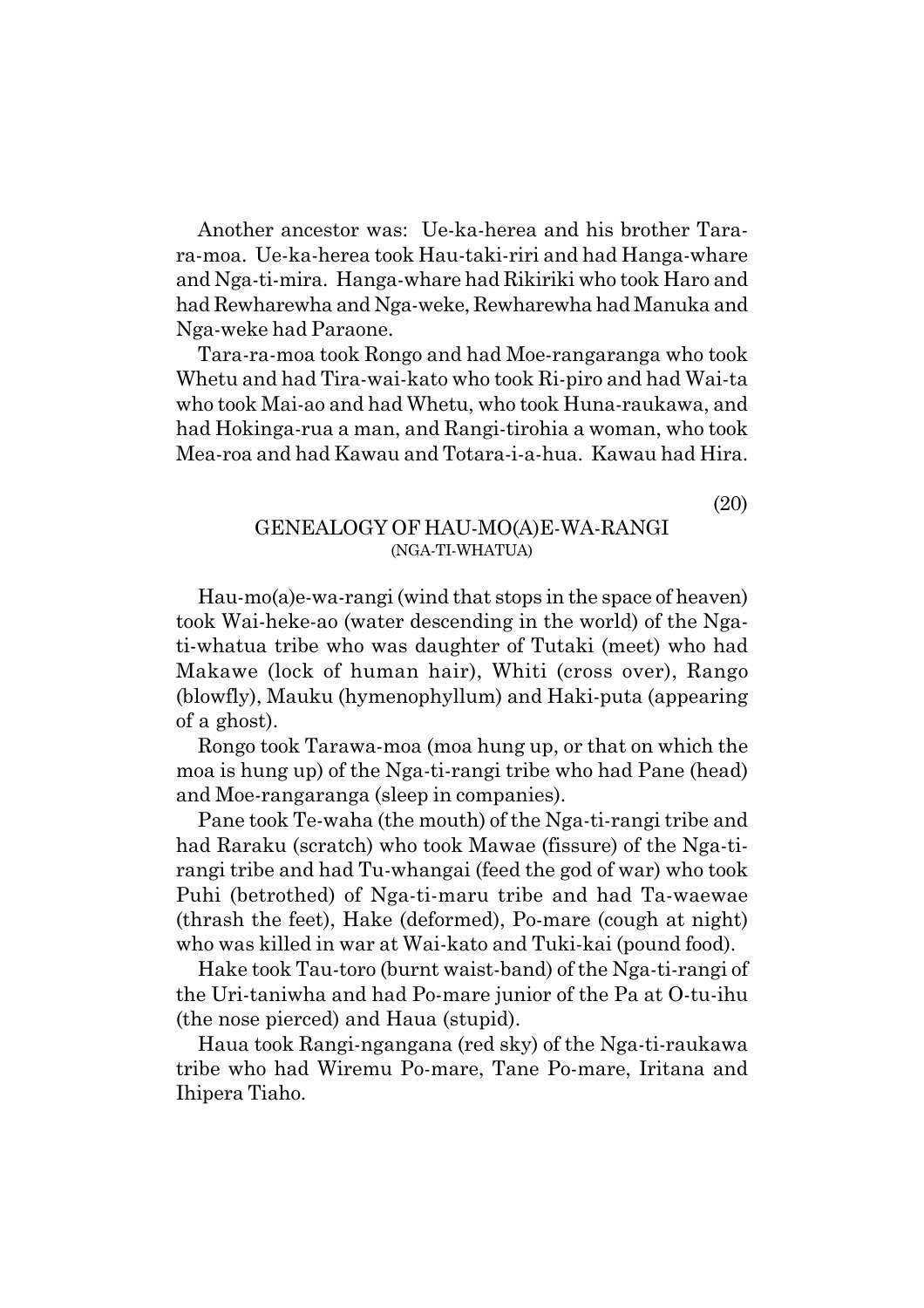#### GENEALOGY OF TE-KAWE-RAU (TE-AKI-TAI)

<span id="page-21-0"></span>\*(See this person MSS of this Page 17)

Maki (invalid) had Nga-whitu (the sevens) who took Moerangaranga (sleep in companies) who had Tira-wai-kato (guests in company of travellers from Wai-kato) a woman, Tau-mutu (last waist-band) a woman, Tau-hia (how many years) and Korotai (low moan of the tide).

Tira-wai-kato took Ripiro (disgusting smell of a screen) of the Nga-ti-whatua tribe, and had Whaiti (narrow) and Tau-terekura (year of giving red ochre) who was a female.

Whaiti took Mai-ao (from dawn of day) of Nga-ti-whatua tribe, and had Raumati (summer) a woman, Whatu (core), Ahi-wera (hot fire) a woman, Rangi-nui (great day) and Tako (gums). Ahi-wera took Tu-aea (god of war appearing) of the Nga-tirongo tribe and had Urunga-tapu (sacred pillow) and Murupaenga (rub the court-yard).

Urunga-tapu took Tai-puku (full tide) and had Mereana Teanini (giddy) a female who took Kaho-nui (great cross bar for the roof on side of a house, or a fence) of the Nga-ti-rongo tribe (of the sub-tribe Nga-ti-kura) and had Makereta, a woman, Henare Tawhia (seaoperate) and Henare Te-kahu (the hawk).

Muru-paenga took Tangi-rere (flee crying) of the Nga-ti-rongo tribe and had Kahu (hawk) who took to wife Ao-tai (scrape up salt water with the hand) of the Uri-o-hau tribe and had Henare Te-rawhiti (the east).

Te-raraku (scratch) went to Wai-tara, and took wives of the people there called \_\_\_\_\_ and had a daughter called \_\_\_\_\_, and a son called  $\qquad$ , and the descendants of these are Reretawhangawhanga (flee with ..........) the father of Wiremu Kingi, and also was the progenitor of Takare-tai (eager tide).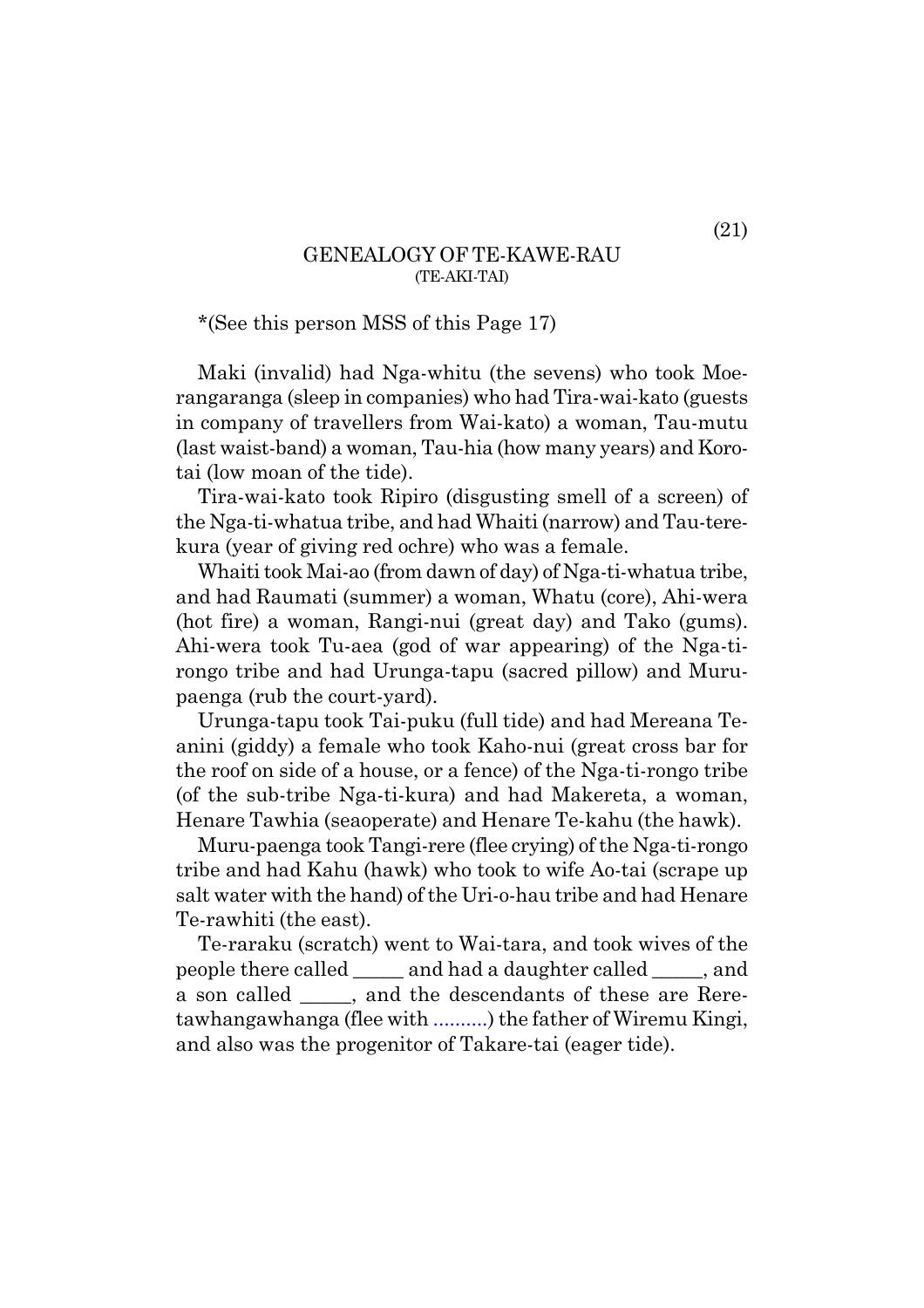#### GENEALOGY OF TE-KAWE-RAU (TE-KAWE-RAU)

<span id="page-22-0"></span>Te-au-o-te-whenua (king of the land) took Rangi-hina (night of light of the moon) of the Kawe-rau (carry the leaf) tribe, and had Te-ata (the dawn) a female who took Kahu-rautao (garment of leaves) as her husband, and had Puke (hill) a female, who took Tihi (peak) as her husband, and had Te-ata junior a female who took Ngere (slighted and not invited to a feast, or a gift given when gifts were sent to others) as her husband, who had Watarauihi.

Ngere took as his second wife Ngaha, a Tara-naki woman of the Nga-mahanga tribe and had Henare.

The sister of Tihi was Te-ure (the large stone axe) who took Wai-taheke (water descending) and had Maru-ihi (protected with a roof of herbs) who took Hoata (third night of the moon's age) as her husband and had Apiata.

Te-au-o-te-whenua took as his second wife Pare-kawhia (plume of a certain kind of fish as what??) and had Kahu-pupara (garment of recklessness) who took Wha-tu-ki-te-uru (at times stand on the west (coast)) as her husband, and had Mura (blaze) who took Mawae-rangi (day of the fissure) as his wife and had

who took Te-amu (eater) as her husband, and had Waikarakia (water or creek where the incantations were chanted and ceremonies performed) who took Kiri-pinohi(skin on which hot stones have been placed to cook it) who had Arani Tuiau (flea).

(23)

#### ORIGIN OF CLAIM OF LAND AT HOTEO AT KAI-PARA (NGA-TI-WHATUA)

Rongo-mai-puritia (god of produce kept in possession) took Takare (strenuous) but Rongo-mai-puritia was murdered by one of the tribes of Kai-para (eat the para (marattia salicina)) and with him was also killed another chief called Rearea (host of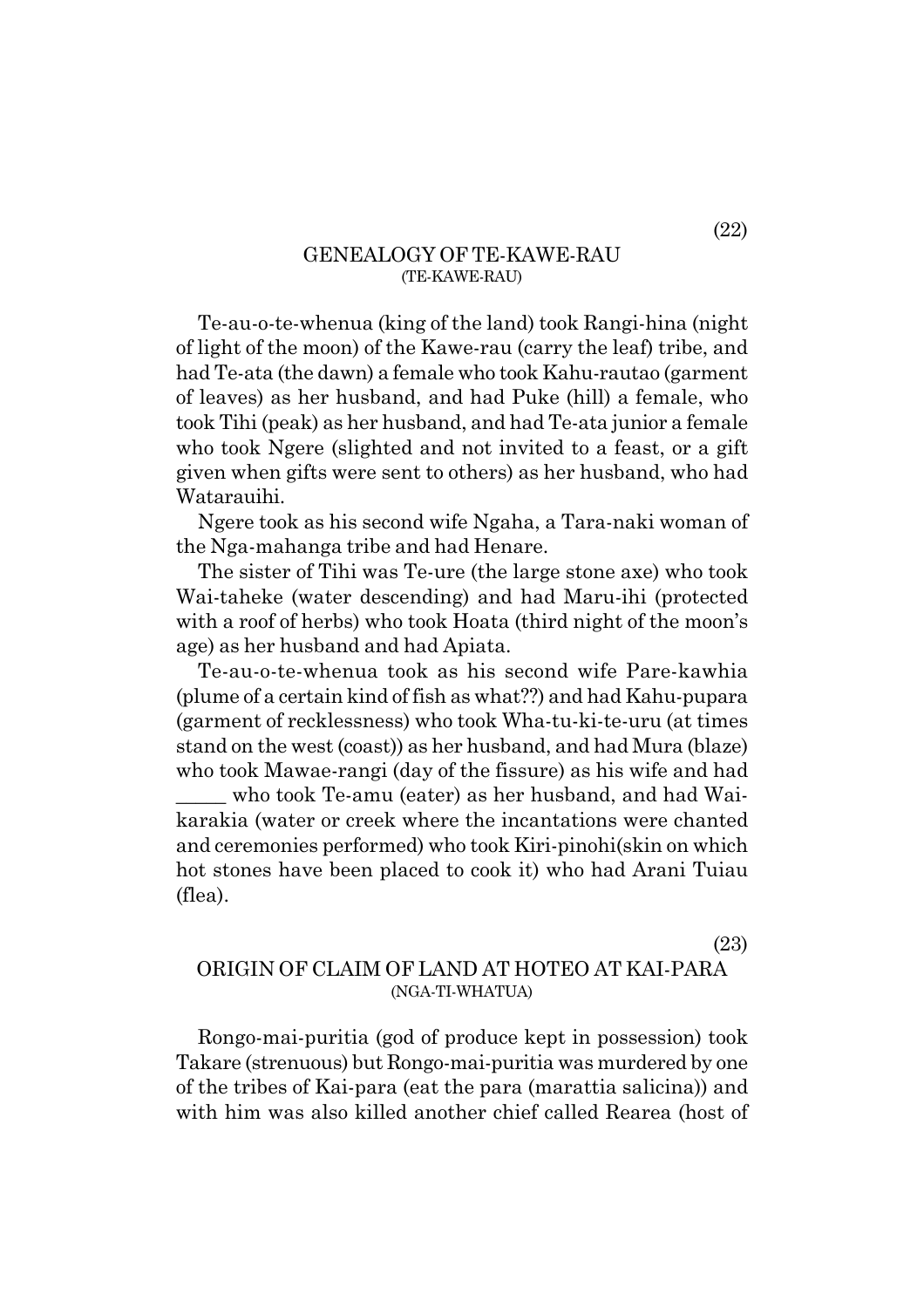people). A chief called Tanga-roa (long space of beach where a net may be dragged, god of the ocean) took revenge for this death and to him the district of Hoteo (filled up till not any more can be put in) was given from his avenging their death.

Pokopoko-whiti-te-ra (sun set yet shines) took Tangihangaroa (long weeping) and had Te-au-kumea (the extended current) a female, and Hape-tenga-nau-ui (deformed pomum adami inviting by .......... motion) a man, and Kai-pango (eat dark food) a man and Teko (rock) a man, and Ora-iti (escaped by a little) a woman and Tai-paharu (neap tide) a man, and Tai-tetere (swollen tide) a woman.

Te-au-kumea took a wife, and had Karo-wharo (threat of the cough) a woman, who took Kiri-kai-paraoa (skin that eats the whale) and had a child (name not given) who took (name not given) and had Ahi-tere (extending fire) and Kai-ngaro (lost food). Ahi-tere had Poari, and Kai-ngaro had Hori Tohe-tai (dare the tide).

After Karo-wharo were born Kari (clump of trees) a man, and Matire (a wand used in the ceremonies, to free from tapu) a woman, who had Koringa (wriggling) and Kiri (skin).

Next born after Matire were Tara-mai-nuku (daring from the land) a man, and Paka (scorched) a female.

Maki (invalid) was the parent of Manuwhiri (guest) who took Pari-taka-rangi (fall from a cliff in the day) and had Tu-roa (long standing) who took Kahikatea-roa (long podocarpus lacrynlioides) and had Tu-rangi (stand in the heaven) who had Te-awa (the river) who had Maeaea (rise and sigh again and again) and Kupapa (inactive) who had Te-wera (the burnt) who had Urunga (pillow), Kiri (skin) and Maki (invalid)

(24)

who had Toka (rock) and Te-ata (the dawn) who had Paraniko.

Kahikatea-roa took another husband and had Te Ngere (the passed by not served, neglected when gifts were given, nothing given to him or her) and Kupe (obstinate) who took Rua-nui (great pit) and had Tu-nui (stand great) and Hawera (scorched).

Tu-nui had Kahu-pupara (garment of the reckless) who had Hau-tutu (flustering wind) who had Arama Karaka Hau-tutu, who had Wi Karaka.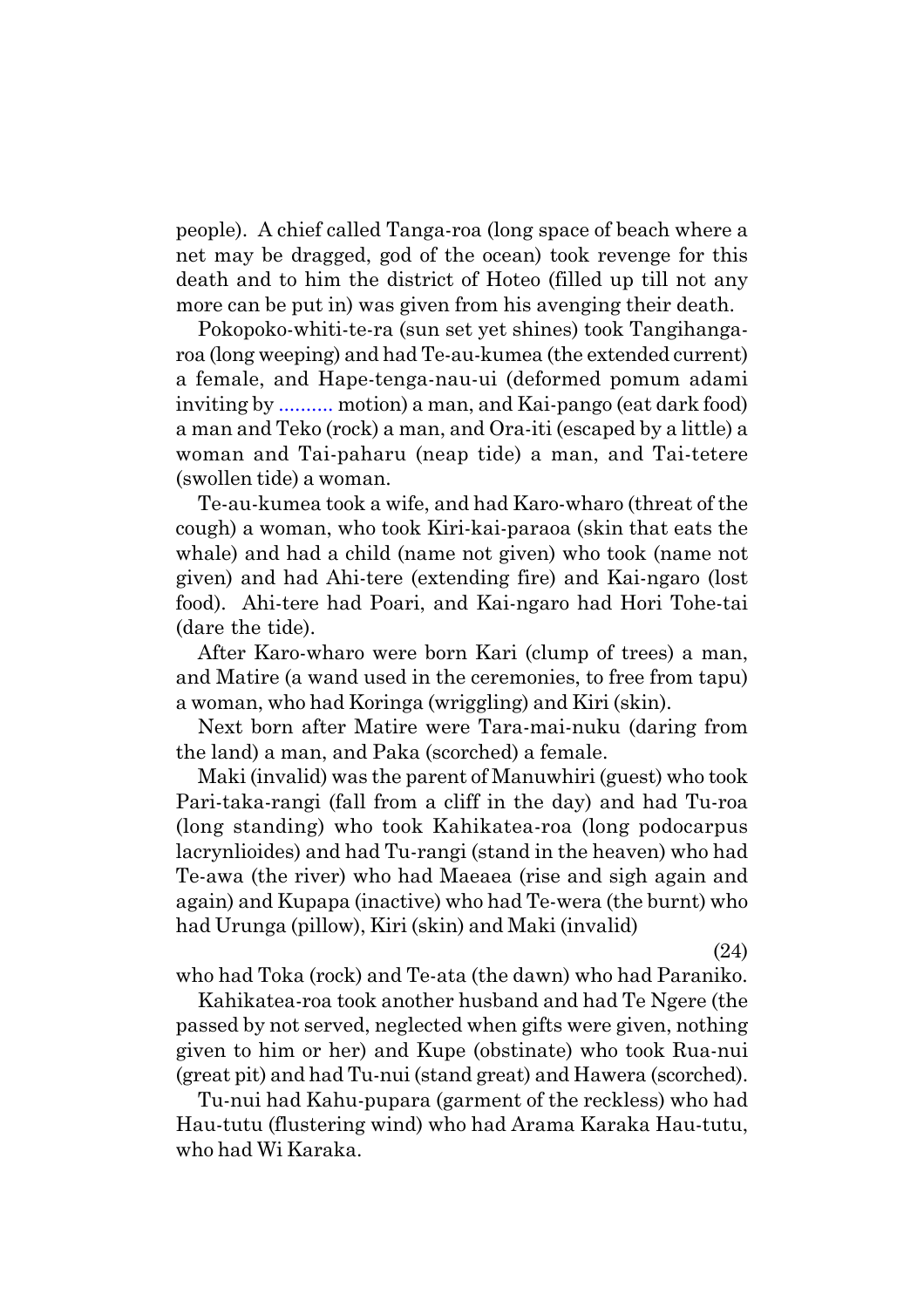<span id="page-24-0"></span>Hawera had Porotaka (round) and Hapeta.

Manuwhiri had a tame eel which he kept in a pond called Tetaita (the heap) and he called his eel by the name of Whakataute-oro (make a moaning noise like that of grinding on a stone) and the name of the whare-matoro of Manuwhiri was Kiri-horea (skin peeled off).

*(*25)

#### GENEALOGY OF HIKI-TANGI-AO (NGA-TI-WHATUA)

Hiki-tangi-ao (raise and cry in the day) took Pao-kowhatu (crack stones) and Tarakihi (.......... fish). By Pao-kowhatu he had Akau-o-rongo (sea shore of Rongo) a man who took Paremaru-ata (plume of the dawn of day) and had Hao-kainga (take or make a claim to lands) and Rangi-tuke (day of the elbow) who took a wife (not named) and had also Wai-taia (water bailed out) by his wife name not given he had Tai-hanga-rau (variable tide) and Whaka-ana (like a cave) who had Hao-kainga junior who took Whakatau (cause to be singing) and had Pou-aute a female (post of the broussonetia papyrifera tree) who took Ereatara and had Matini.

Wai-taia the second wife of Rangi-tuke had Tareha (sacred red ochre) who had Paihawa (beard) a female who took Kainga (settlement) and had Kiri-whakairo (tattooed skin) a female, took as her first husband Rangi-nui (great day) and had Haututu (flustering wind) who took Wai-ariki (water for the lord) and had Awa (river), Nganaia (be eager, or dare), Heke-ua (descending rain), Mata-hua (indicatory face) and Whakamoeariki (cause the lord to sleep) who took Tane-kore (no husband or male) and had Wheru (inactive) who took Hotu (sob) and had Wi Tipene.

Awa took Kahu-pupara (garment of the heedless) and had Hau-tutu (flustering wind) who took Whau (entelea arborescens) as his wife and had Arama Karaka Hau-tutu.

Nganaia took Tauwhia (sprinkle) who had Te-wana (but .......... shoot) and Maruia (cause to be shaded or protected) a female who took Hou-tahi (one plume) and had Hiku-wai (fountain head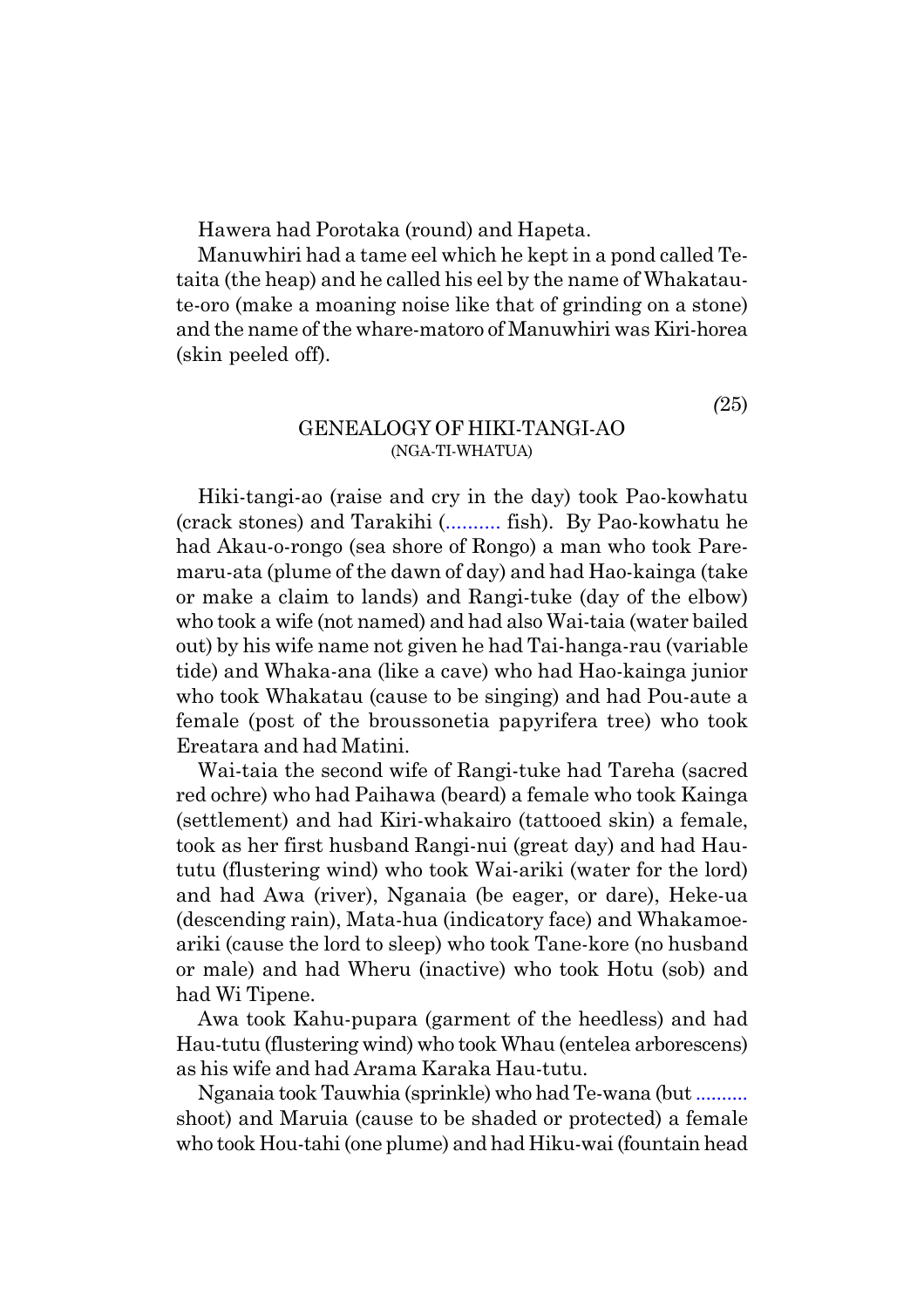of a stream) who took Moki (latris ciliaris) and had Riwia Rauihi (divided leaf) and Tamaki (start involuntarily).

Heke-ua took Te-whakakahu (to clothe) and had Paikea (house with dam at end, and no verandah).

Next after Heke-ua was his sister Tao-maui (cook with left hand) who took Mara (steeped in water to make soft as food) who had Toko-o-te-rangi (pole of heaven) who took Kiri-ora (healthy skin) and had Tina (exhausted, overcome) who took

(26)

Mahu, (cured, recovery from illness) as his wife, who was daughter of Heke-ua, and had Te-toko (the pole).

Kiri-whakairo of her second husband had Kopua (dark hole in a creek), Hana (red) who took Tarehu (cover with earth) and had Hine-wera (burnt girl) who had Wepiha-te-wai (the water).

Kiri-whakairo by her third husband had Poi-heke (descending ball) who had Taua (moving party) who had Tarewa (lifted up on high) who took Manuka (leptospermum scoparium).

Tarehu had Topuru (confine with a plug) who had Noho (sit) who had Ereatara.

Takare (eager, in a hurry) had Taki-haere (make a speech as he goes) took Puke (hill) and had Kahu-nui (great garment) who had Whare-korimu (house where moss is just beginning to grow) who had Hori Te-more (the heart of a tree).

Muri-whakaoho (startled at last) had Pakihi (dried up as a swamp) who had Pakihi jnr who took Taroti.

Haki (near but on one side) had Whakatari (annoy or cause to be angry) who had Matiri and Tamati.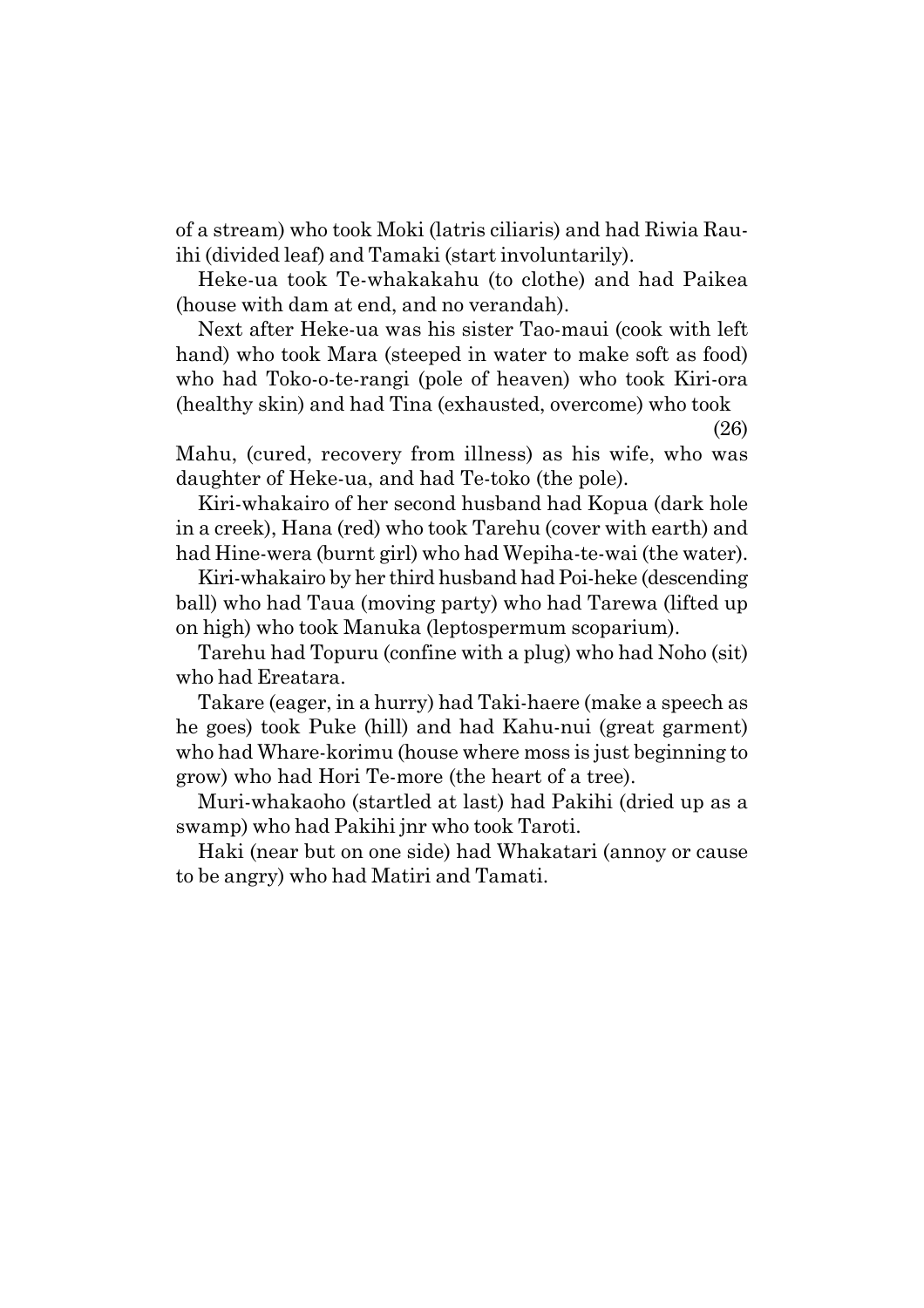#### (26A)

## <span id="page-26-0"></span>**C H A P T E R I I I**

Then fly o sun, descending now But wait, and I will go with thee O let me weep, and bid farewell To friend for ever even now O hand that ever did protection give And even kept so close to me In spirit now I feel thee near But o how far away am I Now parted, diverted, kept from thee And lost in daily love and grief, Nor can I stifle all my love Through Tama-tea light a fire Within my home, and speak of Youth, and tell me I am youthful still But I feel not the slightest glow Of youth upon me now I now am but a dried up skeleton But not the least decay in love For you, now flight on my affection come.

 *A widowís dirge.*

(27)

Paikea of Kai-para is the direct descendant of Hau-moe-warangi (see page <u>)</u> and hence this song for peace and good, and also this account of the gods of the seasons, called E-piri and Whakaahu, in honour of Paikea.

(TE-ARAWA)

#### SONG FOR PEACE

Here my valuable property is Kept in my .......... of valuables And fondly on my pillow kept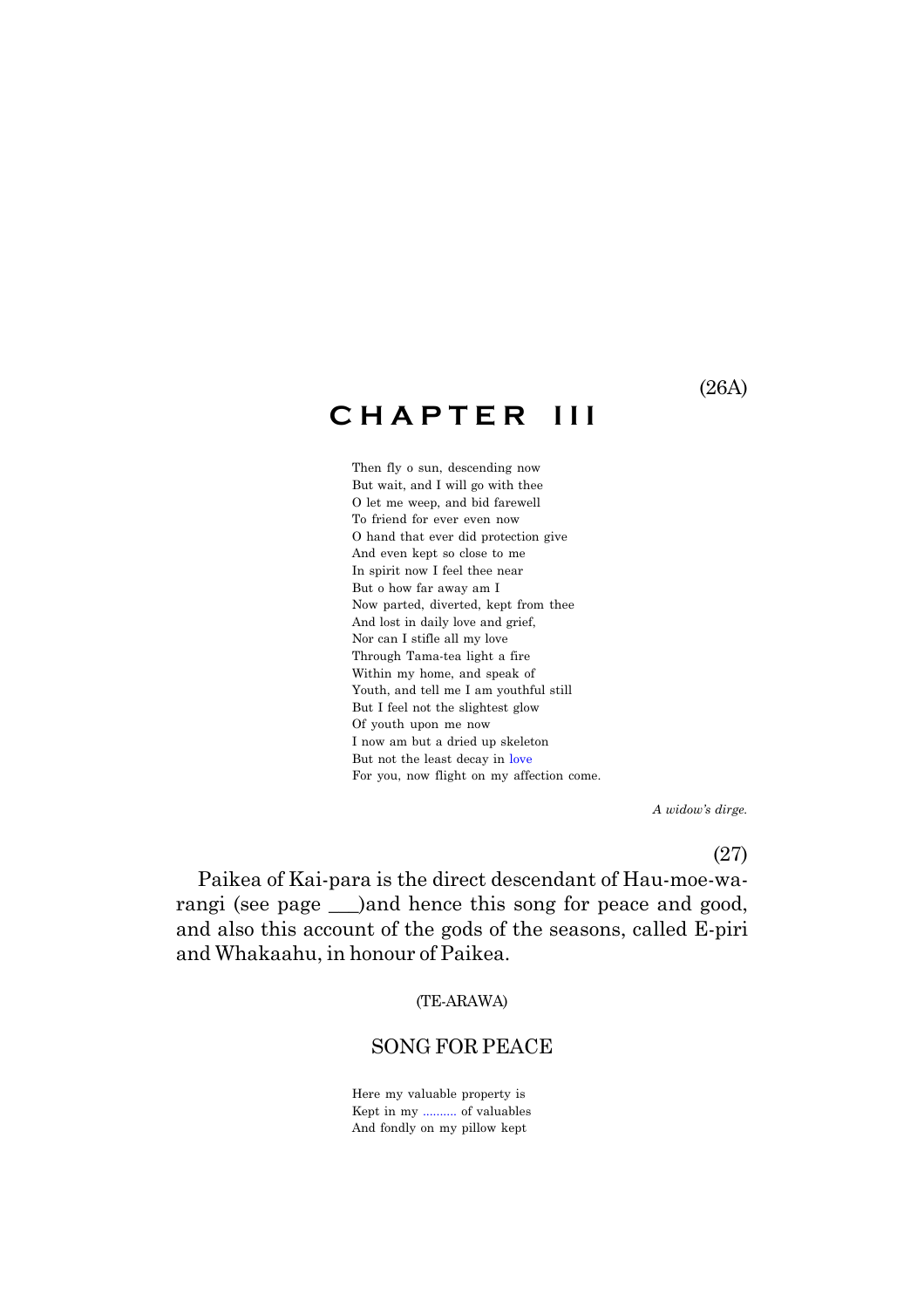To aid me in my earnest act And help me to exhume, and bind The ocean-fish (the .......... son) of Tanga-roa He on his shoulder carries now The axe, the story bird? The axe of Puku-nui god And like a nursling child Doeth whine his sorrow to To the sea of Whare-ngarara-ihu-mata god, And you o Ware-ihu and Ihu-mata The din of noise of pebbly stones Shall wake you up with open face And Ariari-nui with Ari-roa And Tiki-rau-maewa shall Stretch forth their arm behind The war canoe, to hold her back And mat of peace, extended Then shall be stretched out And colour of quiet these shall Rest and brood on all around Chip clean each part Chip the weeds off from above And from below, and from beyond And from outside And from the land dip precipice Which descends to the moon? And doeth freeze, speak evil of And feast given, a calm is now.

This was an incantation chanted for peace, and that all the people may know, or understand the meaning of its words, and we think that all the tribes of Ao-tea-roa are still resting on the policy of their ancestors and through the prowess of Oi-piri (shout as one voice) and Te-riri-o-te-po (the anger of darkness) are strong with that of their assistants.

Now listen to the account of the policy of the descendants of a certain man and his wife who was called Ao (day) as father, and Po (darkness) as mother and they had two daughters, who were born at the place called Takiwa, that is the Rangi (space, sky).

Oi-piri knew the thoughts of Po (night) but Whakaahu followed the thoughts of Ao (light, day). The parents knew of this, and the father let his servants go to Whakaahu and the servants of the mother were allowed to go to Oi-piri.

Oi-piri was the female of great power and influence, rich, had land and estates, had tribes of people, and she had all the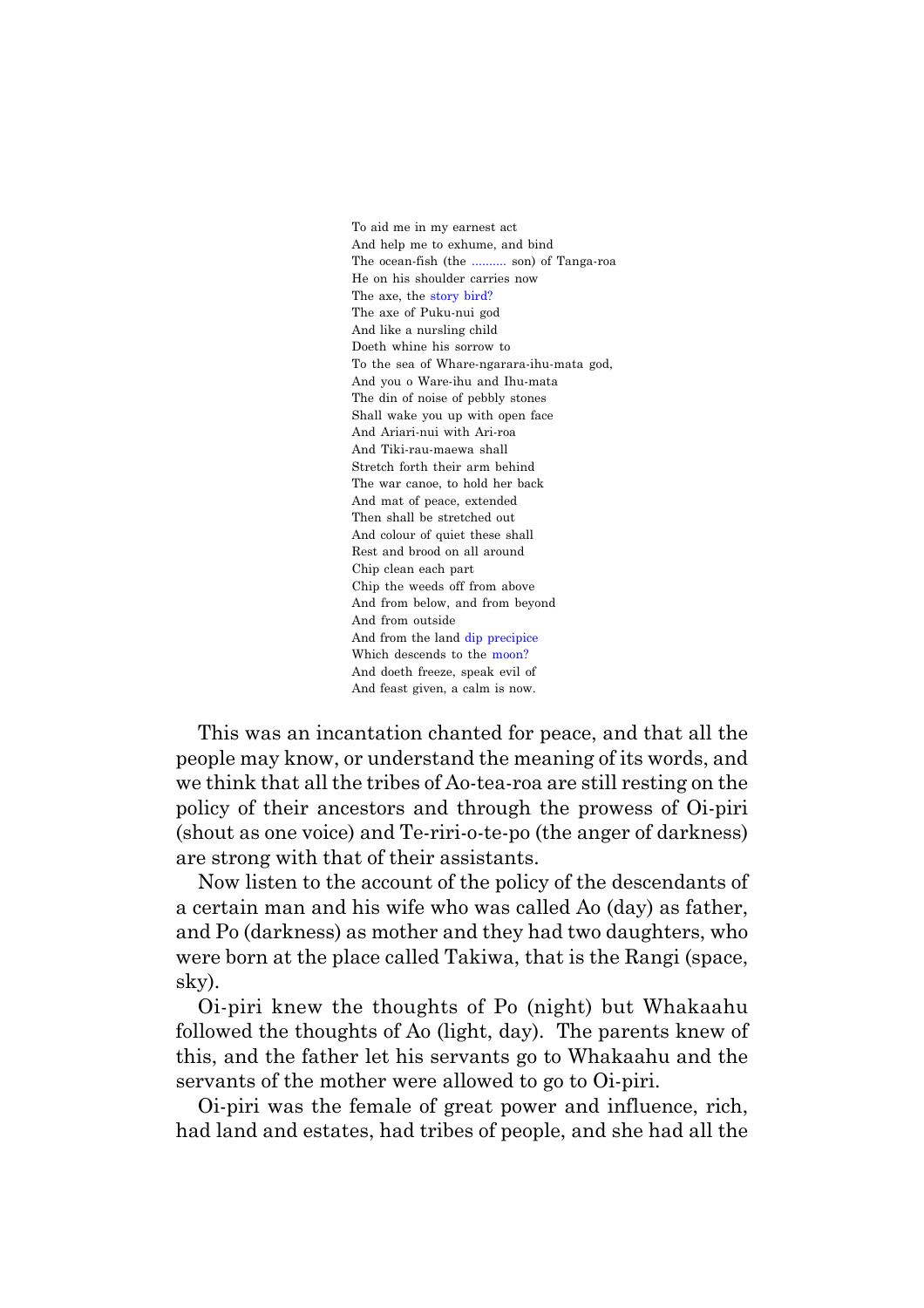tribes of this earth at her command, and he had possession of all things on this earth, her refugees, that is her workmen had these names: Rangatira (chief), Tohetohe (uvula), Hao (enclose), Ru-te-uaua (sinews shut in with a screen) and Rita (spirit) and great was or is the power of these workmen to utter the wishes of this woman Oi-piri and these workmen have this proverb which they utter:

> ìYou go to another sea, And hold to the tide of Tu (war) Then (comes) weariness and gales."

and here is another or their proverbs:

"Stand up Hard and dry."

and these proverbs are repeated for Oi-piri and her attendants.

Whakawha is a poor woman, has no property, no land, no tribes in these islands (of New Zealand) and her workmen are called by these names: Arero (tongue) and Mau-kiri-ngutu (held by the skin of the mouth) and they live at the place called Patiarero (flatter with the tongue) and their tribe is called Nga-titake-kore (descendants of the no origin) and this is their proverb:

> "Hold to the tide of sit-still And obtain, the grub, decay and shame."

and they also utter this proverb to their lord, to Whakaahu:

"Sit down And let warmth come."

Now the workmen of these two women contest with each other, and quarrel in Takiwa (space) and in Rangi (heaven) for their spot of earth, and they give contest each to the other, and they wrestle with each other, but may be not one of them will gain the victory so that the thoughts of Po (night) may be known with those of his daughter Oi-piri, and her workmen.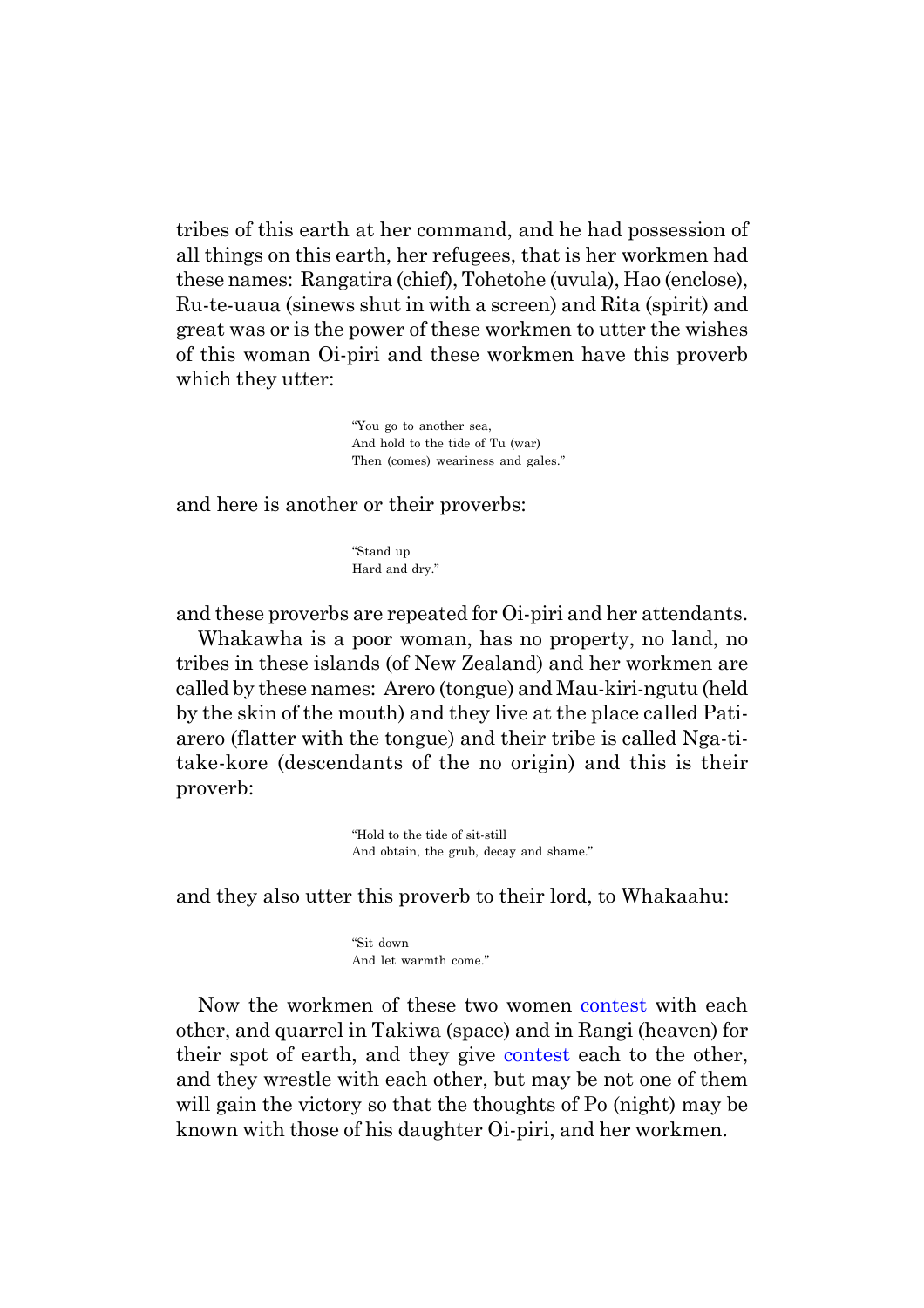The meaning of this god the Po, is Po-uriuri-kerekere (darkness of intensity) and Po-tangotango (superlative darkness) and out of these Oi-piri grew and she had Rehua (multitude) who is the great star of the heavens (star that rules in summer).

The meaning of this name Oi-piri is Oi-piri-whea or Takurua-huka-nui (winter of great frost) and her work is to bring huka-rere (snow) and she is equal or like to Whiro (god of theft) or as he is sometimes called Wiro, and her refugees are like these of Whiro (the thief) and hence also her power is like that of Whiro.

Now Whakaahu the other wife of Rehua, came of or had her origin from Ao (the world) and the meaning of this name Whakaahu is Te-ao-marama (the world of light), that is Maramakehokeho (supreme light).

Another meaning of this name Whakaahu is Hiringa-ki-temahi (assiduous to work), that is Rau-mati (summer) and the meaning of the names of her workmen: Te-arero (the tongue) and Mau-kiri-ngutu (hold to the skin of the mouth) are: Tearero is the knowledge gained of the tongue, only, and by the mouth alone (not that which is gained by manual labour) and hence the name given to the Pa in which these two live is Patiarero (flattered of the tongue) and is the flattering and it's knowledge gained by the tongue alone.

The name of the tribe of these two is Nga-ti-take-kore (descendants of the foundationless) and is given to them on account of their want of knowledge, and hence the origin of the spoken on account of these two women, which is this and it says:

> ìOne man at Hawa-iki Is Whakatau alone."

and as Whakatau was a women, she is likened to Oi-piri-whea, and another proverb is this:

> ìOne man at Ao-tea-roa (New Zealand) Is Tama-ua-whiti (man of the braced up sinews)."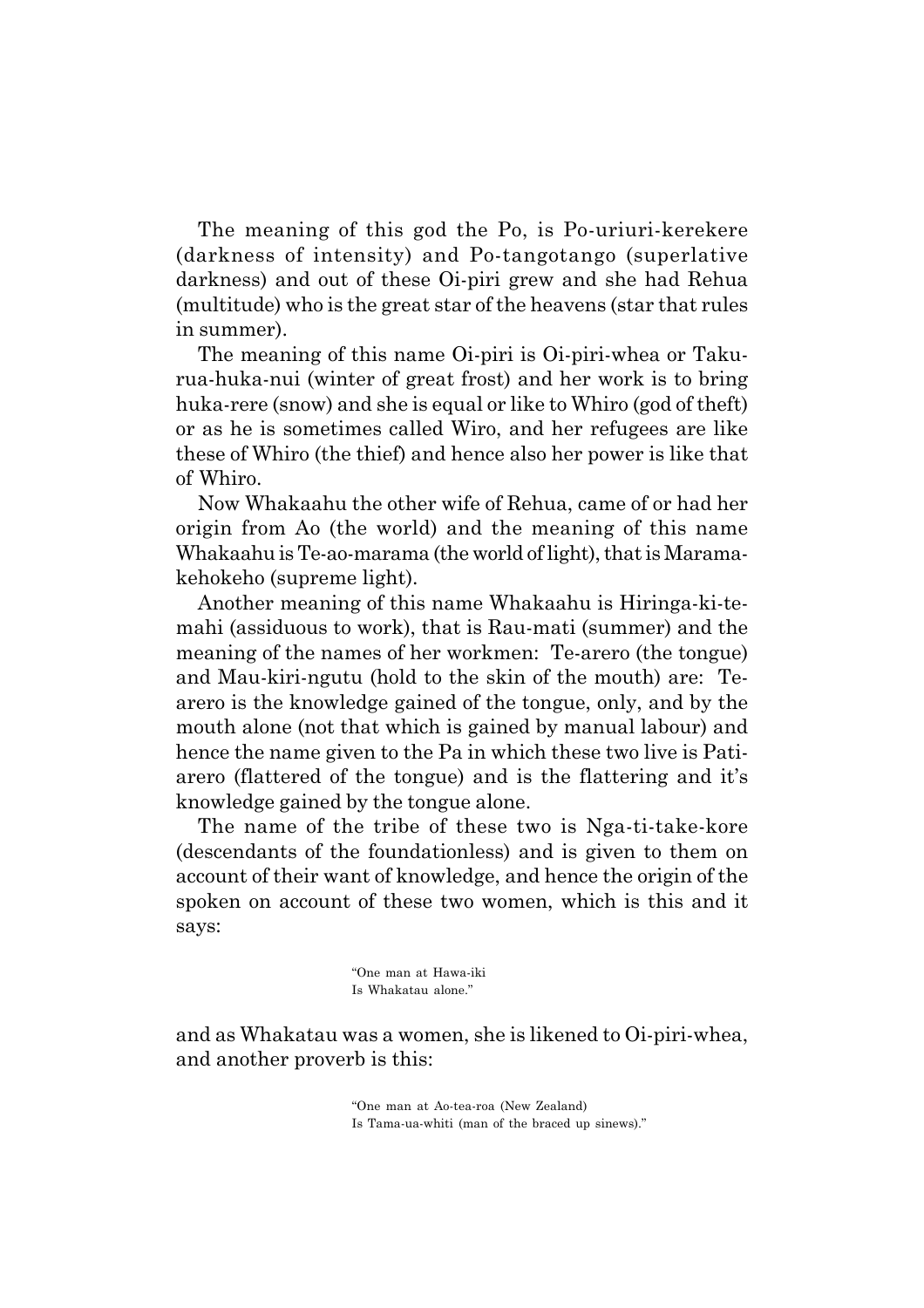<span id="page-30-0"></span>That is Tama-nui-te-ra (son of the great sun) who is equal in power to Whakaahu, who is also called Hiringa (assiduous), that is the assiduous acts of the heart to gain knowledge, and strength, and to cultivate food for the body, and to seek and obtain the great things of this world, which is the fountain of knowledge.

Paikea (of Kai-para) is descended from Pokopoko-whiti-tera (extinguished, yet the sun shines again) and hence this song is sung:

> They walk, but merely walk For tis the foot of Tama-te-kapua O do not look, but turn And scarcely see, and do not Swing on the swing, oh me

> > (31)

How oft repeated, comes The southerly blast, that Gnaws the heart to death And leaves a vacant space Within my chest, from Tonga-riro And sleeps with me, o it is The din of war party of Te-ara-kau-ra, and I Was all enclosed, that I Might be held on rank, But here is now all flat By you o Ta.......... god of war. And now is beheld the way By sea of Roto-rua lake And dark as night to me Upon my soul is Tawa-tawhiti And am in act of dividing The crop of kumara with Paikea-huru-kuri (a dog skin mat) Which like great heap of Sand ochre of the fruits Will bring the warmth of peace, o me I now at Tamaki am o me

(32)

#### WORDS SUNG TO A HAKA, BY A WAR PARTY (WAI-KATO)

This song was composed by Te-tahuri (the turned sound) for Awarua (ditch) her father, who was killed by witchcraft by the Wai-kato people: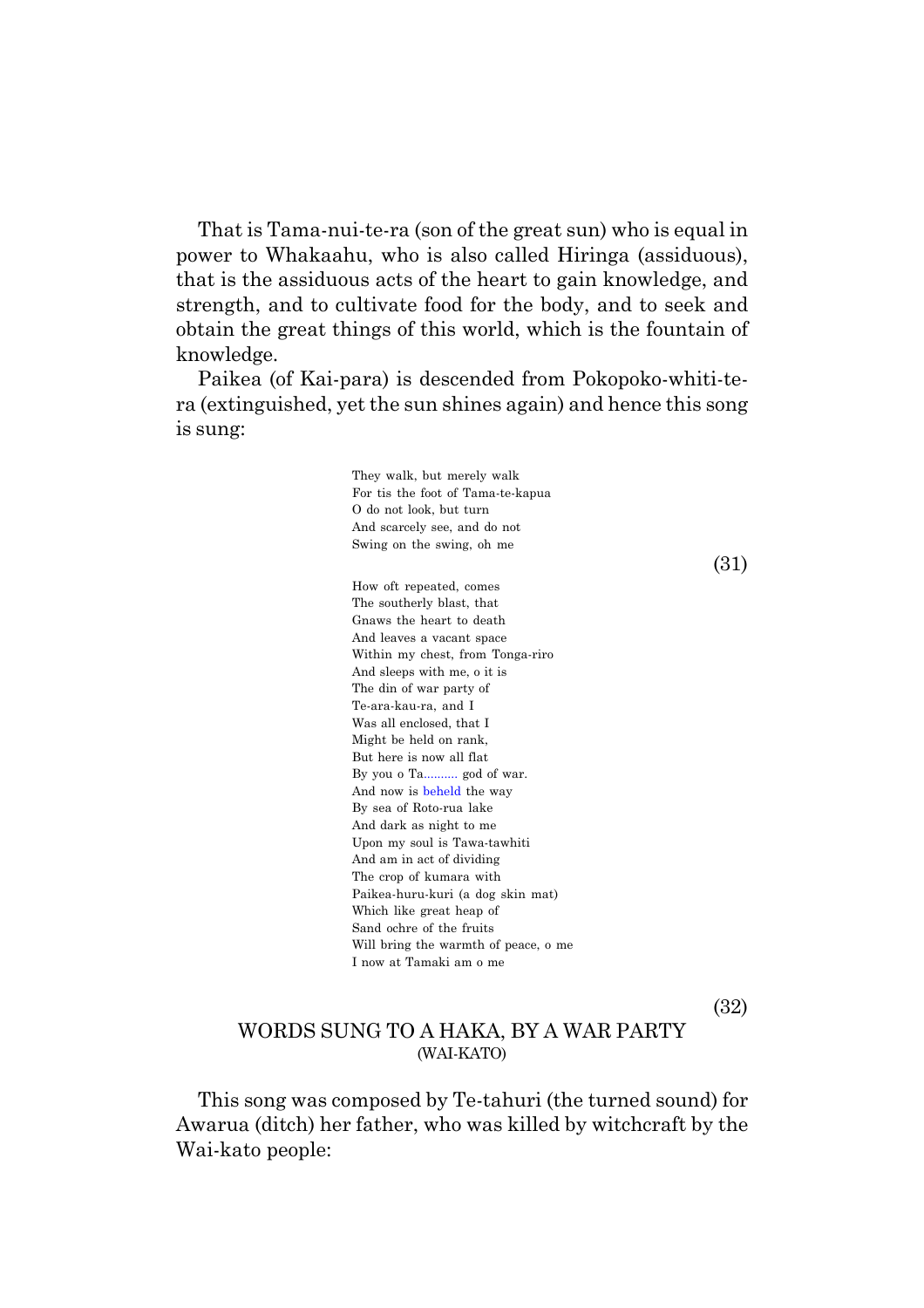O people, o people, weep O Te-tawa, O Te-tawa weep Weep and what? The feeling god Nor hidden is that which Is now shut in and sleeps As on the bed of Moe-para-kuri Nor can the hatred be avenged But turn he on his own And takes revenge, I will not weep But with one eye, look up And faces make, while staring at the sky

This song was composed and sung by Te-tahuri, to invite her tribe Te-tao-u (spear stuck secure) to avenge the death of her father, who had been bewitched by a chief of the Wai-kato people.

Awa-rua (her father) had procured some tawa (nosodaphene tawa) wood and was making and carving a paddle of it, he became hungry and called for food, which was given to him, consisting of pipi (cockles) and pohue (convolvulus) roots in a basket, and he was seen by a chief of Wai-kato of the Nga-titeata, descendants of Te-ata-i-rihia eating this, this chief bewitched him, because his own daughter had been killed and eaten, so in revenge he bewitched old Awa-rua in revenge for his daughter. Awa-rua ceased to eat the food, turned round with his back to the food, fell on his face and died.

The people of Awa-rua, the Tao-u collected their forces, and go from Wai-te-mata (water of the obsidian) to the tongue of land that stretches north from Wai-uku towards the Manu-kau heads to a placed called Te-aio-tini (the peace of long endurance) where they attacked the sub-tribe

(33)

of Wai-kato called Nga-te-teata and killed many and beat them. In this battle the grandfather of Awa-rahi Te Katipa, of the Nga-ti-teata, having broken his spear tao, struck his opponent one of the Tao-u on the temple with his fist, the blow was so heavy that the fist broke the skull of the man struck at, and the striker had to draw his fist out from between the broken bone, this so lacerated his hand that he lost the use of it for that time.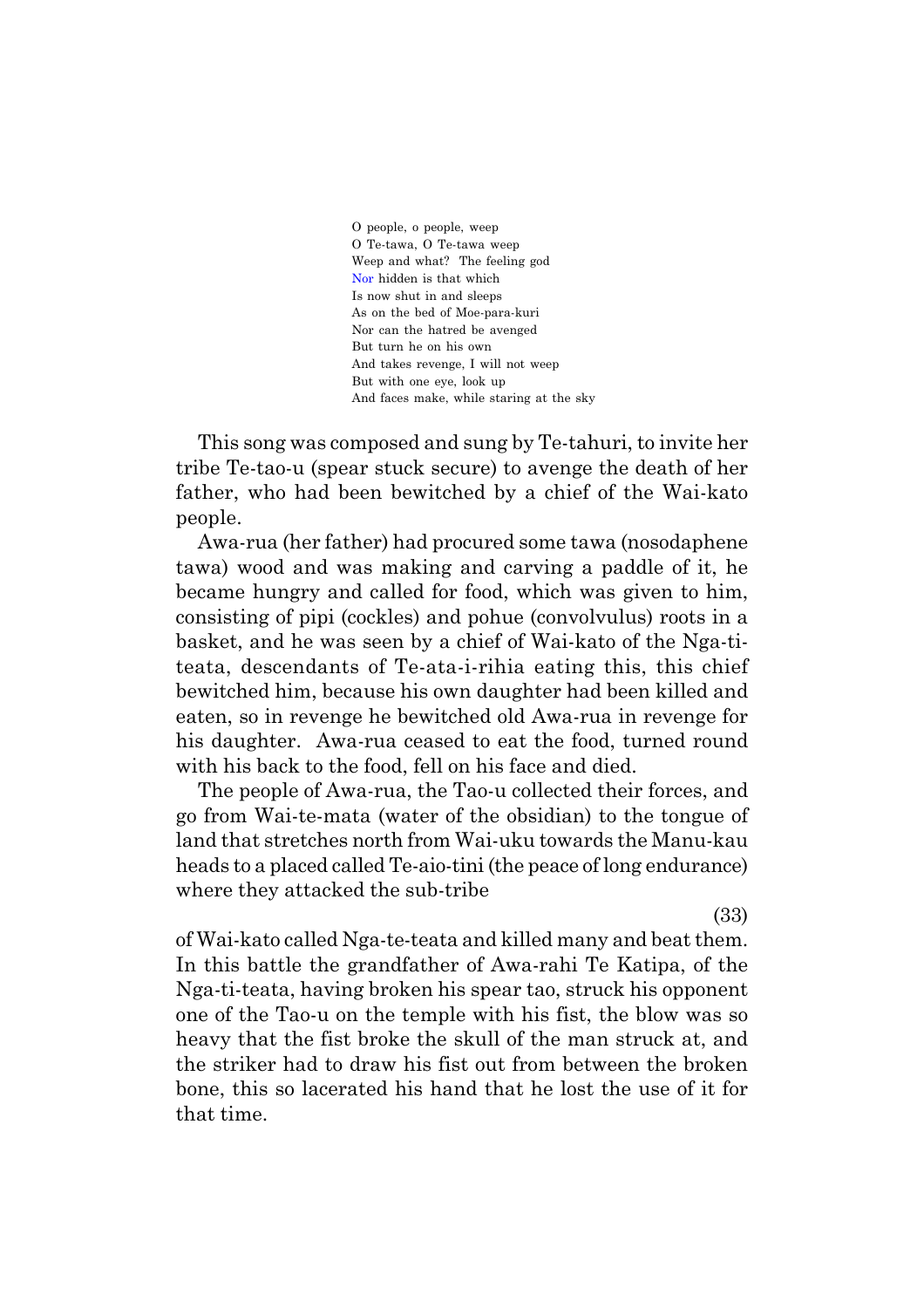<span id="page-32-0"></span>Awa-rua was making a paddle and carving it of the Tawa wood, and to keep the .......... of his having been bewitched by Wai-kato, Te-kawau a chief of the Nga-ti-whatua, of Kai-para, descended from a female of the Wai-kato tribe was called Tetawa, and it is to Te-kawau-te-tawa to whom Te-tahuri addresses the poem she chants for the death of her father, but it is intended for the tribe of Te-kawau called Te-tao-u, so that their feelings might be excited to war-like action, and induce the tribe to take immediate steps to avenge her father's death.

The allusion to the name of the slave Te-moenga-paru-kuri (bed of dog dirt) who was of the lowest grade of slave was intended to convey her utter contempt of so cowardly a tribe, who had resorted to witchcraft to kill a warrior as her father was, whom they feared to meet in fair fight, her feelings of rage were greater than her sorrow, and instead of gazing mournfully on the corpses of her parent, she would turn her eyes to the heavens to watch the clouds which were approaching from the direction in which the village of Nga-ti-teata was who had killed her father.

Paru-kuri was a slave but he had killed a man who had not any weapon to defend himself and those who had killed her father were cowards greater than Paru-kuri.

(34)

#### THE DEEDS OF TAMA-KAEA AND TAMA-KOU (NGA-TI-TEATA)

These two men Tama-kaea (wandering son) and Tama-kou (son of the good) lived at Kaeaea, not far from Wai-uku (water of the day used as soap). Tama-kaea was the elder brother and Tama-kou the younger. Tama-kaea was a fine looking fellow, and of a fine appearance, and stately gait, but he was a very lazy fellow indeed. Tama-kou was rather a mean looking fellow, and had nothing in his appearance to recommend him, but he was an industrious fellow, and he kept his store houses ever full with kumara (sweet potato, the ipomoea batatas) and there was not any time of scarcity of food at his home, and all there had plenty of food summer and winter.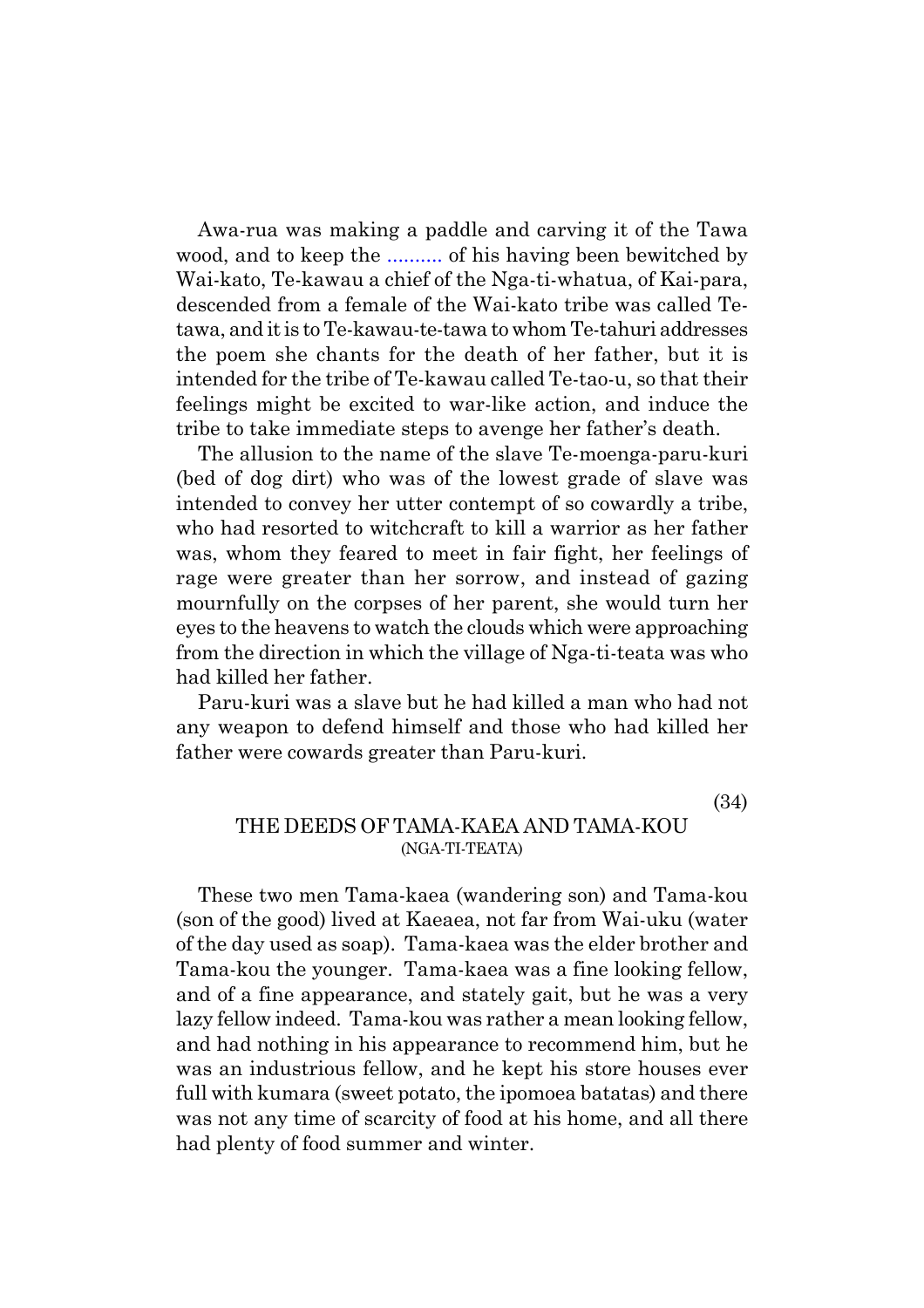There came a time when a party left the home of Tama-kaea to go to Whainga-roa (long battle) but Tama-kaea did not go with them, as this party consisted of young people, who took this journey to see their relations, and to see the district, and also to amuse themselves with what young people like, viz: haka (grimace with words and song) and kanikani (noise like dancing and with words of a song) and to see the young people of the tribes of that district.

When they had arrived at Whainga-roa, they saw a female called Hau-kotara (a war dance) who was a young woman, but she was better looking than all the other women, and when these young people had seen all that could be seen in that district, and when they had become tired of staying there, they came back to their home near to Wai-uku, and told Tama-kaea of the good looking woman they had seen called Hau-kotara. Now Tama-kaea had a pet tame bird, which was a female and was a karoro (sea-gull).

Tama-kaea meditated long, and at last determined to act, and he went to a priest of his own people the Nga-ti-teata, and he said to the priest "Chant your"

(35)

incantations over my bird, so that it may fly to Karioi (fruitful spear) and take with it my hei (ornament from the neck) so that the thoughts of the woman Hau-kotara may be favourable towards me."

The priest answered him and said "As you ask, so it shall be done, but let your kindness to me be great, I have but little land in which to cultivate at Titi (mutton bird) and at Kaeaea (sparrow hawk) but you can enlarge it."

Tama-kaea said "Let me think over the matter. The time is long for you an old man."

But the priest again said "Well then, let me have your hei (necklace)."

So Tama-kaea took the hei which he had suspended to his breast, and gave it to the priest. This hei was made of the plaited karetu (hierochloe redolens group) and was made like a ball and filled with piripiri (acaena sanguisorbae) and all the sweet scented herbs and sweet scented gums of the trees the Maori use to scent oil.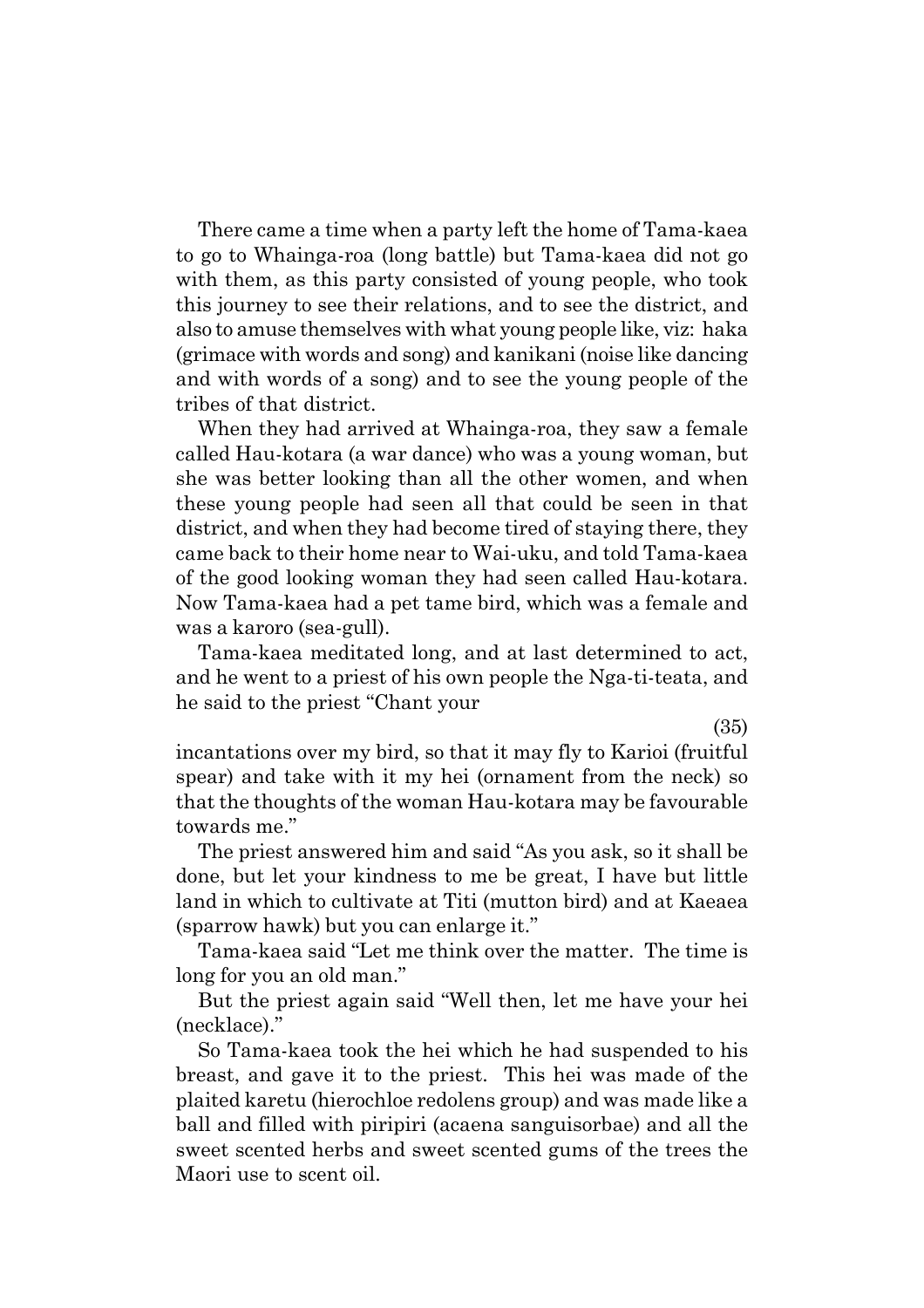The priest took the hei and left the settlement and went into the scrub, and then took off all his clothing, and sat down near to a creek, and looked towards the east, and he broke a stick, on which to suspend the hei in the creek, and he stuck the stick up in the middle of the creek and tied the hei to the top of it, he then stood up in the creek and extended his arms towards the east, and rose his voice and chanted:

> Here is the whip Here is the beater Here is the joiner Join us two o hear The riddle of Hurihuri (turn over) The riddle of Taitai (explain) The riddle of Tanga-roa (god of the sea) Wipe your teeth Sharpen your teeth And if you be deceitful And cause your self To be like the tribe of Tanga-roa (fish) Then O Kahu-kura (rainbow) Out on yonder sea, a Now hearken to Yours and mine property Which is being taken by Whiro (god of theft) And by Kepa And by Wha-tino And by Wha-rona And by Rangi-roa, a And by Rere-hau, a And by Rere-pau, e The men thieves Who came from the Other side of the sea e Beat them, thrash them And throw them up On o the tree As the fish (corpses) Of Te-whiu (the beaten) As the fish (corpses) Of Te-ta (thrashed) As the fish(corpses) Of Te-rongo-mai-whiti (God of produce who Came over the sea) And up to the south Now o aged woman The knee-joints of Your father have Been taken

(36)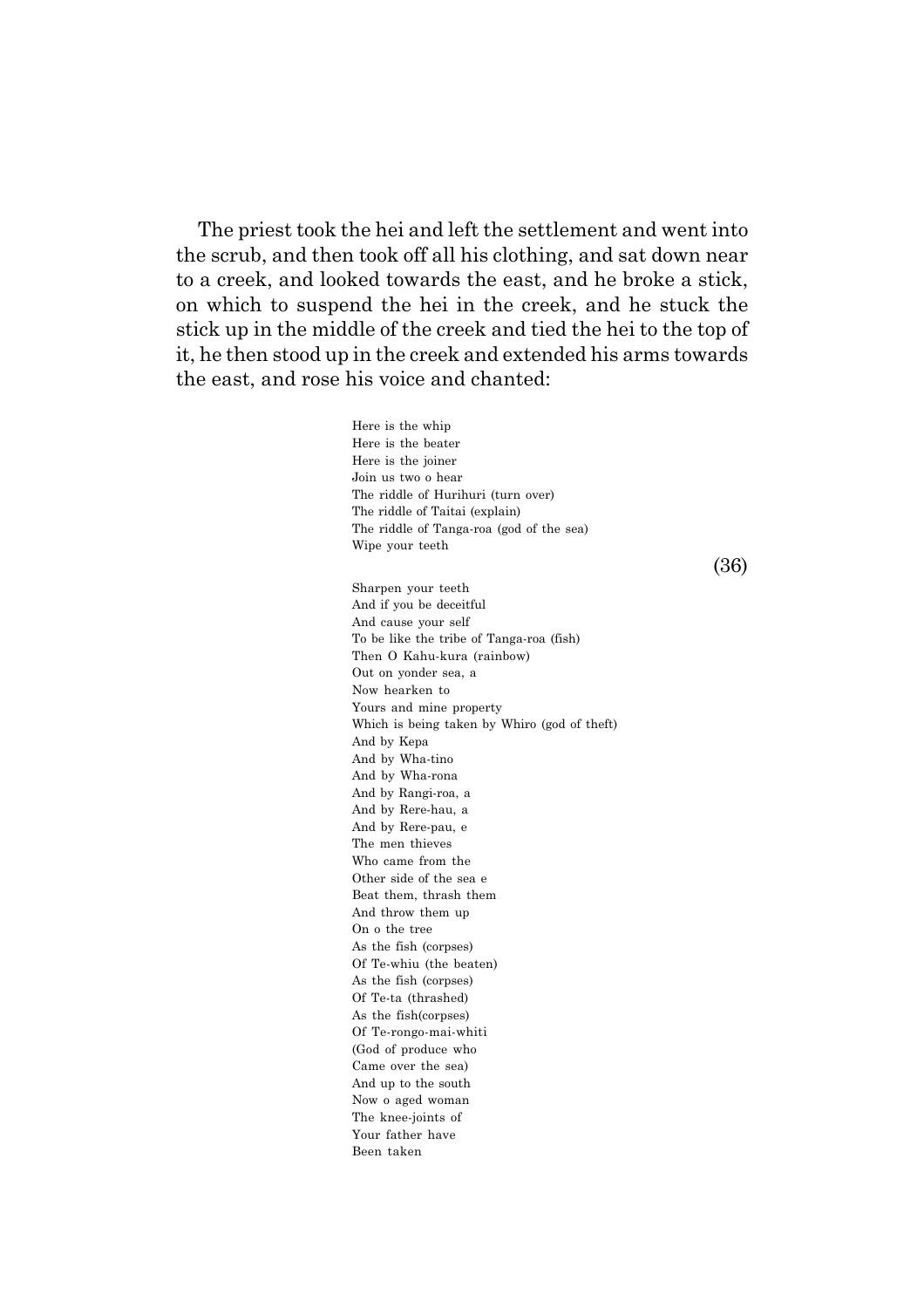And ye o aged The rays of disgust From the home Are now put Up as a shed (Like a house top) And he was the parent Who fished up this land Which now tis home And so is uplifted And rises Hiku-rangi Above all O aged

When he had chanted his incantation, he took the hei from off the stick, and took it to Tama-kaea and Tama-kaea caught his tame sea-gull, and the priest went and tied the hei to the neck of the bird, and he gave the bird to Tama-kaea to hold, and the priest stood up and with his right arm outstretched, with a finger of the right hand he pointed at the bird, and he again chanted another chant, to cause the bird to fly to Whainga-roa, and that it might find the female called Haukotara. He lifted up his voice and chanted:

> There is my wand There is my wand Let it go straight Let it go straight Let it go straight To Hau-kotara And if you find Her sleeping awake her Or pluck her chest Go straight, go very straight And lift her eyes up That she may awake from sleep Or cause her to Double her feet up Or lift her head up There, now, go Straight to her chest

When the priest had chanted all the words of this incantation, and Tama-kaea still holding the bird, the priest then called to

(37)

(38)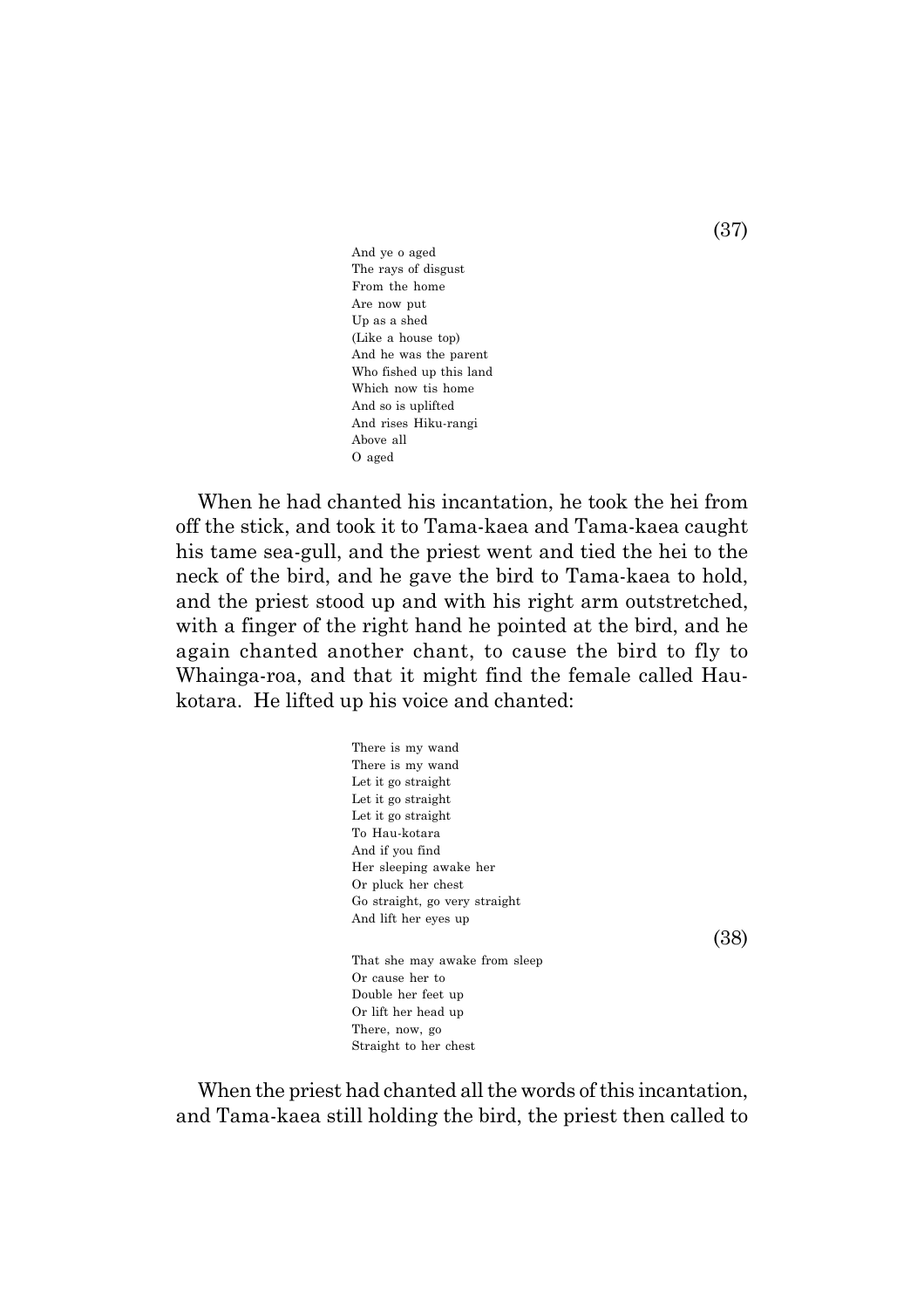Tama-kaea and said "Let the bird go." So he let it go, and it flew away towards the south, and flew until it got to the mountain Karioi (loiter) and this bird found the woman called Hau-kotara weeding the kumara crop, it flew till it was above her and let the hei drop from it's neck down in front of her, she saw the hei (necklace) and took it and tied it on her neck, and as the hei had been enchanted, so as she put it on her neck as a necklace, she fell in love at once with the owner of the hei.

Soon after this she began to be disquieted with her home, and felt a wish to travel, so on a certain day she left her home, and went on to the sea beach of the west coast, and travelled along the beach towards the north till she crossed the head of the Wai-kato (nipping water) river, and on till she arrived at Kaeaea (sparrow hawk) where she saw Tama-kaea, and became his wife.

She lived at Kaeaea, and on a certain day she went with the young women of the settlement to pluck the kakaho (arundo conspicua) bloom of which to make head dresses to shade the head in the heat of the day, which is a custom of the young females, to make them look flaunty in the summer. This assembly of young females became hungry so they went to the settlement of the younger brother of Tama-kaea who was called Tama-kou, where they met the

mother and sister of Tama-kaea, who at once gave orders to their dependants to cook food for this bevy of young women. Hau-kotara took note of the manner in which the dependents took the cooked kumara out of the umuís (ovens) and she saw that the food of the centre of the umu only were taken out, and the food at the sides (or all around) the oven were left in the oven, so she thought that such acts as this, were acts of waste of good food, and when she had partaken of the repast, she went to see the food stores of Tama-kou, and she saw that these food stores were filled with kumara, but the food stores of her husband Tama-kaea were filled with the roots of panahi (convulvulus) so she asked the sister of Tama-kaea and said "Where is your brother Tama-kou?"

(39)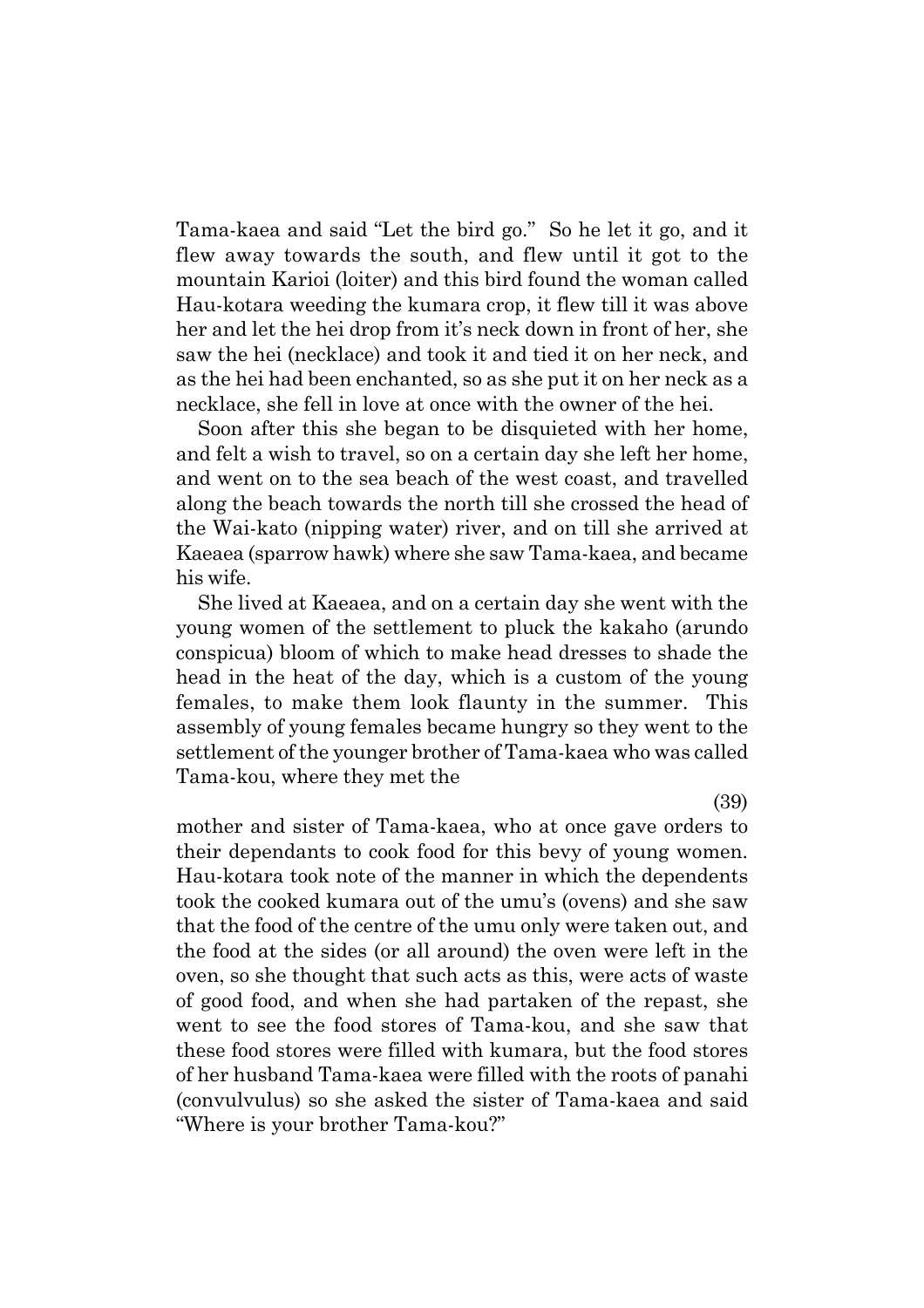That was answered by the mother of Tama-kou by saying ìHe is not a man with notice, his garments are all dirt and dust, why ask about so dirty a man?" So Hau-kotara asked one of the dependents of the place to go and bring Tama-kou, that she might see him. The dependents went and delivered this message and Tama-kou called for one of his slaves to go and fetch some uku (white clay used as soap). Now the huia of his head had become matted by his neglect to comb it. He washed and clothed himself with his best garments and he went to see Hau-kotara, and while at a distance he was seen by her, and she fell in love with him at first sight. After a while the companies of Hau-kotara proposed that they should return to the home of Tama-kaea but Hau-kotara refused to go with them and said "I have a liking for Tama-kou, and he shall be my husband, and I will stay with him." So she lived with Tamakou.

So soon as the young women returned to Tama-kaea they told him what his wife had said to them, which made

(40)

Tama-kaea very angry, and he went to the settlement in which lived the first born of Tama-kou and killed him, and soon after this he went to the place where the second son of Tama-kou lived and killed him also, but his anger still raged against his younger brother Tama-kou, and against his wife who had deserted him.

He collected a war party consisting of two hundred warriors, and with this party he went to kill Tama-kou and Hau-kotara, but Tama-kou and his men of one hundred and seventy met them in battle array the forces met and joined battle, and the two brothers, Tama-kaea and Tama-kou met, and Tama-kaea was speared by his brother and killed and the troop of Tamakaea fled before the troop of Tama-kou, and those of Tamakaea went to a place called Wai-au (water of the stream or current), at the east side of the entrance to the Wai-uku river, and some time after this they went up the Wai-kato river to arrange the death of Tama-kaea, where they caught a boy, and brought back Wai-au, and tied him to a post, who after three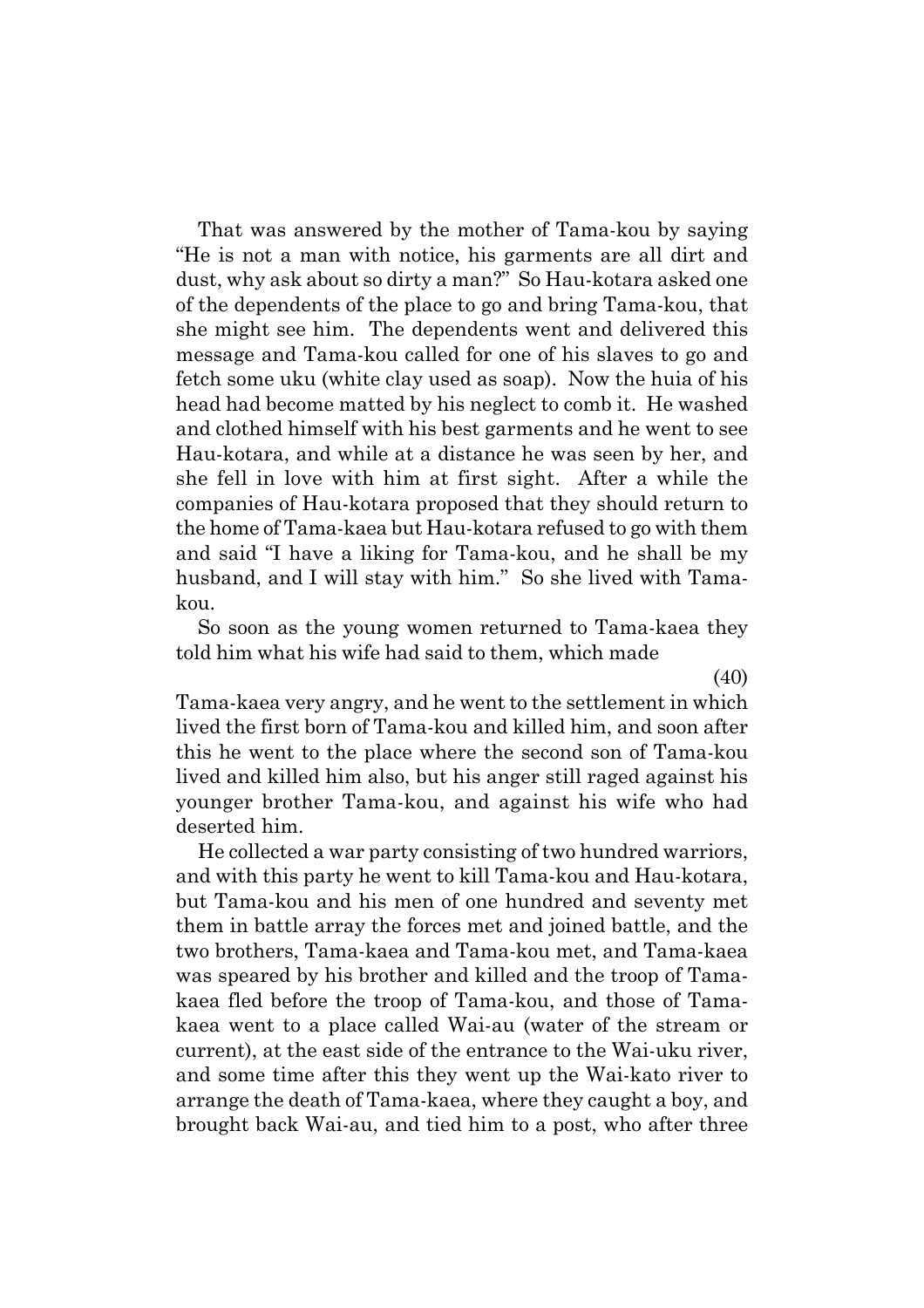days called to his father and mother to bring him some water to quench his thirst. Some Wai-kato people heard the boy call for water, and went to Wai-kato and gave an account of all they had seen and heard, and a war party at once collected to avenge the death of the boy. This party came over land by way of Manga-tawhiri (branch of tawhiri tree), Te-maro-o-hine-wai (the apron of Hine-wai (daughter of water)), O-paheke (slippery) and on their way attacked, took and killed everyone in the Pa's they possessed. They came on to Wai-tete (water of the canoe of a plain figure head) which is up the Wai-uku river, which they surrounded, and on the horror, those who had murdered the boy left the Pa and asked the war party if any of their relatives were in the war party, these were saved by their relatives in the war party

(41)

thought they had murdered the boy, but the rest of the people in the Pa were taken and all killed.

The descendants of Tama-kaea, led the war party to Waiuku, and gave them possession of the district called Tewhakaupoko (head) and Pae-tawa (ridge of hill of tawa trees).

The descendants of Tama-kaea now reside with the Nga-titipa, with Arama-Karaka and his people, and the descendants of Tama-kou are now the Nga-ti-teata tribe with Awa-rahi Te-Katipa, and these are the people to whom the song of Te-tahuri refers, and it was in the battle which this song caused that the ancestor of Awa-rahi Te-Katipa hurt his fist, in the battle at the Aio-tini, the account of which has been already given.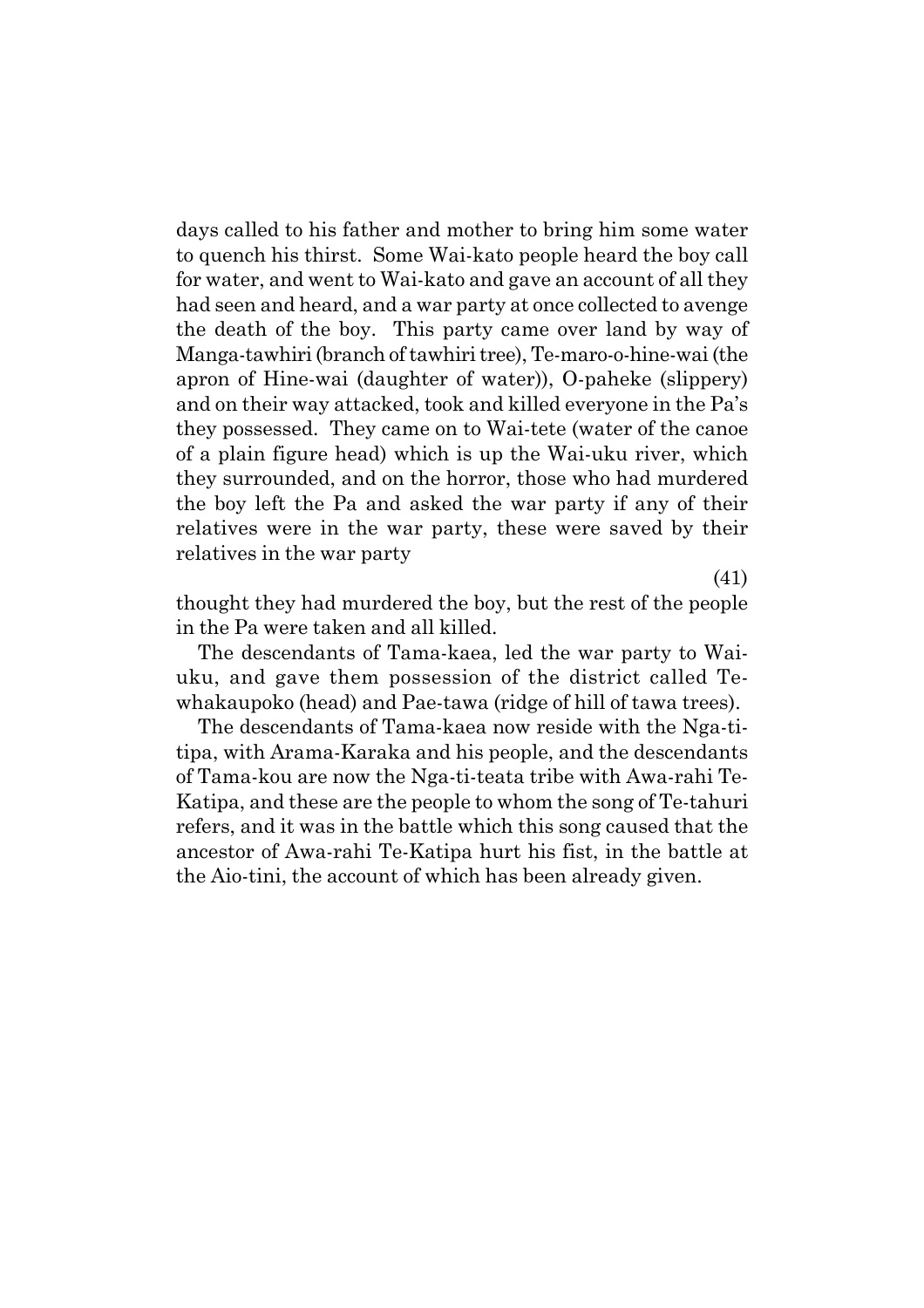(41A)

# **C H A P T E R I V**

How fretful is the wind, it rears Now to the north, and quakes With dread the war troop of the Tau Who pain would take me As atonement given to those at Tau-rere Could I but see Te-rua-toe The one whose fame is ever heard He with his wife should live Could I but voyage in small canoe To Marama, I would, suppress my love When Manako had gone, but Still regret would follow in the Watery track of Tarehu in Tupa-uru Canoe of Wakaheke, then trembling Would I wave from bow Tari-kohu Canoe of Te Kauwae, and flaunt me there While winds should agitate me there And rock my heart from side to side at o Iha.

 *A love song for beloved departed.*

#### (42) HISTORY OF THE WARS IN THE AUCKLAND DISTRICT BY NGA-TI-WHATUA TRIBE (NGA-TI-WHATUA)

It was in the year 1822 that John Cowell came to these islands of New Zealand, he was the interpreter of Te-rau-paraha and in the year 1829 Cowell came to Kawhia and it was in the year 1826 the battle at Te-rore took place.

Hua-kaiwaka (roe of the heleotis eaten while out at sea in the canoe) took Whau-te-angi(rangi) (wind, the wind in the sky) who had Ra-po-tu (day of near part darkness) who had Kaiwaka-rangi (eat in the canoe, in the daytime) who had Kake-tu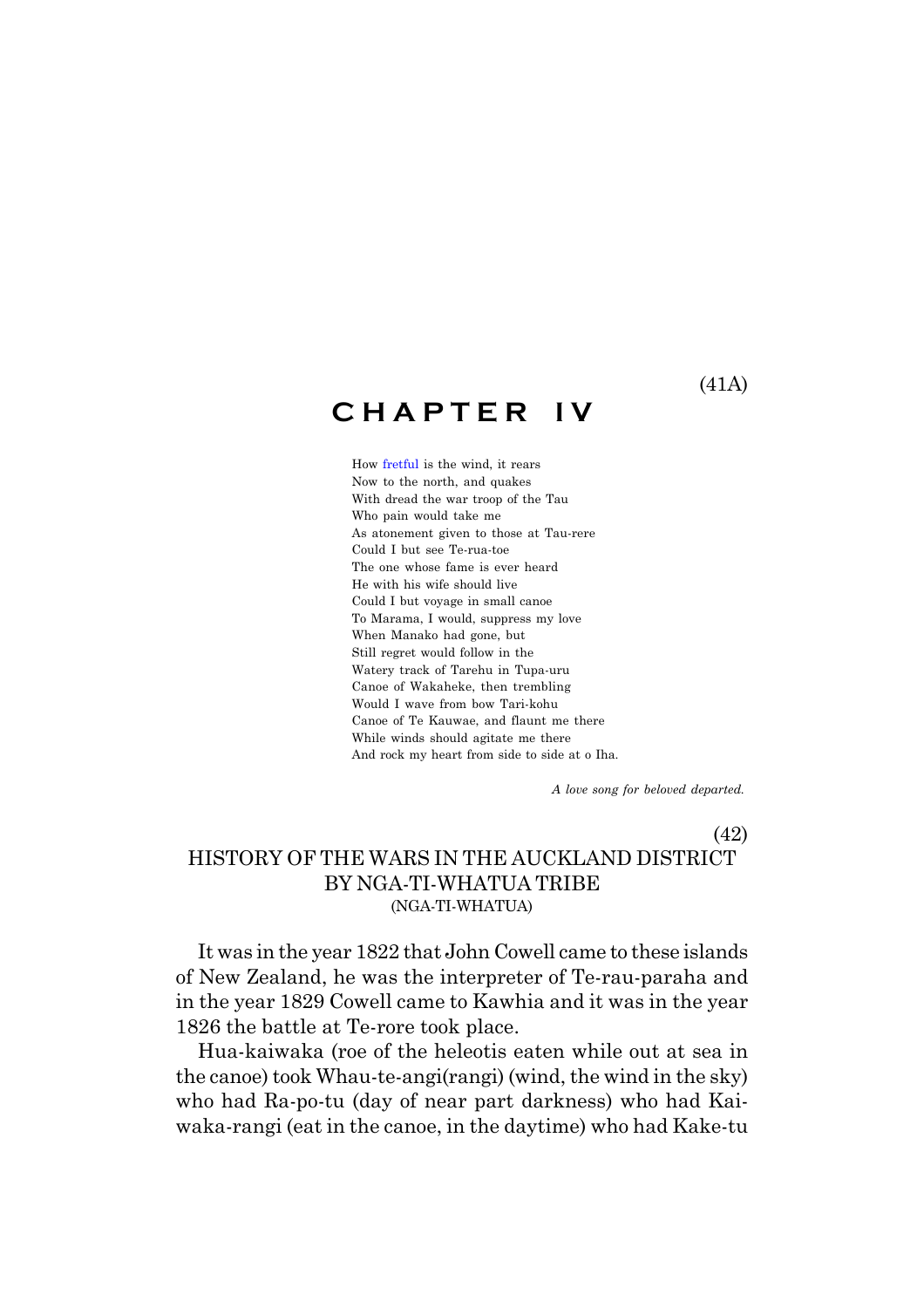(climb erect) who had Te-hehewa (the false impression) who had Pu-rehurehu (moth) who had Hetaraka. Whau-te-rangi took Kapua (cloud) and had Rangi-mauria (day of taking or carrying anything).

The País (forts) of the tribe Nga-iwi (the bones) were Maungawhau (Mount Eden), Maunga-kiekie (One Tree Hill), Mangere, O-tahuhu, Raro-tonga (Mount Smart) and the Wai-o-hua (water of Hua) of the Nga-iwi, attacked these, and were even at war with the people of these Pa's.

Koperu (herring) attacked the Pa at Mau-inaina (hill of the basking in the sun) but he was killed in that attack by Ngapara-o-rahi.

The father of Te-kawau Apihai and of Te Tinana were one, but Kawau and Tinana had different mothers, the mother of Te-kawau was a Wai-kato woman, and the mother of Te-tinana was a Nga-ti-whatua woman.

The block of greenstone called Whakarewa-tahuna (lift onto the bank in the sea) belonged to Rangi-ika-ketu (day of peeking at fish) who was wife of Te-hehewa.

The origin of the name Tao-u was taken on account of the progenitor of the tribe Tao-u having a spear stuck

(43)

into his chest where it held, and hence his offspring were called "the spear that held" but the name of this people in days of old was Nga-ririki (the very little ones).

The Pa called Tau-oma (beloved running away) was also called Mokoia (tattoo him) and also Mau-inaina (mountain of basking in the sun). The Nga-ti-paoa tribe built these Pa's, there were two forts, one was on the hill top and the other was near the water side, these were occupied by the Nga-ti-paoa till the days they were attacked by Nga-puhi, Putu (heap) a man, and Kehu (red hair) a woman, lived in the Tau-oma Pa, and she was a sister of Huri (turn).

These are the tribes who are descended from the tribe Ngatai (the tides), the Nga-tai was the generic tribe, and the Waio-hua (water of Hua) are a branch from Nga-tai, and the Ngaiwi (the bones) are a branch from the Wai-o-hua.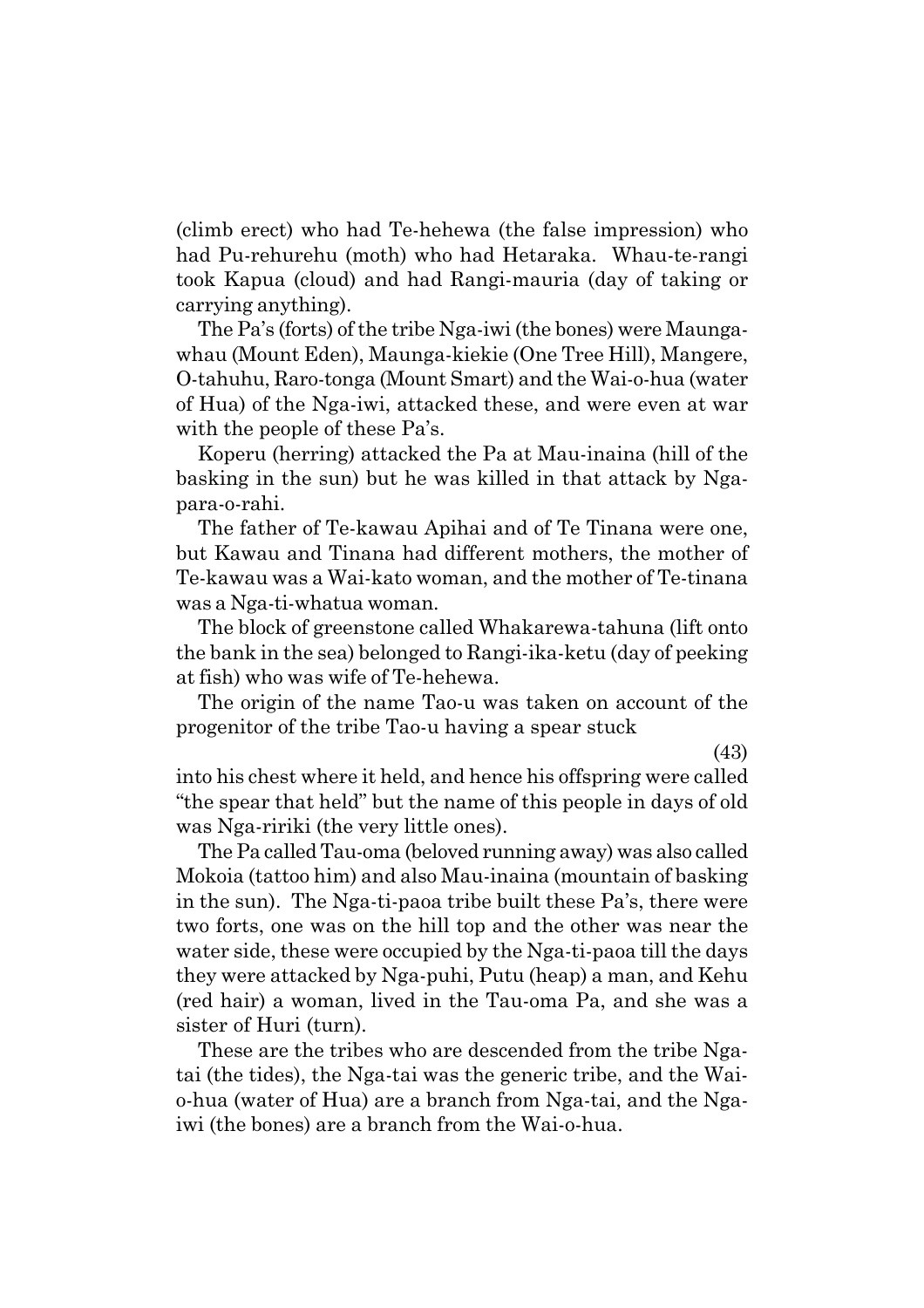The mere called Kaho-tea (white batten) belonged to Ahoahoa (radiant light) who was of the Patu-wai (kill on the water) tribe of Tauranga that is of the people residing on the Motiti (all consumed, nothing left) and Ahoahoa gave the mere to Moana (sea) of the Nga-ti-maru tribe, and the Nga-ti-maru people gave it to the Wai-kato people who gave it to the Nga-ti-teata tribe, as a gift of honour to the wife of Ahu-rangi (towards the sky) of the Nga-ti-maru, who had taken a Nga-ti-teata chief as her husband and the Nga-ti-teata gave the mere to the elder brother of Te-kawau, to Awa-rua (two creeks) to the man who had been bewitched by the Wai-kato, while he was making and carving a paddle of tawa wood.

Awa-rua (two creeks) lived at One-hunga (soft light soil) and he wished to go to Wai-kato, so he went, and

(44)

at the time he had the mere Kaho-tea (light batten) in his keeping, but for fear that it should be lost, or that such a keepsake should be in the possession of someone who had not the right to guard it, he had it in the midst of his collections at One-hunga, and not one of his people knew that he had hidden that mere, and as he was killed by the Wai-kato people by witchcraft the mere was lost, and it was not known where it was till the days of the arrival of the Europeans at One-hunga, and the European residents there found the mere with some ear drops hid in a heap of scoria, and Po-tatau took the mere to Wai-kato.

The Nga-ti-paoa lived at Mau-inaina, but they on one occasion when out fishing caught a shark, and they called the shark by the name of Haupa (a tough hard tree wood not easily split, opposite to akoako) and on account of this curse of calling a shark by the name of a chief, Te Kawau Apihai gave battle to the Nga-ti-paoa at Mahurangi at Rangi-mata-rutu.

Katipa (frost-bitten) was murdered by Te-ota-tu (eat raw while standing) at Whakatiwai (like a tiwai canoe, with side boards) for the death of Po-nui (great night) who was bewitched by Hore-ta (one of the sorts of red ochre used by the chiefs) and Horeta was killed in Wai-kato, and Inu-kura (drink red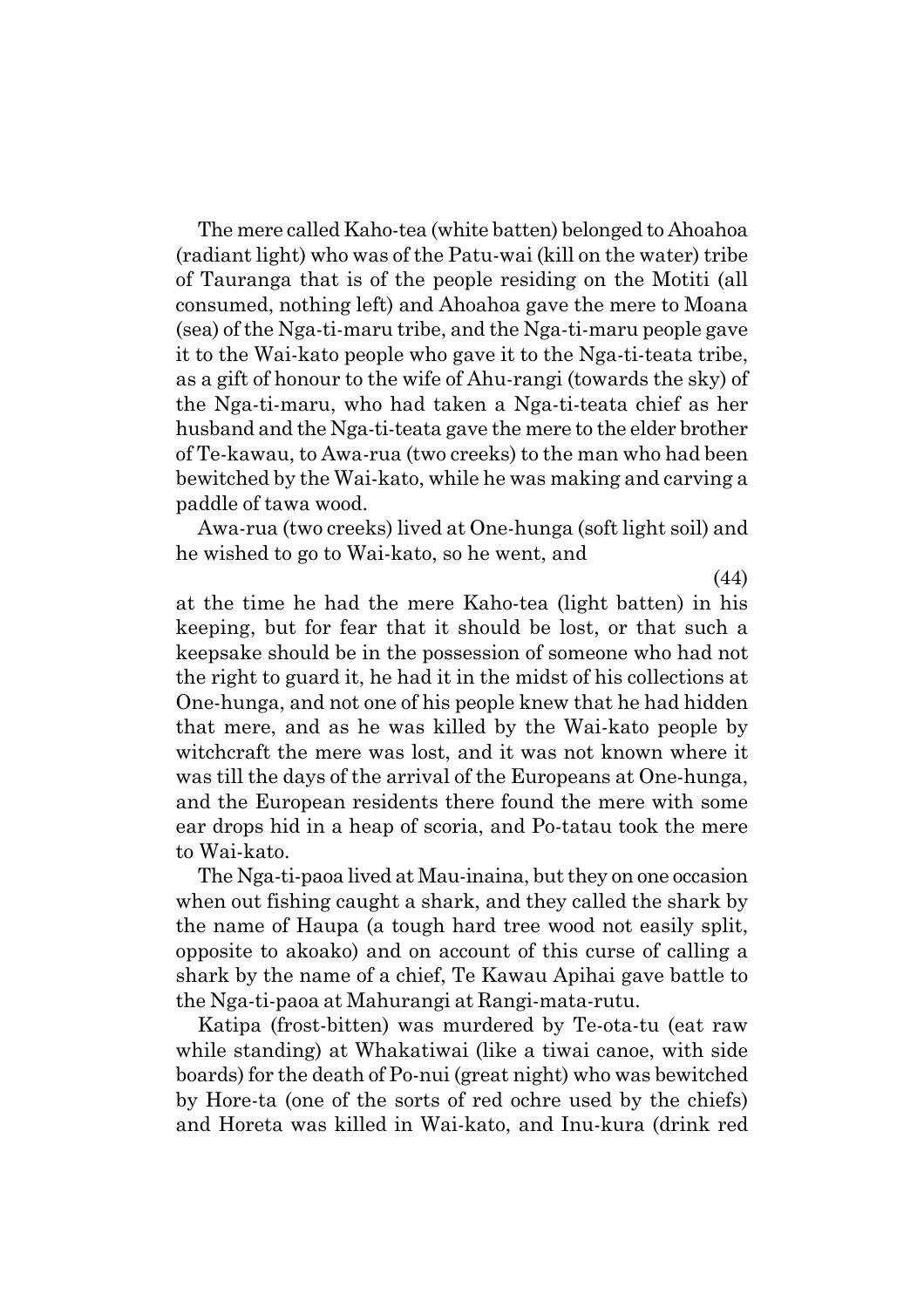ochre) went to Whakatiwai where he was murdered by the son of Horeta (red ochre) for the death of his father who had been killed by the Wai-kato people, and Te-kauwae (jaw) went with a war party to Whakatiwai and killed Huru-uia (dog skin mat enquired for) and Kapa-ta (line of beaters) in the year 1834, and in the year 1836 Po-tatau (count the nights) came back from Wai-kato and took up his abode at Te-whana-kaha (the strong charge in war).

Mangere (name of a certain star) and Maruku (damp shade or shelter) were the homes of Nga-iwi, and Mangere and Onehunga were the homes of

Nga-oho (the startled) but these tribes were not descended from the tribe Wai-o-hua. Nga-ti-tai (descendants of Tai (tide)) was the tribe of Te-hehewa, of the Nga-ti-tai who live at Tewai-roa (long water) near to Papa-roa (long flat) at Howick of the tribe of Hori Te-whetuki and the Nga-tai, the tribe of Tehehewa are one. The origin of the following tribes are this:

The tribe Nga-ririki (the small ones) is that from which the tribe Nga-iwi (the bones) came, and from Nga-iwi came the Wai-o-hua, and the origin of the name Wai-o-hua is from a calabash belonging to Hua (fruit). Hua lived in the Pa Totara-ia-hua (totara tree of Hua) (One Tree Hill) that is at Maungakiekie (hill of kiekie, freycinetia banksii) and Tiki-te-awa-tu (image of the creek) lived at Mangere in the days of Hua when Hua was in perfect health, and in those days Te-rangi-kai-mata (day of eating raw food) lived at Ihu-matao (cold nose), but Maunga-tikatika (straight mountain) was another name for Ihumatao, and the Pa of Kiwi (apteryx) was Maunga-kiekie (One Tree Hill).

Another name for Mau-inaina is Taumata-inaina (speak of the basking in the sun) and the slate of greenstone called Tewhakarewarewa (the lifted up) was used at the Pa of Kiwi at Maunga-kiekie (One Tree Hill) as a war gong. Another name of the place where Hongi-hika killed some of the Nga-ti-whatua tribe in Kai-para called Te-ika-ranga-nui (great shoal of fish) was Wai-makomako (water of the makomako, aristotelia

(45)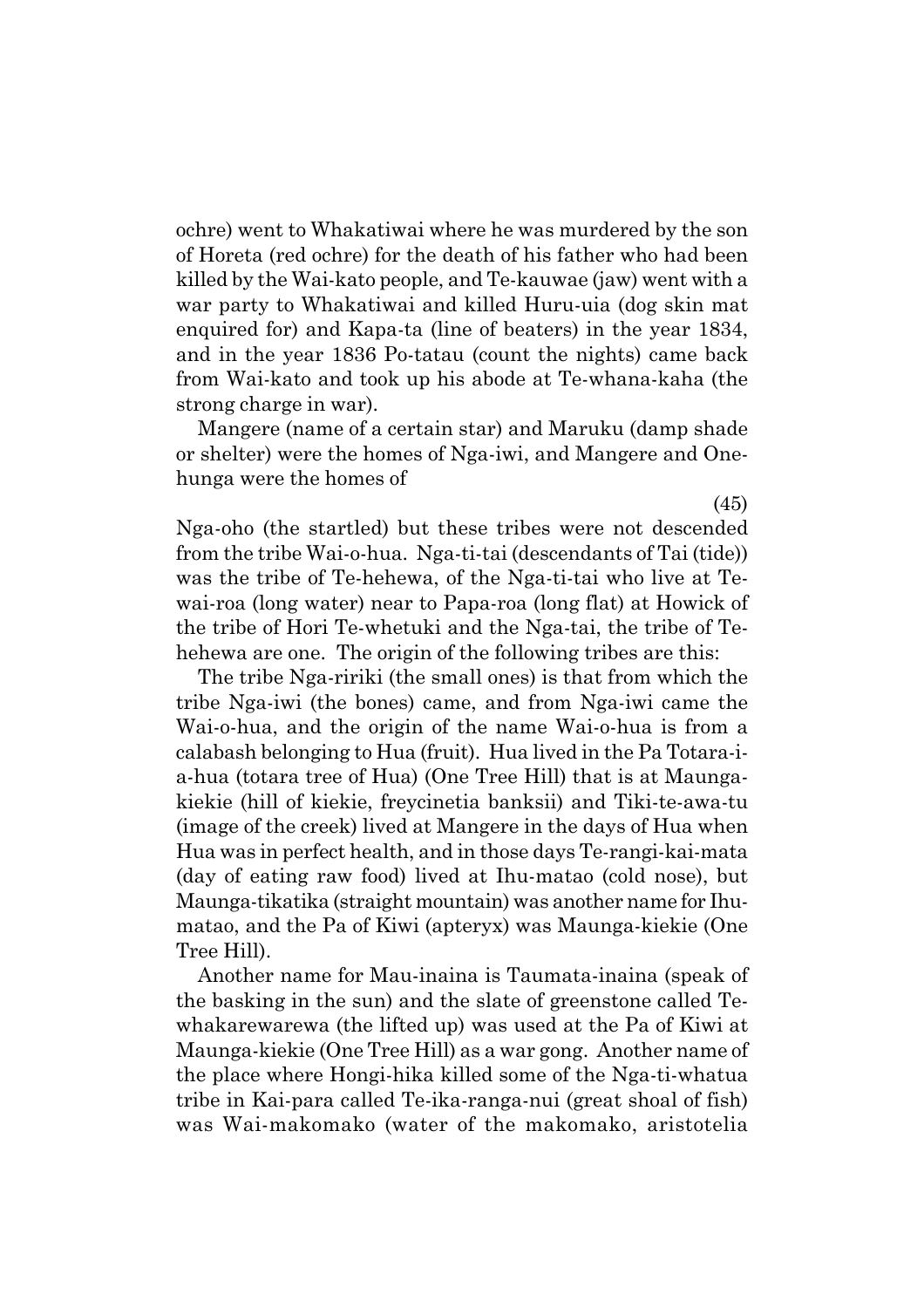racemosa tree) and at this place the battle between the Ngapuhi with Hongi-hika (smell the friction) and the Nga-ti-whatua took place.

Nga-oho (the startled) was the great name of the great tribe who first occupied the Wai-te-mata (water of the obsidian) district who occupied the great Pa's (forts) Maunga-whau (mountain of the whau, entelea arborescens) (Mount Eden), Maunga-kiekie (One Tree Hill) and all the other País were occupied in that district by them, and it was not till the time that this tribe separated into family tribes (hapu) that they were called Nga-iwi (the tribes or bones), and after that some were called Te-wai-o-hua (water of Hua or gourd of Hua).

(46)

Mata-rutu (jerking face) is the name of the place where the battle took place between Nga-ti-whatua and Nga-ti-paoa (descendants of Paoa) at Te-whau (the entelea arborescens) in the Paru-roa (long muddy creek) district.

Ngohi-kiore (sea rat, a sort of fish that has a head not unlike a horse, a long tapering fish, and is only seen on the surface of the water of the sea on the most calm and still days) is the name of the rock out in the river (Wai-te-mata) opposite to Ngutu-wera (burnt mouth or Kauri point) and the flat scoria rocks on the opposite side of the river to Ngutu-wera, the names of that flat reef are Toka-roa (long rock) and also Te-makamakaa-ruarangi (the placing of Ruarangi). The Ruarangi are a patupae-a-rehe (fairy people) and the people here mentioned had come from the Wai-kato district, and were on their way to the north to the Nga-puhi (the plume) district. This people, the fairy, will not voyage by canoe, but they ever go by land, but when these people had arrived at Te-to (the centre sprout or Meahanei Bay to the west of Auckland) to the rock like island not far up beyond Te-to, these people could not see how they could cross the river at that place, so they all began to carry scoria to make a reef across the river by which they could cross over on to the other side of the river to Ngutu-wera, they worked at this till the streaks of dawn appeared, and they were forced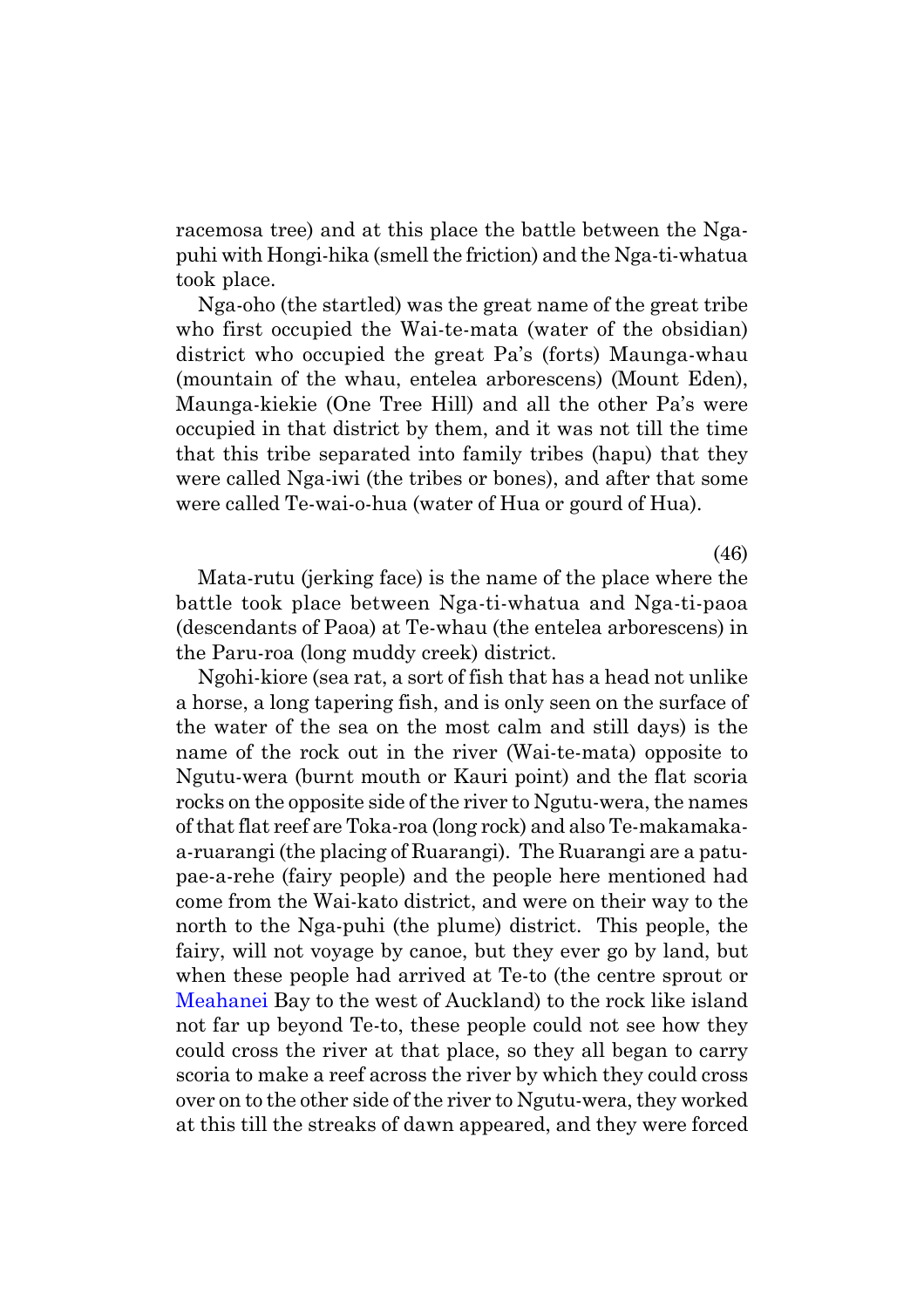to cease work, as they could not work in the daylight, and they all fled and hid themsleves in any shady place to hide from the light of the sun, and the reef (bridge) was not completed from one side of the river to the other.

Ngutu-wera district was where the Nga-ti-whatua (the descendants of the or behind the surf of the sea) caught the kaka (neotor productus) at the time of the year when that bird came from the north from Nga-puhi district, when such went south to escape the heat of summer, and the narrow neck between the head of the Whau creek on the north, and the Manukau harbour on

(47) the south was where the Nga-ti-whatua killed the bird kuaka (a seashore bird not unlike the snipe). These were killed in the foggy mornings of the autumn. The people sat on the ridge of the hill with sticks in their hands, these sticks were about twelve feet long with the strong branches topped off and left about a foot long on the stick, and as the kuaka flew up from the sea of Manuka (sorrow) and were going over to the tide of Wai-temata, but as the bird got to the ridge of the hill, the people struck them with the sticks, and as the birds could not see the people through the fog, thousands of birds were killed in those days.

The place where the meeting took place between the Nga-tipaoa and the Wai-kato tribes to make peace was at Puneke (sledge) in the river Tamaki (an involuntary twitch or start).

Te-ata-i-rehia (dawn at Rehia) had Te-natu (mix) who had Ranga-rou (company of cockle collection). Horeta had Mokorua (doubly tattooed) a female who was taken as wife by Tarahawaiki (bravery of a rat) and Kaihau (return gift for a gift) was descended from Horeta, from his wife Hua-awarua (fruit of the ditch) and Te-kawau Apihai (the shag) was also descended from Horeta by his second wife Maringi (split).

Huatau (fierce wind from the north) had Te-ata-i-rehia, a female, who became wife of Tapa-ue (trembling rim) and had Powhatu (stone) a female, who became wife of Tangi-taiki (cry for a wicker basket) and had Kopa (lame), then Tapa-ue took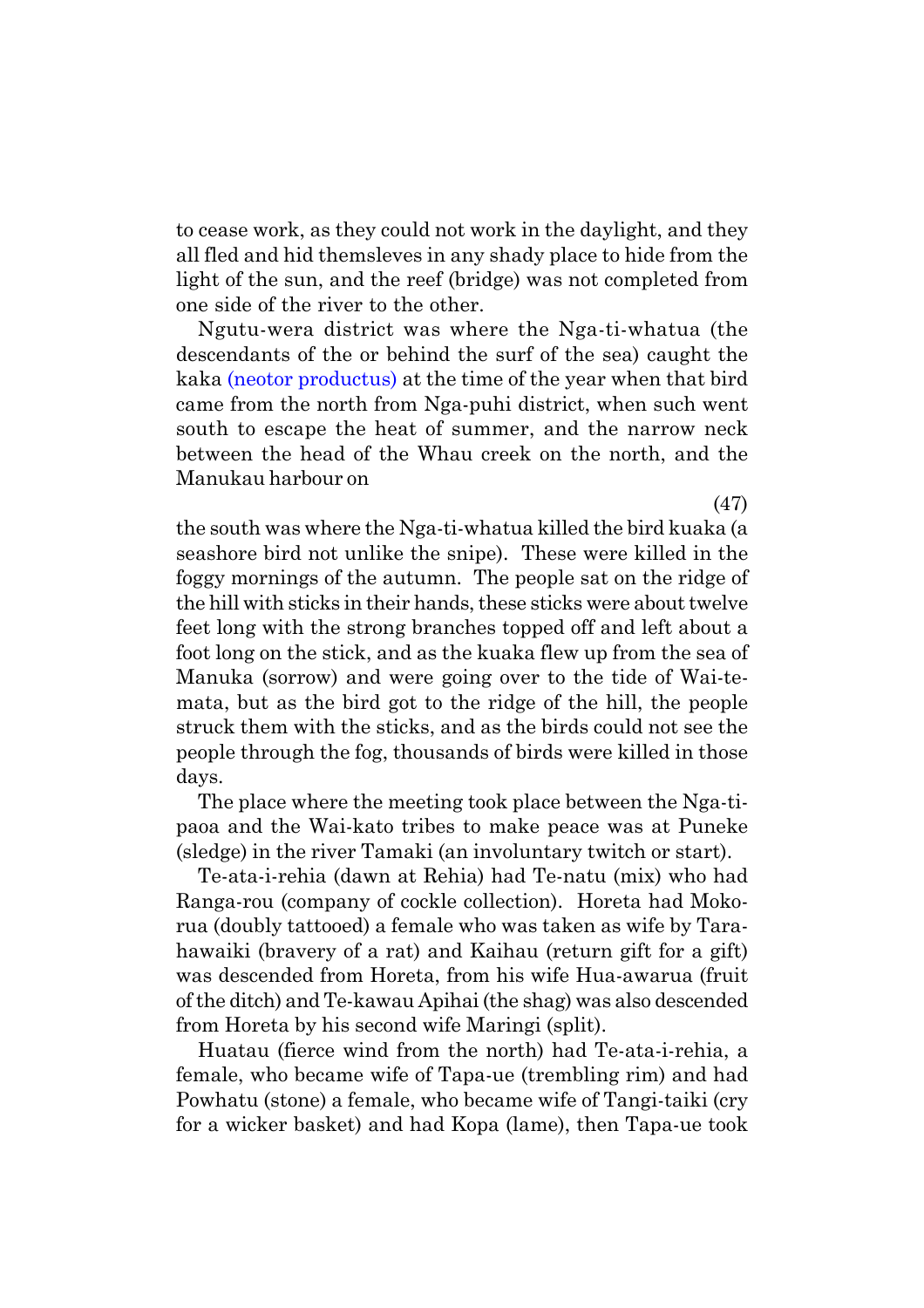Rangi-apa (day of visitor) and had Mai-kupu (answer word for word, reply), Hika (friction) and Whata-a-rangi (ladder of Rangi).

The next born after Powhatu was Papaka (crab) who took Puaki (utter, confess).

The next born after Papaka was Natu (scratch) a female.

(48)

Te-wheau (the not long) took Uru-hutia (pulled the hair of the head) and had Hori Tau-roa (long year) and Te-wheau took Uru-pikia (head decorated with feathers) and also he took Pouwhare-umu (post of a cook house) and by this wife he had Puku (stomach).

Moe-tara (bravery sleeping), one of the war party who joined Po-mare (caught at night), and being a head chief of Nga-puhi escaped destruction at the hands of the Wai-kato people, on their conquest of Po-mare at Tawa-tawhiti (distant tawa) in Wai-kato.

Orakei (the coiled up) is the name of the creek, and not of the land.

Te-rangi-kake-tu (day of climbing up erect) was the parent of O-hine (a daughter) a female, and Hehewa (deluded) who had Purehurehu (moth).

Tara-hawaiki (daring of a rat) was killed by the Nga-ti-paoa tribe at Mahurangi (day changed from stormy to calm) and the cause was that Wai-kato had been fishing at Mahurangi, and Tara-hawaiki was living at Mangere, at that time with his wife Moko-rua (two tattooings) and the name of the parent of Mokorua was Hara-tau (evil come down on, or sin found him out).

Kiwi was father of Te-ata-i-rehia who had Rangi-mato (deep swamp), Tara (bravery) and Whakahue (like a gourd). Whakahue took Huahua (preserved birds) and Maki (invalid). Huahua had Te Wheoro (jarring noise, noise like that of a musket bale in the air) and Maki had Hawira Maki.

Kopiro (drowned, held under water) was of the Nga-puhi people, and he was killed in the charge in the war he made on the Nga-ti-paoa Pa, Mokoia, in the Tamaki river east of Auckland.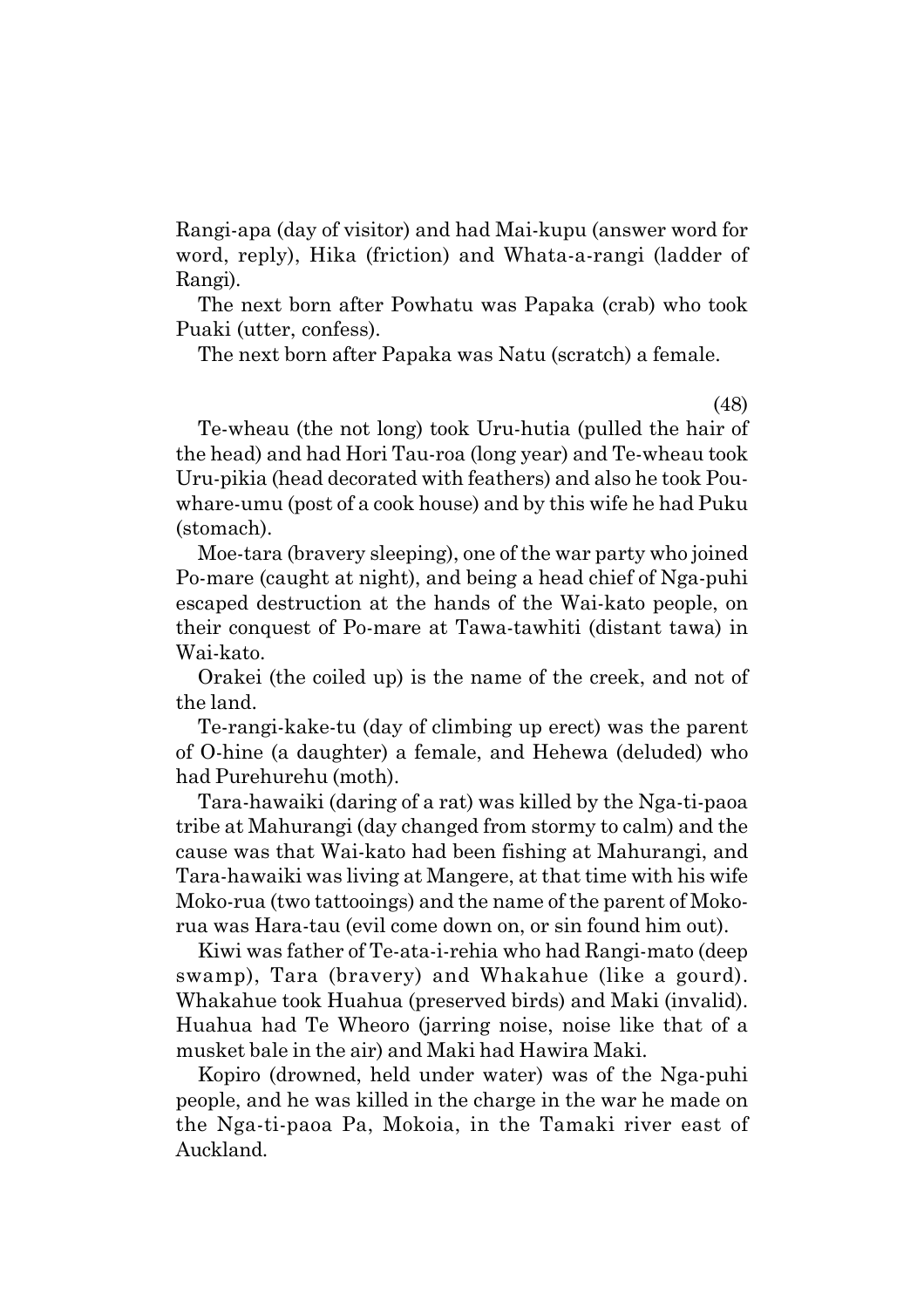The Rarawa (dangle) attacked the Arawa at Maketu (ridge of the nose) at the time that the war

**(**49) party of Nga-puhi went to attack the Nga-i-porou tribes. At that time the war party of Nga-puhi went up and landed in the Tamaki river, and some of that Nga-ti-paoa tribe were killed there by them at that time.

The Nga-ti-whatua lived in the Wai-pa (water dammed up) on the Wai-kato in the year 1824 and up to the year 1825, which was soon after the battle of Te-ika-ranga-nui at Kai-para, where the Nga-puhi slaughtered the Nga-ti-whatua.

Te-horo (the land slip) is in the Wai-pa river at Wai-kato, a little further up the Wai-pa than Whatawhata (bridged) on the west side of the Wai-pa.

Po-mare was killed by the Wai-kato people at Te-rore (the trap) and Motu-tawa (island or clump of tawa) was the last one who led a war party of the Nga-puhi into Wai-kato, in the days when the Nga-ti-whatua occupied Te-horo.

Hua-kai-waka (fruit eaten in the canoe) was father of Whaute-rangi (find the day) who took Rangi-kapua (cloudy day) and Rangi-maurea (day of the fair) and Rangi-kapua is the progenitor of the tribes Nga-ti-paoa and Nga-ti-hura.

Kai-waka was chief of the Pa called Maunga-kiekie (One Tree Hill) and Rangi-kake-tu was chief of the Mangere Pa, Te-hehewa was chief of the O-tahuhu Pa's, and Purehurehu was chief of Raro-tonga (Mount Smart) Pa and all these País (forts) belonged to the Nga-iwi tribe, and Hetaraka is descended from Purehurehu.

The Wai-kato people attacked Whanga-rei (harbour of going or sailing from) and they killed many of the tribe of Te-tira-rau (the party of a hundred), also the Wai-kato attacked Rahongaua (bitten testicles) and the Nga-ti-paoa attacked and killed Kai-tia (those who put posts up) of Nga-puhi,

(50)

and the people of Hau-raki also attacked Whanga-ruru (harbour of calm) and all these attacks took place soon after the battle of Ika-ranga-nui, and a little before the attack of the Wai-kato on Nga-ti-whatua at Kai-para.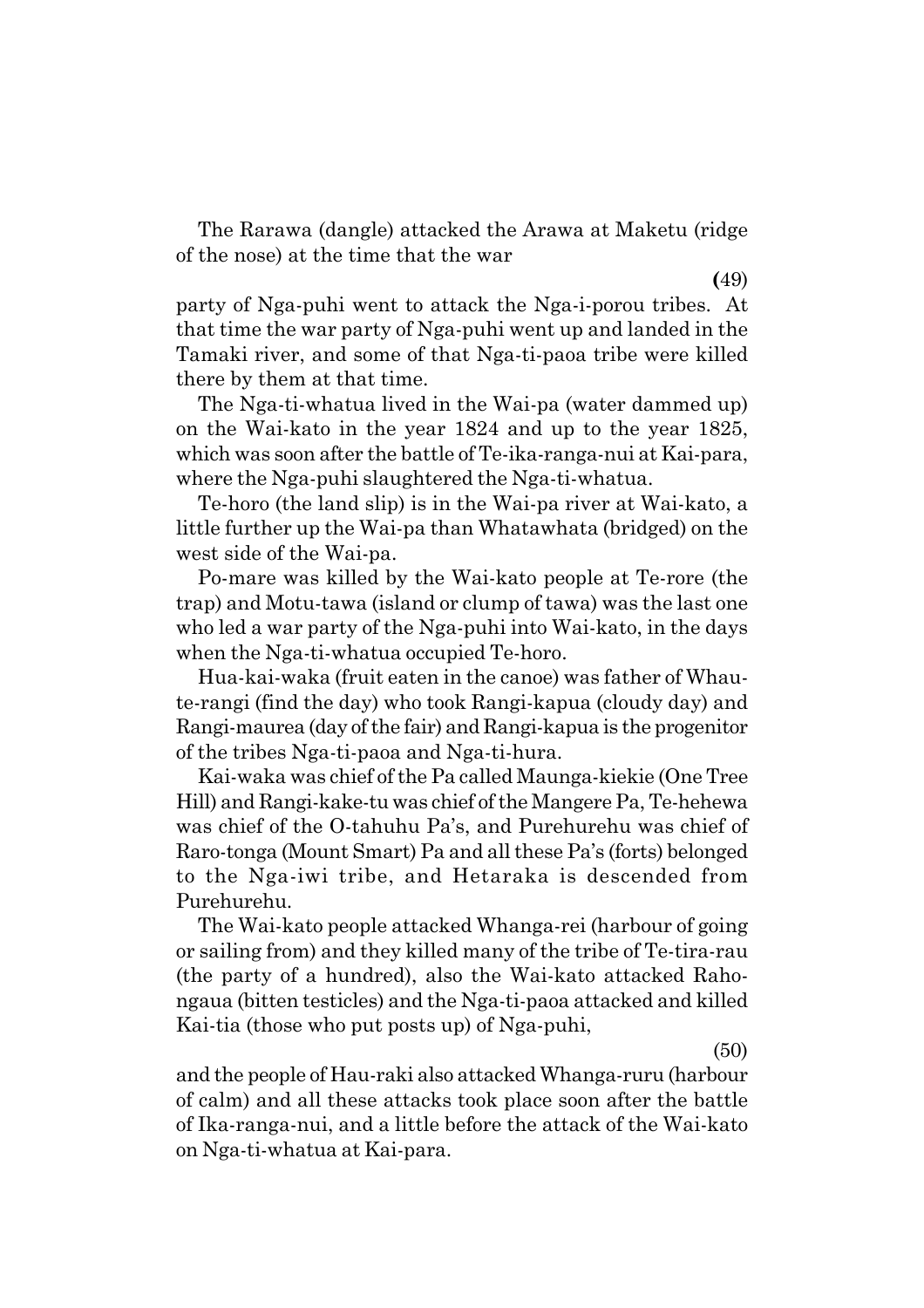When Hongi-hika made the attempt to attack the Nga-tiwhatua at Whare-roa in the Wai-kato, he could not attack them as they were aided and guarded by the Nga-ti-paoa tribe, and as Hongi went back from this attempt to kill the Nga-ti-whatua, and when he was on his way to his own home at Nga-puhi he met Po-mare (night of coughing) who was going with a war party into Wai-kato, Hongi said to him "Go back Po-mare, go back to your homeî but he would not return but went on by way of Hau-raki, and by Horo-tiu (swift flight) and some of the Nga-tiwhatua, Nga-ti-paoa and Po-mare went back as far as Motutapu (sacred island) from which Po-mare went back into Waikato, and at Te-rore Po-mare was killed by the Wai-kato people, and the Nga-ti-whatua stayed at Te-horo in the Wai-pa river, and some of the Nga-ti-whatua, some of Wai-kato, and some of the Tao-u people went to Whakatiwai, and there they attacked and killed some of the people of Whakatiwai.

The block of greenstone called Te Whakarewa-tahuna (the afloat on the bark in the sea) was owned by Rangi-i-kake-tu (day of climbing up erect) and it belonged to Te-hehewa (mistaken) and his wife Peke (shoulder) and Peke had it till it was lost, and she hid it, and it was lost near Maunga-whau (Mount Eden) on the west side of that Pa, it was in the days when a war party attacked the Pa, and a charge was made by the enemy on the Pa, Peke took the block of greenstone and hid it a little below the

(51)

ditches of the Pa in a cave of the scoria on the west side toward the south of the Pa, and it is lost still.

Tara-hawaiki was killed by the Nga-ti-paoa tribe at Mahurangi, on account of a chiefís name having been given to a shark.

The Nga-iwi tribe lived in the Manukau district and the Waio-hua lived in the Mangere district, and Te-hehewa lived in the Maunga-whau (Mount Eden) Pa, and one of the Nga-ririki tribe was pierced by a spear in his chest, and hence his descendants were called Te-tao-u (the spear stuck in and held there) and hence a sub-tribe of Nga-ririki being called Te-tao-u, who owned the Wai-te-mata district.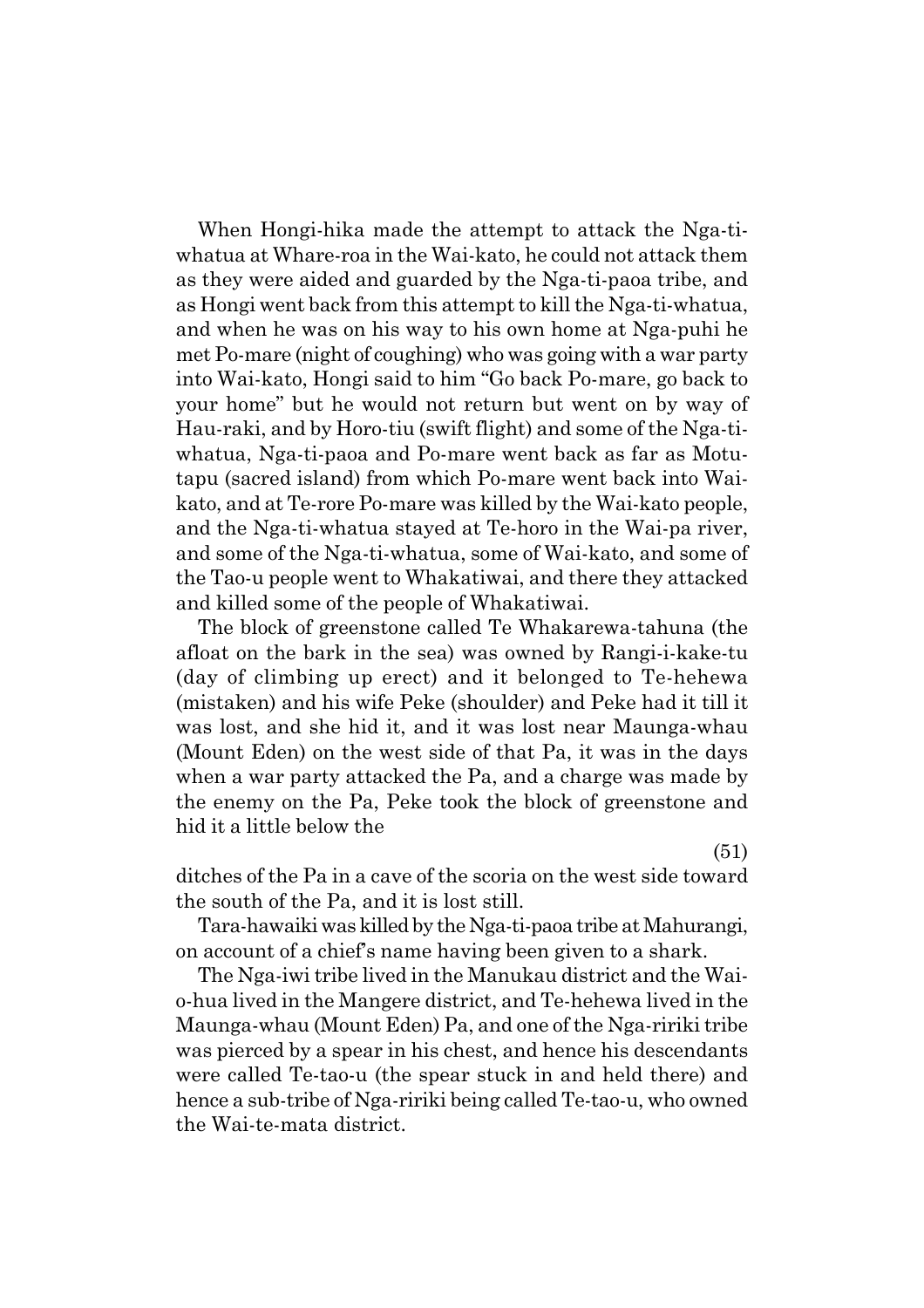Putu (heap) and Kehu (rock) lived at Tau-oma (descending below) and the sister of Kahu was called Huri (turn) and they were from Wai-kato but Putu was from Wakatiwai and was of the Hau-raki people. Putere (stranger) and Mata-kura (red face) were killed a little before the time of the attack on the Whakatiwai people by Nga-ti-whatua and the Tao-u.

The mere Kaho-tea was found at One-hunga, and it was not found at Maunga-whau, and it is now in the possession of the Nga-ti-whatua tribe, and though this mere is an old heirloom of ancient times, yet it is of modern days compared to the block of greenstone called Whakarewa-tahuna, this block of greenstone is of very ancient days, because it had been in the possession of many generations of our ancestors, and many mereís and many kurukuru (ear drops) and heitiki (breast ornaments) had been cut from it by our ancestors, but this block was hidden by Peke, and she hid it for fear it should become the property of our enemies, as it was a keepsake of our ancestors.

Kahu-rau-tao (leaves used to cover the food in

(52)

an oven while cooking) was of the Wai-o-hua tribe and Te-keteaua-tua (kit of the aua (herring fish) of the sea coast) came in the Tai-nui canoe, and the name of his child was Tai-haua (tide of the stupid) and the Tai-nui landed in the Tamaki creek, and the tribe of this man (Tai-kete-aua-tua) took up their abode on the Tau-rere, a place on the bank of that creek, and the descendants of that sub-tribe are Whare-huia (house or nest of the neomorphe gouldii) who had Kahu-rau-tao who had Rawhakiwhaki (day of plucking fruit) who had Tai-nui (great tide), Tai-mai-o (tide of the coming ford) who had Tai-mata-hirahira (tide of the faces of many) who had O-a-maku-whata (face of the damp kernel) who had Tai-manawa-ti (tide of the breath of the cordyline) who had Ra-po-tua-tahi (day of the first night) who had Ra-po-tu (steadfast night of the day) who had Wharematau (house of the hook) who had Kai-waka (bar at the mouth of a river) who had Rangi-kake-tu (day of climbing up erectly) who had Te-hehewa (mistaken for another, misled by our own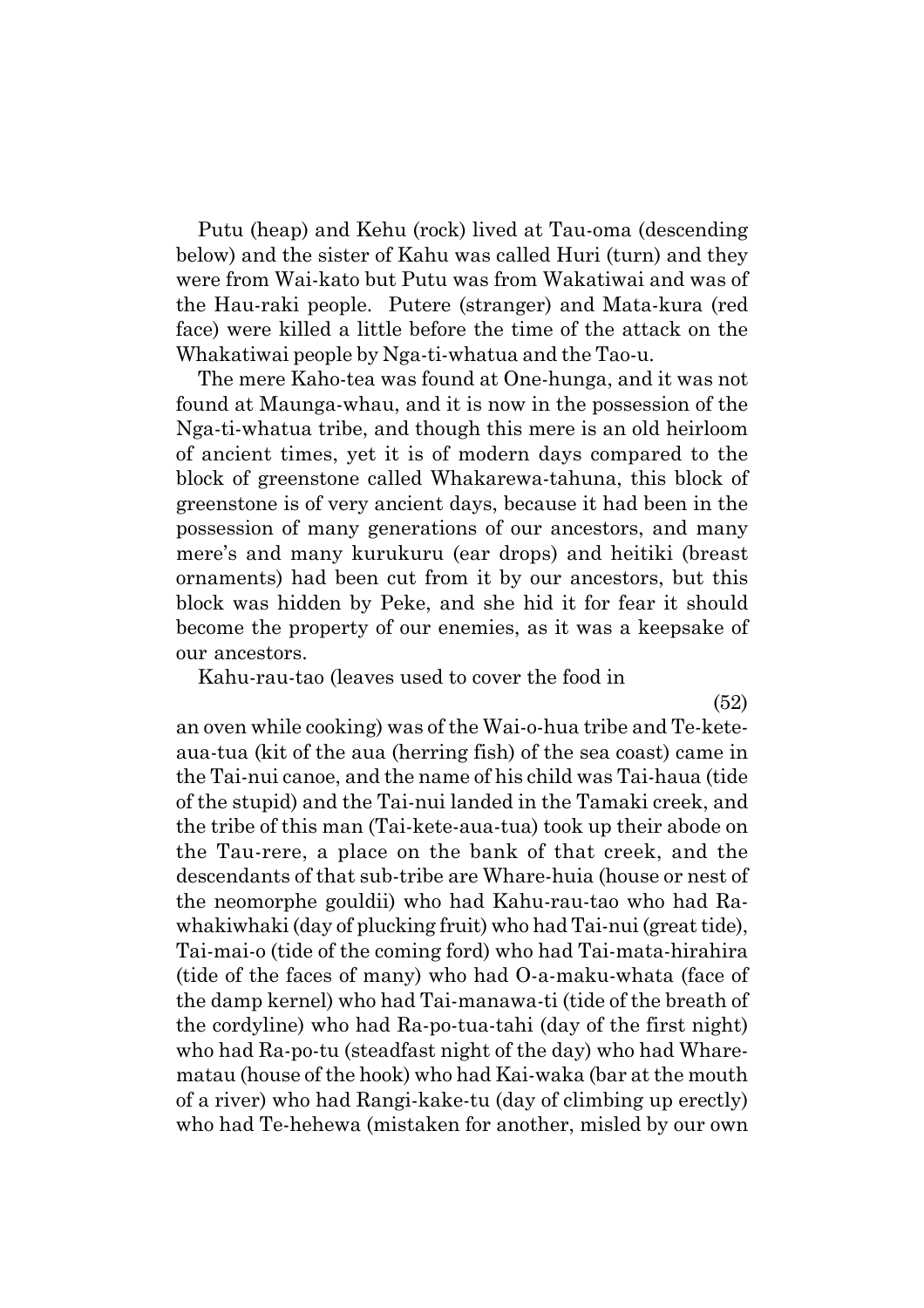sight or knowledge) who had Purehurehu (moth) who had Takapuna (or punga) (drop the anchor), also called Hetaraka, all these people were of the Wai-o-hua tribe, as is also a chief now of Nga-puhi called Maru-po (killed at night), that is, he is of the same people as those who are named above, and it is many generations since the ancestors of Maru-po went to live at the Nga-puhi (Bay of Islands) district, and there are many names of the various tribes of which Maru-po is descended: Maru-po and Nga-ti-wai.

Kiwi was of the Pare-kaka (head dress of the kaka feathers) tribe, and he lived at the Maunga-kiekie (One Tree Hill) Pa, and also at the Mangere Pa, and the Wai-o-hua lived at Maungawhau (Mount Eden), Remu-wera (burnt tail of a bird, or lower hem of a garment) and also at Maunga-rei (Mount Wellington).

(53)

The Nga-i-tai tribe were from the people who came over in the Tai-nui migration.

The younger brother of Kape-taua (push the war party on one side) was called Wha-keha (four turnips) and Kape-taua attacked the fort at Kohi-marama, and took it.

The following is the proverb uttered by Puhi (plume) for Tekehu (red headed): "Go the Kehu and Putu drinks of the Tutu (juice of the Tu-pakihi (coriaria ruscifolia) they will each be drunk, and there will be enmity between them." This was said by Kehu at Paru-roa (long muddy creek) at the time Kehu went there to see Te-ori (the light air) to make peace after the battle of Rangi-mata-rutu (day of shaking the face).

Potiki (youngest child) gave a paddle to the Nga-ti-paoa tribe that I might go and kill Te-kawau Apihai in payment for our young people who had been killed at Whakatiwai, for Hauria (seek) and Kapu-tai (tide or salt water held in the palm of the hand) but I did not use the paddle to go and kill Te-kawau, but so soon as I met Te-kawau, but I went and stuck it up in the sand in front of him, and some other man took a taiaha (a flat weapon of hard wood, about 6 feet long, having an end like the tongue and lips of a human being, this is carved. This weapon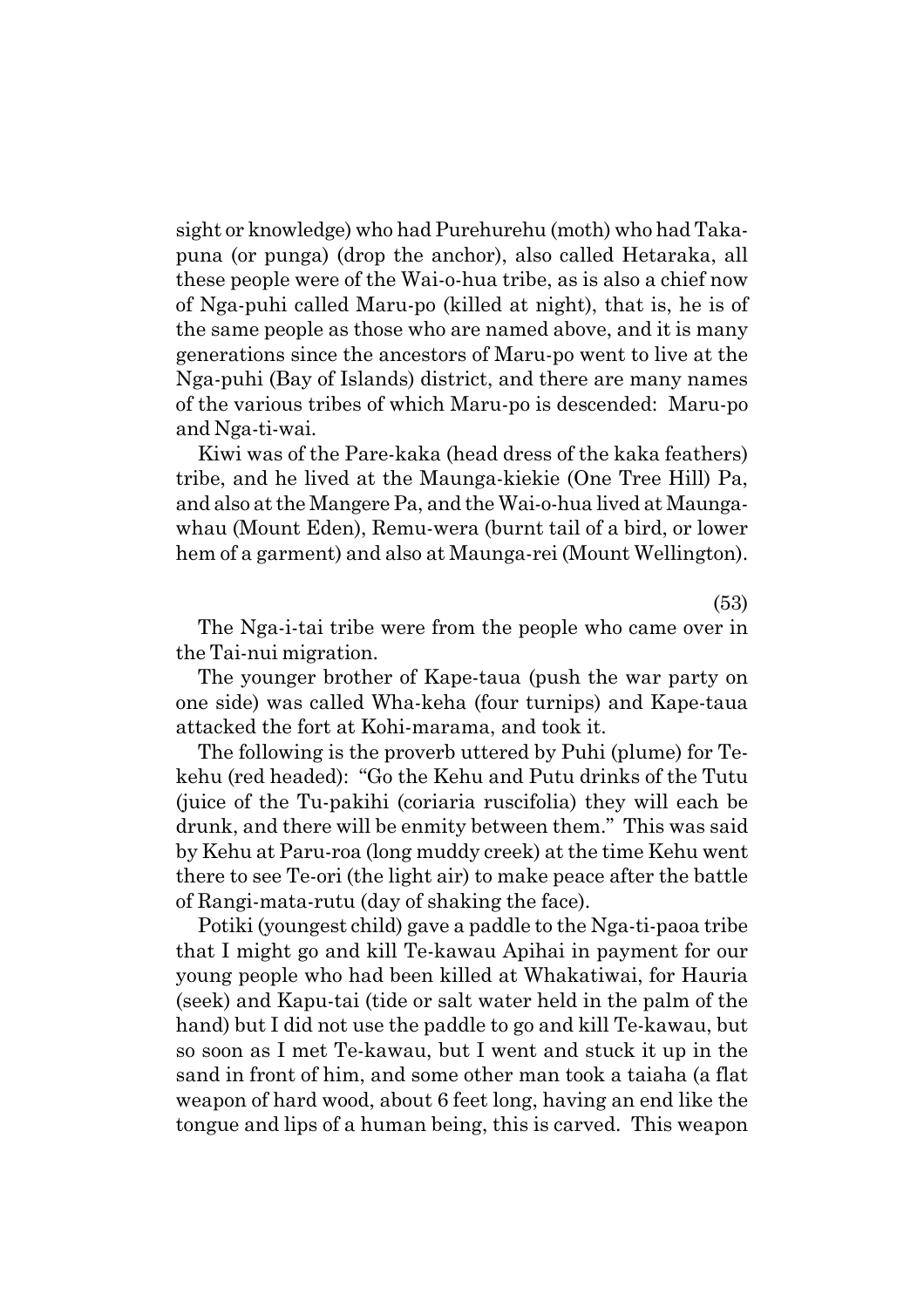is the scapula of a known or admitted warrior, and is given by the priests on certain occasions when a chief is allowed to be called warrior (d)) and stuck it beside my paddle. The name of my paddle was Hauria, and the name of the taiaha was Kaputai, and Hehewa the names of our young people who were murdered at Whakatiwai.

Kahu-rau-tao was murdered by the Wai-o-hua, and our ancestors obtained revenge for their death by killing some of the people of Te-wai-o-hua.

The mere called Kaho-tea belonged to Ahoahoa (dim, head ache) and Ahoahoa belonged to the tribe the Patu-wai of Tauranga who gave it to Te-moana (the sea) who gave it to the Wai-kato people, who gave it to the Nga-ti-teata tribe with a canoe also with it in honour of the woman Wai-ori (water of the light wind) who was wife of Ahu-rangi (day of ceremonies) and was of the Nga-ti-maru tribe of the Thames, and the Nga-titeata gave the mere to the younger brother of Te-kawau Apihai to Awarua.

Kahu-rau-tao was killed at O-tahuhu (the ridge pole).

The Nga-ti-hua-rere (the fleeing offspring) of Hau-raki are not of the Wai-o-hua tribe, that is they did not originate from the Wai-o-hua nor are they of the Nga-iwi tribe.

The reason the Nga-ti-paoa and the Nga-ti-whatua tribes fought each other at Mahurangi, was a curse on the name of Hau-pa (wind thrashing or blowing on) which was given to a shark, and Tara-hawaiki the father of Te-kawau was killed (for this curse) at Mahurangi. The Nga-ti-whatua caught the shark, and they gave it the name of Haupa, and hence the battle of Rangi-mata-rutu, and the Nga-ti-whatua wished for more payment for their killed in this battle, and they under the leadership of Tama-ure (son of the stone axe) to attack the Nga-ti-tama-te-ra who lived at Wai-heke, which tribe were nearly caught by the Nga-ti-whatua there, so the Nga-ti-paoa (those who were the cause of the evil, which was the commencement of this war) fled to Wai-kato and Tu-hongia

(54)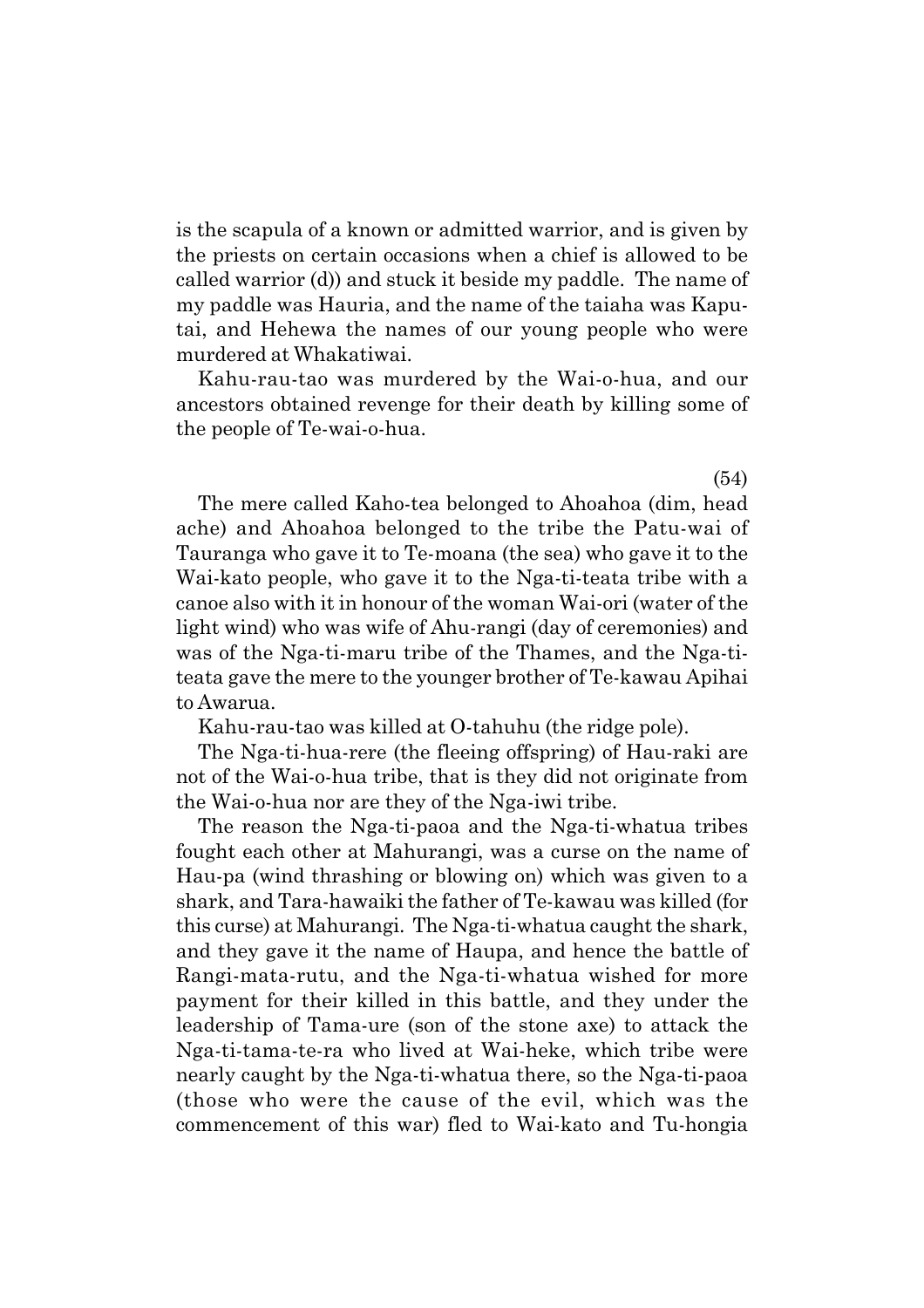(god of war not recognised) told the Wai-kato people of the acts and intentions of the Nga-ti-whatua in regard to settling payment for their killed in the battle of Rangi-mata-rutu, so the Wai-kato people came to attack the Nga-ti-whatua, and

(55)

Puhi (plume) of the Nga-ti-whatua saw Tama-ro (son of the mantis (d)) and attacked, and killed him, so the Wai-kato people fled and the Nga-ti-whatua followed and killed them as they escaped, and this battle was the cause why the two Pa's (forts), Mokoia and Mau-inaina, were built by the Nga-ti-paoa.

This is the origin of the name Wai-o-hua (water of Hua): Hua-kai-waka (Hua the canoe eater) was ill, and water for him was put into a calabash, which calabash was put up onto a whata (stage) to prevent the water from being drunk by anyone, but the calabash fell from the stage and broke, and hence the origin of the water-of-Hua.

Tara-tomotomo (spirit or bravery, enter again and again) threw Kape-taua (turn or push a war party on one side) into the sea, Tara-tomotomo took the sister of Kape-taua to wife, she was called Taurua (a canoe in which a fishing net is carried (d)) and she rescued Kape-taua, that he was not drowned.

Kape-taua killed some of the tribe of Te-wai-o-hua at Rangitoto (scoria), Whakatakataka (turn over and over), Kohimarama (decay or become more skeleton like, month by month) but Tara-komokomo went to Wai-heke (ebb tide or descending tide) but Kape-taua followed him there, and Kape-taua took three País on that island, and Kape-taua killed his sister and the children of Tara-komokomo at Rangi-hou (another day) and he killed Tara-komokomo also on the Wai-heke island.

I came with Te-taniwha (a monster) to Orakei to seek for someone to kill in payment for the death of our people who were killed at Whakatiwai.

Te-wai-o-hua came from Nga-iwi, and the Wai-o-hua (water of Hua) was derived from the water which was given to him to drink when he was near to death. Hua died at Totara-i-a-Hua (totara tree of Hua) (One Tree Hill)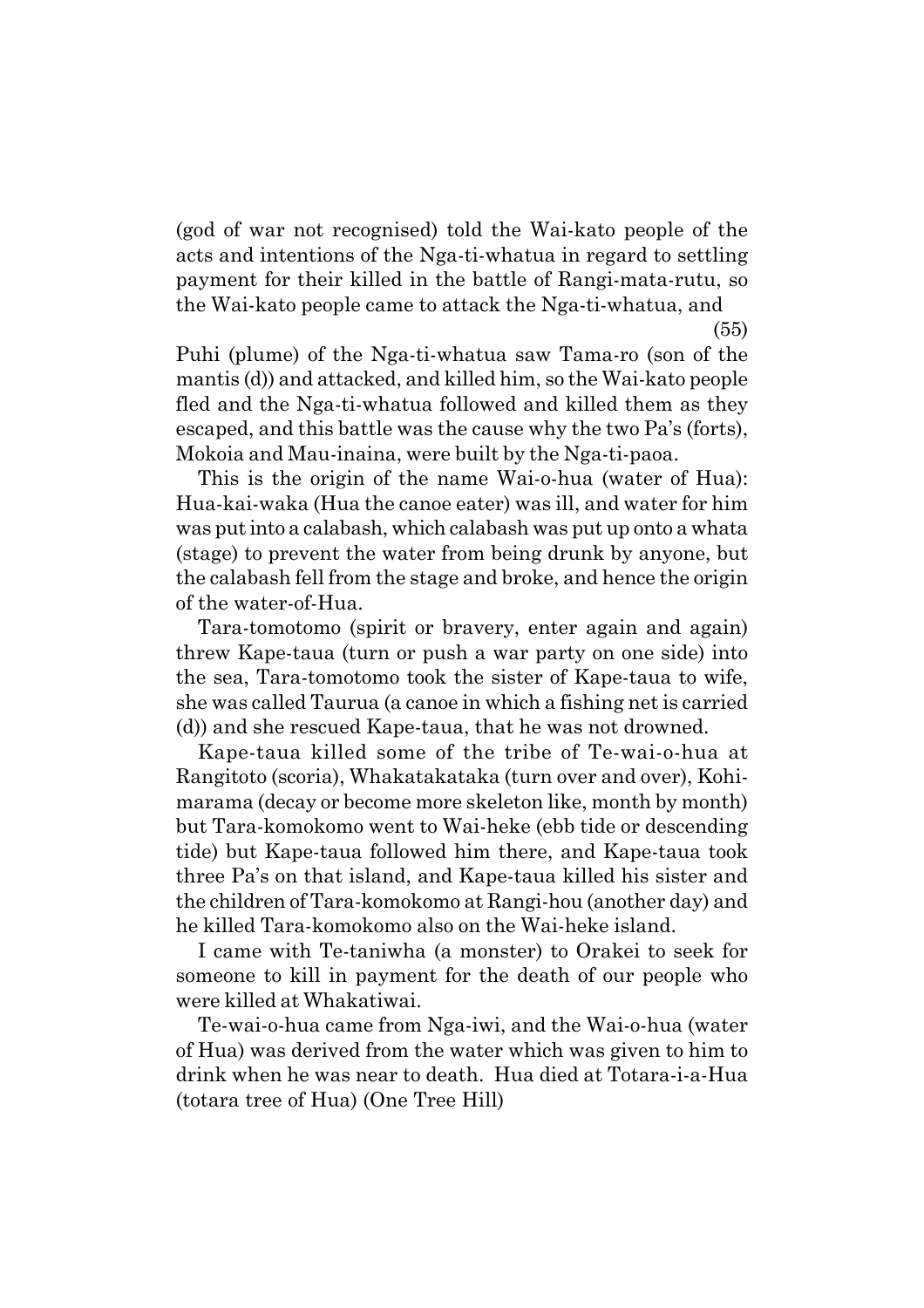and his people or tribe occupied that Pa (fort) and they also occupied Maunga-whau (Mount Eden).

The chief of Mangere Pa was called Tikitiki-te-awa-tu (figure of a man standing in the creek) and the chief of the Tamaki district was called Rangi-kai-mata (day of the raw food) and he occupied the Pa at Ihu-matao (cold nose). The great País (forts) or places of note in those days were Maunga-keikie (One Tree Hill), Mangere (a certain star), Maunga-takitaki, that is Ihumatao under another name, and many of those who resided in these forts, went to live in Maunga-whau (Mount Eden).

(56)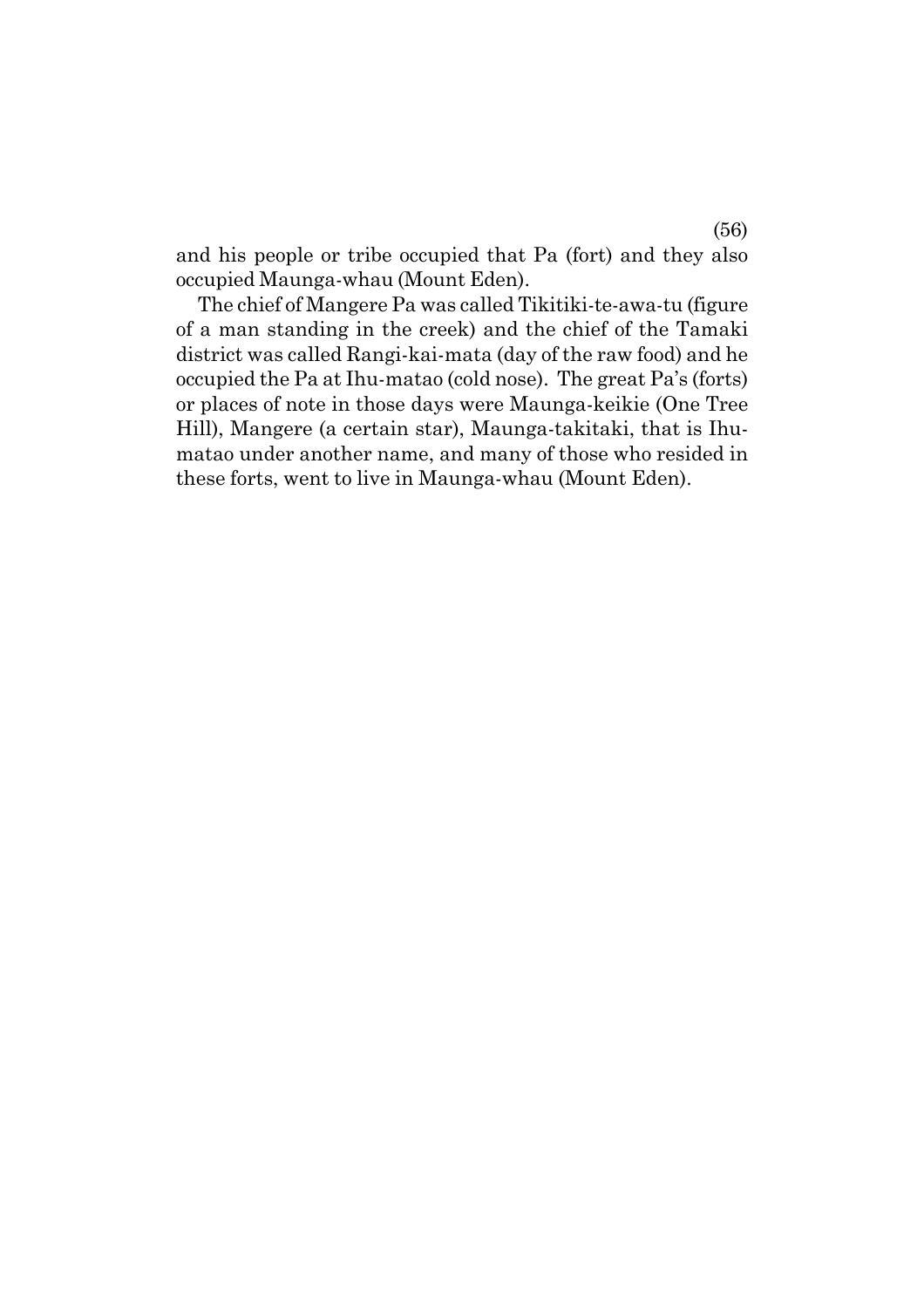(56A)

# **C H A P T E R V**

Go o Hani go along The sandy beach, I oft have trod The gods have given me power now To see the acts at Rua-taniwha Now spoken of, but can such acts be true O cease to speak of things significant Which still are but a myth And cease o Wehe, cease to tell Of that which should cloth me But then didn't come, and Saw how poor and mean I was Then o ye sirs, you shouldn't have gone To Marumaru, where fish (slain) of Tu-piki Now sleep in death in Taua-nui.

 *A dirge sung by Awhe-pane.*

(56)

### WAR PARTY OF NGA-TI-MANIAPOTO ATTACK AND TRY TO TAKE MOUNT EDEN (NGA-TI-WHATUA)

The Nga-ti-maniapoto sent a war party to attack the Pa of Maunga-whau (Mount Eden) and the tribe Nga-iwi was occupying the forts Maunga-rei (Mount Wellington), Maunga-whau (Mount Eden), Maunga-kiekie (One Tree Hill), Raro-tonga (Mount Smart) and other forts of those days.

The descendant of Hua was called Ika-mau-poho (fish caught by the stomach (d)) who had Kiwi (apteryx). Kiwi occupied the Maunga-whau (Mount Eden) fort, with the tribe Wai-o-hua, and the son of Kiwi called Rangi-ka-maturu (the distilling sky, or gentle rain) lived at Maunga-kiekie (One Tree Hill) and Kiwi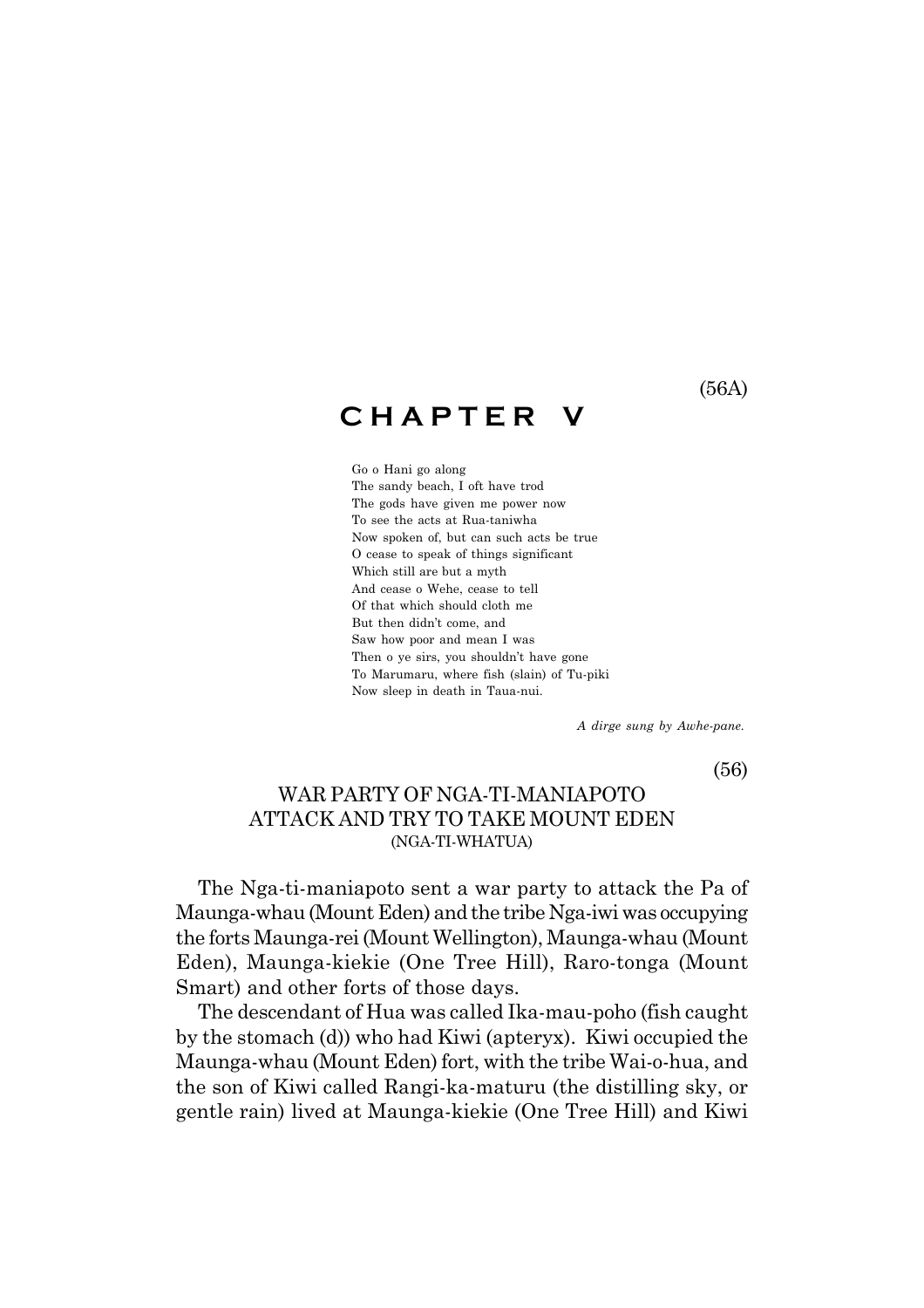also lived at the pa called O-wai-raka (Mount Albert) and the Pa Maunga-kiekie (One Tree Hill) was left unoccupied or deserted in the days of Rangi-ka-maturu and the reason it was deserted, and left unoccupied, was that some other parts of the Tamaki district should be occupied, but Te-wai-o-hua family tribe still occupied Maunga-whau (Mount Eden) and it was in those days that the name Nga-iwi was lost (or not used) but instead the name Te-wai-o-hua was used for that tribe, but the Wai-o-hua still occupied Maunga-whau (Mount Eden), Maungakiekie (One Tree Hill), O-wai-raka (entangled feet) (Mount Albert)

and in the days of Rangi-maturu (day of rain) a woman, a war party attacked these País (forts). The war party came from Wai-kato, but not any of them were taken by that war party, and the host went back to Wai-kato crestfallen.

Hua (fruit) had Huatau (fierce north wind) who had Te-ata-irehia (dawn at Rehia) and she lived at Maunga-kiekie (One Tree Hill).

Pou-ate (liver all gone) had Horeta (red ochre) and Kiringaraha (skin of charcoal, or pigment for tattooing) who was a female.

Tama-ure was the last chief who ruled in the Maunga-whau (Mount Eden) (or he was the last chief of charge of a tribe when a tribe occupied that Pa) up to the time it was last occupied by man.

It was in the autumn that we left Wai-te-mata on our way to Wai-kato, we passed on up the Wai-kato in canoes, and we then went to Roto-rua (two lakes) and we went on to Tara-wera (burnt penis), Ahu-riri (dam in a creek) (Napier), Wai-ru (water of trembling, earthquake), Moko-kai (eat lizard), Te-mahia (sound of a voice or noise, echo, Table Cape), Te-matau-a-maui (Mauís fishing hook) (Cape Kidnappers), Te-whanga-nui-a-tara (the harbour of Tara) (Port Nicholson), Tara-naki (frond of a certain fern) and back to Wai-kato, and while we were away on this journey Hongi-hika of Nga-puhi had assaulted the País Mokoia and Mau-inaina, and had taken them, we came on to

(57)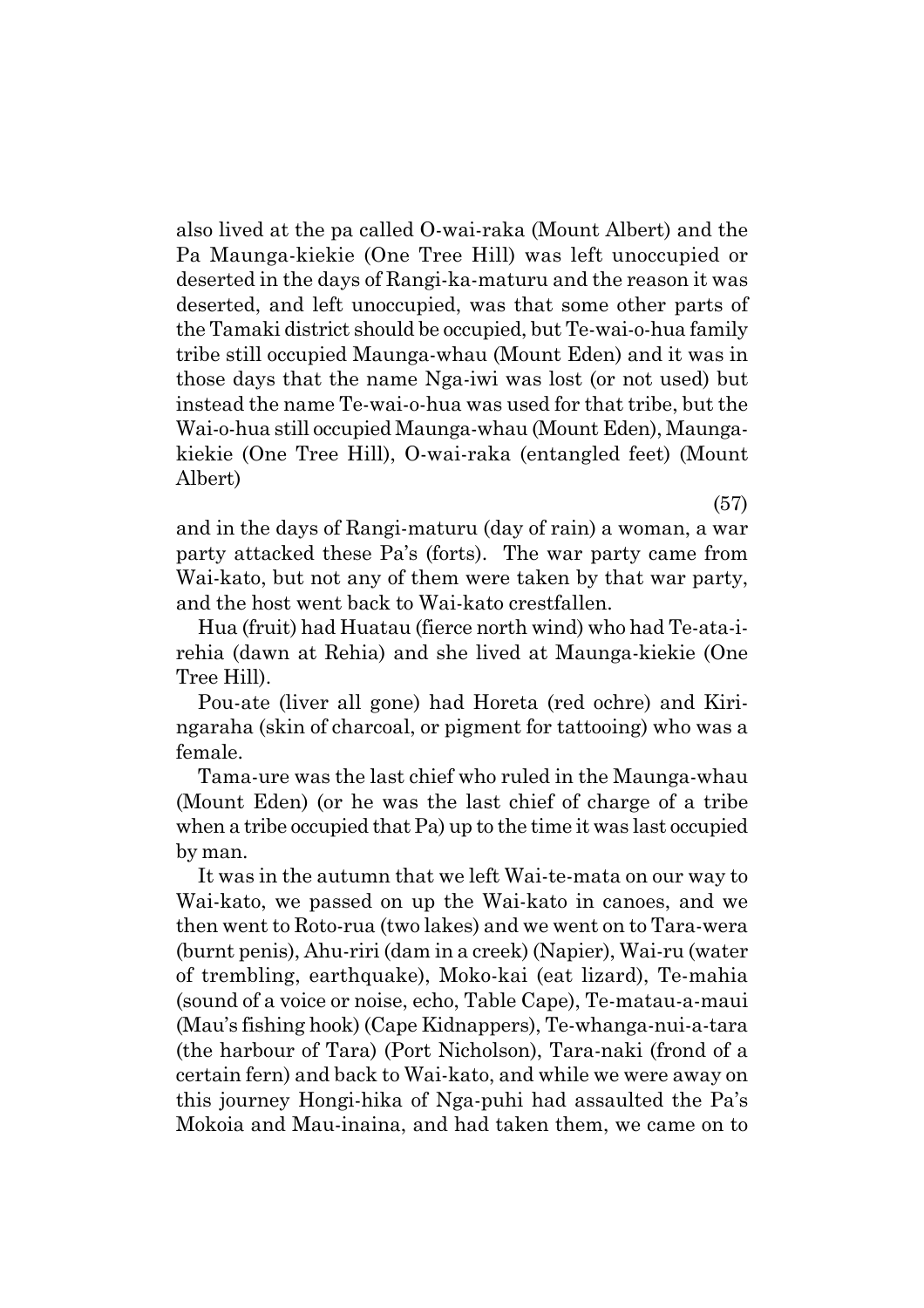Wai-te-mata, and on to Mahurangi where we built a Pa (fort) and we were attacked there by the tribe of Te-tira-rau (party by moonlight) called Te-para-whau (gum of the entelea arborescens) and we were beaten, and we fled to the Motutapu island, where we were attacked by Rori (stagger) of Ngapuhi, and we voyaged back to Mahurangi, to obtain

(58)

revenge for our defeat, so we pulled our canoes up on shore into the cemeteries of the dead, and then attacked the settlements of the Para-whau tribe, and we killed the man and took forty women prisoners, soon after this we were defeated in the battle of Te-ika-ranga-nui (great shoal of fish) that is at the Wai-makomako (waters of the aristotelia racemosa).

Tu-hawaiki was killed at Mahurangi, and Tomo-a-ure was killed at O-rohe (the boundary) on one side of the Tamaki river. Te Hehewa died and was buried in the sacred place at Piha (last of crop of kumara) at Puke-more (bald hill) on the west coast south of Wai-takere, and north of the Manukau heads.

(59)

### HISTORY OF THE ACTS OF TARA-KUMIKUMI, AND THE DEEDS OF THOSE OF OLDER TIMES, DOWN TO OUR DAYS (NGA-TI-WHATUA)

In the days of long past, that is in ancient times which is many generations ago, and even to the time of the birth of Tara-kumikumi (rough prickly beard) it is a long time from that to these days, Tara-kumikumi was born a member of the Wai-o-hua, as was also his brother, and his younger brother was father of Kape-taua (push or cast aside a war party) and Tara-kumikumi took the sister of Kape-taua as his wife, and Kape-taua and Tara-kumikumi went out to fish a little outside of Kohi-marama (pine away month by month) on the rocks but in that part of the sea, when they had arrived there Tarakumikumi left the lad there on these rocks, and it was then low water, but so soon as the tide began to flow it rose to the boy's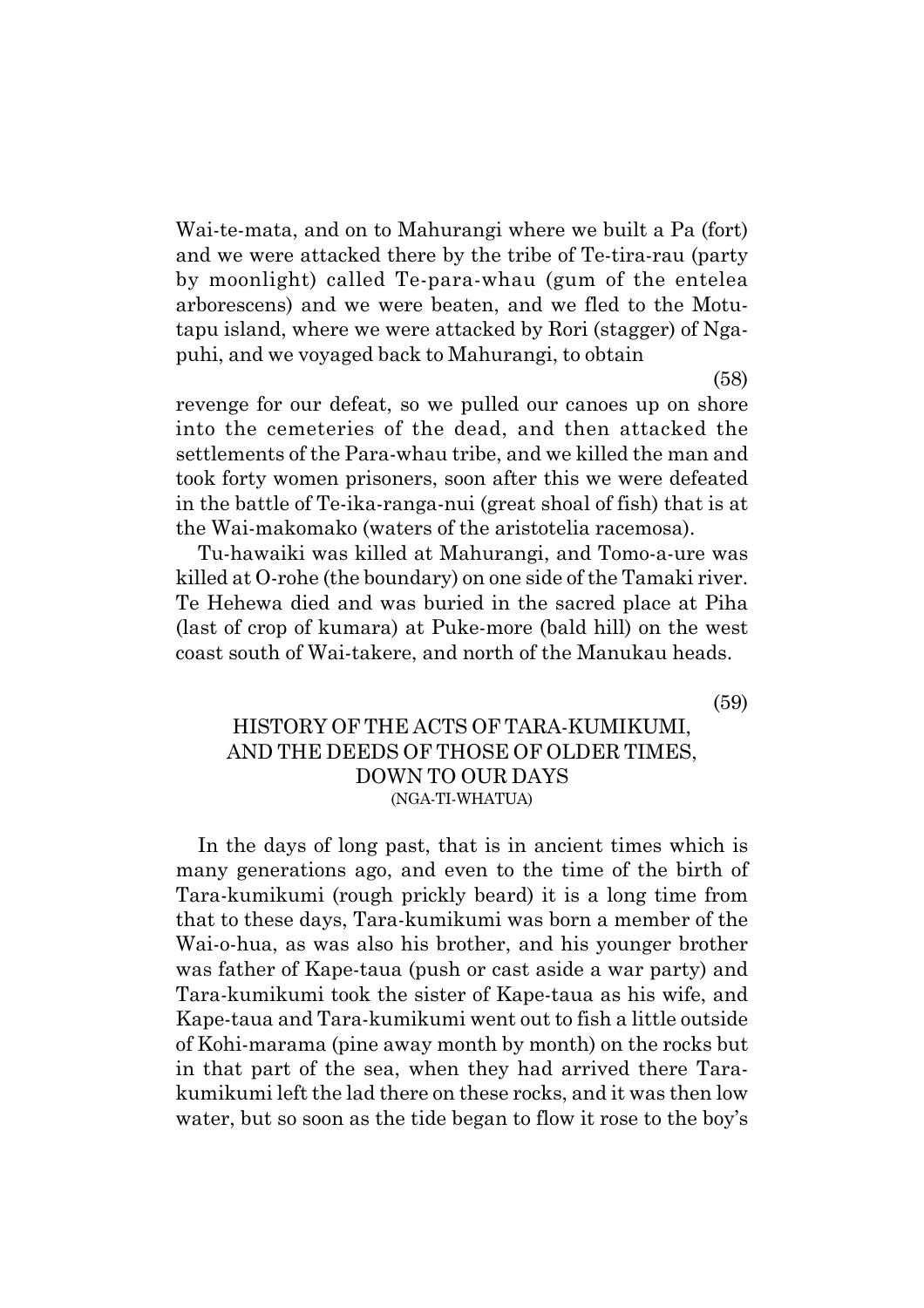knees, and then to his waist, which compelled him to call on help for someone to go to his rescue, his sister the wife of Tara-kumikumi heard him, and she paddled in a little canoe from Kohi-marama to him, and found him with the tide risen to his neck, and he was a little from being drowned, and she saved him. Kape-taua kept this in his mind as a point to be revenged when he got to manhood, when he had become a man, he collected a band of young men of the Nga-ti-paoa, and attacked the Pa at Orakei, this they took, and then attacked the Pa at Kohi-marama, which they took with great slaughter, but Tara-kumikumi escaped and fled to Wai-heke (ebb tide) to which place Kape-taua and his war party pursued him, and overtook him and his wife and children, and killed them all, and Kape-taua attacked and killed all he could find on the island, and he took possession of the land there, and he took up his abode at Putiki (bundle) where he lived and did not go back to Orakei in the days of Kiwi when Kiwi was beaten

(60)

of the Wai-o-hua, because Kape-taua had killed some of Kiwiís people at Orakei and Kohi-marama, where Kape-taua first attacked Tara-kumikumi, and he was also aware of the great tribes of Kiwi who occupied the forts at Maunga-kiekie (One Tree Hill), Maunga-whau (Mount Eden), O-wai-raka (Mount Albert), Remu-wera (Mount St John) and all the great forts of those days in the district, when the Pahu (gong) and Pu-tara (war trumpet) of Kiwi and his great chiefs of the people resided at Maunga-whau (Mount Eden) to call the tribe together to war against any enemy who might appear to attack those forts.

Kape-taua became old as did Kiwi, and they each died, Kiwi was killed by Nga-ti-whatua at Paru-roa (long muddy creek) and then the Umu-ponga (oven to cook ponga, cyathea dealbata) fort was built at Orakei, and my ancestors took the Pa at the time my ancestors went in a canoe from Kahu-topuni (garment of dog skin mat)..

Now let me tell of the days of old, of the time that Kiwi was supreme chief at Maunga-kiekie (One Tree Hill), Maunga-rei (Mount Wellington), Mangere, Ihu-matao, Remu-wera (Mount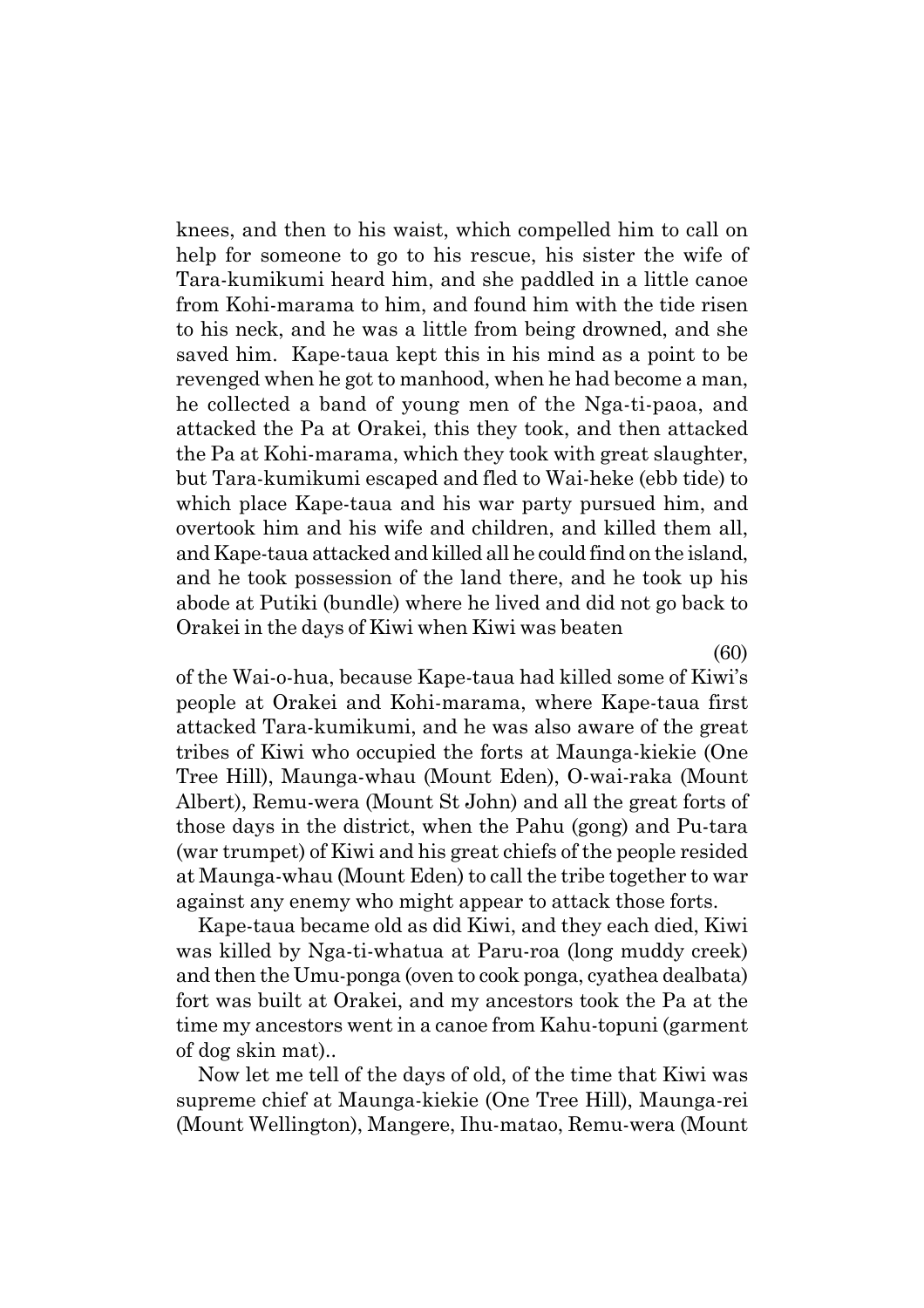St John), Omahu near Remu-wera, Te-umu-ponga at Orakei, Kohi-marama, Taurarua, Te-to, Raro-tonga (Mount Smart), Tetatua (Three Kings), O-wai-raka (Mount Albert) and in those days Kiwi visited each of these forts and stayed there as each season for collecting different sorts of food came round, according to the food cultivated or collected, and when fish were caught, or sea fowl eggs were collected from the islands of the sea, or when the kaka (nestor productus) were taken, and when the kuaka (snipe) was killed or snared, and in the time of planting Kiwi lived at Maunga-whau (Mount Eden) that he might be near the plots of ground where the kumara was planted, and in the time of shark fishing he lived in the fort at Mangere, and then at times the shark was

(61)

caught at Ngutu-wera (Kauri Point) he stayed in Te-to fort and when the people killed Kaka at Ngutu-wera, Kiwi stayed at the Pahi island, and when the tribe killed or snared the kuaka (snipe) he stayed at O-wai-raka (Mount Albert) and at times he would stay at Te-tatua (Three Kings) with those who killed kuaka, and when the people collected bird eggs or the plants of the sea Kiwi stayed in the Taka-renga (Mount Victoria) (a flag staff hill) and as he was the supreme head of the people he visited and stayed a while in each fort, and he was guarded by all the people, as he commanded from the Tamaki river to Tewhau and to Manuka, and Wai-te-mata and Kiwi attacked the settlement of Te-wai-tuoro (water of the tuoro - an eel said to bark like a dog, and was very fierce would attack anyone, and the only way to escape from it was by going on to any newly burnt part of fern country, the ash of the burnt ferns would stick to the eel, and it could not travel fast) at the time that the Tao-u held a haka (kind of dance) in honour of Kiwi there, and he there murdered many of the Tao-u at that place, about thirty in number, but Te-rangi-kake-tu (day of standing up erect) helped Kiwi in that murder, and it was at the same time that he murdered Tahataha (one side of) at Mimiha-nui (great whale) at Kai-para, who was sister of Tupe-riri (repeat the charm for battle) and of the Tao-u people. Kiwi also murdered Kahu-rau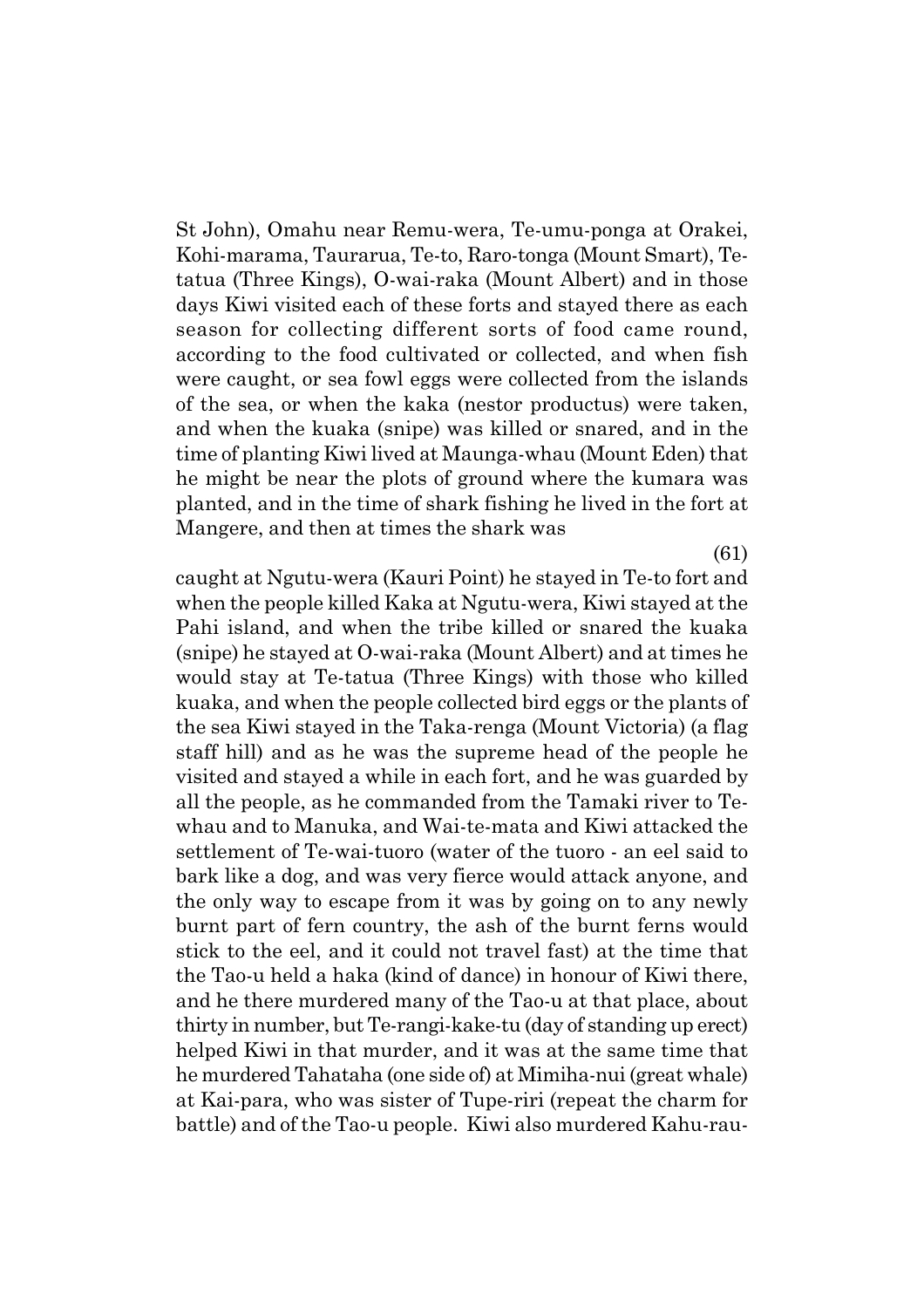tao (garment of the leaves used to cook in an oven (umu)) at Otahuhu (ridge pole) who was a member of the Nga-ti-maru tribe of the Thames, and Kiwi also murdered Te-huru (the dog skin mat) and Te-kaura (the chopping in a rough way) of the Nga-tiwhatua tribe of Kai-para, these aroused the ire of the Nga-tiwhatua, and they collected a war party under the leadership of Te-waha-akiaki (the mouth that commands) and he led his war party by the west coast to the heads of Manuka, where they made moki (rafts made of flax

stalks or driftwood), and in the night crossed over to the south side of the heads and attacked the Tara-taua (bravery of a war party) and took it and killed the occupants, who were of the Wai-o-hua people, and Nga-iwi who were there, and they also attacked the Awhitu (regret) fort, also occupied by the Wai-ohua people, took it and killed the people, they then attacked Puke-horo-katoa (hill of the all falling) on the north of Awhitu, but this fort they could not take, and they came back across the Manuka to the Rau-o-te-huia (plume of the huia, neomorphe gouldii feathers) and on to Kai-para (eat the paraa, marattia salicina, fern bulb) and stayed for a time, but a feeling again angered them to action to kill the men of Kiwi, in payment for the murders committed by Kiwi on the Nga-ti-whatua, so the Tao-u collected a war party of the Nga-ti-whatua of Kai-para, and they went in the direction of Titi-rangi (day of going astray) so that they might catch men of the Wai-o-hua tribe in that district, now the news of the death of those of the Kiwi people who had been killed on the south head of the Manuka by the Kai-para people had been heard by the great tribe the Wai-ohua, and the Pahu (gong) of Kiwi had been beaten to command the people to war, from his Pa (fort) Maunga-whau (Mount Eden) and the voice of the Pu-tara (war trumpet) had spoken with a deep boy's voice, to call the tribe to assemble for war, and all the warriors of the forts Maunga-kiekie (One Tree Hill), Mangere, Ihu-matao, Moe-rangi, O-tahuhu, Raro-tonga, Mauinaina, Manu-rewa, and Matuku-rua, and all the forts occupied by the Wai-o-hua tribe, and all left by way of Titi-rangi and

(62)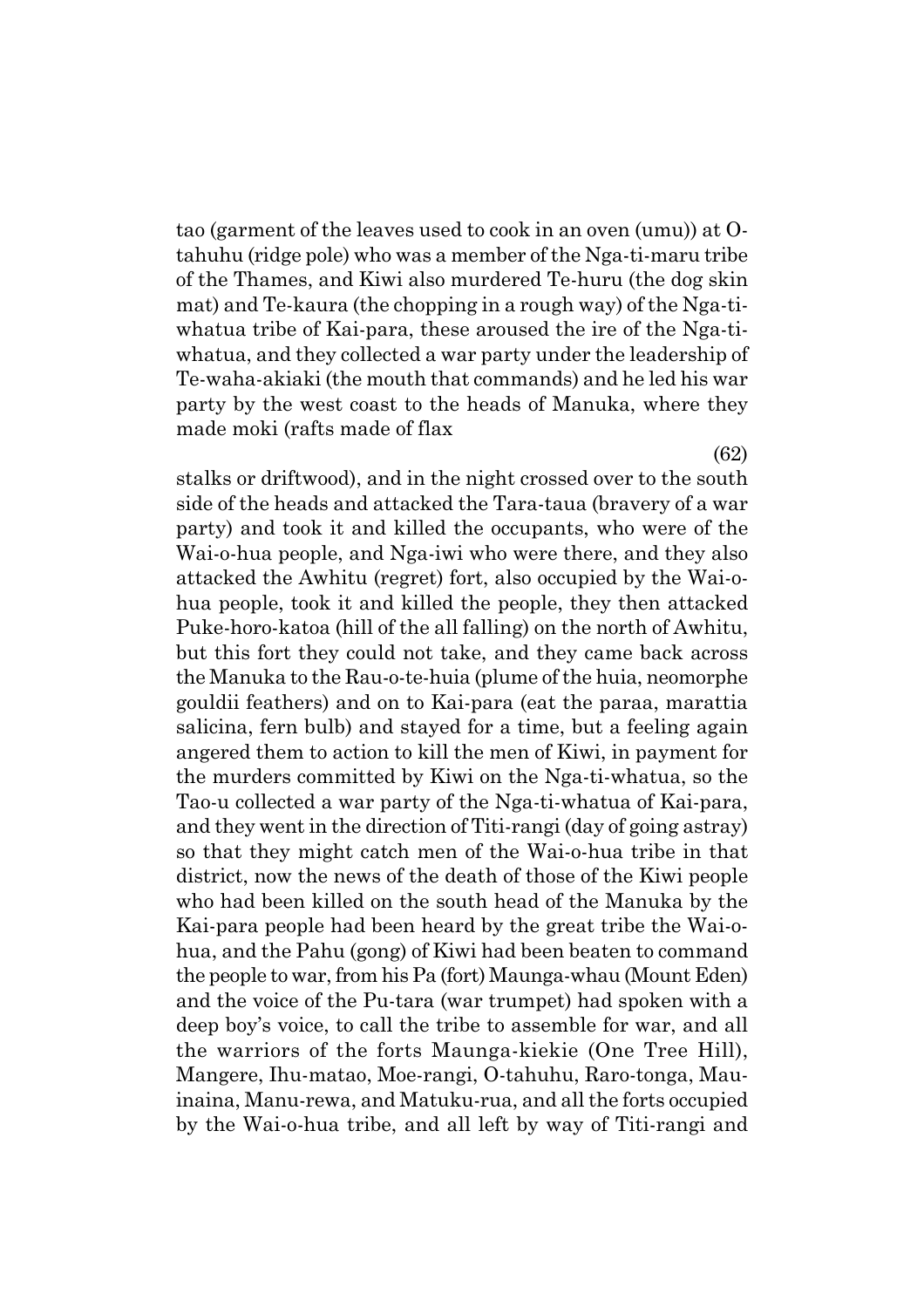arrived at Paru-roa (big muddy creek) by which time the Tao-u of Kai-para had arrived there, so that they might capture and kill any of the Wai-o-hua they might catch at that place, and as soon as Kiwi and his host

saw the Kai-para people there, they charged on them, the Kaipara people fled up the hill towards the ridge of the whau, when the friends of Tupe-riri prepared to wait for and attack the party of Kiwi, but Tupe-riri said "Wait, do not turn and charge yet, lead on till we can see the water of Wai-te-mata, then we can turn and charge Kiwi and his host. Let us flee as though we were afraid of them to entice them till we like to turn and charge on them." The party of Kai-para fled till they got to the top of the ridge of the hill where they stood, and Kiwi and his people came on at full charge, and when they had got near to the Kai-para people Tupe-riri made a blow with his weapon, and killed his man, and called "Stand and slay," so the people stood and gave battle to the Wai-o-hua, and Tupe-riri killed Kiwi, and the Wai-o-hua fled and went back towards the beach of Manuka, and the Tao-u pursued them, and killed them as they fled, and so killed them till they got to the canoes of Kiwi on the beach, one canoe was in the act of departing full of people, but a swift runner of the Tao-u people followed the canoe and threw his paraoa (whale bone weapon about five feet long) at the canoe and dragged her back to the shore, and as his companions had got down to the beach they killed all in the canoe, and the Tao-u went in the canoes towards One-hunga, and attacked the forts of Te-wai-o-hua, and Maunga-kiekie (One Tree Hill) the Pa of Kiwi and took it, some of the Pa escaped and fled towards Wai-kato, as did others of the other forts, and the Tao-u took possession of the district, and eat the fish of the haka (killed) but the body of Kiwi was hung up on a kauere (puriri, vitex littoratis) at Kopiro-nui (great ducking) which was done in accordance with the word of Waha-akiaki said to Kiwi. The Wai-o-hua fled, but some came back and lived in the Pa at Mangere, but so soon as Te-tao-u saw this, they

(63)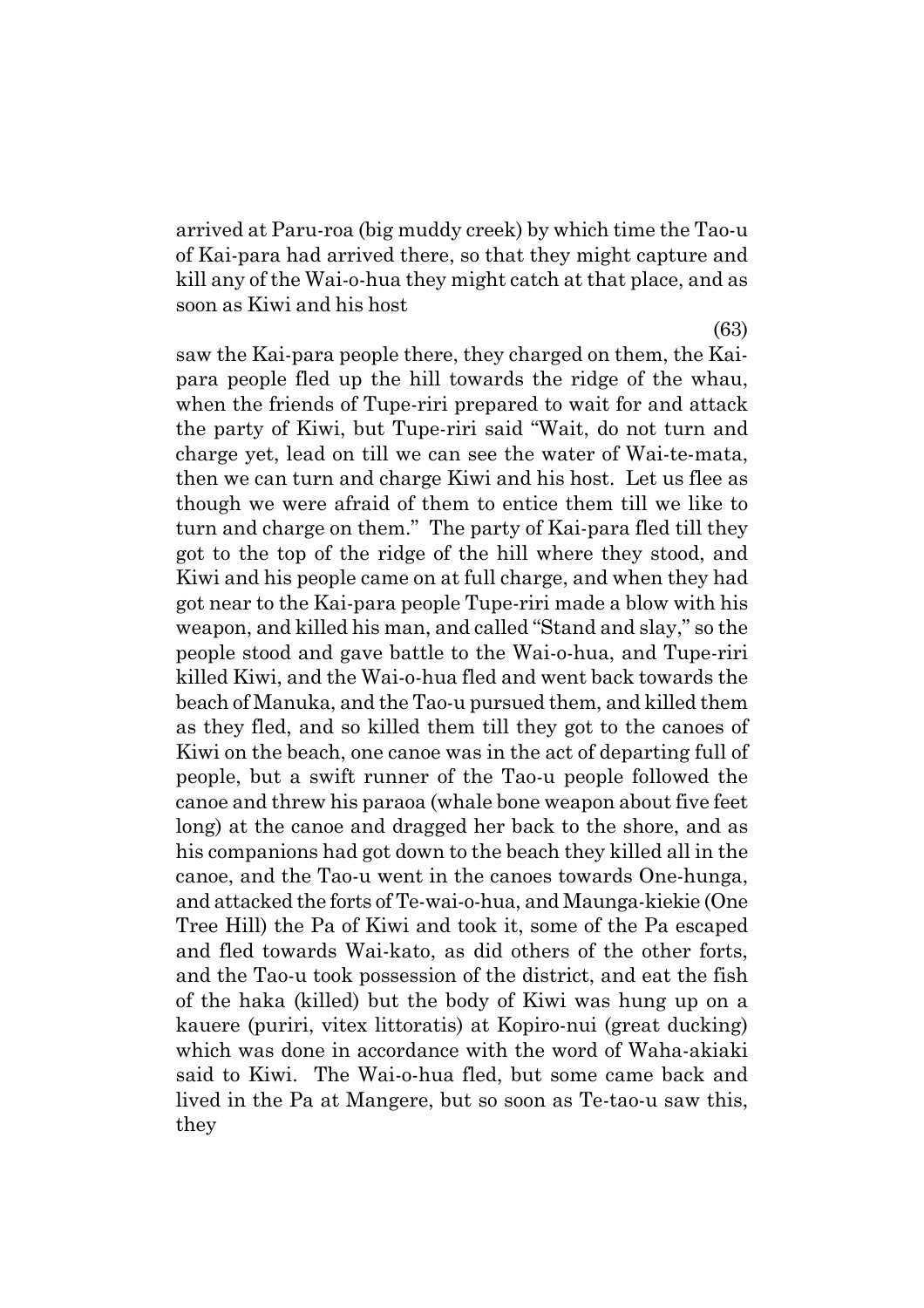attacked the Pa, but as the people in the Pa, thought they could not hear an enemy approaching the Pa at night, they had put cockle shells on the paths all around the fort, so that an enemy treading on these in approaching the fort, the cockle shell would crunch and make a noise, thus the enemy would be discovered, but Tupe-riri charged on the fort at night, and as the attacking party came to the paths covered with cockle shells, they put their dog skin mats, with other mats on the shells, and thus the crunching of the shells could not be heard when trod on by the attacking party. The Pa was taken, and some of the people of the Pa fled to a scoria cave on the beach, and the Tao-u put brush wood to the mouth of the cave, and driftwood with it, and fired it, this killed all in the cave, these were dragged out cooked and eaten, but some of the Wai-o-hua were taken prisoner, and kept to till the land, and do all that might be required of them at the homes of the Tao-u.

The Tao-u did not stay long at the fort at Mangere before they felt a wish to be at their home in Kai-para, so they went back by the road over Te-whau to Kai-para, and when they had been there some time some of Te-wai-o-hua had come back to their old home, and had occupied some of their old forts, but so soon as this news had been heard in Kai-para, the Kai-para people collected a war party, and came towards Wai-te-mata to avenge the death of Te-hura (uncover) and Te-kaura (break twigs in a rough manner) for whose death vengeance had not been taken. A war party from Kai-para came from the district by way of Kahu-topuri where they embarked in a canoe, and came on to the island Te-pahi (guests) in the Wai-te-mata river opposite the entrance to the Te-tauhinu creek, where they put the leaves of nikau (arica sapida) on board of the canoe

(65)

then they came on, and when opposite to Ngutu-wera, where the seventy men of the crew laid down in the hold of the canoe and were covered over with the nikau leaves, and two of the party, one at the head and one at the stern paddled the canoe, carried by the ebb tide the canoe went down the river towards

(64)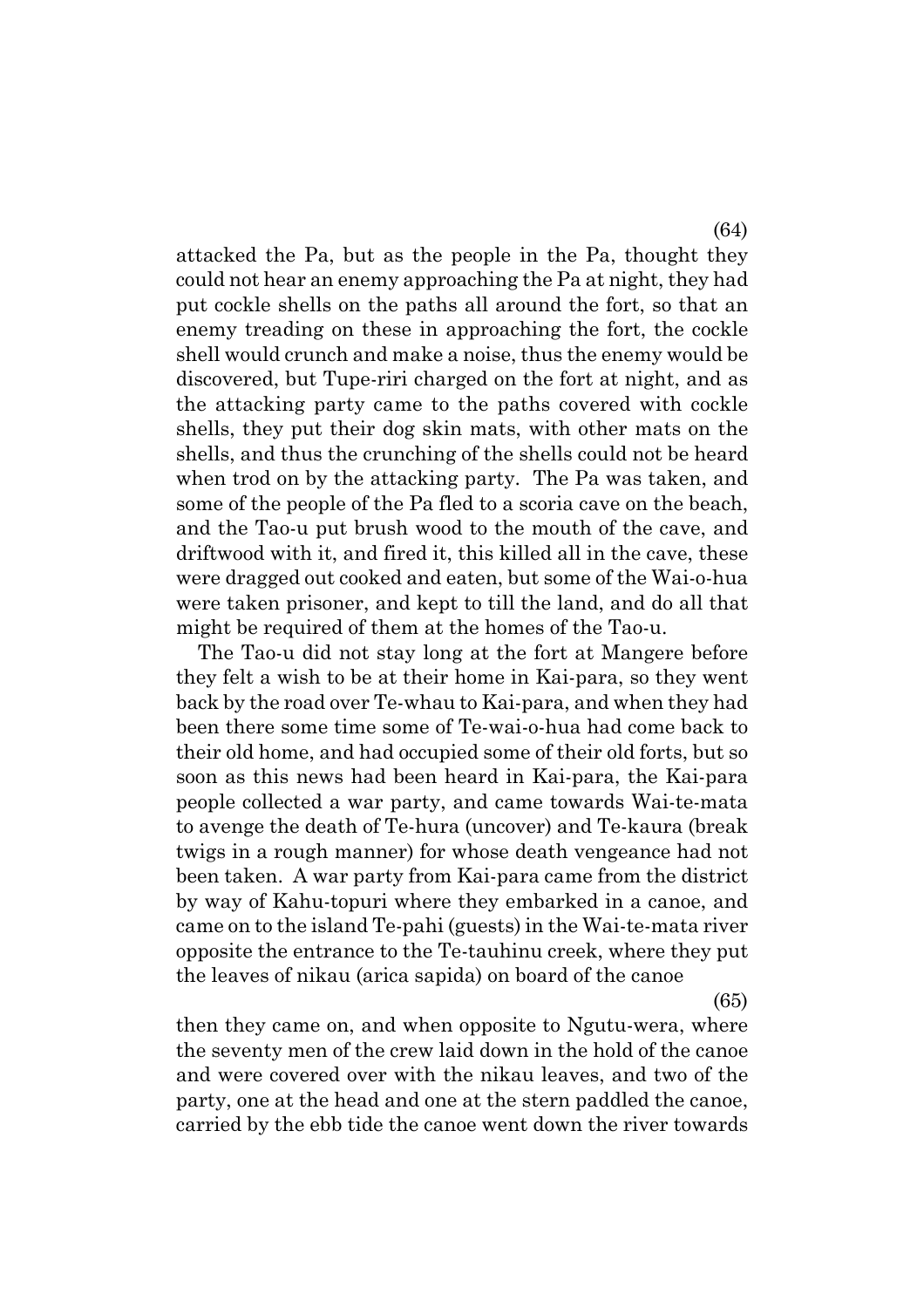Orakei, all these warriors lay in the hold of the canoe, with these were of the Nga-ti-whatua braves called Takai (bundle), Te-pahi (the guest) and Te-raorao-whaia (follow on the plain), the two paddled the canoe till they landed on the beach below Kohi-marama, and the people of the Pa came down onto the beach to look at the canoe, and the two men who had paddled her to the place from the head of the river, when a crowd had come down from the Pa (fort) the warriors in the hold of the canoe rose and attacked them, as they had come down to look, they were not armed, and the seventy killed them without opposition, the people of the Pa fled to the fort and were pursued by the Nga-ti-whatua, and the seventy warriors entered the Pa with those who fled before them, and they took the fort, and killed the people, and then attacked the Pa at Taurarua (witchcraft) and also the fort at Rangi-toto, all these forts were taken, and were owned by the Wai-o-hua and the head chiefs of which were Hu-pipi (little swell on the coast) and Hu-mataitai (little brackish swell) who were twins, and were captured and taken to the island Te-pahi killed and eaten them, and all the people of these forts were killed, and the Nga-ti-whatua went back to Kai-para, but the sub-tribe of Te-tao-u stayed in the Wai-te-mata district and Tupe-riri went and occupied the fort at Maunga-kiekie (One Tree Hill) and took possession of all the district of Wai-te-mata (water of the obsidian) called Tamaki (start involuntarily).

Kiwi of ancient days was the ancestor Kiwi,

(66)

but the Kiwi killed by the tribe of Kai-para was not the Kiwi of old but another chief of that name, and the ancestors of Paerimu (seaweed, heaped up) was one of those who was murdered by this Kiwi at Mimiha-nui (great whale). The wives of Tehehewa (mistaken) were Huia-tara (pride of the huia bird) of the sub-tribe of Nga-ti-kahu, of the Wai-o-hua, and Teke of the Wai-o-hua also, Te-hehewa died at Te-rau-o-te-huia (plume of the huia bird) and was buried at the sacred place at Horohoro (remove the sacredness from a house) at Wharenga (overhanging) at the entrance of the Manuka harbour on the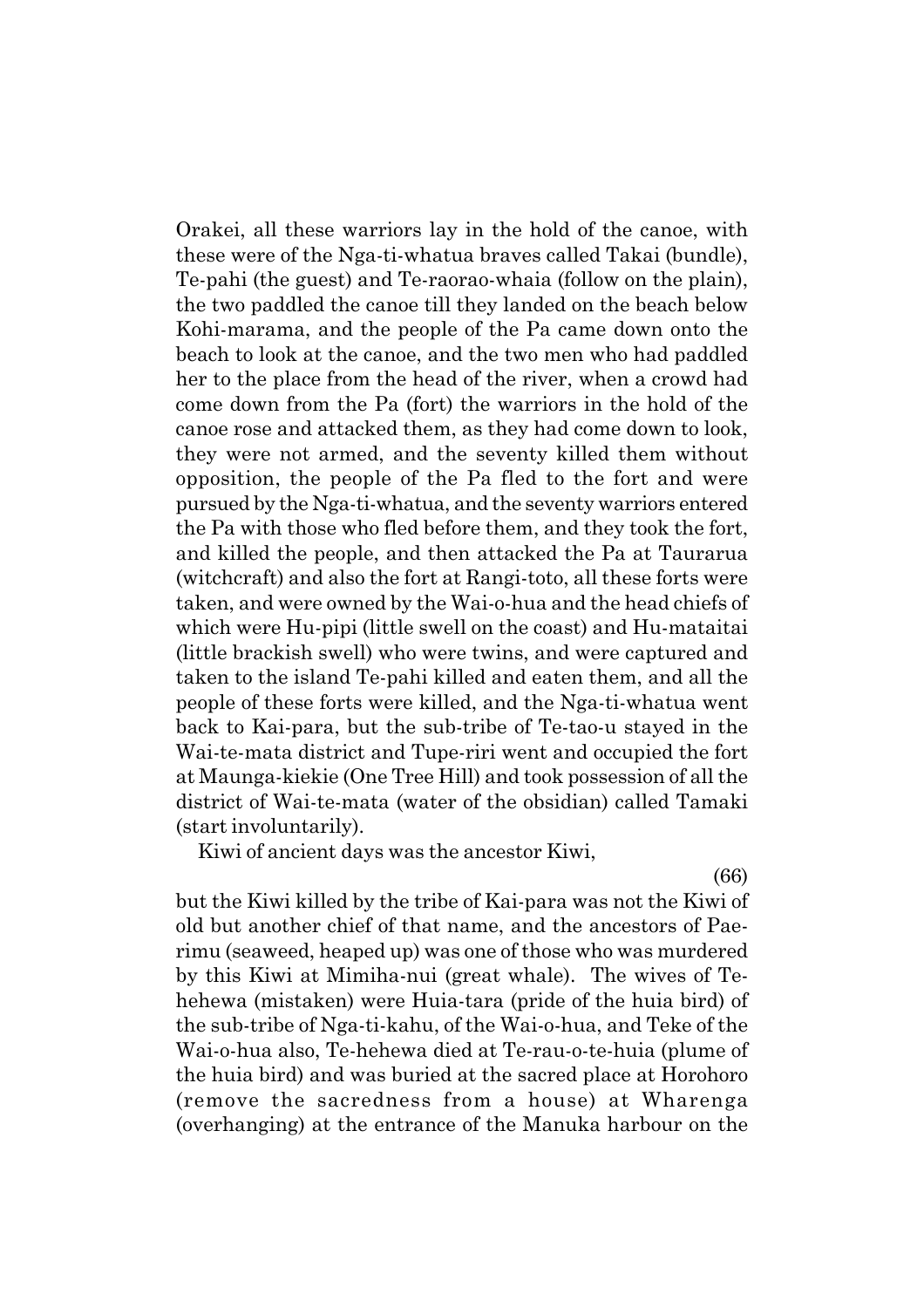south side, but his bones were taken up and conveyed by his relatives to the sacred place at Piha (refuse of the crop) in the Wai-takere (bed or lowest part of a river, the channel) and these bones were taken by the Kawe-rau tribe to the sacred place at Puke-more (bald hill) a little above Karekare (ripple) creek.

Te-tao-u now occupied the land of Tamaki, and some of the Wai-o-hua people came back to the district, and became one with Te-tao-u, and these who were thus amalgamated with the Tao-u were called Nga-oho (the startled) and some of the Waio-hua people were called Te-uri-ngutu (the young people of the mouth) and the Pa at Maunga-kiekie (One Tree Hill) was occupied by these people as the principal fort for these tribes, and the forts which they occupied in the season of planting were O-rewa (a weapon of war like a mere, but made of dark hard stone), Ngutu-wera (burnt mouth) which was occupied by Tara-hawaiki (bravery of the rat) and Te-waha-akiaki (the mouth that commands) and the Tao-u lived at Te-to, and was commanded by Wai-taheke (descending water) that is he was the commander there, and the Pa called Mango-nui (great shark) further up the river there. Ngutu-wera was

(67)

commanded by Rere-tua-rau (plant the leaves on vines) and he and his descendants and people of Te-tao-u also held the fort a little further up the river than Tauhinu (the pomaderris phylicaefolia) and he was the sole commander of these two forts and by these forts we held possession of the river of Wai-temata and the adjoining sea, and Horeta (red ochre) and Awarua (ditch) occupied the forts at Mangere (a certain star) and Ihumatao (cold nose) to hold possession of the Manuka sea, and the occupiers of the Mangere and Ihu-matao forts entertained the Wai-kato tribes as guests, and the Kai-para people of these País visited the Wai-kato people in their homes, and these tribes intermarried, thus becoming related to each other, and hence the origin of the relationship of Te-kawau (the shag) to the Wai-kato chiefs, and the relationship existing between some of the Kai-para sub-tribes and the Wai-kato tribes.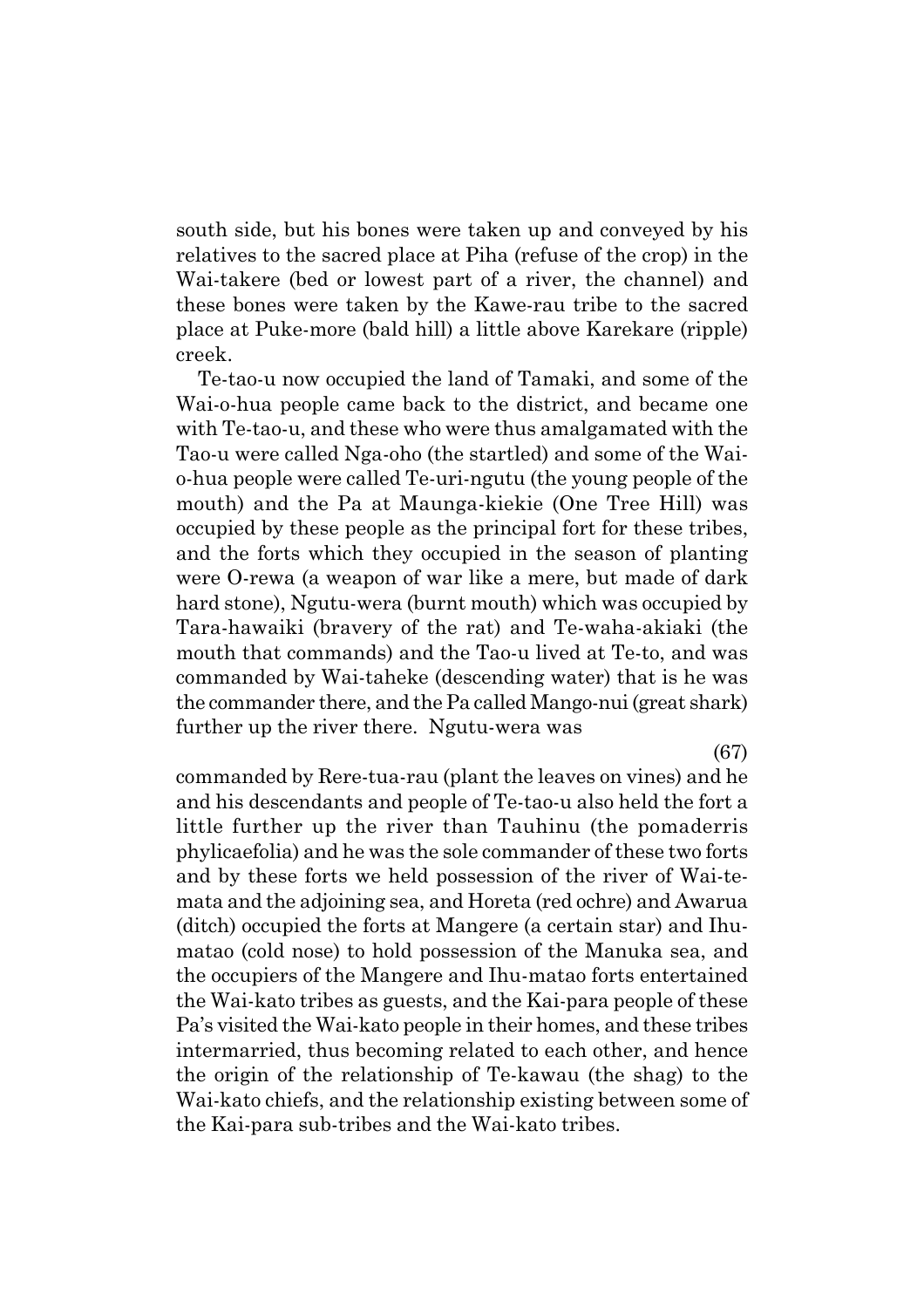Te-horeta was of the Nga-oho who had Te-tahuri (the turned) who was a female, and a younger relative of Te-tahuri called Te-kehu (the red haired) who was the wife of a Nga-ti-paoa man called Te-putu (the heap) and Te-putu wished to live on the banks of the Tamaki river so that Te-tahuri asked Kehu for some land on the west bank of Tamaki to be given to her, Kehu agreed to the request of her younger relative, and she marked out the boundaries of a piece of land for her at Mokoia (tattoo him) and on to Whakamuhu (push through scrub) and to the lake at Wai-ata-rua (water of double shadow) and Te-putu, his wife and relatives lived there, the land thus given was good land, and there was much tupakihi (grow on the plain, or coriaria ruscifolia) growing there, when the Wai-kato people heard of the gift of this land by Te-tahuri to Te-putu and relatives, and they thought that evil and war would ensure to those of an alien tribe

(68)

who might occupy the land of the original owners of that district, and the old chiefs of Wai-kato said "It will not be long before those women will become drunk with the gull of the tu-pa-kihi.<sup>n</sup> Now the boundaries of this plot of land was laid off by Tetahuri, for Te-kehu and it was not land belonging to the Nga-tipaoa from time unknown, of which tribe the husband of Tekehu was a member, but it was given to a descendant of Tewai-o-hua (to Te-kehu) who had taken a man of Nga-ti-paoa as her husband, and her husband lived on the land thus given to her. Soon after Te-putu and his wife had located themselves on this land, a part of the Nga-oho tribe paddled to Mahurangi to fish for shark, where they met a portion of the Nga-ti-paoa people also fishing for sharks. The Nga-ti-paoa attacked the Nga-oho and killed Tara-hawaiki, who was son of Tupe-riri (perform ceremonies in war) who was ancestor of Te-kawau, but soon after this the Nga-oho and the Nga-ti-paoa again met in battle, at Rangi-mata-rutu (day of shaking the face) at Tewhau, and the Nga-ti-paoa were defeated there, and many of the tribe were killed in that engagement, these were cooked and eaten then by the Nga-oho, the ovens in which these were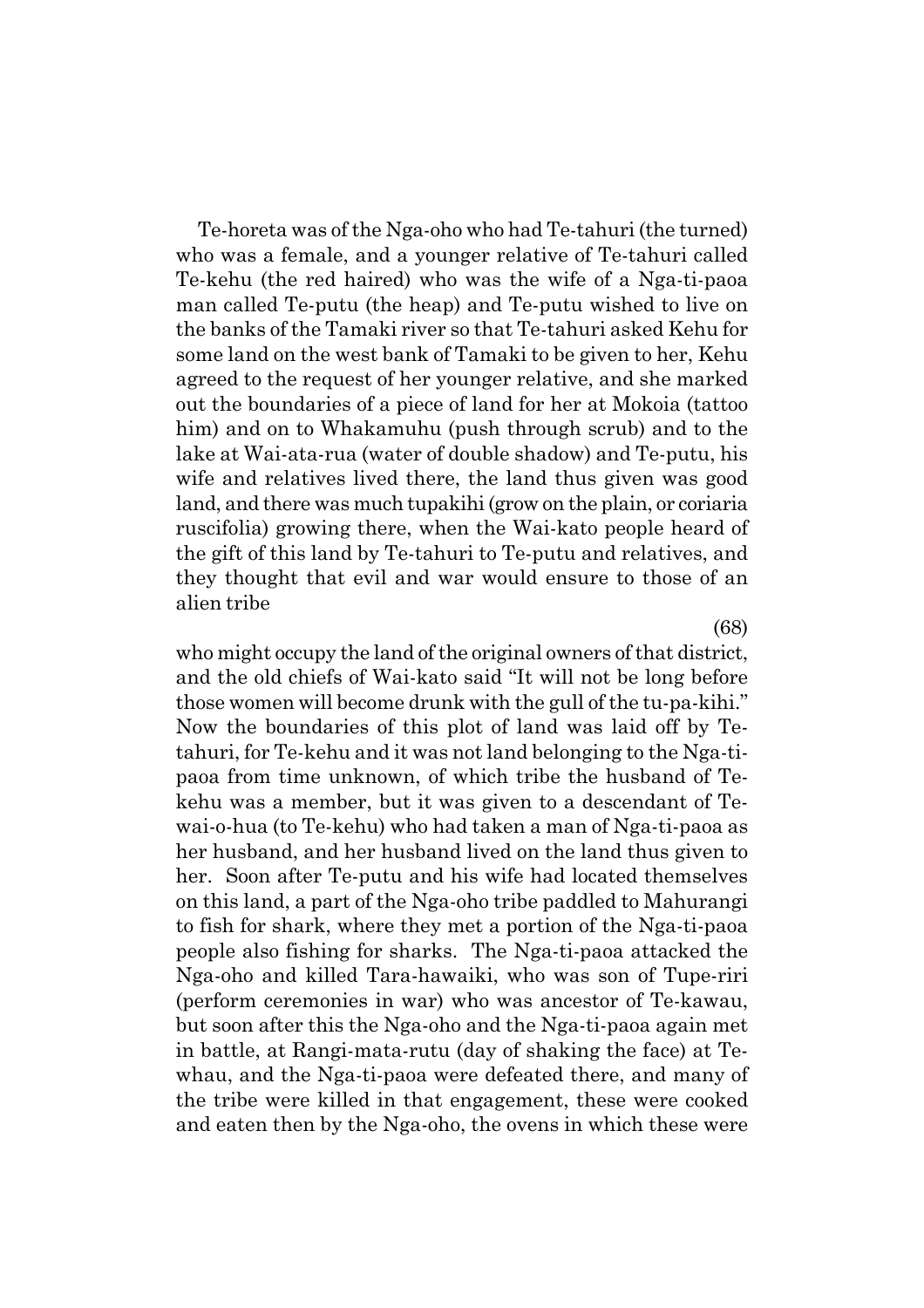cooked are to be seen there to this day. This battle was on account of the attack of the Nga-ti-paoa on the Nga-oho at Mahurangi (day cleared up from a storm) when fishing for shark, but the Nga-ti-paoa went with a war party to Te-whau to attack the Nga-oho at Rangi-mata-rutu, but the attacking party of Nga-ti-paoa were defeated.

Not long after this Te-tao-u thought they had not obtained sufficient satisfaction for their defeat at the shark fishing at Mahurangi, so they sent a ngakau (a gift to obtain the assistance of people to join

revenge) this (d) they sent to the Wai-kato people who were located on the shores of Manuka, to invite them to come and assist the Tao-u to war with the Nga-ti-paoa, these people joined the Tao-u, and they all went on a voyage across from the main land to the island of Wai-heke, but did not find the Nga-ti-paoa there, so these tribes came back, and were on their way home, and landed in the Tamaki side of the water, where they were attacked by the Nga-ti-paoa, and a battle ensued at Orohe (the boundary) on the west bank of the Tamaki river, and the Tao-u and Wai-kato were defeated, and Te-tahuri was killed, she who had gifted the land to Te-kahu, and her husband also called Tomo-a-ure (enter like a stone axe) was also killed, and the son of Kiwi the younger was also killed in this battle, whose name was Rangi-matoru (day of a crowd) and was now found living with the people by whom his father had been killed, these were Nga-oho and Te-tao-u tribes, and this was the last of the evil battles of the days of old, which were conducted according to ancient revenges where the killed were cooked and eaten by the conquerors, but not either party had obtained satisfaction for their old defeats, so that the slain of Te-tao-u, and the defeats they had sustained had not been avenged, nor had those of Nga-oho, or Nga-ti-paoa been avenged by this battle, but have remained unavenged to this day.

At the time that this battle took place, the Tao-u and Ngaoho were living secreted in the fort on the west coast inlet of the Piha Pa in the Wai-takere district, and Tupe-riri and his

(69)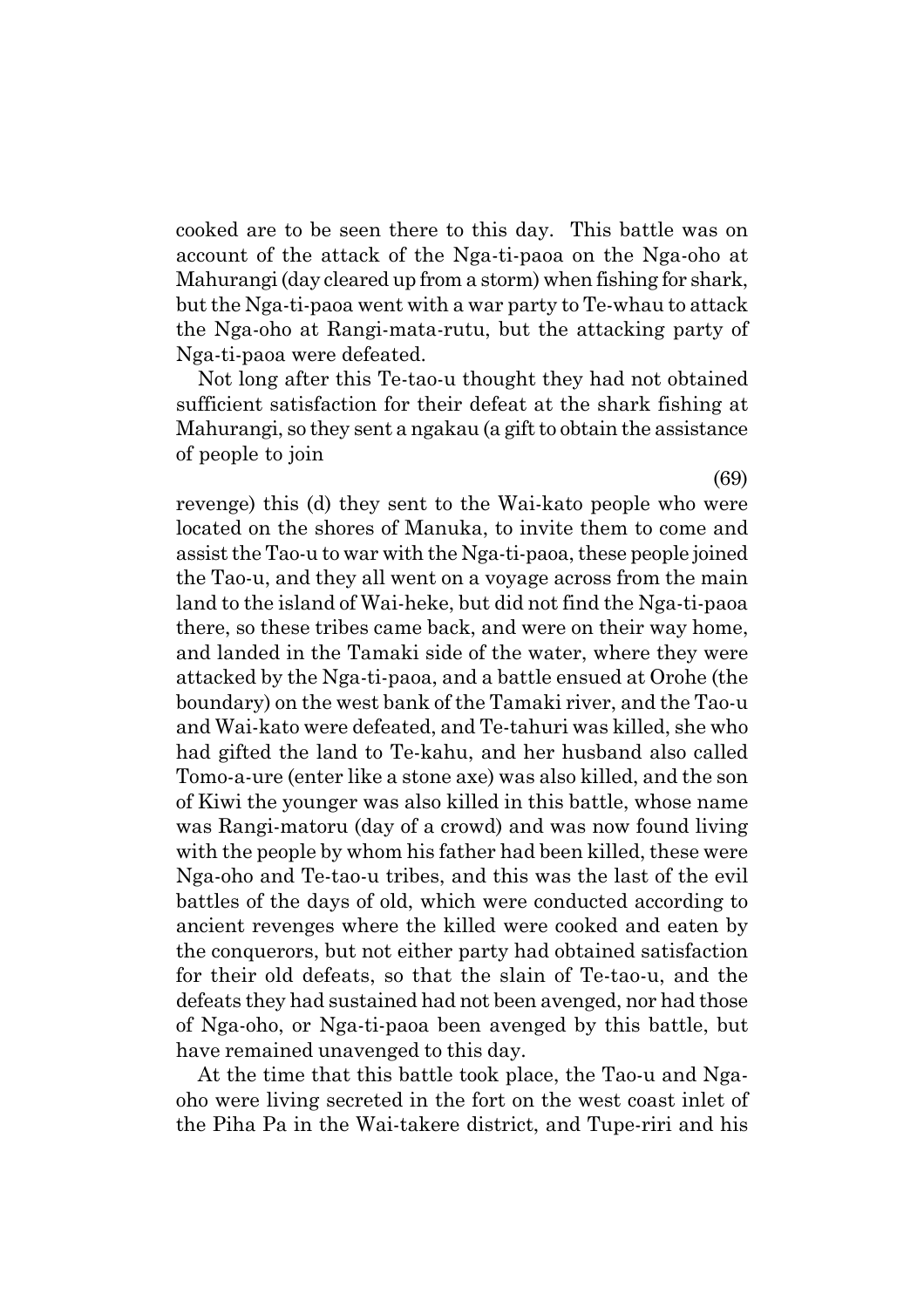host were occupying the Maunga-kiekie (One Tree Hill) Pa, and the Tau-oma (the run away beloved) was forsaken by man and it had become overgrown by scrub and weeds, and the Kaipara people were living in the Titi-rangi (day of shining) district and the warriors of these tribes were kept as spies on the enemy (70)

so that the enemy might not occupy the Whau district in the Wai-te-mata or on Pu-ponga (trumpet of Ponga) in the Manuka district, even at this day there are places in the forest of the Piha district where the sub-tribes of Kai-para lived in secret in the Titi-rangi districts also.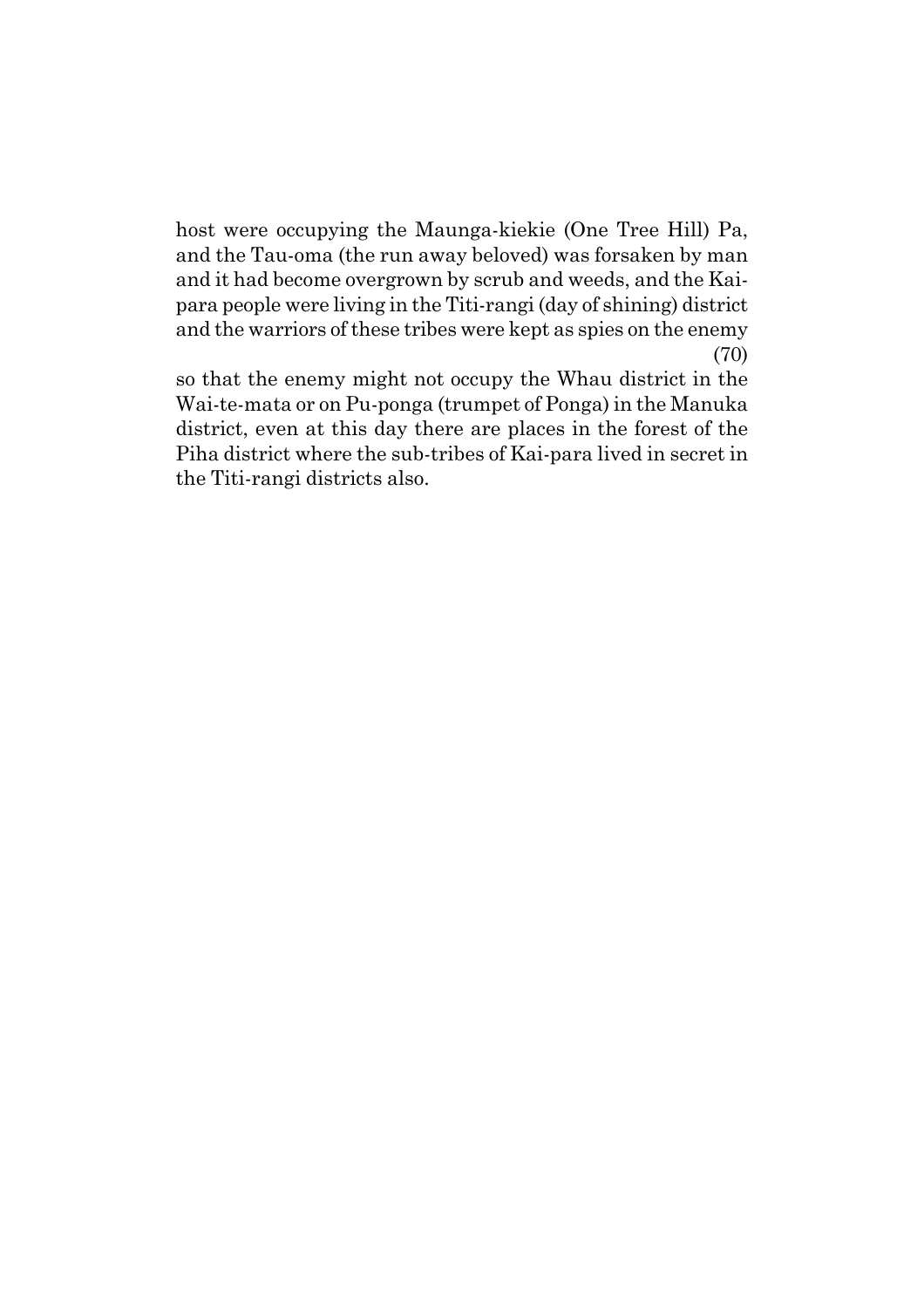### **C H A P T E R V I**

O ye I am distracted And the remedy for this disease Of yours o Paea is dreadful The greater ones you left at yonder place And hither come to seek this little crag As though you sought the fond embraces Of your children. The eye is turned To places distant, and I am left And racked with pain, for you Have hemmed me round o Hika-ure

*A song.*

#### MOKOIA PA BUILT, AND TAMAKI RIVER OCCUPIED BY NGA-TI-PAOA, AND ONE-HUNGA BY NGA-TI-WHATUA (WAI-KATO)

(70)

It was now some time since a battle was fought between these tribes, and the Nga-ti-paoa had again occupied Tau-oma (run away beloved) and had built a fort there which they called Mokoia, which was built on the land given by Te-tahuri to Tekehu, and the Kai-para people were living in the forts at Ihumatao and Mangere, some of whom also were cultivating at Okahu (the garment) on the Wai-te-mata river, the food cultivated at O-kahu was for the people who fished for shark in these waters to live on, and for those who fished for shark at Ngutu-wera (Kauri Point) and off Rangi-toto.

The Nga-ti-paoa lived in their fort at Mokoia, but they soon began to build their large fort on the hill called Mau-inaina (mountain of basking in the sun) and they lived in that large

(70A)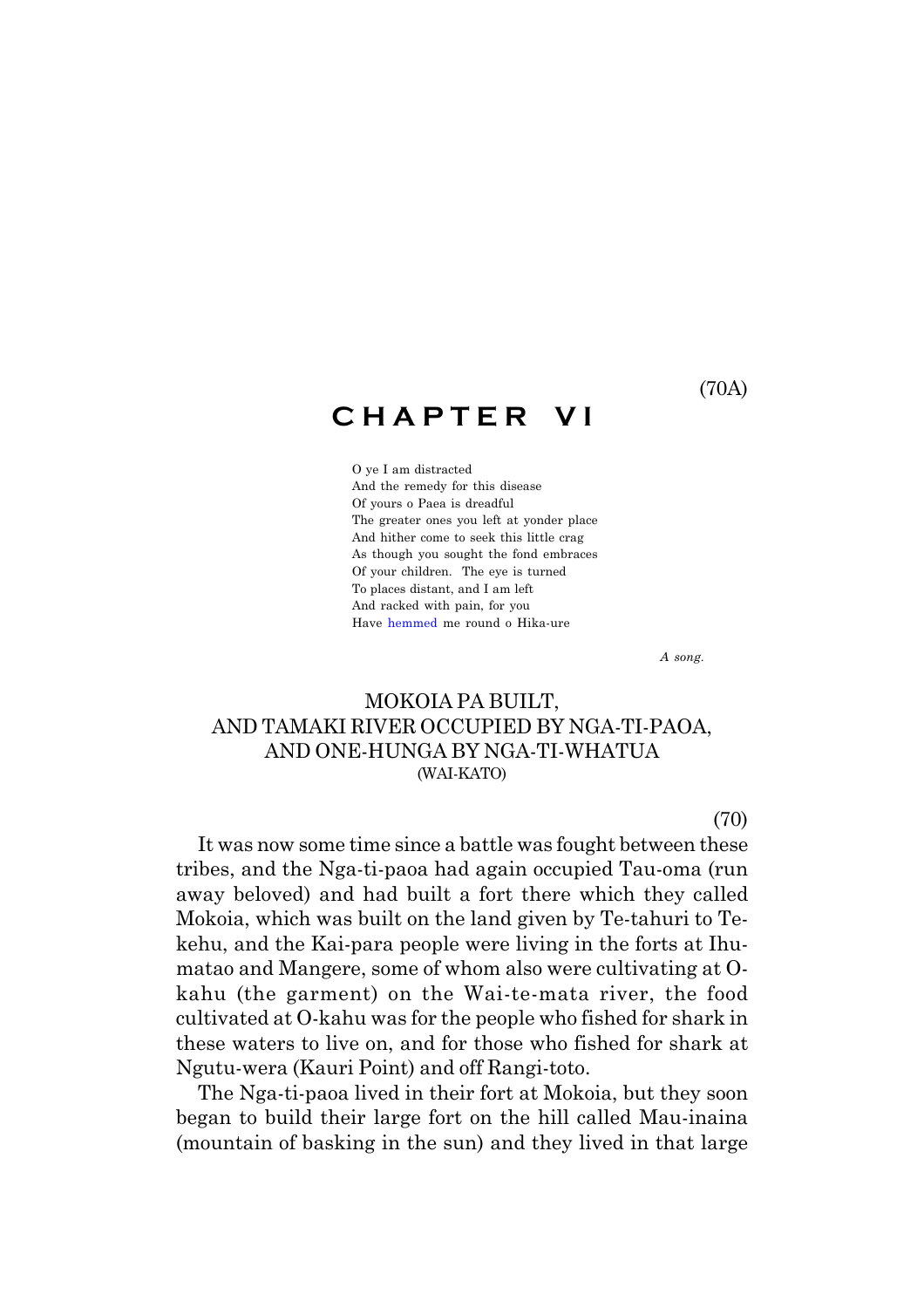fort, and the Tao-u lived at Oneone-nui (great soil) in the Kaipara district, and some of whom were living at One-hunga, and the Nga-oho lived at Mangere, but they had cultivations at Okahu and at Orakei (smart, fine) and they occupied the Pa at Mangere as their permanent home, but in the seasons of sitting or taking the crops in, they lived on the cultivated lands, and the old women and men, women and children stayed in the Mangere fort guarded by some warriors, who could repulse an enemy who might attack them.

Now that the forts at Mokoia and Mau-inaina were occupied by Nga-ti-paoa, a war party of the Nga-puhi appeared in the Wai-te-mata waters, and

(71)

landed at Te-pane-o-horo-iwi (the head of the bone swallower) at the entrance of the Tamaki river, this war party were on their way to attack the Arawa (of Roto-rua) in revenge for a Nga-puhi who had been murdered at Roto-rua called Koperu, and also to attack Maketu and kill men there, soon after this war party had gone another war party of the Nga-puhi came there also to Tamaki to attack the fort at Mau-inaina, but they could not take it, and lost some of their men in the attack, as the Nga-oho assisted the Nga-ti-paoa to repulse the enemy, and Koperu senior was killed of the Nga-puhi, and a war party led by Hongi-hika (smell the friction) led a war party into Hauraki, and attacked the Totara Pa, and took it and killed the inhabitants of the district called Nga-ti-maru, and now that the Nga-oho had helped the Nga-ti-paoa, and they had repulsed the Nga-puhi, the Nga-oho now joined with some of the subtribes of Wai-kato, and went on a war expedition to the south, to be avenged of their defeats by tribes who had attacked them at their homes. They went by way of Roto-rua, Here-taunga (Napier), Te-whanga-nui-a-tara (Port Nicholson), Tara-naki, and back by way of Wai-kato, and while they were away, Hongi-hika had taken the Pa at Mau-inaina, and the Nga-ti-paoa had been beaten by Hongi, and those who had escaped Hongi had fled into Wai-kato, while others had escaped to Maunga-tautari (mountain of the sticks to hold the battens of a house side). The Nga-puhi stayed at the Pa till they had consumed all the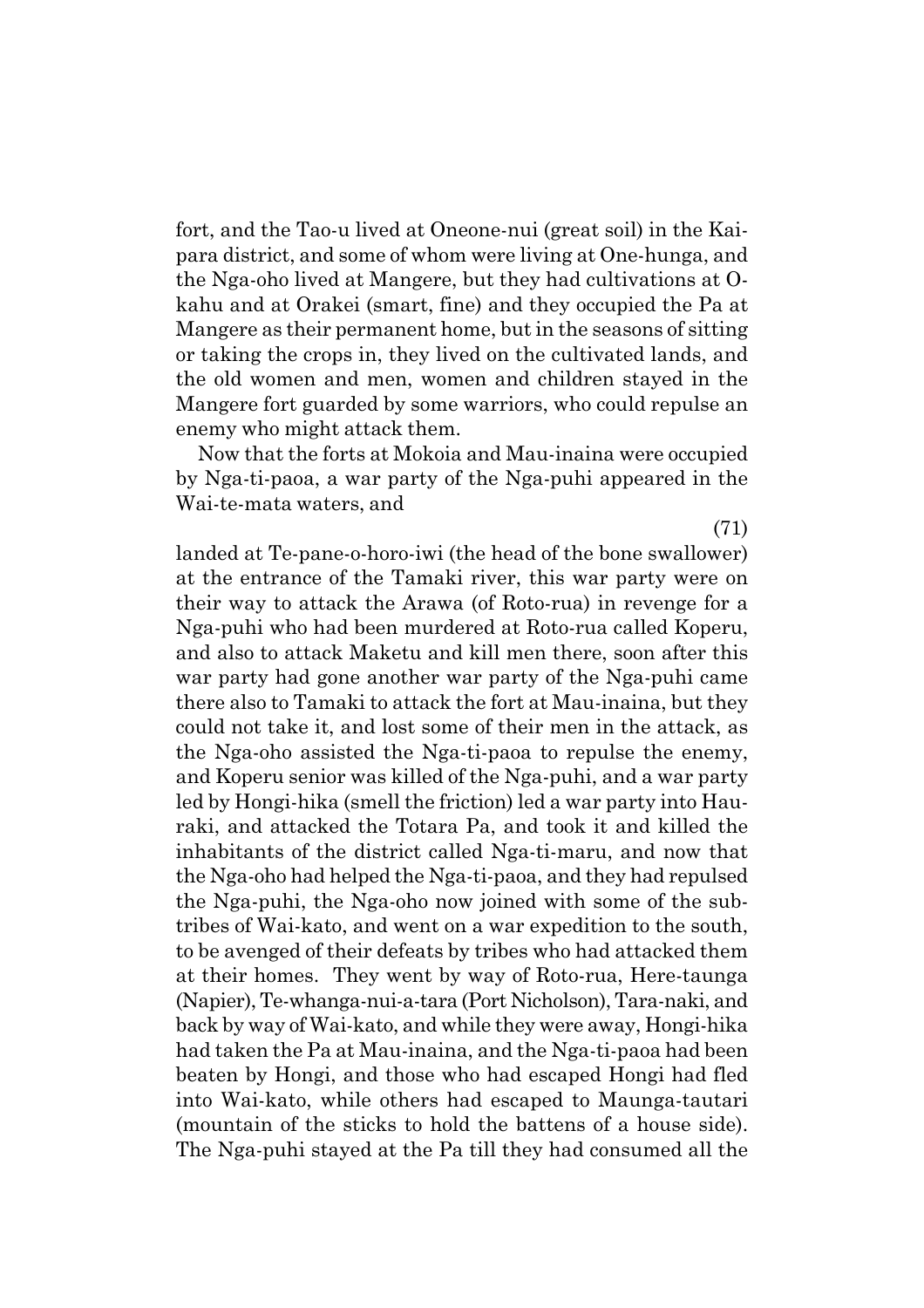crops and eaten the fish of battle (corpses) then they dragged their canoes across the portage at O-tahuhu (ridge pole) into Manuka, and went on in the water towards Wai-uku (waters of the clay used as soap) and dragged their canoes across the Pae-o-kai-waka (ridge eaten (or rubbed) by the canoes dragged over it) into

Te-awa-roa (long creek) and down it into the Wai-kato river, the war party paddled up the Wai-kato river to the Wai-pa (water blocked up) and on up the river till they came to the Pa at Matakitaki (look at) which the Nga-puhi attacked and took it, and killed many. All the people of Wai-kato were in this Pa, and some of those who had escaped of Nga-ti-paoa from Mauinaina, having taken this fort Nga-puhi went home to their own place, and Nga-oho came back from their war expedition to kill men in the south, and found Mau-inaina without inhabitants, and the solitary ones of the Nga-oho, and of the Tao-u who had lived on the banks of Wai-te-mata and of Manuka had fled into the forest in the Titi-rangi ranges, and to the Piha forest, to save themselves from the weapons of Nga-puhi, so Te-kawau (the leader of the war expedition to the south) with his people also went into these forests to save themselves from being attacked by the common enemy. After some time some of them came down to Wai-kumete (water of the wooden bowl) and cultivated there, where they were joined by a Wai-kato people called the Nga-ti-tahinga, and these with the Nga-oho took up their abode at Te-rehu (Low & Motins Mill) and after some time some of these went to live at Pahurehure (escaped) where they cultivated food, and at O-kahu they also cultivated food for those who went there to obtain fish, and to keep a claim to the land, also one part of the Nga-oho cultivated at Wai-ariki (wynyard pear).

The Nga-ti-paoa now collected a war party under Parehurehu (moth) and departed Wai-kato for Nga-puhi to kill in revenge for their defeats, and to attack Te-para-whau (gum of the whau, schefflera digitata) at Whanga-rei (harbour to wait to sail) at which place they attacked a Pa took it, and came back home, and soon after this the Nga-ti-paoa collected a war party, under

(72)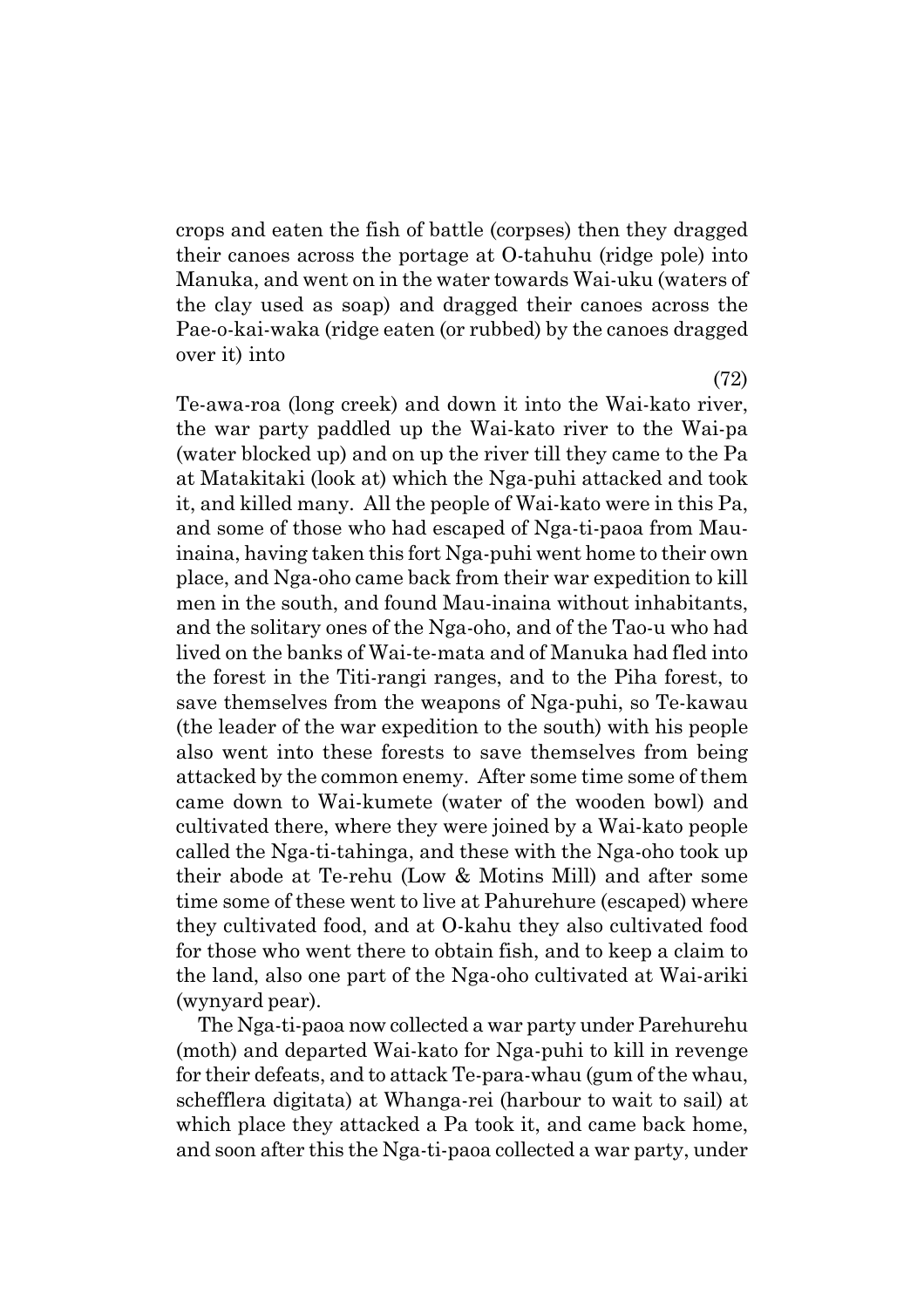#### (No Pages 73-75 included in original manuscript.)

(76)

-rangi ranges and in the forest there secreted themselves, and as the fleeing party of Nga-ti-whatua arrived at the Nga-tipaoa Pa at Manga-piko, they were overtaken by a war party under Hongi-hika of Nga-puhi, and the Nga-ti-hau a sub-tribe of the Wai-kato joined with Hongi, and Hongi asked the Nga-tipaoa to go on one side from the Pa, and allow the Nga-ti-whatua to be alone, that the Nga-puhi might kill them only, so Te-rauroha and his people went on one side and left the Nga-ti-whatua by themselves, and Hongi attacked them, and killed many, and then he made peace with Nga-ti-paoa, and the Hau-raki (Thames) tribes left their hiding places, and went back to their old homes at Wai-heke, Tau-po, Manaia, Wai-au, and all the homes they had in Hau-raki and on the shores of the Rau-kawa (a sweet smelling plant) sea, and the Nga-oho and Tao-u did not participate in these movements as they were at a distance from the scene of these actions, as they were in secret hiding for fear of their enemies, lest they fled into Wai-kato up the Wai-pa and lived at Puke-whau (hill of the whau, Entelea arborescens) but they soon returned to Mahurangi, to reside there with some of the Nga-puhi who were related to them, through the Tao-u tribe, and they lived in the dense forest of Wai-aro (dew, water in front) and Te-uri-ngutu were living with some of the Nga-ti-paoa tribe at Whakatiwai, and the head tribes of Nga-ti-paoa, Nga-ti-maru, Nga-ti-whanaunga, and all the sub-tribes of Hau-raki (Thames) were living at Maungatautari (mountain of the sticks to hold the small battens to which the reeds are fastened to the sides and ends of a Maori house) in the Wai-kato, and some of the Nga-ti-paoa resided at Manga-piko in the Horo-tiu, and the Nga-ti-te-ata, and the Ngati-tama-oho and all the sub-tribes of Manuka were residing near the source of the Wai-pa river, and there were not any inhabitants in the Wai-te-mata or Hau-raki districts, these were forsaken for fear of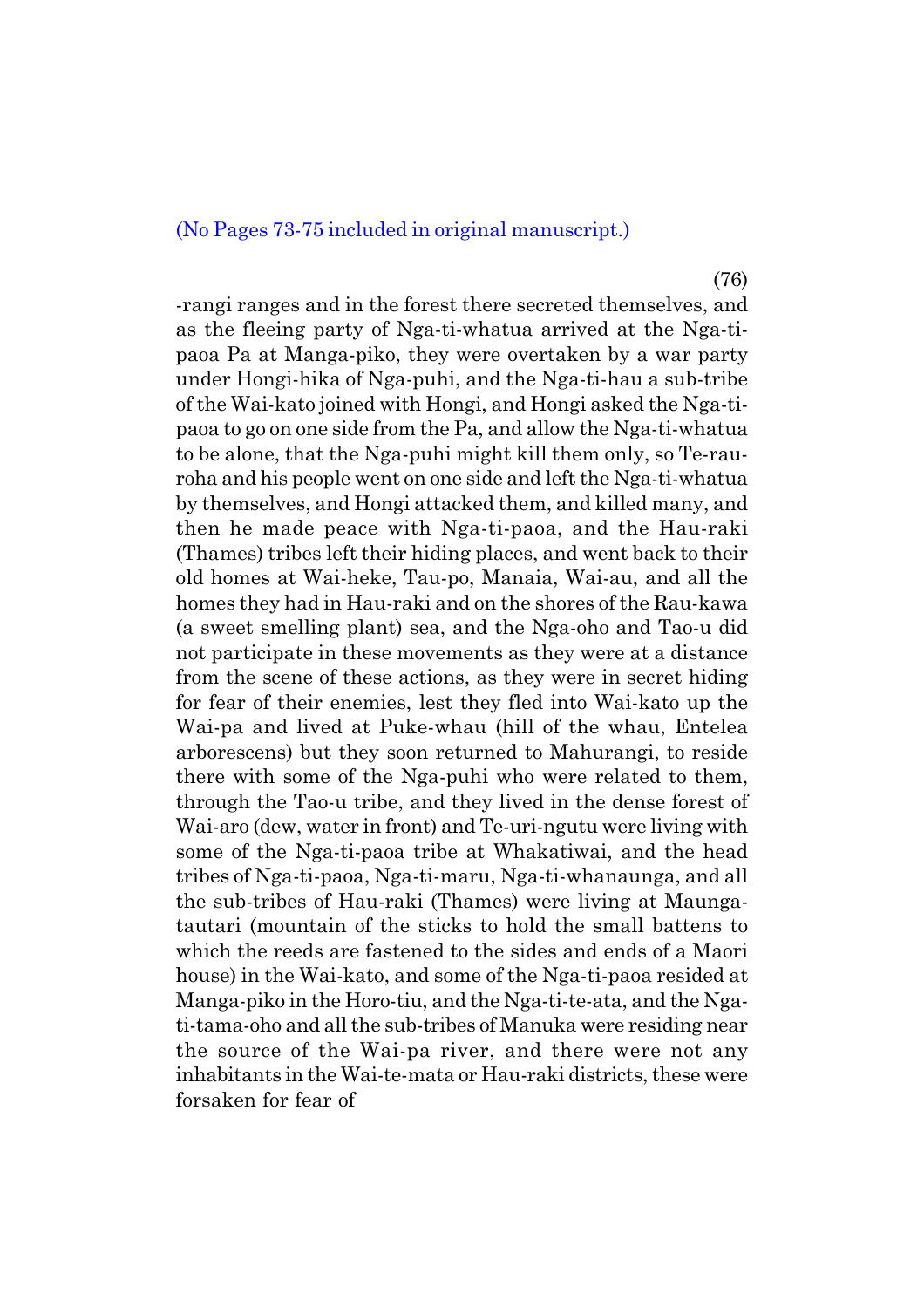the Nga-puhi, but not long after this one division of the Nga-tipaoa lived at Wai-hopuhopu (water of the porpoise) in the Thames opposite to Kauwai-ranga, as the Tau-oma was sacred on account of the dead, killed by the Nga-puhi there, the Ngati-paoa could not occupy the place, and the Tao-u and Nga-oho lived with some of the Nga-puhi in the forest of Wai-aro at Mahurangi, with some of the Nga-ti-whatua in a Pa at that place, but the Tara-whau attacked the Pa under Te-tira-rau, and took it and some escaped to the mountains, and those collected at O-rewa at Orakei, and they went to Taka-puna and to Te-whau where they cultivated food for themselves, and soon those sent a messenger to others of their tribe who had returned to Wai-aro, the Wai-aro people came and met these at Te-whau, where they all held a feast, and had a game of wrestling between the younger people of those sub-tribes, the object of this game of wrestling being played was to see, how they would fare in any future battles they might wage with their enemies, and these young people said "If the people who visited them from Mahurangi beat those who lived at Te-whau the Tao-u, and Nga-oho these tribes would in future be beaten by their enemies but if the Tao-u and Nga-oho young people beat those who had come from Mahurangi the Nga-oho and Tao-u would be victorious in future battles with their enemies."

The young people of these sub-tribes began the game of wrestling, and those of the Nga-oho and Tao-u beat those who had come from Mahurangi, and the Mahurangi people went home and the Tao-u and Nga-iwi people went to an island called Te-pahi (guest) up the Wai-te-mata river, and then they occupied Kopu-paka (brown stomach) and cultivated there, and they visited the Wai-o-hua at their home at Titi-rangi, where the Wai-o-hua

(78)

had kept hid for fear of their enemies the Nga-puhi now one part of the Uri-ngutu of Kai-para were at this time living with Nga-ti-paoa at the mouth of the Thames at Whare-kawa, and after some time when the Tao-u and Nga-oho had resided at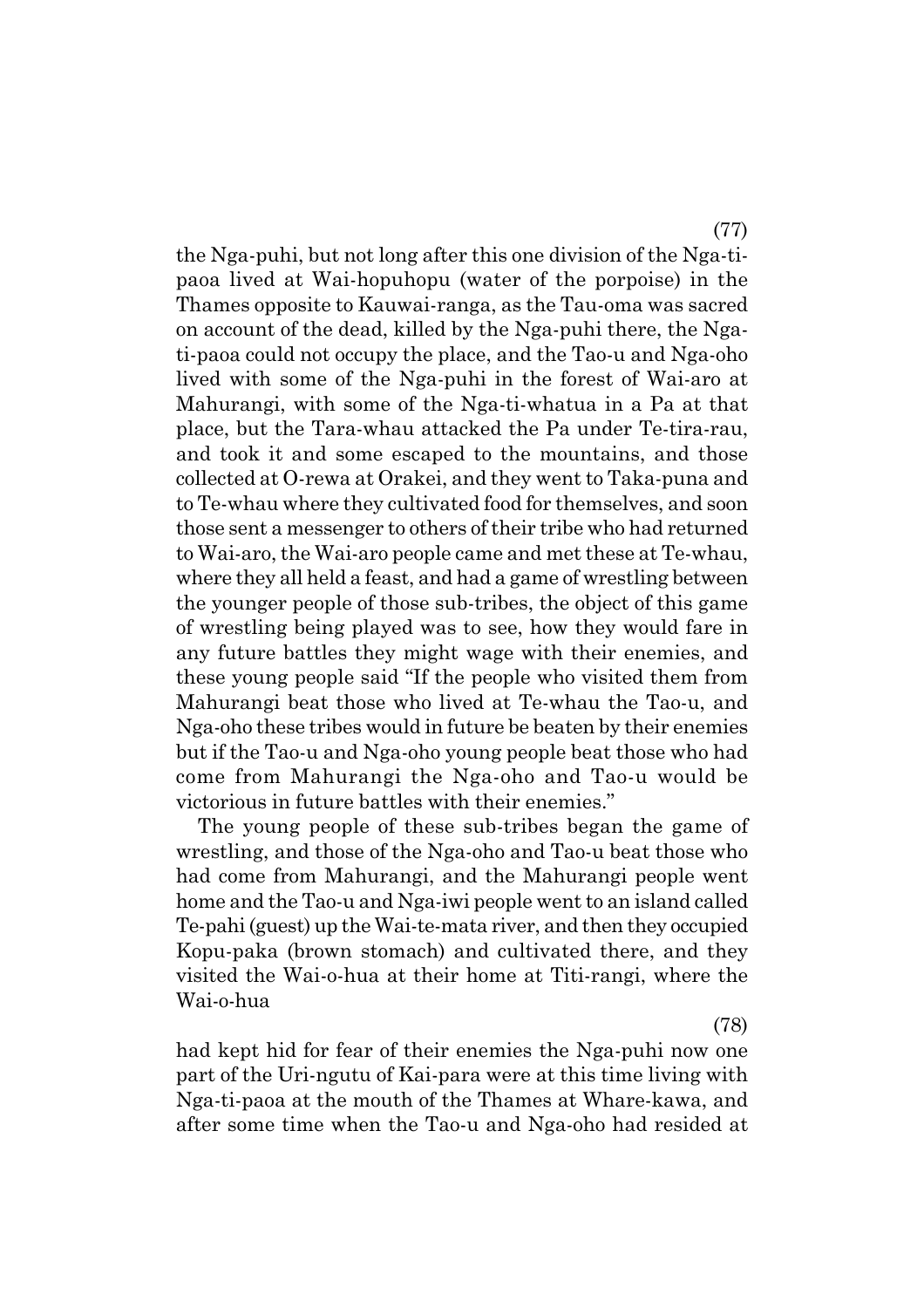Kopu-paka they were sent for by those of their people who were living with the Nga-ti-paoa at Whare-kawa, so those went to pay a visit to those of their Kai-para relatives who were residing at Whakatiwai, they stayed there some time and then went up the Pi-ako river in their canoes and on towards Horotiu in Wai-kato, and on to Hao-whenua, and Maunga-tautari, and there they resided till the time when the Nga-ti-maru fled from that part of the country and came back into the Thames, the Nga-ti-whatua occupied a Pa at Te-horo (land slip) in the Wai-pa now near Kariwhariwha (barb of a fishing hook) with the Nga-ti-te-ata people, Nga-ti-tama-oho, and Aki-tai, with many other sub-tribes of the Manukau district, soon after which a war party of Nga-puhi under Po-mare (night of coughing) to attack Wai-kato, and the Wai-kato gave him battle at Te-rore (the snare) in the Wai-pa, and the Nga-puhi were beaten by the Nga-ti-teata, and those of the Nga-puhi who escaped fled towards Manuka, who were followed by the Wai-kato, and when Rongotawa had arrived at the heads of Manuka, he and his associates made moki (bundles of refuse timber) and on these crossed the Manuka heads to the north shore of the harbour, they fled on and were pursued by the Wai-kato, but when these had arrived at the Manukau heads Moetara and his friends had crossed the river, and the Wai-kato went home. Moetara and friends fled on and Moetara got back to Hokianga, but two of his companions were met by Kikokiko of the Nga-ti-whatua in a creek at Kaukapakapa, who were killed and eaten by Ngati-whatua.

(79)

Another war party was sent by the Nga-puhi into Wai-kato headed by Te-rangi-tu-ke (another day). This war party came from the Bay of Islands along the coast and landed at Motutapu, which was headed by the Wai-kato people, so the Nga-titipa tribe came and dragged their canoes over the Pae-o-karika and came on to Manuka, and dragged their canoes over the portage at O-tahuhu and down the Tamaki river to Mokoia, where they landed and sent out scouts to look for the enemy of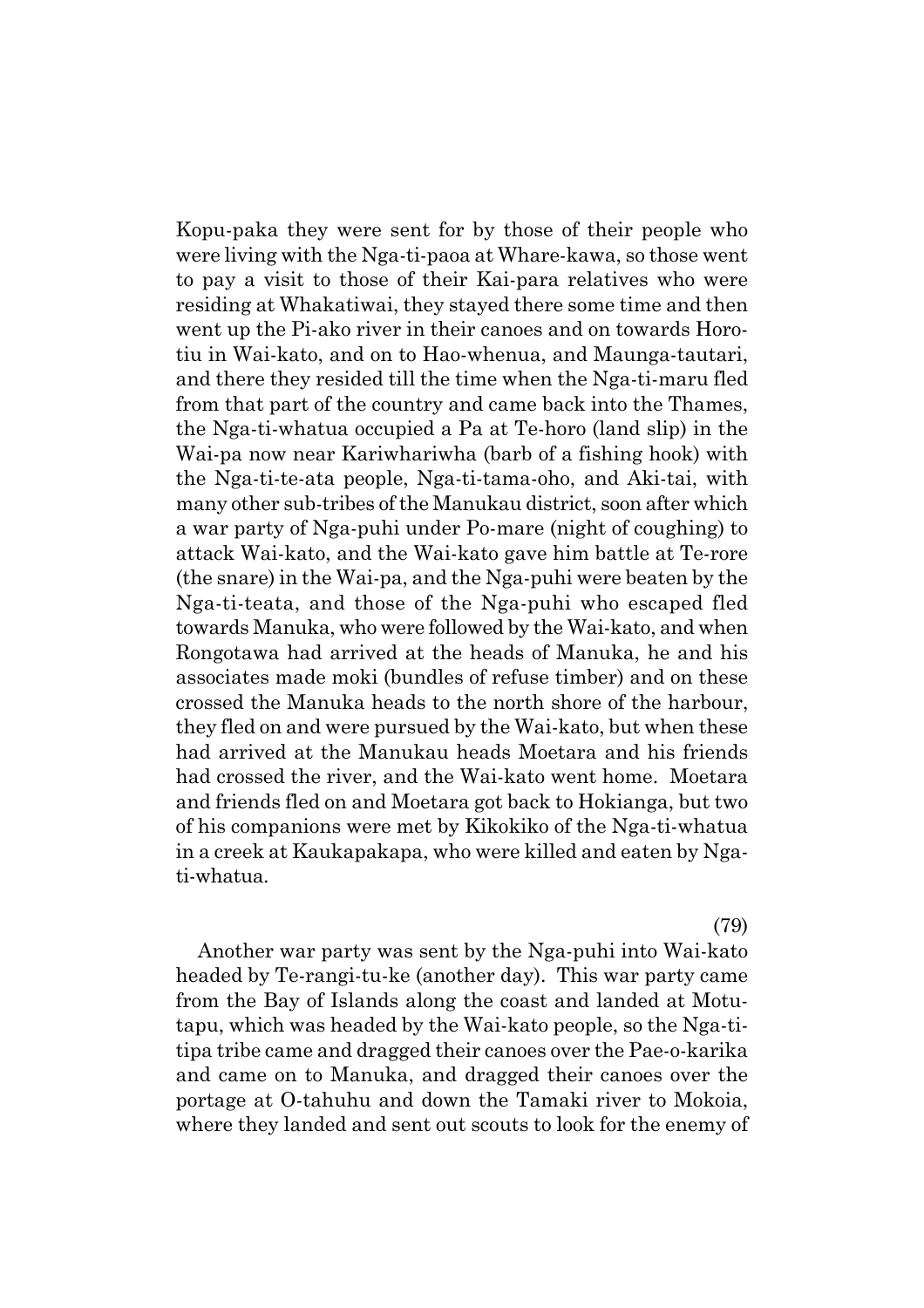Nga-puhi and deceived them at Motu-tapu, so that when the scouts got back to their people, the people paddled down to the Tamaki heads and landed at Te-pane-o-horo-iwi (the head of Horo-iwi (bone swallower)) where they lit fires, which were seen by this war party of Nga-puhi, who on the morrow paddled across and as the Nga-puhi were about to land, the Nga-ti-tipa feigned to flee, so that the enemy might be induced to follow them inland, Nga-puhi seeing this paddled with all the power they could so that those in each canoe wished to land first of their party to secure the Nga-ti-tipa canoes, when Nga-puhi landed, and some were in dispute as to the canoes, and some of the Nga-puhi had followed the fleeing Nga-ti-tipa, the Nga-titipa turned and charged their pursuers and killed most of them and charged down the Nga-puhi who were near the canoes. Some of the Nga-puhi had embarked in a canoe to flee and this was captured, but one of the Nga-puhi canoes escaped with some of that party to the number of twenty, and went back to Nga-puhi. The Nga-ti-tipa stayed till they had eaten all the fish of this battle (killed) and went home, with all they could not consume on the battle field, with the Nga-puhi canoes they had taken in the battle. The Nga-puhi chief called Rangi-tu-ke was killed in this battle.

The Nga-ti-whatua and Nga-ti-tipa collected a war party in Wai-kato, and came down that river,

(80)

towards the Awa-roa, Otahuhu and on to Tamaki, and on by sea to Tawa-tawhiti, and took the Pa of that name at Nga-puhi and came back home, at that time a section of the Nga-ti-paoa lived at the mouth of the Wai-kato river, at the same time the Nga-ti-paoa tribe were living in Hau-raki (Thames) who held the country from the Thames to Maunga-tautari, and on to Wai-pa, and at this time the Wai-kato tribes and the Tai-nui people collected, and gave battle to the Hau-raki (Thames) people who were living at Tau-mata-wiwi (hill of the wiwi, Juncus), Hao-whenua (lay claim to land) and Puke-kura (red hill) in the Maunga-tautari district. The Hau-raki tribes forsook their País and came back to their old homes, to Wai-hopuhopu,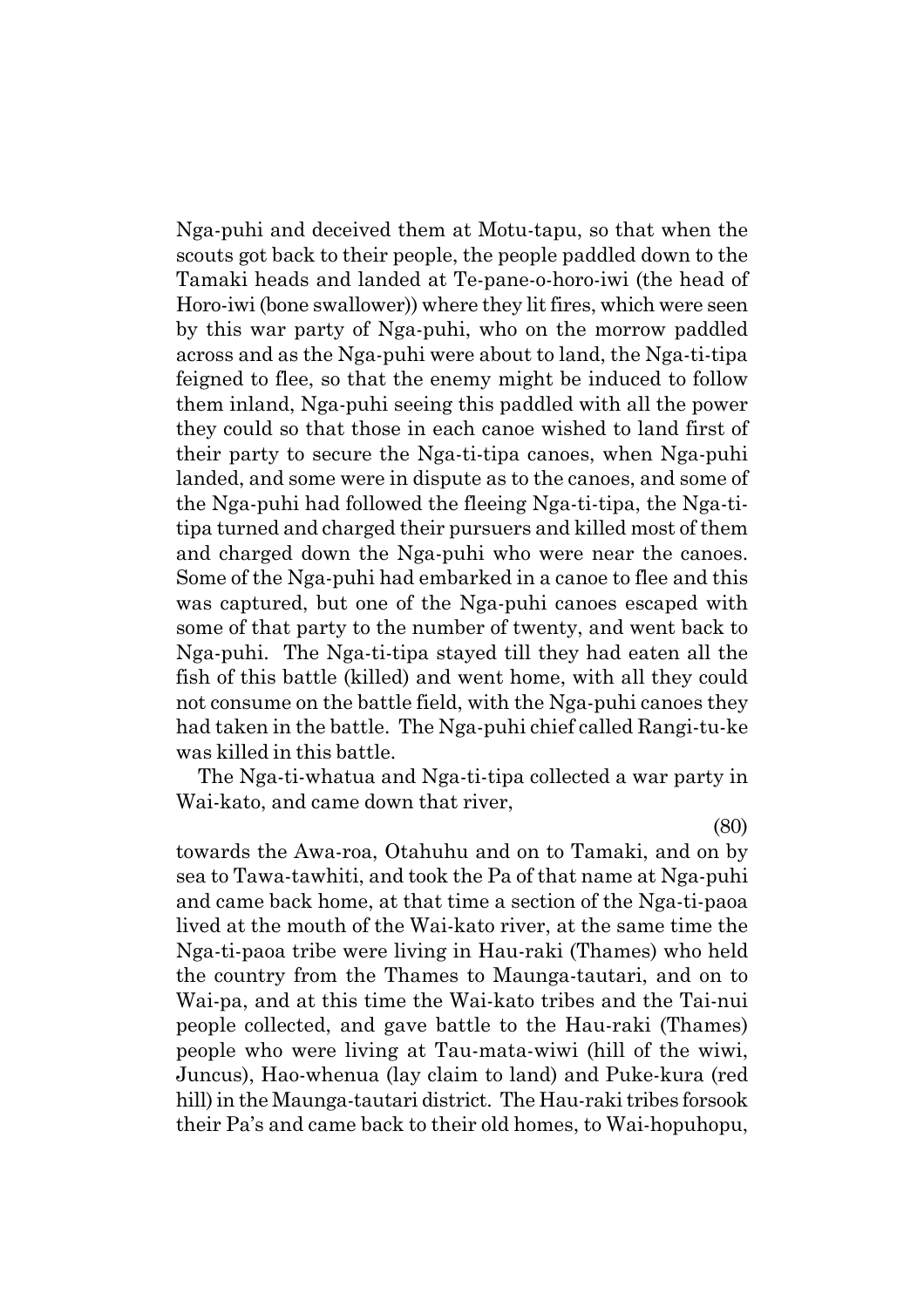Whakatiwai, and to all the places they had occupied in days of old, but some of these people who had stayed in the Wai-kato district were murdered there by Te-waha-roa at Matamata, but some escaped and came back to their relatives at Hauraki.

Now that the Hau-raki tribes were going back to Hau-raki, and as they were paddling down the Horo-tiu in company with Nga-oho and the Tao-u, when these had arrived at Nga-ruawahia the Nga-ti-paoa went on down the Wai-kato river, but the Nga-oho and Tao-u went up the Wai-pa and went on up the river to those of their own people who occupied the Pa at Tehoro, where they stayed till the days that they went back to Manuka, Pu-ponga and occupied a Pa they built at that place, soon after this a war party from the Nga-puhi came to attack the Wai-kato under the leadership of Puke-rangi (warm hill) and Te-tira-rau (the company of many) and the Wai-kato tribes fled to the interior of the Wai-kato country, and the Wai-kato was not beaten by the Nga-puhi, and they went back crestfallen (81)

to their home, and they were pursued by a war party of the Tao-u, Te-aki-tai and Nga-ti-te-ata, and in a battle, the Ngapuhi were beaten by these tribes, and the Pa at Puke-rangi was taken by the Wai-kato, now at this time the Tao-u occupied a home in the Pa at Te-horo with some of the Nga-ti-whatua people, and as the Nga-puhi had now been beaten, some of the tribes of Wai-kato, and of Manuka, and of Wai-te-mata, thought they might again occupy their old homes, as the Hau-raki tribes had done in respect to their old homes, so the Wai-kato people assisted, and Po-tatau urged them to go back to their own homes with him, and he would conduct them there, so the Ngati-mahuta, and Nga-ti-apa-kura, Po-tatauís own tribes, conducted the Nga-ti-te-ata, Nga-ti-tama-oho, Te-aki-tai, to the shores of Manuka to their old homes; and the Nga-ti-whatua, Nga-oho, and Tao-u, were led by Po-tatau to their old homes, but the bulk of these tribes did not come to their old homes at the time but they allowed spies to come and occupy the land at first, who cultivated food for the body of the people when they might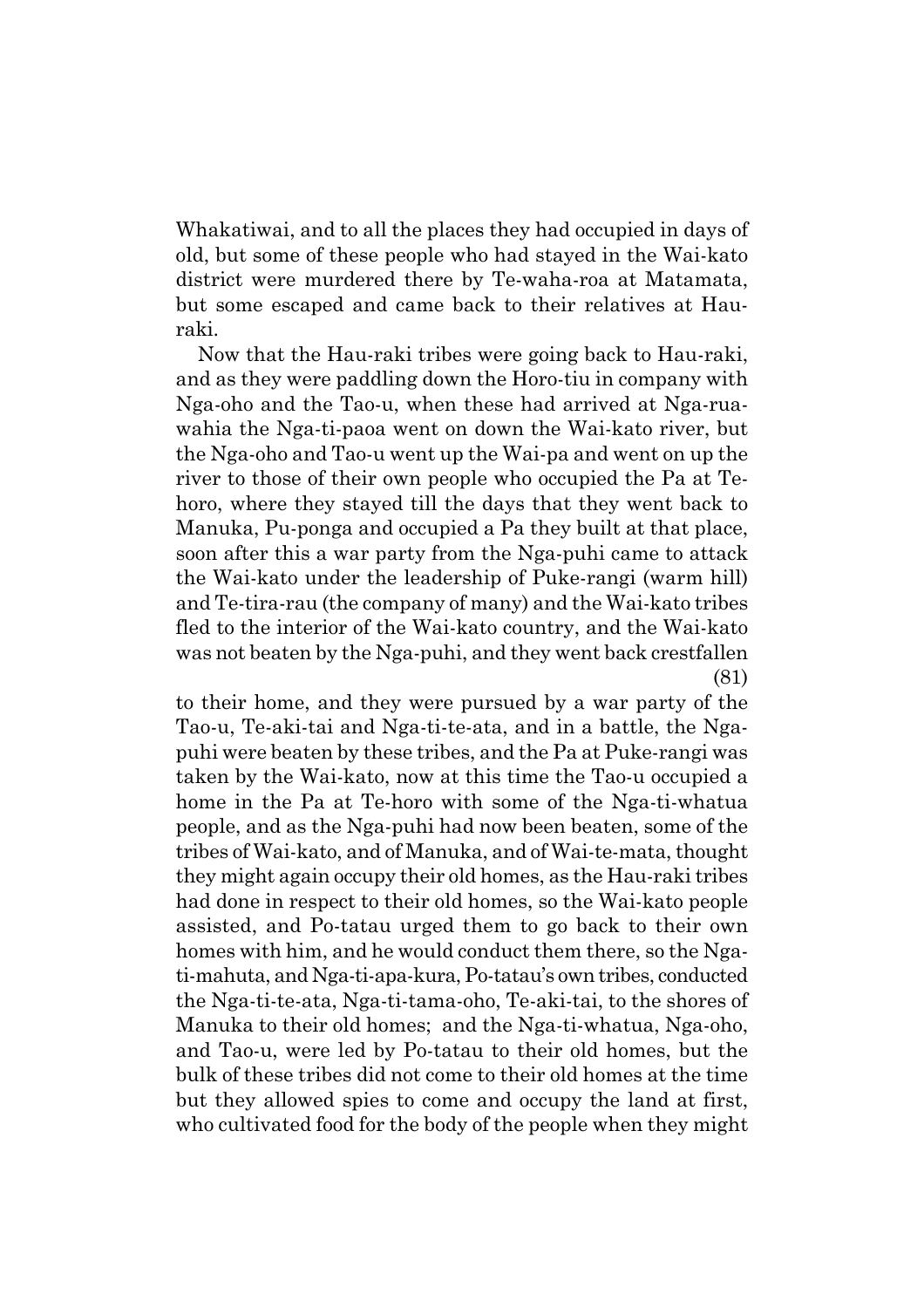arrive in the future, in the season when the crops should be ripe to garner. The spies came and planted crops, when these were ripe, the tribes came, and the lands where the spies of the Nga-ti-tipa cultivated were at Wai-he-kura (water of the ..........) and at Kai-tangata (man eater) and they came on into Manuka and took up their abode at Awhitu (regret) and cultivated there, and they went on to Orakei and cultivated there, and Pehi-a-kura (Dicksonia squarrosa) was also cultivated, with Pu-kaki Pu-ponga, these were cultivated by the various owners in Auckland to maintain their claim to their lands, soon after which the tribes took permanent possession of them, and the Nga-ti-whatua of

Nga-oho people built a Pa at Pu-ponga and called the Pa Karanga-hape (call the bandy leg) and these tribes occupied these lands till the arrival of the Europeans in the district.

(82)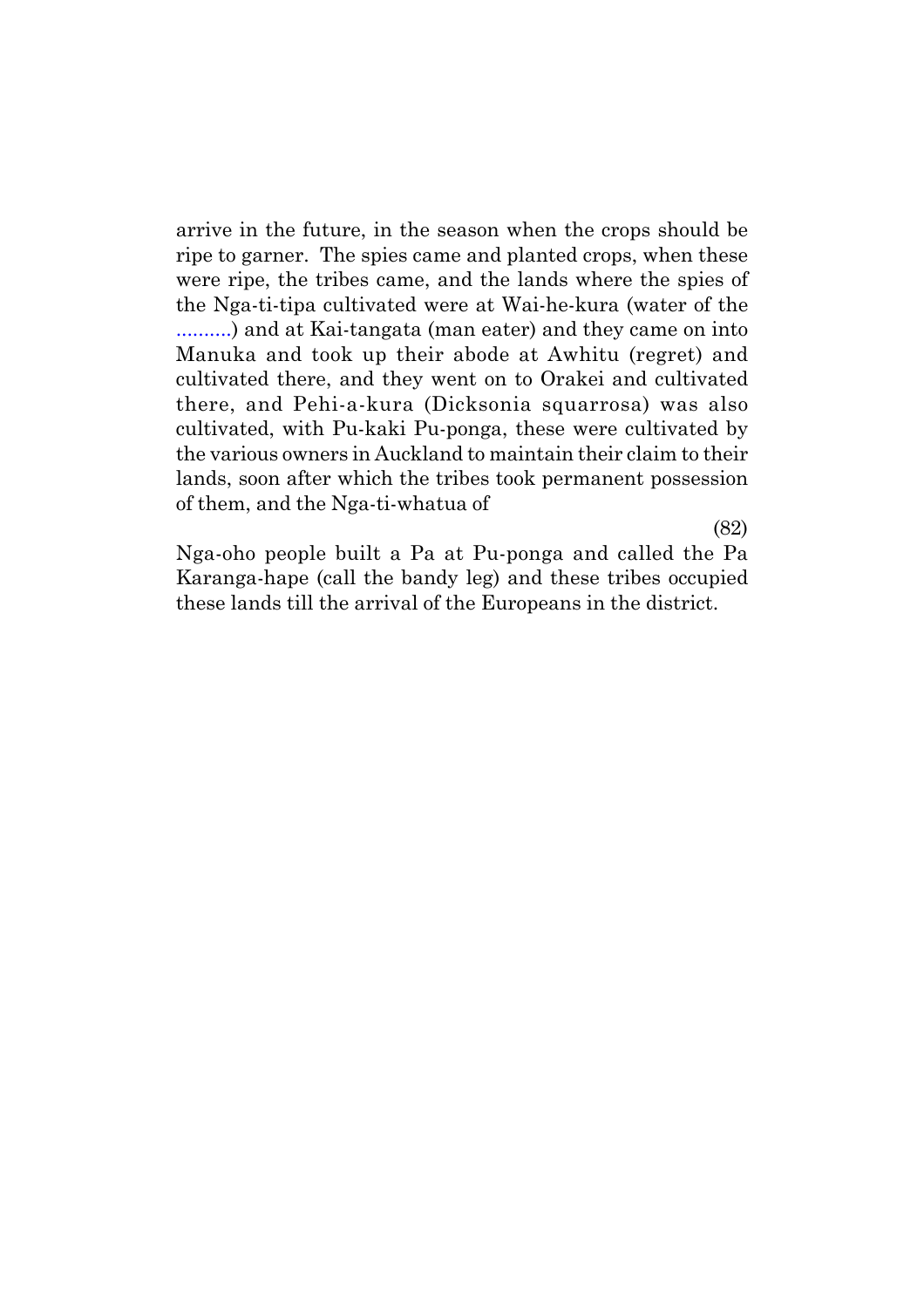## **C H A P T E R V I I**

Who is the (that) man now in the world Of whom you say, he has passed on O my spirit guests My self alone am here And men have been annihilated And now are in the world of night.

*A dirge.*

## THE ANCIENT PEOPLE AND TRIBES OF THE AUCKLAND DISTRICT,AND CONQUEST OF BY THE NGA-TI-WHATUA IN WHICH KIWI WAS KILLED BY WAHA-AKIAKI THE NGA-TI-WHATUA LEADER (TE-TAO-U)

(83)

(Extract taken from Maori Land Court Minute Books?)

Thursday November 3rd 1868 Place: Present: The same

Claim of Te Kawau contd

Paora Tuahere (sworn): My name is Paora. To what people do you belong? I belong to the Te Tao Ngaoho and Uringutu.

The name of the original people of this land of Tamaki was Ngaoho, was the great source of the people. What were they called Ngaoho for? That was the root of their name.The term Ngaiwi included the whole of the tribes extending from the Taranaki to Kai-para.

(82A)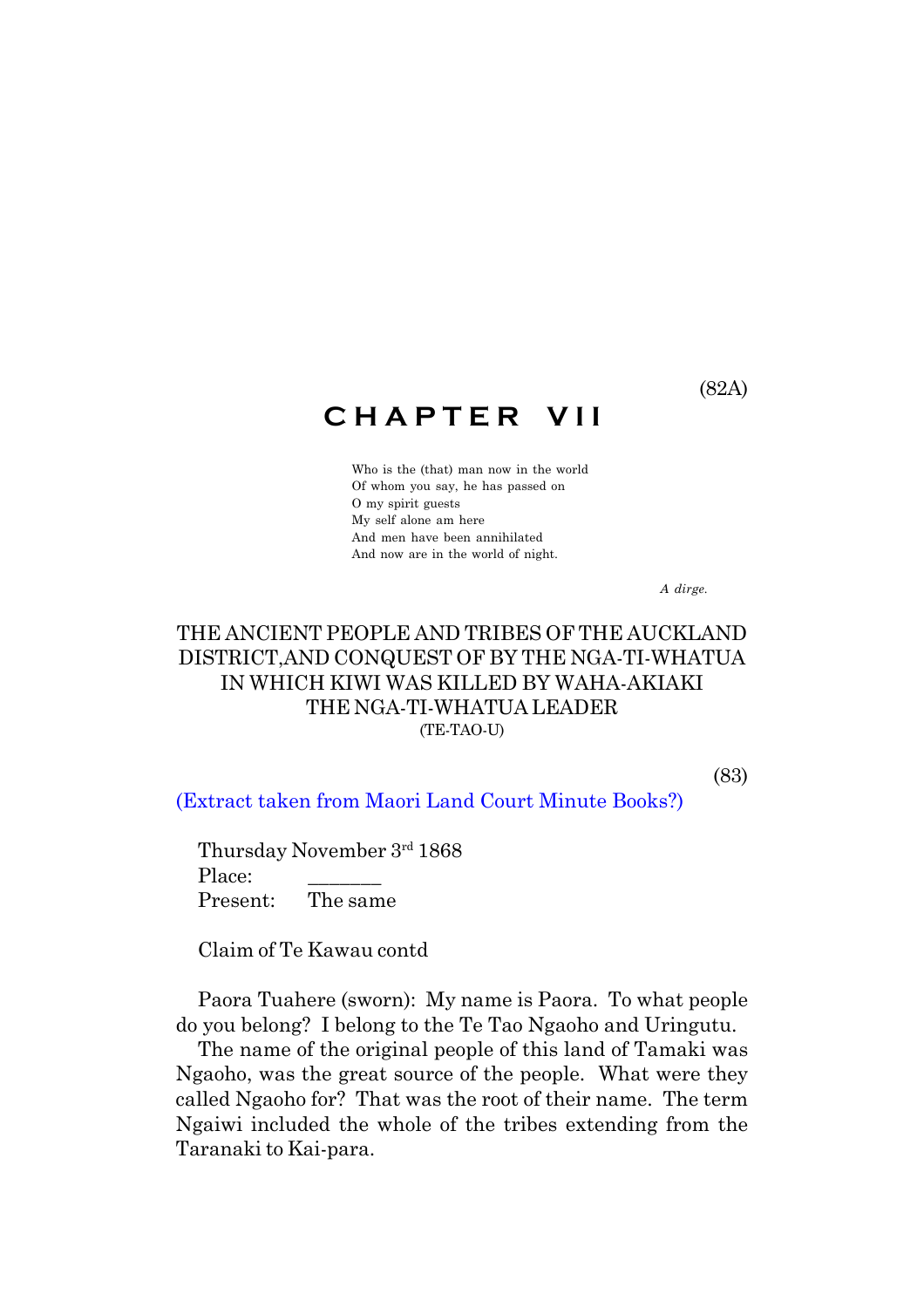The other name of the people besides Ngaoho was Wai-ohua. That was a more modern name on account of Huaís calabash.

Any other name besides Ngaoho? *I heard that Ngariki was another name.*

Any other? These are all. Was Ngaiwi the general name?

The original people of this land were killed by Te Tao-u and Nga-ti-whatua on account of

(84)

What murders? At Waitahora. Who was murdered? Te Tao, Tupe-riri escaped. Was any of Tuperiri's people killed? Yes. And 30 of Te-tao-u were killed at Wai-tohora.

Murders at Waitahora. Te Tao, Tupe-riri escaped and thirty of Te-tao-u were killed at Wai-tohora.

Tuperiri and his people visited Kiwi and were surprised and murdered.

The relations of Tupe-riri who were murdered, who were killed at Waitohora were Te Kahuru, Te Huru, Kouia. Tuperiri was related to the Waiohua. Te Tao took revenge for these murders at Waitohora but not at that time.

These murders were committed immediately after that at Mimiha-nui and the sister of Tupe-riri was killed at Mimihanui.

Tahataha was the name of the sister of Tupe-riri. Some of the Nga-ti-whatua were killed at Mimiha-nui. Tupe-riri was saved and made his escape into the Pa. Waha-akiaki was the chief who took revenge for Wai-tohora.

Where did Waha-akiaki fight with the people of this place? At Te Whanu. Who fell there? Waiohine. Who was their chief? Kiwi. Was he killed? Yes. Who killed him? Wahaakiaki.

Wahaakiaki fought with the people of this place, Wai-te-mata, at Te-whau, and some of the Wai-o-hine fell there. Kiwi was killed by Waha-akiaki.

There was a Pa at Maunganui and a discussion arose between Kiwi

(85)

and Waha-akiaki at the time Kiwiís sister was killed. Kiwi said to Waha-akiaki "Don't you presume to come this way, for if you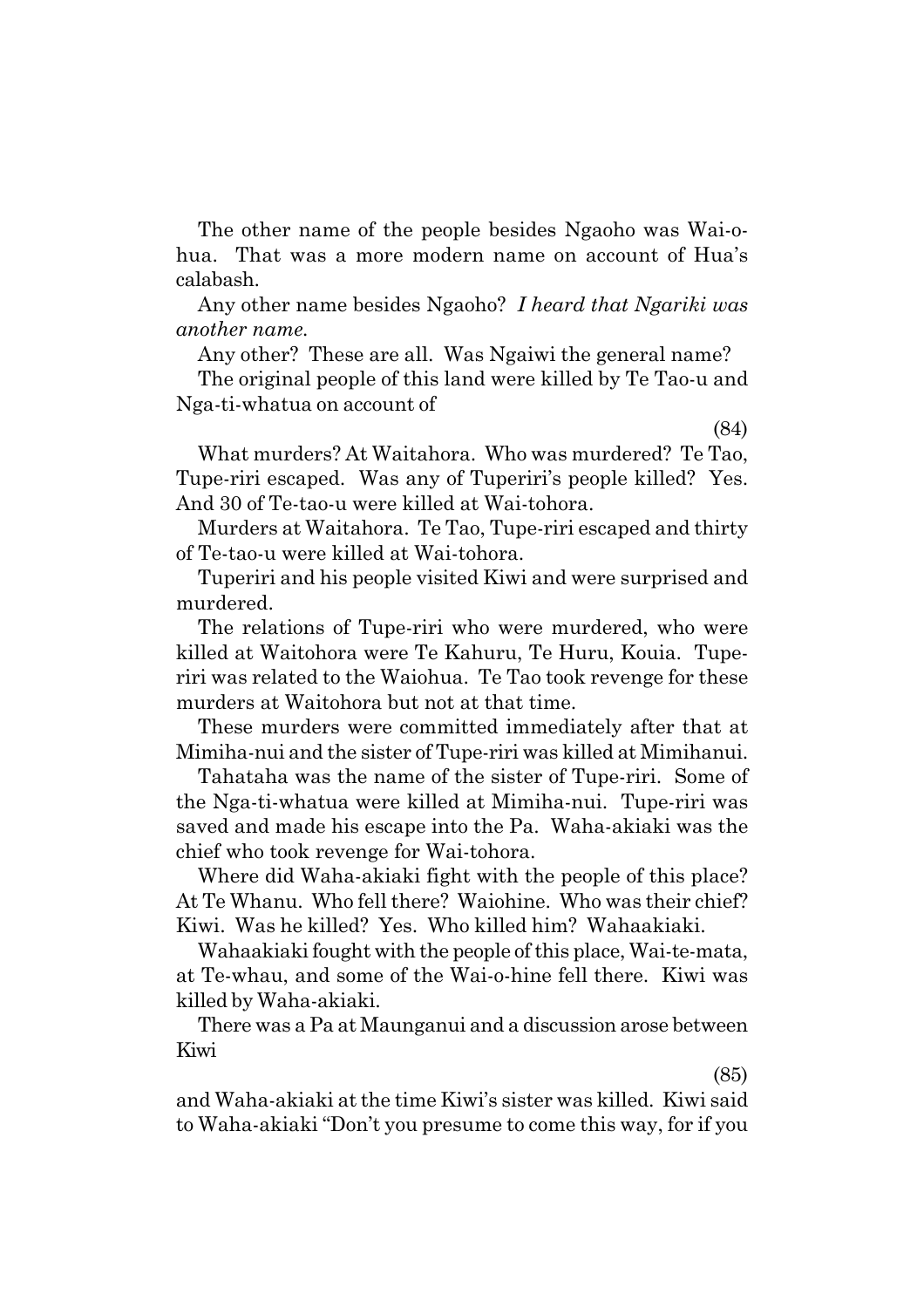do the trunk of your body will be hung up on One Tree Hill." Wahaakiaki replied "The trunk of your body will be hung up at Maunganui," and Kiwi replied "If Rehua permits Kiwi to die, it will be so." That was the end of the matter. Wahaakiaki crossed over to Awhitu and the Pa at Tara-taua was destroyed. Messengers were sent to all the País of Wai-ohua at Mangere and other places, namely Ihumatao, Maunga-kiekie (Mount Eden) and others for all the people to fight the armies of Wahaakiaki. Wai-o-huaís then went some by land and some by water after Wahaakiaki who had come back to Te-whau. When he discovered the armies of Kiwi coming he said let us retreat and they went towards Hiku-rangi and Manukau range, towards Titi-rangi. Kiwi followed on. Some of the people of Wahaakiaki's army said "Let us make a stand" and Waha-akiaki said "Wait till we see the waters of Kai-para." When they saw the waters of Wai-te-mata they turned and faced Kiwi and his people and a desperate attack was made by Te Tao-u. Kiwi fled. Te Tao-u followed killing the people of Kiwi as far as Paru-roa. Kiwi was there, Wai-ohua, made a stand there under Kiwi. Each put forth their utmost strength in consequence of the utterance made use of by Kiwi and Waha-akiaki. Kiwi and Waha-akiaki appeared. He and Kiwi met. They had an encounter and Kiwi was killed. Wai-ohua fled. Another relative (86)

of Waitaheke was a relative of ours. Thirty of the enemy made an attempt to escape in a canoe - Waitaheke struck the canoe with his paraoa-roa (whale bone spear) preventing them from getting off and the whole of them were killed.

Many of the Wai-o-hua fell, some were killed by the waters and some by their pursuers. In consequence of the numbers killed on the sea the shellfish stunk. The body of Kiwi was cut up and his god was found within him in the shape of a lizard reptile. One of Te Tao-u swallowed the god and fell dead in consequence. The trunk of Kiwiís body was carried to the trees at Maungangu and hung up, verifying the proverb uttered by Wahaakiaki.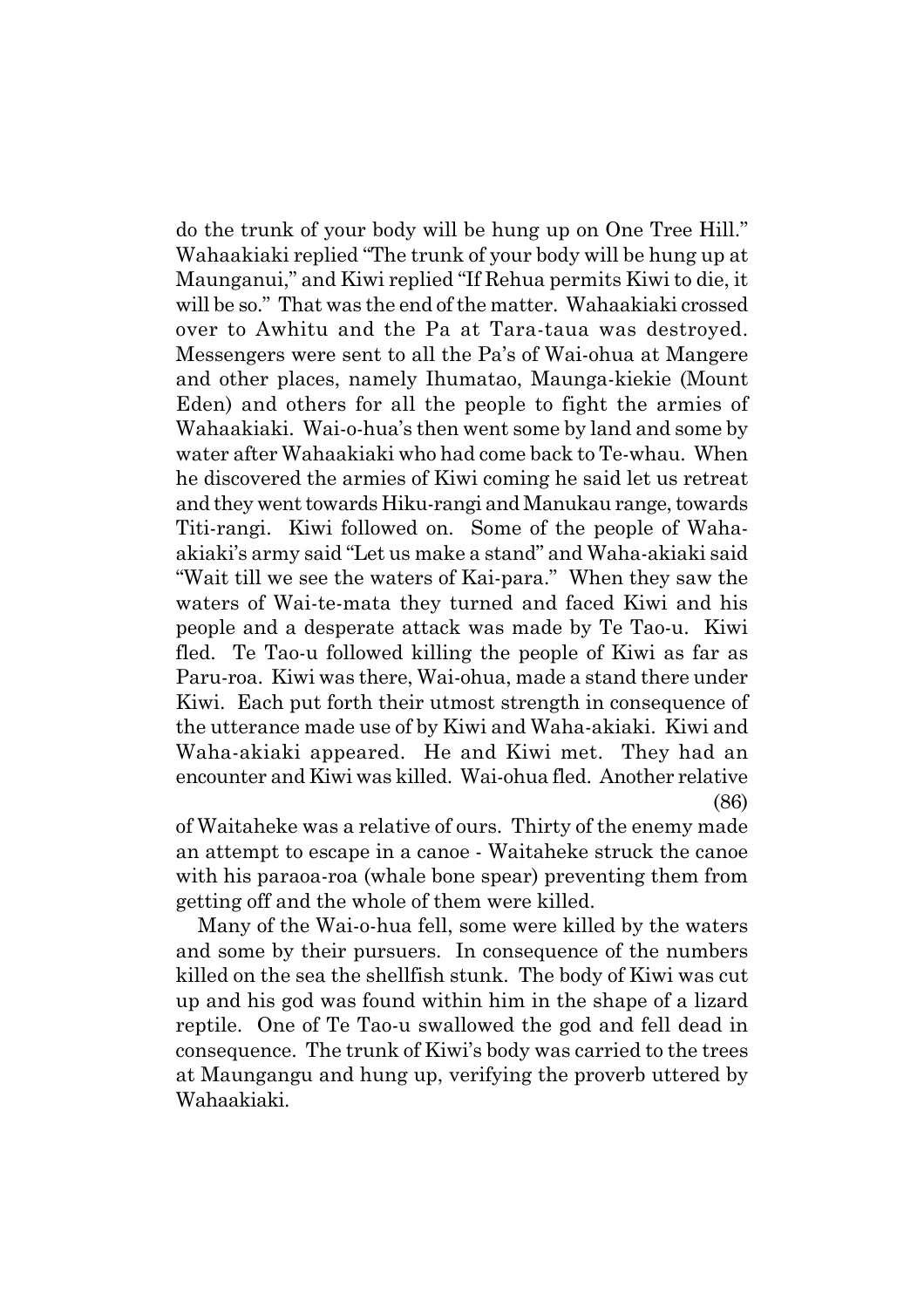Tupe-riri had not then avenged the death of his sister. The Nga-ti-whatua came from Kai-para down to Kohi-marama by way of Wai-te-mata on board a canoe. I do not know the number of the canoes. They were on the waters and the people of Taurarua watched them. The sentinels were singing their songs while the canoes were paddling toward Taurarua. (Print Maori songs here.) The canoes went to Kohi-marama and stormed that Pa on the same day that Taurarua was stormed. Many were killed but I have not heard of the numbers killed at either of the País. If we had been accustomed to write we should have known the number.

The people in the canoe managed to surprise those Pa's by pulling down to Kohi-marama

(87)

in the night and stormed it at dawn of day.

There were Nga-ti-whatua? Yes. Who were the leaders? Wahita was one. When did Tuperiri take his revenge?

Their storming party were of Nga-ti-whatua and their chief or leader was Whaita. Nga-ti-whatua went back to Kai-para. After the return of the Nga-ti-whatua - Tupe-riri considered that he had not avenged the death of his sister upon the people of Kiwi and he assembled all the tribes of Kai-para. The remnants of the original people of Kiwi were at Mangere.

The road to the Pa was made with dog skin mats and pipi shells put upon them.

The road to the Pa was covered by its occupants with cockle shell, and the attacking party of Nga-ti-whatua put their dog skin mats upon them. This quantity of pipi (cockle) shells were put in the path to the Pa that the people might hear the approach of the enemy. The attacking party put their mats over the shells that the people in the Pa might not hear them approaching. Tupe-riri led the attack, the people of the Pa were sleeping. The enemy attacked the Pa, stormed it and the people of the Pa were killed.

Which chiefs were killed? Mahitokotoko and Mahi Kourona, Pauanui's ancestors. Were not one of Pauanui's ancestors saved? I don't know his name he was a relative of Tuperiri.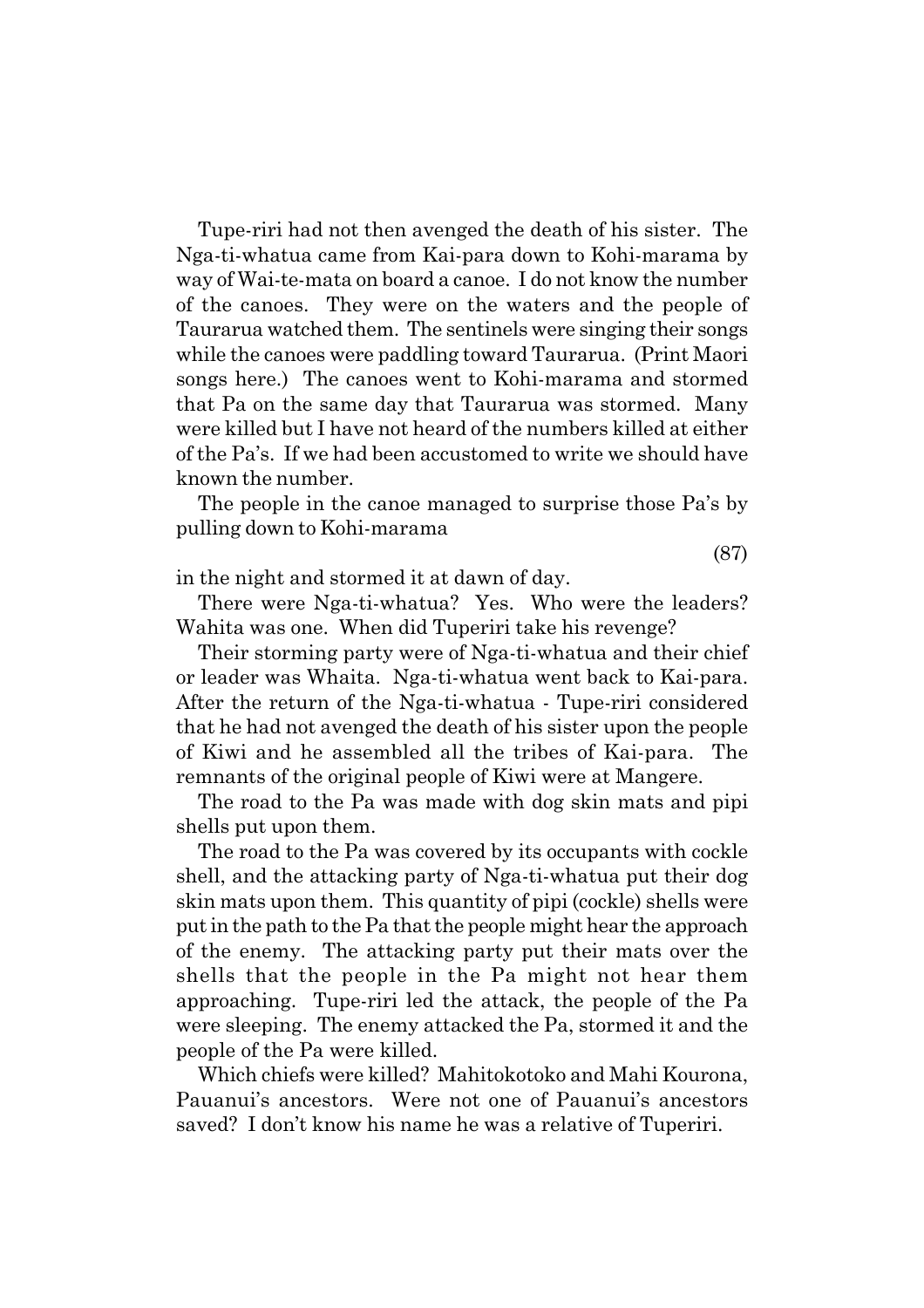This was the Pa, the last remaining Pa owned and occupied by the people of Kiwi in this district and their chiefs were killed. Mahi-tokotoko and Mahi-kororahi were killed of the Nga-tiwhatua.

Were those pits dug about the hill dug by those people? Yes. How many people in the Pa was saved? They were all killed but one. What was done to the one that was saved?

Those pits about the hill were dug by the ancient people of the Wai-te-mata district. Only one of the people of the Pa was saved. The one saved and lived with the Tao-u. Te Tao-u then took possession of this district and did not go back to Kai-para but

(88)

lived here constantly from this time onward and took possession of the district and built a Pa at Maungakiekie.

The name of the chief who built the Pa was Tupe-riri. When Te Tao-u took possesion of this land not any of Wai-o-hua were living in separate Pa's. Wai-o-hua had fled to Wai-kato, there was no-one living in these Pa's, the remnants of Wai-o-hua took refuge in the Papakura district inwards to Waikato.

I belong to Nga-oho and Uri-ngutu. I am also of Nga-oho. On account of my ancestor.

My motherís name - Tuhau. My fatherís name - Tu-hawaiki. Motherís - Mokorou. Mokorou belonged to Wai-kato, Nga-titama-oho and Te Maungaunga and also of Ngaiwi and Waiohua. Mokorouís mother was Marino and her father was Te Horeta of Wai-kato and Maungaunga of the Nga-ti-tama-oho and of the Nga-ti-te-ata. Horeta belonged to Nga-oho through his ancestors Te Ata-i-rehia, but from his ancestor Topa-ue he was Wai-kato.

Marangai belongs to Wai-o-hua. His father was Karanganui. His mother was Te Natu.

To what people did Karanganui belong to? I do not know. Ngata? Who was the father of Ngata?

The mother of Ngatu was Te-ata-i-rehia.

(89)

The people of Te-aru-i-rehe were of the Nga-oho and Wai-ohua. Her mother was Huatau. Huatau was of Wai-o-hua and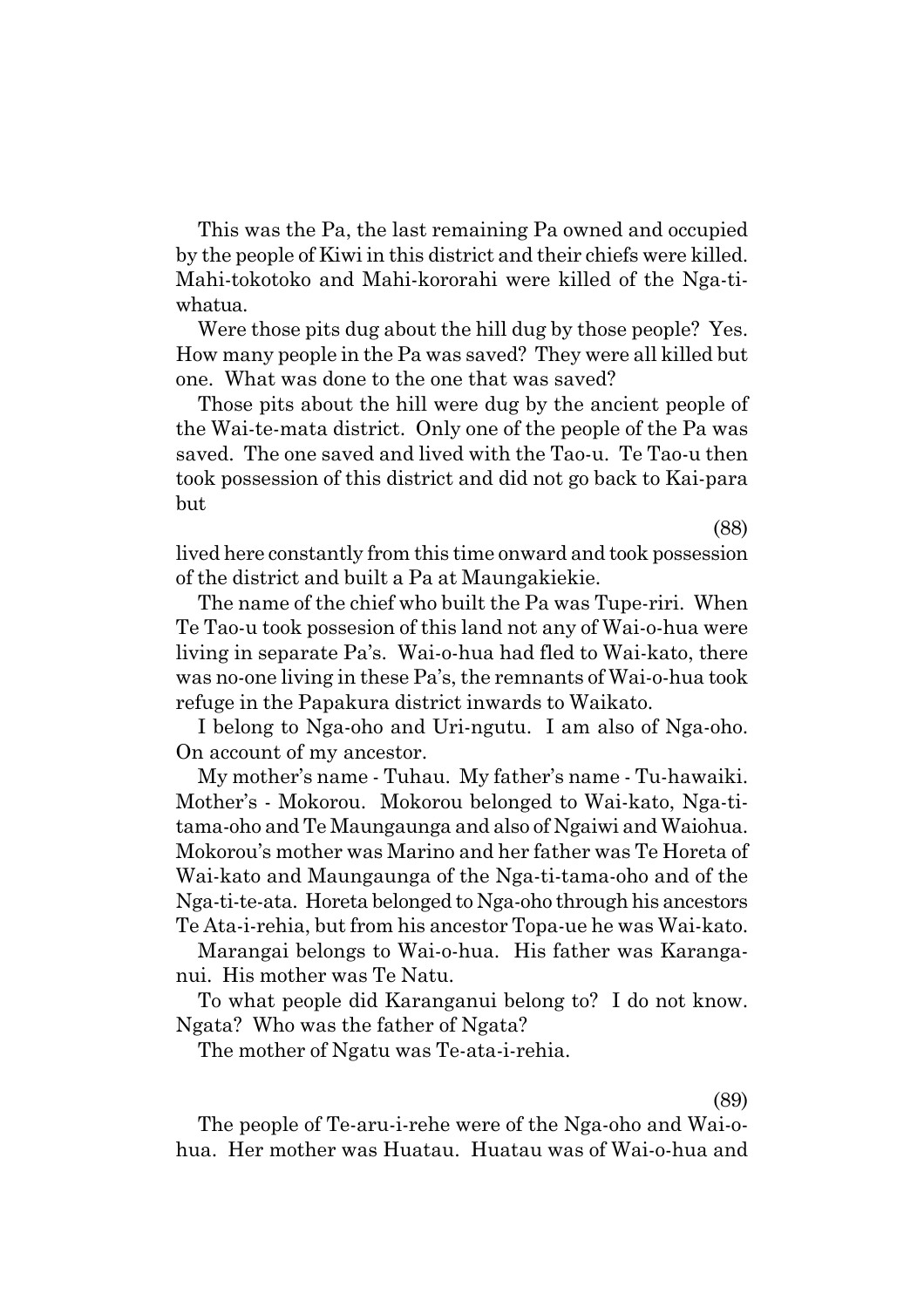Nga-oho. The mother of Huatau was Rauwhakiwhaki. Her father was Hua. I do not know Tireki. The father of Rawhakiwhaki was Tongamakaia. The people of Hua belong to Nga-oho and was called Wai-o-hua on account of calabash of Hua. The people was Rawhakiwhaki (were Ngaoho and Wai-ohua). The sister of Tangimakaia, just before Tangimakaia was Totarapapa, and Tu-hawaikiís father was Tupe-riri. Tuperiri was of the Nga-oho and Nga-ti-whatua. Tu-kai-arai was mother of Tupe-riri. She was of Nga-oho and Wai-ohua.

Tu-kai-araiís father was called Rutu. He was of Wai-o-hua and Nga-oho. Tu-kai-araiís mother was Paki-o-rehua and she was of Paki-o-rehua, Nga-oho and Wai-o-hua.

Tupe-ririís wife was Kena-roa, she was Te-tao-u and Nga-tiwhatua from Kai-para. Tangi-hua was a younger sister of Tuperiri. Taki-hai was Tangi-huaís husband.

Waha-akiaki was related to Tupe-riri through Huka-tere. He belongs to Nga-ti-whatua. Te-whakaneke was a son of Tuperiri

(90)

by the Wai-roa a second wife. Whaka-riki's son was Uru-amo; and Whata-rangi, Kume-roa was Whakarikiís wife. Tautari represents Whatarangi. Te Karu represents Uru-amo. Te Kawau represents Tara-harawaiki - Tara-hawaiki represents Marino Te Hunu o Te Too - issue of Kipa Te Kahopara - Kipa had no children, he is living. Kahupara married Taumata, Pourimu - issue Hori Wai-whatu. Tupe-riri had another child called Tororoa.

By Mr McCormick: Where were you at your earliest recollection? Waikato.

I was a child when we resided in Wai-kato. I remember the coming back of my people from Waikato. I was living with Ngati-paoa at Hao-whenua, I was capable of observing at the time - I remember the coming back. I came back with Ahapai Te Kawau and others - the first place we went to live at was Waikato Heads from there to Karanga-hape.

The people who lived at Karanga-hape were Te Tao-u, Ngaoho, and Uri-ngutu.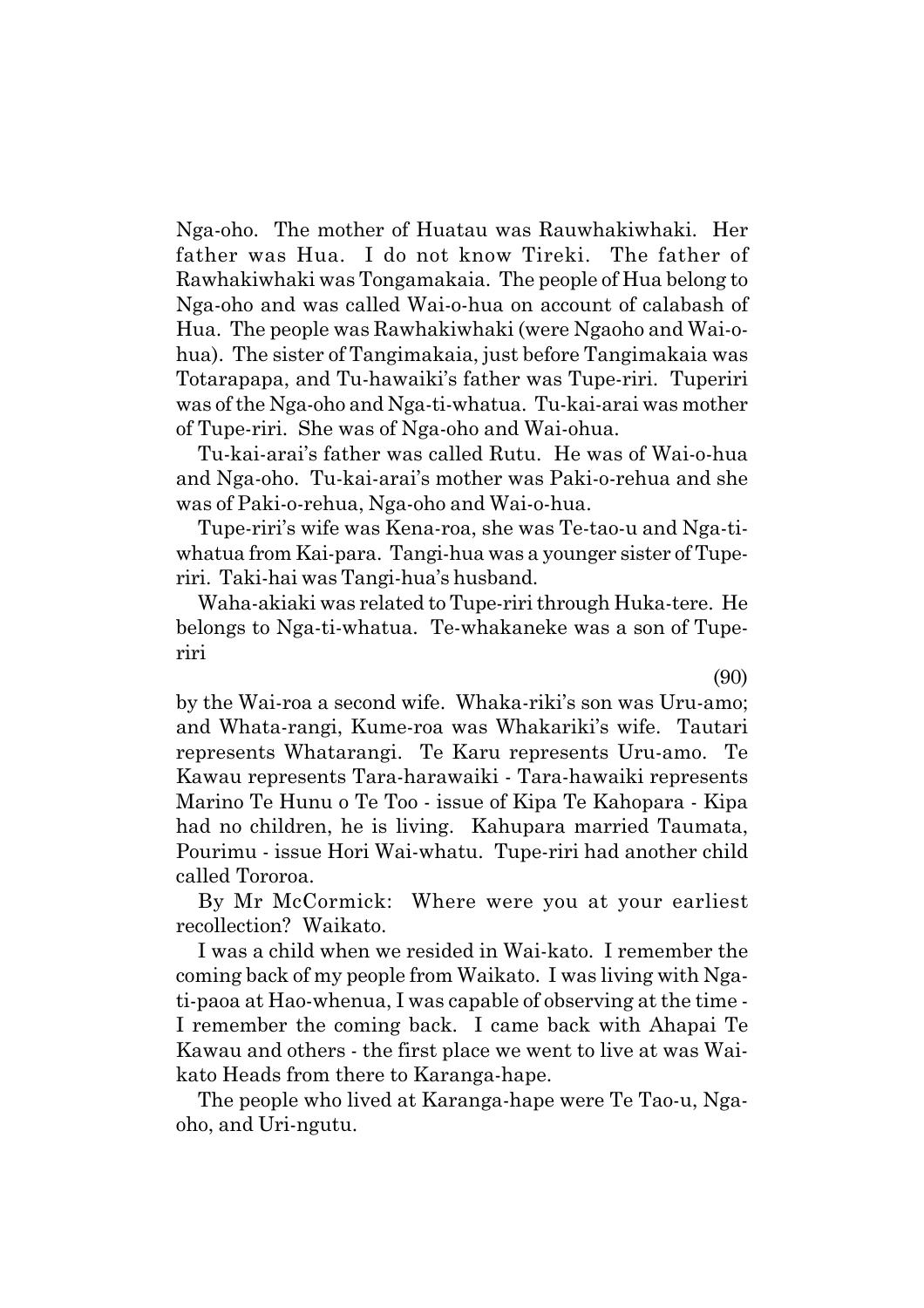Maunsell came to see us at Karanga-hape, he went towards Waikato he had come from Ngapuhi. I saw another European at Waikato, Mr White.

We built a Pa at Karanga-hape. We built as we were afraid because the peacemaking had not taken place.

We lived next at Mangere. There were no other people living with us there.

(91)

We built a Pa there, the name was Whakarongo. Peace had not been made when we went to live at Mangere. I did not see any peacemaking there. Kahu-kotiís peace was made afterwards.

Kahu-koti made peace at O-tahuhu. At the time of this peacemaking I was living on the Manukau side of the portage at O-tahuhu. The Pa of my people Whakarongo was at Mangere at the time of the peacemaking at Mangere.

We had cultivations there. Before the peacemaking we had cultivations at Horo-tiu and Rangi-toto at Orakei.

Were you at these cultivations? Yes. Were there any other cultivations? No.

Our Pa was still standing at Karanga-hape. It had been destroyed after the peacemaking at O-tahuhu.

Did you make any other settlements, besides these at Karangahape, Horotiu and Rangitoto?

After the peacemaking we went to Taka-purewa near O-kahu and prepared a clearing.

No Pa was built there at that time.

The Pa still stands at Mangere. Were there not any other people living with you at Rangi-toto or Horo-tiu? No no other people were cultivating with us.

I remember coming to live permanently at Orakei. Our settlements were at Rangitoto, Orakei, Purewa,

(92)

Whakatakataka, Okahu, and at Wai-ariki. We had cultivations about this land afterwards. We came to reside permanently at Orakei before the first Governor came. The people used to go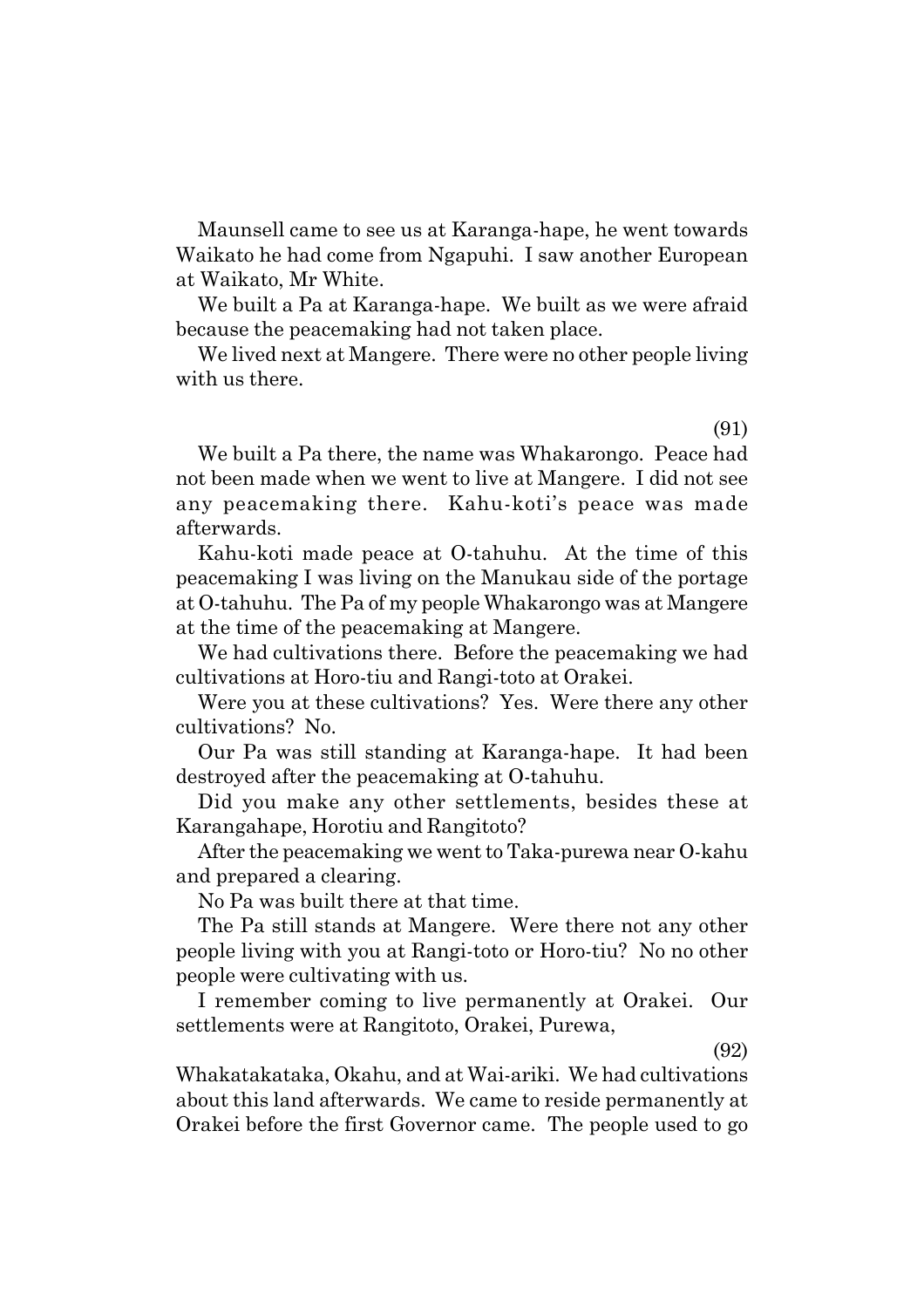to the other side to look after their pigs. Nga-ti-mahuta were at Onehunga. A few were left at Mangere to look after the pigs.

The settlement at Onehunga was made at the same time the Pa at Whakarongo was built.

Long before the peacemaking at Otahuhu we cultivated at Horotiu. Our cultivations were here long before that - before Captain Symonds came. We had prepared a clearing at Waiariki when a man of war came the first vessel I saw here, thirty of Te Tao-u were staying here at that time. The sailors came to get water the old men turned them away and said they should not have water without paying for it. The sailors went on board got swords and guns and returned and took the water. I donít know the name of that vessel - it was a three masted vessel a man of war.

Some of the chiefs came on shore this was after I saw Mr White at Karangahape. When the potatoes were in bloom that we had planted the first emigrant ship came. Robertson was on board.

Had you made the clearing at Takapurewa before the ships came? A long time before that we had been permanently settled there. We had been two years before we came

(93)

to Horotiu.

We made the settlements in this order - Karangahape, Whakauunga, and Okahu.

We stayed at Karangahape and cultivated at Ihumatao and Mangere and put pigs on the ground. We took up the food in season. We also cultivated at Karangahape and Onehunga. Uringutuís were cultivating at Onehunga.

When we lived at the Pa at Karangahape we did not cultivations at Orakei. When we were living in the Pa at Whakarongo we cultivated at Mangere. We lived there two years and extended our cultivations to Horotiu and after planting the people went back to Mangere that crop was intended for seed as we contemplated settling here. We had cultivations at Rangitoto after we had cultivated here two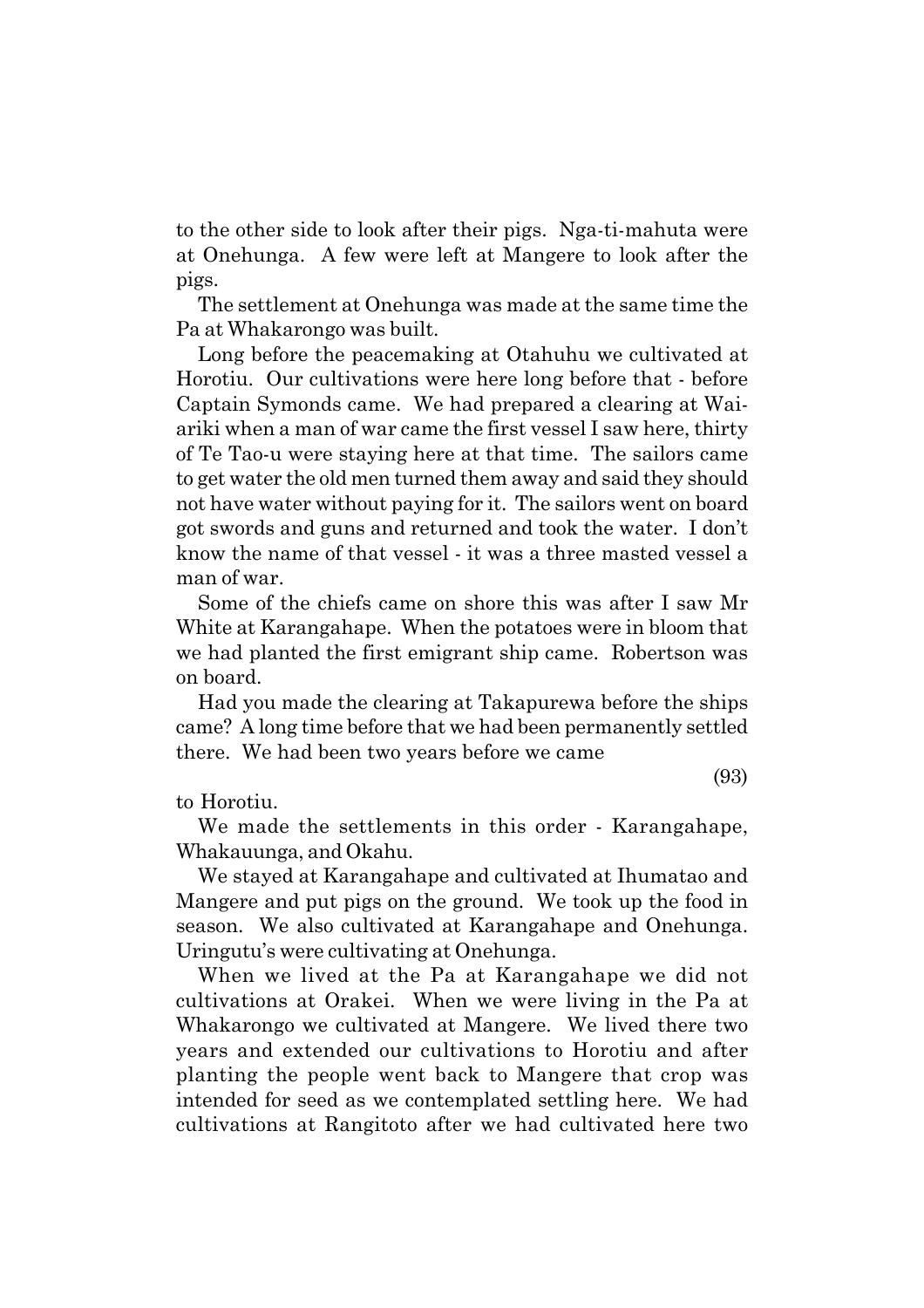seasons. The cultivations here were not extensive. The whole of the Te Tao Ngaoho and Uringutu came here to make clearings. When they were made they returned to Mangere. We had built large houses at the time we had made the clearings. The Pa was still at Mangere. Te Wherowhero had commenced to live at Onehunga, but his permanent residence was at Awhitu. Peace had not then been made between Waikato and Ngati Paoa.

When the peace was made at Otahuhu

(94)

where were your cultivations? The first cultivations at Horotiu, and at Rangitoto and after that the peacemaking.

When was the settlement at Onehunga made?

When we resided at Mangere Te Wherowhero just came to live at Onehunga in the same year the peace was made.

- before the peacemaking. Te Wherowhero and Ngati Mahuta -

The cultivation you had at Waiariki was that after the cultivation at Rangitoto and Okahu? Yes - the pakehaís had the potatoes that were planted at Waiariki. During that year we did not cultivate at Horotiu - the land had been worn out. The next vessel I saw after the man of war was the vessel that brought Robertson. De Thierry was a great man on board the vessel. He wrote a book on New Zealand. Captain Stewart was the master.

I remember the building of the Pa at Okahu. The Pa had built before the Pakehaís came. It was not built when the man of war came. The people living at Okahu and Orakei when the Pa was built were Te Tao, Ngaoho and Uringutu.

Who were living at Onehunga? Potatau, Nga-ti-mahuta lived at One-hunga with some of Uringutu.

Who were living at Mangere? Some of our people who were feeding pigs at Mangere.

Were there any other people living at Orakei when the Pa was built? No.

Were there any of Ngati Pari and Ngati

(95)

Maho? No.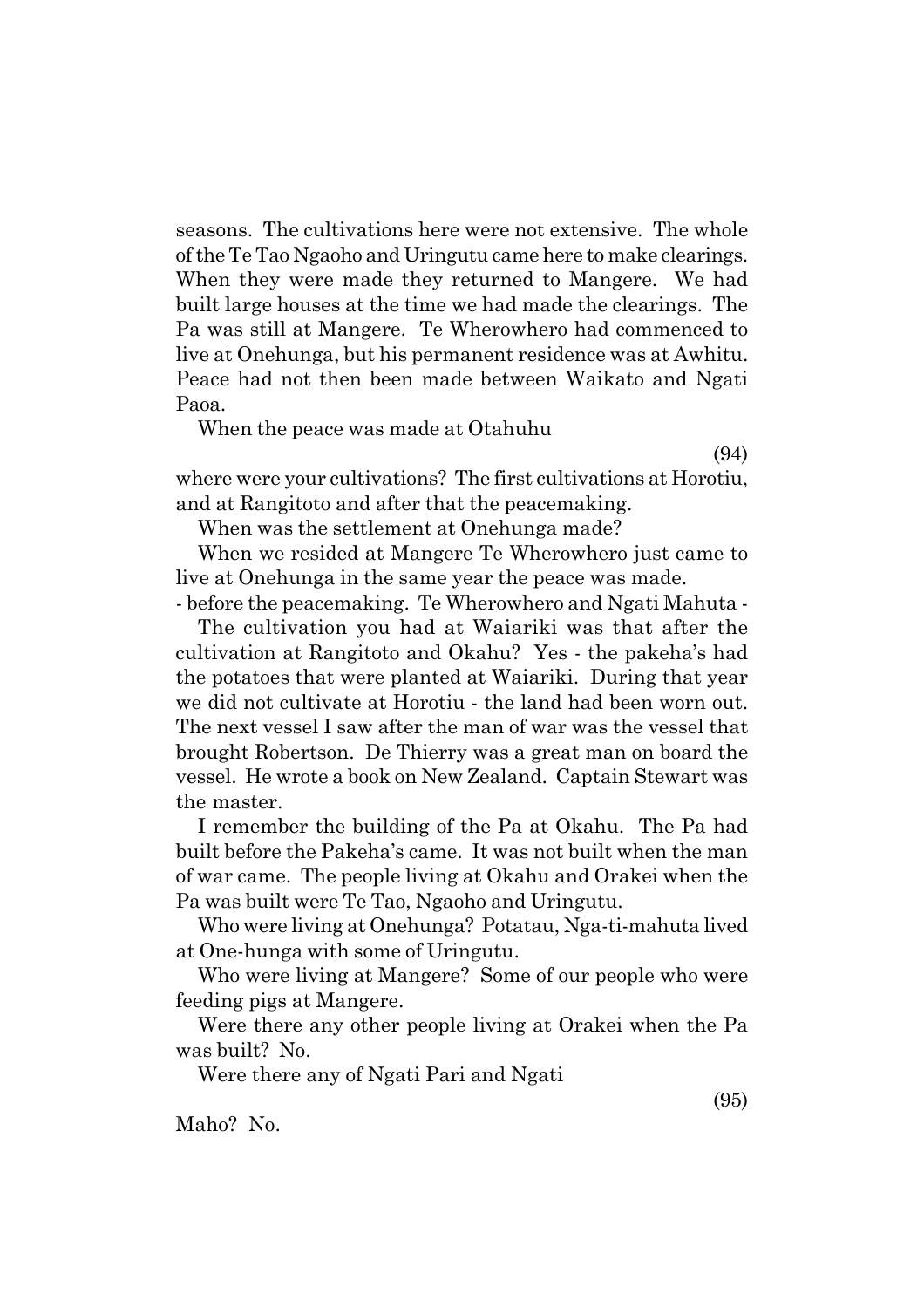You know Ngati Nahira? Yes he had been there a long time. I remember him. Where? At Orakei. Did he live with you? With my mother. Who was he? He belonged to Ngati Maru and Ngati Whau.

Was he a prisoner? Rukuwai a relative of his married my sister and he came with us from Waikato and his elder brother came with us also and lived at Orakei.

Did he live with you at Mangere also? His brother lived with us at Mangere.

Was he living at Okahu when the Pa was built? Yes.

At 2pm the Court resumed

Do you remember when Ngati Tangahira came to live at Orakei? No. Was he living there before Makituís time? No.

Was the Pa at Okahu built before Maketu's execution? The first Pa had been built, also before the Europeans came here.

We built País at Karangahape, Mangere and Okahu because we had not made peace with Ngapuhi and Nga-ti-paoa on account of the Thames war and peace had not been made on account of the fight with the Parawhau or with Nga-ti-te-ata, Nga-ti Mahuta, Nga-ti Tahinga and Te-tao-u.

The Pa at Okahu was erected for fear of Nga-puhi. Peace had been made with Nga-ti Paoa at Orere and O-tahuhu before the Pa was built.

(96)

were born at Purewa. The first was born at Okahu (it's name Whakarau) in the Pa at this end - it is buried at Kaipara - it died at Oruawhara in the Kaipara. I had two children by my wife Mire - it was born at Parewa - it died and was taking to Kaipara to the tapu place of our ancient ancestors at Pokiha.

Te Tao, Ngaoho, Uringutu - have burial places at Orakei. Uringutu is near the chapel, Ngaoho at Whakatakataka. Te Tao at Okahu - The Arawaís burial place is there also.

During the time you have been living at Okahu have the people of strange tribes come to live there? Yes.

Mention some who are living there now? Te Arawa, N'Terangi, Waikato, NíPou, Rarotonga, Te Tao, Uringutu, Te Ngaoho. They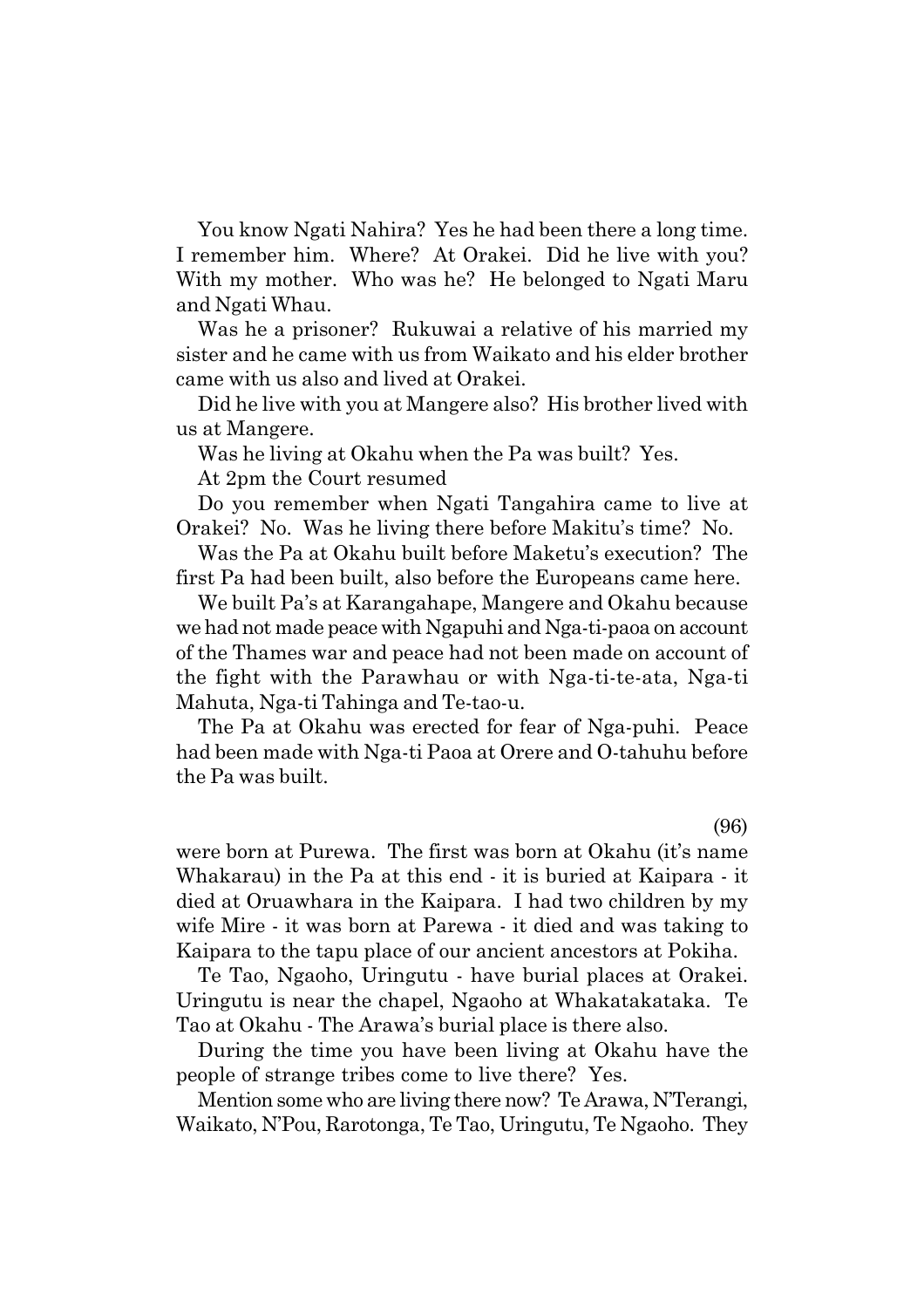are cultivating at Okahu each tribe has its own cultivation. NíTerangi, NíPoro, and Waikatoís are at Kohimarama. Rarawaís are another tribe, there are Ngapuhi also. Arawaís cultivate near the beach near Tuutauís place.

Rarawa cultivate near Okahu creek and beach. NíMohutu cultivate near the chapel with Te Hapimana.

What was the cause of these different people coming to Orakei? That they might be near the Europeans.

Did these people ask your permission before they began to cultivate? When they came there they stopped for a bit, the wanted to

(97)

Patene and Mr Clarke came to survey the land. I cannot be certain whether it was after Kahukoti came. It was Mr Clarke of the Government who came. I mentioned two País the second Pa was built just before Hana came to make peace.

Te-komiti is at Tamaki Head, on the eastern side.

By Mr Hesketh:I know Huitawarua.

Was Pohatu a Waoohua? I donít know. Ngaiwi? If their ancestors had lived on this side I should know.

Do you know who Turangama's father was? I don't know.

Do you know who Timata belonged to? To Wai-o-hua - Ngaoho and Nga-iwi.

Timata belonged to Wai-o-hua - Nga-oho and Nga-iwi.

Do you know the Rakitinga? I have heard of him.

What tribe was he? N'Te Atu.

Te Tahuri belonged to Ngau-ngaunga - to the same people as Te Rangiuna.

Do you know Ahipine Kaihauís wife? Yes, she belongs to Taranaki. How does she became Taranaki? On account of her mother, her name is \_\_\_\_\_\_\_\_\_\_\_ Ahipene has two wives.

Ahipine Kaihauís wife belongs to Taranaki on account of her mother.

Had he Tamarangi for a wife? Yes. What people was she? N'Te Ata. Of what people was her mother? I don't know how to give the ancestors. They belonged to the other side of Manukau.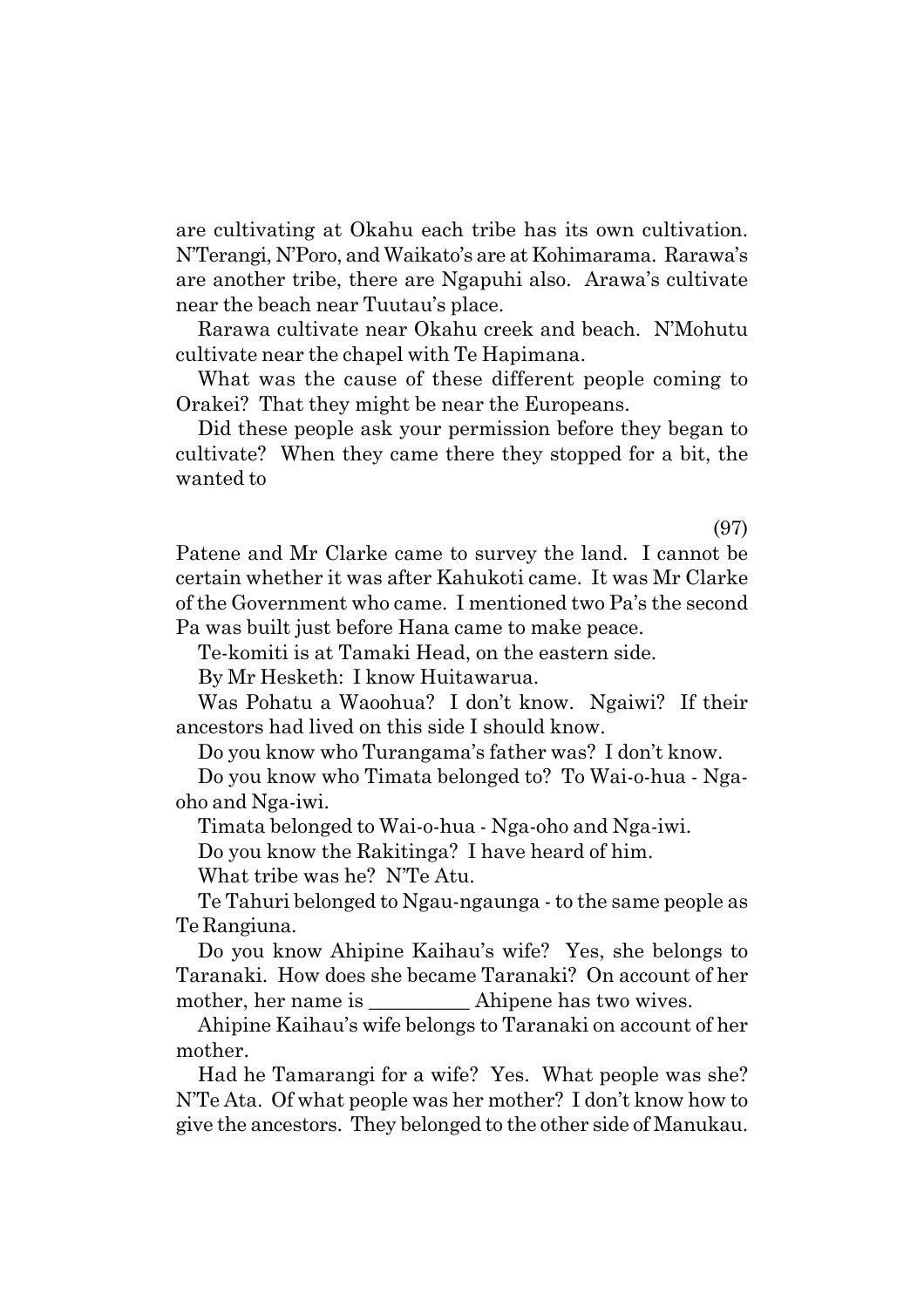Te Horeta belongs to Waikato on one side, he was also from Ngaiwi.

I claim this land through Te Atairehia.

Hori Taurua is not related to Te-ata-i-rehia in the same degree as I am because Te Katu was a daughter and Hori claims through the female line - I do not know how he claims. I consider I have more claim than he because Moko-roa married Tua-hawaiki. In the time of Poatau Tukaua came to the Kaipara district and Potatau went to Wai-kato in the time of Potatau Moko-roa came here and married Tua-hawaiki.

Was a son of Te Atairehia but not the second son.

My claim is better than Horiís because Pahika did not marry a woman of this district but of Wai-kato.

Do you know Pauki? No. Do you know Pakahiís wife? No. They are Waikato. Do you know they are Waikato?

Tahuri and her husband were at Tau-oma. Temo-aure gave permission to Tahuri to give Kehuamo a piece of land because they were both Wai-kato's.

Timo was of Te Tao-u and Wai-o-hua and also Nga-oho.

Timo was a great chief. He became entitled to the land through his ancestor Toka-rarai.

Tokararai belonged to Tamaki and was a relation of Huatau.

(99)

When Tahuri gave this land to Kehu, Tahuri was living at Mangere and One-hunga.

Kehu spoke to Tahuri alone about the land - she would not give away the land of her husband without his consent.

Did you infer that he gave his consent?

I heard from Te Kawau and the others that the husband of Tahuri gave his consent.

Awarua was Tahuriís son and was a great chief. Tanu was Te Awaruaís daughter. She was a great woman. Tomo-a-ure was her husband. He belonged to Te-tao-u.

(98)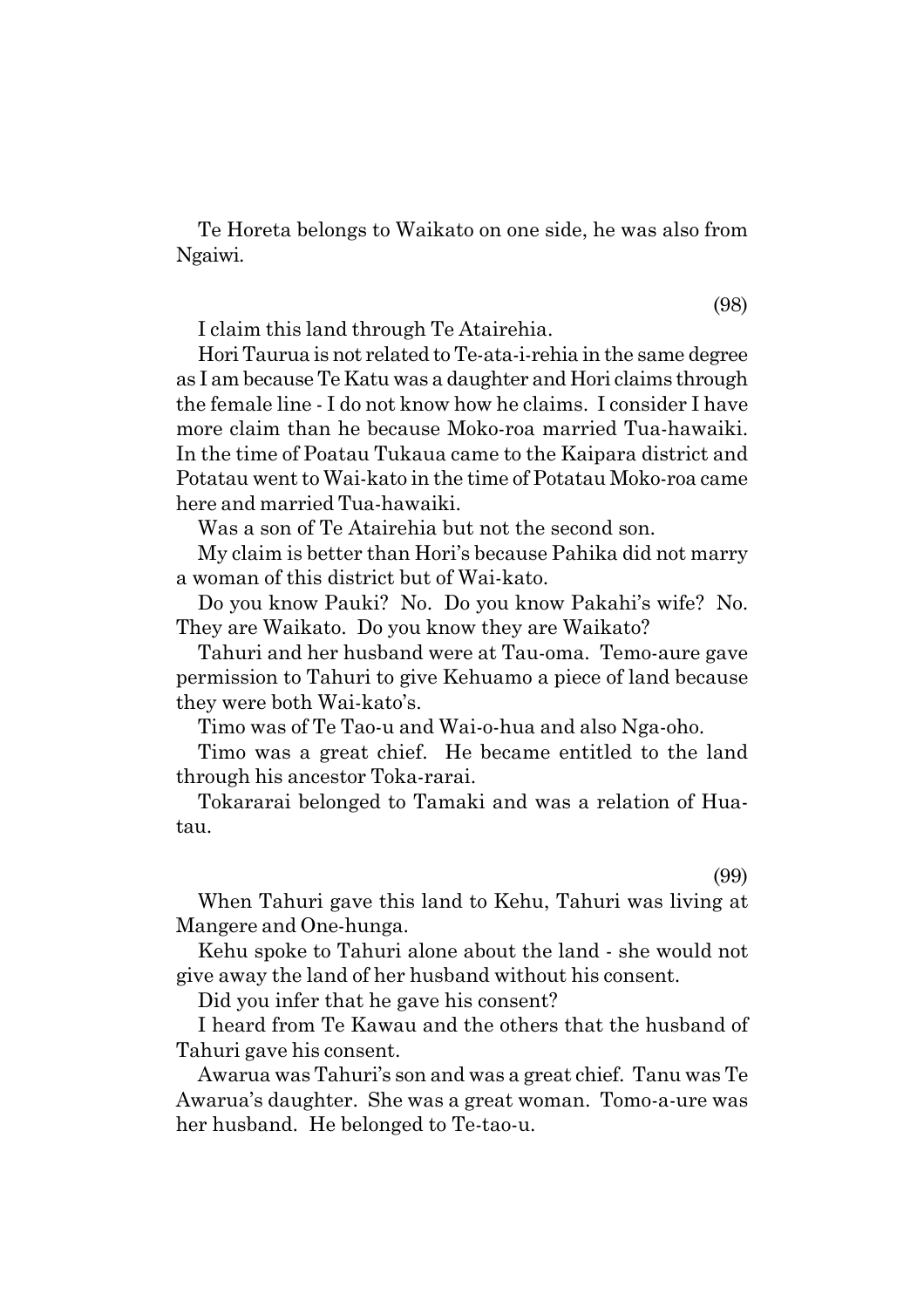Is Arama Karaka their son entitled to the land? Yes. Who was Ranginu? I don't know.

Who was Whe? I don't know.

Tuihai? Yes. He was N'Teata. Who did Huiawarua belong to? I am not quite clear about it.

Tuihai of Nga-ti-te-ata. Huiawarua belonged to - the same people as Te-ranga-rua - who belonged to Nga-iwi on the other side.

If Teohai was a daughter of Huiawarua how was Te Houtu - Ngaiwi? I donít know. Do you know where N-Teata came from? No. Ngati Maho? I have heard that the ancestor of NíMaho came from N'Raukawa.

Ngati-tama-maho came from Nga-ti-raukawa.

You said Huiawarua and Maringi were Ngaiwi. Who was Maringi?

Hui-awarua and Maringi were Ngaiwi.

Are Maringi and Huiawarua both

Maringi and Hui-awarua both are Ngaiwi.

(100)

Ngaiwi? I donít know if Maringi was from Te Ngatu, she would be Nga-iwi.

Maringi was from Te Ngatu and she would be Nga-iwi.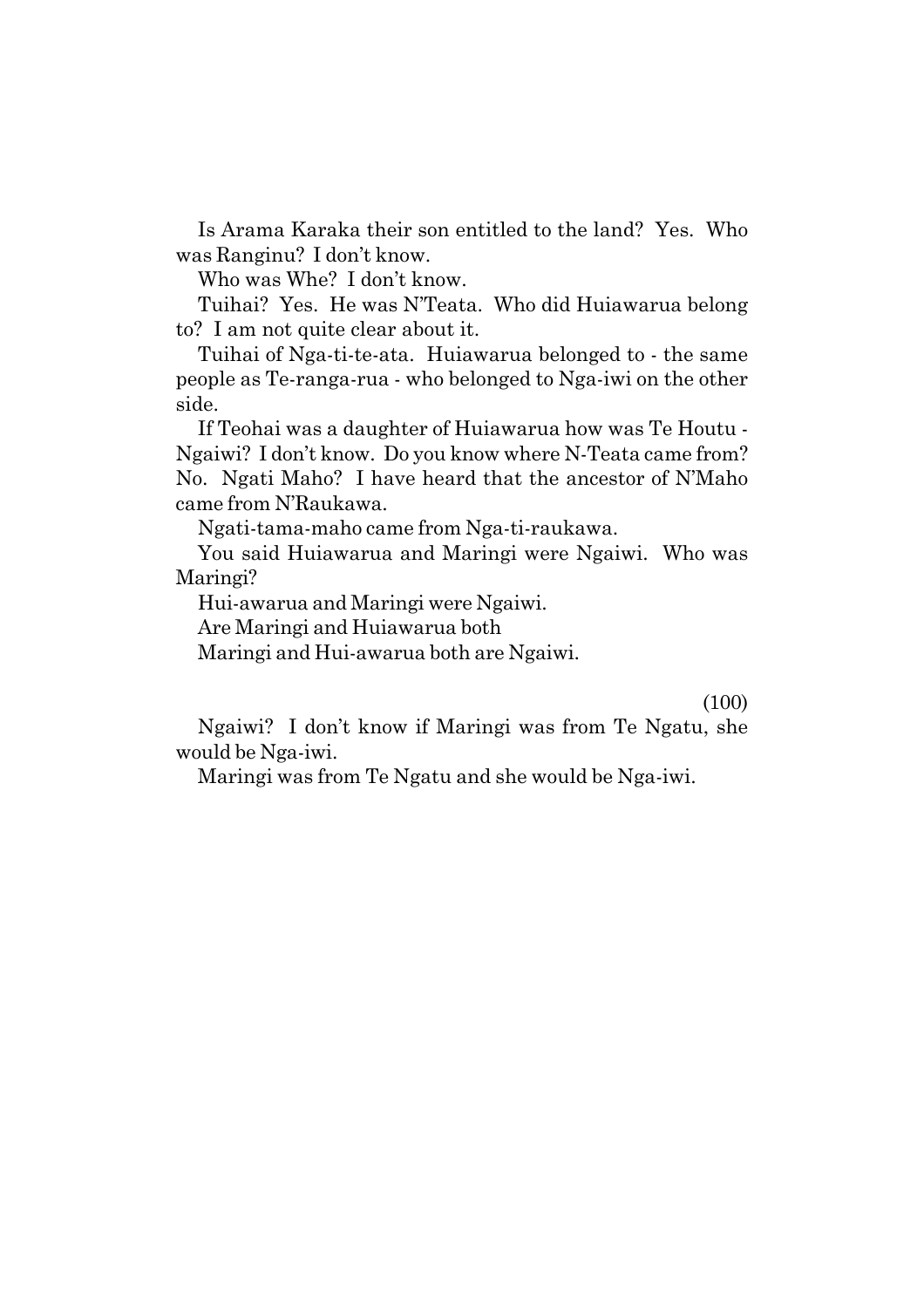## **C H A P T E R V I I I**

Ngaoho are the people who formerly resided in and around this district of Tamaki, the people that Hua belongs to, that was before Wai-ohua. Nga-iwi was the name of all the tribes who resided in this district - Ngaoho was the general name for the people. Ngaiwi was not the name of a tribe but the general name for the tribes. The headquarters of Ngaho were at Maungakiekie (One Tree Hill) and all the Pa's in this district, I never heard that Maungawhau (Mount Eden) was occupied.

Not anyone has as good a claim to Orakei as myself, putting the question of occupation on one side.

Why have they not? They can't show a good claim.

Do you mean that they have not so much Tao blood in them?

Because I claim it from two ancestors in this district and by conquest.

These two ancestors are Huatau and Tukararai.

Other ancestor nearer than these are through Tua-hawaiki and Moko-rua.

The children of Te Huatau have a claim to this land. They had a right to the land but in side (one parent) only.

On what side? The side of Huatau.

Do you know where Nga-ti-whatua came from the North.

(101)

Te Tao were called Nga-ririki before they came from the north. And Te Tao-u the same.

Not anyone has as good a title to this land through descent as me - because they are only descended on one side - because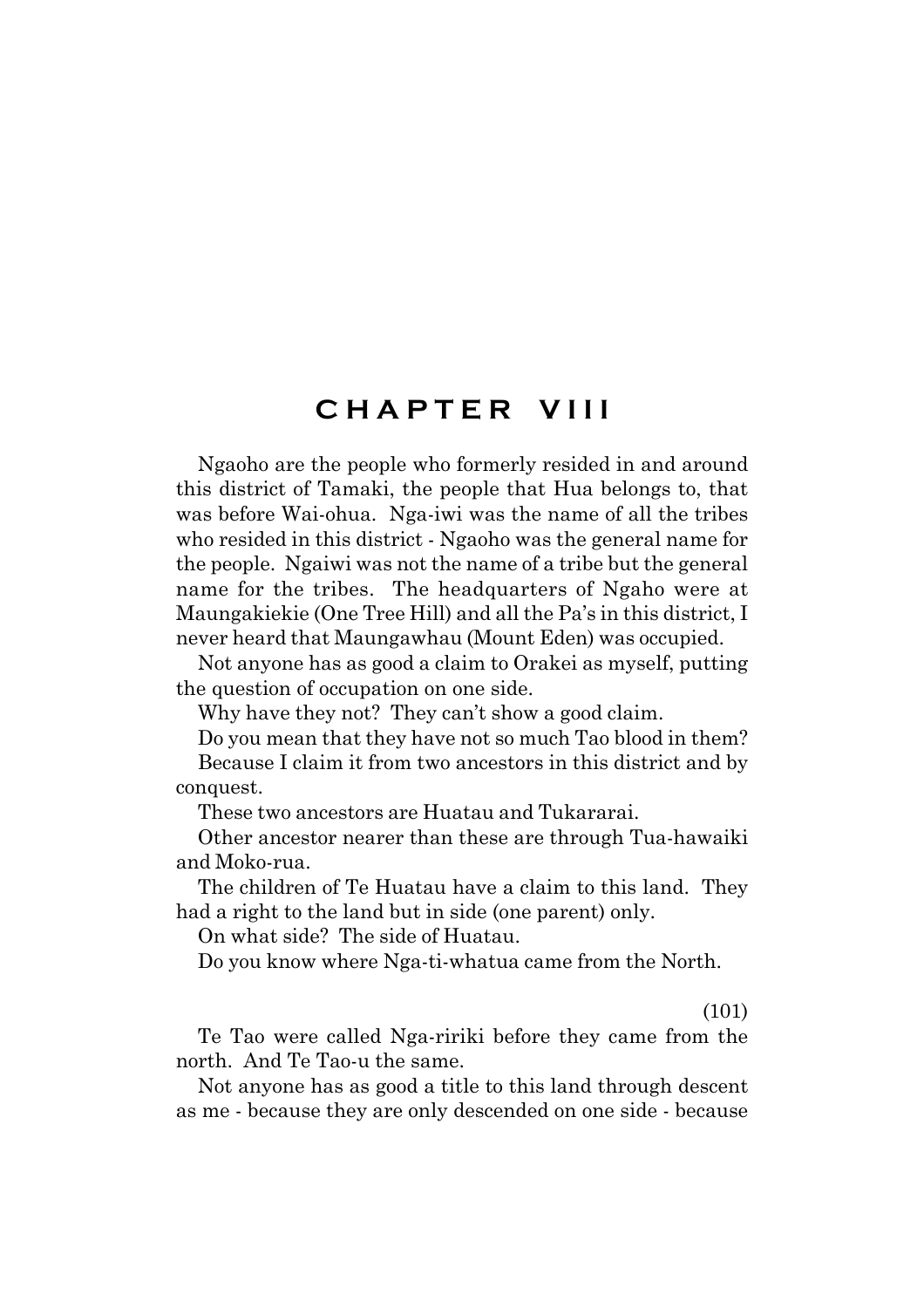in some instances the father is the rightful owner of the land and the mother belonged to distant places. If Tuahawaiki was not of this district I should have only been interested in this land on one side.

I claim through Mokorua on one side and on the other side through Tua-hawaiki.

I claim land through the other side. Te Houta and Rangirua.

Which is the best claim the father's or the mother's? The male ancestor.

The best claim is through the male ancestor.

Te Tao or Nga-ti-whatua had not been here in the Tamaki district before they landed at Kohi-marama.

Why had not been here?

Because they had not up to that time destroyed the people of this country.

Who do you call the people?

The Ngaoho and Wai-o-hua.

Nga-ti-whatua destroyed them with the help of Te-tao-u.

Did any other people assist them? I heard only of conquest by Te Tao.

Did you hear of conquest by other people? Never heard of it till the present investigation.

Did you never hear of the Waikato's coming down and destroying the people of

(102)

this place? I never heard.

I did hear of Wai-kato coming down here to take back Tapauwe bones but that war party went to Raglan.

Did you not hear that they came here? I never heard. Whey did that war party go to Raglan Houta? They went there to fight.

That war party went to Raglan to fight.

Do you say that NíWhatua was the only people who destroyed the people of this place? I never heard of any other.

Did N'Whatua stay here then?

Tuperiri and Te Tao remained constantly in occupation of the Tamaki district.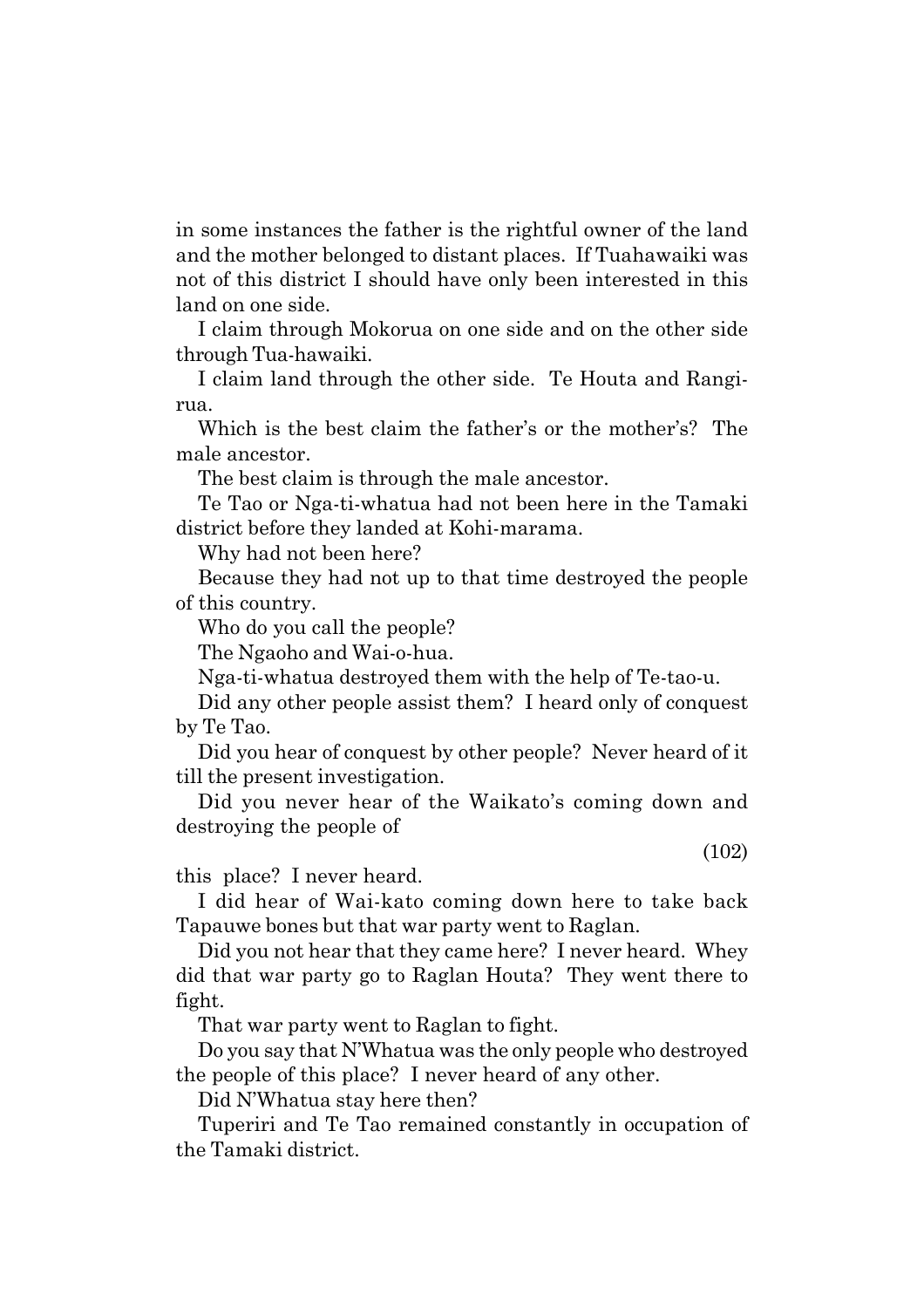How long did they continue in occupation?

They remained in this district till Apihai Te Kawau had grown up when they returned to Kai-para. They left Apihai Te Kawau, Tua-hawaiki and others here.

Where were N'Whatua Taou when Kopiro came? I don't know.

The conquerors of the original people were Te Tao and Ngati-whatua.

Te Taou went to Ongarehu when Hongi came.

Where were Te Taou went when Pomare came?

When the Ngapuhi invasions took place I was not born.

Has everything you have told us taken place since you were born? The other things I heard of.

Do you mean you never heard before this where Te Tao were when Kopiro came? I have heard.

When Kopiro came Te-tao-u were at One-hunga

(103)

Where were they when Kopiro came? One-hunga.

And when Hongi came they were at Ongaruhu and Nga-oho and Uringutu were living here in the Tamaki district where Auckland now is.

Where were Te Tao and N'Whatua in the time of Pomare? Some of Te Tao-u and Nga-ti-whatua met Pomare at Te-toro in Manukau.

Nga-oho and Uringutu remained here during the invasion in Kopiro's time and when Mauinaina was taken they went away

to Wai-kato and Te-whanga-nui-a-tara (Wellington). Where were Ngaoho and Uringutu in the time of Pomare? I heard that they met Pomare at Manukau. Te Tao and Ngaoho were returning from Waikato when they met him.

The Nga-oho and Uri-ngutu in the time of Pomare met him in Manukau at the time they were coming back from Waikato and met him and his war party going up to Wai-kato.

Where were Te Tao when Kopiro came?

Te Tao-u, Nga-oho and Uri-ngutu are all one people and at that time one hapu of Te Taou was at Ongaruhu and part of them were here in Tamaki. Te Tao-u conquered the people of this part.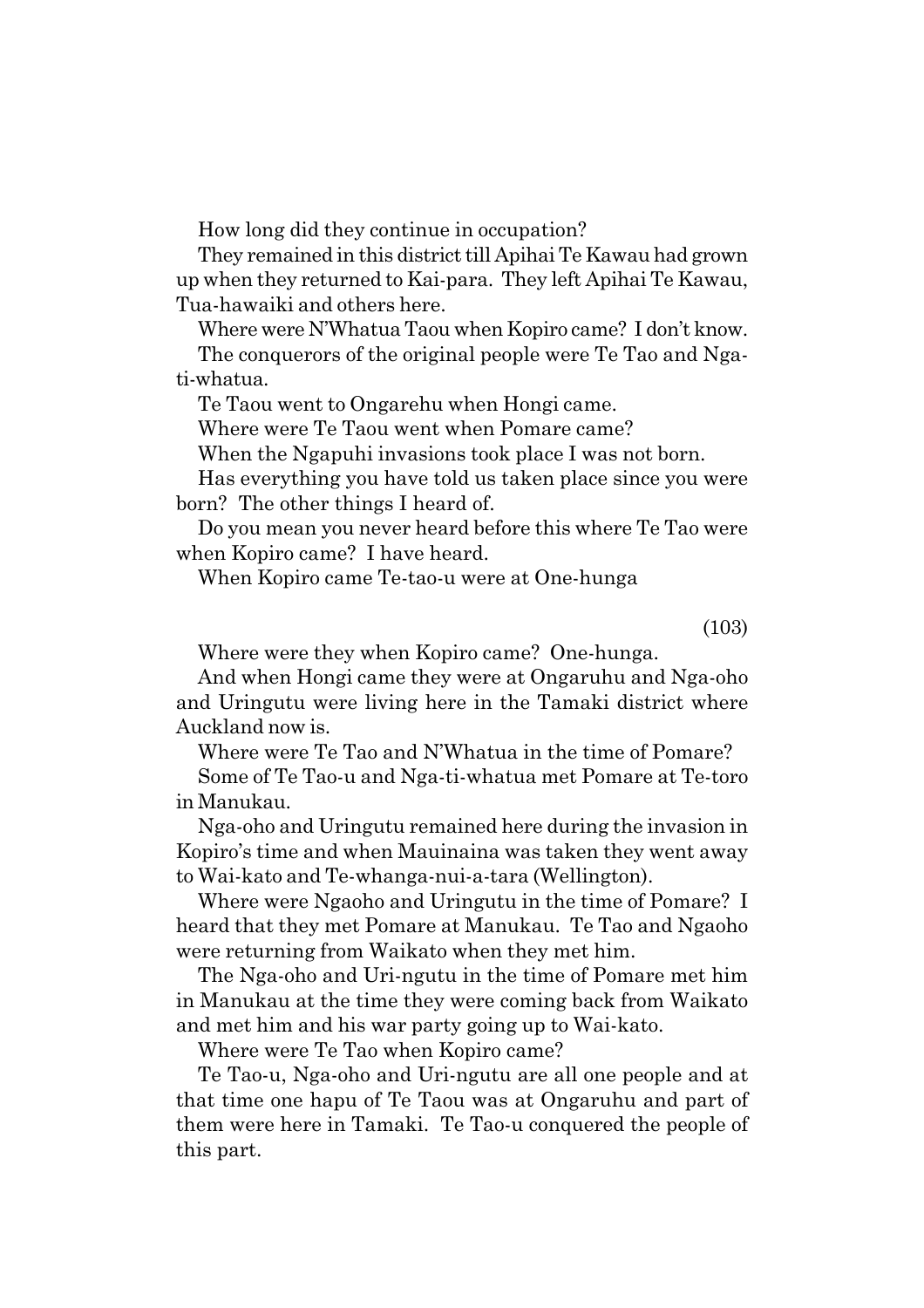Te Taou at the time of Kopiro were at Onehunga.

In Hongi's time all the people who were living at Mangere and Onehunga fled away to Manukau heads when Hongi invaded Mauinaina. The men of Te Taou went south and the women and children only were living at Mangere and Onehunga.

(104)

Te Tao-u were in the Wai-takere ranges when Hongi came the second time. They were at Wai-kato when Po-mare came with his war party.

How long after Pomare came was it that you came to live in this district? I don't know.

When Wai-kato brought you back, Pomare met us, when we were returning after having fled from Ika-ranga-nui. A portion of us under Tinana returned with Po-mare and the remainder came to Mahurangi. The returning into this district with Potatau was after we came from Wai-kato with Pomare. We had come to these waters of Wai-te-mata and Manukau and returned to Te-horo before we came down with Po-tatau - we remained at Te-horo a year before we came down with Po-tatau.

When we came with Po-tatau we come to Wai-kato Heads.

What part of Tamaki did you come to before Potatau's time? Before we came with Potatau we came to Manukau and also

into Wai-te-mata to fish for sharks. We also went to Mahurangi. Te Tao came with Nga-ti-tama-oho, Nga-ti-te-ata and others.

Had you many cultivations in this part then? No. How did you get your food when you were fishing? Fern root.

We lived on fern root.

We did not make any clearing. We returned to Te-horo. When we came down in a body with Po-tatau, Nga-ti-te-ata, Nga-ti-mahuta and others came down with us. We came first (105)

to Waikato Heads. When the crops were beginning to grow we came to Manu-kau. Te-tao-u came to Karanga-hape, the others went to Awhitu, Pehiakura, Tipitai and other places.

Did any of the people come on to this place?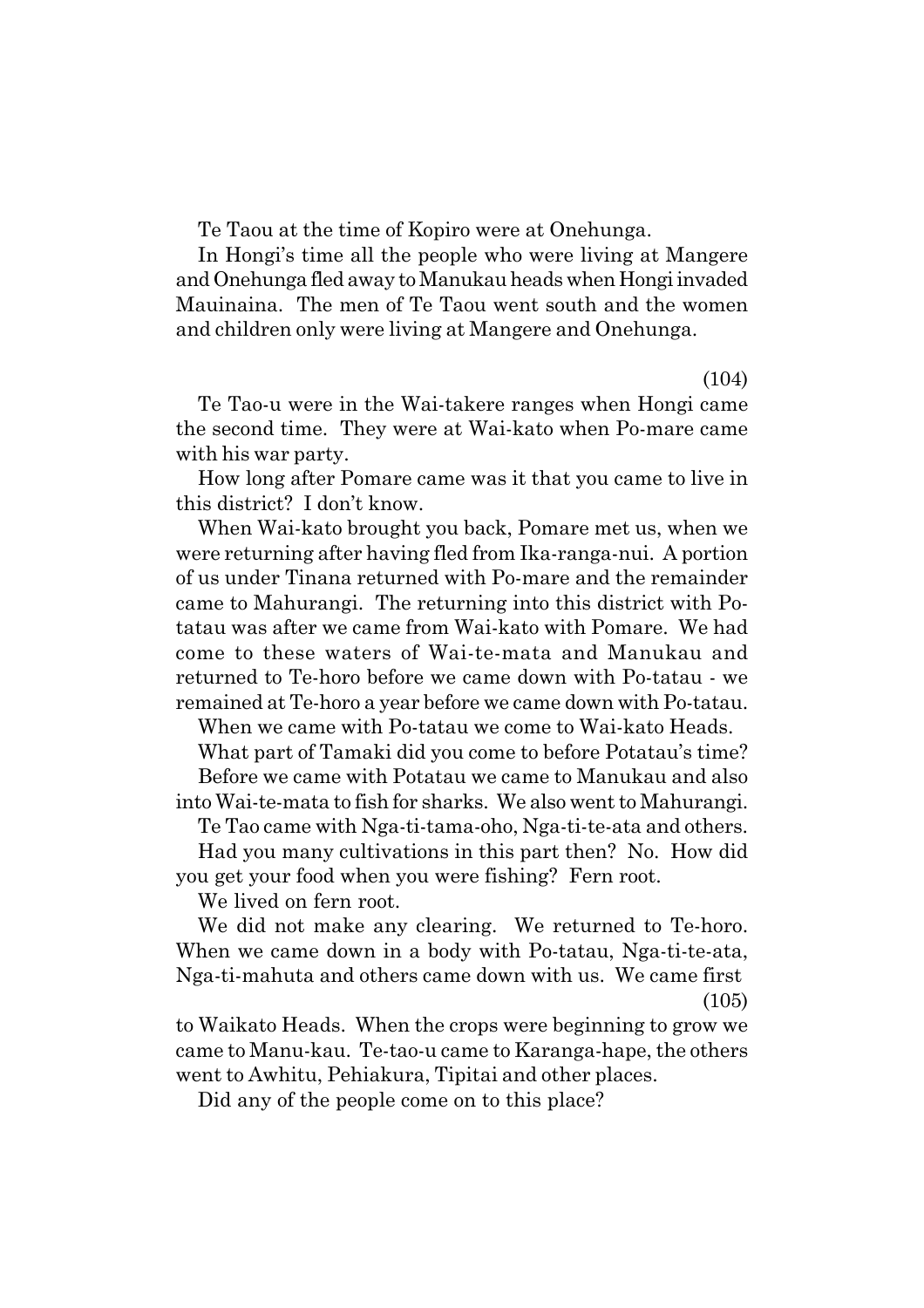Potatau came to Awhitu and stopped at various places. During the first we remained at Karanga-hape the people had put in their crops at Mangere and Ihu-matao and had returned.

Do you remember the peace at Otahuhu? Yes.

I do not remember the peacemaking at Tamaki Heads but I do that at O-tahuhu - I have heard of the peace between Kahukoti and Po-tatau. Te Taou were then living at Mangere, Ngati-te-ata and Nga-ti-tama-oho at Mangere. Potatau was living at Awhitu.

I do not know what that peace was for - I did not know whether it had anything to do with occupation of these lands.

We were all at Otahuhu besides Potatau and Kaihau. It was a pakeha (European) peacemaking it was an assemblage of schools a missionary meeting. I was not baptized then - I was in the reading classes. All I know is that Kahu-koti came with Mr Fairburn and our ministers were there - they were having an examination of schools. Te-tao-u, Nga-ti-tama-oho, Nga-tite-ata and Nga-ti-mahuta were there. The peacemaking was not in reference to these lands. Mr Fairburn bought some lands from Kahu-koti the purchase

(106)

had taken place at Marae-tai, the land was at O-tahuhu. I was reading and did not pay much attention to what was going on.

Mr Fairburn purchased the land in order to prevent a disturbance.

Who got the pounds?

Kahu-kotiís people one part of the payment and we the remainder.

Who gave you the payment?

We asked Mr Fairburn for the payment.

Who asked Mr Fairburn?

Te-Taou asked for it. We received our part after Kahu-koti had been paid, Kahu-koti sold only his own portion.

Did a new sale take place by you to Mr Fairburn? It was not different.

The payment we received was for a portion of the same lands. We were paid some time afterwards.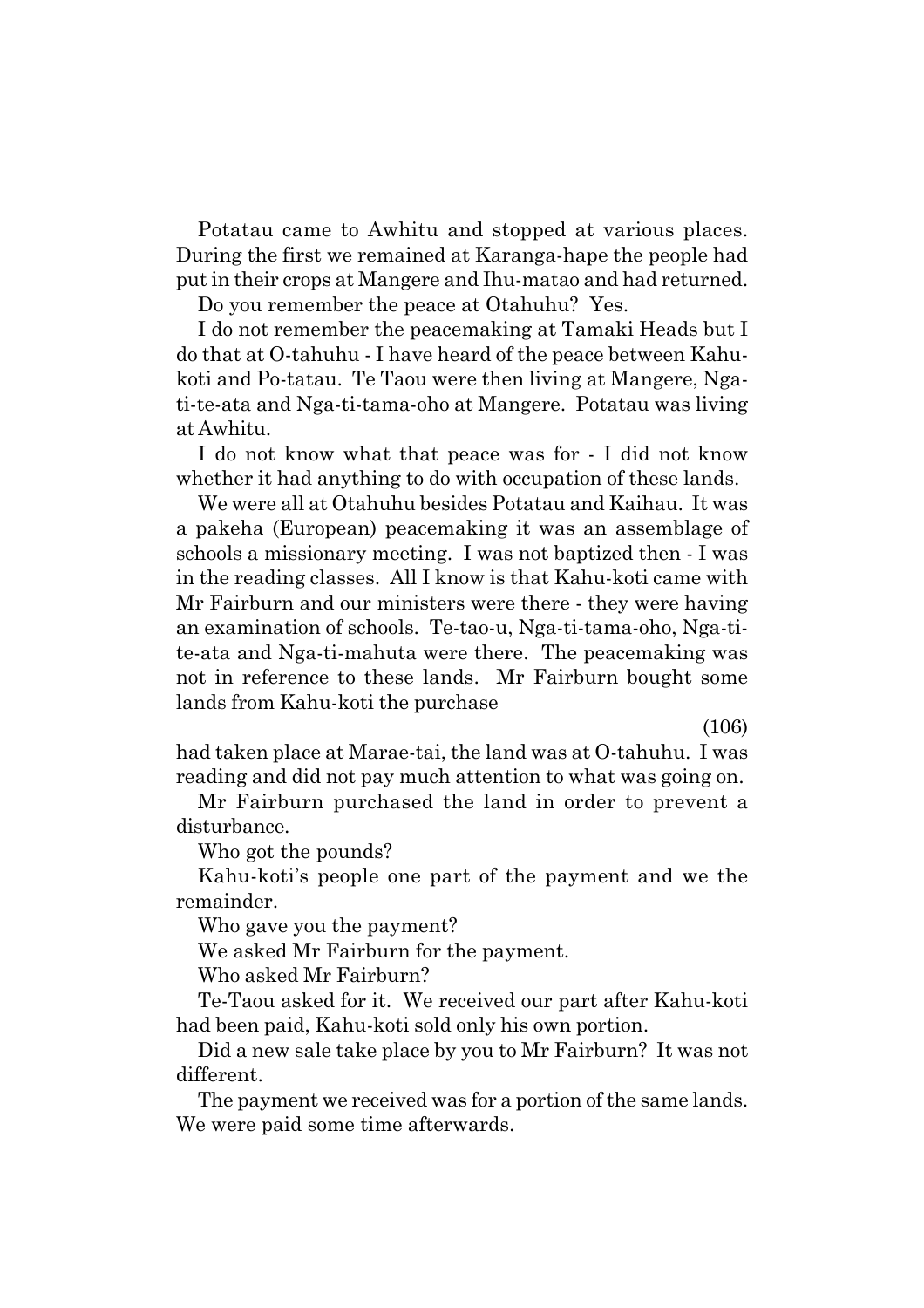After peace was made Potatau went to Onehunga. After peace was made Te Taou to Onehunga and Mangere, Te-ata to Awhitu, Nga-ti-tama-oho to Tipi-tai, Nga-ti-paoa to Wai-heke and Maraitai.

Who committed the Whakatiwai murders? N'Mahu and NíMahuta.

The Whakatiwai murders were Nga-ti-tama-oho and Nga-timahuta.

Where did N'Mahuta live? Te Horo.

Nga-ti-mahuta lived at Te-horo. Nga-ti-te-ata at Maungapouri.

How soon was it after the peacemaking that Te Tao came to live here?

Te Tao-u had cultivated here a considerable time at Horotiu and Rangi-toto before the peacemaking.

(107)

You have spoken of coming to fish in Potatau's time. Why did you say you have no cultivations? How long after you came down with Potatau was it before the peacemaking occurred? I do not know how many years - it was a long time. The church had been built at Whakaringa, was getting out of repair.

We had been here many years after coming down with Potatau before the peace was made.

We had cultivations at Mangere, Onehunga, Horo-tiu (Queen Street, Auckland) and Rangi-toto. When we were cultivating here we merely put in the crops and returned to Mangere.

We worked at Horo-tiu two years.

Can you not say how long it was after you came with Potatau that the peace was made? I cannot say.

Had you been here one year after coming down with Potatau, before the peace was made?

We had not any cultivations in Wai-te-mata before we came down with Potatau.

Why did all the tribes come with Potatau?

Apihai-Te-Kawau asked Po-tatau to come with all the tribes. Why?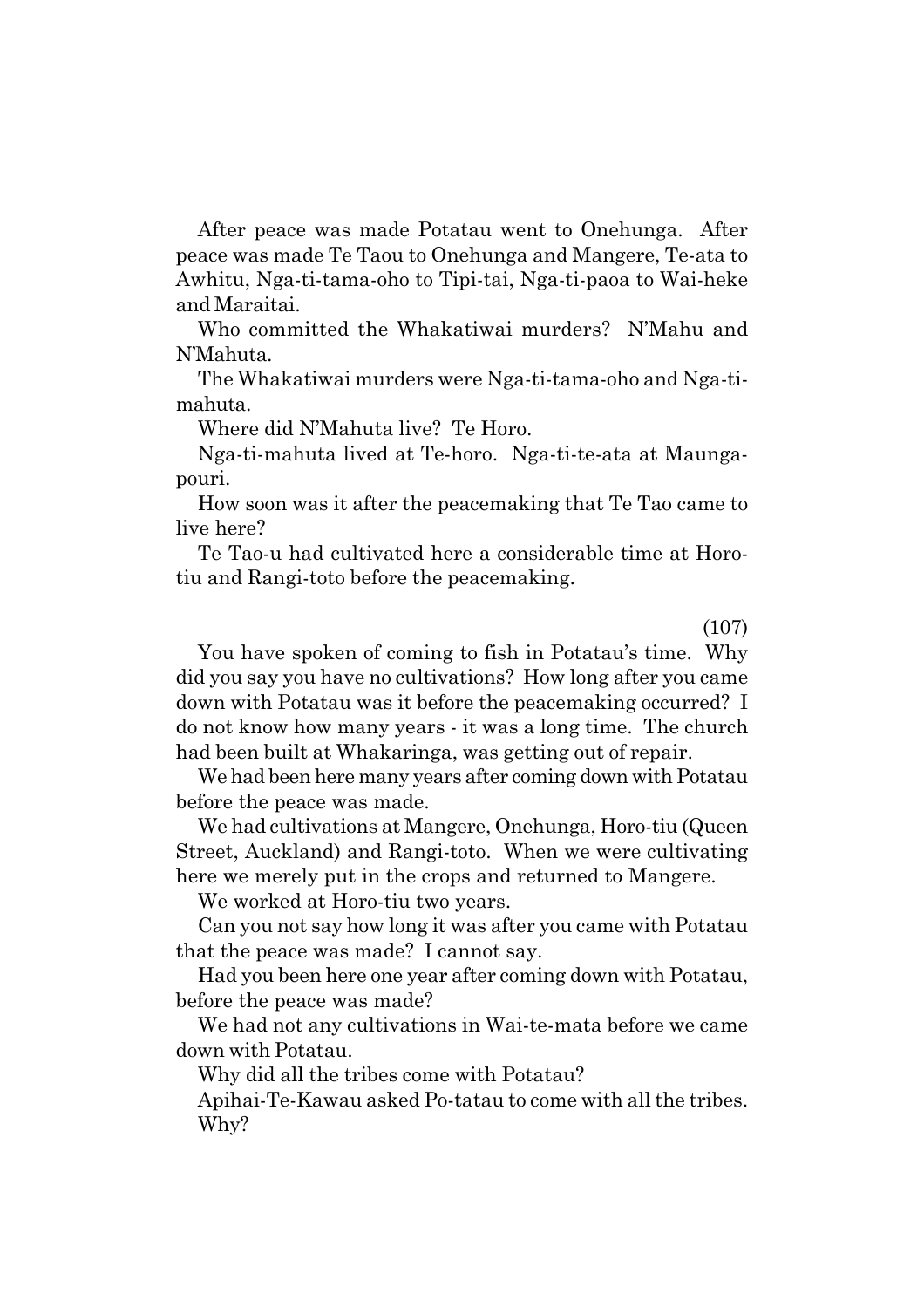Because Apihai had been living with Po-tatau at Wai-kato another reason was there was a deal of land which had been given to Po-tatau by Awarua and we were afraid to come without Po-tatau on account Nga-ti-paoa and Nga-puhi as

(108)

peace had not been made. We were afraid at the peacemaking at Otahuhu and up till the time of the peace with Para-whau.

I went to Whanga-rei to make peace with Para-whau: peace had been made before that at O-tahuhu at the missionary meeting - you call it a peace I call it a meeting of schools.

Where did the peacemaking take place that was made with NíPaoa? I did not go to Whangarei till after the peace with H Tipa at Okahu.

Why did you say peace was made with N'Paoa at the missionary meeting? Because other people call it a peacemaking - peace with N'Paoa was made there.

At this assemblage of schools were the N'Paoa there? There were not many of them. They talked friendly. We and N'Paoa were altogether in the reading class - peace was made with N'Paoa by the elders there. After the peace with Parawhau fear was removed.

Court adjourned for half an hour.

Ex Witness Cont: The first place we came to when Po-tatau came with us was Karanga-hape. I do not know how long we were there. We cultivated there for a considerable time, we cultivated for more than one two or three seasons and we did not come to Mangere until that Pa was out of repair - I think we were at Karanga-hape six years. We went from thence

(109)

to Mangere. We lived permanently at Mangere. I do not know exactly how long we were there it was the principal place of residence we went from thence to O-kahu. When we left Karanga-hape we left it for good - we left Mangere also.

How long had you been residing at O-kahu before the Governor came? Four years.

How many seasons had you cultivated? We had cultivated four seasons - the fourth year when the pakehaís came the crops were ripe.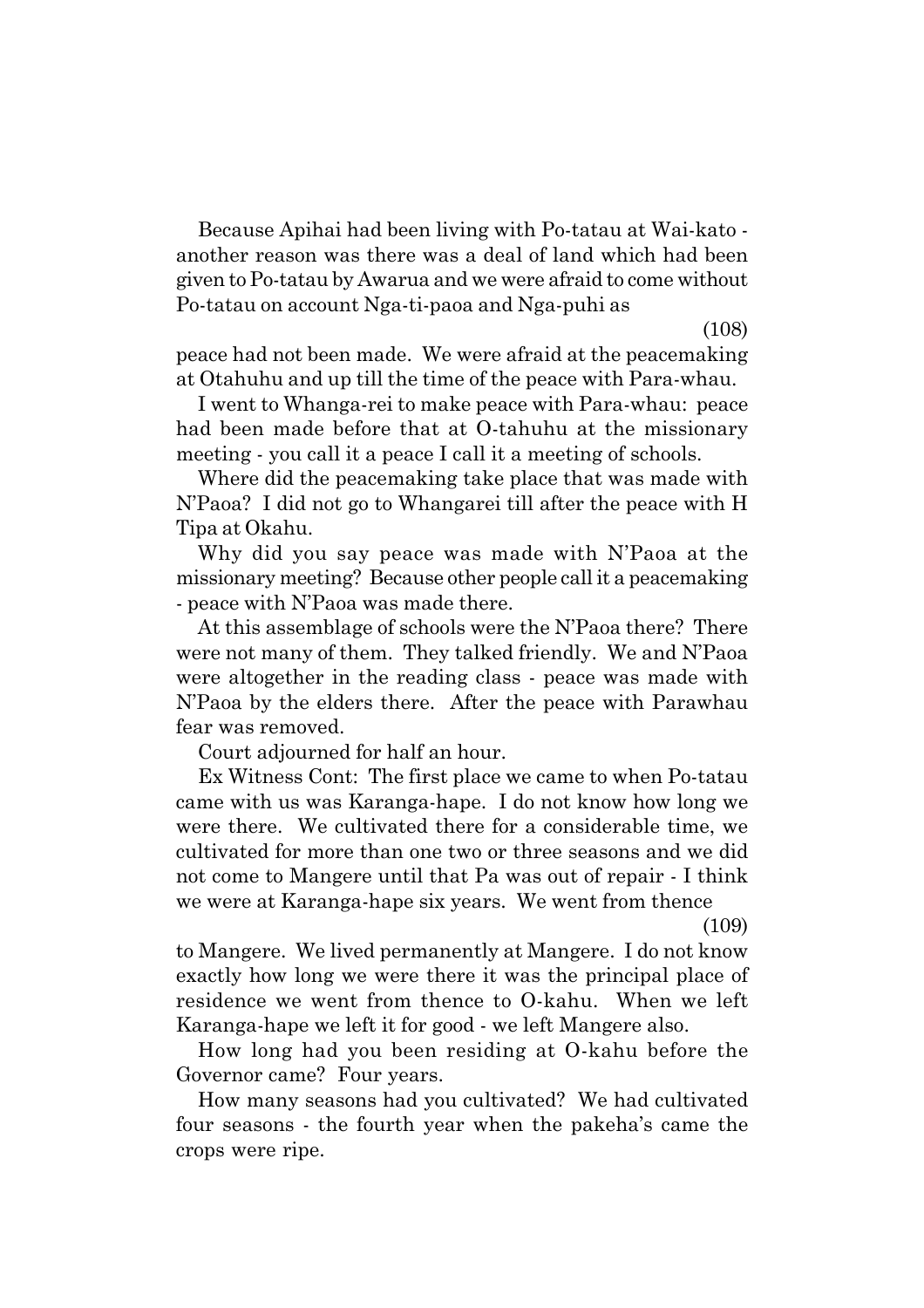We resided at O-kahu four years and had cultivated for four seasons.

At the time of the peace of Otahuhu we were living at Mangere but had previously cultivated lands at Horo-tiu and Rangi-toto.

Was the peacemaking at the beginning or end of your residence at Mangere?

We had been at Mangere a long time. Po-tatau had left his place at Awhitu. It was more than six years from the time Potatau brought us down that the peacemaking occurred. During the six years we were living at Karangahape. We had cultivated at Karanga-hape and Ihu-matao. During the whole of this time we were in fear of Nga-puhi and Nga-ti-paoa. During that time we cultivated at Horo-tiu we also came to Wai-te-mata to fish for sharks.

The remnants of the people of this place Tamaki who met at Mangere to assist Tupe-riri to avenge the death of his sister were the Wai-o-hua and Nga-oho.

Where was Ngaoho staying when you

(110)

saw White at Karangahape? Awhitu.

Were N'Teata there? Yes, they came there after N'Maho.

Nga-ti-tama-oho and Nga-ti-te-ata did not come with us to fish for sharks in Wai-te-mata. They did not come - at the time we were living at Mangere. Nga-ti-te-ata had come some time before. Nga-ti-whatua and Nga-ti-tama-oho came. We had cultivations here at that time. We came in large bodies Nga-tipaoa were at Tamaki; we merely cultivated and went back to Mangere. We were afraid to come here to reside permanently but not afraid to cultivate. We did not all come - we came in parties of about ten.

Had you cultivations here when Captain Symonds came? We had given up our cultivations at Horotiu when Capt Symonds came - we had been cultivating there three years. I saw Capt Symonds and went with him to Kaipara. I first saw him at Mangere - I saw White before I saw Symonds. Capt Syumonds and Heale came from Kaipara in Captain Healeís vessel. Te Tirarau was with them. The Governor came one year after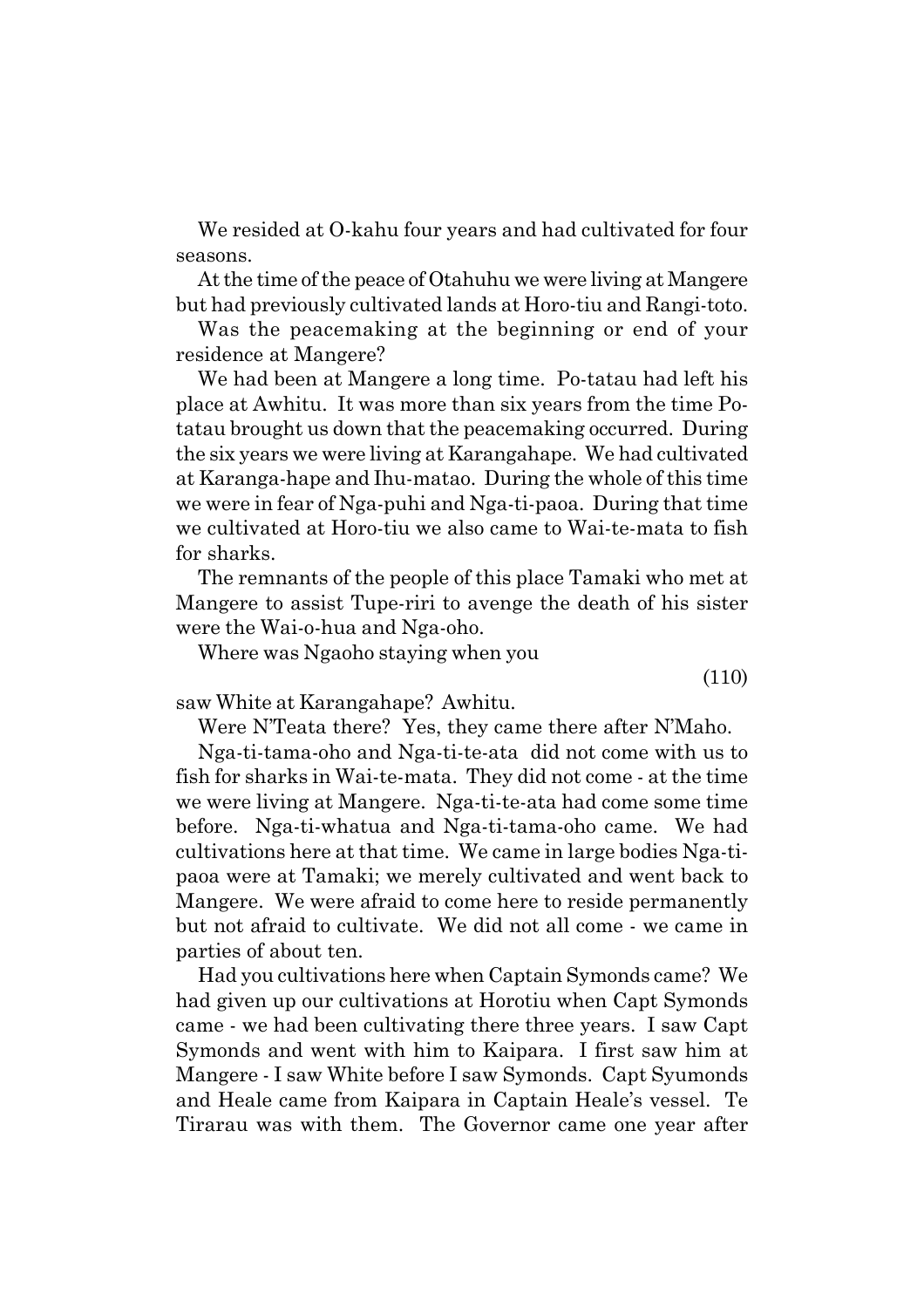Capt Symonds. We were cultivating at Mangere, Rangitoto and Horotiu. The man of war came the same year Capt Symonds came - we had given up working at Horotiu and had commenced a clearing at Waiariki. It was during that year we first commenced residing at Okahu - it was then we commenced

(111)

The tribes who came here with Po-tatau came to take up the land they inherited through Te-ata-i-rehia and came to Awhitu. NíMaho came to Pehiakura and we came to our portions in Wai-te-mata because they were the portions that belonged to them before they were driven away. The people who were near to us were Te Aki-tai.

These tribes took up their lands under their common ancestor because the descendants owned land on the south side of Manukau and we had land on the north side.

We claim land at Orakei on this side the bridge through the same ancestor as on the other. The same ancestors Huatau and Tukararai.

Do you know Tobey Bunting? He belonged to Maungangu to NíMaho - he was uncle of Wetere.

Do you know of his selling any land in the neighbourhood of Remuera? He this father sold it - the land that Apihai had given them. I do not know whether he sold land at Kohi-marama to Mr Dalziel - he did not sell that land I do not know that he sold land in that locality to Mr Dalziel.

Do you know whether Te Hira signed the deed of purchase of Waiuku? I do not know he received some of the money - I do not know the amount. Te Hira is of Te Tao. He is Api-hai's son.

By Mr Mackay: My claim at Okahu or Orakei is similar to that of Apihai Te Kawau. If he died my claim

(112)

would be good but now he is alive he is the principal.

I claim on the same grounds as he.

Have all these tribes, Ngaoho, Tao and Urungutu equal claims?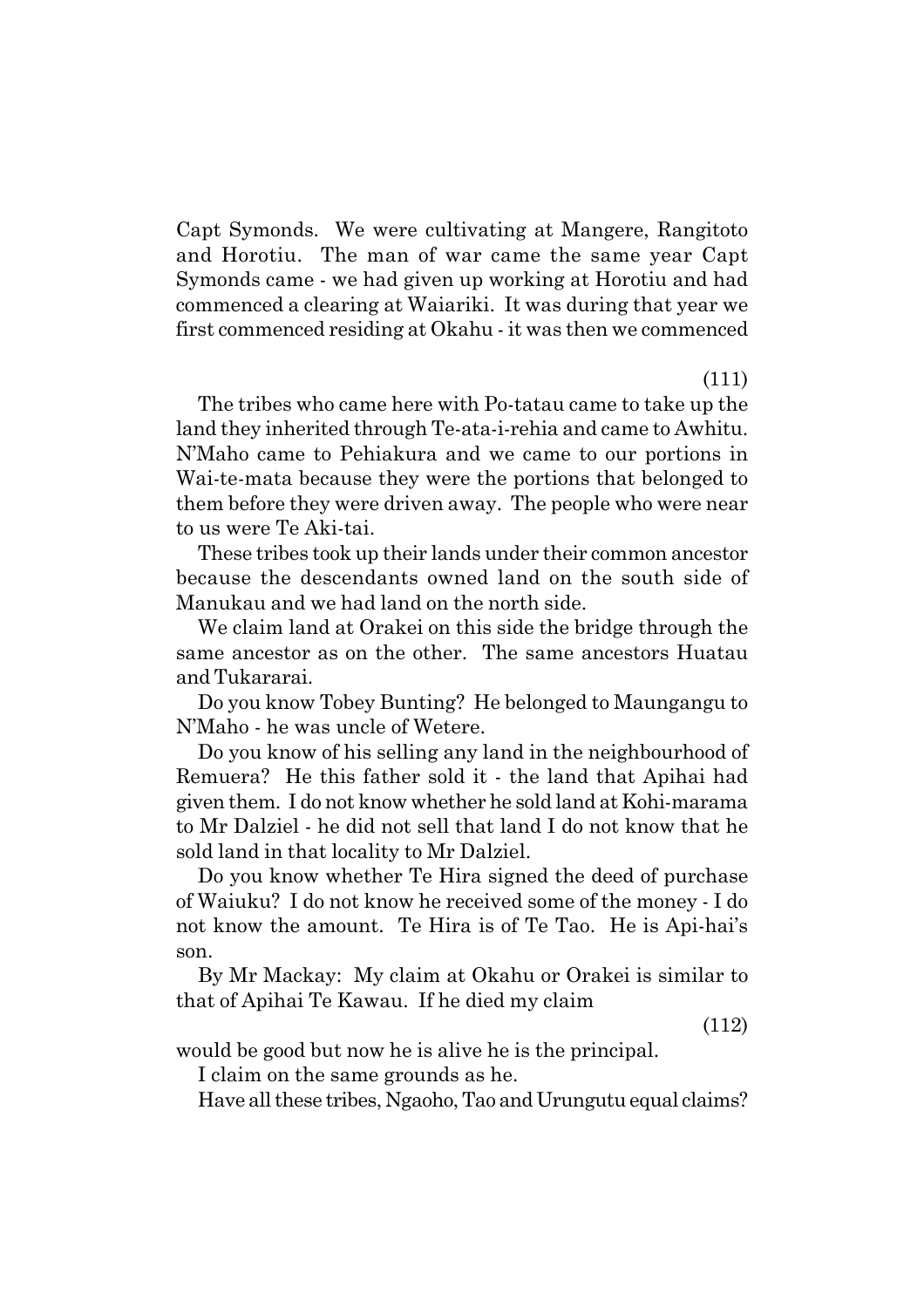Te Tao claim from their ancestors on one side only. Tokararai, but claim of Ngaoho and Urungutu are equal in right to this land at Orakei. The original name of the tribe owning Okahu was Nga-oho. Nga-oho was the old name of Wai-o-hua.

Did you never hear Ngaoho came from Kaipara? No.

Where did Urungutu come from?

Uru-ngutu are Nga-oho - it is a new name.

What canoe did these people come in? I don't know. Have you never heard of tribes in speaking of relationship say they came in a certain canoe? Yes.

Nga-oho, Te-tao-u and Urungutu all hapuís of Nga-ti-whatua. Nga-oho comes from Huatau and Tukararai - they are now called hapuís of Nga-ti-whatua.

Have you heard of Ngaiwi? Yes. If Ngaoho is the original name of the original people how is it we also hear of that they were Ngaiwi?

Ngaoho is the name of the original people - they were Ngaiwi. The reason is there were tribes in all directions and therefore we say "Ngaiwi" (the tribes).

I never hear that in former times Ngaiwi and Waiohua had separate possessions.

Then if some tribes say that the lands on this side of the watershed were belonging to Wai-o-hine

The lands on this side of the watershed were belonging to Waio-hine

(113)

and on the other Ngaiwi they speak falsely? Yes because all the lands were joined together.

Ngaiwi because all the lands were joined together.

How you prove that to be false?

Because the land belonged to Hua and other ancestors.

Hua belonged to Wai-o-hua and Nga-oho.

Urungutu were living at the time of Tupe-riri's attack at Mangere. The ancestor of Paerimu was killed at Mangere.

Urungutu owned lands in vicinity of Pokeno. All these lands down to where Auckland now stands belonged to Waiohua.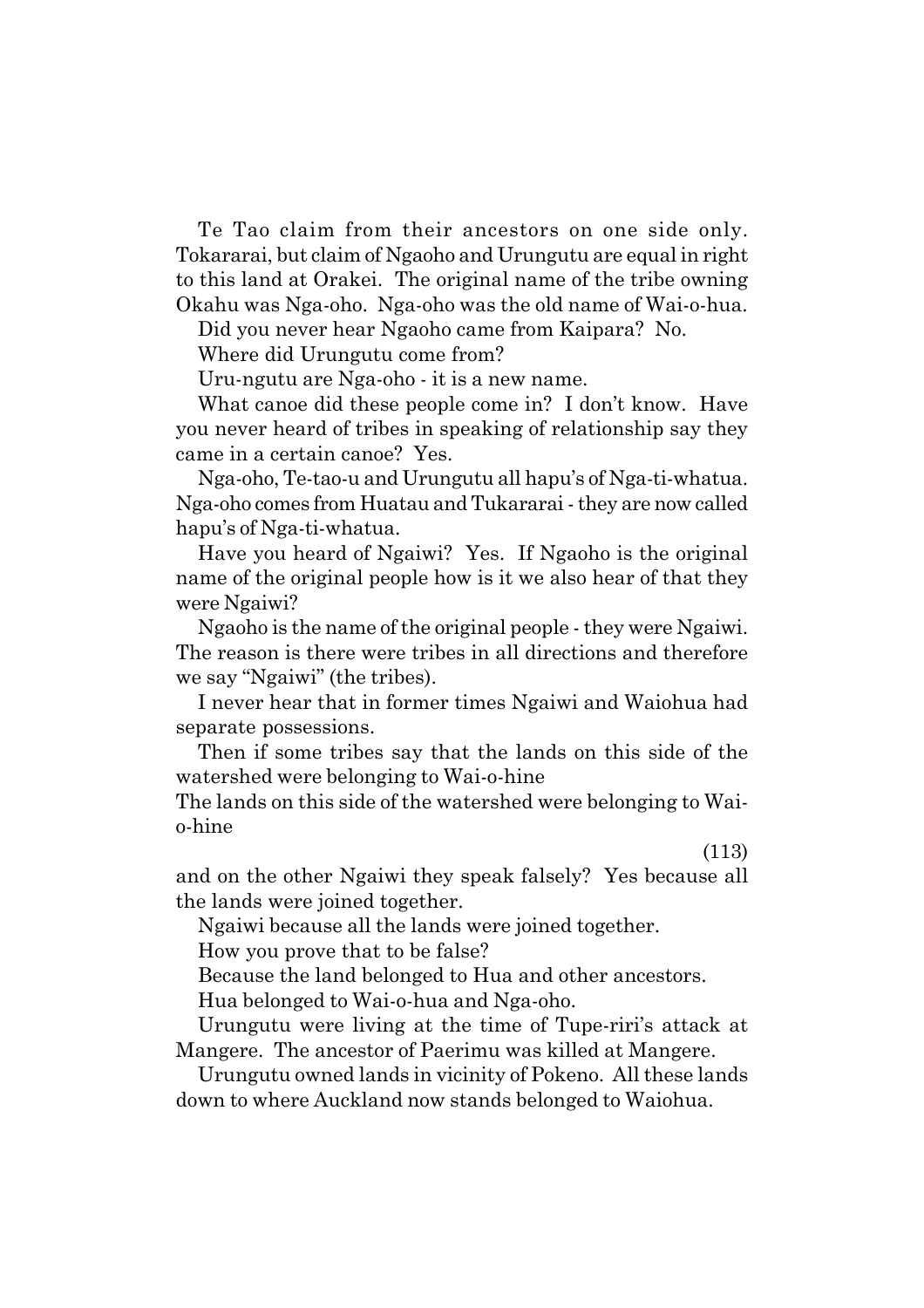Were the tribes always living together or had Urungutu separate lands from Te Tao Ngaoho?

Ngaoho Te Tao-u had separate land before Mangere was taken, but Ngaoho were Uringutu - Nga-oho is a new name.

Does not that equally apply to Te Tao? No.

Although Nga-oho was the original great name Taou are only half Nga-oho.

Have you heard of Te Hehewa and Rangikaketu? Yes. Were they Wai-o-hua? I never heard that they were.

If Hetaraka say they were is it true or untrue? It is false. Where did Te Hehewa live?

Te Hehewa lived on the lands at Takapuna extending northwards and at the Thames.

Did you ever hear that Hehewa was of Ngaiwi? Yes.

Hehewa was of Ngaiwi.

Where did Te Hehewa die?

Did you ever hear that he died at

(114)

Manga-whau? He did not die there.

Do you know where Te Hehewa was living when Wahaakiaki came? No.

Did the conversation you have related between Wahaakiaki take place before or after (Mimihanui) the murders? After.

The conversation between Waha-akiaki took place after the Mimiha-nui murders.

How do you account for this discussion as they were on unfriendly terms?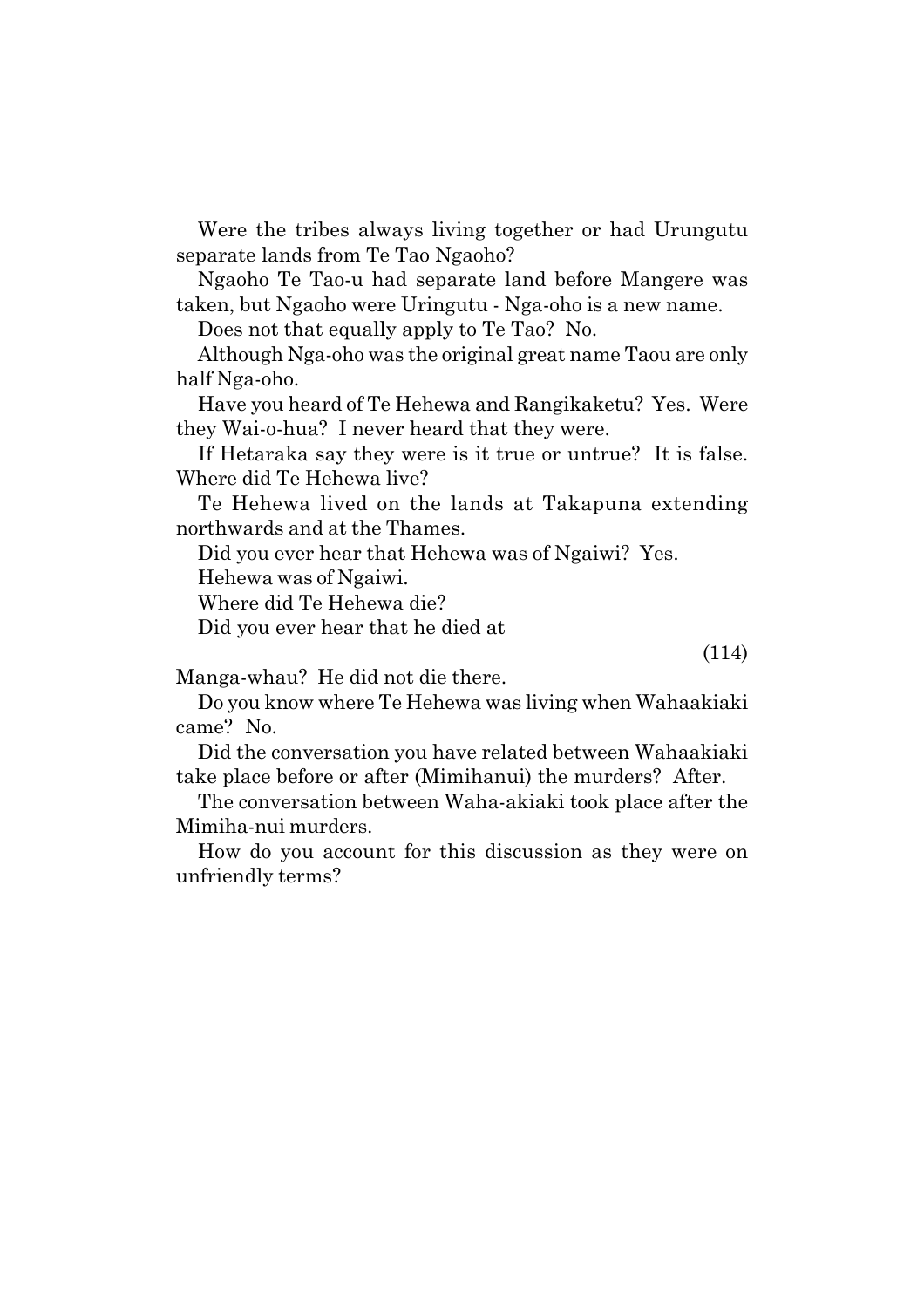## **C H A P T E R I X**

The words uttered by each were challenges, one was outside the Pa, and the other inside.

That talk about words they uttered are true as the words about the lizard god found inside Kiwi's neck are true.

What chiefs were killed at Kohimarama and Tamama when the País were taken? I do not know their names.

Were the N'Rongo one of Te Hemara's tribes engaged in taking these Pa's? Yes. Then have N'Rongo any claim to these lands! No. N'Whatua have no claim over these lands because they left them to Apihai Te-Kawau.

The Nga-ti-rongo one of the sub-tribes engaged in taking these País at Orakei. The Nga-ti-rongo have not any claim to the Orakei lands! Nor have the Nga-ti-whatua any claim over these lands because they left them to Apihai Te-Kawau.

When tribes go to attack Pa's they do not go in heavy garments like topuni (dog skin) mats. Dog skin mats were used at night, not when they were fighting.

You say Waiohua fled to Waikato, what portion of them? Those related to Te Pepene.

The Waiohua who fled to Wai-kato were related to Te Pepene Te-tihi.

You say Waiohua take their name from Hua, had he any other name? Is he and Huakaiwaka the same person? I donít know Huakaiwaka.

There are seven generations from Hua the father of Huatau to myself.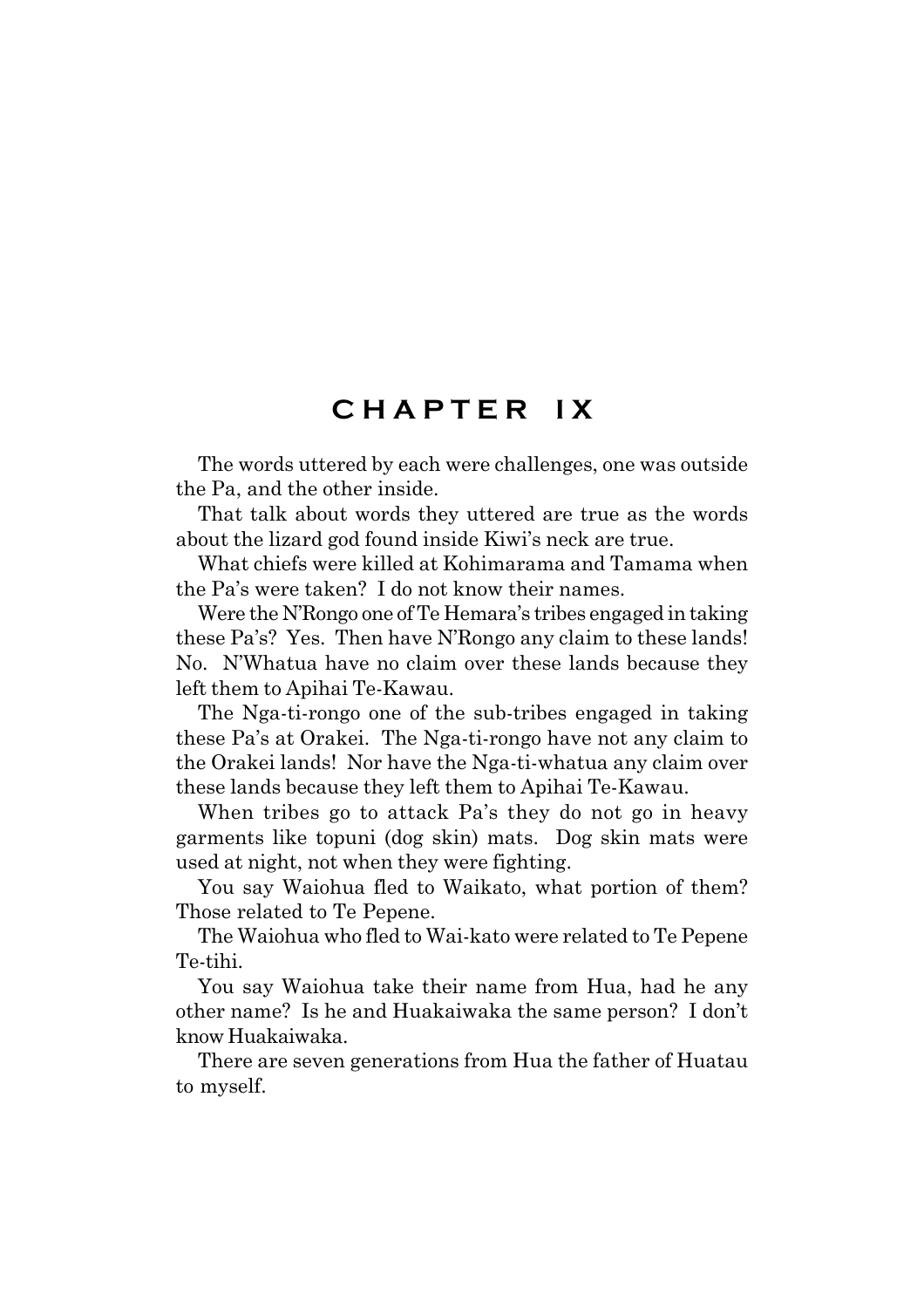Is it there they were living with NíPaoa at the time of the flight of Apihai ma from Mahurangi? I do not know about that.

Was Hakopa Te Paerimu a Uringutu who brought Apikai ma from Heads of Waitemata? I have heard it stated so in Court.

When you were living at Te Horo Wai-pa were Uringutu with you? Yes.

Did you ever hear of any tribe killing the original people of this country besides Taou and NíWhatua? I have not heard from other tribes what they did.

If Ngaiwi and \_\_\_\_\_ extended on the other side of Tamaki who exterminated them there? I don't know.

Did you never heard that Ngati Paoa, N'Maru, N'Whaungunga and N'Tamatera killed on account of the death of

Did you never heard of Kapetu? I have. Did you ever hear that he killed Ngaiwi and Waiohua? I have.

Kape-taua killed some of the Nga-puhi and Wai-o-hua.

Names of places on this?

Is it our Maori custom to give names to places on account of incidents taking place there such as murders and other matters.

Can you explain why Papatarutaru was given to land this side of Tamaki? No.

Are N'Tamatera a tribe belonging to this side of the Thames? Who is Teruki you alluded to the other day? I did not allude to him.

Do you recollect living at Te Horo? Yes. Did you see C Marshall there? Yes.

(116)

Do you recollect his leaving there for Sydney? No.

Was he there immediately before the tribes returned to Mangere? I saw him there before the tribes returned to Manukau.

How long before? I donít know - it was not long before the tribes came away.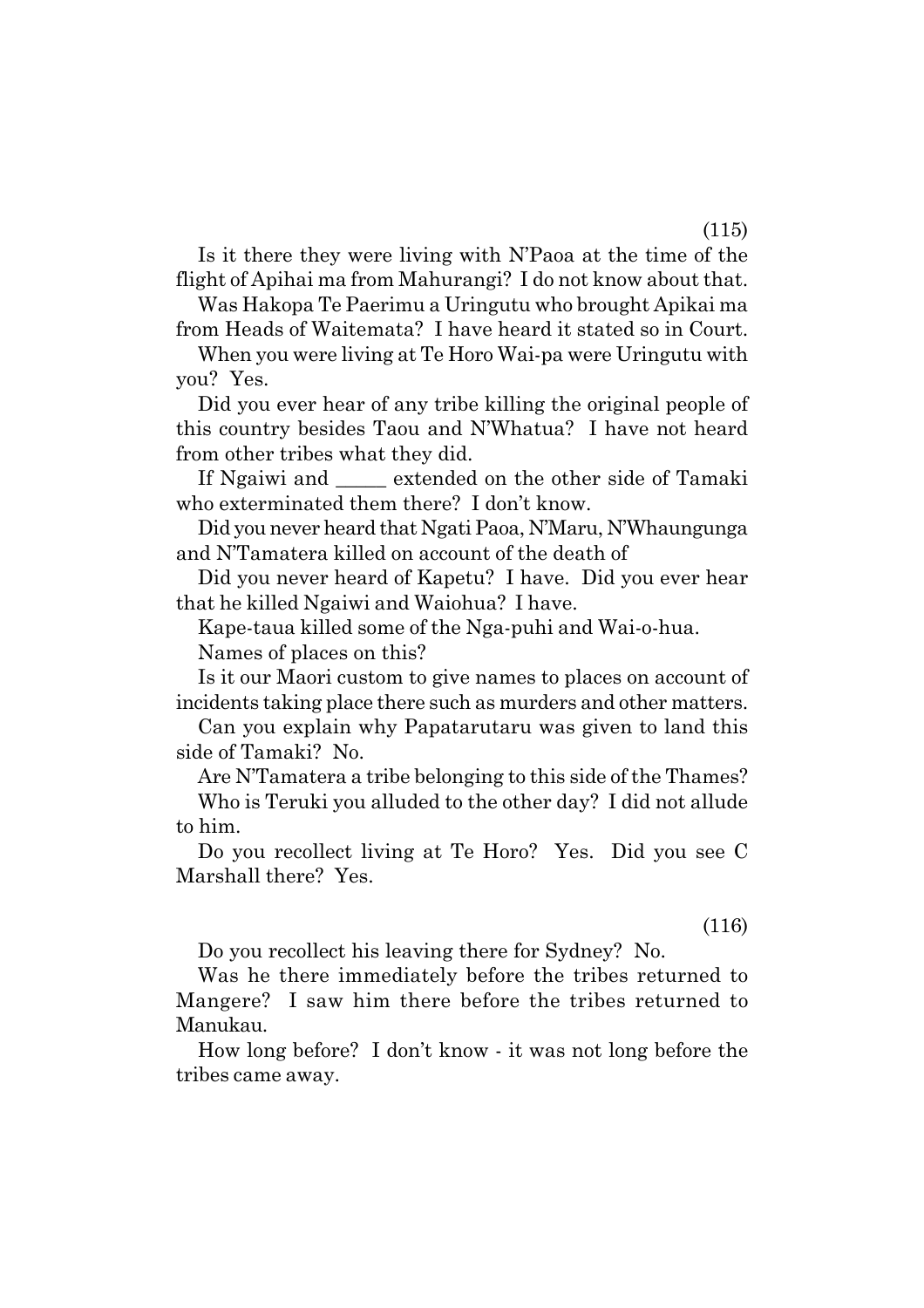You say all the Waikato tribes came with you, did they formerly own land here? No. Why did they come? N'Teutu and NíMaho had claim to land on other side of Manukau.

What did the others come for? To bring us down. Had not Waikato tribes before that time made peace with Ngapuhi? Yes.

Pomare the Wai-kato fought - after that peace was made between Nga-puhi and Wai-kato. After that Tira-rau and Pouawhaís business - there had been a peace made but it had been broken. Puke-rangi was of the Para-whau - he was in this expedition - Pukerangi was killed by Tao-u.

We were afraid of Nga-ti-paoa and Para-whau that we required Wai-kato to protect us.

Did you make the cultivations at Horotiu and Rangitoto before Kahukotiís peacemaking? Yes.

How long was after you came to Manukau from Horotiu before this peace was made with Kahukoti? I think it must have been at least six years. We lived at Karangahape for six years - then we were a long time at Mangere before the

(117)

armed with guns was this true? I did not see any guns if they had had guns with them there would have been fighting. The guns would have been fired off. Mr Clarke was the only one of the company who was energetic to speak and bill and tomahawk were returned to Mr Clarke at that time - one of our party was wounded with the hook. If he had been killed Mr Clarke would have been killed also.

At the time of Kahukoti's peacemaking at Otahuhu what cultivations had Te Taou on this side? Rangitoto and afterwards at Okahu.

Had they only recently begun to cultivate at Rangitoto at that time? Many years before. Where was the permanent residence of Apihai ma then? Mangere and Onehunga.

At the time Te Tao were living at Karangahape what other cultivations had Te Taou on the Manukau side? Mangere and Ihumotu - we had long cultivated there - and we had a herd of pigs at the island of Puketutu.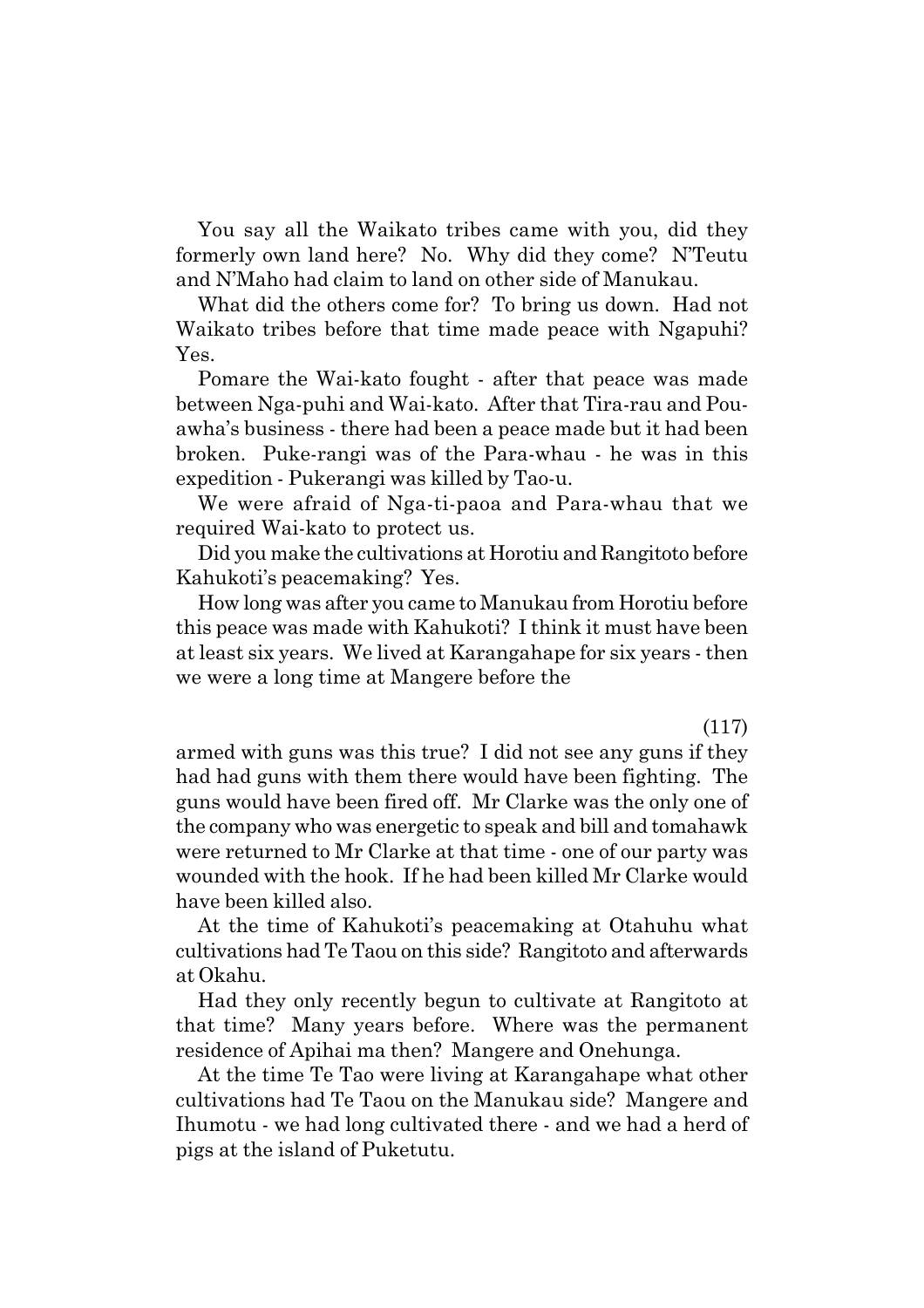Why did Waikato tribes accompany Te Tao-u and Apihai to Manukau? Through a request by Apihai and Potatau.

Waikato accompanied Te Tao-u and Te-kawau to Manu-kau through a request by Kawau and Po-tatau.

Was that their principal reason?

Another reason was Po-tatau-Te Wherowhero's face had been smeared with blood. Our Pa at Te Horo - was stormed by Te Hurupu that is the meaning of Te Wherowhero's face being smeared with blood -

(118)

that was to avenge the Whakatiwai murders. We had come down the Wai-kato river and were on the sea coast. I was in the Pa at Te-horo when it was stormed.

A portion of Te Tao-u and Nga-oho had left Wai-kato before the Pa was stormed. The first time we came with Po-tatau and the others and after we left the Pa was taken: messengers came down the Wai-kato river and I came with them along the coast. Then we all went back to avenge the affair at Te Horo - Waikatoís were slain by Te Tao-u, Nga-ti-tipa, Nga-ti-te-ata and Nga-ti-tama-oho also joined in the fight.

Did Apihai ma go? Yes.

This fight was a Momoriiti.

Before your first coming under Potatau had not portions of the tribes been sent to prepare cultivations for the main body? No. Did you all come at one time? Yes. At the time of Capt Symond's first coming where were you living? At Mangere.

Were any of your people living at Orakei and Okahu? Long before that they had cultivated here but had returned to Mangere. When Capt Symonds had been here for a year he went to the Bay and stayed some time and returned he stayed here for a time and went back - he stayed there and returned in Capt Stewartís vessel. I cannot give any idea of the time that elapsed between Capt Symond's first visit and the arrival of the Governor. How

(119)

I should have known that he was from these ancestors. I should have had an opportunity of learning his ancestry from him.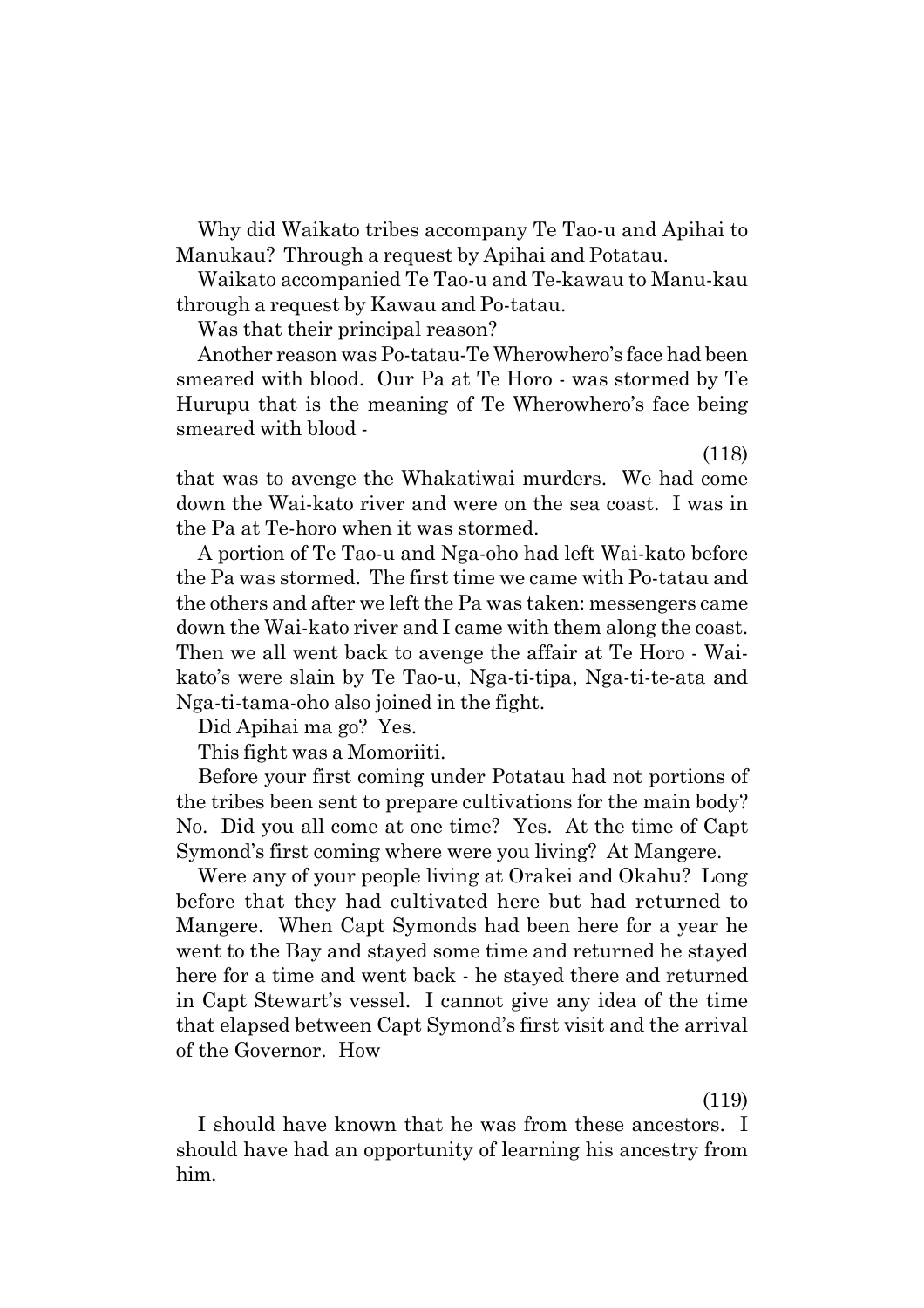Do you consider the subdivisions you spoke of real divisions? Yes. With .......... boundaries? Yes.

Where was the portion of land owned by the Wai-o-hua? I do not know the boundaries in the days of Wai-ohua, but I do those in the days of Tau-moari.

State generally where the people were placed:

Where the people placed:

Nga-ti-tama-oho at Pehiakura

Nga-ti-te-ata at Awhitu

Nga-ti-pari at Papa-kura

Aki-tai at Pakete

Nga-ti-whanaunga at Awhitu and Pehiakura

Te-aua - same as Aki-tai

Nga-ti-kahu-koka - same as Nga-ti-te-ata

Nga-oho Tao-u at Tamaki and on to Kaipara

Nga-ti-whatua came to Wai-ko-nui that they might be near to Te-tatua (Three Kings)

Is Poma Te Tioi a Whanaunga? No he is NíMaho - they are one.

Did you never heard that Hetaraka made an objection to the sale of Gov Greyís time and was not that the reason you did not receive payment for it? I did not hear.

The time you attempted to sell that land was at the time Hetarakaís letters were published? Yes - but I had urged my claim during Gov Grey's first administration.

(121)

living at Waitere. I remember how old he was when he left - he was one elder. He was old enough to carry arms he had wrested and fought. I know the cause of his leaving, a squabble between Te Po and himself - about fern root - the result was that Hetaraka was attacked with the fern root powder -

Te Po and Taka-puna quarrelled about fern root - the result was that Taka-puna was attacked with the fern root powder by Po.

Turehurehu was there and Hetaraka this father left. I know Hetaraka was born at Waitere and all N'Whatua. Hetaraka's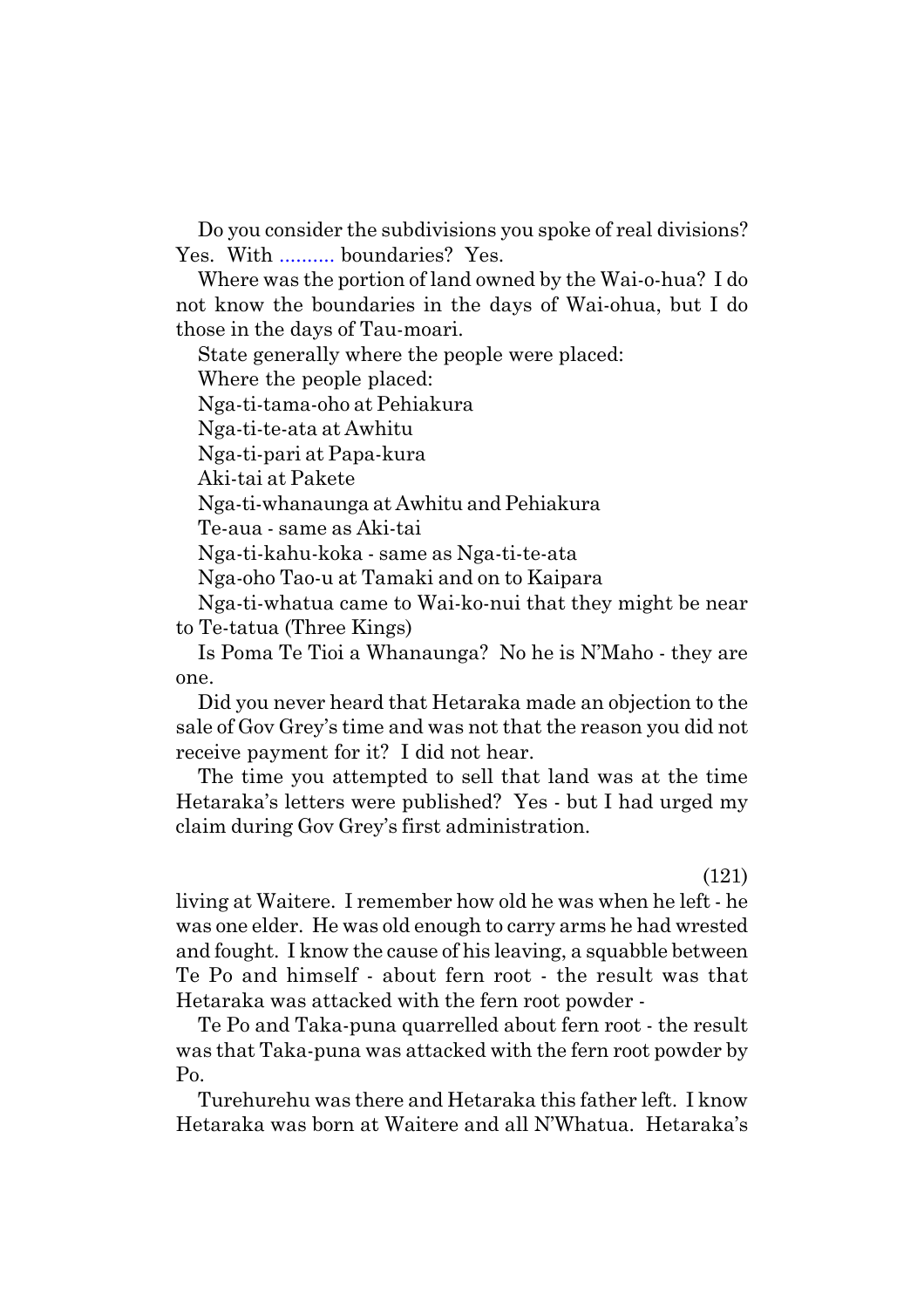motherís name was Tahiki - she was NíWhatua - Te Matarahurahu was the hapu. I knew Parehurehu. He was N'Tai. I first went to Okahu when we came back from Waikato (this was not clear) before Ikaranginui. It had been my permanent residence long before and at Onehunga - Nípaoa was at Mauinaina and Mokoia before they had fallen. I was cultivating at Mangere, Onehunga, Orakei on this side at the time. N'Paoa were at Mauinaina and Mokoia. N'Paoa did not cultivate at Orakei at that time. I remember the return of the tribes from Waikato I came back with Apihai ma. The first place we went to live at in Manukau was Karangahape and we built a Pa there. The next place was Mangere we built a Pa there the name of it was Whakarongo our cultivations were then at Orakei, Horotiu and Okahu. I cultivated at these places myself. After I left Mangere I came to Orakei and Okahu to live. I found no people there this was before the Europeans came. A long time before we cultivated

At 2.15 the Court resumed

Te Waka Tuahere (sworn): My name is Te Waka Tuahere. To what people do you belong? Taou and NíRongo.

The Nga-iwi were the original inhabitants of this country of Tamaki.

Waha-akiaki belonged to Te-Tao-u. He killed Kiwi. Tuperiri belonged to Te Taou. Wahahakihaki was a relation of Tuperiri through Ranga-haua, a woman. Rangahaua was wife of Tamapakihi, their son was Waha-akiaki and Te-kara-kihi was younger sister of Rongo-haua. Te Mimiha was mother of Rongohaua, she was wife of - Te-ra-pakihi was a daughter of Mimiha-nui. She was wife of Huka-tere, they had one son Tuperiri. Tuapakihi and Tukararai were distinct persons. Hukatere had only one wife called Tukararai.

Matua-hoa was the husband of Te Mihinga, they had Rangahaua who took Tama-pakihi and they had Wahaakihaki.

(122)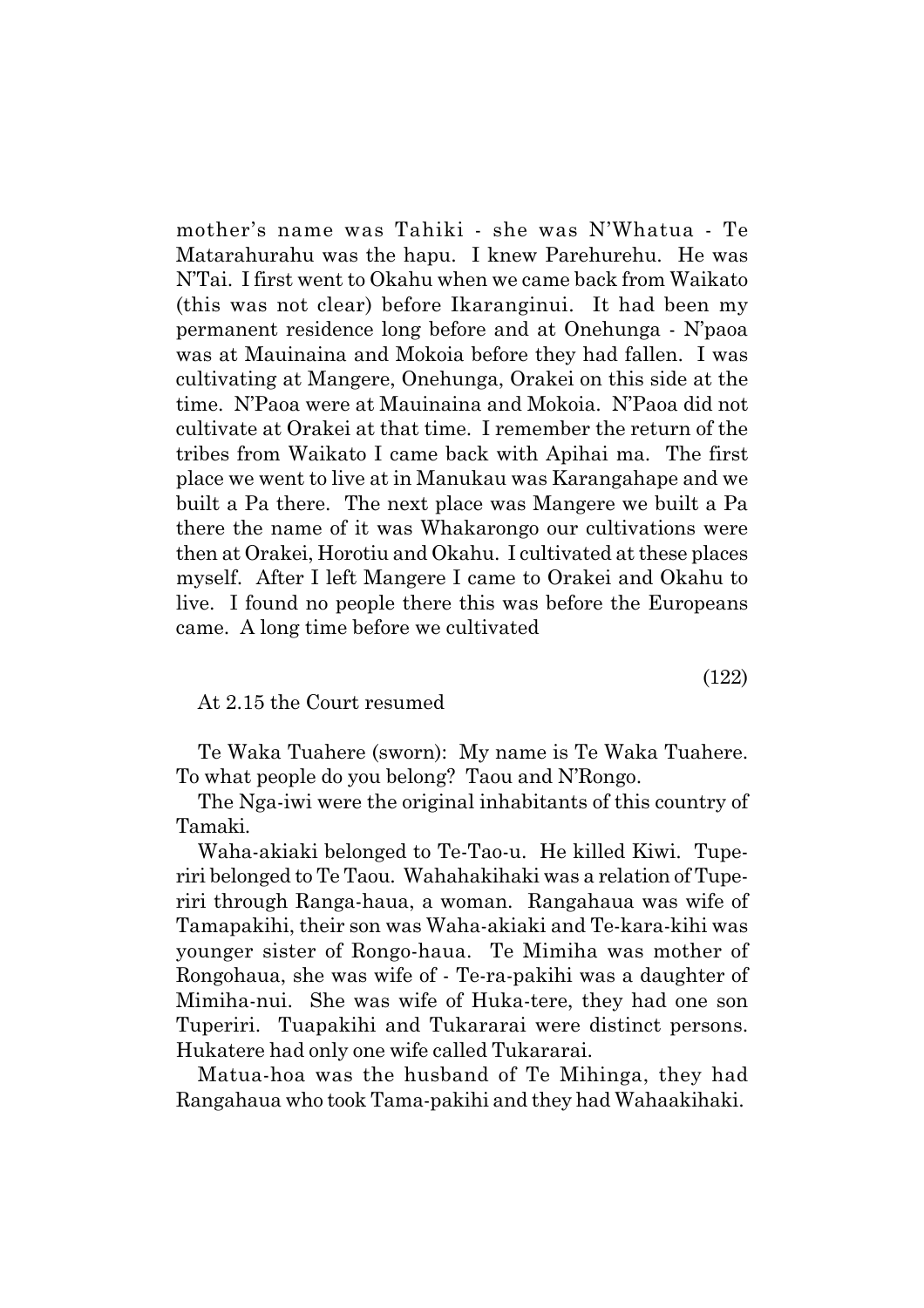Mahinga and Matuahoa had other children. Te-ra-pakihi who took Hakatere, their child was Tuperiri.

Tukararai was wife of Huka-tere

was her husband.

You have just said Tuapakihi was husband of Hukatere? I have made a mistake.

Tua-pakihi was wife of Para-hua and Hukatere was their son, he took Toka-rauhia of Nga-iwi, their son was Tuperiri.

Tukararai was of Ngaiwi. I have heard of the murder at Waitohora and also of the murders of Mimiha-nui by Kiwi and Rangi-kaketu.

Who were the people who committed the murders at these places? Kiwi and Rangikaketu.

To what people did they belong? I don't know. I have heard.

They were of Ngaiwi who were murdered at Waitahora and of Te Taou at Mimiha-nui and also of Nga-ti-hine-rangi of the Nga-ti-whatua.

Any other people? Te Taou and Hoteneís people Te N'Hinerangi, N'Whatua is the principal name.

Nga-ti-whatua took revenge for the massacre at Mimihanui at Kai-para then they came in their canoes and attacked the País at Kohi-marama and Taurarua. These were both taken by one war party.

The people who lived in these Pa's were Nga-iwi and Wai-ohua.

These País taken by assault by the chiefs of Nga-ti-whatua. Takana, Te Pahi, Para-whenua, these are the chiefs who led the attacking party.

The chiefs of the País were at Kohimarama, Kopiki at Taurarua

(124)

Hu-pipi and Hu-mataitai. Those are the names. The last two were twin brothers. Thus was revenged the death of Huru and Kaura who were killed in Kai-para. Horo-tu was the mother Te Huru and Kaura, they were Nga-ti-whatua and Tao-u.

(123)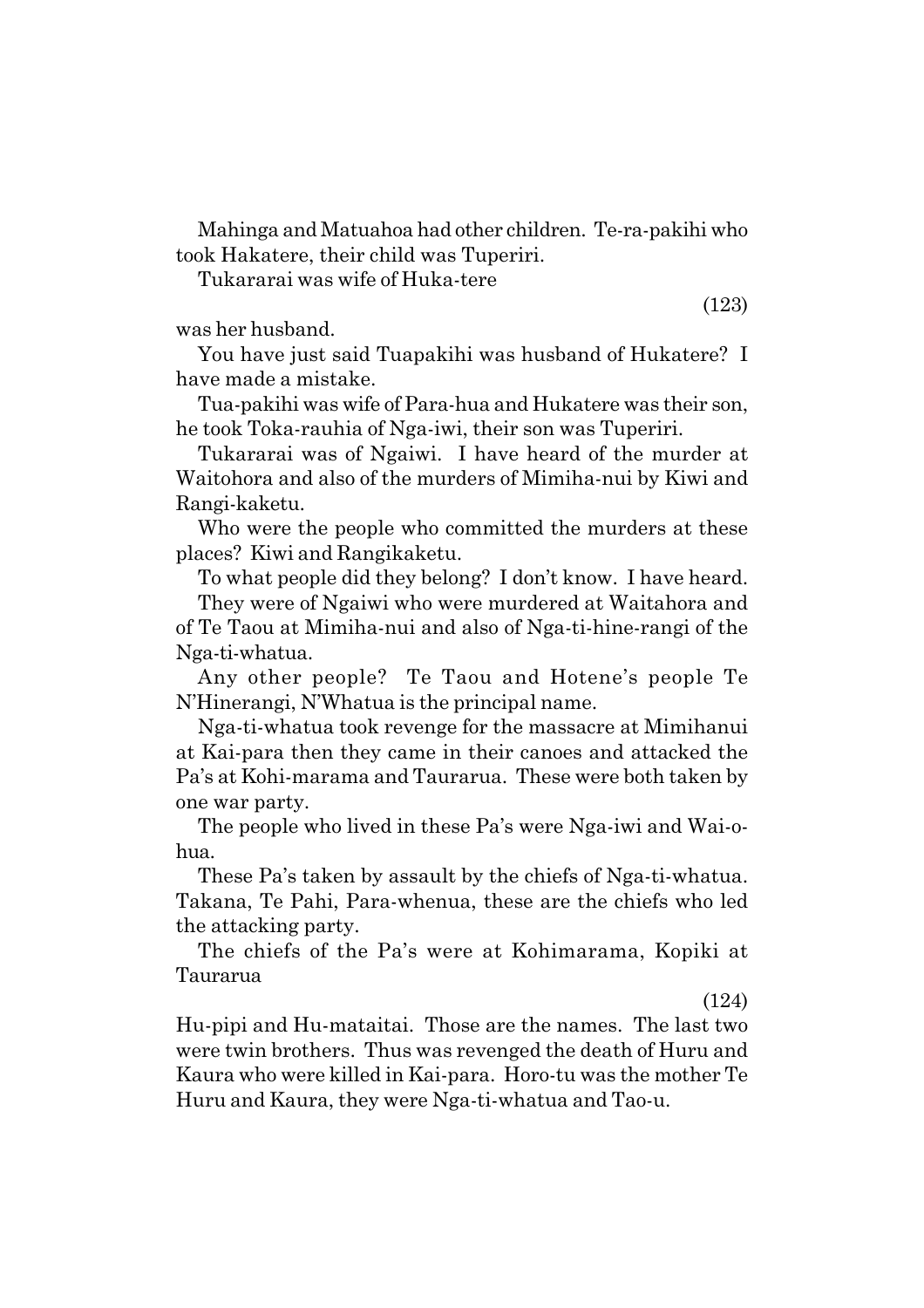The people in the Pa of Kohimarama were all killed - the people of Taurarua shared the same fate.

The war party returned to Kai-para.

Another war party came afterwards led by Waha-akiaki and Muru-paenga and Wai-taheke, who went by Titiranga down to Paru-roa. They made a moki and paddled away in the night down the bends of Manukau and stormed the Tara-taura Pa west side of Awhitu and took it then came back and assault Puke-hua-katoa Pa on east side of Awhitu, but did not take it they returned to north side of Manu-kau and the people of these País saw that Nga-ti-whatua were only a small party from the footmarks they had made and a messenger was sent to Maungakiekie (One Tree Hill) by the Ngaiwi and to Maungawhau (Mount Eden) telling the news of this war party, the people under Kiwi came and landed at Paru-roa and remained there some time. In the morning the Ngaiwi's came and Ngati Whatua seeing that they were a large party retreated and were pursued by Ngaiwi. There were 140 of Te Taou and N'Whatua they waited near the

(125)

summit of the hill for the enemy. The parties then came near together. There were 2,000 who attacked the 140 of Nga-tiwhatua, Wahakihaki asked his nephew by what mark he would know Kiwi who said "You are sure to know Kiwi by his plume."

They fought for some time before Kiwi's party came up and then the first attacking parties fled - Kiwi brought them up again. Kiwi led the attack and was caught by Wahakihaki - Kiwi fell and threw Wahaakihaki down and got on top of him - Wahaakihaki being underneath said - "What shall I do?" He recollected he had a stone weapon named after an ancestor, he made a blow upwards and hit Kiwi and then got up and killed him. Ngaiwi fled to their canoes and attempted to paddle away which were dragged back by the Nga-ti-whatua who killed the Nga-iwiís in them. There was a great slaughter and the Ngaiwi were destroyed.

Wahakihaki came back to Kai-para and Tuperiri led a war party and went and avenged the death of his sister who was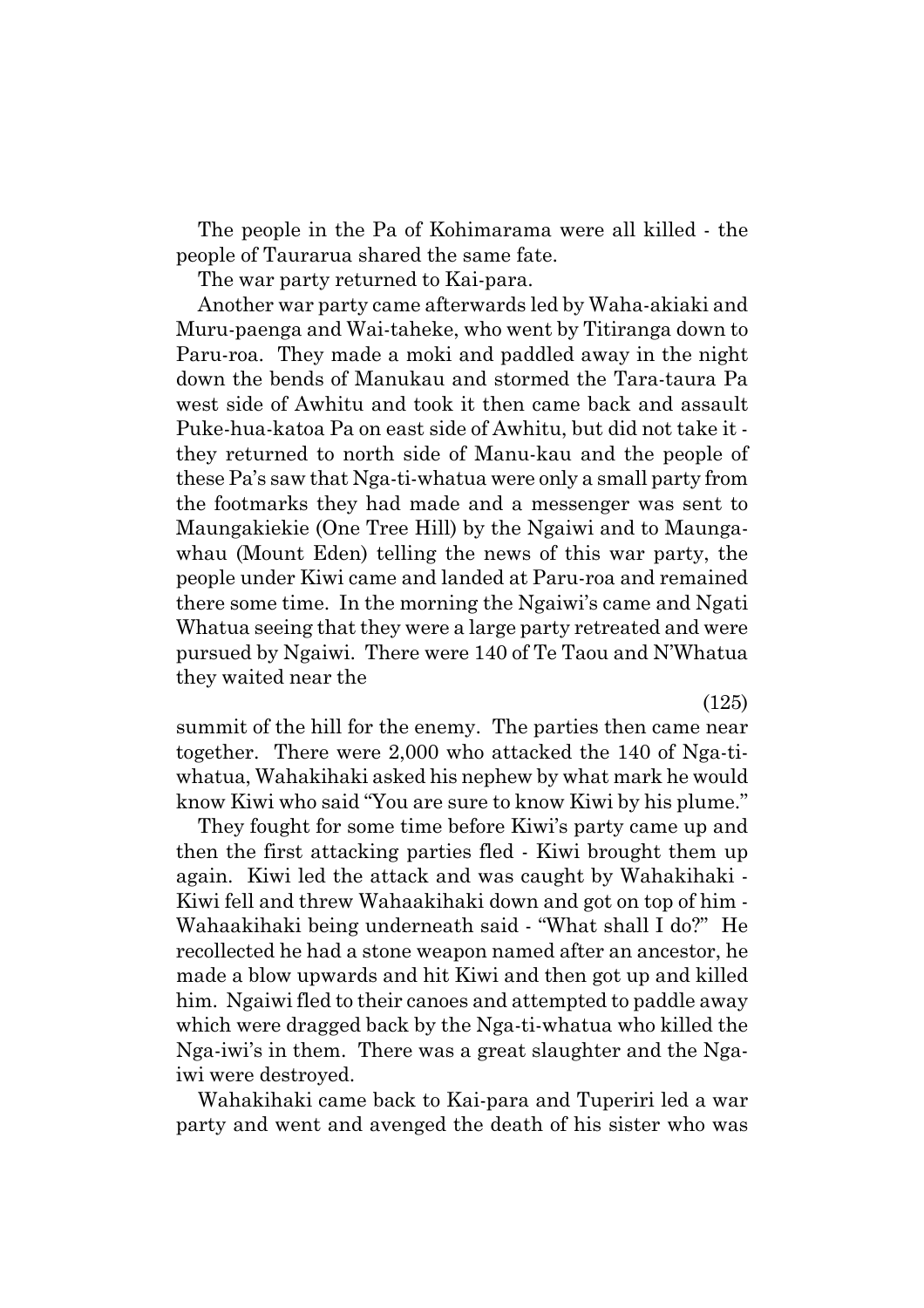murdered at Mimiha-nui. This is the time they put Kiwi's body on the tree at Maunga-nui.

Tupiri went to avenge the death of Tahitahi by attacking the Pa at Mangere.

Maungakiekie (One Tree Hill) was the Pa of Kiwi. What became of that Pa? The people had all been destroyed and it was

(126)

deserted when Tupe-riri got to Mangere.

That was the last Pa occupied by the Wai-o-hua and Tuperiri took the Pa at Mangere.

After taking the Mangere Pa Tupe-riri went with his people and settled in the Maungakiekie Pa (One Tree Hill).

The remnant of Wai-o-hua fled to other parts to the other side of Papa-kura, Tamaki and Papahuia.

Who were the people living at Orakei and Okahu when Mokoia and were standing? N'Paoa were at Mokoia and \_\_\_\_\_. Taou, Ngaoho and Uringutu at Okahu and Orakei.

Did you come back with Apihai ma from Waikato? Yes. Which was the first place you went to on your return? Karangahape - our cultivations were there. We built a Pa there.

Where did you go to from there? Mangere. Had you a Pa at Mangere? Yes. Where were your cultivations when you were living there? There and Onehunga. Anywhere else? The whole place was covered with our cultivations.

After we had been at Mangere two years we came over to cultivate at Horotiu, Waiariki, Rangitoto, Orakei and Okahu.

Did you cultivate over here before the Europeans came? Yes. Do you remember the building of the Pa

(127)

at Orakei before these wars! Kaihau cultivated, he put in potatoes which he left for our benefit.

Did Kaihau cultivate for N'Whatua when he was there? He cultivated one season and left the potatoes for Mata - he had a kainga with his daughter, Apihai, and his other relatives.

Who built the houses that Kaihau and his slaves lived in? They had been built before he came - his daughter's houses.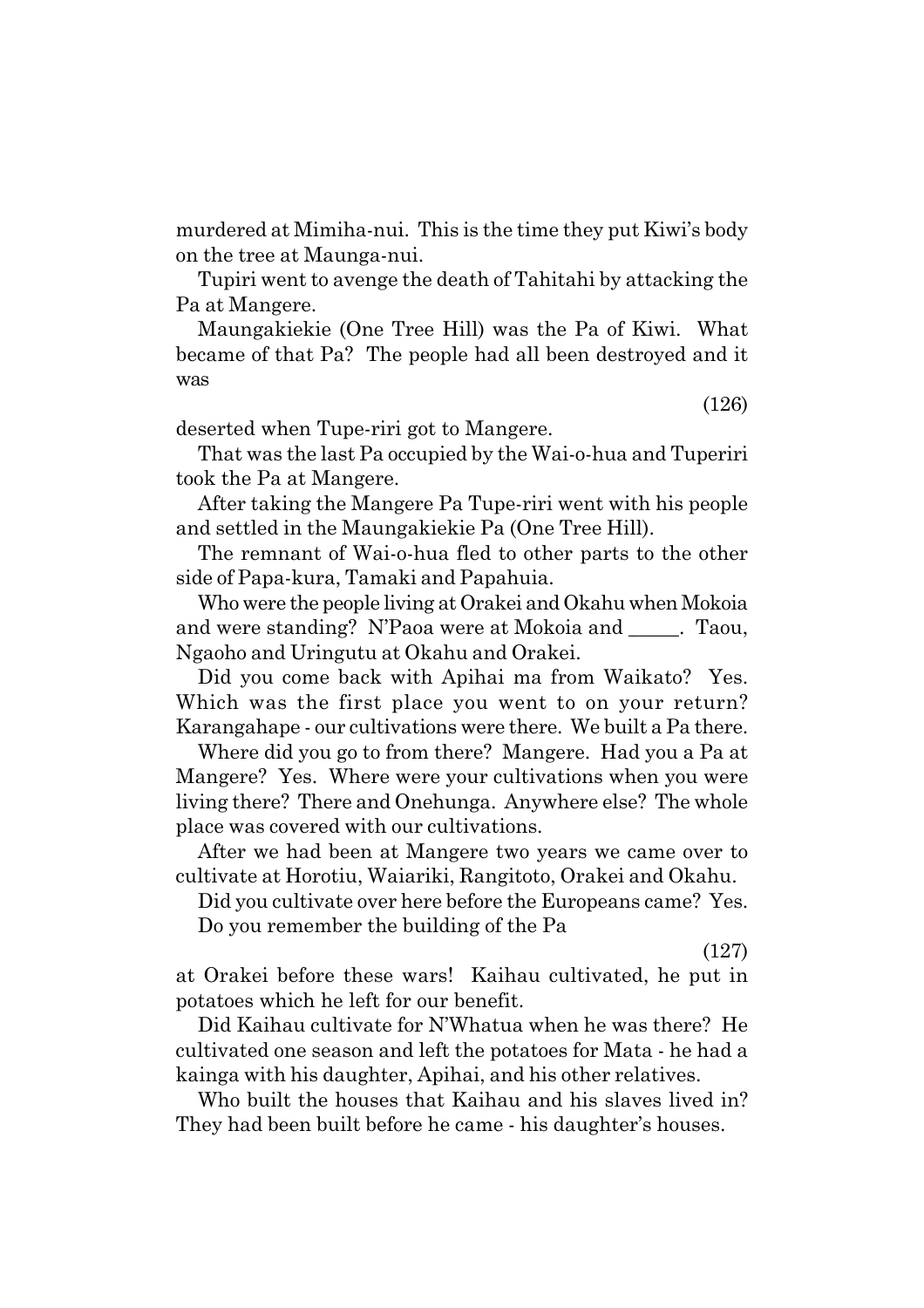During all these visits did Kaihau never cultivate for two seasons together? No.

Who was Rangirara? Don't know.

Who was Rangiunu? Don't know.

Who was Whe? Don't know.

Kaihau's wife? Don't know.

Who was Tuaho? Kaihauís mother.

Of what people? I don't know.

Mr Mackey: Were the murders at Waihohou and Mimihanui committed by Ngaiwi? Yes.

Tuaho was the name of the mother of Kaihau.

Were any other people engaged in them?

The Nga-iwi and the people who belonged to this land. Original owners joined in the murders at Wai-tahora and Mimiha-nui, in consequence of these murders Te Taou came to conquer this land at Tamaki.

Rangikaketu was concerned in these murders when the food was taken out of the Pa at Maungakiekie. Rangikaketu said "You had better let it remain." He gave a friendly caution. This is the reason why the lands to the north of Taka-puna were left to Te-hehewa till the time of the Pakeha (Europeans came). Notwithstanding these warnings Rangikaketu was concerned in these murders with all his people.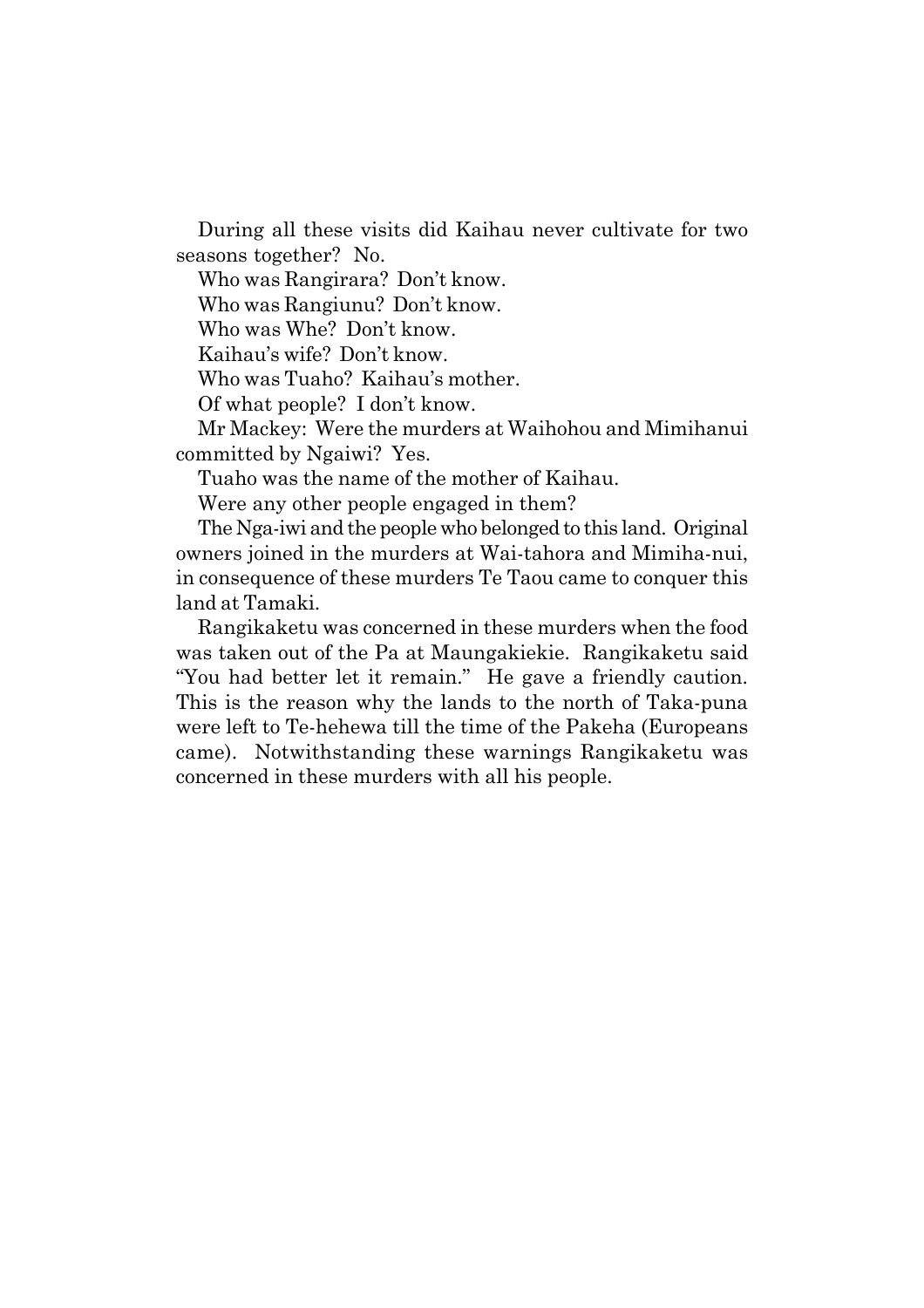## **C H A P T E R X**

Here still I am And thou erect Doert still stand yonder Learning the art Of holding war weapons The weapons of Tu-tawake The red plumed Hani-kura and The Kawau-ruku-roa In the Kawau-maro battle Or in the Kura-takahi puni The warriors sign in war

> *A dirge sung by a widow on the death of her husband in war.*

## PA AT MOUNT EDEN, AND OTHER FORTS IN THE TAMAKI DISTRICT, AND THE WARS WHICH TOOK PLACE AMONGST THEM (NGA-TI-WHATUA)

(128)

(Extract taken from Maori Land Court Minute Books?)

Saturday Oct. 7 Place: The same Present: The same

Rex by Mr McCormick: Tuperiri had a Pa at Maungakiekie. Tao-u had Pa's in this land of Tamaki. They had Pa's at Orewa (Kauri Point) and Waha-akiaki were the chiefs of that Pa.

(92A)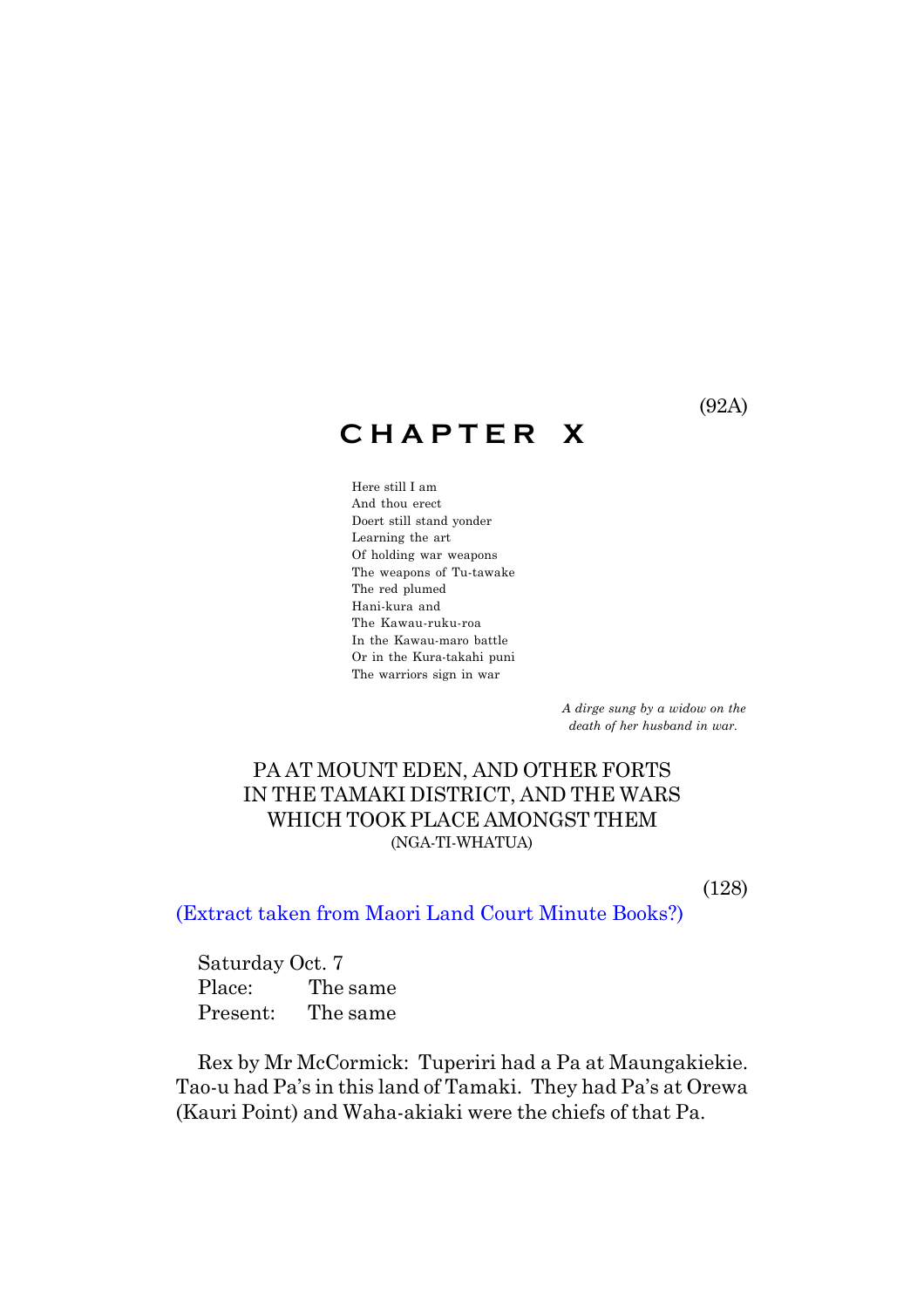Who was chief of that Pa? Tara-hawaiki and Waka-riki (it was in Apihaiís Te Kawauís time). Waka-riki was a brother of Tarahawaiki.

Te Tao-u had another Pa at Te-to at (Freemanís Bay). Who was chief? Waitaheke was chief of that whose son was Nopere, Waitaheke 2nd. Other País of Ngaoho, Taou and Uri-ngutu were Mango-nui (beyond Kauri Point). Reretuhau was chief of that. Another Pa was at Tauhinu - occupied by the same people that lives at Orewa.

These are all the Pa's in this sea (of Wai-te-mata) and this land after all the people had been destroyed.

Was there a Pa at Maungawhau at the time Tuperiri lived at Maungakiekie? No, I saw the remains at Maungakiekie.

(129)

Did you see the remains of a Pa at Maungawhau? No.

Do you remember the battle of Rangimauturutu? I have heard of it.

Was the Pa at Maungakiekie occupied by Te Taou after Rangimatarutu? No before.

Were these Pa's you have mentioned at Orewa occupied after Rangimatarutu?

I lived at Orewa long after the battle of Rangi-matarutu.

The Pa at Te-to (Freemanís Bay) was occupied after the battle of Rangi-mata-rutu.

Orewa was occupied after Orohe. The Pa at Te-to (Freemanís Bay) was occupied after Orohe.

Where were the lands of Te Hehewa? From the river Te Wai-roa to Orewa - these lands belonged to the people of Rangikaketu, the Nga-i-tai.

Had Te Hehewa any lands on this side of Waitemata? I don't know. Or Rangikaketu?

I know this land belonged to Kiwi.

What people did Paia belong to? N'Whanaunga.

Whose wife was Paia? Tautaria.

By Court: When the original inhabitants were exterminated some of the women were preserved. Some were killed and some were saved as slaves.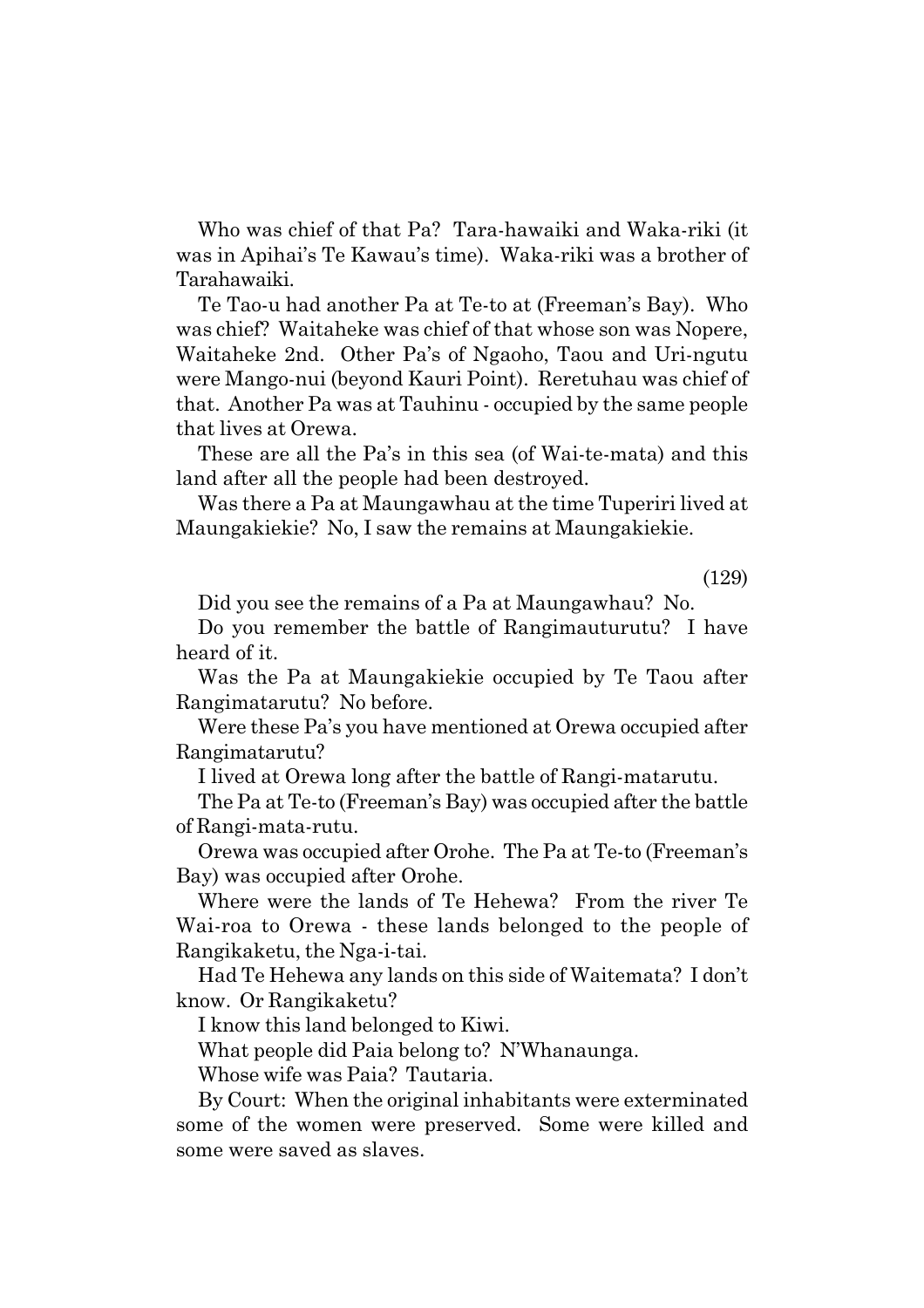Tu-ahawaiki took Moko-rua after the conquest. He take her prisoner

(130)

as she had been a wife to his "whare o nga matua" (one of the house (line) of his ancestors).

She was the wife of one who residence with her parents - Mokorua did not belong to Wai-o-hua but Waikato.

Where did he get her from?

You do not know where he got her? No.

Do you mean when you say Mokorua went to Waikato - that she fled from this place in consequence of the wars of the Taou or that she went peaceably to reside there? I don't know.

Where did Te Horeta live? I don't know. What became of Te Tahuri after these fights? Did she run away or was she captured?

Do you know what became of Rangikeketu after these fights? I did not hear.

All the people of Rangikeketu were killed. His principal people were Nga-ti-paoa-taniwha of Nga-i-tai.

All Rangi-keketuaís people were killed by Wahaakihaki, that is the Ngaiwi were killed.

After that period Rangikeketu had no people except the escaped of Nga-i-tai and Nga-ti-paoa-taniwha.

They were in existence that time. These were saved. The whole of the people were engaged in the fight. Were N'Tai? They were at the - Were any of them engaged with Rangikeketu? Yes.

And Wahakihaki? Yes.

(131)

Were any of Poataniwha in the fights? Some were and some did not go. Were N'Kahu in the fight? All of them some went to fight and some looked after the settlements.

Some Nga-i-tai and Nga-paoa-taniwha and Nga-ti-kahu joined Rangikeketu in these fights. Some of them had escaped from Paru-roa.

Then Rangikeketu had under him N'Tai, N'Kahu and NíPoutaniwhaís were they Ngaiwi?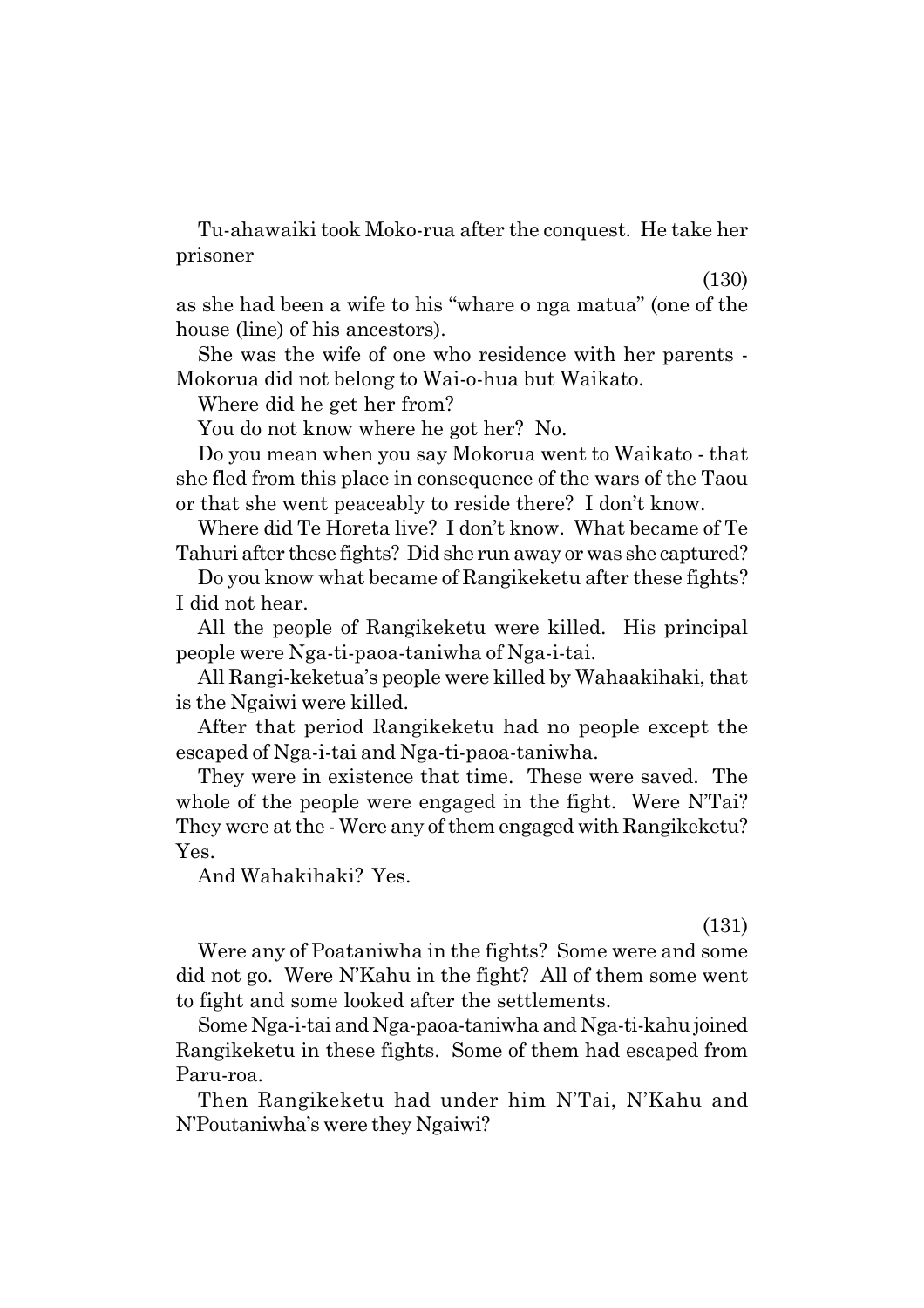Ngaiwi were with Kiwi and also Ngaiwi were with Rangikeketu with Nga-i-tai and others.

I have never seen Hehewa - I have seen Purehurehu, he lived with N'Paoa after his return from Kaipara.

Where? Perhaps at the Thames.

Do you know where Hetaraka had been living all this time? With his people the N'Paoa.

Parauna Ngawiki (sworn): Parauna Ngawiki is my name. I am a NíWhatua of hapu of Maunga-matua. I live at Kaipara.

Do you know o to? Yes.

Have you any claim? Yes.

When did you first visit them? In Capt Symond's time.

Where did you come from then? Kaipara. With whom did you come? I came with a fighting party. What for? On account of Te Whiunga Poukiu and Tirarau. Where did you go to? The army went back from Waikato.

(132)

I have heard of Kapetaua and also of his having killing Tarakimokimo in revenge for his having been thrown into the sea.

Did you hear that he conquered some of the original people of this country? No.

When you came from Kaipara with Capt Symonds was there a Pa at Onewa? That was in former times.

Have you ever seen Hetaraka cultivating at Okahu? No.

Has Hetaraka any claim to Okahu? I do not know.

What was the boundary line of the land of N'Kahu? Te Waitemata stream.

Did you not claim Rangitoto together with Hetaraka Takapuna? Yes.

What was the boundary you laid down in that case from Tamaki? Whangamatau along the sea taking in a portion of Rangitoto thence to the other side of the island thence to Tiritiri - a portion of Rangitoto divided N'Tao - we did not come in on this side.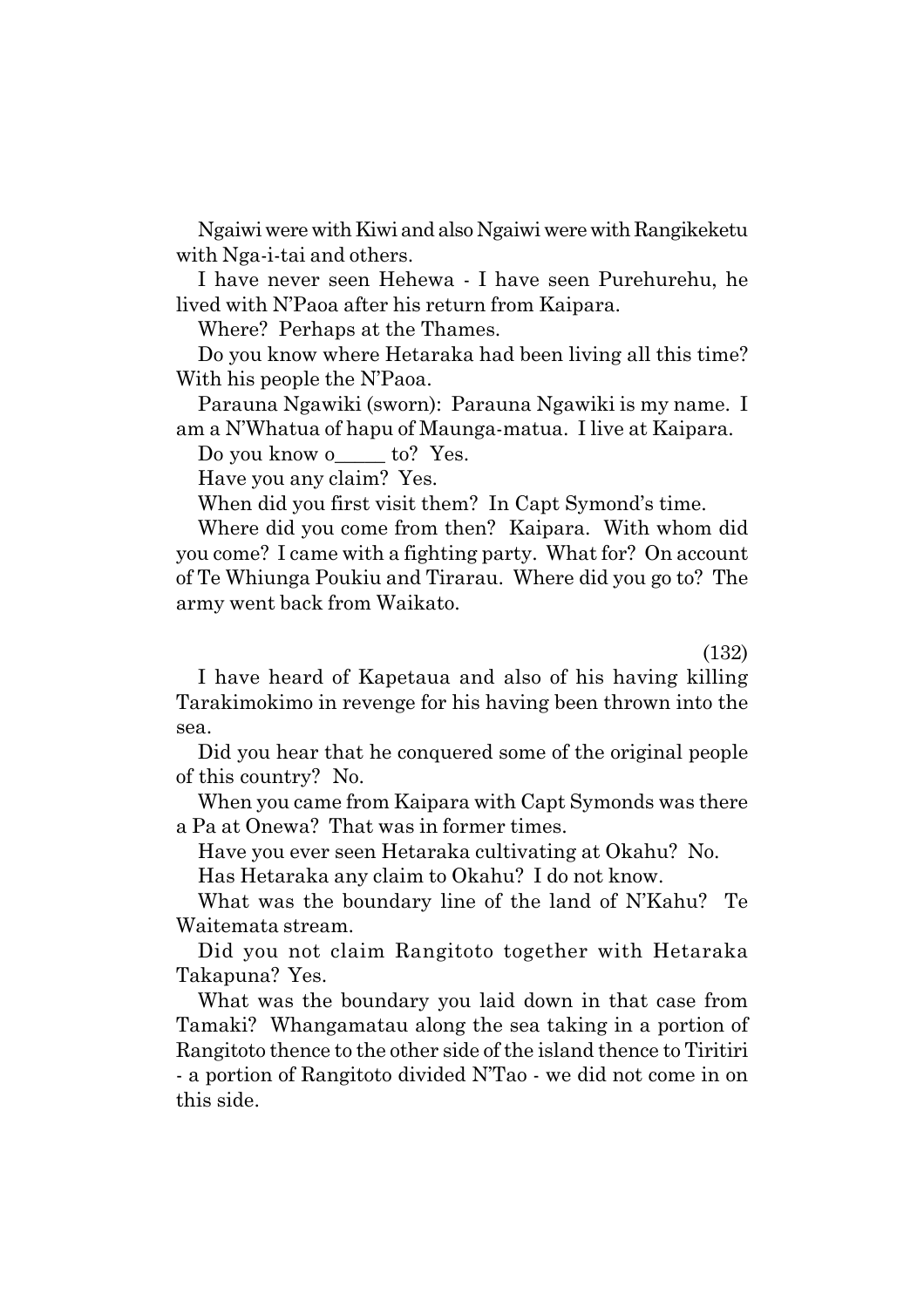Was that the boundary according to yourself and Hetaraka? That was Hetaraka's own boundary.

Eruera Paerimu (sworn): My name is Eruera Pae-rimu. I belong to Uringutu and Waiohua. I live at Waitakere, before I went there I lived at Orakei.

What was your father's name? Pai-ramu (Hakopa). Mother's name? Titoki.

(133)

My motherís name was Titoki of Te Urioteautauri-rangi, from Tukararai. That was her hapu.

Pae-rimuís father was Tiaki. His mother, Kiri-ngoru of the Ngaoho. Kiringoru was of Nga-ti-pou of Maketu. Tiakiís father was Te Aho. Te Aho lived at Mangere in Kiwiís time. He was at Mangere when Tupe-riri took the Mangere Pa. Tiaki was also there. Tiaki was saved by Tupe-riri. Tiaki went to live after this with Tuperi and his people after the Pa was taken.

Was he married to any of Tuperiri's people? No.

Tiakiís wife was Kiringoru.

Are you related to Apihai? Yes. How? Commencing at \_\_\_\_\_\_ the father of \_\_\_\_\_ from whom descended Apihai.

Witness gave his genealogy:

Gave your genealogy:



(The witness apparently left out several generations.)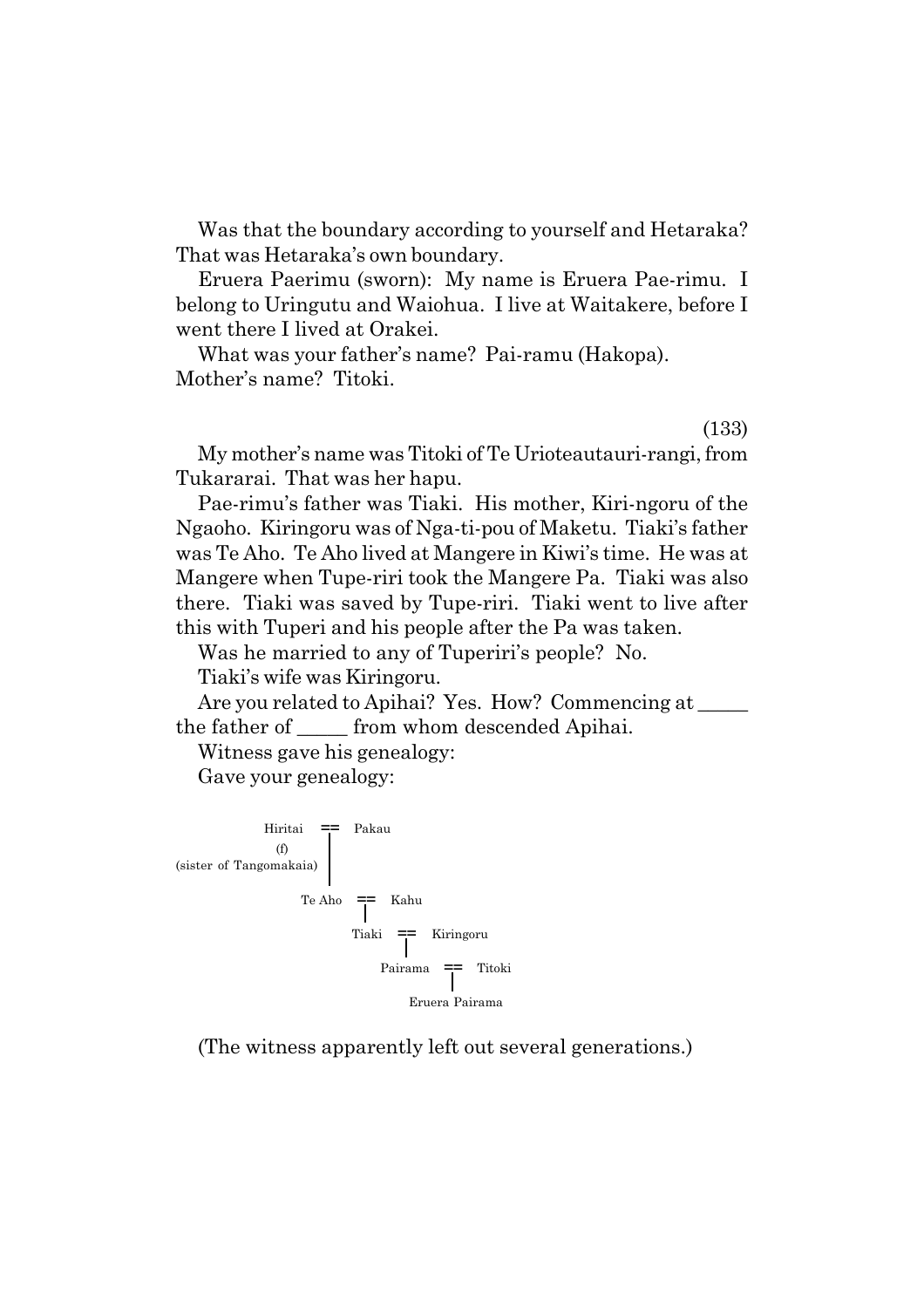Pourau was my father. His father: Tiaki His father: Te-Aho His father: Pakau His father: Whatu-arewa His father: I end here

Kahu was wife of Te Aho. Kahu was of Nga-oho. Te Kararai belonged to Te Urioteaua, Tahurangi. The general names were Wai-o-hua, Nga-iwi and Nga-oho. Tokararai's mother was Te Ahi-tawhi-rangi. Her father was Te-Rata. Wife was Pakihurehu.

Nga-oho were the original inhabitants and owners of this land Tamaki. They get the name from their ancestor Oho. Nga-ti-whatua killed the original inhabitants of this land.

Any other beside Ngaoho and Ngaiwi? Afterwards Waiohua.

Ngaoho was any other names for Ngaiwi but Nga-iwi was the great name of all the people living in this district, they were also called Waiohua.

Are there any people living now who represent the old Ngaoho? Yes, Apihai and myself, Paul and the whole of them.

Did anyone kill the original people of

(135)

this land? Yes. Who killed them? Te Taou and Ngati Whatua.

The País of the original inhabitants were Mangere, Moerangi, Otahuhu, Maungarei, Rarotonga, Maungakiekie, Remuera, Omahu, Te Uruponga (at Orakei), Maunga-whau, Owairaka, near Three Kings, Tiratau or Tatua (Three Kings). These are all the País on this side - there was another on the other side, Matuhuina.

Were there not País at Kohimarama and Tauraraua? Yes formerly.

There were other Pa's at Kohimarama and Taurarua which were taken by Nga-ti-whatua.

Who took the País at Kohimarama and Taurarua? I heard that N'Whatua did.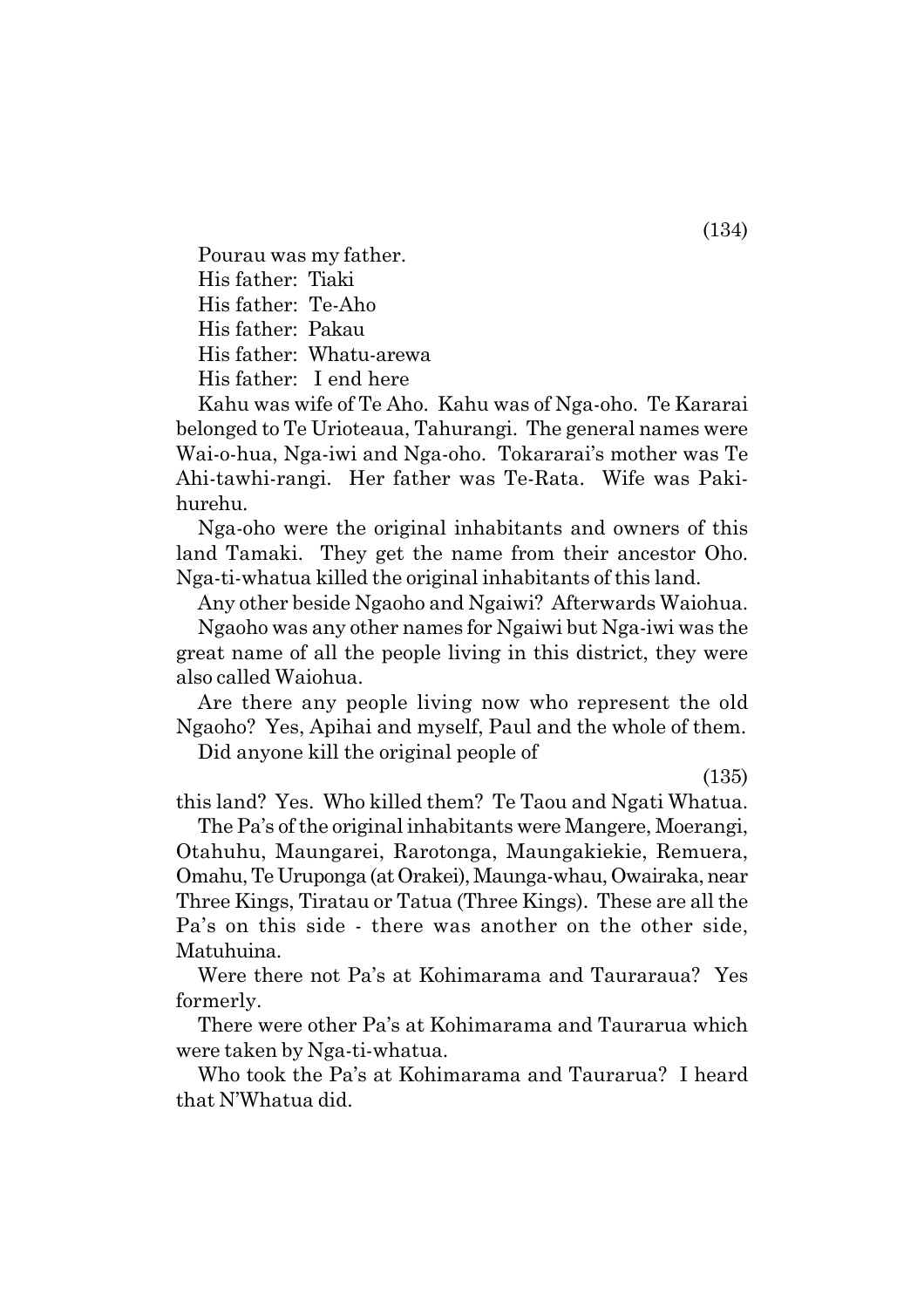Some of these País I have mentioned were taken in war and some were not.

These were taken in war. Mangere was the Pa that was stormed the people of the other killed at Paru-roa. Mangere was the last Pa that was taken.

Tiaki lived with Tupe-riri.

Did your father live with Apihai as one people? Yes. I am connected with Te Taou through our ancestor Rotu.

(Court adjourned for an hour, 1.20) (At 2.30 the Court resumed)

Ex of witness contd: When did you yourself first come to live at Orakei and Okahu? When I was a child. With whom did you come? Apihai

(136)

Paerimu and the three hapuís mentioned here. Where did you come from?

Waikato to Karangahape and Mangere. We had cultivations when we lived at Mangere at Po-manawa on east side of Onehunga and at Mangere.

Was it when you were cultivating at Mangere and Onehunga that you came for the first time to Okahu and Orakei? Yes.

Did you come to live at Orakei before the first Governor came to Auckland? Yes. Do you remember the building of the Pa at Okahu? Yes.

Who were the people living at Okahu then? Taou. Any others? Ngaoho and Uringutu. Any other people? No.

Do you remember the visit of Kahu-koti to Okahu? Yes.

Who were the people living there then? Taou, Ngaoho and Uringutu.

Any others? No. Was the Pa built when Kahukoti came? Yes.

Do you remember Mr Hoeta Patene and some of NíPaoa coming with Mr Clarke to cut a line near Okahu? Yes.

Were N'Paoa allowed to cut that line? No. Who prevented them? Taou, Ngaoho and Uringutu.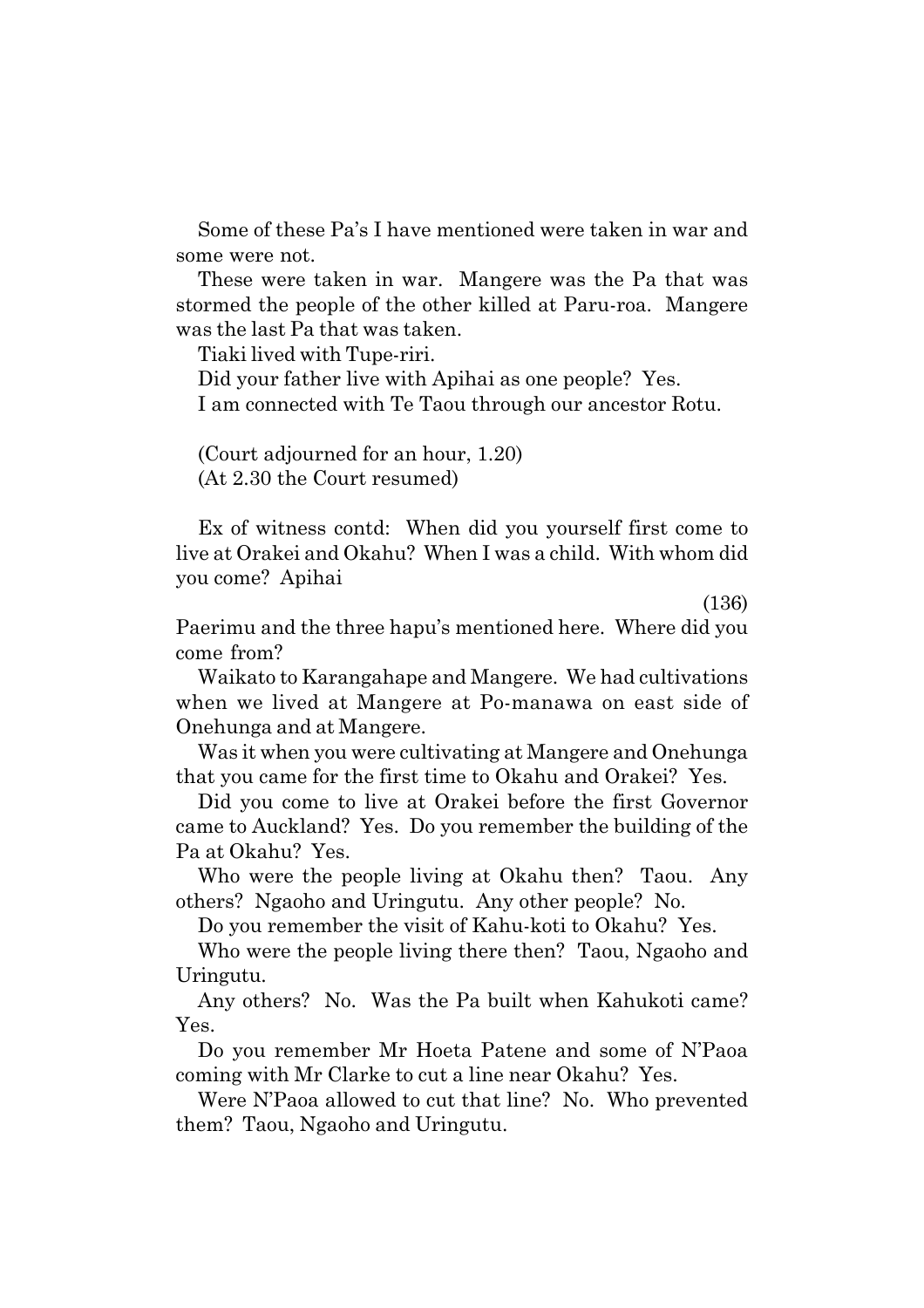Did Apihai ma take away the hook and tomahawk? Yes.

Did any of N'Paoa say anything about the word of Hema? I donít know.

Do you remember Te Rokiroki, Mohi Te Poatau

(137)

Why did they flee to Apihai after that battle? They were in fear that is the reason Apihai invited them.

Did they go because Apihai invited them? Yes.

Where did they flee from? Waiuku. Did Apihai send an invitation to them at the time of the battle? It was after the fighting.

Did not Kaihau and his people go because they were related to Apihai? That is one reason.

In Governor Fitzroy's time? Yes. Was it necessary at that time for one tribe to fly to another for protection? They went to Apihai that they might be a distant away from their enemies.

Why did they not go to Hetaraka? He was too far away.

Then Orakei was just the right distance? I don't understand. If they had gone the same distance in another direction would that have done? That was the only reason they came.

Then it was not one reason that they were related? It was.

What was the name of the messenger who went from Apihai after the battle of Turangahau? I don't know.

You say you are related to Apihai through Whangamokai? Yes.

I am related to Apikai through Whangamokai seven generations back.

How many generations is it? Seven. Was Papaha one? I donít know. Was Pohate one? I donít know.

(138)

Who was Hina? I don't know. Who was Whero? I don't know. Who was Ranginui? I don't know. Who was Whe? I don't know. Who was Kaihau? I know him.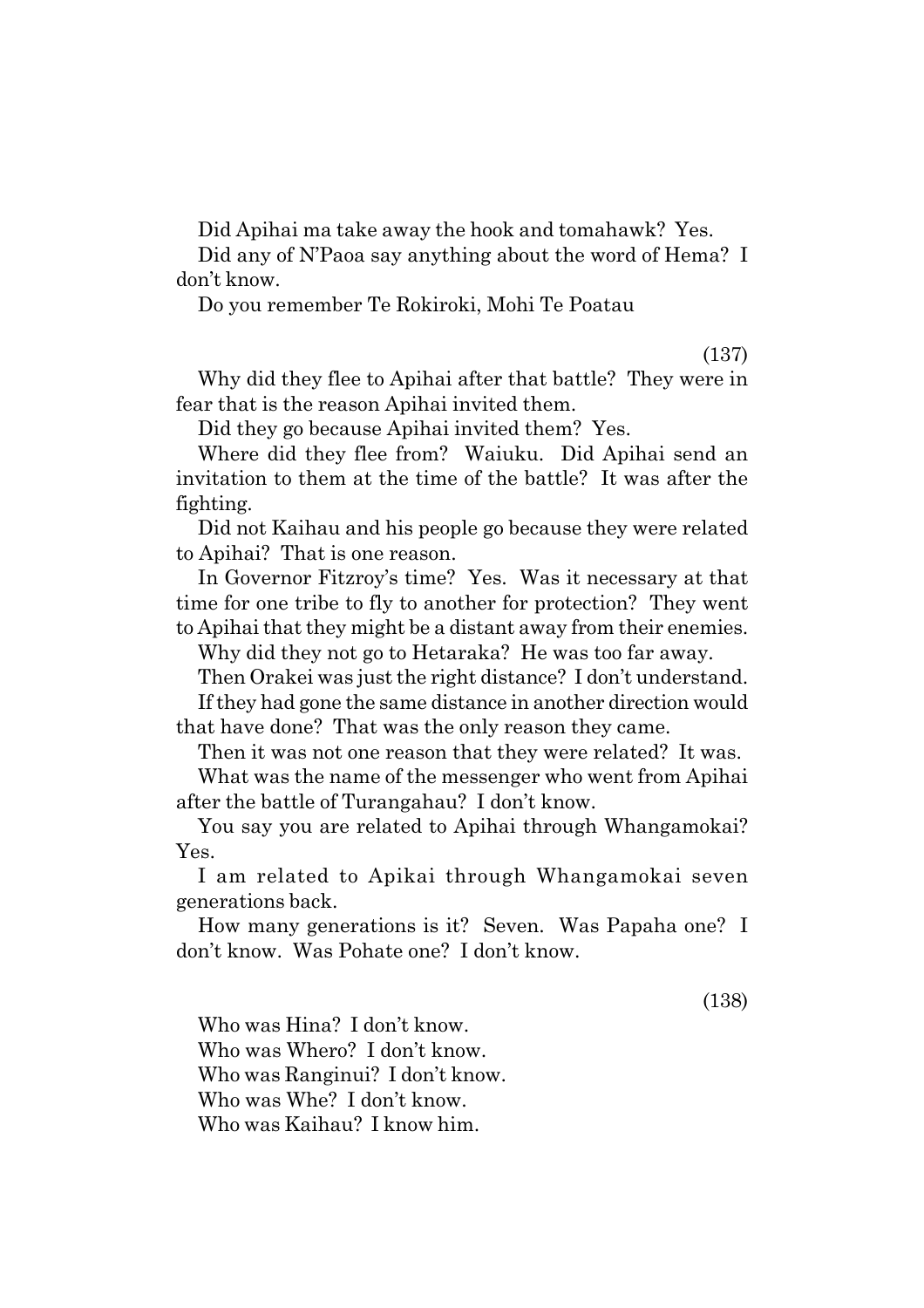Do you know Kaihauís wives? No. Do you know Apihaiís mother? No. Have you being going through your ancestors with anyone lately? No. When was the last time? Formerly.

I do not know any other ancestors but my own.

Rangimaturu belongs to Wai-o-hua. He was killed by Nga-tipaoa at Orohe. The tribes Nga-ti-paoa, Nga-ti-te-ata and Akitai and Nga-ti-pari fought at Orohe.

Were any of Tao Ngao or N'Whatua there?

Taumoru of Nga-ti-whatua was the only one there.

Orohe is on the east side of Whanga-matau on the east head of the Tamaki river.

Did N'Paoa ever kill any of Hetaraka's ancestors? I do not know.

What tribe does Hetaraka belong to? N'Tai. Are they a hapu of Ngaiwi? N'Tai is a great name.

Is it a hapu or distinct tribe? That is the right name of Hetaraka. What I heard was this that it was not a hapu of Ngaiwi but a distant name.

Waiohua was descended from Hua-kai-waka. I know they came from Hua. They did not come from Huakaiwhata.

#### (139)

I do not understand the length of the name as far as I know. They do not come from Huakaiwaka. Hauwaka is the name of the place where the canoes are dragged across from the

Awaroa to Wai-uku.

Ngaoho and Ngaiwi are one.

Then are you a Ngaoho? Yes.

Urungutu and Nga-ti-pou are related to Pou-tu-keka. It was afterwards the hapuís were subdivided.

Are you sure of that? Yes.

Tirikohua and Maketu were the old lands of the tribe. Ngati-pou descendants of Pou-tu-keka.

If you are closely related as you say how was it Taou and Ngaoho killed all your relations at Mangere? The reason they came here was because the NíWhatua had come - Mou here the people of Tauo came to kill the people of this land.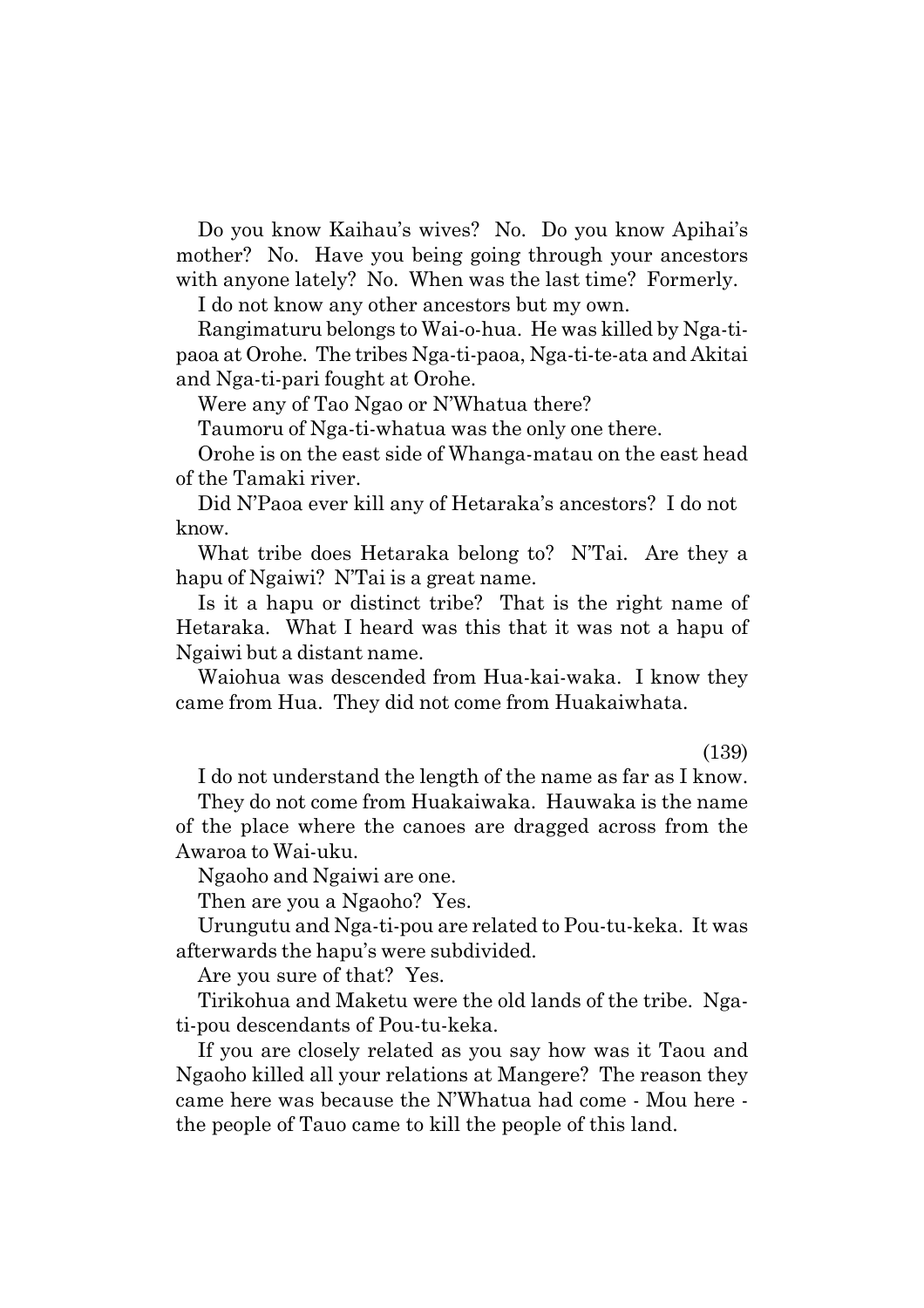Were all your people killed except Tiaki? Yes.

Was he made prisoner? I don't know all I know is that he was saved.

Then if all your tribe were killed and this man only was saved how can you have any claim over the land? My claim cannot be set aside. Although that Pa was taken at Mangere I have lived upon it ever since.

If Tiaka was the only one of Urungutu who escaped from that Pa how

#### (Note in Manuscript that  $\degree$ 140 not required".)

(141)

Can you swear Mohi Te Poatau was not there? Mohi Te Poatau was at Okahu but I do not recollect seeing at Taurarua.

Will you swear to C De Thierry was not a Taurarua? He was not there.

Has Apihai claims to land at Papakura and Terekohua? No. Were not these lands lands of Ngaoho? Yes.

Then if Apihai has no claims to these lands how do you give him claims to these lands as Ngaoho? These lands were left to these descendants who were living there.

Where were the lands of the Waiohua formerly? Maungakiekie and all this land here.

What do you mean by all this land here, the land on the shore of the Waitemata? Yes the land from that Pa

Maungakiekie coming this way and going.

Do you know the boundaries? Yes. Where are they?

The lands of the Waiohua were commencing at Maungakiekie thence to Wai-orohi-o-kiwi thence to Te Whau (Wai-oro-hiokiwi is beside the sea), Maungakiekie to Onehunga and cross to east side of Te Whau.

It comes to this sea from Onehunga. From Maungakiekie to the stream that comes to the sea from Remuera to the sea thence by the sea to Te Whau and from Te Whau to Onehunga.

If those are the lands of Waiohua they can have no claim to Okahu? That part belonged to Ngaoho.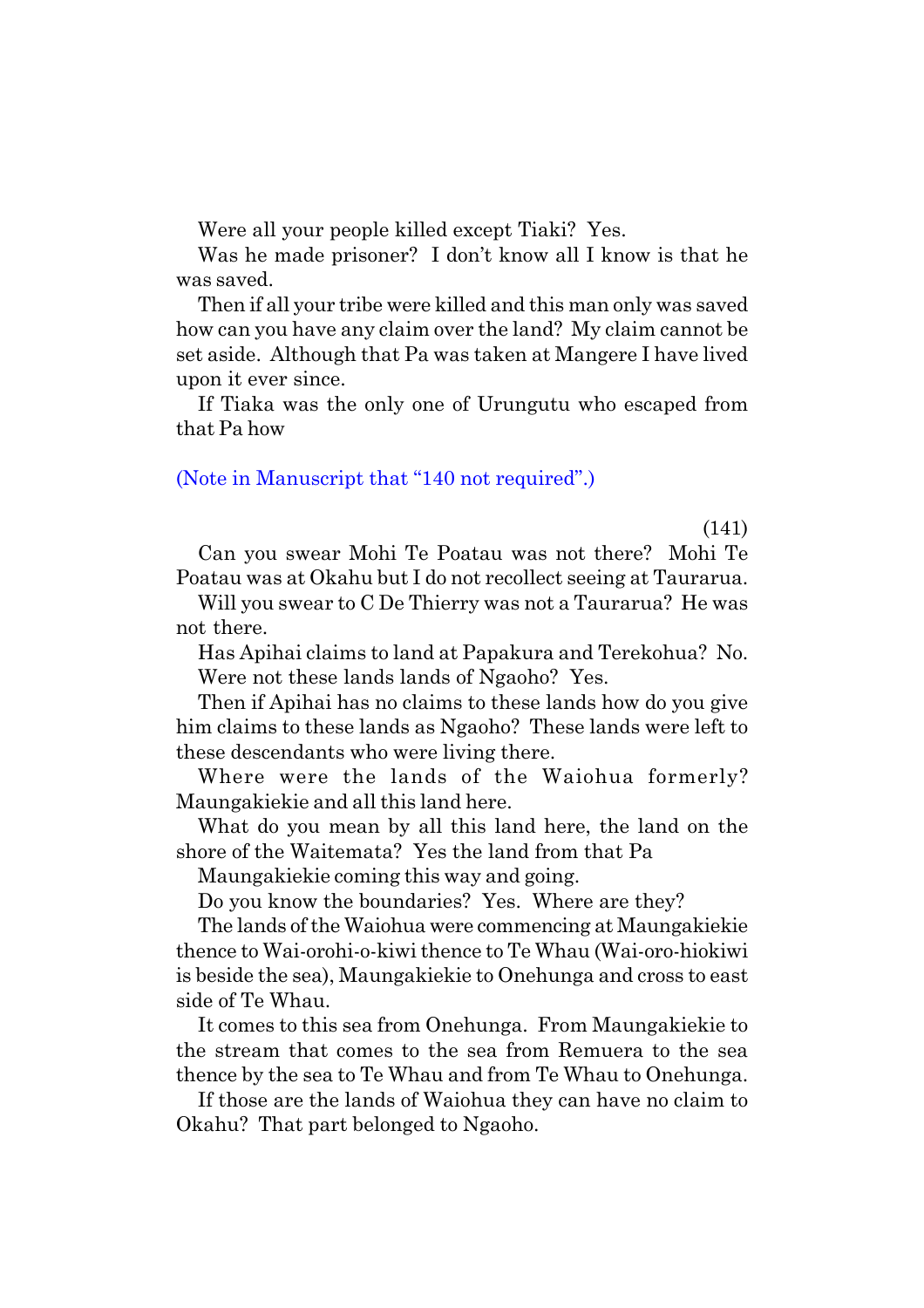Then you as a Waiohua have no claim to Okahu? I am a Ngaoho.

Did you not say when you were first asked that you were Uringutu and Waiohua? Yes.

As you have excluded Okahu from the Waiohua lands how can you have a claim to it? I have four different lines from Tiaki I am Ngaoho from Pukeka I am Waiohua.

Rex by Mr McCormick: You said Apihai claimed through Te Atairehia? Yes.

Is not his claim through Atairehia through his mother? Yes.

Did not Mokorou come back from Waikato and many Terahawaki? Yes she did not come back from Waikato she came from the other side from Manukau-Pehiakura.

Where were the lands of N'Tai? Takapuna was the settlement extending north to Orewa.

The lands of the Nga-ti-tai were Takapuna and extending north to Orewa.

You said Apihai had no claim to land at Papakura and Tirikohua? Yes. Because of a division? Yes.

By that division were there lands at Papakura left to Maki and his people? Yes.

What were the lands left to Apihai ma? Where our feet now stand.

Is your claim to Okahu through your being a Waiohua or Ngaoho? Both.

The boundaries of the land of Ngaoho commencing at Oku this side of Mangere

(143)

coming along to Otahuhu, thence to Maunga-rei (Mount Wellington) thence to Omaru (near Mokoia) thence to Hautapu on the sea thence to Okaraka on the sea then to Te Komiti, Pipipi, Whakamuhu, Waiparera, Wanganui, Kohimarama, Okahu, Te Pakaroa.

Pakaroa is the mouth of the Orakei creek.

What do you mean by the creek of Remuera?

(142)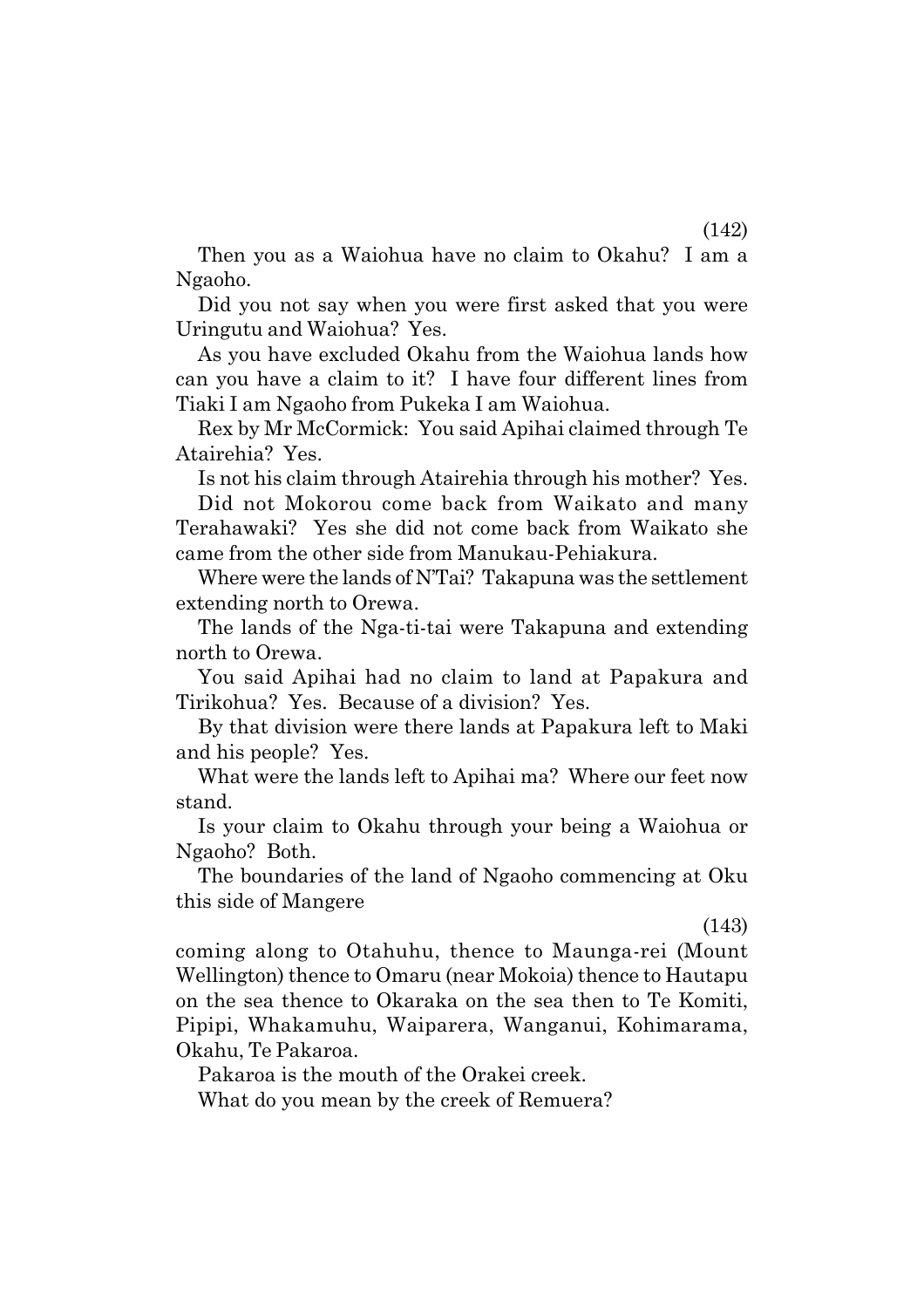Ohinerau is the name of the creek going up towards Remuwera.

By Court: Did Ngaoho and Ngaiwi ever land on the other side of Tamaki? I don't know.

Did you ever hear of Nga-ti-paoa having killed any people on this side of Whangamatau?

I have heard of Nga-ti-paoa having killed people on west side of Whanga-matau. Rangimature was killed in late times.

Is he the only one you know of? That was not on this side? I have never heard that N'Paoa killed any people on this side of Tamaki.

I have never heard of Nga-ti-paoa having killed any people on west side of Tamaki.

Do you know who conquered the Ngaiwi on the other side of Tamaki? No.

Did you say Hetaraka is not a Waiohua? Yes. Is he a Ngaoho? No. Is he a Ngaiwi? No I am not clear about it.

You mentioned all the people buried at Okahu. Wha and the chapel do you know of any N'Paoa being buried there? I have not heard Ngati Paoa being buried there. Any N'Teata? No.

(144)

We would not have had a claim.

When did you first hear of Hetaraka making a claim? At the time his letters were published.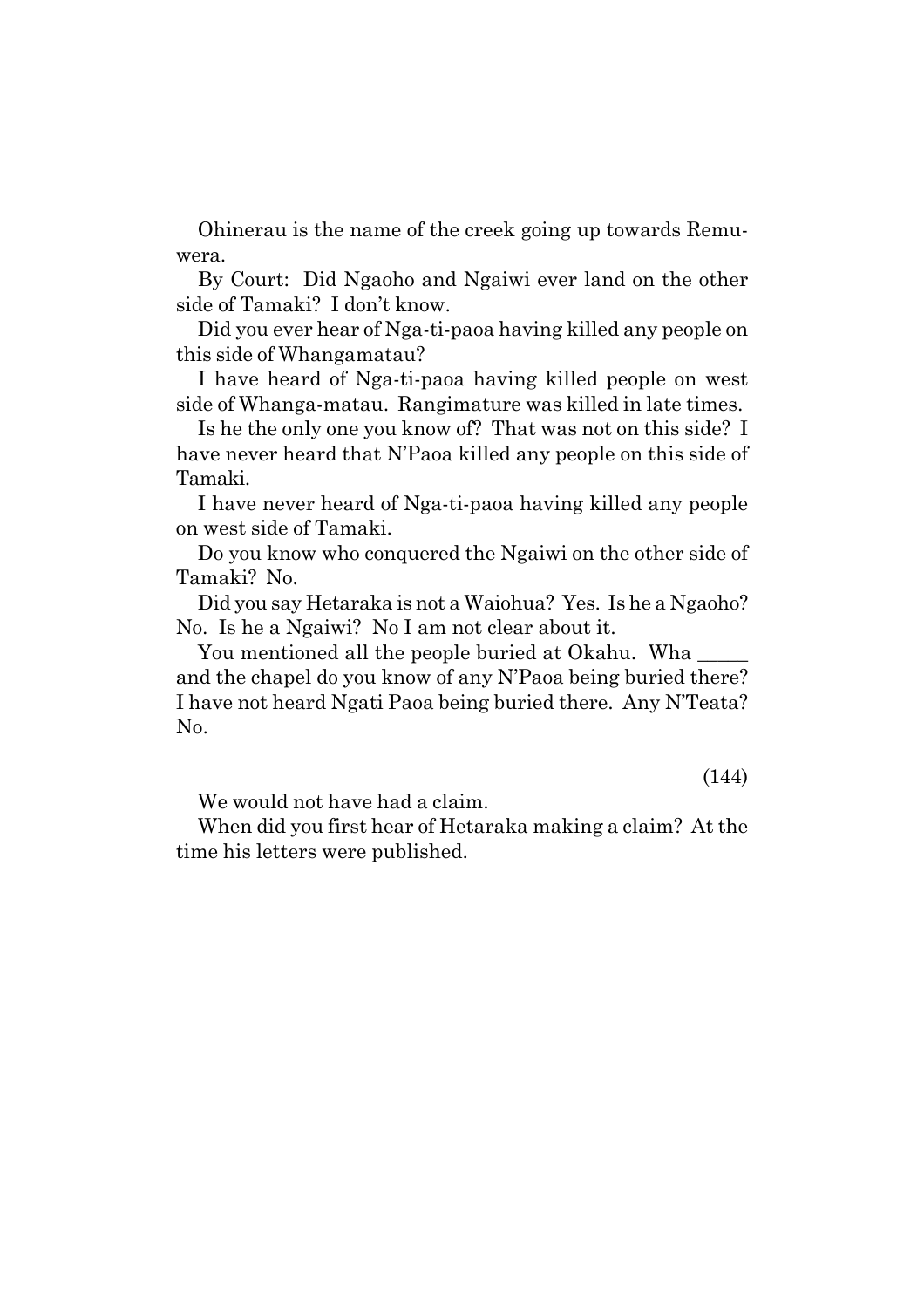(121A)

# **C H A P T E R X I**

I did suppose o sir that you Were beautifully tattooed, to take Your stand in distant wars And hold the weapon spear But now I know not if You hold a weapon in your hand Or shout amidst the din of war And make yourself be seen And tread the path to Tau-po And then return to home To find starvation there And wave your hand to Rua And to Tu-ramarama But let your mind be clear To act, and to construct

 *A song of taunt to the lazy and cowardly.*

## BOUNDARY OF THE OLD TAMAKI DISTRICT, AND DEATH AND BURIAL OF TE-HEHEWA (NGA-TI-HAUA)

(144)

#### (Extract taken from Maori Land Court Minute Books?)

Ngaoho was the old name of the people who lived in the country in old time.

They had other name Ngaiwi and Wai-ohua.

What people represent the old Ngaoho now? Apihai.

The people of this land were conquered by Te Taou.

After the people of this land were conquered what people took possession of the land? Ngaoho.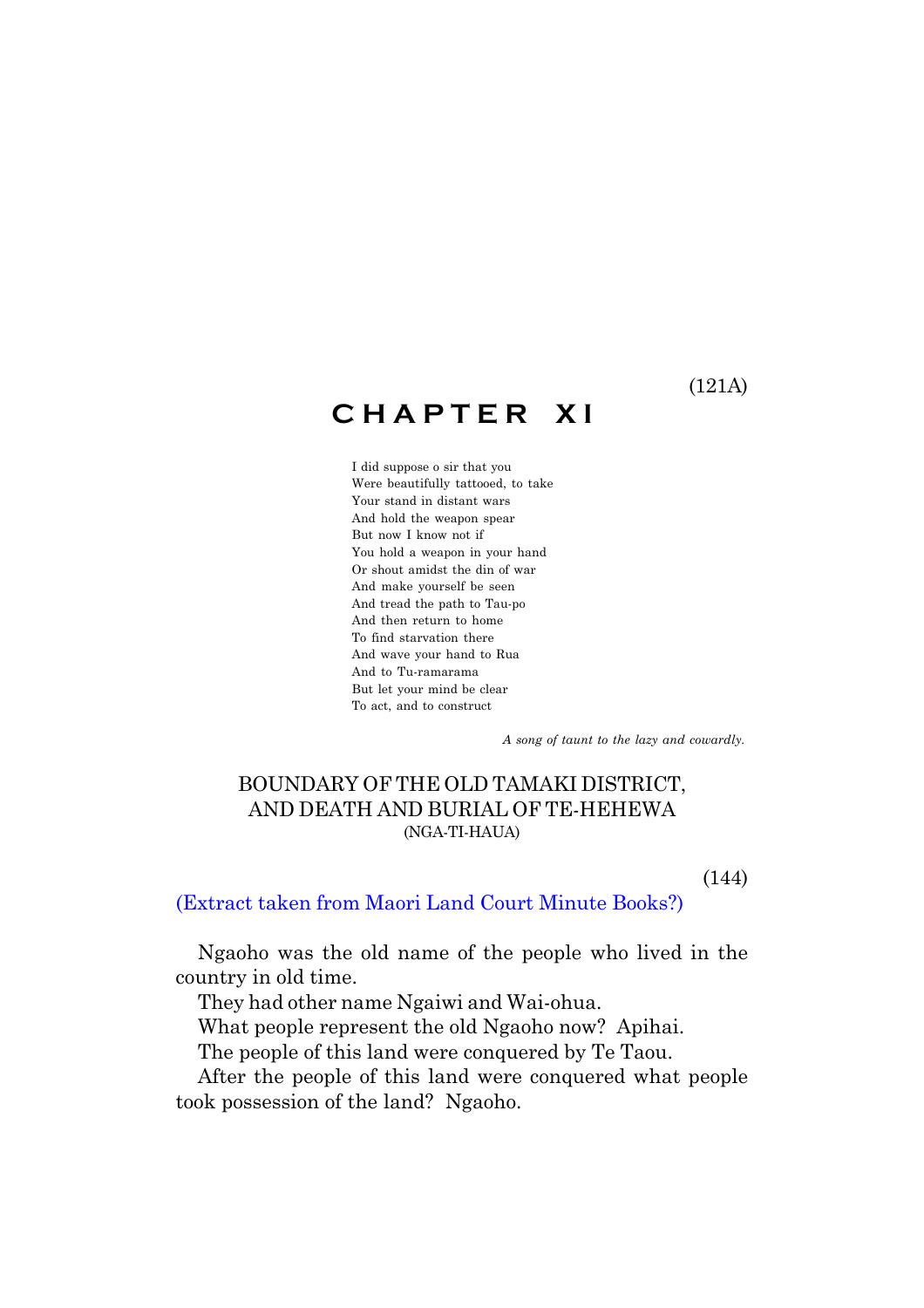After the people of this land were conquered, Tupe-riri the chief of Ngaoho who took it.

Chief of Ngaoho at the present time is Te Kawau Apihai.

Did you return from Waikato with Apihai? Yes. Did you go with Apihai to live at Karangahape? Yes. And at Mangere? Yes.

Where were the cultivations of Apihai ma when you were living at Mangere? Mangere. Where else? Onehunga - here.

At what place here? Rangitoto that was the first. Where else? Okahu and the whole of that neighbourhood.

Had you cultivations on this side before the first Governor came to Auckland? Yes.

Do you remember the building of the Pa at Okahu? Yes. Had the first Governor come then?

(145)

The small Pa was built before the Governor came.

Where were your cultivations then? There. Had you cultivations anywhere about there? Yes - down here - and Horotiu.

Were these cultivations before the Governor came? Yes before the pakeha came. Whose cultivations were they? Taou, Ngaoho and Uringutu.

Court adjourned till Monday at 10 oíclock

| Monday Nov 9th 1868 |          |
|---------------------|----------|
| Place:              | The same |
| Present:            | The same |

Orakei contd Apihaiís Claim contd

Hapimana (recalled): Do you know of a division of the land about here among the different tribes? No.

Did you know Maki Karaka?

I know the boundary line at Otahuhu. That boundary line begins at Otahuhu at the place where the canoes were dragged across on the Manukau side belonged to Nga-ti-paoa the other side was ours. We owned O-tara and Papakura.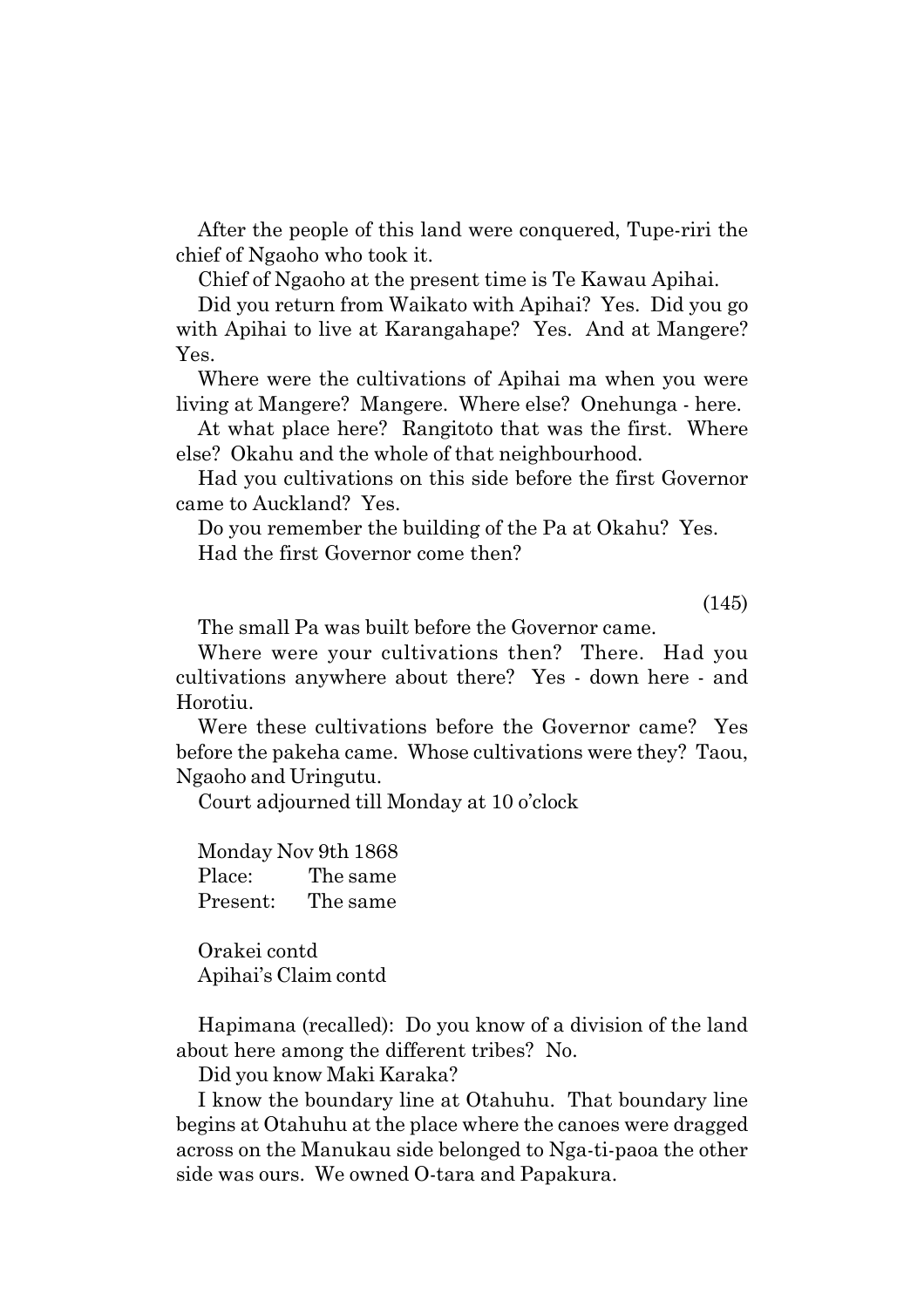Did the line go as far as Otara and Papakura? Ours. Where were Maki's lands? Maketu and Irikohua. Maki owned the lands of Maketu and Iri-kohua.

(146)

Where were the lands of Apihai ma? Tamaki. Who laid down that boundary? Myself. Who else? Mohi, Ihaka and Te Kune and self. Mohi and Ihaka are dead.

To whom according to your idea does Okahu belong? Ngaoho, Taou and Uringutu.

Who represents them? Taou and Ngaoho by Apihai, Uringutu by Hakopa, and Waterangi, Te Taou.

Do you know Hetaraka Takapuna? No. Have you seen him? Where? No. Have you seen him about this court? Ae. To what people does he belong? N'Poutaniwha. Where are his lands? Takapuna northwards to beyond Whangaparaoa close on to Mahurangi.

Has he any land on this side Waitemata? No. Have you heard of Te Hehewa? Yes. Is there any relationship between Te Hehewa and Hetaraka? Grandfather.

Te Hehewa was buried at Wharenga at the Manukau heads beyond Te-rau-o-te-huia. He died a natural death.

Where is Wharinga? At Manukau heads. Is it beyond Rau o te Huia? On one side of it. Where was Te Hehewa buried? At Wharinga.

His bones have been removed from there and taken to the sacred place of the Kawerau who took his bones there.

Where? Hikurangi - it was left out formerly when the land was sold.

Why were his bones taken to the place

(146A)

#### of the Kawerau?

Te Hehewa came from Awitu. There was an ancestor of Kawerau killed by Te Hehewa and it was according to native custom Te Kawerau bewitched Te Hehewa as a payment, and he came and died at their place - the party who paid this respect to his bones will be able to explain it.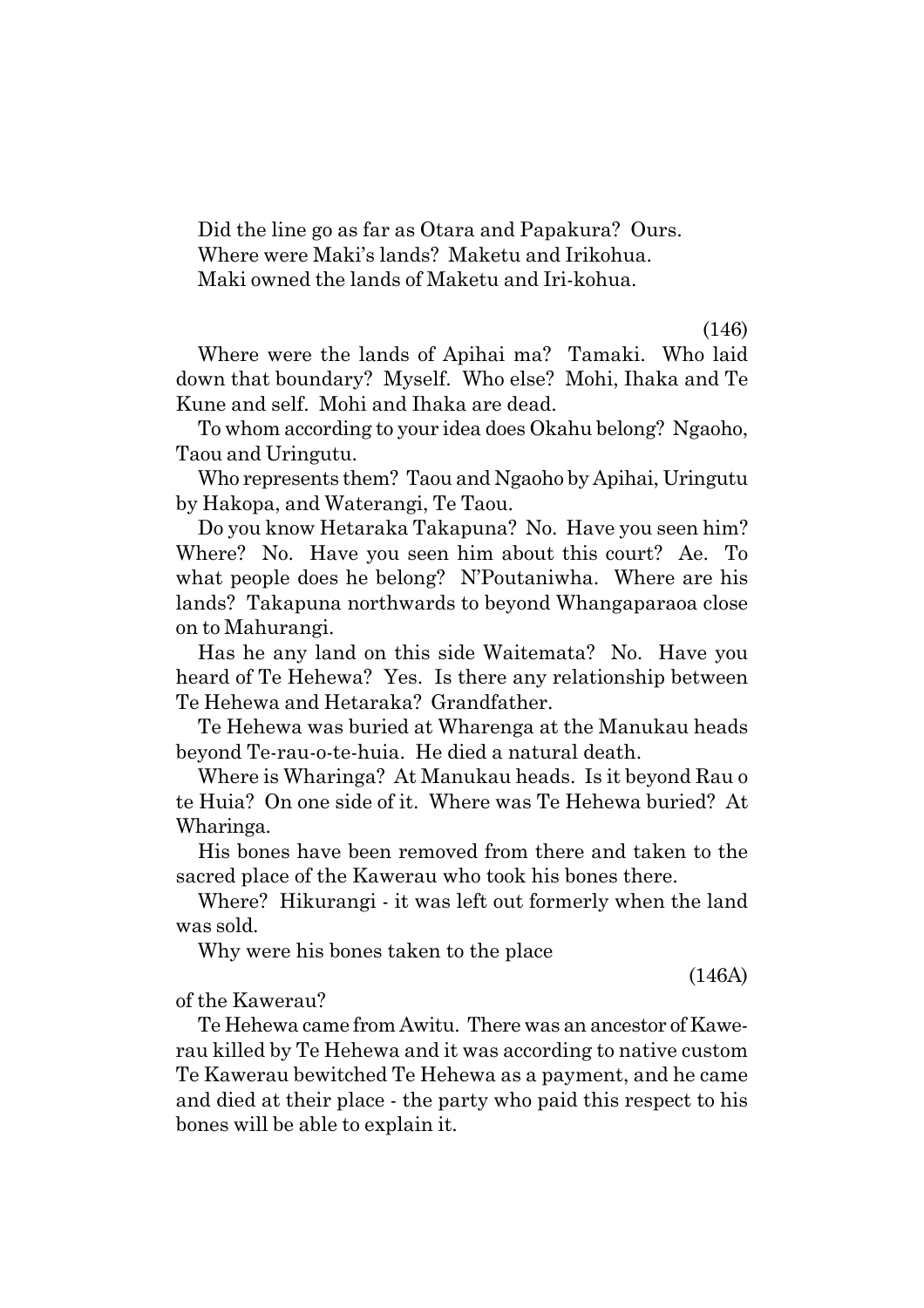Were you cultivating at Okahu before the Governor came? Yes.

When the Pa was built at Okahu were there any of N'Pari and N'Hura and N'Paoa living at Okahu and Orakei? N'Pari are right. N'Pari of Hemi.

Do you remember Hemi coming to live at Okahu? He came to Te Parakaka and Paul.

Where were Te Parakaka living? They had been staying at Okahu but they had gone to Parewa.

Where did Hemi go to live? At Parewa. Do you remember in what Governor's time that was? Gov Hobson's - Gov Fitzroy.

What was the first Hemi went to live at? I am not sure whether it was Okahu or Parewa - Fitzroy's time.

Did Hemi come alone? Hemi and his wife came first his father followed. Te Rokiroki? Yes. Te Rokiroki and Maho? Te Rokiroki and Te Rakamihia.

Did Mohi Te Poutau come here? I don't know him - there was another old man whose name I don't know with Te Rokiroki.

(147)

You said that the land of Hetaraka extended north to Whangaparaoa give me the western boundary? Kaipara. Bring it round this way from Kaipara? Round to Takapuna? It goes along the harbour to Pitoitoi and from thence to Kaipara.

Where is Pitoitoi? At the head of the Waitemata.

Is Orewa within the boundaries of Hetarakaís land? Yes.

The land of Taka-puna was given up by Taka-puna on account of having avenged the death of some of his people. Orewa was given up - Nga-ti-poutaniwha fell - then we got all the land inside Tiritiri and it became our property - as payment for the assistance given by Waitaheke.

These ancestors of Taka-puna were killed by Nga-ti-paoa and Nga-ti-maru.

You say Te Hehewa died at Whanga - is that his land? No.

Ararimu is the land which I have heard was given by Hetarakaís ancestors to Waitaheke of Te Taou and Ngaoho.

Why was it given? Because the "mate" of N'Tai had been avenged by Waitahaki. The mate was this some of his ancestors had been killed by N'Paoa, N'Maru and N'Tamatera.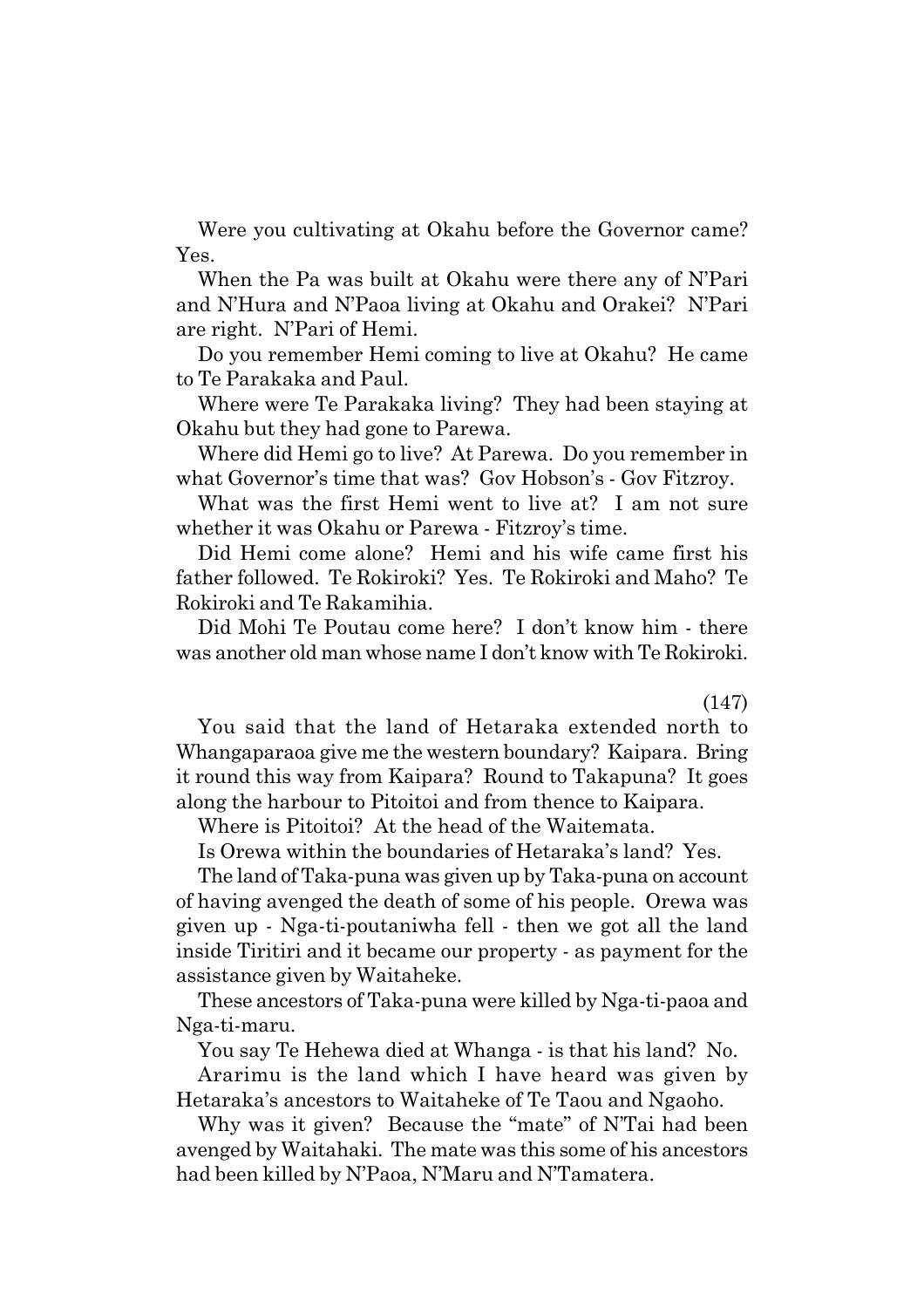Who were the ancestors of Hetaraka who were killed? I donít know. I have only heard of it the same as I am now speaking.

(148)

Te Hehewa killed an ancestor of Kawerau who was called Parerangi. Te Hehewa was utuíd (payment) out of revenge.

It is the custom when a person is "utu" to another to bury him in a sacred place but rather to leave him to the dogs, for this reason because the person who bewitched him was related to the woman, his mother.

It is a Maori custom to bury the persons who are the victims of revenge.

The reason that he was buried is that Waio-hua ancestors were clearly related to Hehewa.

Do you know the boundaries of the land now under investigation? Yes.

Was Patene's survey inside those boundaries? Inside. Where?

You say Patene and his people came secretly did they come in the night? They came in the day time.

Did Apihai say to Patene we are being measured in with the land? No.

Have you not lived in Pukaki in former times? Yes.

Before the w was not that your general place of residence? My permanent residence was here when I wished to see Mohi I went.

Do you know whether Hetaraka has

any claim to Okahu? No.

The original tribe owning the land at Orakei were Ngaoho.

The Waiohua had claims also. They came afterwards - Ngaiwi and Waiohua are descended from Ngaoho.

Ngaoho was the first name of the tribes of this land.

Is Ngaiwi a hapu of Ngaoho? Ngaoho was left and Ngaiwi commenced.

Ngaoho was the first tribe, Waiohua in the middle and then came Ngaiwi.

(149)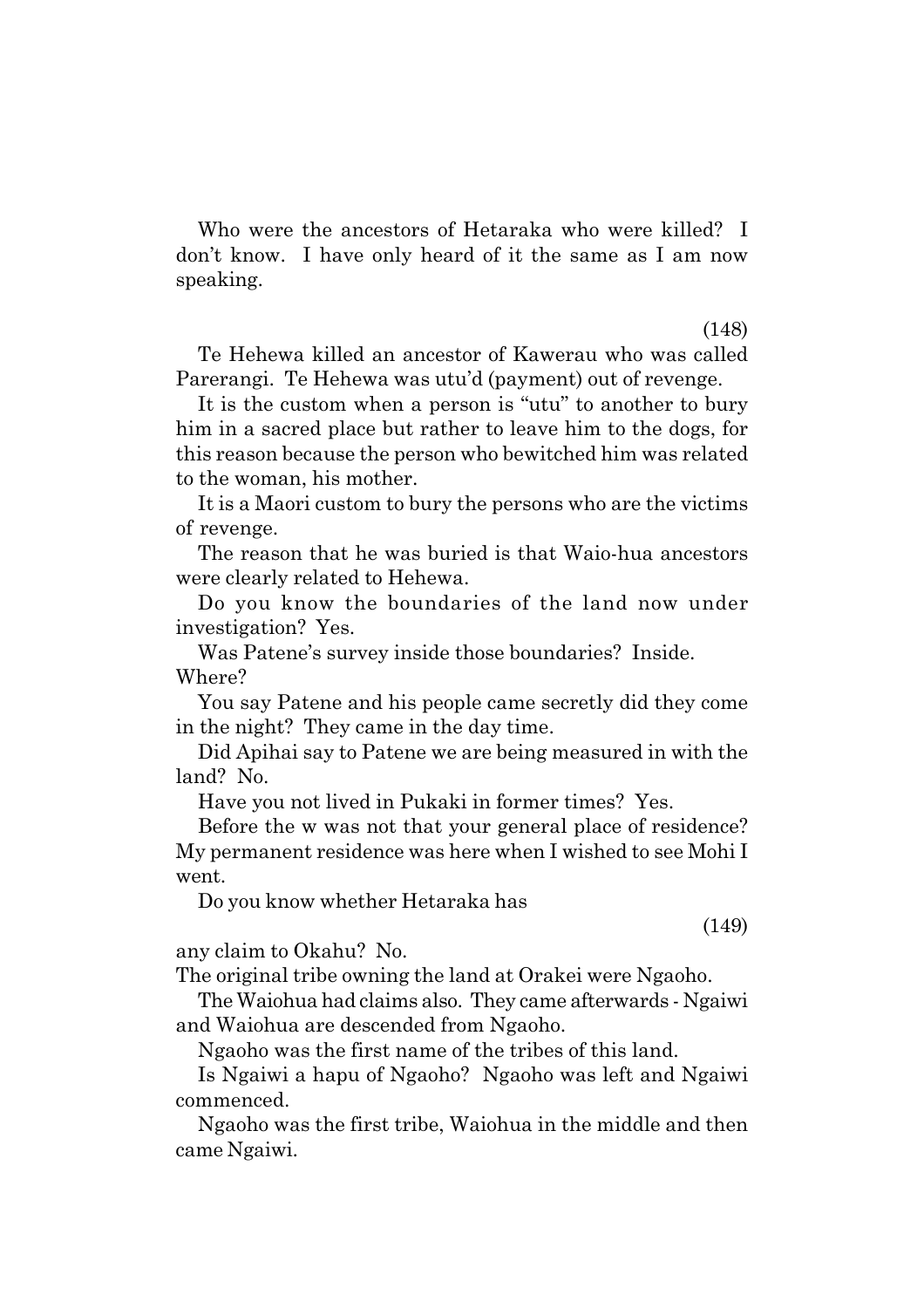When Ngaiwi was adopted Ngaoho no longer existed? Ngaoho was the former name and afterwards Ngaiwi.

Waiohua come out of Ngaiwi.

Then if Ngaoho ceased to exist why do you not call these people Ngaiwi?

Waiohua were destroyed then Awarua grew up and adopted the name of Ngaoho being the name of his ancestors - he assumed that name as a name for himself and his people.

Then do I understand the old Ngaoho was lost, that this is a new name?

What I say is Ngaoho is first, Ngaiwi second, and Waiohua third, Waiohua were killed and Awarua who had grown up from a Waiohua woman gave the name of Ngaoho to his people.

Is it through Awarua having given the hapu that name that Para and others

(150)

claim as Ngaoho? Yes, Awarua is one of their relations.

Tuperiri was a Ngaoho. Tukararai was also and she was a Uriotahau.

Uriotahau Tawhirangi were also of Ngaoho. Awarua was the son of Tomo-a-ure. And Tomoaure son of Tupe-riri.

The last one is the only one I know (or can say).

The name of Ngaoho continued from Takararai's time to Awarua.

The great name was Ngaiwi going on to the people at Awitu. Ngaoho was the name of people on the other side on to the south shore of Manuka.

The name of Ngaoho continued to Awarua's time.

And down to the present time? Yes.

The land at Ararimu did that take in Orewa? I don't know.

Was Orewa a separate gift? I am not clear about Orewa.

The land on the other side of Tamaki was owned by the Ngati-tama-te-ra. It was their's originally.

Ngaiwi never had land there. In old days that land was never conquered from older time up till now.

Did you ever hear of any of the Thames' tribes fighting with  $(one?)$  on this side of Tamaki? No  $\cdot$  N'Paoa fought with us at Te Purou - Manukau. It was a surprise. It was with my hapu.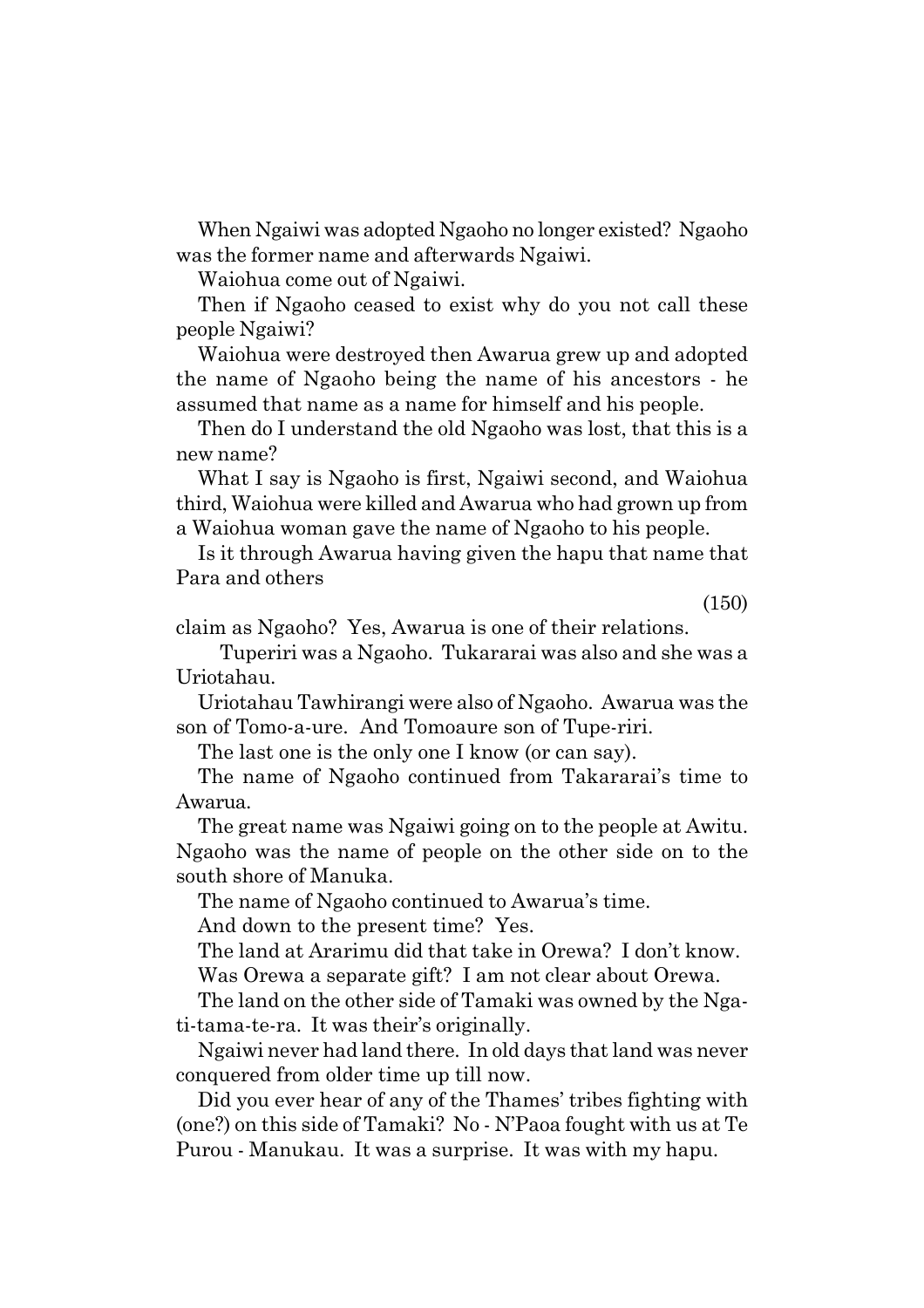The descendant of Kiwi have now no claim to the land in the Tamaki district.

The principal representative of the old Ngaiwi, Eruera Apihai - Te Waka - Te Karu - and Tautari because they killed the people of this land.

Graham (sworn): I came to the Bay of Islands in March 1840. I came with troops and Engineer Department. Governor Hobson was at the Bay when I arrived. The Treaty of Waitangi had been signed before I came. I came permanently to Auckland in last week in November or beginning of December. I made a visit previously. A part of the instructions I received was to select proper sites to house the troops. We believed that the intention of the Governor was to send convicts and I was to select sites of sufficient area. In consequence of that I went to Okahu. I went to Soldiers Bay and treated with a relative of Pare's to cut timber there (witness pointed out the place on the map).

Where did those natives come from? I went in Ruinga's canoe. He was a Waikato chief. I remained at Kauri Point. The natives were brought down to me from Woods Island. They were Apihaiís people. After that I went to Okahu. I wished a reserve to be made there. There were no natives residing at Okahu or Hobson's Bay.

(153)

## CLAIM TO LAND BY DESCENDATS OF REHUA (NGA-TI-WAI)

We derive our title to the island from Rehua our ancestor. Our father lived on the Barrier from the time of Rehua until the taking of the Totara - when they left and went to the Bay of Islands. On the death of Kori-ngangi down south we came back to this island to live. There were 200 of us. We lived on the island in undisturbed possession until the time of Mau-paraoa. (See Vol V English page 135 and Maori page 116 for a more full account of the battle which this refers to.) Te-mau-paraoa came from the Bay of Islands with a war party to plunder us. He was

(152)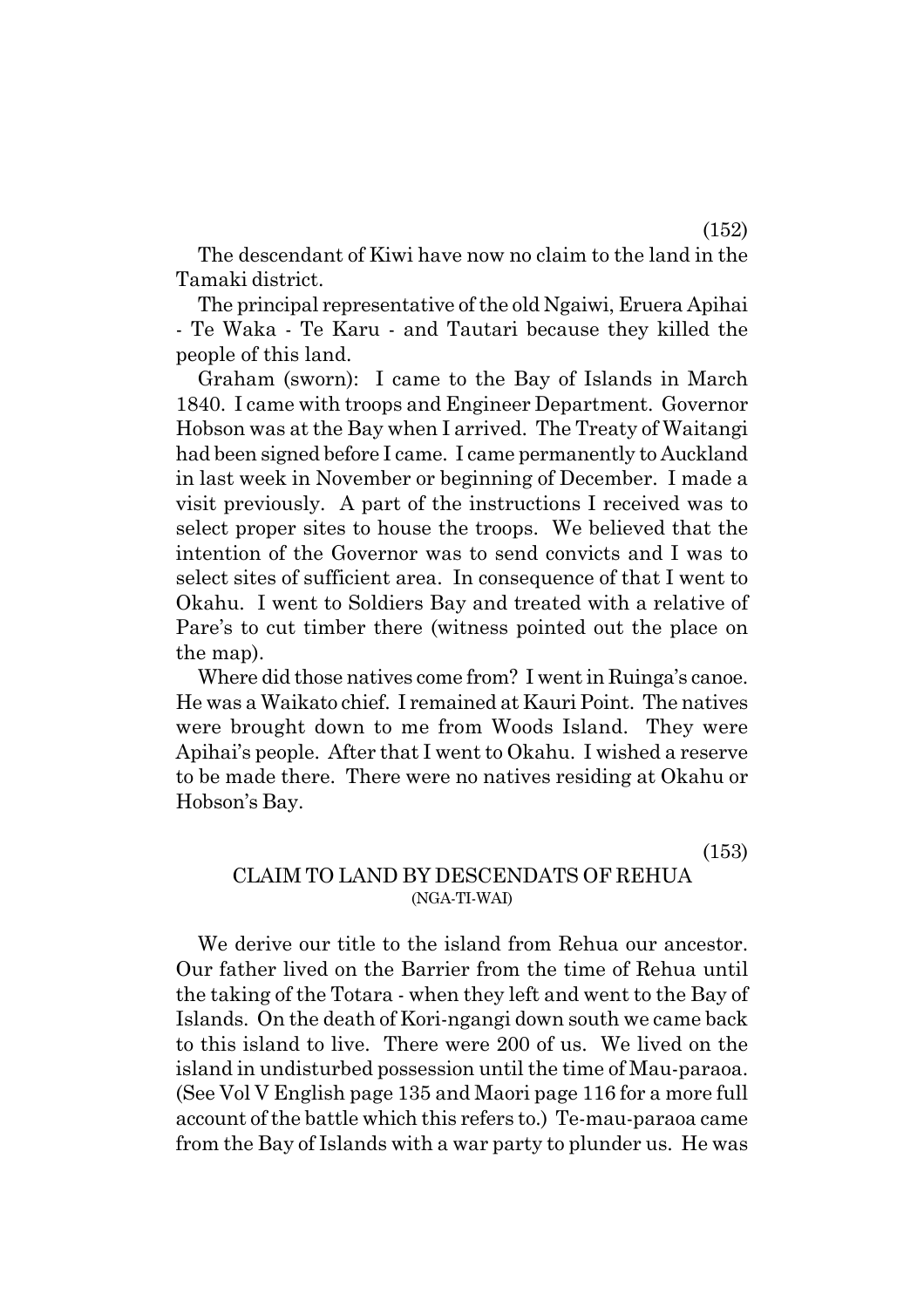on his way to the Nga-ti-kahungunu country. We were absent from our Pa at the time. Te-mau-paraoa entered it and took away our guns and powder. I then came to the Nga-ti-maru to get them to assist us. I came to Hauraki to Nga-ti-taniwha to get assistance. Two hundred of the Nga-ti-maru went to the Barrier to fight Mau-paraoa. Mau-paraoa's party were defeated. Nga-ti-maru then came back to Waiau. I accompanied them.

After that I went back to the Great Barrier, and have continued to remain there up to the present time. We went to reside at Maori Bay in Gov Hobson's time. We were there also at the time that Mauparaoa plundered our Pa. Te Rehuaís descendants also lived at Maori Bay, and some other places.

(154)

We made the Reserve in Katherine Bay at the time that the sale of the land was made for Webster by Te Horeta, Kihihi's father. I knew of this sale made by Te Horeta. Te Horeta got the payment. His only claim was the "tupapaku".

We went to Te Horeta for assistance because my father was a Nga-ti-maru. 200 of the Nga-ti-maru came to assist us to fight Mau-paraoaís party. The Nga-ti-wai lost 10. 30 of the Nga-ti-wai took part in the battle. Te Mau-paraoaís party numbered 120 men.

(155)

## REHUA BURNT TO DEATH, AND THE REVENGE (NGA-TI-WAI)

When Mata heard that Rehua intended treachery he made up his mind to kill Rehua. Rehua and his people assembled in his house. Wai-pohe-pohe came out in the evening and saw lightening shining on Hiraki-mota - she said "It was a bad omen." Rehua said "It meant nothing" and they quickly went to sleep in the house. While asleep Mata set fire to the house and Rehua perished. When Rehuaís children heard of his death, they were I think living on Aotea (the Barrier). They went and killed all Mataís people found in the district. Mata himself escaped and fled south.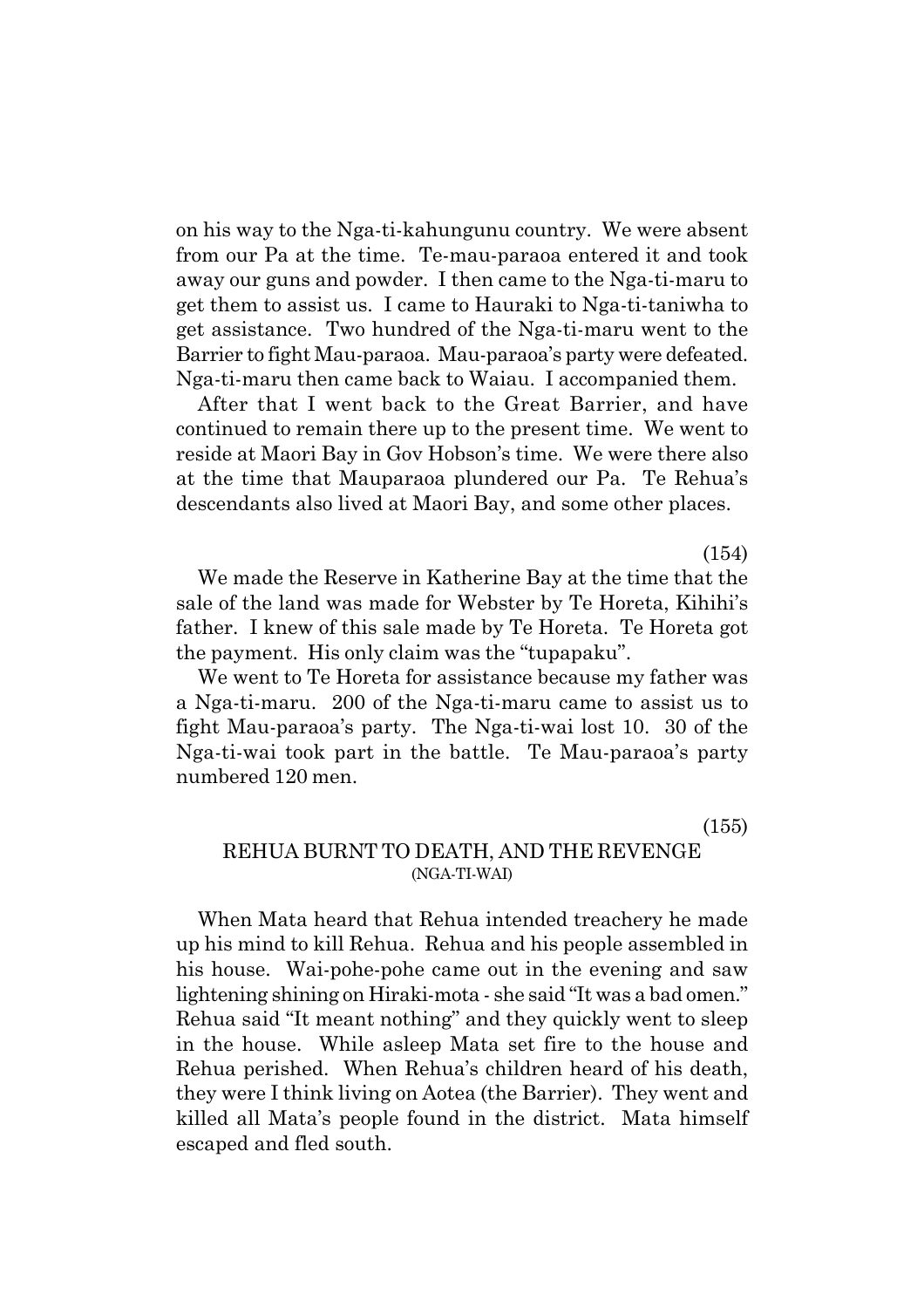### HOW RATS GOT TO THE ISLAND RAKE-TU (NGA-TI-WAI)

Where did you fetch the rats from? I don't know. Those who brought them there were working on board vessels at that time. Did not the rats come in vessels and get ashore accidentally? No, vessels did not go there.

Rats came to Rake-tu in canoes. Those who brought them there were in canoes at that time.

Did the men who brought the rats come by vessels or canoes? I don't know. I only heard of it. I heard of it from the old people.

The men who brought the rats came by canoes. I only heard of it from the old people.

Taha-kekeri is the name of a man and also of a place. It was the name of a man at first. He was upset in a canoe, and his body drifted onto the island Rake-tu and the place was called after him. It was his son who brought the rats to Raketu.

(157)

#### OLD INHABITANTS OF AO-TEA (GREAT BARRIER) (NGA-TI-WAI)

How did Hikihiki come by his claim on the Barrier?

Hikihiki and the Awe killed the former inhabitants of Aotea, and took the land.

Who were these?

The original owners of the island Ao-tea were Nga-ti-whakane, not the present Nga-ti-whakane.

Did you never hear that the N'Tai lived on the Barrier?

I heard the Nga-tai lived at Ao-tea but that they lived at Rangi-tawiri (or Barrier).

Who killed them?

I donít know who killed those on Rangi-tawiri but my ancestor killed those at Whangaparapara. Te Mataís people were not killed by Rehuaís children but by Te Kawerau.

(156)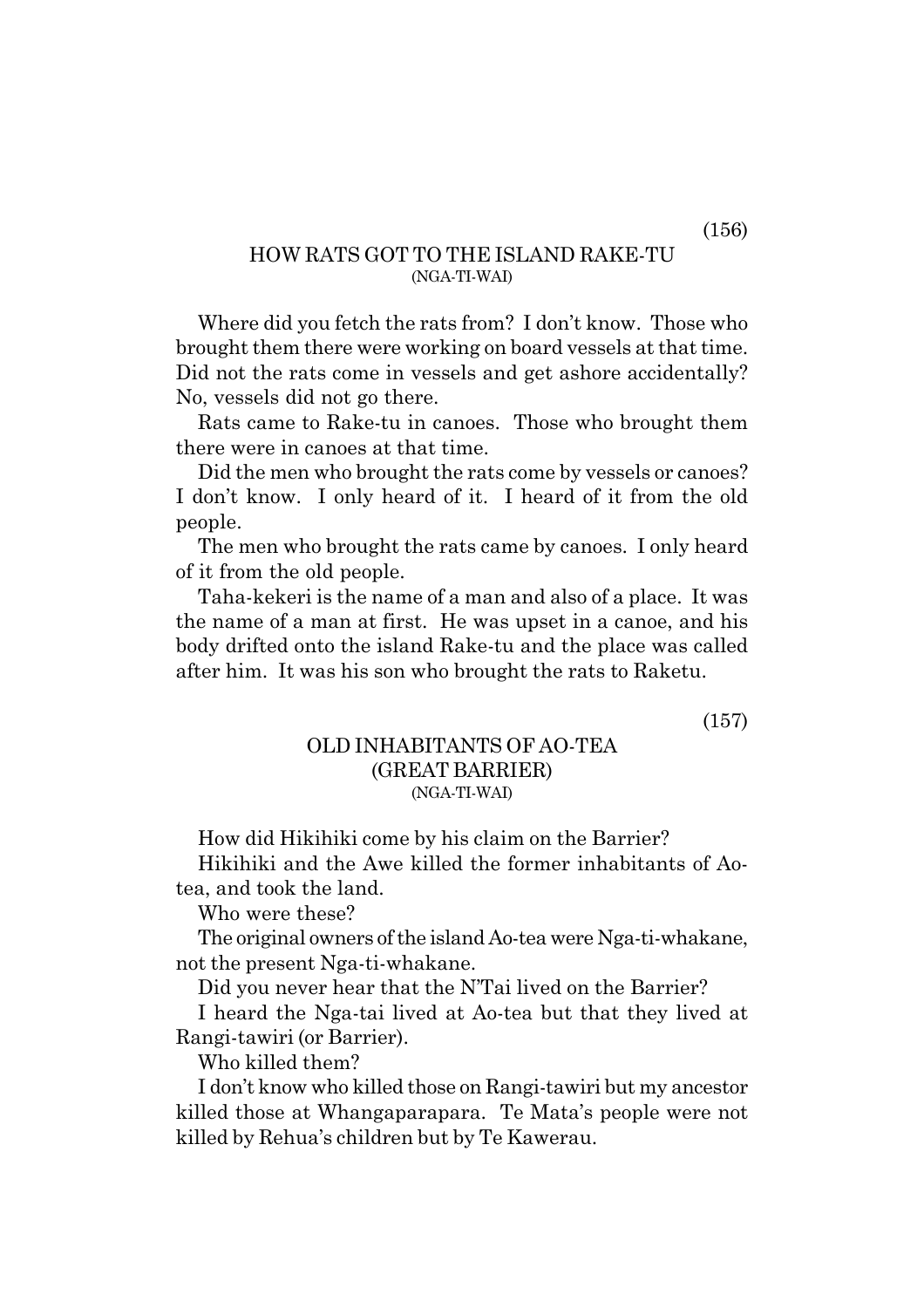## **C H A P T E R X I I**

He is dragging his canoe Rau-ha-moa And looking for the southerly blast to blow He is waiting for ocean white crested sea To rise and cool and boom upon the coast His skin its roughness shows in dread Of warriors shout in .......... .......... But he will not rise, he lifts Himself to skip away in flight And whisks by his hand the wind That gives a sound as though of spirits made While shoulders each in front then arms do those And nose nipped in indicative of rogue Who flees far out of harm And leaves me in my helplessness

 *Song of a wife whose husband fled in fear of a war party.*

(158)

### BATTLE OF TAUMATA-WIWI, AND NGA-TI-WHATUA (NGA-TI-MARU)

The cause of that battle was about the murder of Te Whakaete, an ancestor of Te Wheoro's. There were other quarrels, before that about Teho but there was no fighting. The army that was going to Taitai were composed of Waikato's, Nga-ti-paoa and Nga-ti-maru under Taipara. Their army came to our Pa at Horo-whenua. We received them according to Maori fashion. We had two divisions. The Tawera on one side, we on the other, a road between. A man of Wai-kato took hold of a gun belonging to Te-whakarau, it went off accidentally and then the Wai-kato shot one of the Tawera named Te-keti-korahi. Hope of the Tawera was also shot. The Wai-kato's fired both of these guns. Te-hoterini fired. Killed Kereru of Wai-kato. Te-

(12)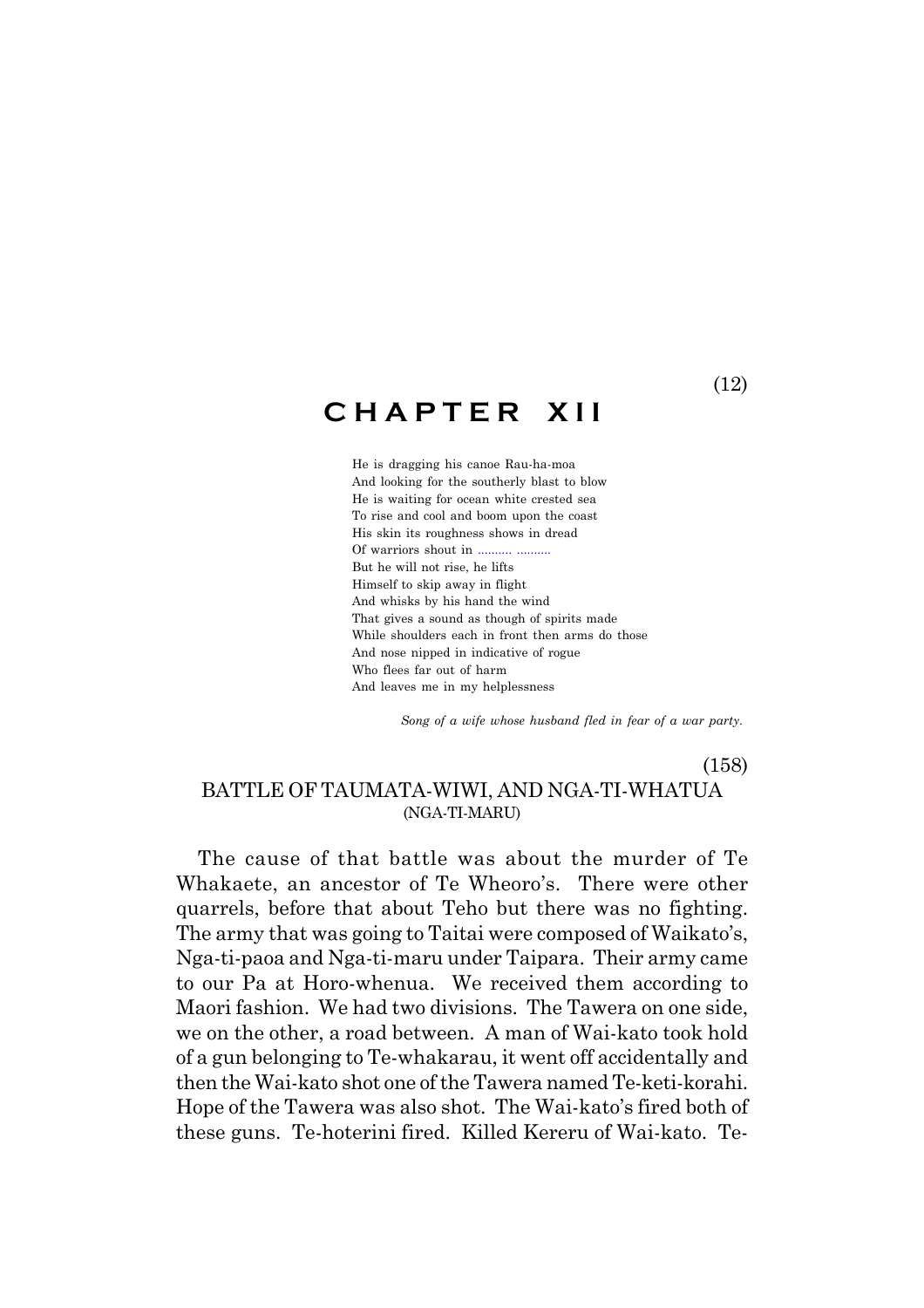tawera fired and killed Te-whakaete. A fight took place and the Wai-kato were beaten and 100 of them killed.

Waikato's were killed at this fight.

(159)

After the peace Te Waharoaís word came to Te Hou and Takurua. (The peace was proposed by Te Waharoa, Wherowhero and others.) Te-waharoa's word was "O Takurua" and Hou, let us return to our place at Maunga-kawa, where there is plenty of korau (cabbage)." Hou and Takurua went to Maunga-kawa as peace had been made. While they were there Haora Tipa and party went to fight the Nga-ti-kahungungu, leaving Takurua. Takurua was murdered by Nga-ti-haua. Two hundred of our party were murdered along with Takurua, men, women and children.

Te Karauna was one who escaped. After this we were at war with Nga-ti-haua and Tiki and others of Nga-ti-haua were killed at Matamata. None of our party were killed in that affair. The next fight was at Ka-wehi-tiki. We attacked it and Te-kuratamaki and others were killed of Nga-ti-haua. The Nga-ti-maru lost none. About 10 of Nga-ti-haua were killed with Horoika. H Tipa killed him. The next fight was at Tauhei, Nga-ti-maru went there. It was near Hanga-wera. The men of Tauhei were killed by us. 20 of them. Te Whare-koata and Te-kerangi were the chiefs. None of our party were killed. After this the Waikato's attacked us in our Pa at Horo-whenua. The Wai-kato's were killed. The name of that battle was Pu-toetoe. The Ngati-haua fired on us at Puke-kura. We pursued them killing them on the way as far as Pu-toetoe. 40 Wai-kato's were killed (160)

in this affair. Koi-pehi and a slave alone of our party were killed. Manga-wara was the next fight. Two chiefs of Nga-tihaua were killed there. Hu-akeakea and Keka. We lost nine. After this it rained and the Nga-ti-maru went to catch eels.

The Nga-ti-haua attacked the people who were in charge of the fishing. The Manutu was the name of the battle. Mangawara and Huka-nui was where this took place. We lost 14. The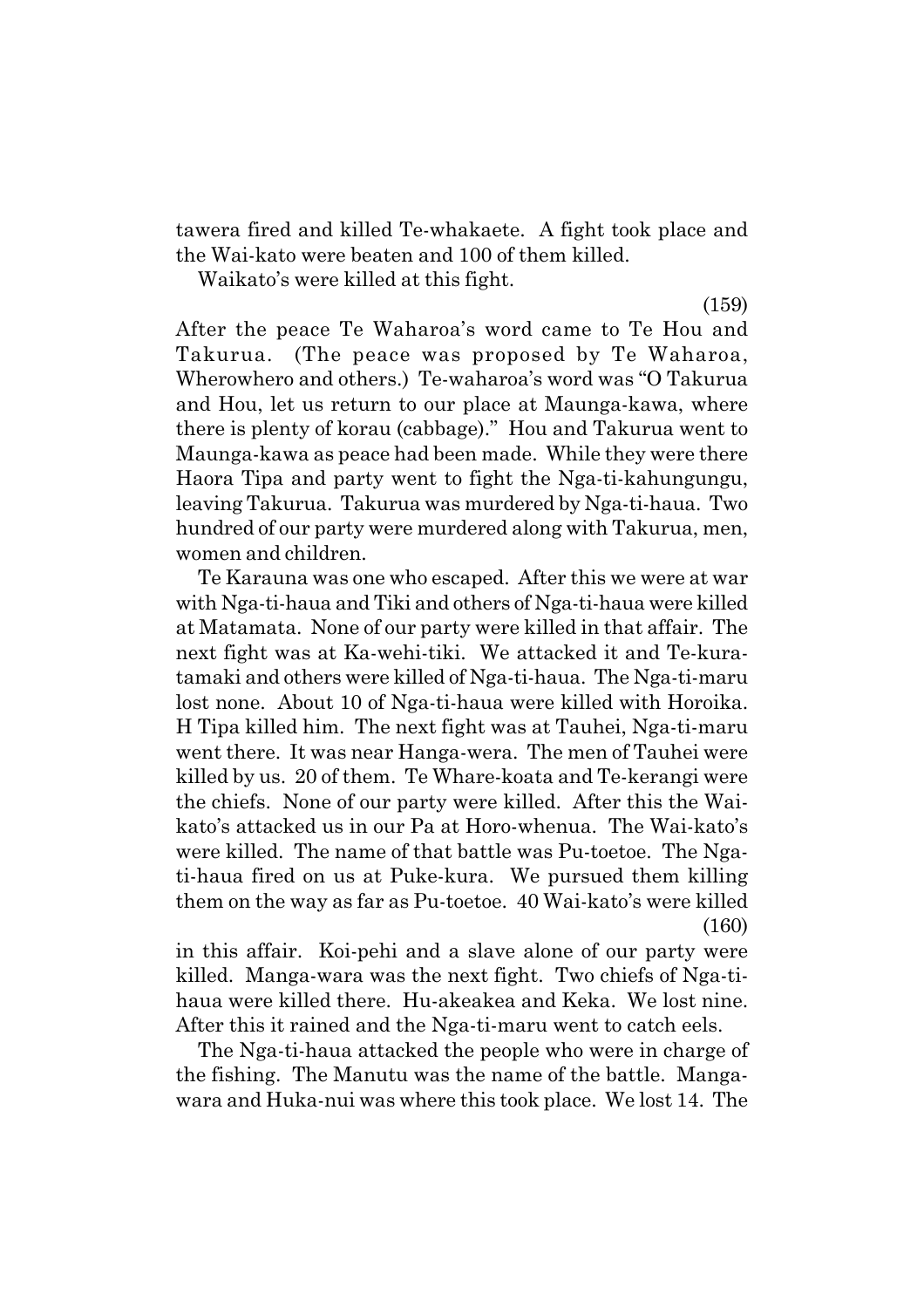Nga-ti-haua lost 6. These were all the fights between Whakaete and Taumatawiwi. I was in the Pa at Taumatawiwi. The Ngati-maru País at that time were 11 in all. Our fighting Pa was at Hao-whenua. Our other País were at Otokou and Te-Uarehu. Nga-ti-tokoi belonged to Nga-ti-tama-te-ra. Another Pa was Te Hiwihiwi, Rupeís Pa of Nga-ti-paoa. These País were at Maunga-tautari. Te Kopai was another, and Nga-ti-whatua Pa, near Tama-here. Whareroa was another Pa at Horotiu (near Cambridge), a Nga-ti-paoa Pa, it is sometimes called Horotiu. Ohau was another Pa of ours. It was on the south side of Whareroa. Te Manga-piharau was another Pa on the north side of Whare-roa. It belonged to Nga-ti-tama-te-ra. Kaeaea was another on the north side of Manga-piharau. It belonged to Nga-ti-maru. Te Rewarewa was another near Tama-here. It belonged to Te Taniwha of Nga-ti-whanaunga. It was east of Tama-here, and north west of Whare-roa. There were four Pa's which were deserted at Mangakawa. The four Pa's were deserted in consequence of Takurua's death. The other Pa's I have named were deserted after the death of Takurua, when we all went to Horo-whenua. When we were in our Pa at Horowhenua

(161)

an army of Waikatoís, Nga-i-te-rangi and Nga-ti-haua came to Taumata-wiwi. We went to meet them. We numbered about 1,600. We were joined by Nga-ti-whatua, Te Tawera and Patuwai. Te Tawera were a people who had been beaten by Nga-ti-tamate-ra and taken by Nga-ti-maru to add to their strength. These made in all about 2,300. I don't know how many the Wai-kato's numbered. There was a fight. It lasted from sunrise until afternoon. Then our powder was exhausted and we went back to the Pa at Horo-whenua. When we retreated to the Pa, the Wai-kato's followed. When we came to the Pa Rakaha turned and shot Tiha one of the enemy, and took the body into the Pa. We got into the Pa with the body. This we considered a good omen. We could fight another day. We cut up and eat the body. The Nga-ti-maru fled. They fled because one of them had been taken into the Pa. We followed them as far as Te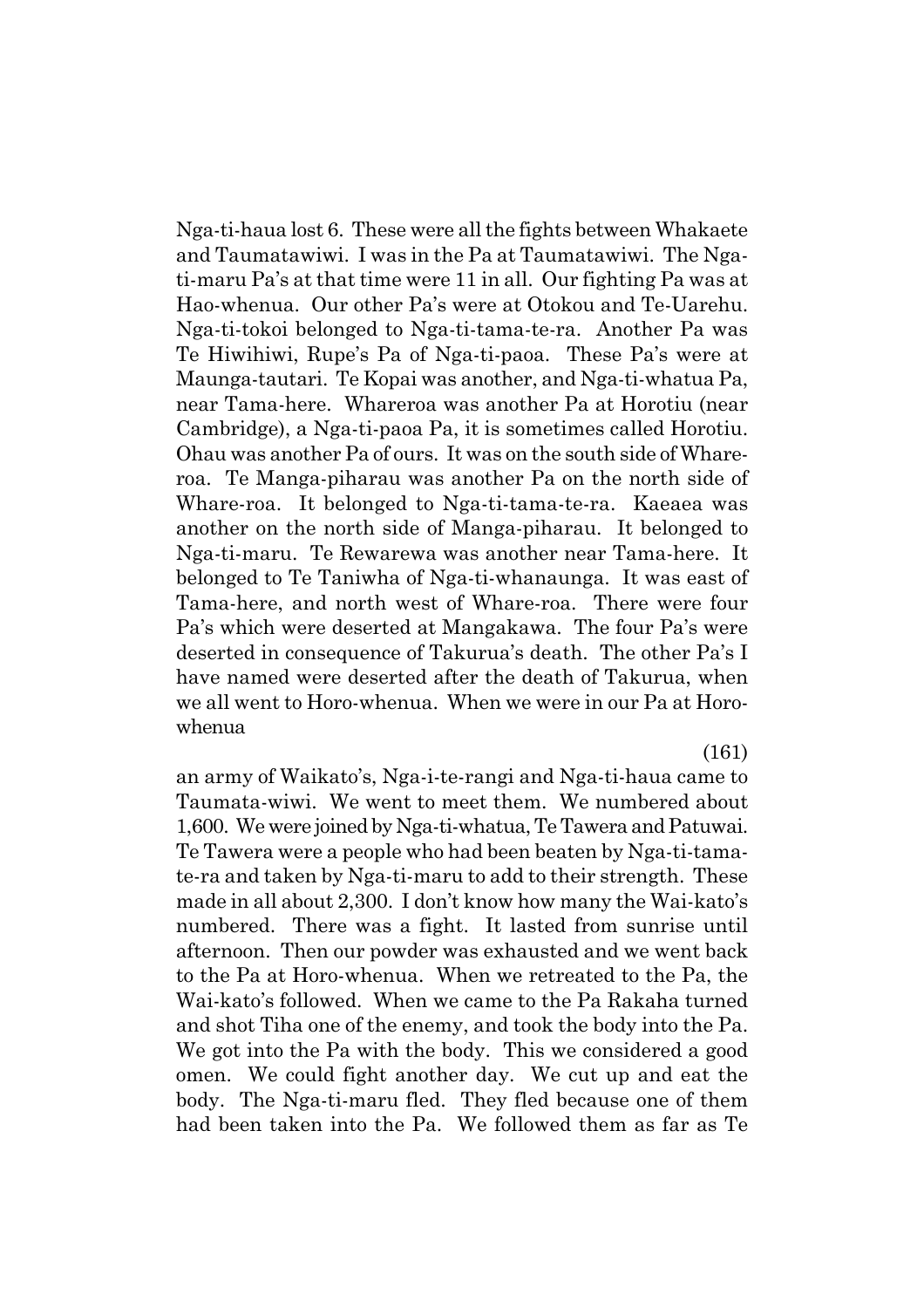Rua-pekapeka and then let them go on. We came back to our Pa. I said we ceased to fight because we ran out of powder. When we got to our Pa we obtained a supply. The fight ceased. Next day Rangi-wawahia, Tirakihetanga and Wawa, went from Nga-ti-maru to the Wai-katoís. They went to lament over the slain, some of whom were our relations. These three were women. After the tangi Te-waha-roa said to these women ìWhen you get back to the Pa let Taha-rokei come to make peace.î The women came back to the Pa and related what Tewaha-roa had said. Irai-Taha-roku and the Tupua and Potiki and the three women went to Te-waha-roa. Speeches were made

(162)

and peace was made. The 10 guns were given by Te-waha-roa. Haora-Tipa went from our Pa to get the guns. He went there and took some of the guns and brought them to the Pa. After Nga-ti-haua had burnt their dead they went back to Ka-wehitiki their Pa. The Wai-katoís had returned to Wai-kato. Waikato returned the fourth day after the Taumatawiwi battle. The Nga-ti-haua lost 137 at Taumatawiwi. The Hauraki tribes lost 14. After the 10 guns were given and brought to our Pa we remained at Horo-whenua dubbing canoes. We had commenced them before Taumata-wiwi. We worked at them in the bush. There were 20 canoes. The chiefs of Marutuaha had contemplated returning to Hau-raki - hence the canoes were made. We were three and a half months preparing the canoes. Some of the Maru-tuahu and Piako and Te Hira came from Hau-raki with 100 people to fetch us after we had finished the canoes. Te Hira and party came to Horo-whenua. We launched our canoes into the Wai-kato. Nga-ti-tama-te-ra separated and came by way of Wai-hou. Some of the Nga-ti-maru went by way of Pi-ako. The Nga-ti-paoa and Nga-ti-whatua and part of Nga-ti-maru went by the canoes down the Wai-kato. Nga-tiwhatua separated at Nga-rua-wahia, and went to Wai-pa. The rest came down the Wai-kato, dragged the canoes over the portages at Wai-uku and came back to Hau-raki. When we came back to Hauraki the europeans had come to settle there.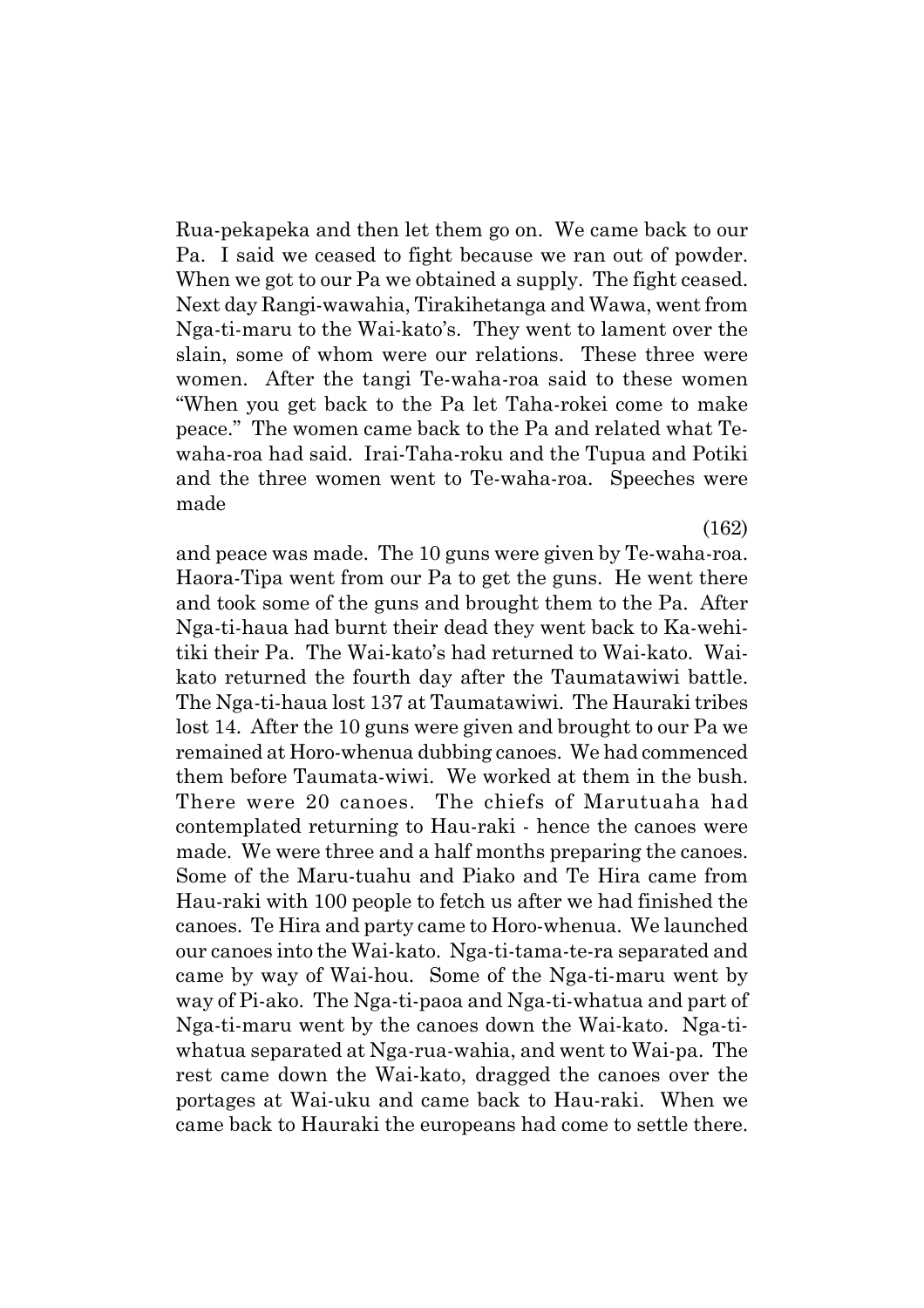Peri was the name of the pakeha. We began to scrape flax to buy guns and powder. We bought guns and powder. At this time the Nga-puhi came with a party of Nga-ti-tama-te-ra

(163)

and Toka-nui, who had been residing at Hokianga.

The Hau-raki tribes were living at Shortland, Ohinemuri, Mercury Bay, and Wharekawa. The Nga-ti-tama-te-ra Pa was Te Kari. Nga-ti-maruís was at Turua - Nga-ti-whanaungaís was at Kopu. Te Horeta, Taipari and others were at the Kawaeranga Pa. The rest of Nga-ti-paoa had a Pa at Whakatiwai. After Nga-puhi came the Hau-raki tribes held a meeting and arranged to fight the Nga-ti-haua. The Nga-ti-paoa went by Piako, 600 went that way. One part of the army went by way of Pi-ako, attacked the Nga-ti-haua Pa at Ka-wehi-tiki and killed Kumete and others. The party by Wai-hou went to the Matamata Pa. There we joined the other division. A fight ensued and Te Maru-iri-ho of Nga-ti-haua was killed. One of our party was also killed. The Nga-ti-haua were in a Pa. We did not take the Pa. Afterwards another fight took place at Matamata and Te-whare-kohe was killed. We lost Mahanga and Kainga-hou. The latter was taken into the Pa by Nga-tihaua. We returned to Matamata without taking the Matamata Pa and afterwards retired. They fled by Matamata to O-tauhao. They fled in consequence of the fright they had received. After this two persons came from O-tau-hao to Hau-raki as messenger from Te-waha-roa to Hou. The message was "Let my grandchild remain with Hou." Hou said, "Say to Waha-roa don't take the fighting to a distance, bring it nearer." Te-waharoa said that the Nga-ti-haua should come back. They came back and settled at Maunga-tautari. This was the first time

(164)

they had settled there. The Nga-ti-koroki remained at Maunga*t*autari. Te-waha-roa came to Matamata. The Nga-ti-haua lived in peace at Matamata. Some of the Hau-raki people - Tauarua and others went to Matamata to reside with Nga-ti-haua and Nga-ti-tumutumu of Maru-tuahu and went on to Te Aroha. Those of Nga-ti-tumutumu who went to Te Aroha were Te Hewa,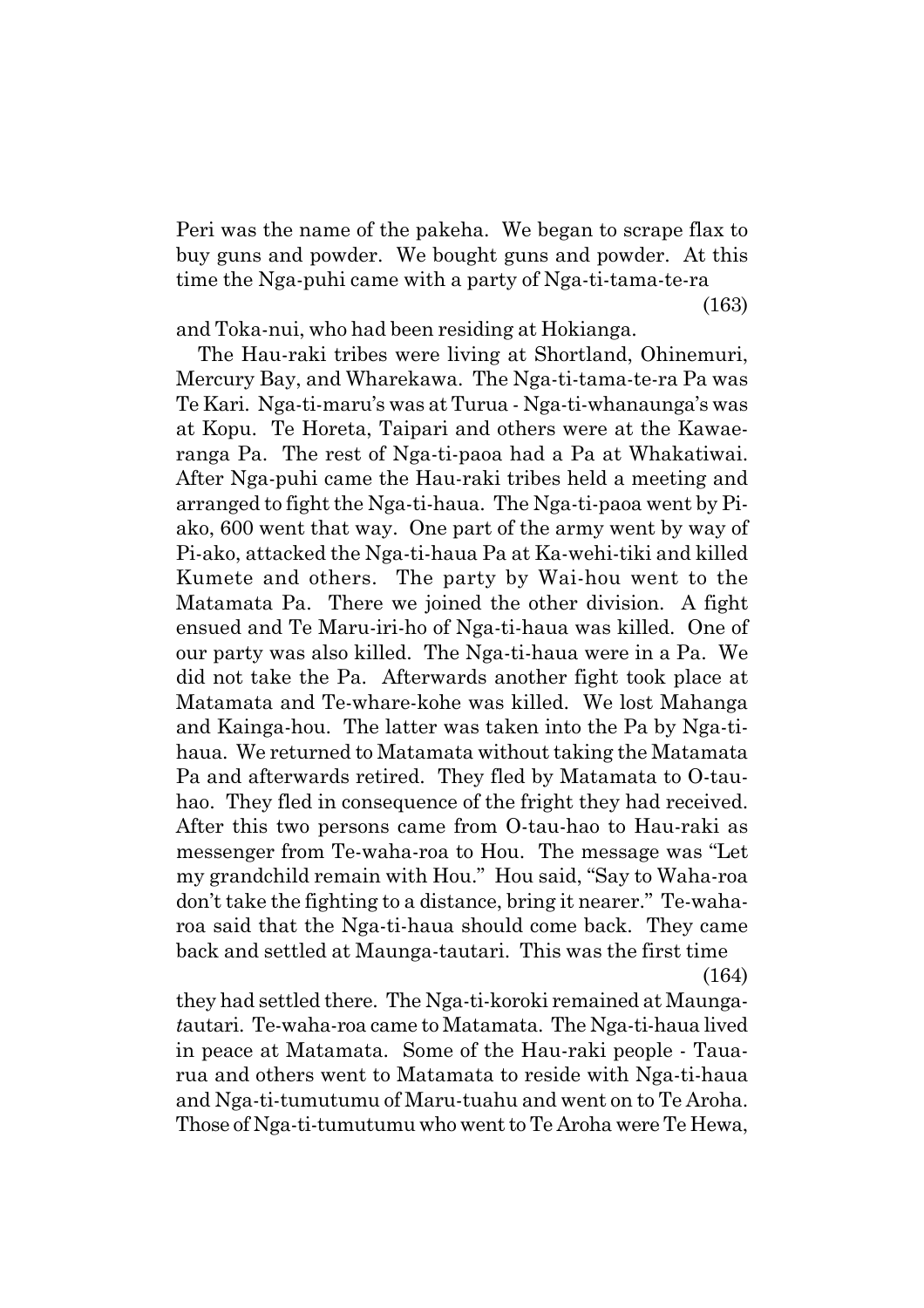Turanga, Mauwhare, Paia-kauere, Wi-pane, Wi-te-paoro, Puhirohiro and others. Tauwaru left Matamata and went to reside at Te Aroha, at Te-toro, Ruakaka, and a little south of the settlement at Te-toro where (is the centre of the block before this Court) they made clearings and cultivated the land. After the Nga-ti-tumutumu had settled on the Aroha Te-waha-roa asked for the flax on Te Aroha. He sent Te-wharau to speak to Hou about it. The south part of Wai-harakeke belonged to Nga-ti-hine-rangi and the north part to the Hau-raki tribes. Te Hou sent word that Te-waha-roa should have permission to work the flax on Wai-harakeke. I heard Te Wharau tell Hou. Nga-ti-haua and Te-waha-roa went to scrape flax. At this time Taraia-nga-kuti was at Kapiti (Cookís Straits). He came back after the missionaries had come to Te-puriri. Paora Te Putu went to Aua-o-te-atua to get canoes to fetch Taraia. They went from Hau-raki and found Taraia at Rotorua and fetched him to Hau-raki. When Taraia returned he heard that Hou had given Te-waha-roa permission to dress flax at Wai-harakeke. I heard of Te-hungaís death. He went on a visit to Roto-rua and was killed there by the Arawa. He was a relation of Te-waha-roa. Te-waha-roa

(165)

sent a message by Te-wharau to Hou for permission to catch eels in the Pirau-nui swamp, near Te-aroha, for the army who were going to avenge the death of Te-hunga. Te Hou gave permission. When Taraia heard that Te Hou had given permission to Waharoa to dress flax at Wai-harakeke he was angry and raised an army. He made an attack on Te-waharoaís party and killed Hine-tautoko and Whakawhena both women. They took Pirenga another woman captive. After this Taraia came back to Hau-raki. Te-waha-roa at this time was at O-mo-koroa at Tauranga. After this another army went up Wai-hou under Taraia to near Wai-harakeke. No-one was killed at this time. They saw no-one. No-one would live at Te-aroha for dread of Taraia. I did not accompany the "taua". I remember an expedition to Te-huira near Cambridge under Taraia and Tai-pari against Nga-ti-haua. I went with the "taua".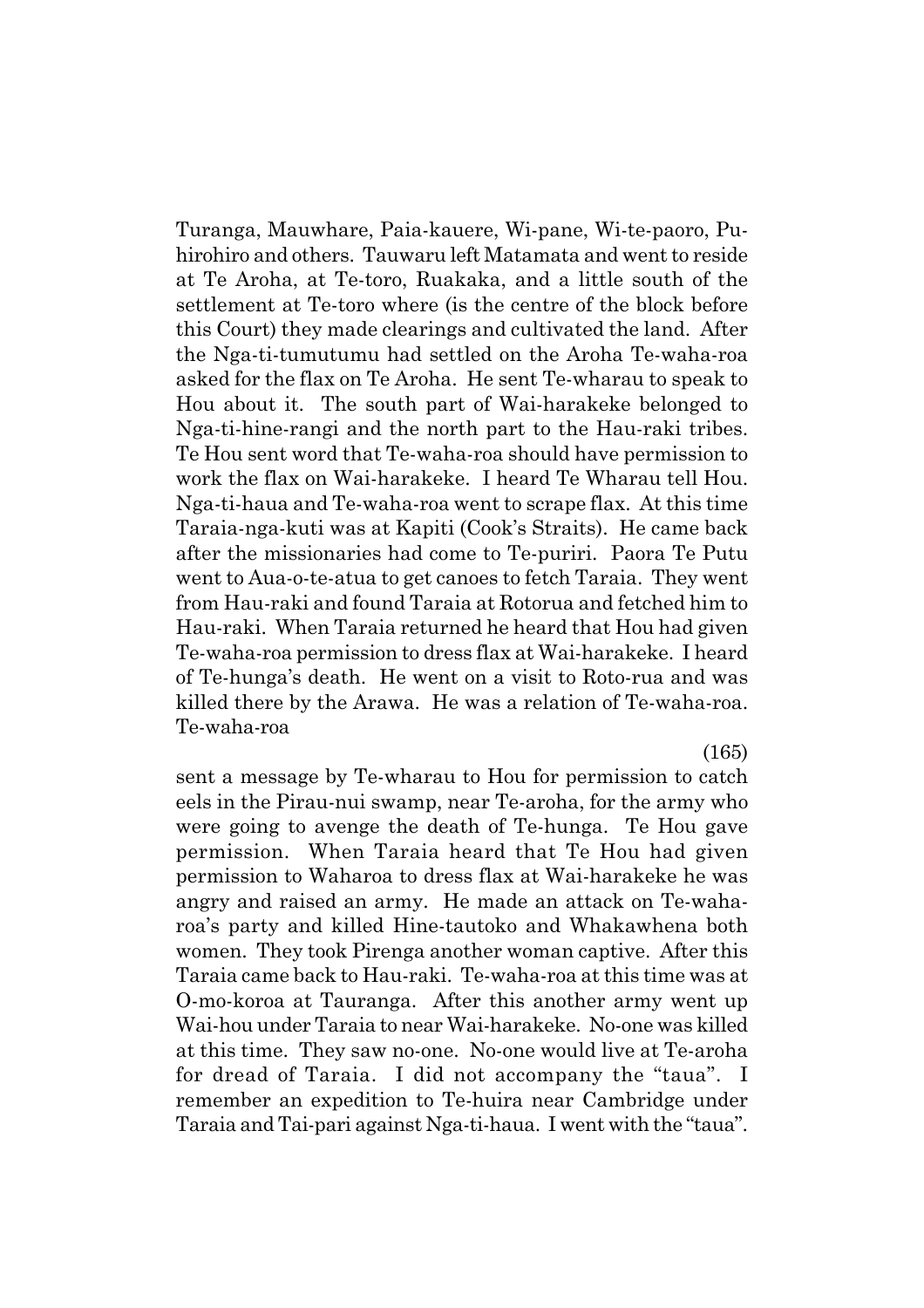We were 400 strong. We made an attack at Horotiu and killed Te Manu and others. Rapana-maunga-noa killed Te Manu. Temu-karaka was killed by Waka-te-puhi. Hau-kui-ta was killed by Wi-te-whare-iro. In all 10 of Nga-ti-haua were killed. We lost nine. This was the last fight with Nga-ti-haua. They did not come to get payment. Te-waha-roa was living at this time.

(166)

Takurua was killed at Kai-paka, Maunga-kawa by Nga-ti-haua under Waha-roa and others. Te Iro-nui killed him. The killing of Takurua was before the building of the Pa at Matamata.

The Nga-ti-haua laid their dead out in a line, and it was so long that the place was called Te-Kapa-roa. The name was afterwards given to Tai-porutu-te-wetini.

(167)

Why, after you had got powder, did you not go back? We went to Kawehitiki and killed Kumete and others.

#### TAUMATA-WIWI BATTLE (NGA-TI-PAOA)

I am not quite clear about the fights that took place before Taumata-wiwi. I was at Mauinaina. The Hau-raki were beaten at Mauinaina and Nga-puhi took all the land. After Mauinaina came the attack and taking of Totara. After the Totara came the fall of Matakitaki, Nga-ti-maru Pa. All those were gained by Nga-puhi. Afterwards came Roto-rua - after that Tauranga. After that Te Ika-ranga-nui. After the fall of Mauinaina, Ngati-paoaís Pa, we went into the Wai-kato. During this time we lived at peace among ourselves - our only dread was of Ngapuhi. Peace was made at Matakitaki between Tamati Tangi-teruru and Hongi-Hika. The fight I was at was Mauinaina. I remember Taumata-wiwi. The battle began in the morning before either party had eaten, and lasted until afternoon. Then we retired. We retired to our Pa. Those of us who got to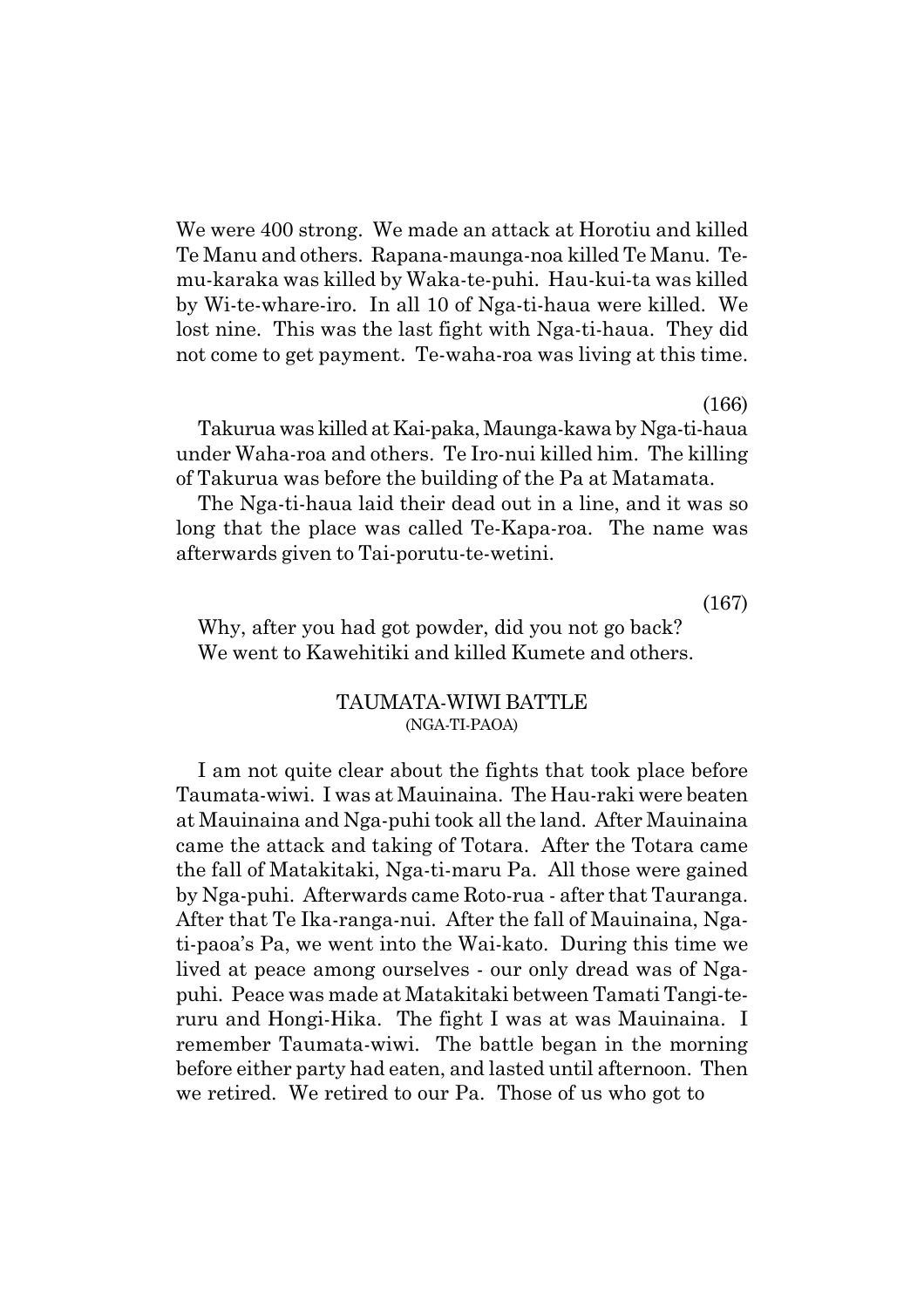the Pa first got a supply of powder. The Wai-kato and their allies were following us up. We retired because we ran out of powder. I was behind when we retired. When we got to our Pa we obtained powder.

#### PEACEMAKING AT TAUMATA-WIWI (NGA-TI-HAUA)

The next day the three women went. They were Rangiwawahia of Ngaiterangi - Wawa and Tira-ki-te-rangi, my wife. They went from Horo-whenua to Taumata-wiwi or Te Tihi o te Hingaarangi. The battle field was Taumata-wiwi. The camp was at Te-tihi. The three women had seen the heads which we had brought with us. They went to weep over the slain and to discover how many had been killed. They were related to the enemy. They were not sent by the chiefs of the Pa. They went of their own accord. Their own grief moved them to go. These women could go without being interfered with according to Maori law. I the husband would allow my wife to go to see the slain. I do not know whether the enemy would consider the coming of the three women as an overture of peace. If the women had been strangers they might have thought so, instead of which they were related to the Wai-kato's and came to view their own dead. I did not tell my wife to go, but I saw her go. She went of her own desire. They went to Te-tihi. The dead

(169)

were placed in a line, hence the name Te-kapa-roa and that name was given to Te-wetini-tai-po-rutu in commemoration of the event. All the three women are dead. After the women had cried over the bodies, Te-waha-roa said to them "Go to Taha-roku and let him come to make peace." Taha-roku was selected because he was Takuruaís younger brother. Takurua with 200 of the Nga-ti-paoa were massacred afterwards at Maunga-kawa at Ka-wehi-tiki. I call it a "kohura" (murder) because we, the Nga-ti-haua, and they were living on friendly terms at the time. We had been living together for 4 years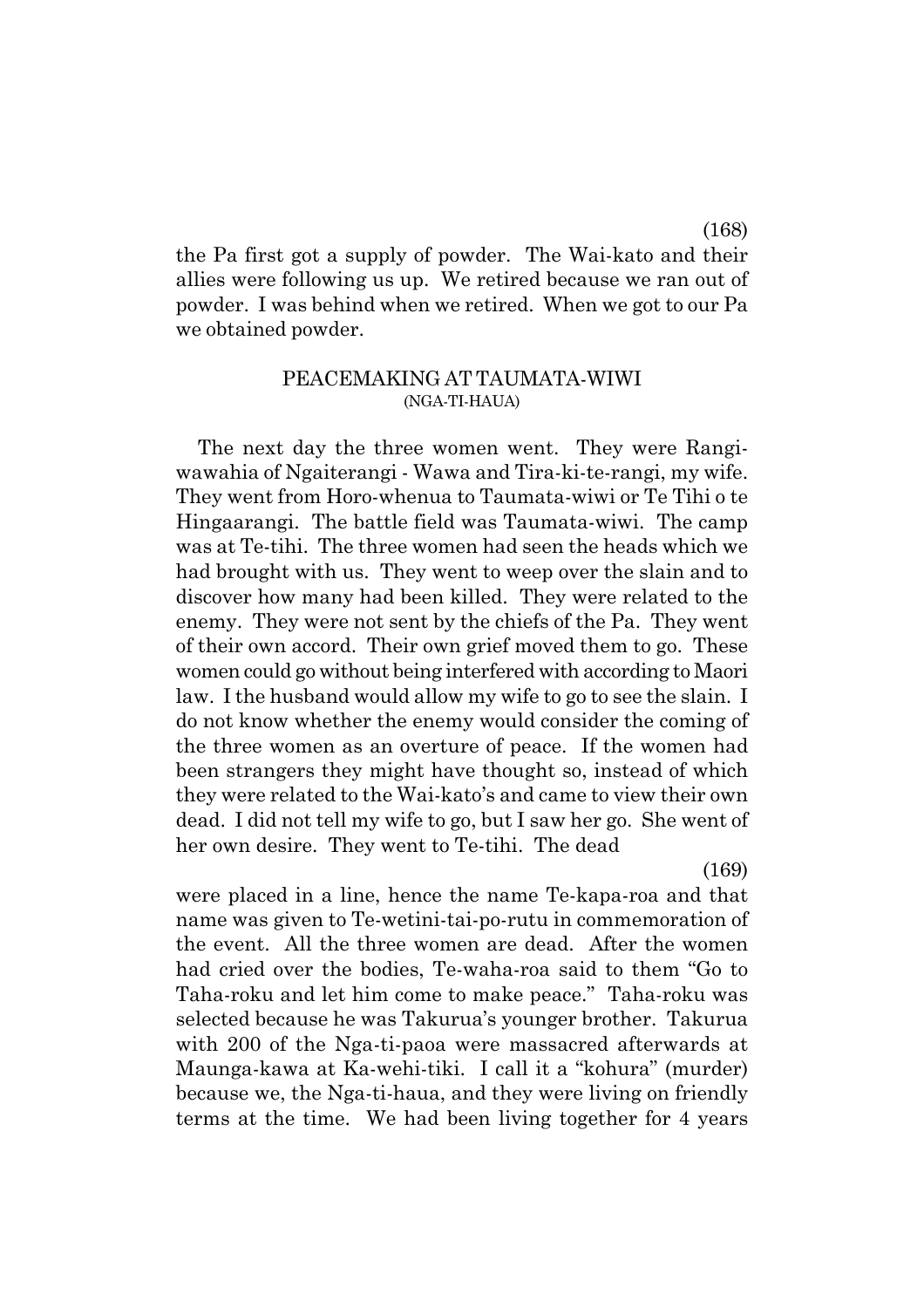when it took place. The attack was made in the night. We were slaughtered. I was with Nga-ti-kahu-ngungu at the time. This affair took place before Taumata-wiwi - it was that that brought about the battle of Taumata-wiwi. Taha-roku went with the women. Ten went in all. The men who went were Taha-roku, Te-tupua and Potiki. They arrived, speeches were made and after the speeches ten guns were given to Taha-roku and the others brought them to the Pa. Ten went and ten guns were given. Te-waha-roa placed the guns down before our ten people. Two were given by Te-wetoweto. The guns were given on account of the murder of Takurua. One of the party came to our Pa with a message from Taha-roku to us to come and meet them to receive the guns. We went to meet them. I was one. We met them at Hau-one. We came back to Hao-whenua with the peacemakers. Hau-one was between our Pa and the fighting ground. We got nothing besides the guns. We fought at Taumata-wiwi in December. We came back to the Thames when the kahikatea (podocarpus dacrydioides)

(170)

were in fruit. During this period we were making canoes. Some of the canoes had been begun before the battle of Taumatawiwi. They were canoes with side planks and carved. We were fetched from Hao-whenua by Tiaho, Te-kupenga and others - 140 in all. They came up with guns and powder, supposing that the fight would be continued. The 140 men were all from Hauraki, not of my tribe alone. At this time their party arrived the Nga-ti-haua were at Ka-wehi-tiki, the Wai-kato were at Waikato and the Nga-i-te-rangi were at Tauranga. The Hau-raki returned to Hau-raki by different ways. One party came by Hinuera. My party came by Horo-tiu and Tama-here. One party came by Marama-rua and Pu-korokoro, one by way of Awa-roa and Wai-uku.

The trees from which the canoes were made grew on Maungatautari. No-one gave me permission. The land they were cut from belonged to Nga-ti-raukawa. After we got back to Hauraki we went back again into the country of Nga-ti-haua to fight. The Nga-puhi under Patu-one and Te-waka and others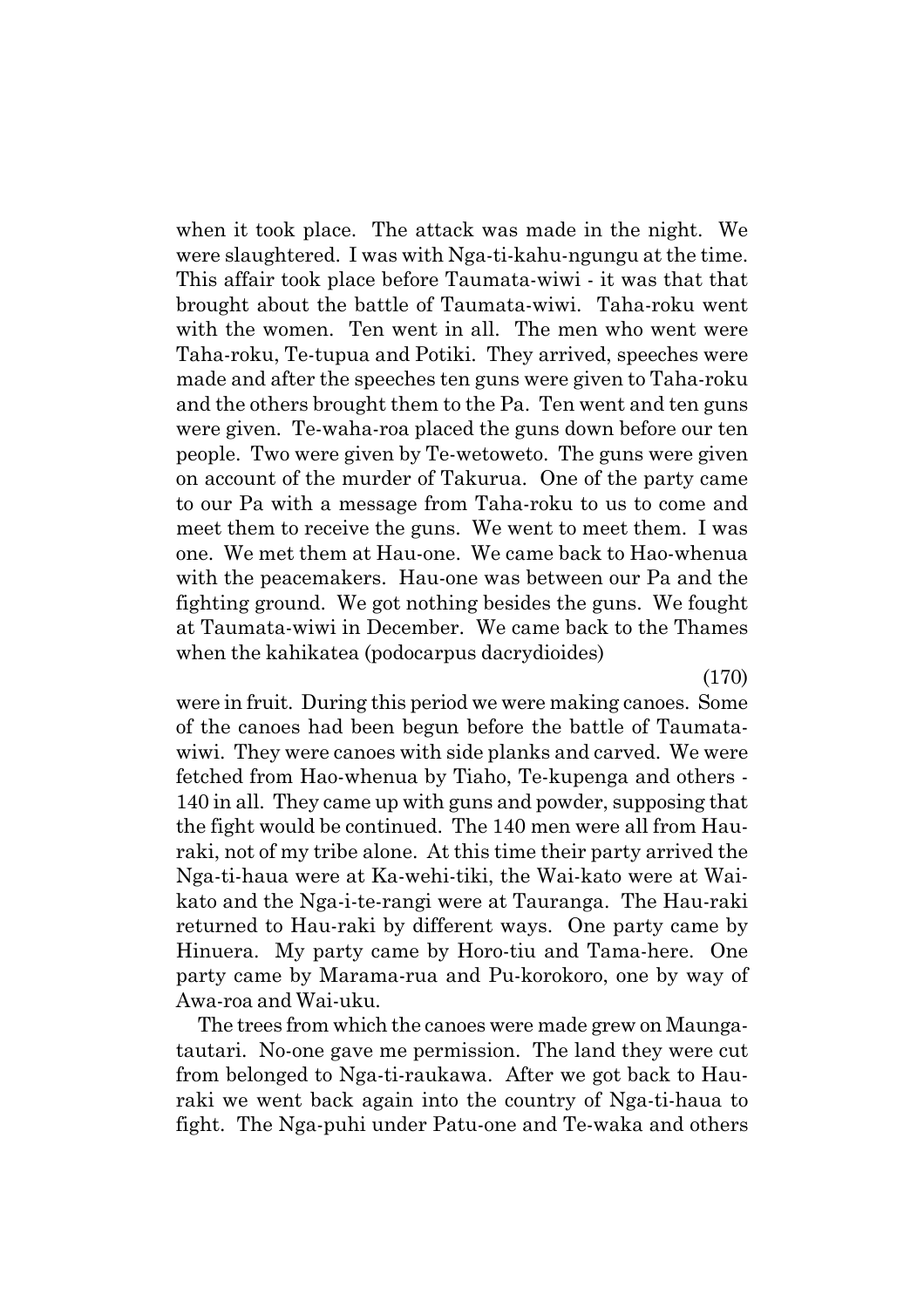joined us. We went two ways. One party went by Wai-hou, one by way of Pi-ako. The parties joined at Matamata. There was very little fighting outside the Pa at Matamata. They made an occasional sortie and this continued until Te-ma-mutu was killed. Ma-mutu was a Nga-ti-haua. We besieged the Pa. We besieged the Pa a long time. We could not take it because there were so many guns in it. It was like O-haea-wai when as the soldiers rushed up large numbers of them were slain. I wanted the fight to be like Taumata-wiwi, outside. I did not wish to waste the lives of our men in assaulting the Pa. We were living a short distance

(171) distanced from the Pa. There was a plain between us which was left as fighting ground. We lived in wharau houses (sheds) which we had built, such as "taua's" build. After a time we came back to Hau-raki. We had a Pa and we killed Te Mamutu and another. One was killed at Ka-wehi-tiki. This was a slave of Nga-ti-tama-te-ra - killed on our side. Nga-puhi lost one. We destroyed all the Nga-ti-haua cultivations. We were living on their plantations. We came back to Hau-raki. We came back by way of Mana-wara. We were not pursued. There was no formal peacemaking. The Nga-ti-haua remained there, at Matamata. 200 of Nga-puhi were with us in this affair. I heard about going to Otawhao. After Nga-puhi and we got back 86 from the taua we waited to see if the Nga-ti-haua would attack us, but no attack was made. No army came to Hau-raki. Up to the end no army came to Hauraki, except one which came to attack my side of the country. By my side I mean Hau-raki.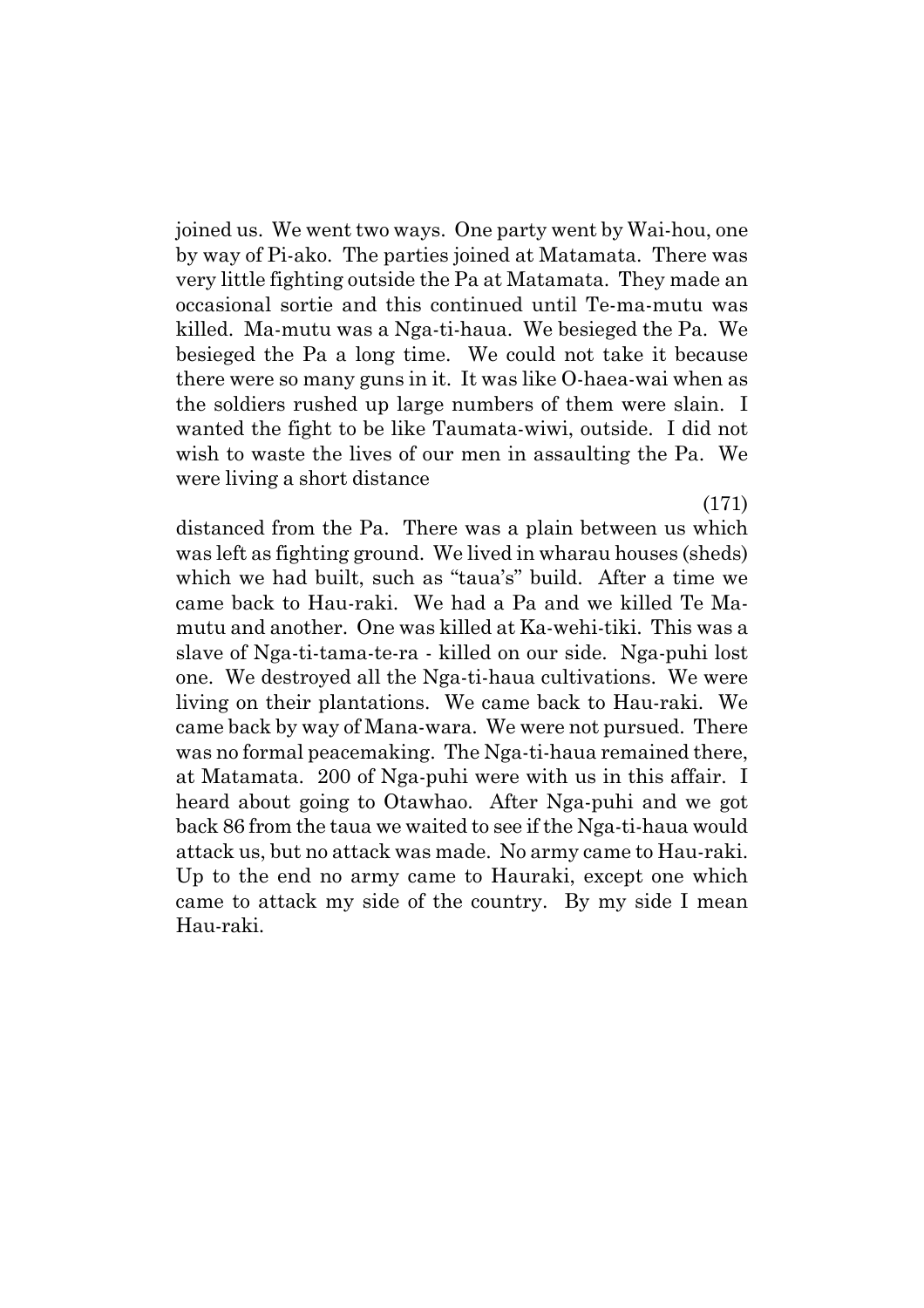(171A)

## **C H A P T E R X I I I**

Set in life o sun And set as without soul But now o wait a while And I unite with thee go Then let me carve a Palatable dart from him That he with me may die Because he says that we Shall each to world of spirits go And burst back to this world Where tears may from my eyelids flow To hear the changes made Against me by the lips of men But let them utter, all their wrath I can not act, I will go back to Orea To see Te-wariwari and hold The outstretched hand put forth to me Then have me now o tribe To meditate my souls full will That priests have chanted our crowds That I may only love the lovable.

> *A dirge by a young woman who was neglected by the one she loved.*

## THE EXPEDITIONS OF TE KAUWAE TO ATTACK WHAKATIWAI, TO REVENGE THE MURDER OF KAPA AND OTHERS (NGA-TI-PAOA)

(171)

That was Kauwaeís expedition with Nga-ti-mahuta. The reason of this one was on account of the death of Te Kapa and Mata-kara. I killed Te Kapa. He came to Hau-raki. He came there and I killed him because of the former fights. I did not return to fight after the death of Kumeke and Te Mau-mutu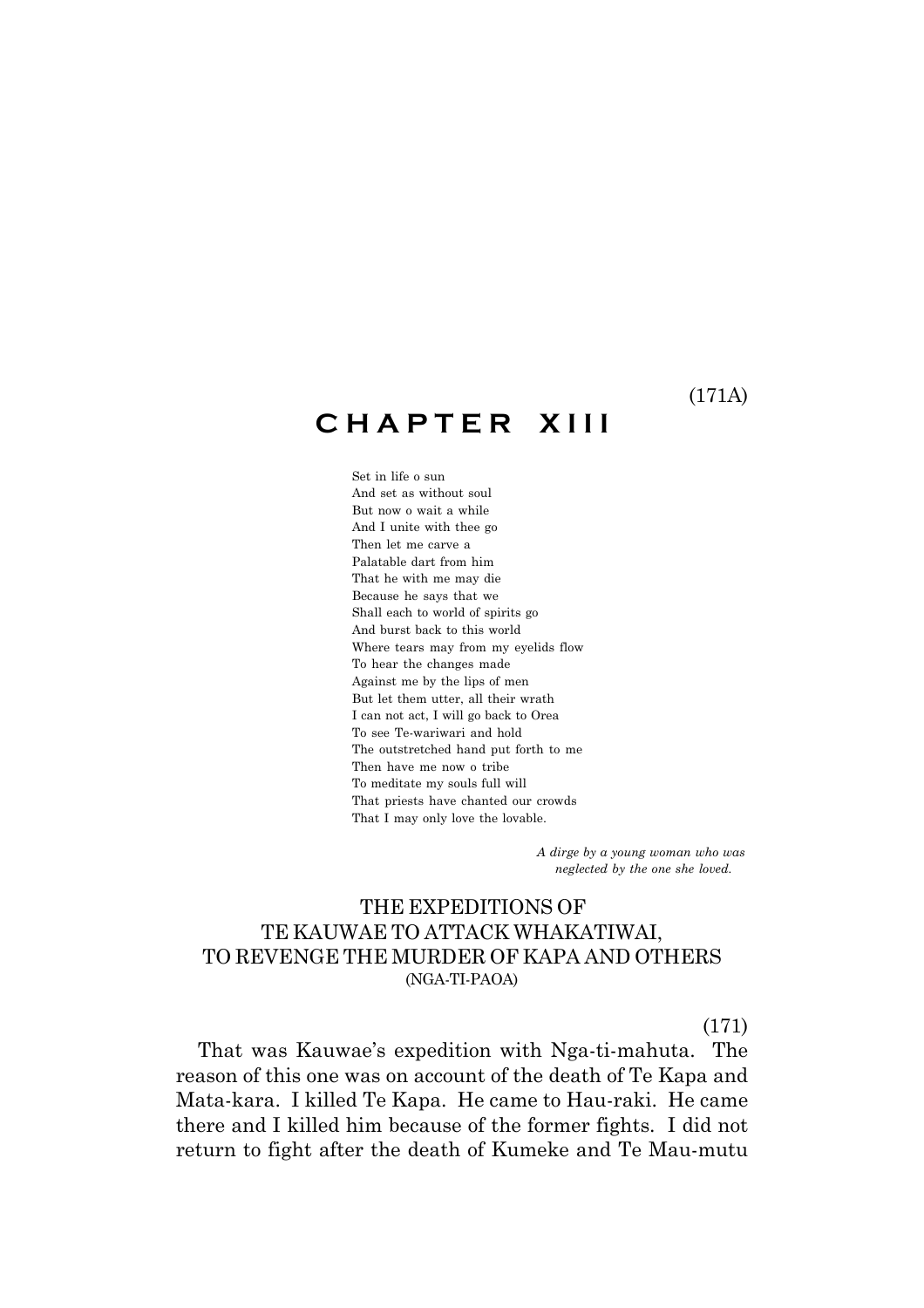but Taraia took up the fighting. I know nothing about his fights. When the Wai-kato came to Hau-raki some of them were wounded whom they took away. None of them were killed. I donít know how many of ours were killed, it was a huaki (night attack). Wai-kato did not get away any of our dead. We followed the Wai-kato as far as Opito. That was the only attack made in (172)

Hauraki. Opito is beyond Haua-rahi. The people of Haua-rahi were coming in their canoes to help, but by the time they came up the Wai-kato had gone as far as Manga-tangi. We took no prisoners on this occasion, but afterwards on another occasion, we did. There were 800 of Hau-raki who were assembled. Katite-wherowhero and his companion came from Nga-puhi. Some Nga-ti-paoa proposed that he should be killed. Some objected. My generosity (rangatiratanga) was then exhibited by saving the life of that great chief. We contented ourselves by taking his gun and powder. I know the great boundary of Hau-raki. These fights took place outside the boundary. The Hau-raki boundary commences at Awanga-tete at Tauranga, to the summit of the Aroha range to Puapua-tirohia, descends to Waikahika, crosses Wai-hou to Manga-karamea along the Mangapirori swamp to Pirau-nui, crosses Wai-toa, Te-Rua-toitoi, Kawhia, Tau-koro, on Pi-ako River, crosses Pi-ako to Hangawera, turn thence to Moe-rangi, Marama-rua, to Kohe-roa. The only fight within the boundary was that at Haua-rahi. I sold part of Hanga-wera to the government. It was formally sold to Webster. The south of Hanga-wera belongs to Nga-ti-haua. They have sold their portion. I know about one peacemaking. The peace was made when I went to Raihi and people at Matamata. The reason the going

(173)

of Te-Awhe to Matamata. He was there, and Te-Wetini Taiporutu accompanied him to Hau-raki. When he returned he took me with him. I went with him to Matamata. Peace was made there. Te-Waha-roa was dead. Pohipohi was dead. We assembled in the great carved house of Te-Waha-roa. Te Pakaroa said "How shall the roughness be washed from my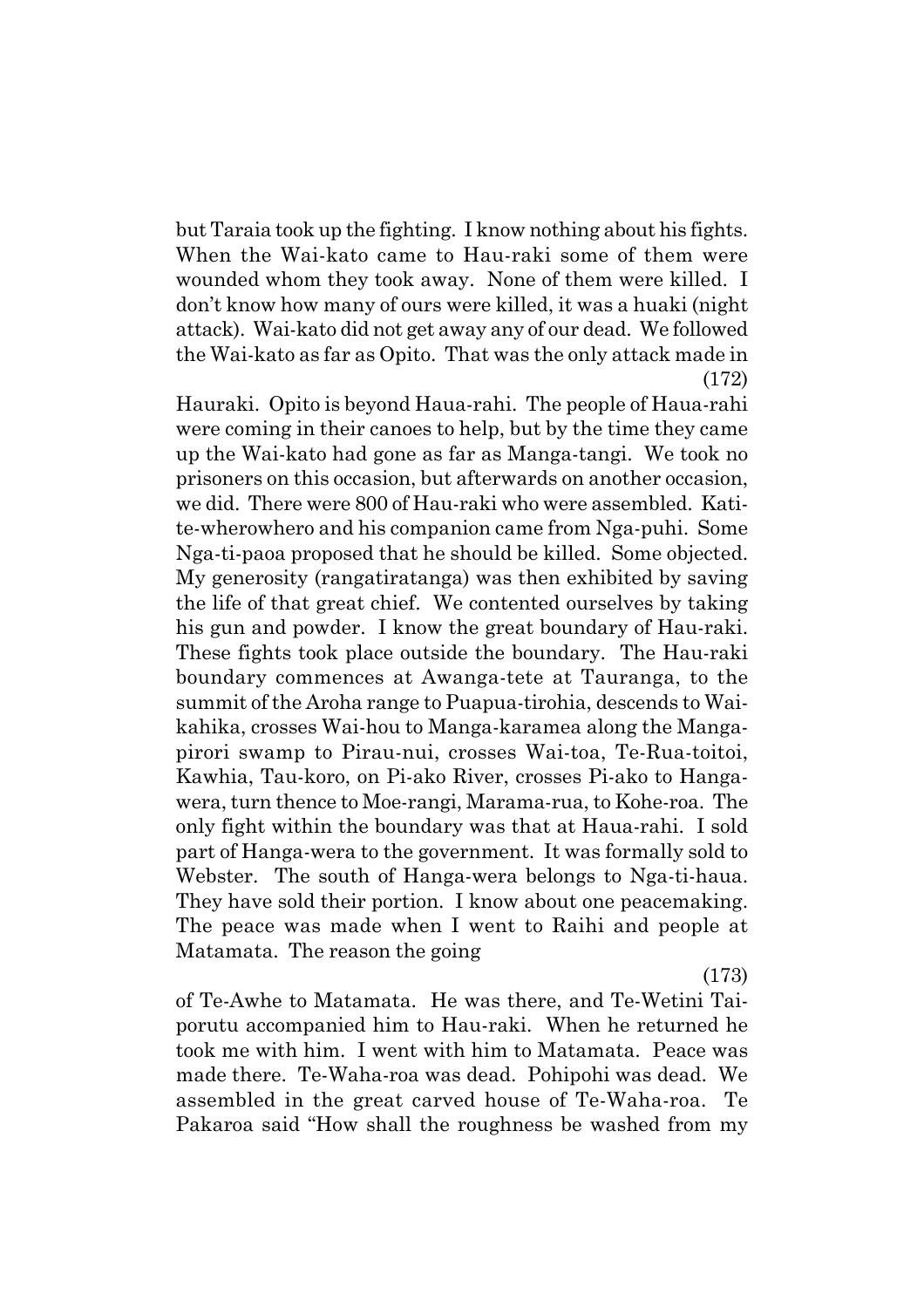legs?" The reply was, "Here is Te Waka to wash them." Te Wetini came on account of Te-Aroha. Te-Awhi brought Te Wetini to me. It was Te-Wetini who asked me to go to Matamata. Taha-roku and Tangi-te-ruru also went with me, the latter was carried there. This is the only peacemaking I know of. Peace was afterwards established by Te-Tiwha on 100 men coming to Hau-raki. Nothing was given to me when I went to Matamata, but I took possession of a canoe called "Marutuahu". I took it because it was the canoe made by Te-Waha-roa to attack Hauraki. "I taunahatia e au." ("I bespoke it.") I was not angry because of the name of the canoe but I went on board the canoe to make peace because we heard that it was the canoe made by Te-Waha-roa to attack Hau-raki. I donít know whether the Hau-raki people cultivated on Te Aroha before Taumata-wiwi. After that, when we came back to Hau-raki, they did. It was the old people who cultivated on Te Aroha. Those killed in the retreat were six in number. The murder was the great cause of the fight at Taumata-wiwi. When the Nga-ti-haua came to avenge the death of Whakaehe we beat them. The fighting continued from the death of Takurua to Taumata-wiwi. The fights were not about

(174)

land at all - but about personal quarrels. Te-Aroha stood in the distance, there was no fighting about it. All our fights were in the Wai-kato district. Te-aroha is in the Hau-raki district. The only fighting at the Aroha was by my ancestors. After Taumata-wiwi when we got to our Pa, and got a supply of powder, we rallied, and attacked the enemy, and they fled in disorder. The fights after the affair of Toke-roa were at Paparahi are about a man named Toki. The next were Horo-ika and Te-Pui killed at Ka-wehi-tiki. Next Kura-tamaki and others were killed at Ka-wehi-tiki - next Pu-toetoe, next Te-Maumutu killed at Huka-nui. We were beaten at Huka-nui. There were fights at Tau-hei and Manga-wara. These were before Hukanui. The last was Taumata-wiwi. These fights were all by one army. All these fights were done in one expedition (or journey). In these fights we attacked Nga-ti-haua, not they us. The fight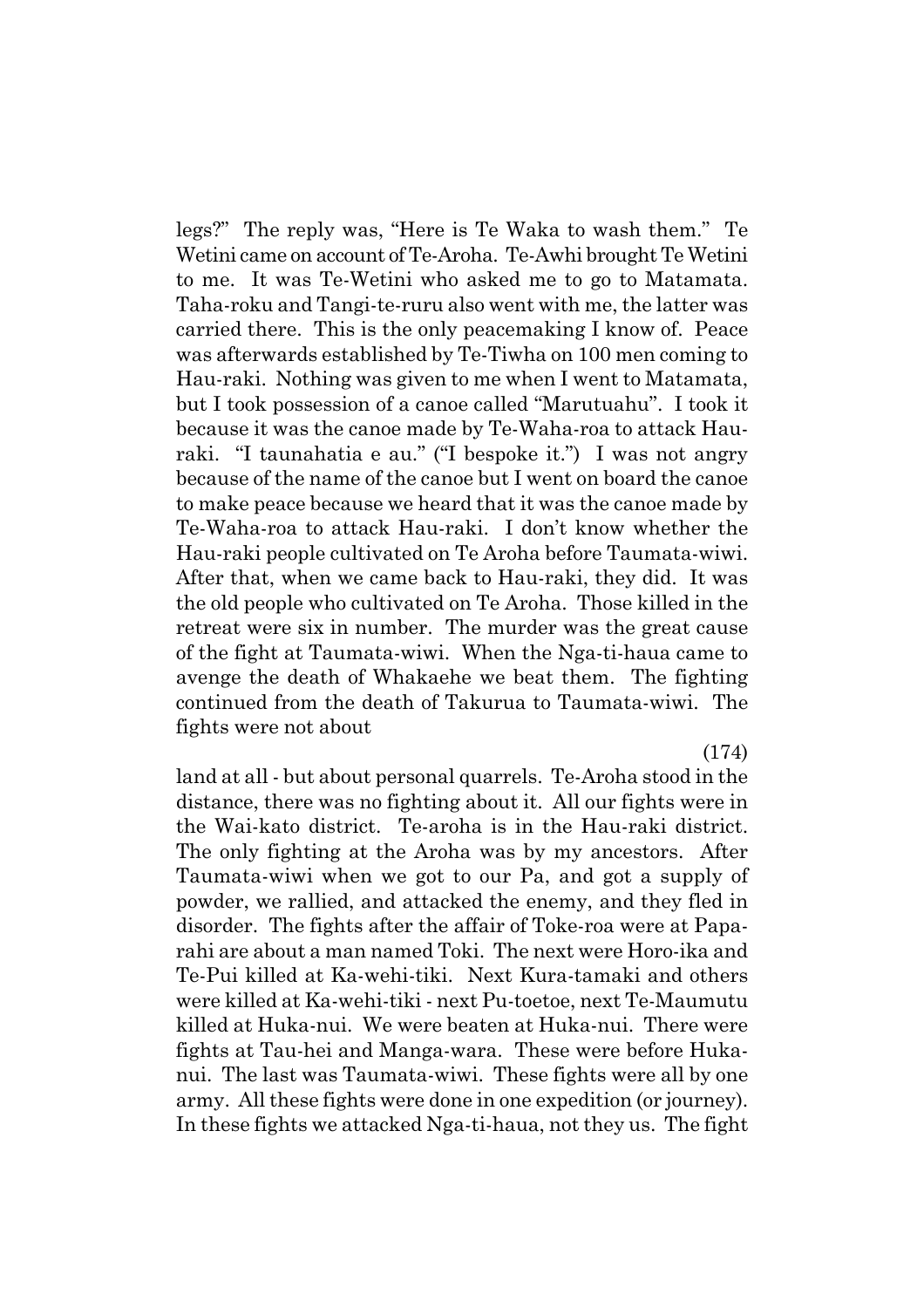at Putoetoe was by a different army. Huka-nui was fought next day after Putoetoe. Nga-ti-haua had nothing to do with Putoetoe. That was a fight between Wai-kato and Nga-ruru and the Hau-raki tribes.

(175)

There was not any cause of offence between us and Waikato, between Taumata-wiwi and our attack at Ka-wehi-tiki. *I am not sure about there being any cause of dispute.* Why did you go to we attacked these places for the same reason - the murder of Takurua and the murder of Horeta. Those were before Taumata-wiwi. Horeta was killed by Awarahi Te Katipa at Wai-kato after Taumata-wiwi. Horeta was not killed in battle. He was killed somewhere in Wai-kato. When the Hauraki heard it they killed a man named Mata-kara in payment. We attacked Nga-ti-haua, to return the fighting because I had obtained powder and guns. Because Te-Horeta had been killed I killed Mata-kara. Then the Wai-kato attacked Haua-rahi, and then we said "We would go to war." *Was not the Haua-rahi after the fight at Kawehitiki?* The Hauarahi fight was after Ka-wehi-tiki and Matamata. The Nga-puhi invaded the Nga-ti-haua country and attack their País at Kawehitiki and Matamata because of the killing of Te-horeta and for Taumata-wiwi. *Was it not because of Taumatawiwi? Yes, for that also, to return that fight - I had got to our harbour at Hauraki and got guns and powder.* After we left Hao-whenua we went to Wai-o-tahi and Tara-ru.

(176)

The reason we and Ngapuhi, invade the Ngati haua country was because of the murder of Takurua, we attacked Kawehitiki first. Then Matamata. Matamata is closer to our own territory than Kawehitiki.

We did not go into Waikato because we have no cause of quarrel there. Our cause of quarrel was at Ka-wehi-tiki with Nga-ti-haua. We sat down and waited long before Matamata and the Waikato were in the Matamata Pa all that time.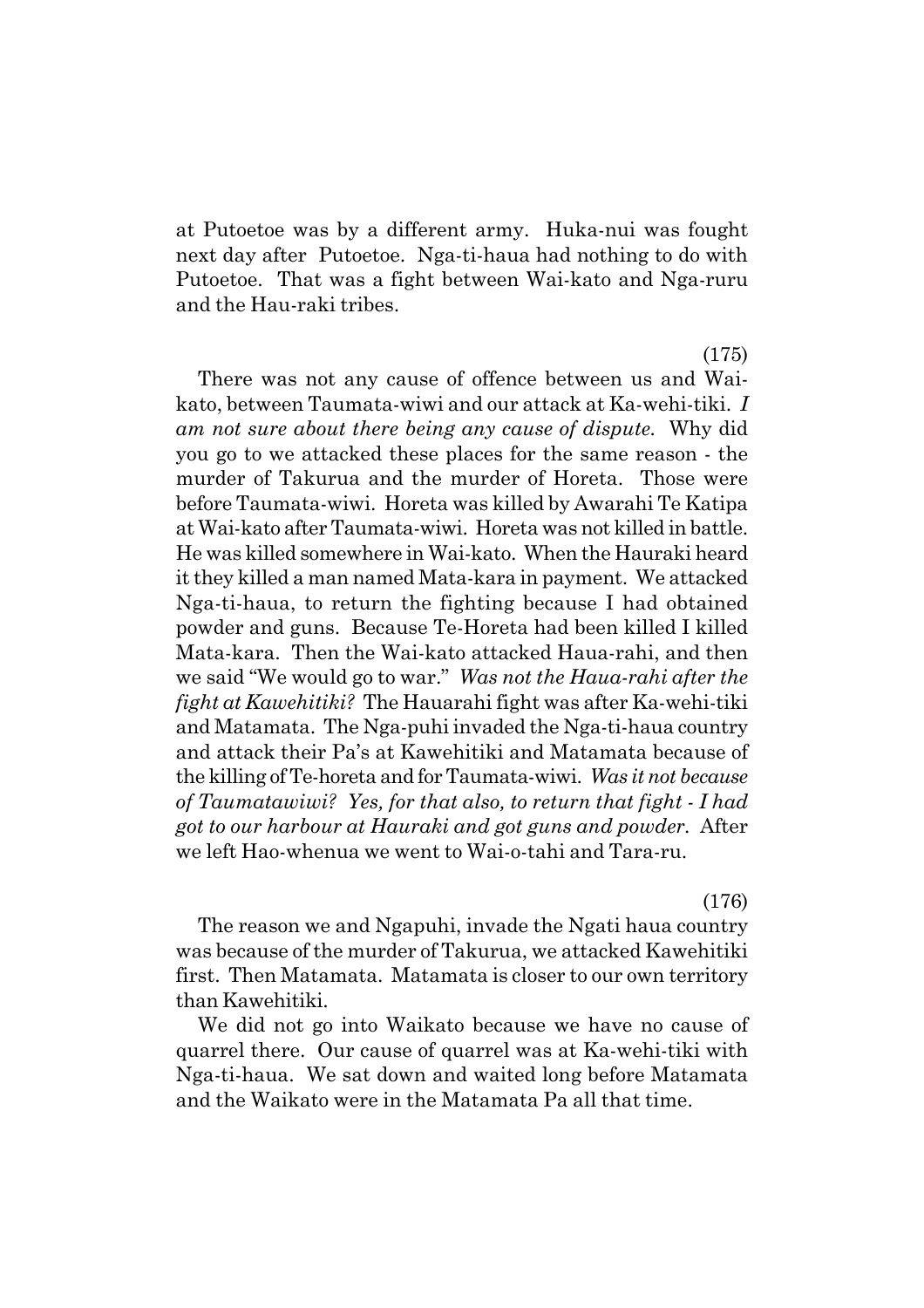A woman could no nothing in former times without the consent of her husband. And my wife tell you what she was going to do, she told me that she was going to see the corpses of her dead relatives whose head she had seen in our Pa. This was what she said. I did not say go.

Te Horetaís daughter was wife of a Wai-kato man and was left behind when you came away. Te Horeta had a Waikato woman to wife and he was left behind when we left.

The Wai-kato murdered him after we came away.

And that one of the causes why we went to attack Ka-wehitiki and Matamata. Also for the murder of Takurua. Tamati Tangiteruru being absent at the time of Takuruaís murder brought Nga-puhi to avenge the death of his father Takurua. Tamati at the time of the battle of Taumata-wiwi was at Hokianga, and did not see the battle of Taumatawiwi, nor knew of the murder of his father.

Te-kumete who was killed at Ka-wehi-tiki, was a Waikato.

We did not recover our dead at Taumata-wiwi because we did not follow the enemy as far as the original battle field, night overtook us and we had to return without our dead.

*Reopana Maungaroa (sworn): I belong to Nga-ti-maru and reside at Shortland. I know the block of land called Te Aroha. I know that there have been a great many fights between Ngati-maru.*

(178)

# WARS BETWEEN NGA-TI-MARU, NGA-TI-HAUA AND WAIKATO (NGA-TI-MARU)

A war between Nga-ti-maru and Nga-ti-haua about the death of Whaka-eta was the first, and for Taitai. The army of Tehoreta was going to Taitai. They went to Puke-kura, and slept, loaded their guns in the morning and came to Te Rei-roa in the afternoon. The Nga-ti-maru weroíd (challenged) them. The Nga-ti-maru were sitting quietly. A squabble took place with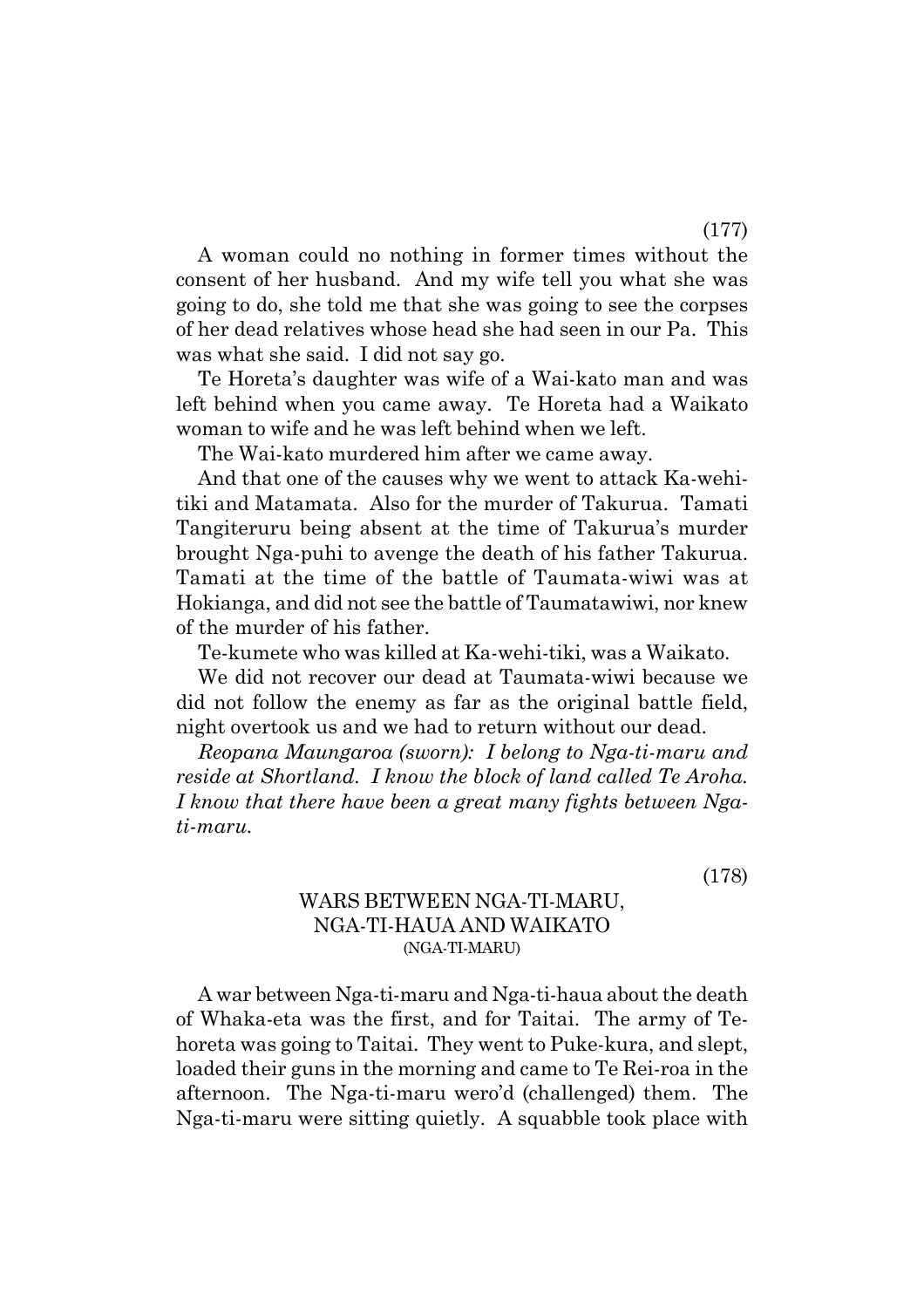them and Wai-kato. The Wai-kato fired, and killed one of Marutuahu, and wounded another. A fight took place. Our people were victorious. This was the cause of all the other wars. Waikato came to avenge the death and Kari-aruhe was the next battle. Wai-kato was beaten. 18 Wai-kato were killed - we lost one.

After the fight peace was made. We sat quietly. Te Waharoa said "O Takurua and Hou let us go to our own settlements." Takurua and Hou consented and went to reside at Maungakawa. After a time Takurua was murdered, though Hou lived with him. *They were living together at this time.* After the murder we went to avenge his death, but no-one was killed. After a time we went by Pi-ako with an army. We found a lot of eels belonging to Nga-ti-haua at O-rongo-ma-iri. We ate them. We caught two women named Tiki and Mata-roa at Papa-rahi at Matamata and killed them, after that we went to Ka-wehitiki with an army and Kura-a-tara-a-iki and the others were killed. After this we went back to Ka-wehi-tiki and killed others. We always went to attack them. All they did was the murder. None of our people were killed at Papa-rahi, but two of ours were killed at Ka-wehi-tiki in going close to the Pa. After Kawehi-tiki, Kanuheke of the Patu-pu-ata, with an army, went to Huka-nui.

(179)

We were beaten there. The people had gone to catch eels and were separated. The army went to Tau-hei, and killed the people of that place, then went on and killed the people of another island. Huka-nui is near Tau-piri. Another fight was Pu-toetoe. We went to Kari-aruhe. The enemy fired down on us. We fought them and chased them to Raro-wera. This was a fight with the Nga-ti-haua and Wai-kato. We gained all these battles except Huka-nui. I was present at all these fights. I was at Whaka-ete, Kari-aruhe, Papa-rahi and Ka-wehi-tiki. I was not at Tau-hei or Huka-nui. I was at Pu-toetoe. I was at Taumata-wiwi and 102 was wounded there. After Taumatawiwi, I was not at Ka-wehi-tiki where Kumete was killed. I was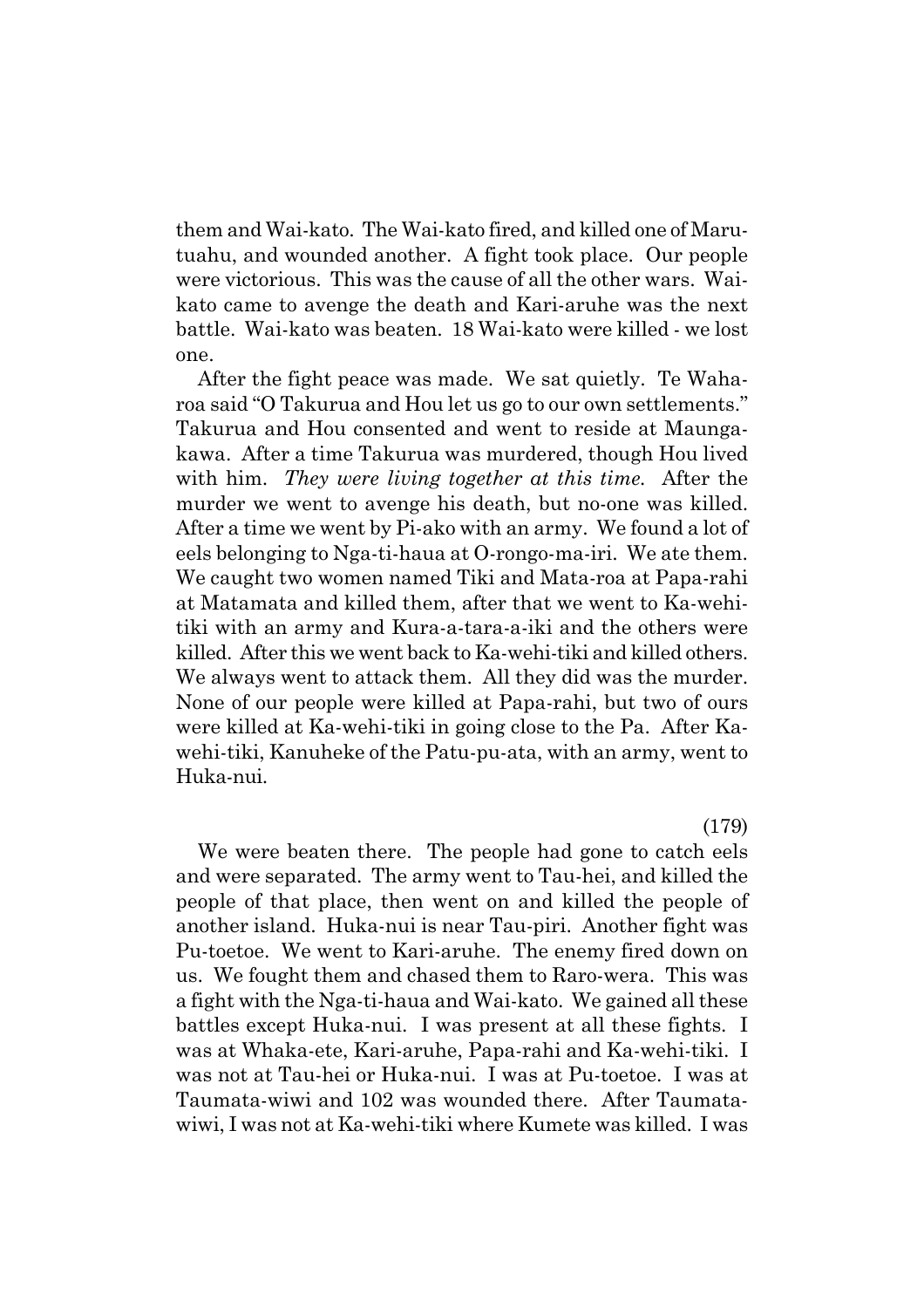at Matamata when Mawei-ita was killed. I was not at Waiharakeke. I was at the Uira. I killed Te-Manu. I was not at Haua-rahi. I was not at O-ngaro. *I have become a missionary.* At Taumatawiwi we fought the greater part of the day, and then run out of powder. We used stones for bullets. We saw the enemy coming and went out to meet them. We returned to our Pa and got a supply of powder, then Te-rakata fired and killed a man of Nga-ti-haua and the Nga-ti-haua fled. We went out of the Pa and followed as far as Te Rei-roa. When we got there we were completely exhausted. We had been fighting all day and night came on. We came back to our Pa that same night. Next day the three women went to Nga-ti-haua. Tewaro was the first man slain of Nga-ti-haua at Taumata-wiwi. Te Arohe killed him.

(180)

His head was taken. The body of the man killed by Te Rakuta was taken into our Pa. He belonged to Nga-i-te-rangi. The three women who went from our party to Nga-ti-haua went to weep over their relatives. It is customary among Maori's to do so. The women came back. These women could go over to Nga-ti-haua because they belong to that tribe. I donít know why it was they went except it was their "aroha" (love) took them. Had we wished to make peace, we should not have allowed these three women to go. The women said that they were going. They were not sent. Who was to remind these of the grief they felt for their relatives. On their return they brought a message. It was that Te Waharoa wished Taha-roku to go and make peace. Taha-roku went next day with Te-Tipua, Potiki and the women, ten in all. These ten, came back and brought 12 guns with them. Two of the guns were given by Whetawheta. When they got back to our Pa they told us that the fighting was ended and peace was made. We stayed at Hao-whenua three months after that. Our work was making canoes. Some of these canoes were begun previously. We went into the bush to cut the trees for the canoes. They were top sided and carved. We went into the bush to cut trees for canoes after Taumata-wiwi, also to get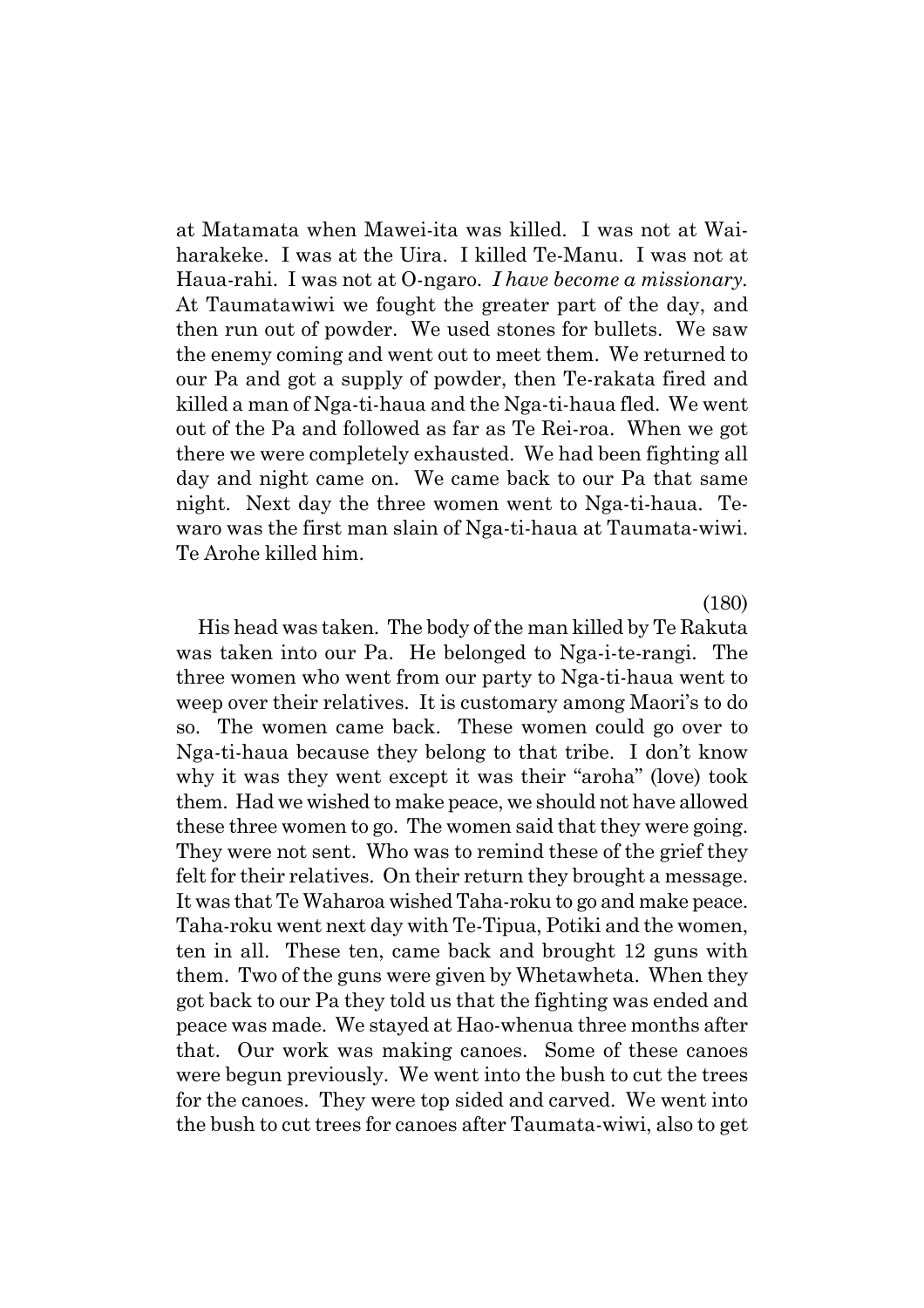ìhaumiî (top sides). While we were at Hao-whenua after Taumata-wiwi, Pi-ako and others, 200 in all came to fetch us away, also to bring us a supply of powder. We all came back to Hau-raki.

(181)

After we got back to Hau-raki we did not fight Nga-ti-haua. We did not go back to Wai-kato for some time *after we returned*. We remained in Hau-raki dressing flax in order to get more powder. When we got powder we went back to Wai-kato. Ngapuhi went with us because they heard of the murders committed by Wai-kato and were disgusted. I mean the murder of Takurua. At the time of the murder Tamati Tangi-te-ruru was with Haora in a fight at the south. We went by two roads by Pi-ako and Wai-hou. I went by Wai-hou. We had no fight on the way up.

We joined forces at Matamata. When our army went up Wai-hou no Nga-ti-haua were at Te Aroha. Had there been any there they would have been killed. We remained doing nothing a long time. Kumete and another had been killed by the party which went by Pi-ako. We were long at Matamata because we were waiting for the Wai-kato army to come. We built a Pa at Matamata expecting their arrival from Tara-naki. The Pa was Tiki-rangi. *We were waiting for the Waikato army to come back from Taranaki. We were told that they were coming.* We waited long but they did not come. Nga-ti-haua had a Pa at Matamata. Besides building the Pa we took all the food belonging to Nga-ti-haua who were crouching in their Pa. We lived there three months. Then our houses got full of fleas and we left. Only two people were killed of the Nga-ti-haua. Te Maimutu and another. We lost three, two of them were taken away. One of ours was a slave who went to dig for

(182)

potatoes and was killed. We did not know how they got the other. We only saw the bodies hanging up in the Pa. When Te Mau-mutu and the others were killed the Nga-ti-haua came a little way out of their Pa, and we killed the two. We got the two bodies. Wharekohe was the name of the other. I am quite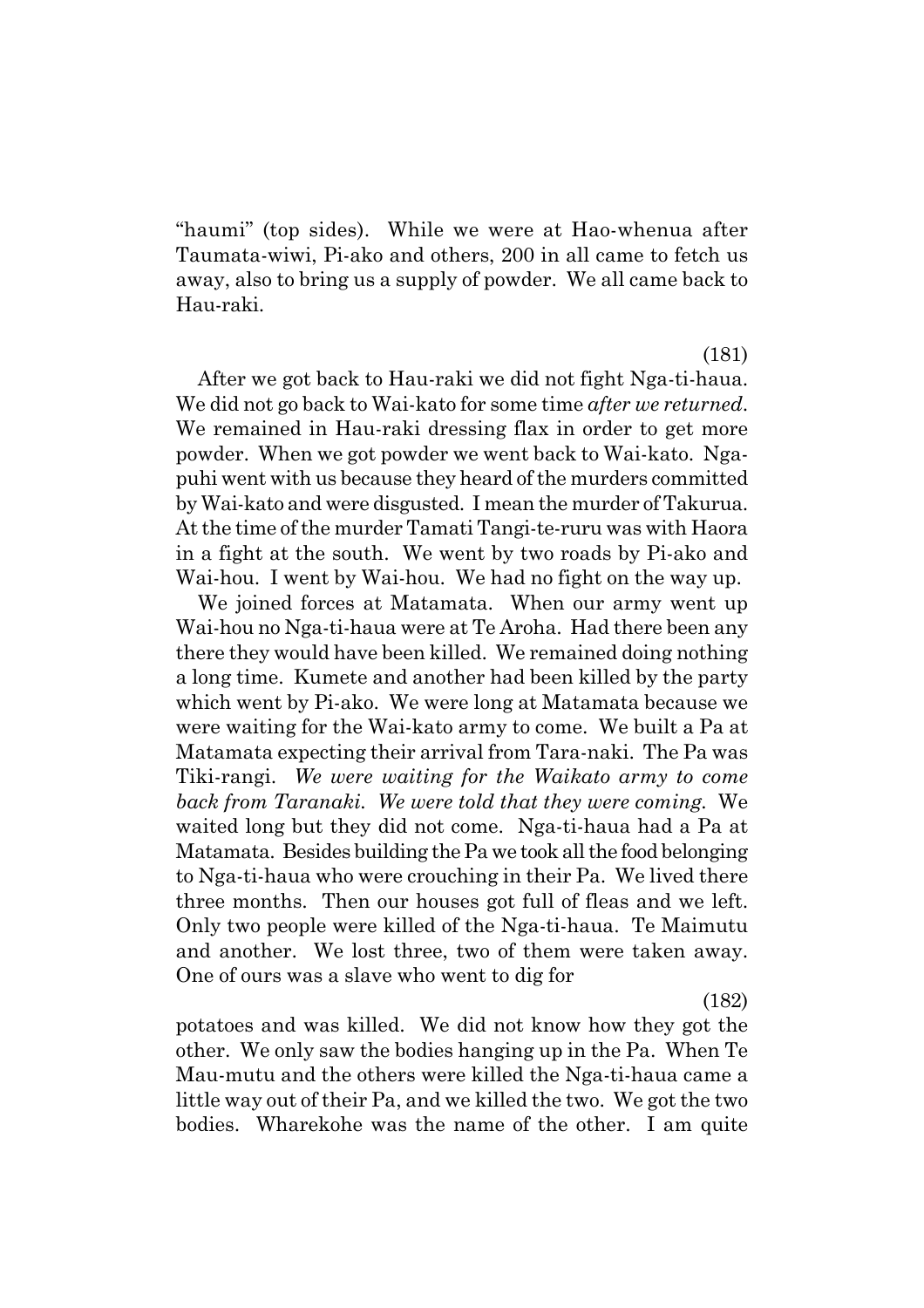certain that we only lost three. After that affair we returned to Hau-raki. Afterwards we went again to fight the Hau-raki tribes. This was Wai-harakeke war. I was not in the fight. I was in another fight, after that at Te Uira. We and Te Urikaraka were there. It was not a fight. We went there, found some ten people and killed them. We went as a war party to fight. We did not suppose that there were only ten there, we supposed that there were several hundred. I killed one at Te Uira - Te Manu of Nga-ti-haua. After this we returned to Hauraki. I again fought Nga-ti-haua at O-ngare. That is, we fought their allies the Nga-i-te-rangi. We fought them because they were allies of Nga-ti-haua. Tahu-rangi of Nga-i-te-rangi was the cause of the battle of Taumata-wiwi, had it been Nga-tihaua only there would have been no fight they would not have been able to come without their Nga-i-te-rangi allies. At Ongare we killed 40 of the Nga-i-te-rangi. There was a peacemaking after Matamata by Te-tiaho of Nga-ti-haua. They came to us and we went to them, and so on, till peace was made. They came to us first. The peace was made at Te-pirau. It was made first a Te-kari, next at Tu-rua - Te-Tuaha

(183)

came to Te-kari, thence to Tu-rua, to Pi-rau, Kauwae-ranga, Taru-ru to Karaka and Wai-patu-kaha. I saw the peacemaking at Kauwae-ranga and Tai-rua. I donít know of any other peacemaking. Before Taumata-wiwi, people of Nga-ti-maru were living and cultivating at Te-Aroha. After we left Haowhenua the Nga-ti-maru went to their own places at Hau-raki and Te-Aroha. When we left Hao-whenua some of our party went to live at Te-Aroha - Mau-whare, Te-hewa - Manga-pouri, Pane, and others of us went to reside at Te-Aroha. I went and planted peach trees at Manawa-ru - they are growing there now. I also went to take some pigs to that place. Those were the only times I went to that place. The pigs were put there long before men of Nga-ti-maru was killed. It was after Haowhenua and after Nga-ti-maru was killed that I planted the peach trees. On none of these occasions did I see any of Ngati-haua on Te-Aroha. The people I left on Te-Aroha on my way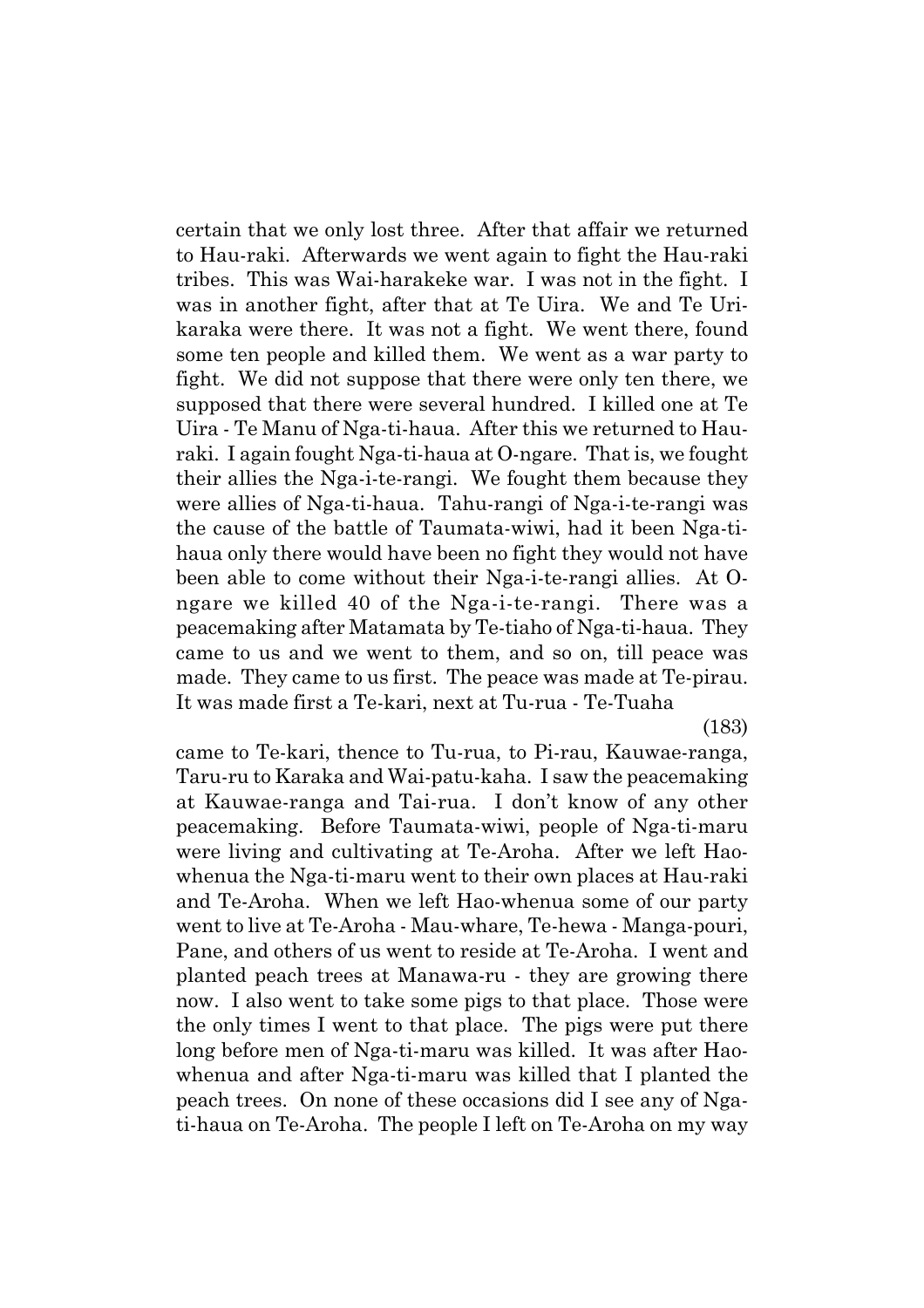down from Hao-whenua stopped on Te Aroha from that time until the pakeha (europeans) came. They cultivated and went continually to and fro. Tutaki, Te Makena, Tara-puha, Te-pane, Te-rua, Mere Peka, Maraea went there - *R.........., K.......... and others are living on TeAroha now. Tutaki went there at the time the town was commenced at Shortland. Te Raa* -

(184)

and Mere Peka were there a long time before that - at the time that the Waikato cultivated there. I mean the Waikato refugees. I said that I came from Hao-whenua by way of Horo-tiu. Not any Nga-ti-haua accompanied us. *It is not true that we were led like pigs. I never heard it. I never saw it. There were no ropes put on the legs of Nga-ti-maru.* I saw nothing of Nga-tihaua on our leaving Hao-whenua, nor any of the Wai-kato. The Nga-ti-haua were at Ka-wehi-tiki at that time. After the time of the Taumata-wiwi peacemaking, I did not see any of the Nga-ti-haua at our Pa at Hao-whenua.

(185)

The battle of Huka-nui had been fought shortly before Taumatawiwi. And we had been defeated. On the Waikato side Nga-ti-haua and Waikato had fought against us. After the murder of Hukanui Nga-i-te-rangi joined the Waikato.

*Was Te Waharoa at Hukanui? I donít know.*

# $(64)(9)$ WAIATA SENT BY OLD TAONUI OF HOKIANGA

ìTera te marama ka whaka atu kau mai Au ra ki raro moe huri atu ai Taku moe ra te au ki raro ra Kei hea kawana (e whae) (e rangi) (e arohatia) a kino To te a waiho *(to let alone)* ka tau wheru *(heavy)* au Whetuki *(Wish)* kau roto mohe tai amo rua Kei nga tai huri ki Oripo *(a certain place at Ahipara)* i raro(waho) Ka hua (Te hua) i te kore kai he (ka i te) hapainga ma koutou E kite kapa noho anga (runanga) te nui a Te Rangi Hei mahi noa hoki, reira taku iti tu tara (takatini) *(slander, speak evil of)* Rahi noa te kino i au (sickups) me aha noa hoki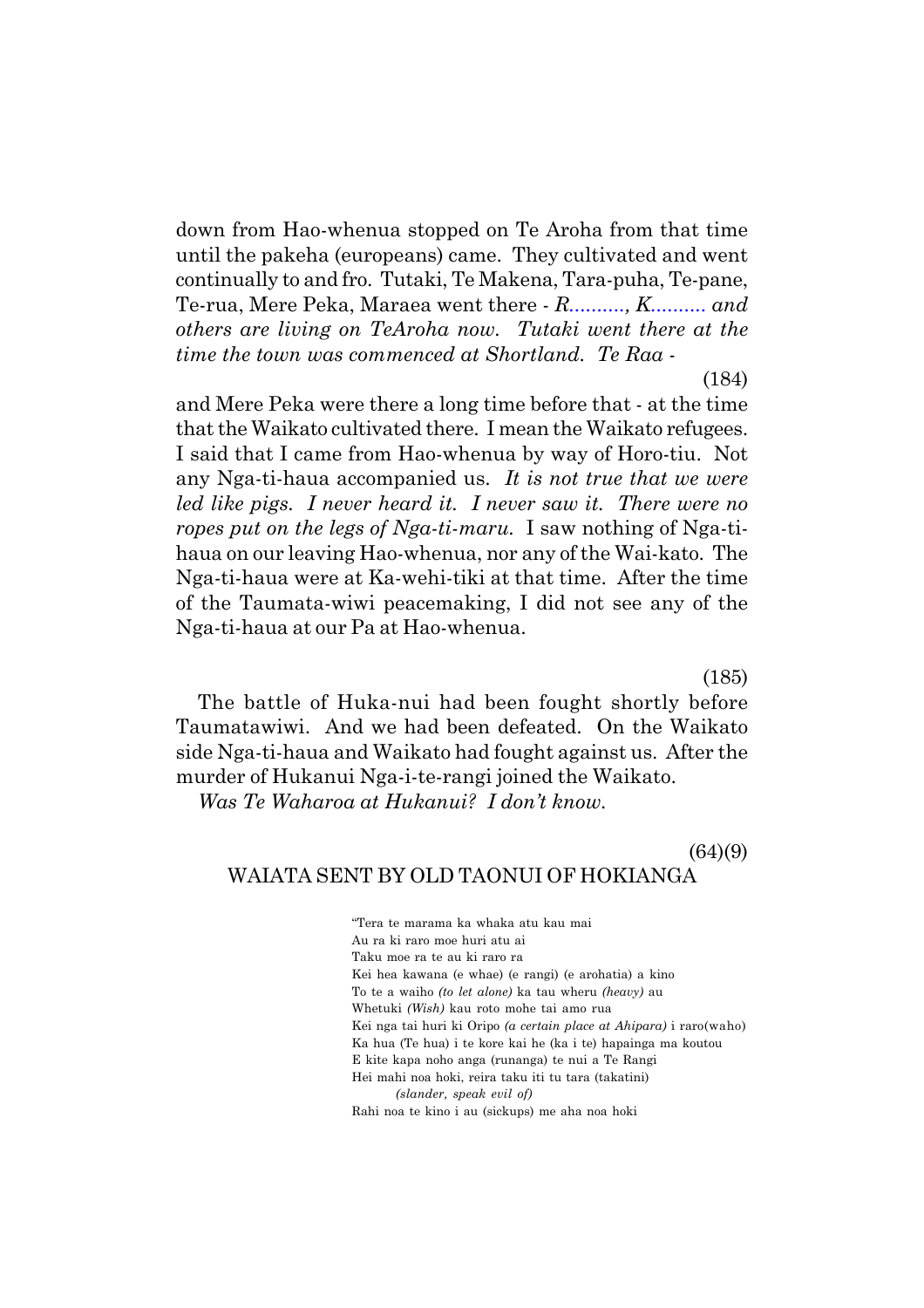Me poka ki au nga mahi a Tiki Waiho te rawa (tawai) *(jeer)* hua noa i roto ra He ao *(cloud)* ka uri riki *(little wind that brings love)* ka (e) rakonei mai Kihai hoki e kia hua i mua ra *(war of Nga-puhi to Wai-kato)* Taku hinenga *(youth virgin)* ake kei hau iti *(while young, whilst a girl, and little)* ana No te marama mate i te taringa atu Ka hiko te rua whakaaro kau roto *(Now for length of time I maynot see you)* E kore e hokia, ka iri aku (taku) rango (rangi) I te we *(oil)* para awa *(whale)* tuku mai o raro Ka riro nei aku kiko te pae, kia kohia Ra te ao kohu kia tangi e roto te hoa i te mate Ka mutu e te tahu te kai whanako e Ki taku moenga i a"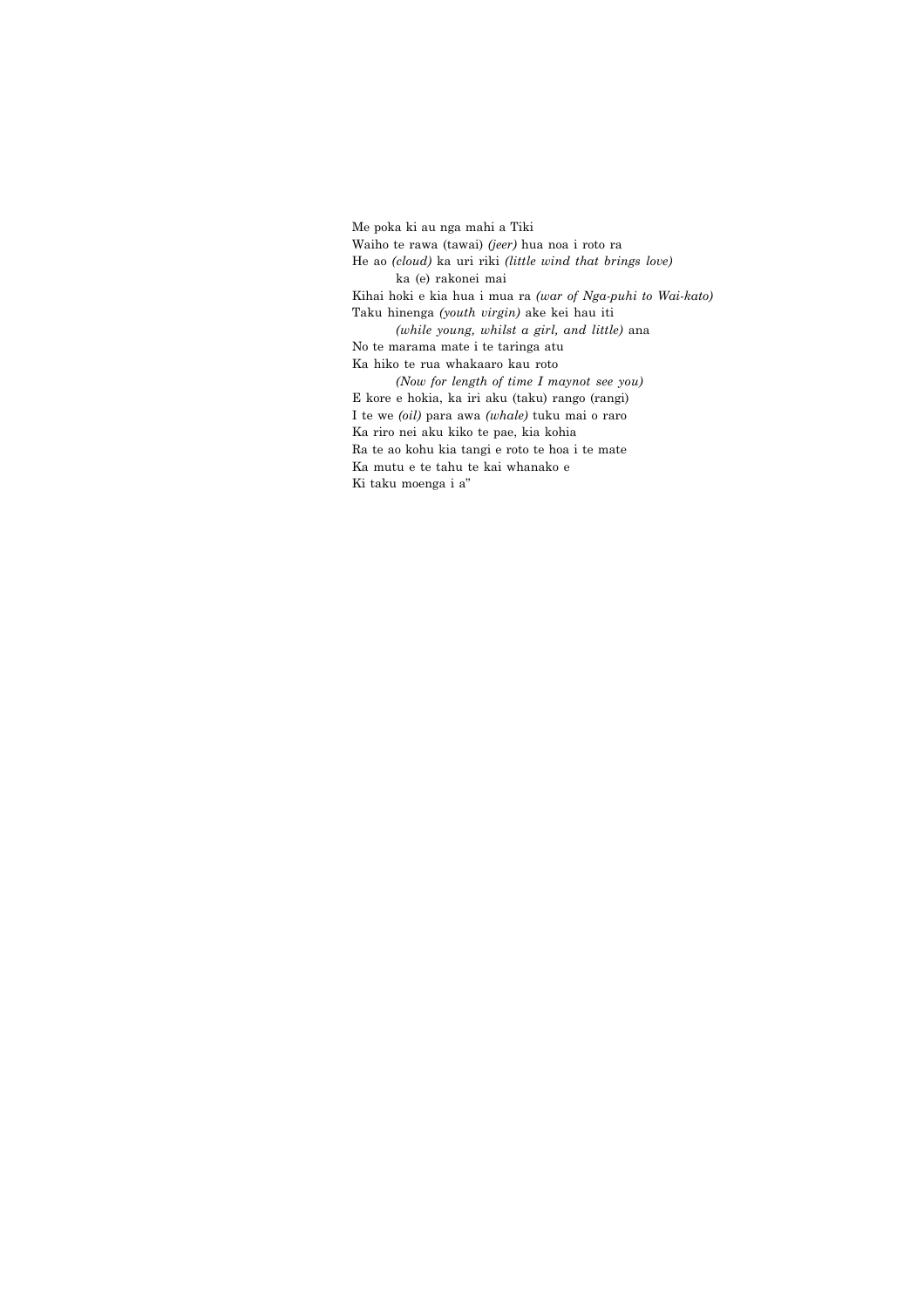(185A)

# **C H A P T E R X I V**

I look and see The land of trouble Left behind, and Dimly see through Smoke of fire Since kindled by Te-nganana, and Now I see Discomfort fully Come on Paihau.

 *A song of revenge.*

# MEETING OF HAU-RAKI TRIBES AT HAO-WHENUA AND SUBSEQUENT ACTION AND BATTLES (NGA-TI-MARU)

(185)

The reason of our people assembling at Hao-whenua was the murder of Huka-nui.

*That was the old cause, but after Hukanui?*

We were living at Hao-whenua before the murder of Hukanui. *But after Hukanui, did not all Marutuahu assemble at Haowhenua?*

We had all assembled at Hao-whenua from the time of the Takurua affair.

*Were not Nga-ti-haua following you up from Hukanui? No.* The Nga-i-te-rangi join the Nga-ti-haua at Te-tiki-o-te-ihingaa-rangi.

Our people went from Huka-nui to Hao-whenua.

*And did not Waikato advance towards Hao-whenua, and were joined by Ngaiterangi at Te Tiko?*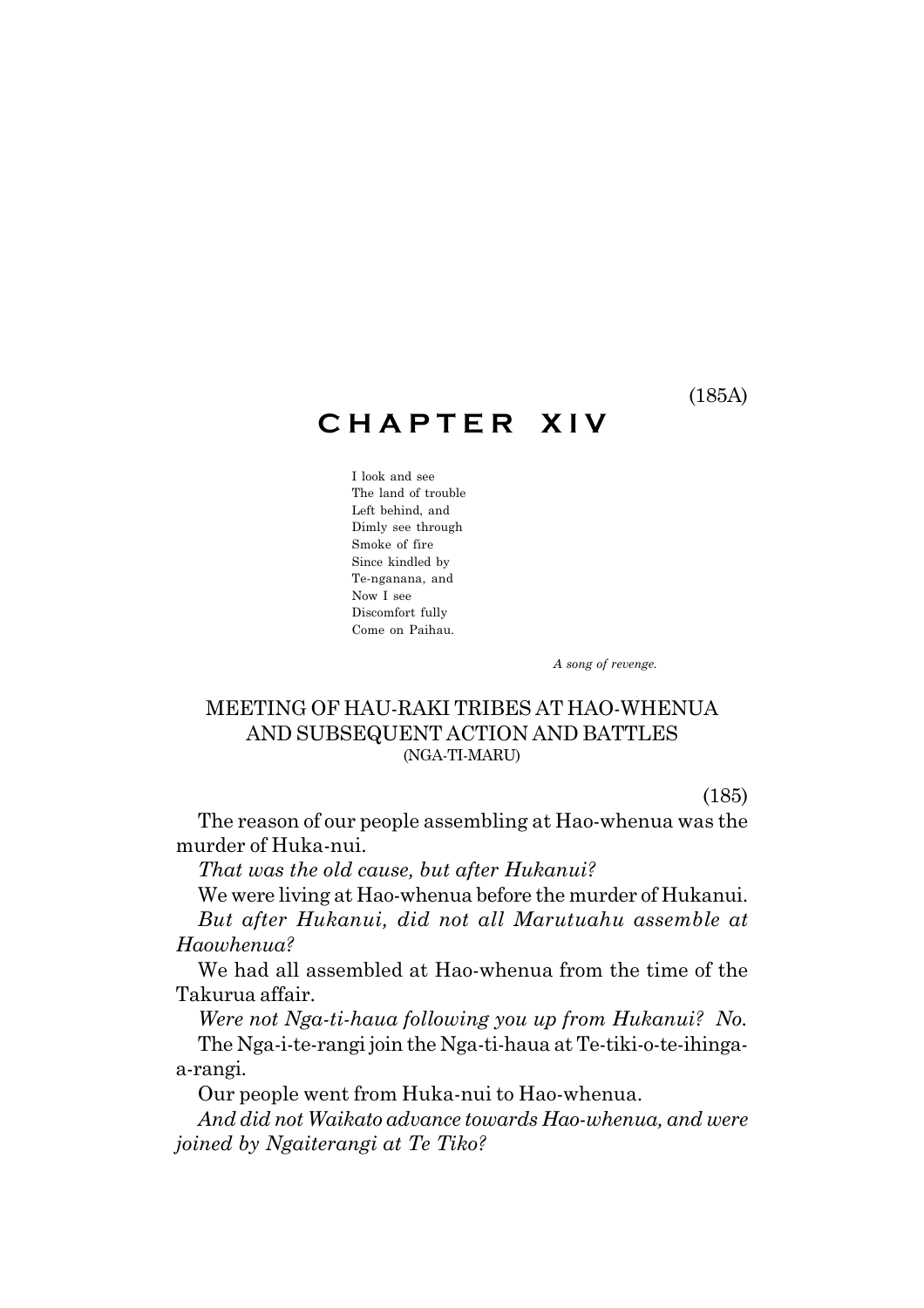The Huka-nui murder was two months before the Taumatawiwi battle.

*Was not Te Waharoa at Tauranga?* The war party that went to Taumatawiwi was Te Waharoa and Taharangi's of Nga-i-terangi.

*You were not at Ongare? No.*

The fight at O-ngare was about Katikati. The great cause however was the alliance between Nga-i-te-rangi and Nga-tihaua at Taumata-wiwi and also the heads of the Pa which were called after Taraia.

(186)

I was with the war party at Te Uira and killed Te-Manu. 400 of us were there. Te Waharoa was at Matamata, and at Kawehitiki. We went to Uira in quest of him. We did not go to Ka-wehi-tiki.

*Did you go to Matamata? No, we went to Matamata on a former occasion.*

Ngapuhi and our people went to Matamata and Ka-wehi-tiki to kill Nga-ti-haua because of the murder of Takurua, to kill Nga-ti-haua, the people who had actually committed the murder.

(187)

# ORIGINAL BOUNDARIES OF HAU-RAKI AND THE WARS (NGA-TI-PAOA)

*Tamati Tangiteruru (sworn): I belong to Nga-ti-paoa. I know the land before the Court.*

I know the original boundaries of Hauraki. I can name them. Commencing at Cape Colville thence along the coast to Katikati, thence to Awanga-tete, Puapua-tirohia on the top of Te-Aroha range, descends to Manga-kahika stream, thence to Wai-hou, crosses Wai-hou to Pourewa, te Repo of Manga-pouri, Piraunui swamp, Wai-toa river, crosses it to Pu-toitoi, thence to Kawhia, Piako stream crosses at Tau-koro, Hanga-were East, turns and runs to Moe-rangi, Marama-rua near Pu-korokoro, Te Koheroa, Tiri-kohua thence to the district of Tamaki - that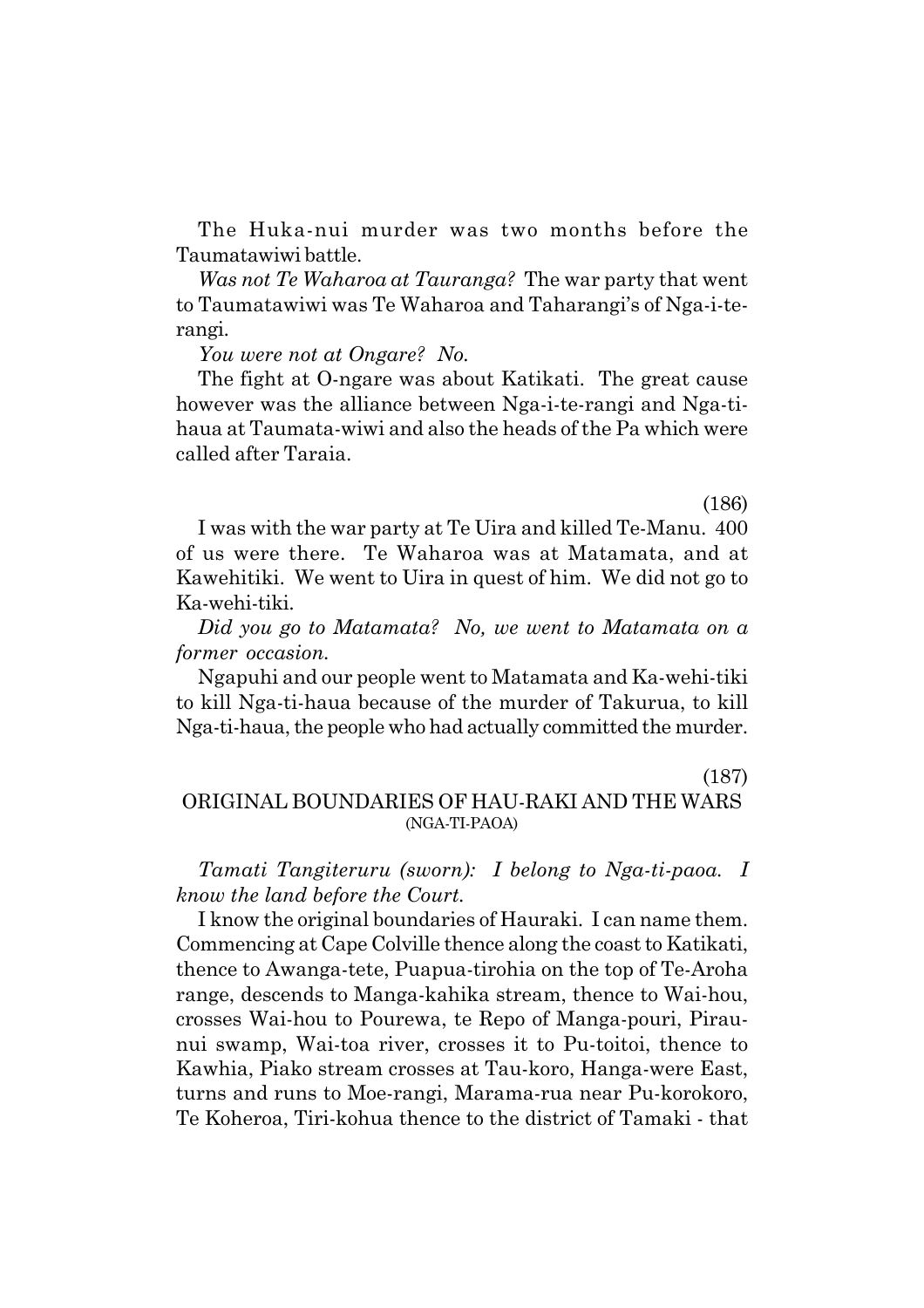is the end. This district is called a canoe. The stern post is Te-Aroha, the head Cape Colville.

Puapua-tirohia is the south of the Aroha.

Takurua was my father. When he was murdered, I was with Nga-puhi at Manga-muka, Hokianga. I left for Ngapuhi after Te-Whakaete and Kariaruhe fights.

I went to Ngapuhi to take "kakahu" (mats) and slaves to buy guns to obtain revenge for our relations the Ngapuhi.

*Were you there when you heard of your father's death? Yes.* 

*Were you lame there, or, could you walk? I could walk a little.*

*What did you do? I was at a strange place - I could do nothing. I rested with my chiefs (hosts).*

(188)

I told Ngapuhi of the murder of my father. They agreed to come and bring me back to Hau-raki because formerly there was a fight among Ngapuhi at Whanga-roa. My father joined in it, therefore Nga-puhi agreed to come and avenge my father's death. Nga-puhi came down with me too but Taumatawiwi been fought before this and peace had been made long before.

The chiefs of Ngapuhi who came were Patuore, Te-Waka, Kainga-mata, Te-Wharerahi, Te-Taonui, Raumati - the last two came with Te-hira.

How many came altogether? 260 Nga-puhi came in all and joined our people and went to Matamata.

They joined us and we had a war dance at Tara-ru. Te-hira took 200 with him and went by way of Wai-hou. My hosts and I went by way of Pi-ako. The chiefs of Hau-raki were Kohirangatira, Taha-roku, Hau-auru, Haora and Tipa. The Nga-tipaoa at Whakatiwai did not hear of it. Messengers were sent to them afterwards. 400 of the Nga-ti-paoa went on to join the others. I did not go.

*Were you present at any peacemaking? I was. How did it occur? I had embraced christianity.*

Peacemaking was made by Taiporutu and Te-Aroha, came from Matamata to Wai-tahi.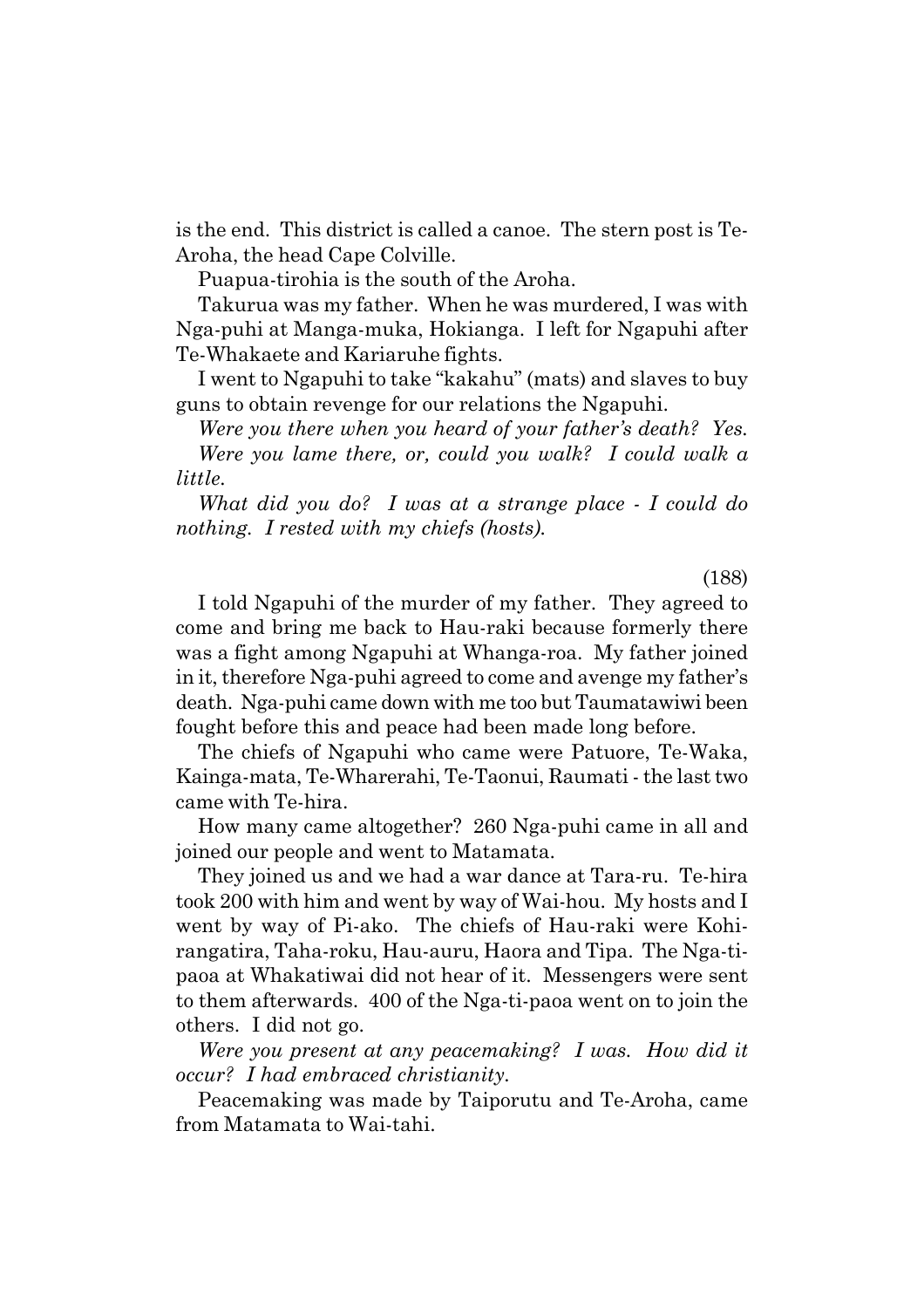When they arrived Haua got up and spoke. He was replied to by Te-Awhe. I then made my first public speech. Then Taiporutu got up to speak. He spoke about his "mahi he" (wrongdoings) - the murder. He did not come expecting that his life would be spared. He sang a song:

> ìE tama ma tu atu ki runga ra E kore e ara oku ringa e Kati he whakarite ko au koi ia wa Kia neke to e - e" *ìO young men stand up My hand I can not use I now fulfil the need Required of me for deeds of past And have a blank in memoryî*

He stayed there that night. His companions were Ngatarawa, Kio, and Tai-pari. On the following morning, he went to Te-Horeta. After this we went to Wai-au (Coromandel) to collect the Nga-ti-paoa, as we had agreed to go back with Taiporutu. The Hauraki at Waiau came to Wai-o-tahi. This was the first peacemaking, and was the first time that Nga-ti-haua came out from the Hauraki district to meet the Nga-ti-paoa. We went back to convey Tai-porutu - went to Pi-ako. On getting there it was decided that I was to go with them, and a litter was prepared for me as I could not walk. We went to Wai-toa where we slept. Messengers were sent from Tai-porutu. 30 were to carry one. I went with Tai-porutu to the Pa. One the following day we stayed at Tao-nui, and rested there. The Ngati-haua were collected outside the Pa. The people who carried me were in front. A white flag was held by me. When we got into the middle of the cultivation the Nga-ti-haua saluted us. Before we had got close they waved their garments as a welcome. When we had got as far as the Pa then Nga-ti-haua sprang into the canoe, called Maru-tuahu which

(190)

was outside the Pa, on the road. We went into the Pa, and had a tangi. In former days the Nga-ti-haua were my father's firm

(189)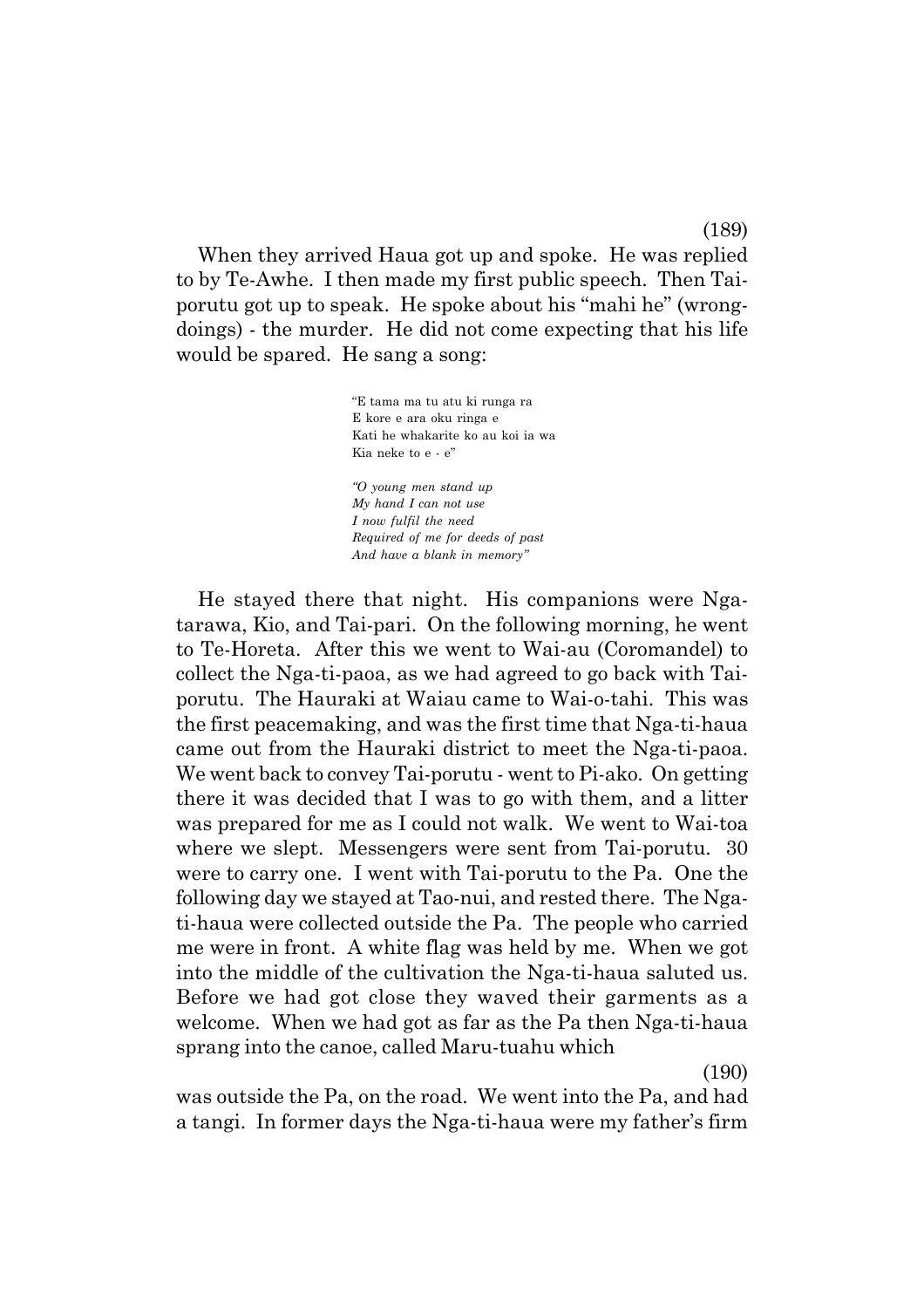friends. Te-Pakaroa got up and asked who was to wash the raupa (roughness) off his legs. Nga-ti-haua replied and said - Here is water - I am the water. We were two days there discussing peace, and it was fully established. This took place at Matamata. We went to Tapiri to Wi-Tamihana - some speeches were made and some pledges of peace were given we stayed four days. We came back. We should not have gone to make this peace had Taiporutu not come to us.

(191)

### MURDER OF KUMETE AND TE MAUMUTU (NGA-TI-MARU)

Some of our people went to Ka-wehi-tiki and then Kumete was killed. They afterwards went to Matamata and then Te-Maumutu was killed.

This district belongs to Nga-ti-maru. Those were the ancient tribes to whom it belongs, viz: Nga-ti-hue and Nga-ti-kopirimau. These are all that I am clear about. When I said it belonged to Nga-ti-maru, I meant that Nga-ti-hue and Nga-tikopiri-mau were conquered by Nga-ti-maru. My ancestor Marutuahu took part in that conquest. Maru-tuahu is the name of a man. Te Ruinga was the ancestor who made this conquest. These two whom I have mentioned are both ancestors of Ngati-maru. I cannot trace my genealogy from Te Ruinga. The Maru-tuahu conquered that land and held it until the time of the battle of Taumata-wiwi.

(192)

Before the battle of Taumata-wiwi we were making canoes, and during that time also, we had commenced to make some before the battle and some after Taumata-wiwi. We took our time over making them. They were carved canoes - the top sides, the stern post and the head pieces were carved. Before we left we were joined by Te Hira and others. Te Hira brought 200 people with him.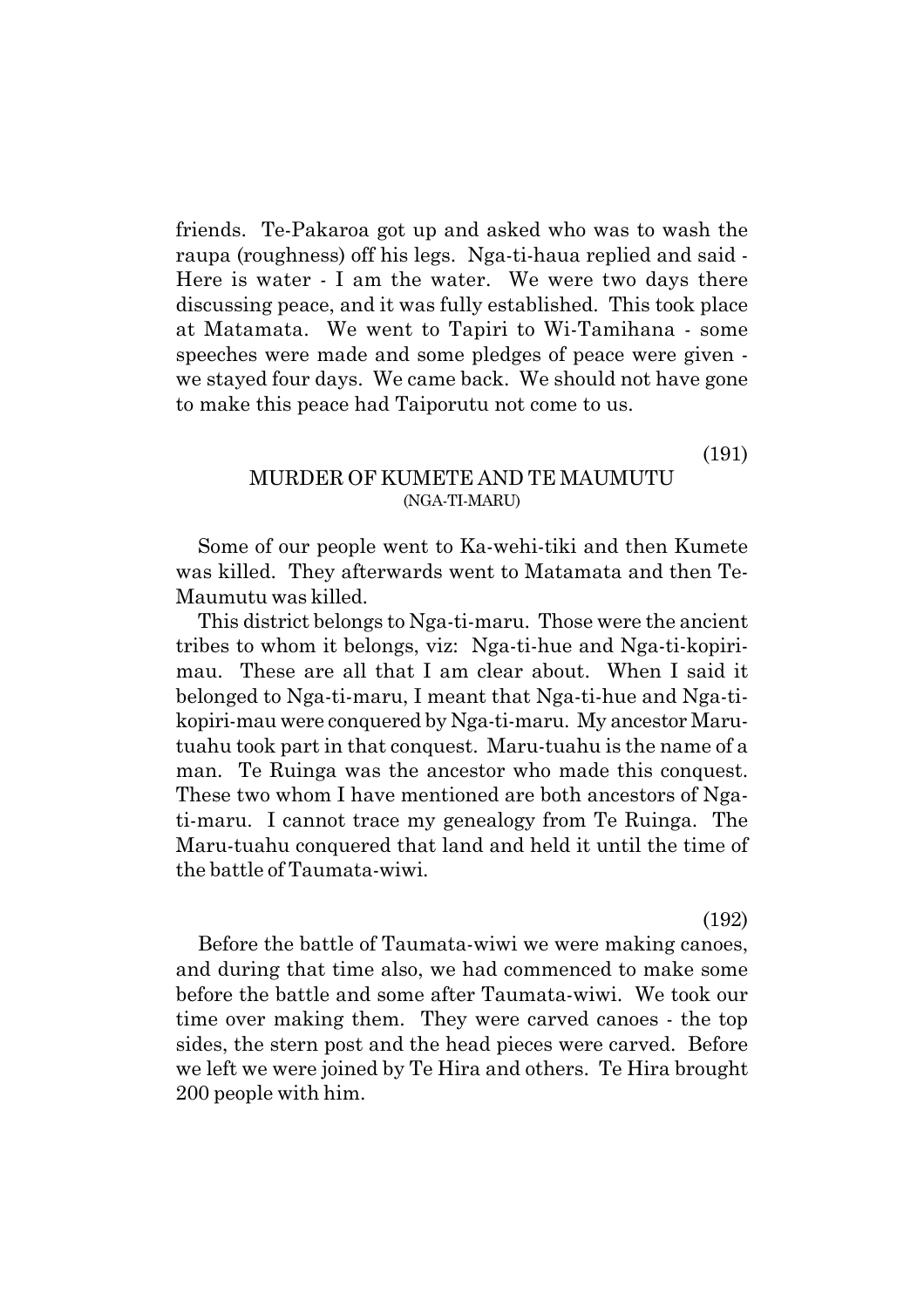We killed two men and destroyed all the cultivations of Ngati-haua. We built a Pa at Matamata. Some dead of Nga-tihaua were taken up by our army, at Matamata. We brought the bones to Hau-raki to catch fish with and to drink water out of the skulls. We did not tell the Nga-ti-haua of our having taken up the bones. After we had left they may have seen it. After we got back to Hau-raki, I took part in the Hiraís fight. After we returned to Hauraki I heard that Nga-ti-haua had left Matamata and fled to O-tawhao at Kawhia. I heard this from Nga-ti-tumutumu, and they heard it from the Nga-ti-haua. I know of two messengers, coming to Hou called Te-Wharau and Hauraki. I saw Hau-raki. Te-Wharau was with Hou. Hauariki was with Nga-ti-whanaunga. They came from Te-Waharoa. Hauariki came to Kauwae-ranga. Houís place was at Korokoro. Hauariki said - "The Nga-ti-haua have fled. They are scattered about at O-tawhao and Kawhia." Horeta said - "It is alright, the matter rests with Te-Waha-roa." That is all that he said. The next fight that I was at was Te-Uira. The

(193)

Hau-raki tribes and Nga-ti-haua fought there. We made an attack. Te Manu, Te Uru-karaka and Kau-ki-uta were killed. Rapana caught Te-Manu, Te Waka caught Te Uru-karaka and Te-Whare-iro caught Kau-ki-uta. We lost none on this occasion. There were 340 of our party there. These are all the fights in which I took part. I know that there were many other fights between Nga-ti-maru and Nga-ti-haua. I was not in these fights. I have heard of the Kariaruhi fight. I was there. That was before Taumata-wiwi. The fights after Taumatawiwi were Te-Uira, Wai-harakeke, Matamata, Kumete, (Maungakewa) and Ongare. No revenge was ever taken by the Nga-ti-haua for Te Uira, nor for Wai-harakeke, nor Kumete, nor Matamata, nor Ongare - which was the last fight. All these fights were open fights, not murders. Te Uira was an open fight, so was Kumete, and Matamata and Wai-harakeke - the whole of them were and they were fought on account of Taumata-wiwi. I mean as return or revenge for Taumata-wiwi. These are the fights after Taumatawiwi, and these fights pehi (overlay or exceed) Taumata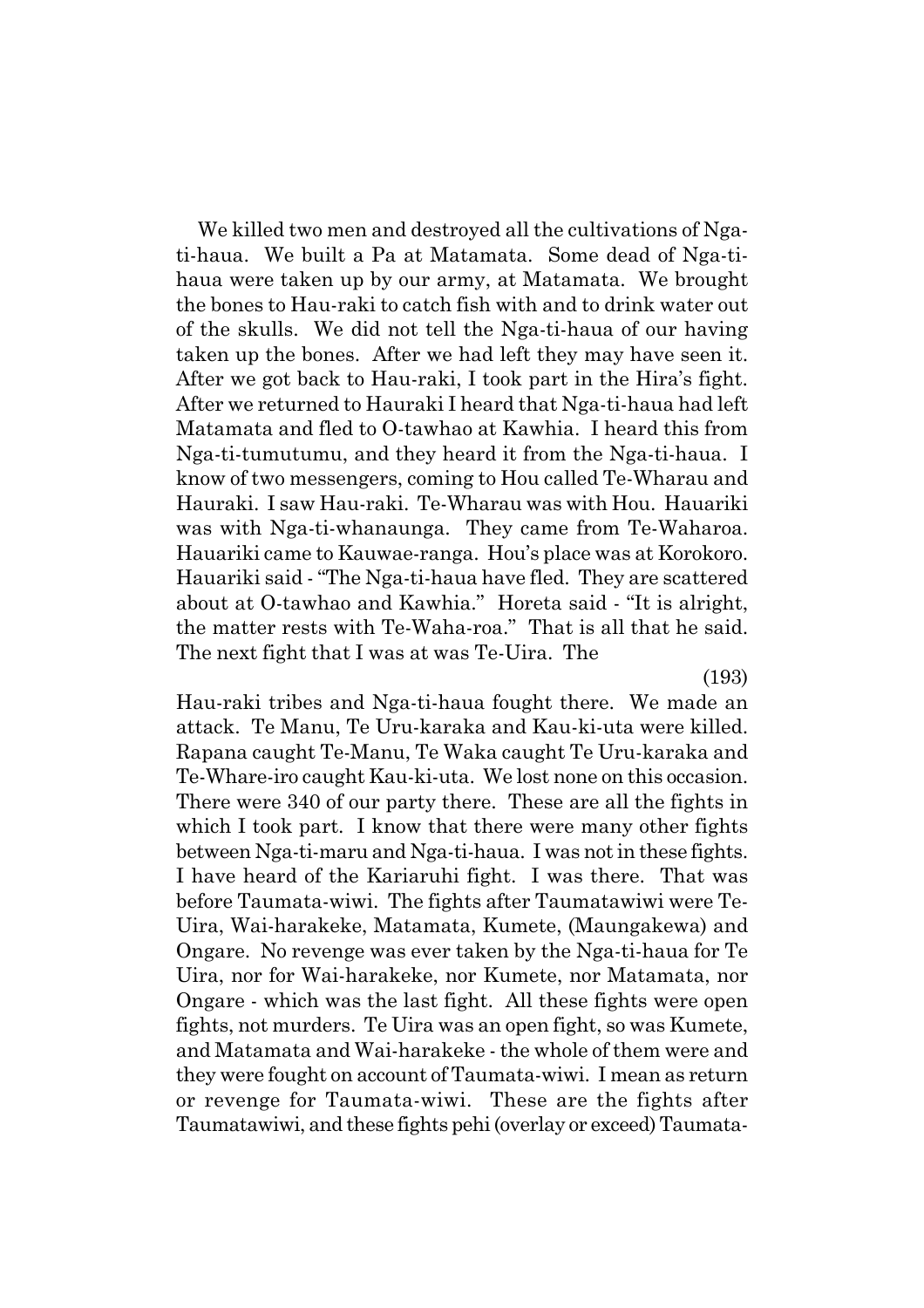wiwi. At the battles of Uira, Matamata, Wai-harakeke and Kumete the people of Hau-raki went to attack the other tribes. I know something of my people going to cultivate at Te-Aroha. Before Taumata-wiwi, at Taumatawiwi and afterwards my people went to cultivate. At the time of Taumata-wiwi the people of Te-Aroha were at Te-Aroha.

(194)

It was because of the murder of Te-Horeta at Wai-kato by the Wai-katoís after Taumata-hiwi that he and his wife and child were murdered. He had been living at Waikato before Taumata-wiwi, and continued there afterwards until he was killed. He belonged to Hau-raki. According to our Maori ideas it was a mean thing to do to kill a man who had been living among them. Nga-ti-haua and Waikato were all the same people. That is why we went to fight them. Te-Horeta had married a Waikato woman, and had children when he was murdered. The missionaries turned us back to Hauraki. There was another "taua" (war party) went to Wai-harakeke which I did not go with. I saw it go. I was unwell at the time. The second "taua" (war party) killed some people. This "taua" went with the intention of fighting the Nga-ti-haua. I don't know how many men were in the "taua". There were 400 in the party which the missionaries turned back.

(195)

Taraia-nga-kuti was at that time at Kai-a-poi killing people there. Wai-harakeke belonged to Nga-ti-hine-rangi. Taraia had a claim on it with the Nga-ti-maru. Nga-ti-maru claim with Nga-ti-hine-rangi through their ancestor. All the tribes of Hau-raki do not claim in Wai-harakeke, only Taraia and Ropata, and those connnected by Nga-ti-hine-rangi. When Taraia returned from Kai-a-poi and heard that Hou had given Te-Waharoa permission to dress flax at Te-aroha and Wai-harakeke he was angry with Hou. It was in consequence of this that the evil took place at Wai-harakeke. The Wai-harakeke affair was not a murder, it was a "huaki" (open attack). Our "ope" (body of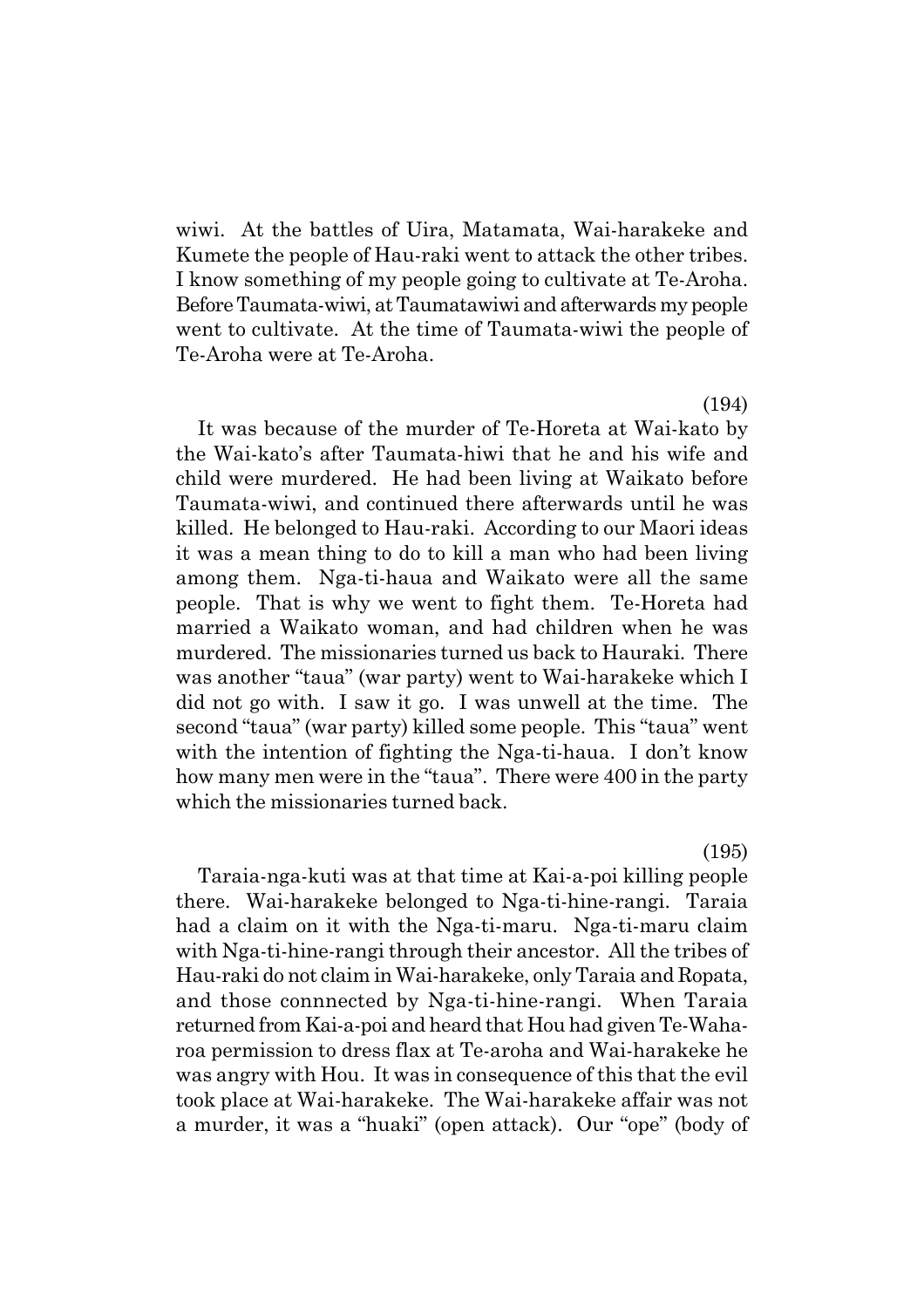people) found men at Wai-harakeke. Te Piki, Ngutu-tai and others, about 20, they did not turn round to fight - they ran away. After killing some women we took Pinenga prisoner, and then we came away. Nga-ti-haua did not lift their hand about this affair. They did not remain at Wai-harakeke. Te-Waharoa was at Tauranga when we made this attack. He afterwards came to Matamata. I know about an adultery committed with the wife of Wi-Tamihana by Paora-Te-Ahura and Te-Ha-wau of Nga-ti-haua in consequence of that Wi Thompson fled to the Aroha, and the Nga-ti-tumutumu took him back to Matamata. I don't know the place on Te Aroha that Tamehana came to. He came to "whakamomori" (commit suicide) or that he might be killed by the Hauraki people. The Nga-ti-tumutumu took him back to Matamata. After that Nga-ti-haua paid the Ngati-tumutumu one cask of tobacco because they had taken Wi Tamehana safely back to his home.

*(*196)

The cask of tobacco was brought to Hau-raki and divided. It was rope tobacco. This took place shortly before the Waiharakeke affair. At the time that Wi-Tamehana fled to Te Aroha the Nga-ti-tumutumu were living there in their settlements, and he found them there. I was present at the Uira affair - that was a fighting expedition - not a murder. I was at Ongare. I saw the battle at Taumata-wiwi, but did not take part in it. I know about the peacemaking after Ongare. The first peacemaking was by Puke-rahaki, Raiheís father. That took place at Nga-hine-pouri within a year of Ongare. Paora-Te-Ahuru accompanied Te Raiheís father, also Nga-rata, and Te-ahuru-whenua, and another - the latter was a Nga-ti-tawhaki. That was the first peacemaking between Nga-ti-haua and Hauraki. At this peacemaking speeches were made. Nothing was given. The Nga-ti-haua went back after the peace made at Matamata. The Nga-ti-maru had gone up to Nga-hine-pouri to meet them, when the Nga-ti-haua, Wi-Hopihana and Hohepa-Te-Rau-hihi accompanied them. Matamata, Hau-o-ira, Te Pukerahoki came with them, also the people I have named before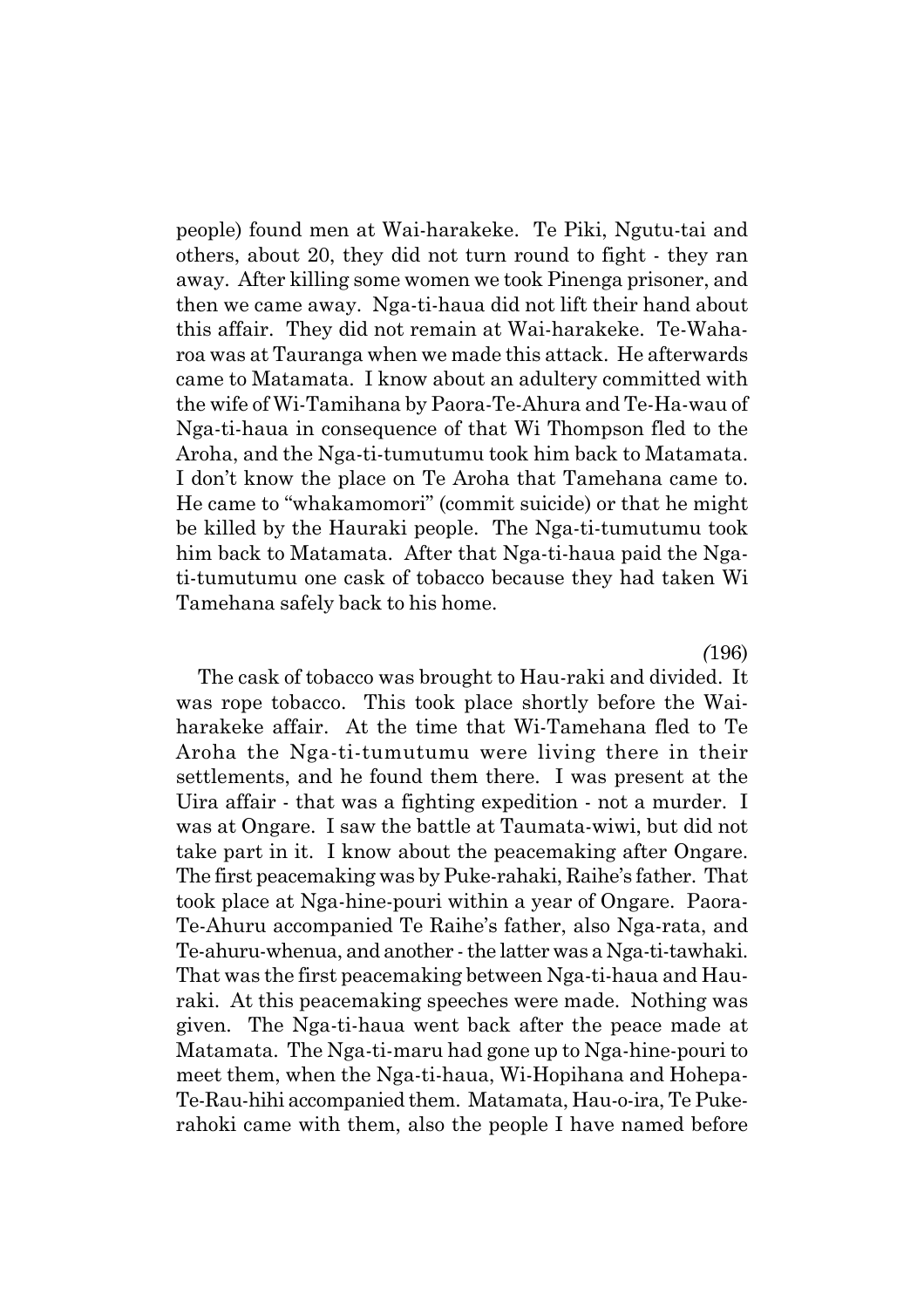except Paora, Hohepa, and Te-Awhe permitted them to come in their canoe from Maunga-emiemi. The canoes had been taken to Maunga-emiemi by the Nga-ti-haua on their way up. They left them there and went over land to Matamata. I am quite certain that the Nga-ti-haua made the first proposal for peace, and that none of the Hau-raki's had been sent there before on that event.

(197)

I was at the Ongare battle. The cause of it was the Katikati land. It was between Taraia and Te-Whanake.

*Do you remember a song of Te Tiwha? No. Where were you between Taumatawiwi and Ongare? At Te Puru. After Ongare where did you go? To Te Puru.*

The land at Katikati was the principle cause of Ongare battle but the former fights had something to do with it.

(198)

Nga-ti-haua did not, come to fight us, but the Wai-kato did. They came to Haua-rahi, as a "huaki" (surprise party), the same as Wai-harakeke and Te Uira was also "he huaki". The Nga-tipaoa were the people attacked at Haua-rahi. The Waikato killed some people. The men of the place came out, and the Waikato fled. The Waikato did not remain. The Nga-ti-paoa had no Pa at Haua-rahi. The attack commenced at Haua-rahi but the regular fight took place at Whakatiwai. The Nga-ti-whatua joined the Waikato - Te Warena, Te Kauwae and Te Kauwae and the Waikato went to Whakatiwai, but the people of the place proved the stronger, and Waikato fled. We were pulling across the gulf, having heard the firing. When we arrived at Whakatiwai, the Waikato had left and gone to their own place. They went by way of Marama-rua. The cause of this attack was the murder of Te-Horeta by Te-Katipa. After this, Kapa and Te-Matikara came to Hau-raki, and Hoera-Tipa killed Kapa, and Te Kaha killed Matikara. The battle of Haua-rahi was in consequence these murders. All the fights except Haua-rahi, were in the Nga-ti-haua country. The only attack made on us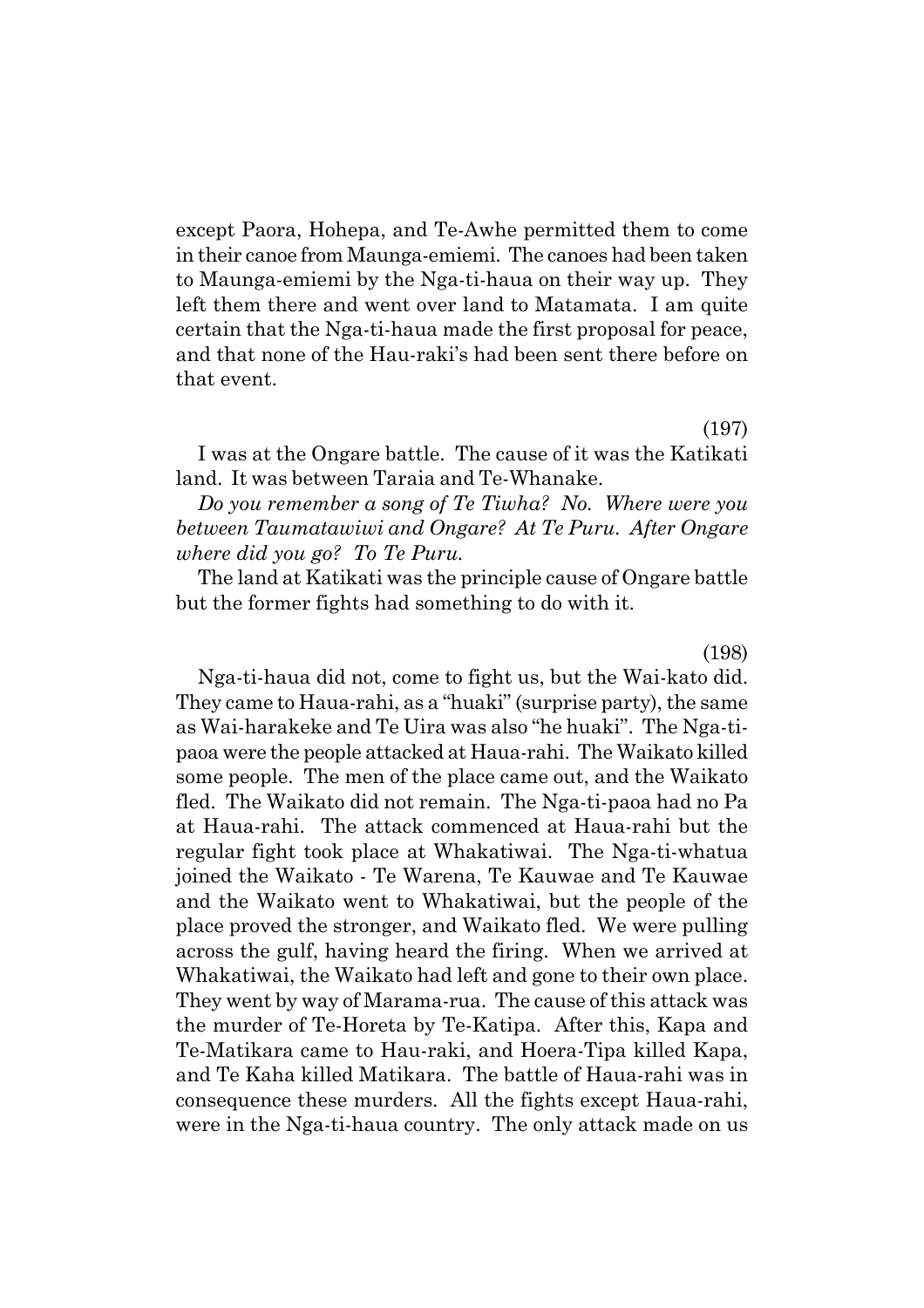in our district was *to Hauraki and that was* by Waikato only and not by Nga-ti-maru. When we were at Whakatiwai Kati-Te-Wherowhero came from the north while I was there with Te Kooti of the Nga-ti-puru, and ten others.

(199)

These ten had a narrow escape, for we were there, arranging a "taua" (war party) to go against Waikato. Te Rauroha saved them, when Te Rauroha had taken them away we rushed down and took all their property which was accepted by us as a peacemaking.

Tukara is near Tama-here on the way from Te Uira, and the place where our canoes were.

I was not in the fight at Taumatawiwi but in some other fights before that and at Kari-aruhe which was about 18 months before Taumatawiwi.

The Kaiaruhe battle was to avenge the death of some of the Waikato's.

(200)

*I belong to Nga-ti-paoa and Nga-ti-tamatea. I know the Aroha.*

The Aroha land belongs to Nga-ti-maru and Hau-raki tribes. They have had it for many generations. The chiefs who conquered it were first - Te Ruinga, second - Te Paporo and Te Pukeko and Kato-hau and the chiefs of Hau-raki. I can trace my descent from:

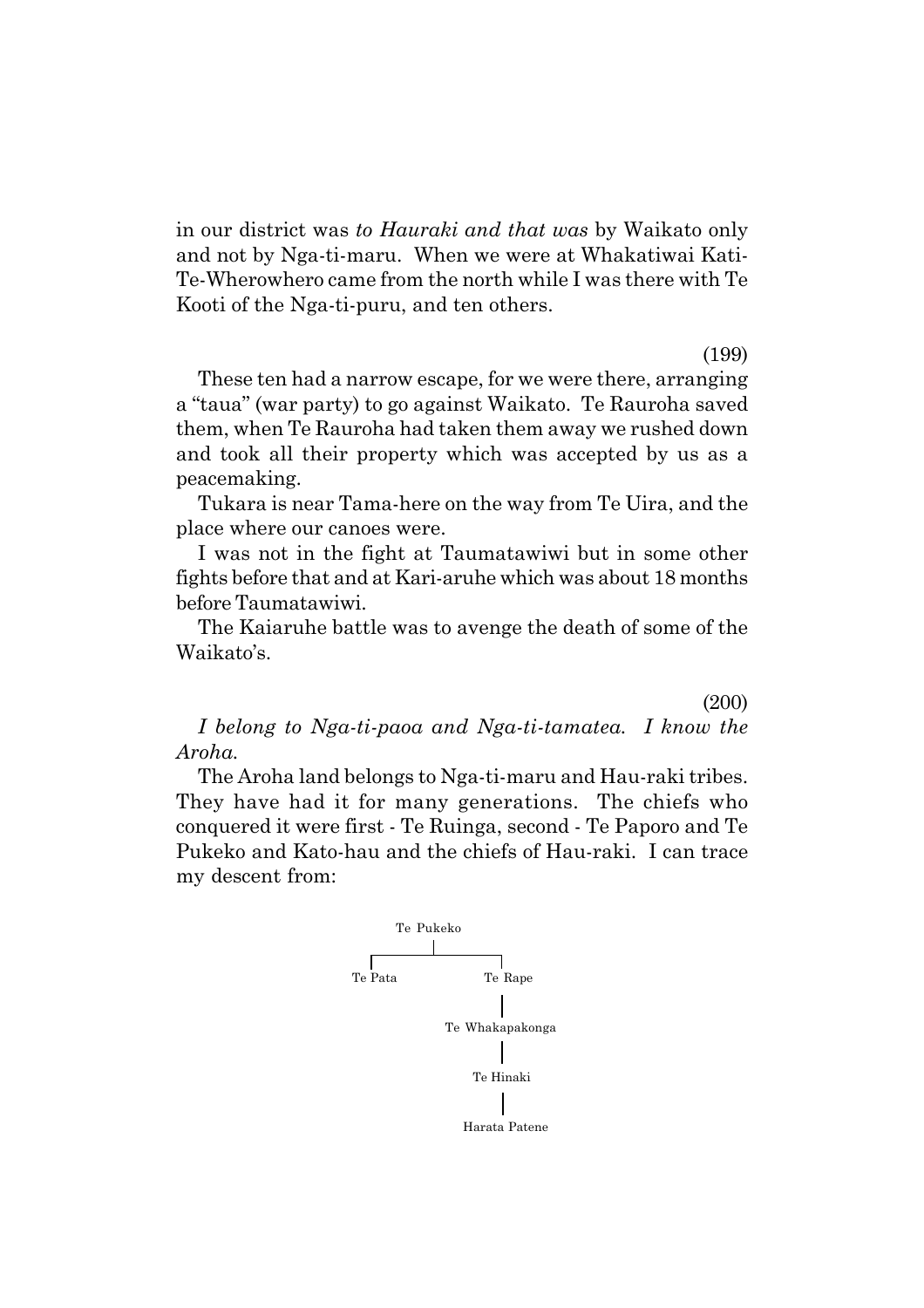(200A)

# **C H A P T E R X V**

And I alone am left, And dropped behind, But o me, I've shut the door And close the hut And wait the troop Of Peo-kai, Who may perhaps Come here and rest, But then o Tira Take thy vengeance In one day

 *A defeat song of cursing and on an enemy.*

# ORIGINAL OWNERS AND TRIBES OWNING THE HAU-RAKI (THAMES) DISTRICT (NGA-TI-MARU)

(200)

The original owners of this land in the tribes were Nga-tikopiri-mau and Nga-ti-hue, Nga-ti-pai-ahi, Nga-ti-tu, Nga-titai-whaka-aea, and Nga-ti-kuri. Te Ruinga conquered the southern end of the district. Te Paporo and the others conquered the other portions. The original people were annihilated. A remnant escaped to Tauranga and were fetched from thence by Te Pukeko and others as slaves. Te Pukeko did not live at Te Aroha. His son Te Kawau did. Others of Te Pukeko's people lived there. The Nga-ti-pane occupied the district until the Hongi war. They were the hapu's of Te Pukeko's sister Uta-kiore. Nga-ti-tumutumu lived on the south portion of the block. I was at the Mau-inaina Pa of which Kohi-rangatira, Te-Hinaki, and others were the chiefs. My father, Te Hinaki was killed there. I was at Taumata-wiwi that is, I was at the Pa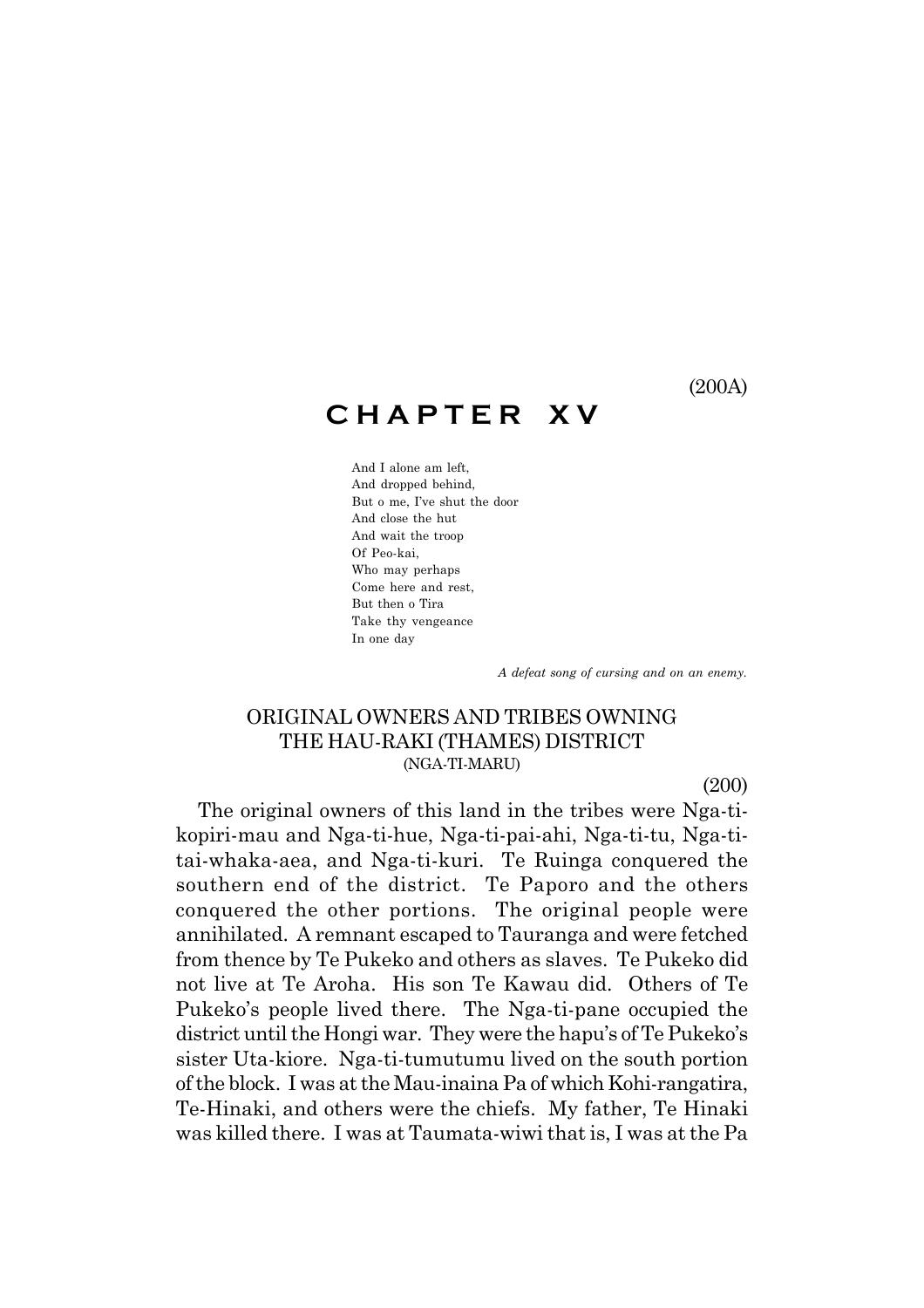at Hao-whenua when the fight took place. I was grown up then, and my chin was tattooed. I heard Haora Tipaís account of Taumata-wiwi - that account is correct.

(201)

I know about three women going to Nga-ti-hauaís camp at the battle of Taumata-wiwi. I saw them go. One, Rangawawahia was a Nga-i-te-rangi, and two were Nga-ti-haua. I know why they went, they went to see their friends. Their going as they did was in accordance with Maori custom. Had these women been Nga-ti-maru it would not have been right for them to have gone. Had strangers gone while blood was being shed they would have been killed. I am quite sure that those women were not sent to make peace.

*The Nga-ti-haua had won at Taumatawiwi and not been in fear of Marutuahu they would have taken their chiefs away. We remained some time at Hao-whenua after the battle.*

The Nga-ti-haua stopped about three days engaged in burning their dead. They burned them because there were so many they could not take them away. Tira-ki-te-tonga remained with the Nga-ti-haua watching over the burning of the bodies of her relations.

I never heard of dead killed in battle being burned.

The people destroyed on the east of Te Aroha the same as those who were destroyed on the west. Nga-ti-kopiri-mau was the great name of Rangi-nui.

(202)

I remember, after that battle at Taumata-wiwi, some eels being given to Marutuahu by Nga-ti-haua who brought the eels to the other side of the Waikato river. This took place one month after the battle. The eels were brought to the Haowhenua Pa from the Waikato river by Maru-tuahu. I brought some, Piripi brought some. A messenger was sent by Nga-tihaua to Maru-tuahu to let them know that the eels were there. There were 10,000 eels. Nga-ti-haua were living at Ka-wehitiki at the time. The eels were given as "He koha kia Nga-ti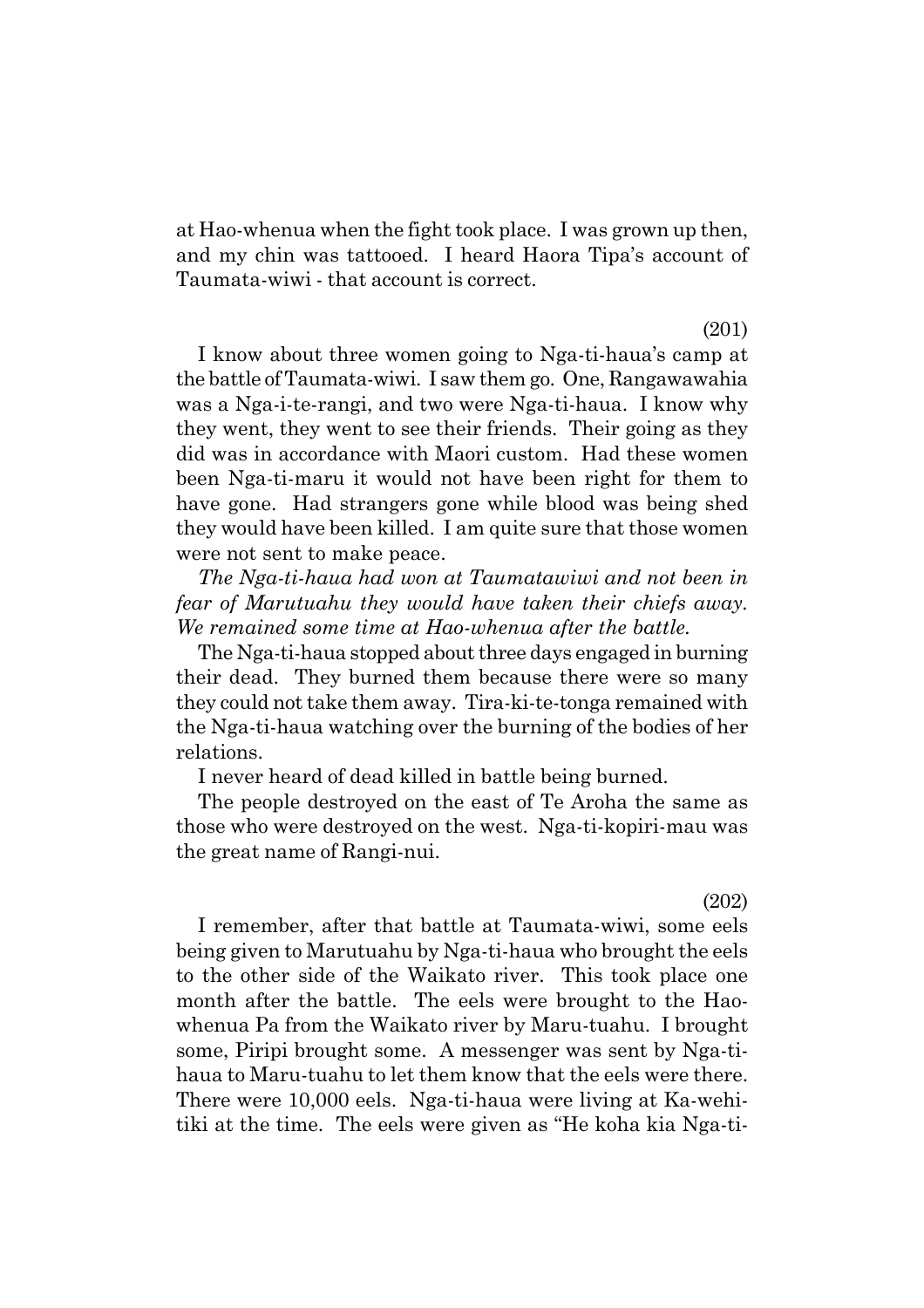heihei" (Gift to the Nga-ti-heihei tribe"). Hoe was a Nga-tihaua who was killed at Taumata-wiwi. While living he said "If I die let my promise be performed in respect to these eels," that is, if he should die at Taumata-wiwi the eels should be given in accordance with a promise he had made. He wished to give the eels in consequence of the child of Hou who was murdered when Takurua was murdered. Marutuahu stayed three months at the Hao-whenua Pa, after the eels were given.

The gift of eels was an act of the tribe of "Nga-ti-haua tonu" (all the Nga-ti-haua). I know because the thought was that of Te-Heihei. It was the act of the hapu (tribes) of Te Heihei, that is, of those that survived.

I know of the fights after Taumata-wiwi. These were:

1. Matamata 2. Haua-rahi 3. Wai-harakeke 4. Te-Uira

(203)

#### WARS IN HAU-RAKI (NGA-TI-MARU)

*Marutuahu (sworn): I belong to Nga-ti-maru and reside at Hauraki. I donít remember Taumatawiwi.*

I belong to Nga-ti-maru. The first fight after Taumatawiwi was Ka-wehi-tiki and the battles I remember would stand thus:

- 1. Ka-wehi-tiki
- 2. Matamata
- 3. Haua-rahi
- 4. Wai-harakeke
- 5. Te Uira
- 6. O-ngare

It was the Nga-ti-paoa and Nga-puhi who were the attacking party at Ka-wehi-tiki. The Marutuahu had the best of it. The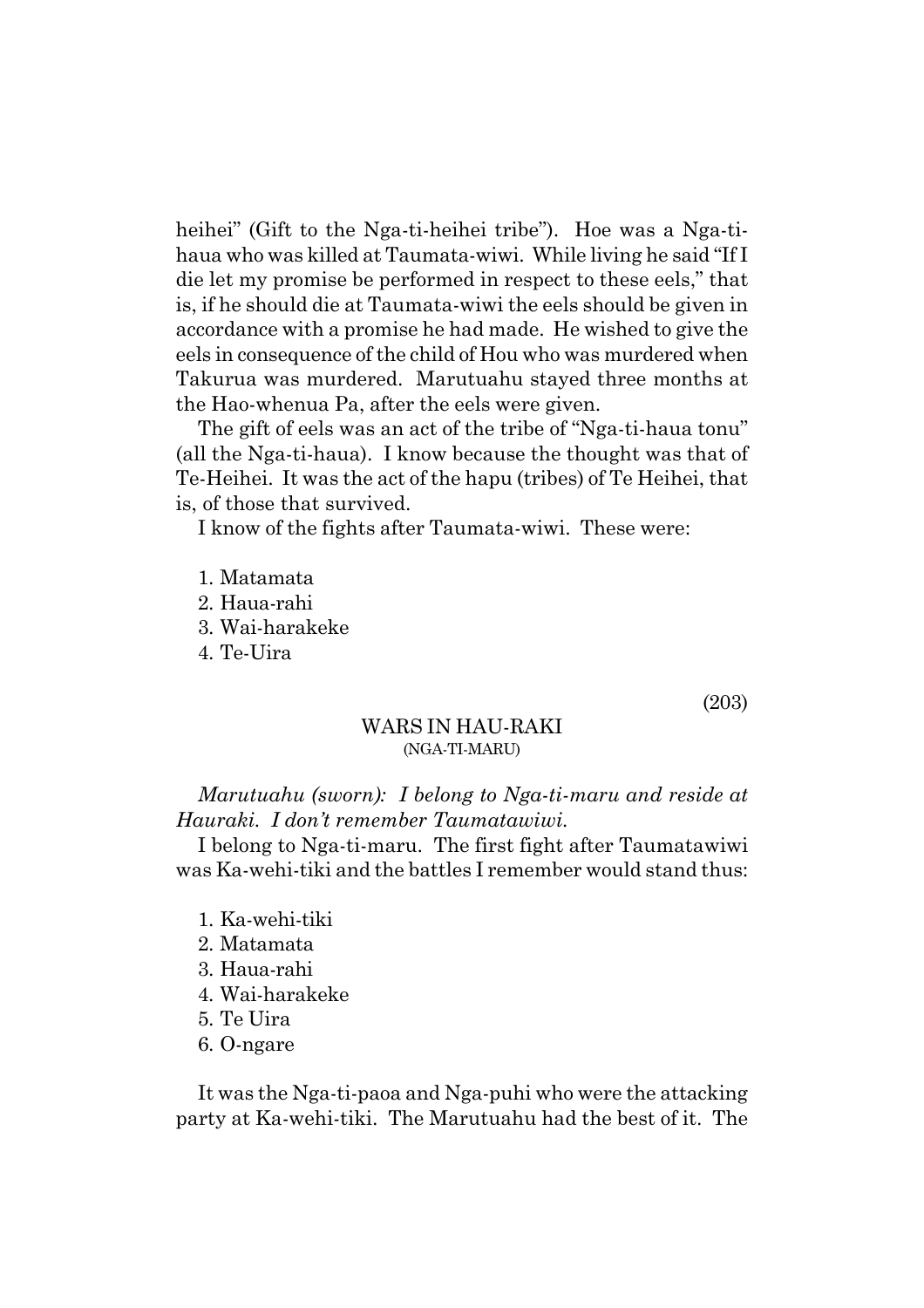whole Marutuahu and Nga-puhi were the attacking party at Matamata. We consider that, we had the best of it as the Ngati-haua did not come out of their Pa at Haua-rahi. Wai-kato and the Nga-ti-haua were the attacking party. That was a surprise by Waikato. After the attack they retreated, and were followed by Nga-ti-paoa. It was an attack on Nga-ti-paoa only. At Wai-harakeke - Marutuahu was the attacking party, and had the best of it. At Te Uira Marutuahu was the attacking party. It was a challenge to our enemies to fight. Marutuahu got the best of it. O-ngare was a fight with Nga-i-te-rangi. Marutuahu attacked and had the best of it.

(204)

The fight came off in this order:

- 1. Taumata-wiwi
- 2. Matamata and Ka-wehi-tiki
- 3. Haua-rahi
- 4. Wai-harakeke
- 5. Te Uira
- 6. O-ngare

Marutuahu did fight with Nga-puhi before Taumata-wiwi. One fight took place at Moe-hau and one at Mata-pouri.

*Order in which the fights occurred:*

- *1. Taumata-wiwi*
- *2. Matamata and Kawehitiki*
- *3. Hauarahi*
- *4. Waiharakeke*
- *5. Te Uira*
- *6. Ongare*

The Hauraki's were the attacking party in all these fights except Haua-rahi, and that was an attack by Waikato on Ngati-paoa. Marutuahu were never afraid of Nga-ti-haua. They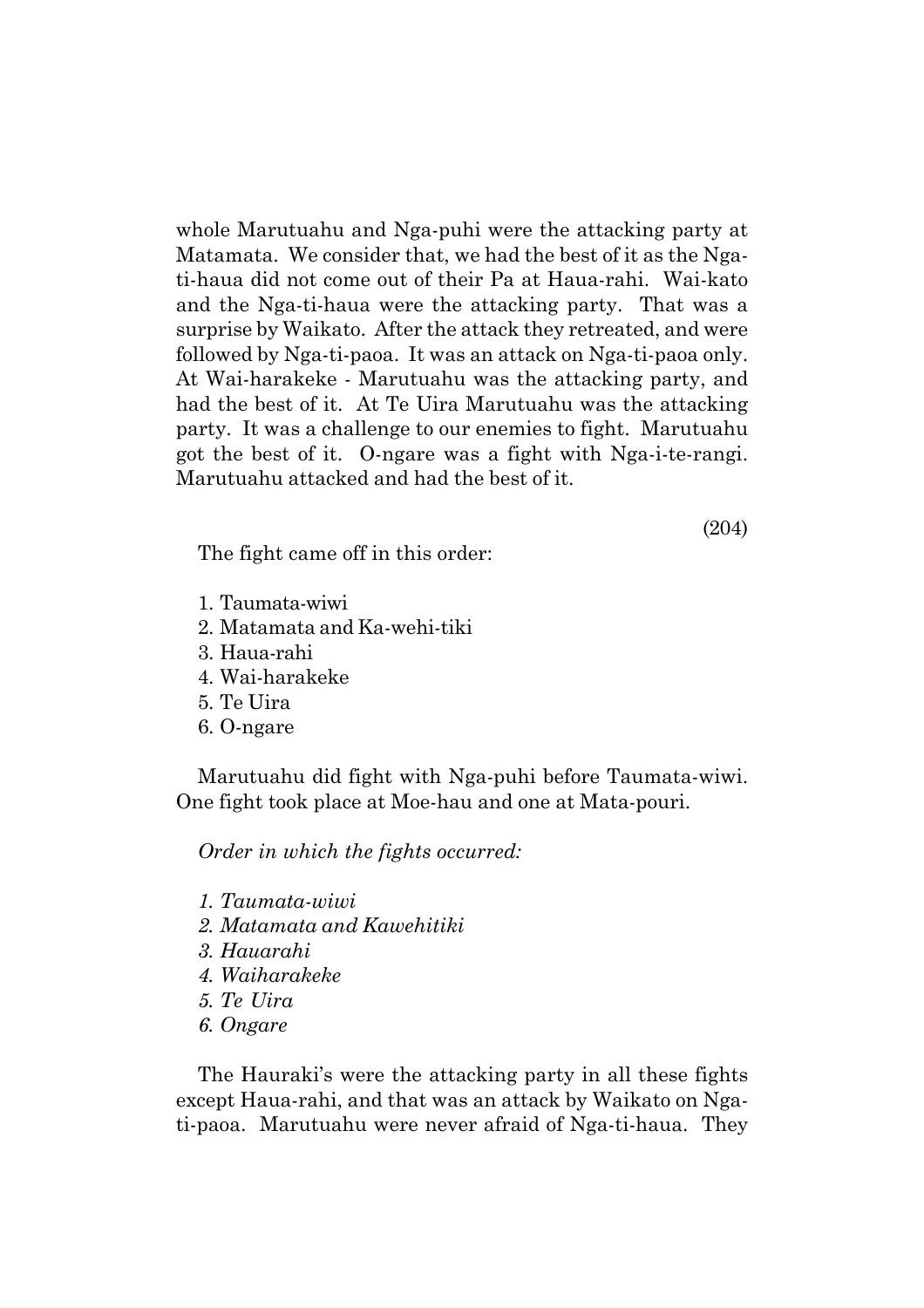never came near our Pa's. We left the seige of the Matamata Pa of our own free will. We did not leave because we heard that Wai-kato were coming to assist Nga-ti-haua.

(205)

Our Pa was built against the Nga-ti-awa, but they did not come. It was not a Nga-ti-maru Pa. It belonged to our "hunga" (serfs) the Whakatohea or Nga-ti-awa section of the Nga-i-terangi.

*Was this before or after Ongare? After Ongare, shortly after? Yes.*

This Pa was built from fear of Nga-i-te-rangi taking revenge for Ongare.

Afterwards a taua (war party) went to Ka-wehi-tiki and Matamata. Te-Horeta who was killed at Waipawa was killed after Taumata-wiwi and before Matamata. I know of the fight at Haua-rahi. I know of the peacemaking before Haua-rahi. Tihi-rahi and Te-Karawa came to make it. They belonged to Wai-kato, a good many came with them. I was at Whakatiwai at the time. They did not send a message from their own place, but sent one when on the road to announce their approach. Peace was made with Te-Rau-roha after which Tihi-rahi and the others returned. I heard of the death of Te-Kapa and Matakara - the latter was killed at Puwhenua, near Whakatiwai. I was at Whakatiwai at the time. He was killed after the peace. Horetaís son, Tuna-kere killed him. Keha, the uncle of Tunakere and brother of Te Horeta joining in killing him. Haora-Tipa killed Kapa at Hau-raki. I did not see that. I know why he was killed. It was because of Te-Horeta - who was a Nga-tipaoa. Haora-Tipa did not take part at the peacemaking of Tihi-rahi. The Haua-rahi fight followed the death of Kapa. That ìhuakiî (sudden attack) took place at Haua-rahi just before daylight. My elder brother

(206)

was killed there. When I came to the Pa at Whakatiwai, I found some of the people had gone to Mahurangi *to Brown some were absent getting timber.* One end of the Pa was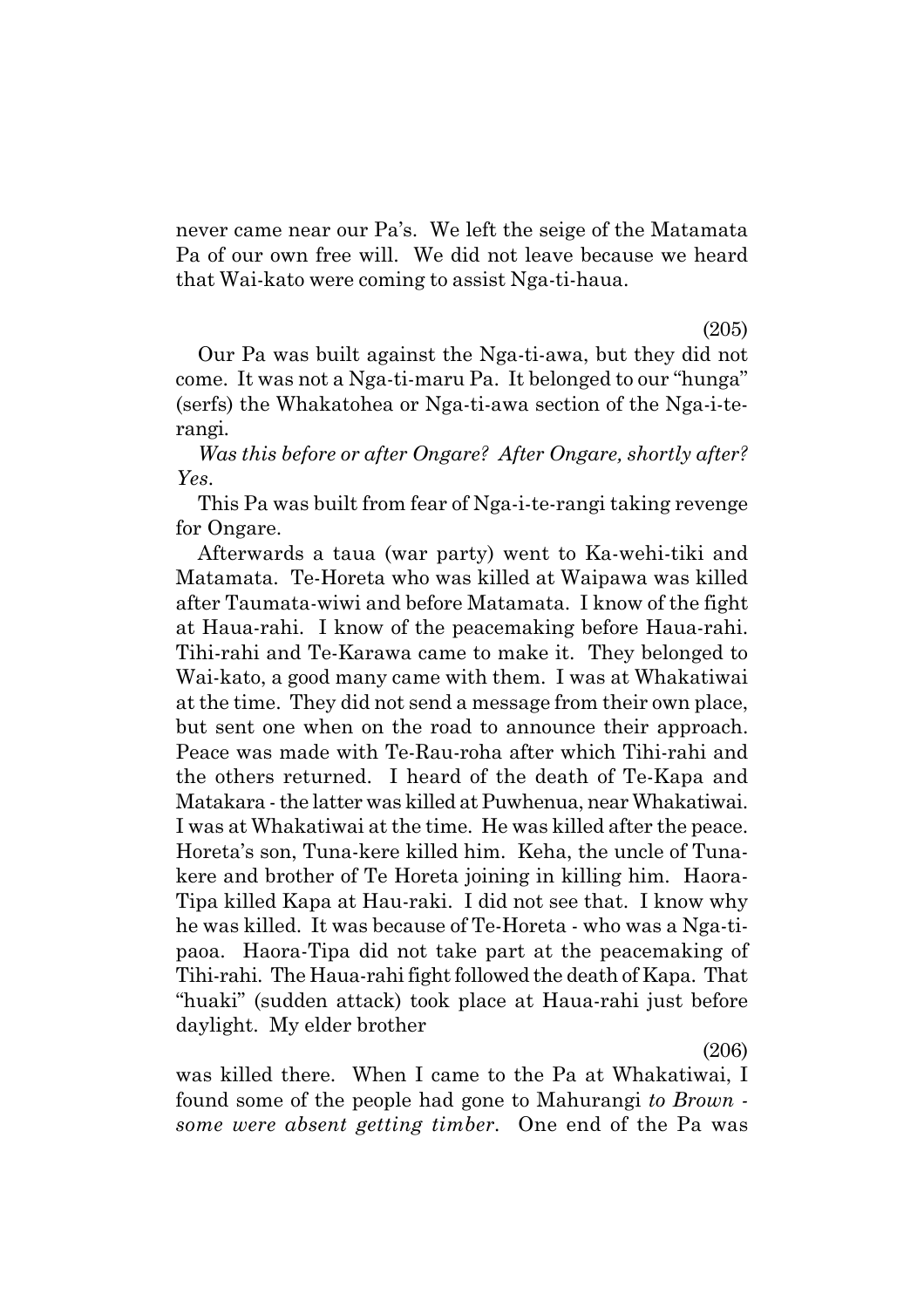unfinished. When it was light at dawn of day the fighting party came to our Pa and did not discover the end that was open. There were 60 in the Pa. Te Kahu-kati, Te Hira and others Nga-tara-nga-kete, called out, "The Pa will be taken." "Kokiritia." ("Charge.") We sallied forth, fired and Paora Kina of Wai-kato was wounded. Toka-where fired and hit Te-Are, of Wai-kato. We charged and they fled. We chased them. As we were chasing them we saw the Hau-raki people coming across by sea to help us. The Nga-ti-tama-te-ra canoe was the first that landed, and at that time the pursuers had reached Opito. On our return from the pursuit we found the people from Hauraki had arrived. Haora arrived shortly after we got back. Some of Hau-raki arrived on the day of the fight, some next day, some the day after. This was an attack by Wai-kato and Nga-ti-haua. The only persons whose names were heard were Te-Iro-nui, and Te Kauwae. After this Kati-Te-Wherowhero came from Nga-puhi. He was taken to Whakatiwai, where it was proposed that he should be killed, as there was no-one of greater rank than he. Haora and others were for killing him but Te-Rau-roha said "No, plunder him and take his goods." He was plundered of gun, powder and everything and left with only his clothes. We had a fight in payment for Haua-rahi. A party of 140 in number went to Tiri-kohua and made an attack on it and killed one called Tiori and captured seven, all Waikato people. The "taua" (war party)

(207)

brought them to Whakatiwai where six were killed and one, a woman, spared. I did not go with the "taua", but I saw the prisoners brought in. I saw them killed - it was done in the morning at Puke-whare near Whakatiwai. They were killed so as to take off the tapu from the "taua" (war party). After this, a war party composed of Nga-ti-tama-te-ra, Nga-ti-whanaunga went to O-tahuhu and Te-Whau, found no-one but killed some pigs and returned. There were other fights afterwards, namely Wai-harakeke which I know came after Haua-rahi and Te-Uira, after Te Uira, came O-ngare. I only heard of the peacemakings. One took place at Kopu. Another at Otahuhu. After the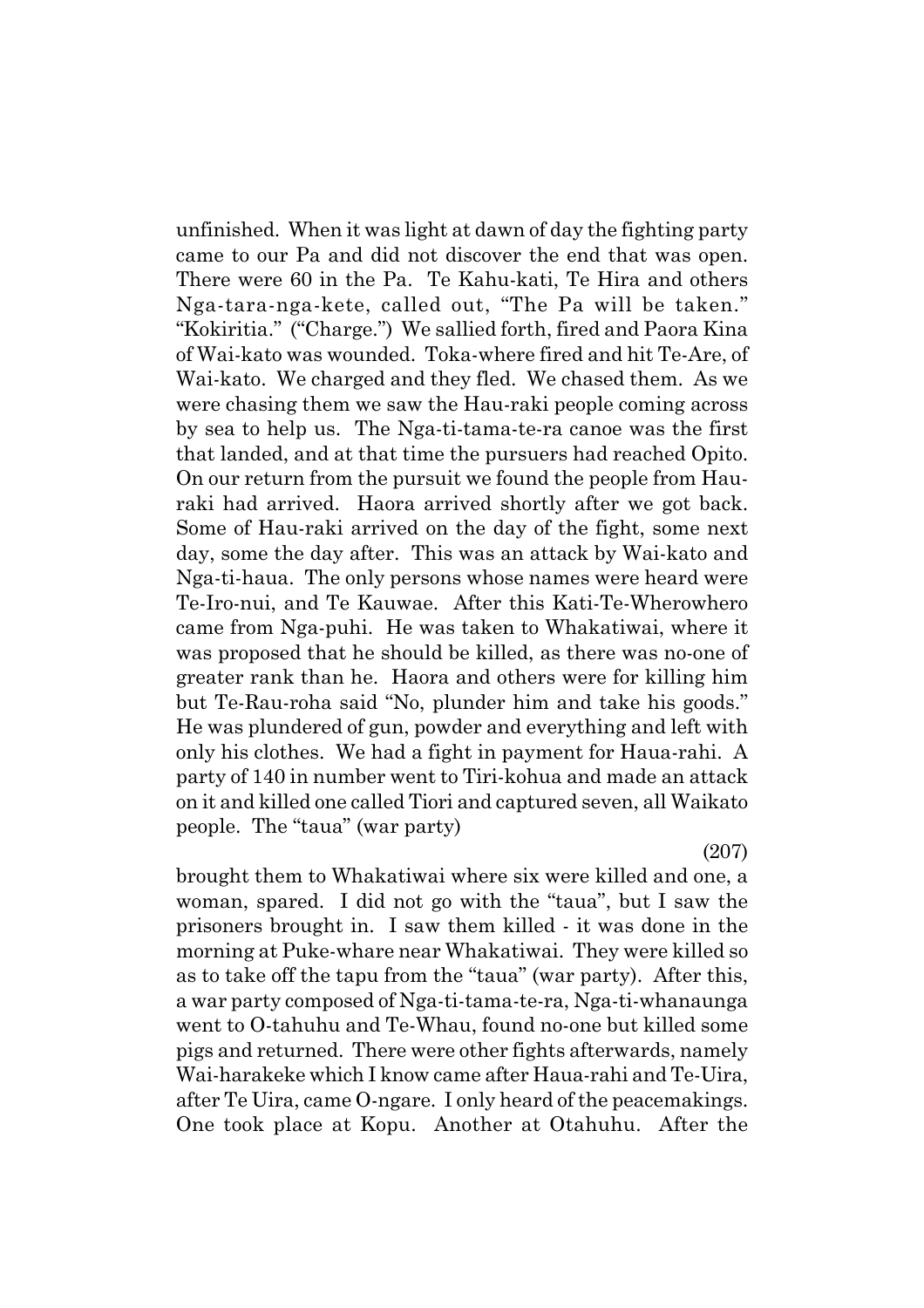Otahuhu one Whata-rangi and others of the Tao-a came to Orere. I was not at the fight of Wai-harakeke, Uira or Ongare.

(208)

# ORIGIN OF THE TAUMATA-WIWI AND SUBSEQUENT BATTLES IN WHICH NGA-TI-WHATUA ENGAGED (NGA-TI-HAUA)

A muru (theft) committed by Nga-ti-maru of clothing broke the peace. After this muru and quarrels continued. We fought. The first fighting between us and Nga-ti-maru was at Horo-tiu and Tama-here. There were many men engaged. Two of theirs were killed and one of ours. This was the first fight. Marutuahu were living then at Horo-tiu with Nga-ti-whatua. After this fight Nga-ti-haua left and went to Maunga-kawa and built a Pa called Ka-wehi-tiki of Maru-tuahu. Some remained at Horo-tiu, others went to Matamata to set plunder. There were people of Nga-ti-rangi living there then, also Nga-ti-tawhaki and Nga-ti-haua (hapu (sub-tribes) of Nga-ti-haua. The chief of Maru-tuahu who went to Matamata was Taka-riro. They were the Nga-ti-tama-te-ra. On their arrival at Matamata they took away the eel pots. They found these and brought them to Ka-wehi-tiki as payment for the children of Pohepohe. They then said to Wai-kato "Here are your eel-baskets, give us Te-Kanawa and Tamana and you may have your eel baskets." Kanawa and Tamana were girls. Nga-ti-haua did not give the girls, and a battle was fought between them about this matter and was a pitched battle. We lost one, they lost two. After the fight Nga-ti-tama-te-ra fled to Horo-tiu and left their dead on the battle field. Their Pa at Horo-tiu was the Manga-piharau they had other País there also. The murder of Whakaehe was the next. I don't know what led to it. I was not there. I remember what

(209)

took place after the death of Te Whakaehe. We went to Kariaruhe to seek revenge for the death of Te Whakaehe. I went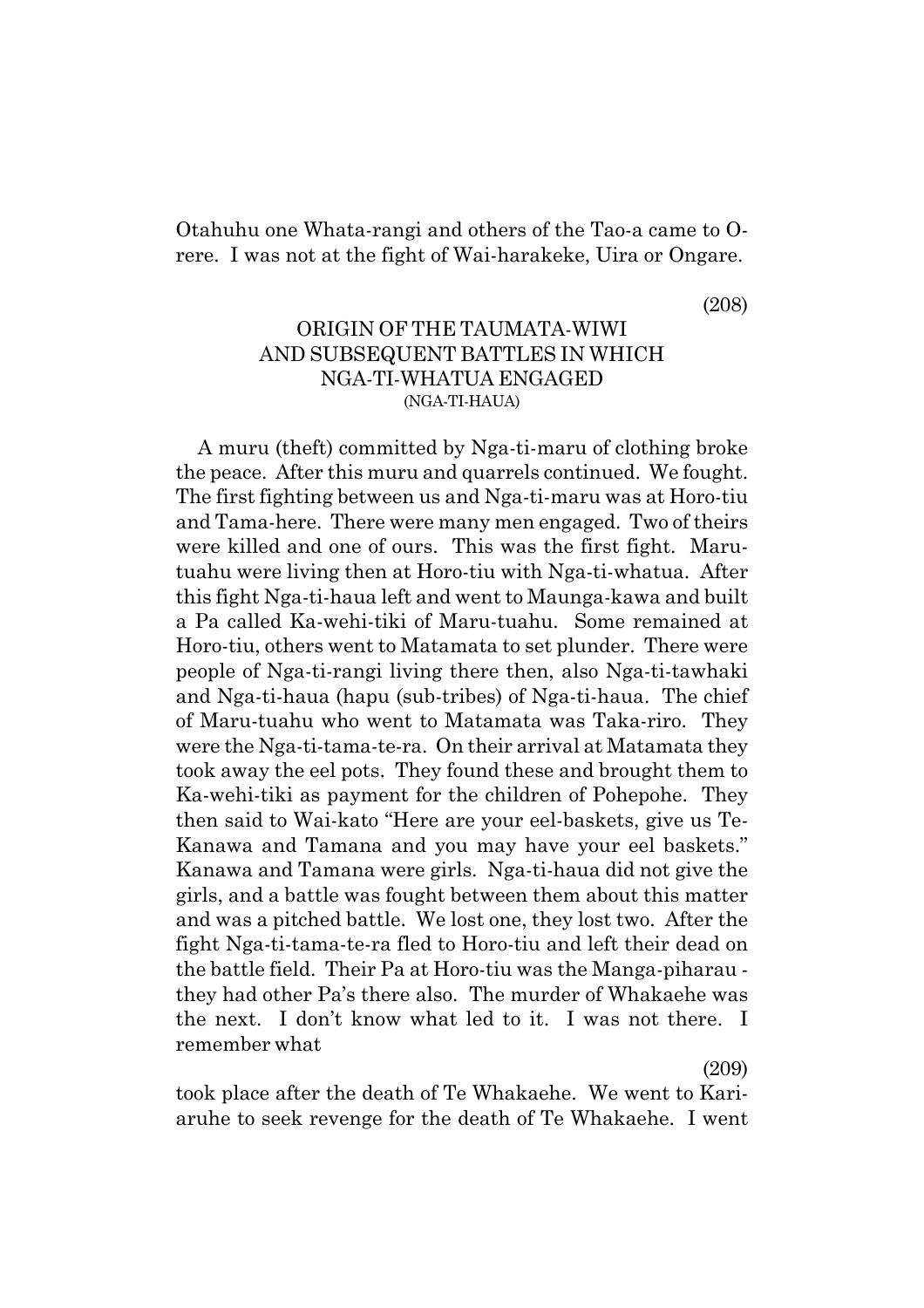with the force. We fought Maru-tuahu and were beaten - five of us were killed - all the hapuís (sub-tribes) of Hauraki were engaged in it. They lost one. They dried the heads of the Ngati-haua. We returned to Ka-wehi-tiki. They brought the heads to our place at Ka-wehi-tiki. After the fight at Kari-aruhe, Takauere came to Maunga-kawa and built a Pa called Kai-paka. The Marutuahu put the heads they had kept into the water which we used - it was near the Pa. Nga-ti-haua to avenge this curse and insult attacked Takurua and killed 200. We surprised him in his Pa, Kai-paka, which was near ours. They had been warned by Te-Waha-roa when they put the heads they had in our water. Te-Waha-roa was at Tauranga at the time of the massacre. Te-Waha-roa's warning was "Ka hiahia, haere koe haere, kahakino o tamariki ki te kainga." ("If you wish to depart, go and take your children home.î) Te-Waha-roa knew that Te-Tiwha and others would be angry at the matter of the heads. The attack on Takurua was made in the morning after daylight. Some were killed, some taken prisoner, some escaped. I know Maraea - She was taken prisoner. Those that escaped went to Horo-tiu and on to Maunga-tautari. Marutuahu after this came in force to Ka-wehi-tiki. There was not a great fight there. There was a party of Nga-ti-haua going to Wai-toa to catch eels. Marutuahu took Kupai, Pehi-oneone, and another prisoner. This was outside Ka-wehi-tiki. When we went out to meet Marutuahu, they had returned to Maunga-tautari. There was

(210)

another fight after this - at Ka-wehi-tiki. They came from Maunga-tautari to us. We attacked them outside the Pa, and took their dead. We hung them up on a hinau (elaeocarpus dentatus) tree, since which that tree has been called "Moehinau" (sleep in the hinau). This was the last fight at Ka-wehi-tiki. Afterwards Maru-tuahu went past the bush at Matamata and caught two of Nga-ti-haua - Tiki and Mahu-roa. After this Marutuahu made an attack at Huka-nui. They found an old man there - Te Whare-koata, whom they killed. One escaped and came to Ka-wehi-tiki, and told us what had taken place.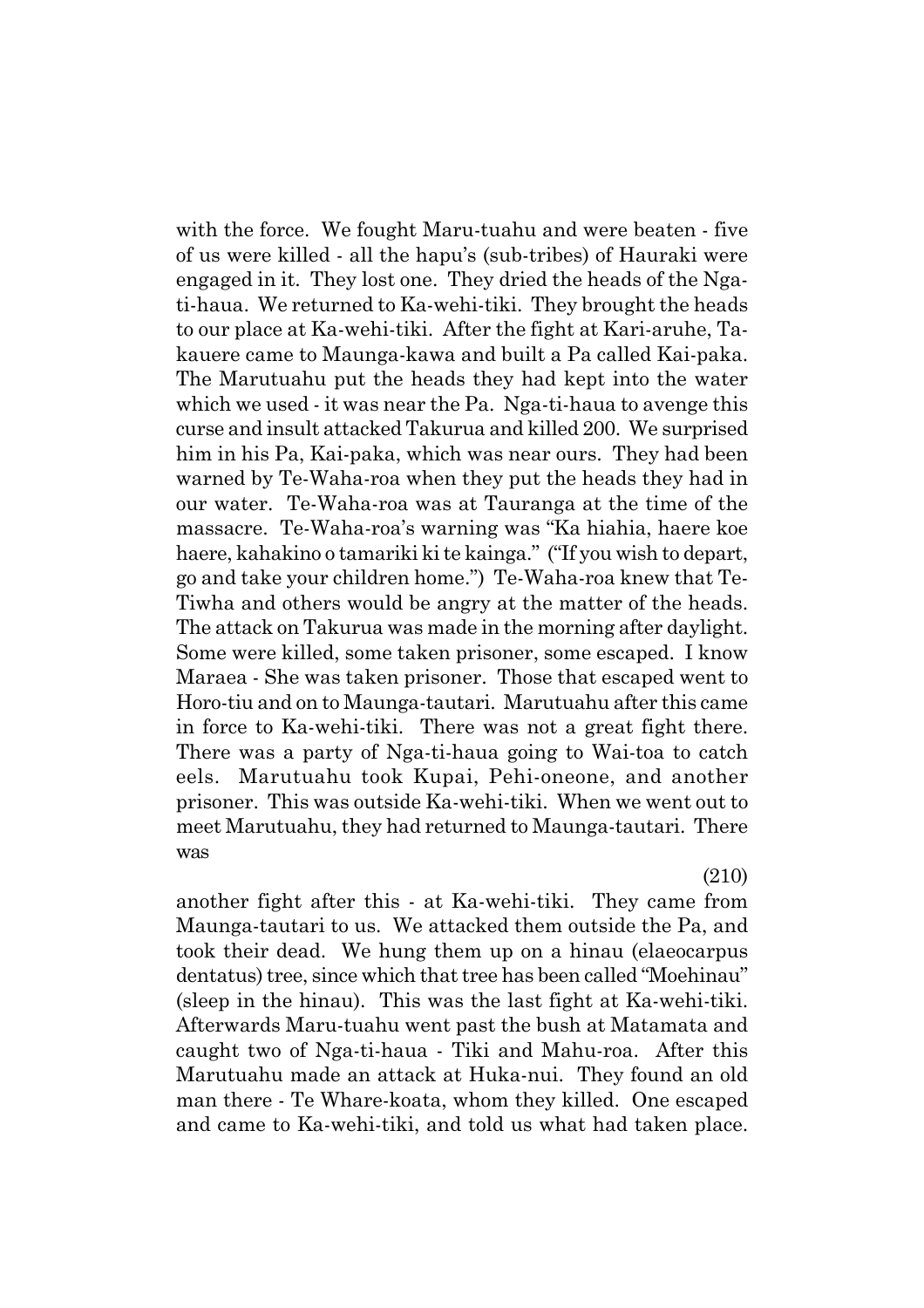We went to attack Marutuahu. We fought them - a great many of the Nga-ti-paoa and Hau-raki were killed. It took place near where the old man was killed. We commenced to fight in the morning and chased them until dark as far as the bush. The chiefs of Maru-tuahu killed were Tikaokao, Tapa-ura, Te Miroa, Te-Whare-uruurua, and Te Mai-oha and Patene Puhata were taken prisoners. Many of Marutuahu were killed - and six of Nga-ti-haua. Marutuahu fled to Maunga-tautari, and some *perhaps* to Piako. Huka-nui was fought in *wheat* planting time. Taumata-wiwi was fought when the potatoes were large. After Huka-nui the Marutuahu gathered their forces at Haowhenua. They did so because they were afraid of Nga-ti-haua. Te-Waha-roa was at Tauranga when the battle of Huka-nui was fought. After that Marutuahu assembled at Hao-whenua. There was a fight at Taumata-wiwi, a force of Nga-ti-haua, Nga-i-terangi and Wai-kato assembled to attack Maru-tuahu.

#### (211)

Te-Waha-roa and Nga-i-te-rangi and some of Nga-ti-haua came from Tauranga. Wai-kato came from Wai-kato. We had assembled at Ka-wehi-tiki. Some of the Wai-kato joined us at Te-Kohu. We assembled together to fight Marutuahu. A greater number assembled on this occasion than on former ones, for the purpose of exterminating Marutuahu at Maunga-tautari. After Huka-nui and before Taumata-wiwi there had been a meeting of Wai-kato tribes to propose to attack Marutuahu, and to exterminate them and take the land at Maunga-tautari which they had settled on and which belonged to the Nga-tirau-kawa. Waikato assembled for that object. I know the number that fought at Taumata-wiwi. I don't know the number of Waikatoís that remained at Te-Kohu. The largest number remained at Te-Kohu (opposite Cambridge). We asssembled at Te Kohu, slept there, next day Marutuahu came to Te-Tiki, fired a gun and we, the Nga-ti-haua advanced to meet them. When we left the Waikato were coming up in their canoes. They remained at Te-Kohu to wait for others who were coming up. 400 Wai-kato joined us.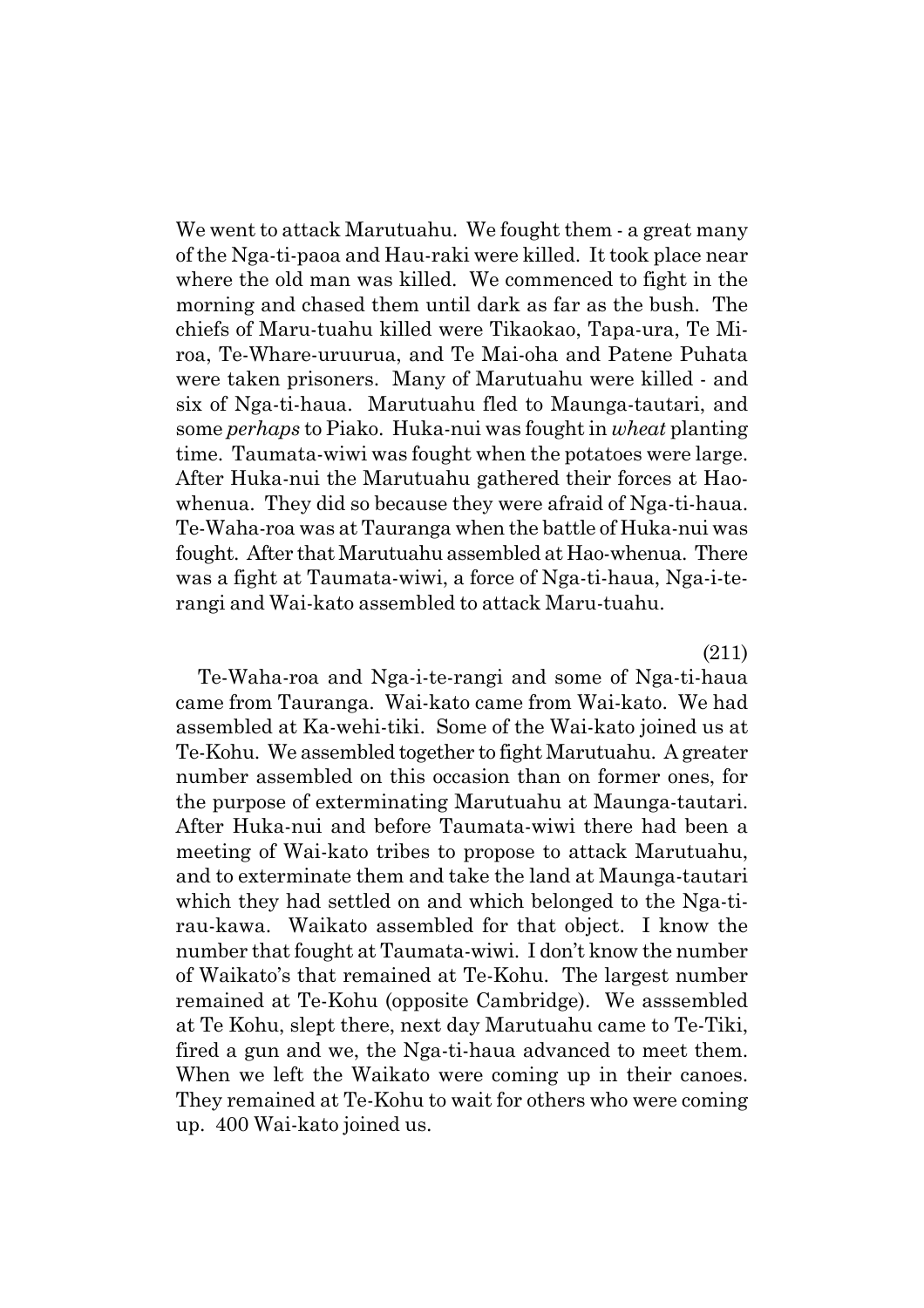(211A)

# **C H A P T E R X V I**

Thou ocean, o thou sea come to the land, And look at Motu-takapu now here As now I fend off all the blows of Koke-roto While loud voice Hupeke proclaims The skills that map my frame from Tuhua, With blasts that flow from off the sea, With sharp and pungent grief continually O change their course to current of Kowhiti-tangi Where octopus of ocean is, And cast them far away to Pupu, Like long locks clipped, then should I cease to as cowly as once I was.

 *Dirge of a female who committed suicide.*

# TRIBES OCCUPY THE TIKI PREPARATORY TO A BATTLE (NGA-TI-HAUA)

(211)

We got to the Tiki. There is a flat towards Waikato, the Hau-o-ira stream is beyond. Te-Waha-roa said "Nga-ti-paoa, I am here, I shall join the Waikato side." He then went down by a track to Waikato. Nga-i-te-rangi went by the main road. Waikato by the upper side of the road. Firing commenced. It commenced on the opposite side of the Hou-o-ira stream. We had taken possession of the Tiki.

(212)

We had crossed the Hau-o-ira stream. A stand was made neither party budged. Nga-ti-haua were down in the hollow, Nga-ti-maru on the top of the hill, Nga-ti-paoa were at the end of the hill. A great many of the Nga-ti-haua were killed. The chief of *Nga-ti-paoa - Te Pukeroa was still alive.* Shortly after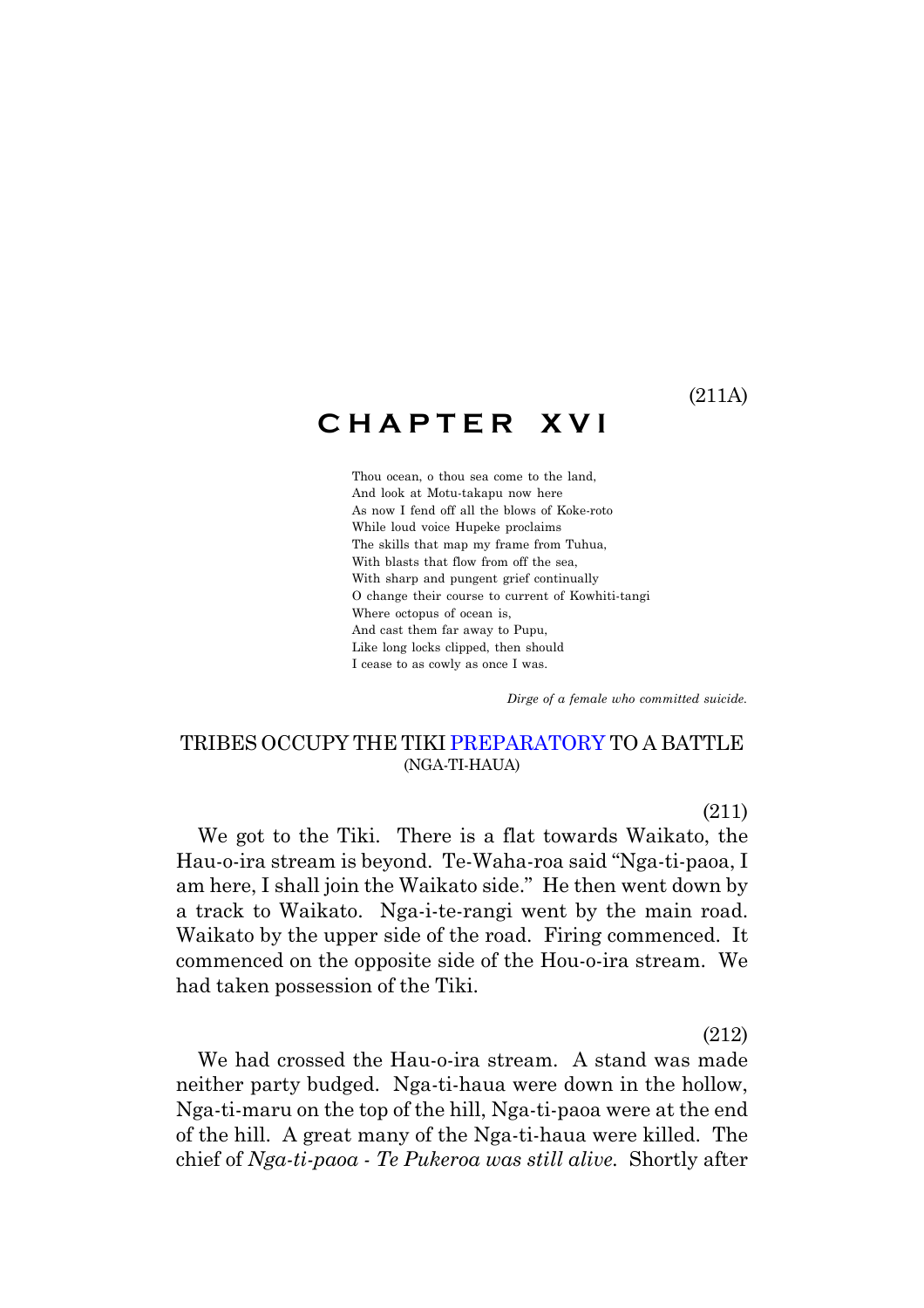some of the Nga-ti-paoa were killed, and the Te Puke-roa was shot. Nga-ti-haua had lost 30. Te-Waha-roa got wounded in the hand. When Te Puke-roa was shot, Nga-ti-maru and Ngati-paoa fled. When they fled we pursued them. They turned and fired and killed one of us. We fired and shot one of them and so on. The last man killed was Te-Hiki of Nga-ti-maru at Te Rei-roa. We followed them to their Pa. They turned and fired on us, and killed the man mentioned. It was a small part of our force which followed them up to the Pa, and we saw men, women, and children escaping from the Pa on the other side. When the man was shot it was said he was of the Nga-ti-haua. They were satisfied and crossed to leave the Pa, night came on, and the fight ended. I don't know the name of the man who was shot. We returned to Taumata-wiwi.

Marutuahu did not follow us. We talked and proposed to attack them again next morning. Taumata-wiwi is the place where the two armies made the stand. We did not cross the Hau-o-ira stream that night. We remained on the battle field all that night. Our dead bodies were there too. We brought the bodies a short distance to our camp - a short distance on the other side of the Hau-o-ira stream. We removed them the same night - each hapu

(213)

took its own dead. Our camp was at Taumata-wiwi. *Our camp was far from where the bodies fell as from here to the Wynyard Pier.* We slept at Taumata-wiwi that night.

(214)

*(Sketch map of battle field produced.) This plan is right. I said yesterday that Nga-ti-maru were on the top of the terrace.*

The Nga-ti-maru had made entrenchments on the top of the hill to protect themselves.

I slept on the night of the battle at Taumata-wiwi, on the Hao-whenua side of Hau-o-ira stream. My people collected all the bodies on the day of the battle, our own and Marutuahu.

We burnt some of our dead on the same day in the evening after dark. We burnt them at the mouth of the Hau-o-ira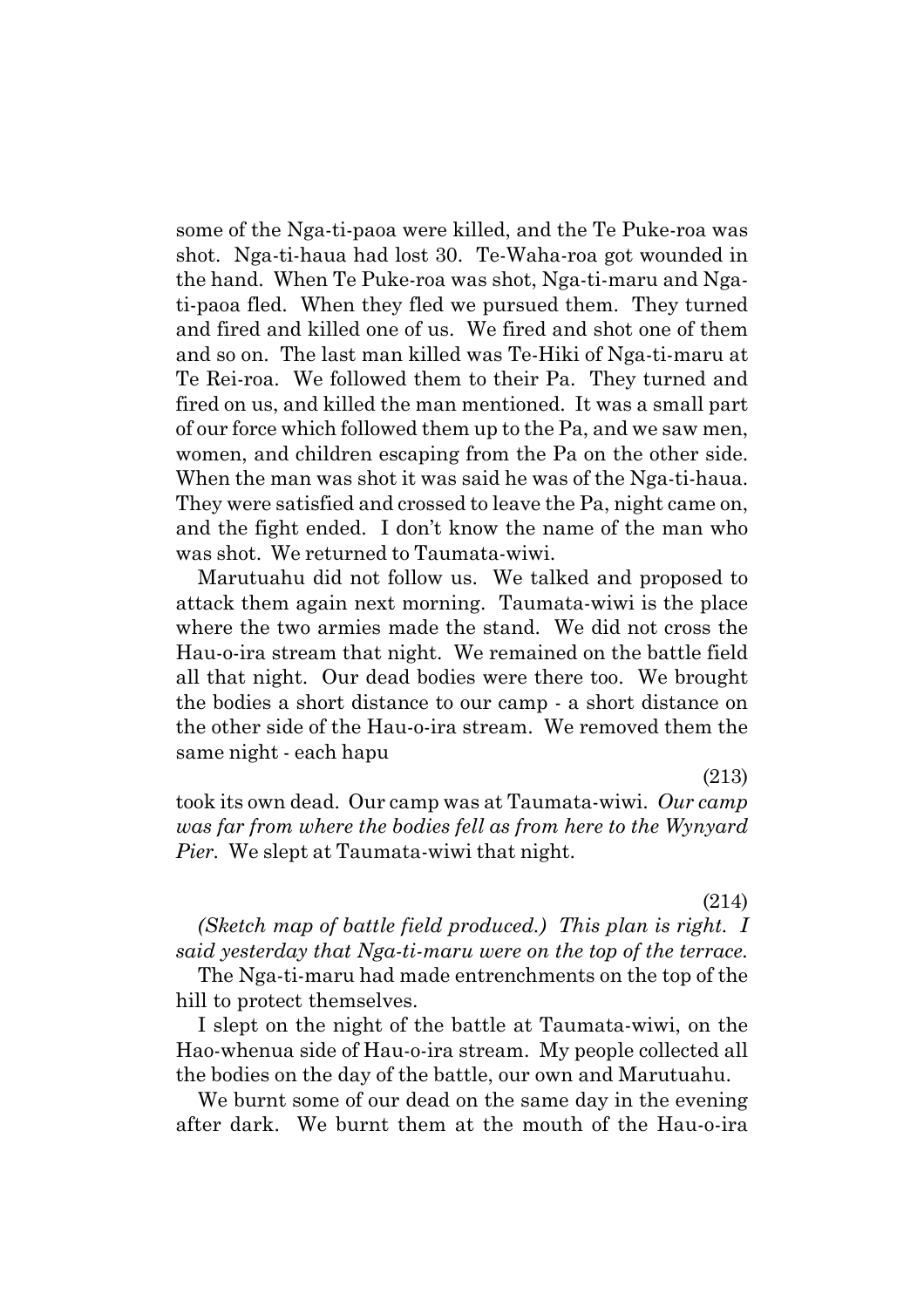stream. That same day we cut all Marutuahu dead up. We cut some up where they fell. Those that fell near to our camp we dragged whole into the camp. We had possession of all the bodies the same evening. The bodies of our dead which we did not burn we took on the following morning to Ka-wehi-tiki. A very few were taken to Ka-wehi-tiki. We sent some of our people to Kai-wehi-tiki with the bodies, the rest of us remained. None of our dead were thrown into the Wai-kato river. I heard *Erana* Ketu say that our inferior dead were thrown into the Waikato. The morning after the battle we had a talk about attacking the Marutuahu again. This talk took place at Taumata-wiwi - that is the great name of all that land. Our talk took place at our camp on the Hao-whenua side of the Hau-o-ira stream.

On the night of the battle Waikato and Nga-i-te-rangi camped on the Tiki side of the Hau-o-ira stream. We arranged to attack the Marutuahu, but when Tahuroku and the others made their appearance it was put an end to. We were all

(215)

prepared to attack. Taha-roku came from Hao-whenua *he came* with the women mentioned by Nga-ti-maru and Taha-roku, Te Tipua, Wawa, Tira-ki-te-rangi and a Nga-i-te-rangi women whose name I don't remember. When they arrived we welcomed them. The woman were in front, the men behind. They sat down. Te Hura said "E Tira, haere mai." ("Tira, welcome.") Tira was a mokopuna (grandchild) of Te-Waha-roa and Te Hura "He aha te take i haere mai ai koutou?" ("What is the cause of your coming?") She said "He haere mai na Taha-roku na Te-Tupua ki te hohou i te rongo." ("Taha-roku and Te-tupua have come to make peace.î) This was a private conversation with Te-Hura. The woman had left her own party and had come among us. I was present and heard the conversation. The conversation was privately told to all our chiefs. Te-Waha-roa got up and said, "E pai ana, e Taha-roku, mau i haere mai ki te hohou i te rongo. Taku whakaaro me hohou tonu. Nau i takahi mai te mate o Takurua kapai. Katahi ano au ka tae mai ki tenei whenua i runga i tenei whawhai ka mate mai tatou. Ki taku whakaaro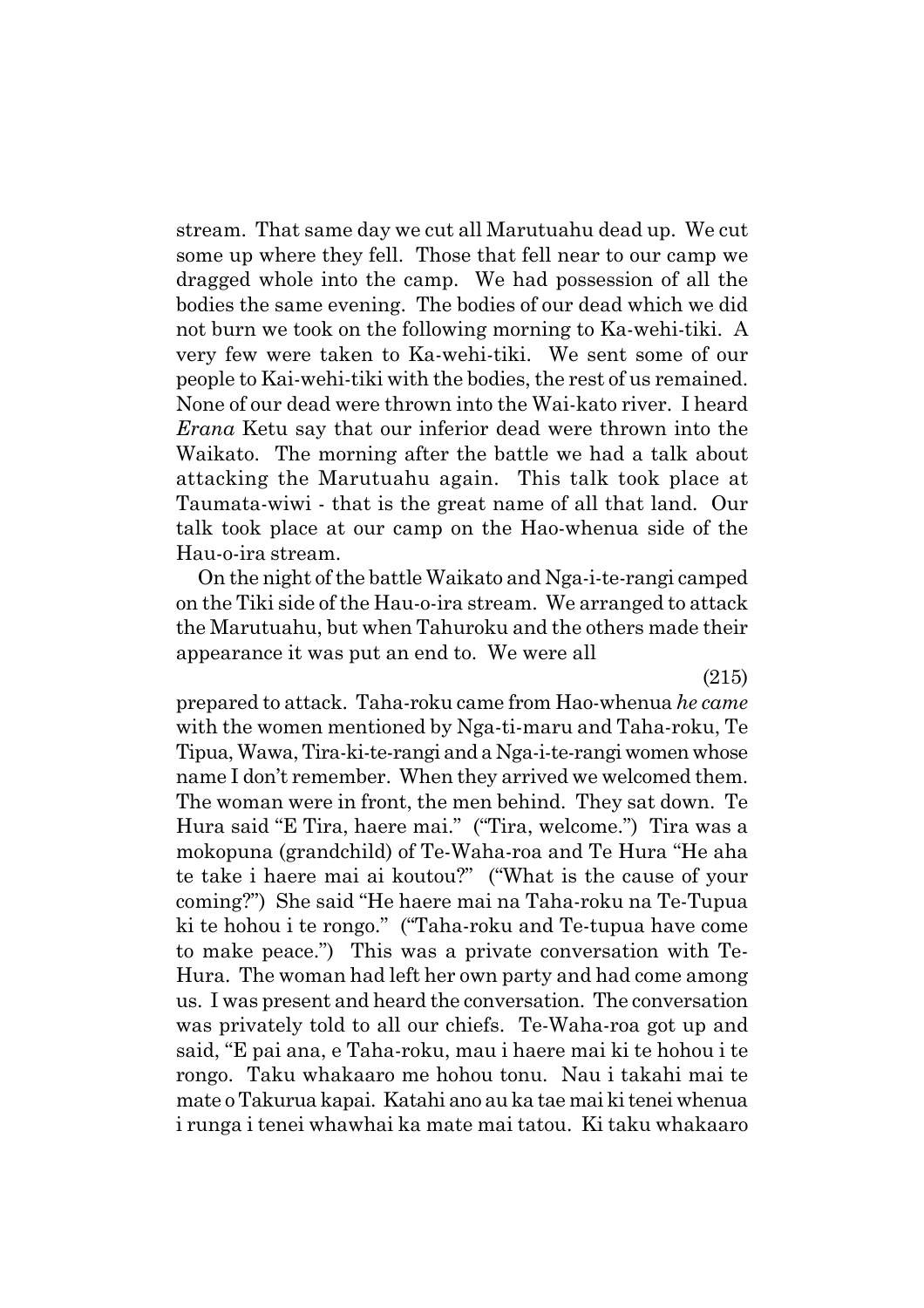inaianei me whawhai tonu." ("It is well o Taha-roku that you have come to make peace. My thought is that peace be made, and as you have cast aside the death of Takurua, it is good, for the first time have I been on this land, now that I am here in in war, in which we now are killing each other, but my thought this day is that we continue to fight.") These are the only words that I remember of Te-Waha-roa. Taha-roku got up and said, ("Yes, that is the reason I came, I came to make peace, as I think my life is my own."  $\cdot$  "Ae, koia tenei i haere mai ai au ki te hohou i te rongo. He whakaaro noku, noku aku mate." (My loss is my own) alluding to the loss of Nga-ti-maru at Huka-nui and Taumata-wiwi. Te-Waha-roa consented to make peace. He said "Whakatika, haere, maku tenei whenua. Te aroha tae noa ki Piako (i e). Tae noa ki te Aroha tae noa ki Piako." ("Rise, go, this land is for me, this is Te-aroha even to Piako, from Piako down to Te-aroha." These are the only words

(216)

that I remember that Te-Waha-roa said. Te Iro-nui stood up and said to Taha-roku "You must go to Nga-ti-kahu-nunu, and seek lands for yourself there." Te Tiwha got up and said the same as Iro-nui, Rawhiwhi stood up and said "Go hence and seek land at the south." All the chiefs said the same. "Ma tanu toa e rapu whenua mona." ("Let him by his bravery obtain land.") Te-Waha-roa got up again and turned to Nga-ti-haua and said, "Kati enei korero." ("Let these words close.") He said to Taha-roku, "Return to your land at Hau-raki." "E tai koe ki reira kei whakahokia mai te he ki au." ("And when you have got there, do not let the evil come back on to me.") That was all Te-Waha-roa said. No-one contradicted what Te-Waharoa had said. After the talk the party returned to their own place to Hao-whenua. Taha-roku came about breakfast time. We had had our food. We were willing to fight if Taha-roku had not come. We had had our food before we belted to fight. We had according to Maori custom had our food cooked at night. Some of the Nga-ti-maru dead had been cooked on the evening of the battle. Before Taha-roku and the women came, none of the Nga-ti-maru came out of the Pa to attack us. I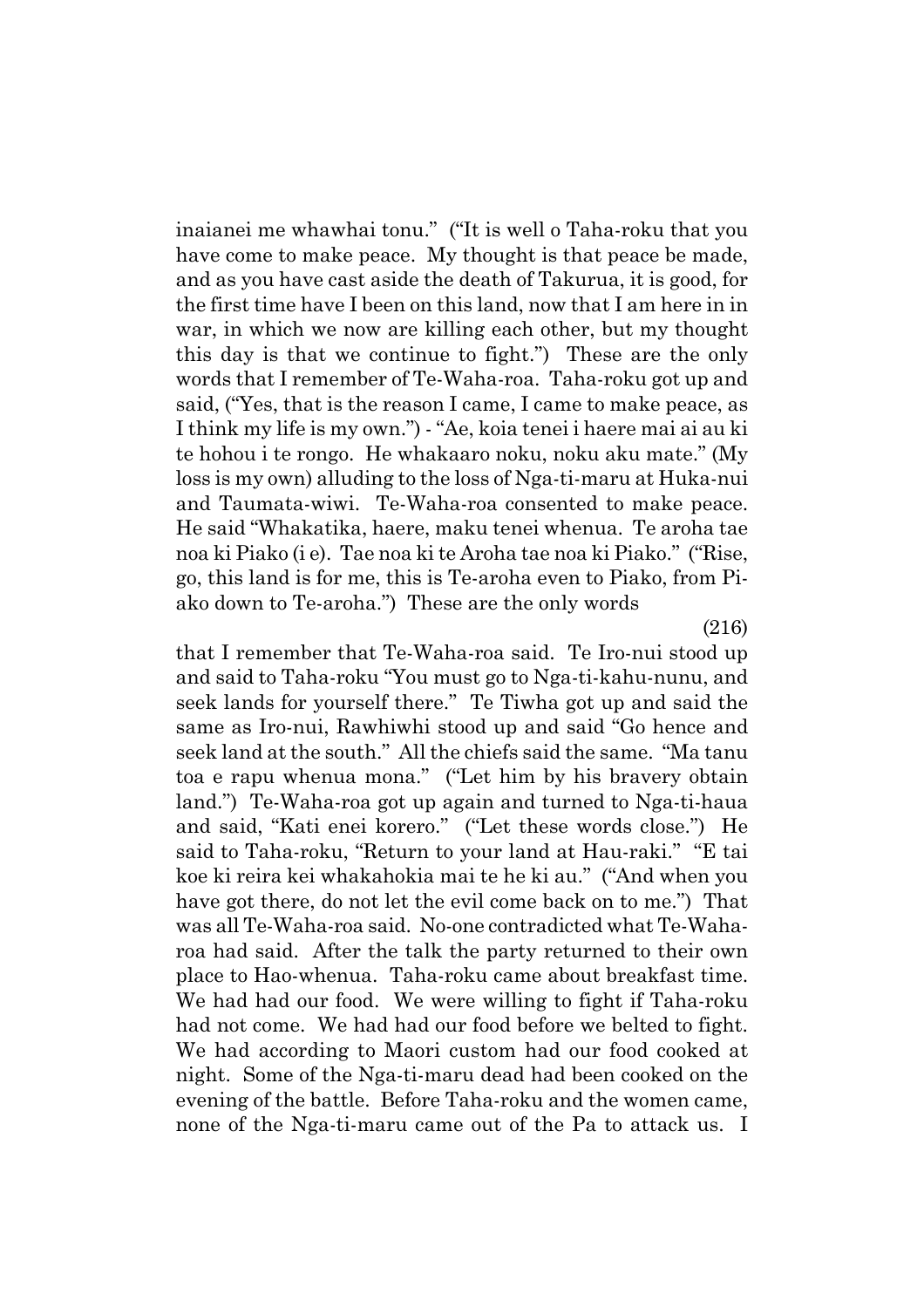never saw them fire a volley at us. I don't know anything about any of them having come out of their Pa.

Had they done so we would have attacked them immediately. We should have been pleased had they come out. Had they fired we should have heard them. At the time

(217)

of the discussion, the morning after the fight the greater number of the Waikato were at Te-Kohu, but some had joined us.

Some Waikato arrived at Te Kohu after Taumata-wiwi and came and joined us - the others stayed at Te Kohu. The Waikato had greatly increased in numbers at Te Kohu after Taumatawiwi. Those who assembled at Te Kohu assembled for the purpose of exterminating Nga-ti-maru. I donít know that any presents were given by Nga-ti-haua to Taha-roku when he came. I never heard of any. I heard afterwards that Maikuku had said something to Kuku-tai about guns. Taha-roku and the women came once that I saw. The only visit that I know of was when Taha-roku and the women came.

*It is false about the two visits. I was at our camp when they and the women came. I donít know that they returned with any guns belonging to us. They did not. Had Te Waha-roa given any guns I should have seen. I was sitting with my matuas - Te Waharoa and Te Hura.*

I heard since from a Waikato that Maikuku had asked Kukutai for some guns to give to Nga-ti-maru, but I don't know about it myself. I only heard of it. I know that neither Te-Waha-roa nor any of our side gave guns to Maru-tuahu. We remained at our camp on the battle field. I stayed there two days after Taha-roku came and then went to Ka-wehi-tiki. I went with my relations and a great many more. My matuas and

(218)

others stayed at Taumata-wiwi, but not long. They went to Kawehi-tiki. I know the number engaged at Taumata-wiwi on our side:

| Nga-i-te-rangi                       | <b>200</b> |
|--------------------------------------|------------|
| Te-Waha-roa and party of Nga-ti-haua | 70         |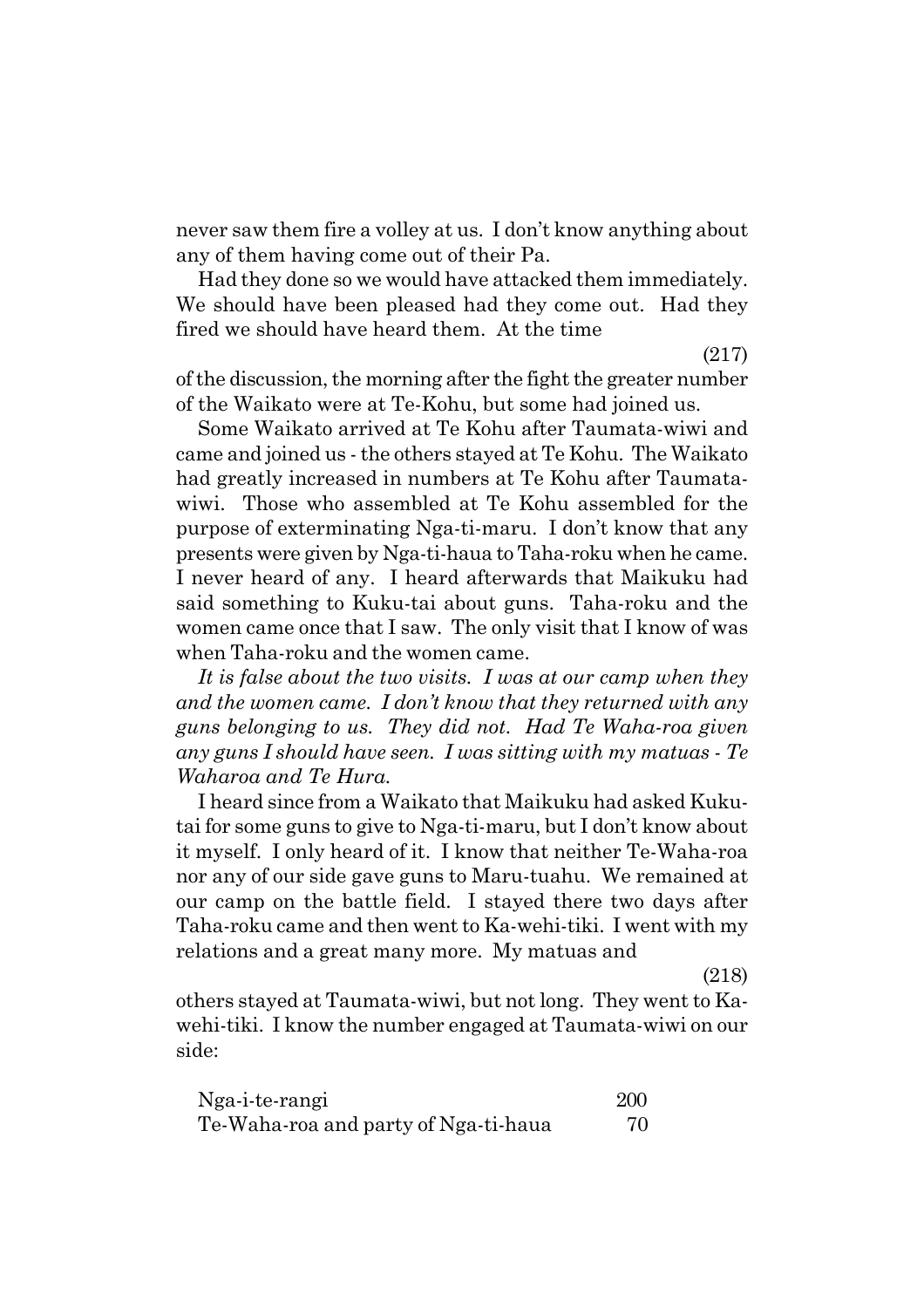| Nga-ti-haua from Ka-wehi-tiki | 670 |
|-------------------------------|-----|
| Waikato                       | 400 |

We assembled at the bank of Waikato.

The Waikato that came from Tauranga had guns. There was a pakeha at Tauranga then selling guns to the natives at that time. One was named Clarke. There were other pakeha there. I remember the Marutuahu returning from Hao-whenua. After we returned to Ka-wehi-tiki, as peace had been made. My father was sent to Hao-whenua, also Pare-kahu-rangi - a woman related to Taraia, also Rangi-puhia (f). They went to Hao-whenua. Shortly afterwards Kiri-tapu went who was related to Nga-tipaoa and Rangi-herehere who was related to Te-Taniwha. *It was not three months before the Nga-ti-maru went from Haowhenua as they have stated. In my opinion it was half a month. I know why these people went to Hao-whenua.* They went to Hao-whenua - to "arahi" (lead) Marutuahu on the road to Hauraki. The tribes that were not led were the Nga-ti-pukenga they went first. Nainai was their chief - it was he who shot the man outside the Hao-whenua Pa. They went to Roto-rua and settled at Maketu. Another tribe was the Urewera. They went to the place where they are now - they were not

(219)

led. I heard what I am relating from Te Ranga-a-kuri, near Te-Aroha. I am not certain whether the Whakatohea were led. My father, Taha-roku and the two women went together with Nga-ti-tama-te-ra - Taraiaís tribe and some of the Nga-ti-maru. They went from Hao-whenua to the bank of the Waikato, crossed at Aniwaniwa, went on to Hinuwera, Kai-o-te-kahu, Ahirau, Turanga-moana, Te Ranga-a-kuri, between Matamata and the Aroha. I myself saw my father leave Ka-wehi-tiki with the two women. I did not see them and the Nga-ti-tama-te-ra start from Hao-whenua. I know when they did leave. It was not two months after the Taumata-wiwi battle that they left, in my opinion it was half a month. From what I heard from my father the Nga-ti-pukenga and Urewera were the first to leave. Before he got there they had left. The others went by two ways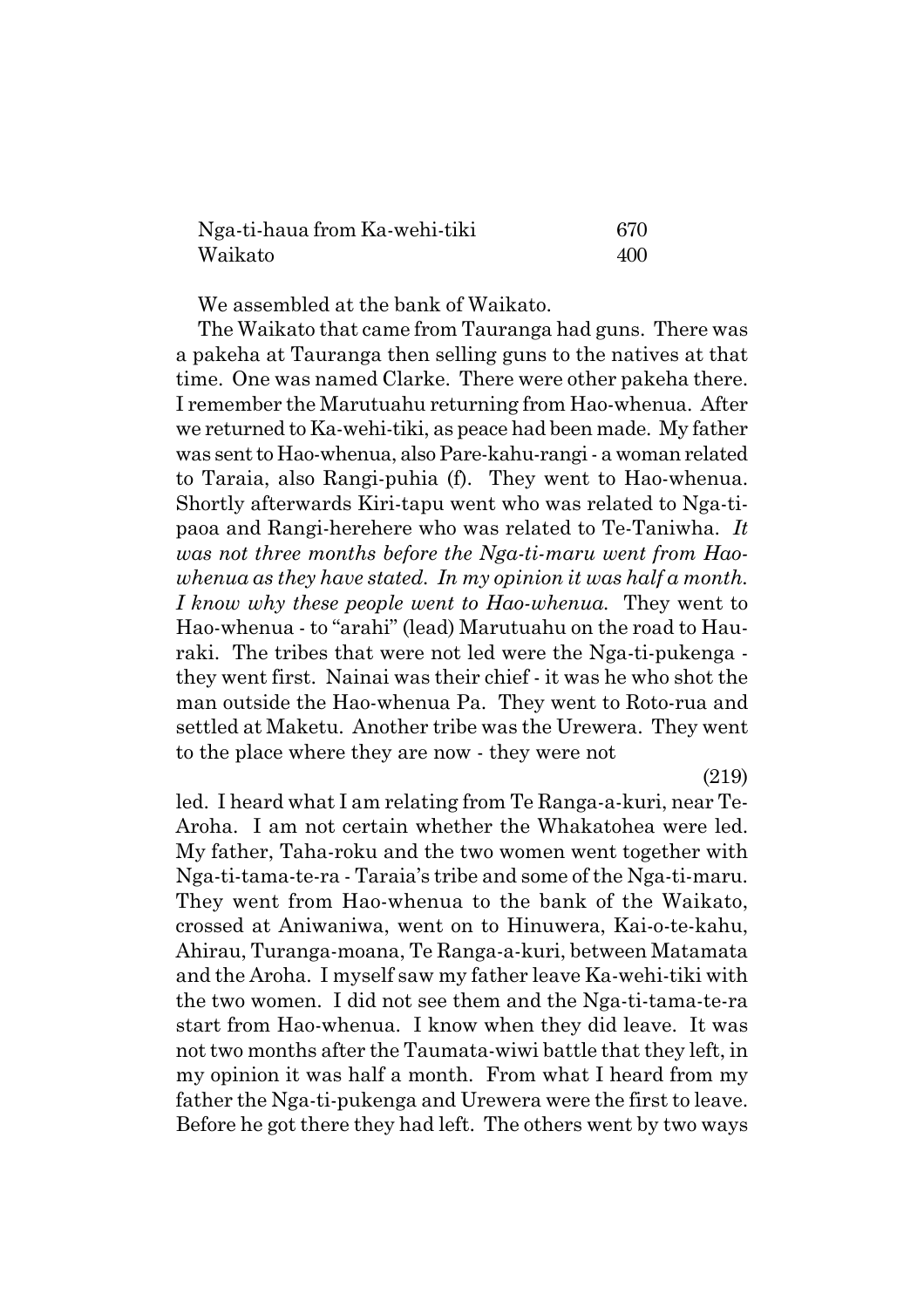- one by Ranga-a-kuri, one by Tauwhare. The Ranga-a-kuri party were the first to leave. Rangi-herehere, Kiritapu, and Nga-ti-whanaunga were of this party. The third party went by way of Wai-kato. I did not see, but I heard from Te-Wherowhero, Te Kanawa, and the chiefs of Wai-kato. My father returned from Te Ranga-a-kuri with the two women to Matamata. We, the Nga-ti-haua had settled at Matamata. We went to Matamata to divide the Aroha. At Taumata-wiwi some of Nga-ti-haua were left in charge of Ka-wehi-tiki Pa. News arrived that some Nga-ti-paoa had fallen at Taumata-wiwi and that Nga-ti-haua had got the bodies, and that Taha-roku had come to make peace, and that Te-Waha-roa

(220)

had said "That the Aroha should be his - reaching on to Pi-ako." On receiving this news the people at Ka-wehi-tiki, went to the Aroha, and also some of those who had fought at Taumatawiwi, and some of those who had been to take the dead bodies to Ka-wehi-tiki, went to cut up the Aroha. No chiefs went on this expedition. Te Tiwha was the only one. I went with the party as far as Matamata where I stayed. The rest went on to the Aroha. There was no Pa at Matamata. One reason for going was to divide the Aroha, the other was to wait for Pukerahaki and the two women coming back. They divided the Aroha first and then went to Matamata to wait. Maru-tuahu were at Hao-whenua at the time this party left for the Aroha. The party went to Matamata and stopped there. I don't know how many days. After a time they went on to the Aroha. First to Wai-harakeke, next to Te Ara-taua - a good place for eels, next to Tirotiro, and Manawa-ru. The party were away one day, and on their return to Matamata they told me what they had done. After we had been some time at Matamata, Puke-rahaki and the women joined us at Matamata. They had taken Nga-timaru as far as Ranga-a-kuri, and then returned. They knew we were at Matamata because it had been arranged before, that Puke-rahaki should go to lead Marutuahu and that we should go and cut up the Aroha, and afterwards wait at Matamata. After Puke-rahaki joined me at Matamata we did not remain long, we went back to Ka-wehi-tiki. We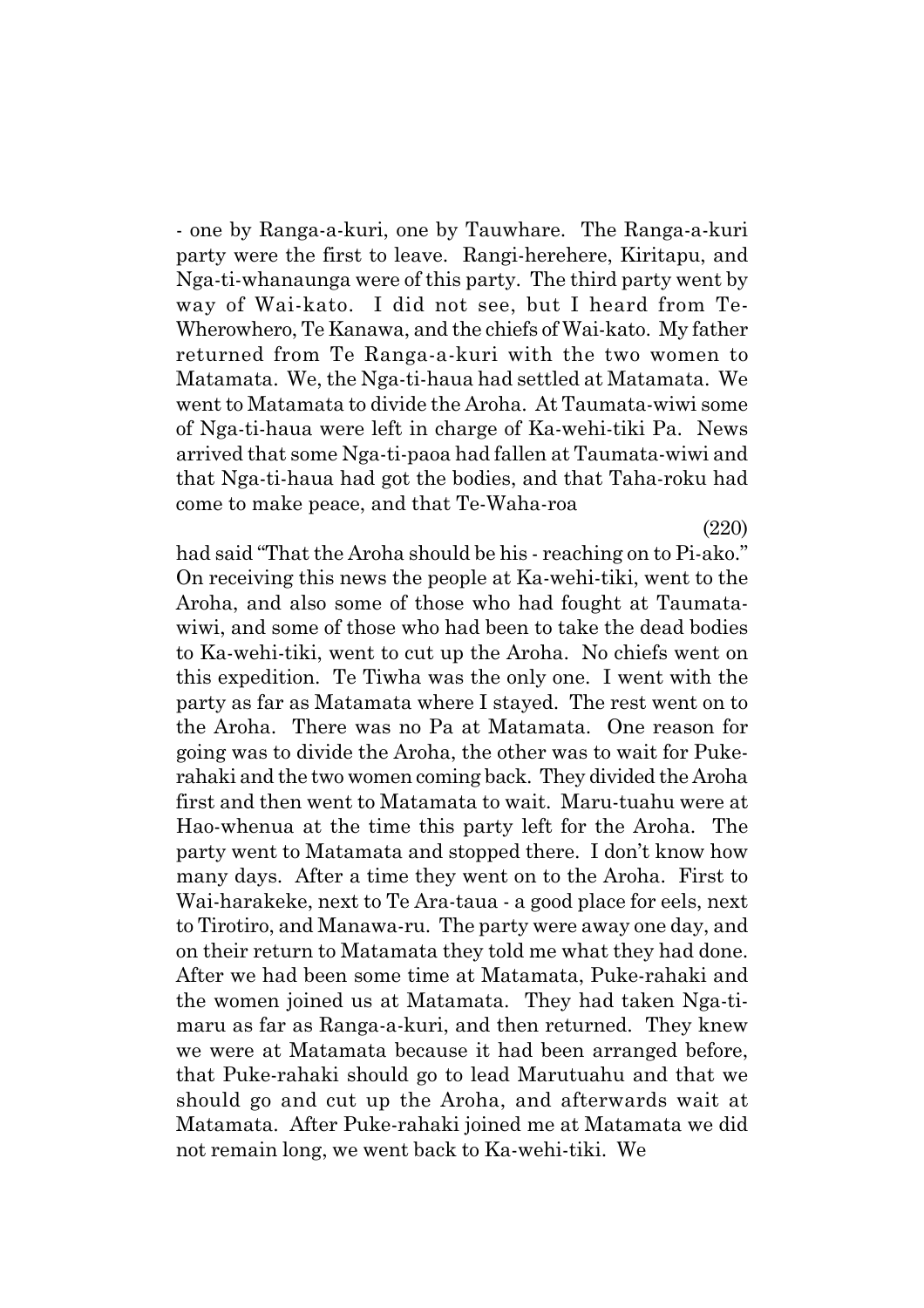stayed there some time. Afterwards we went to Matamata and built a Pa. I was present at the building of the Pa. I was not tattooed then. We were not long at Ka-wehi-tiki before we built the Pa at Matamata. I remember the attack of Nga-puhi and Maru-tuahu on the País of Matamata and Ka-wehi-tiki. Previous to that attack I had been on the Aroha. I went to complete the division of the Aroha - it was then divided and a piece given to each. After the Maru-tuahu had gone back to Hau-raki a number of us started for Ka-wehi-tiki and cut up the Aroha. I think the attack by Ngapuhi and Marutuahu on Matamata was about two years after Taumata-wiwi. All the Nga-ti-haua went to divide and take possession of the Aroha, went by Matamata, and Ranga-kino to Wai-harakeke. Te-Waharoa went with this party and divided the eel weirs amongst us, as far as Te Rua-pa. At this time there was no-one on the Aroha. We built some eel pas. We commenced to divide at Wai-puna and Hua-karamu was the first, Wai-harakeke was Te-Waha-roaís piece - that is outside. Our portion of Huakaramu belonged to Nga-ti-pare the other to Te-Ruarangi. Te Ruarangi got Manga-emiemi up to Te-Wai-puna. Muru-pura got Pou-rewa and Tupuhi. I got Papa-kauri up to Te-Ara-taua. Nga-ti-koi got Tiepa. Nga-ti-haua got the lower portion of Te-Rua-pa. We got the upper part. Te-Waha-roa said at Taumatawiwi that the boundary should be at Te Rae-o-te-papa. We did not get as far as that. We stopped our work at the Ruapa. We built eel-pas at the time we went to divide the land as far as Te Rua-pa. We have kept the eel-pas up to the

(222)

present time. The Nga-ti-haua have continued to repair them from time to time and have caught eels there up to the present time.

*I donít know if any other people have used them. I have heard that Nga-ti-maru say that this land is theirs. I knew the chiefs of Marutuahu now present. I donít know of any of their chiefs using the eel weirs. Nga-ti-haua used the eel weirs from*

(221)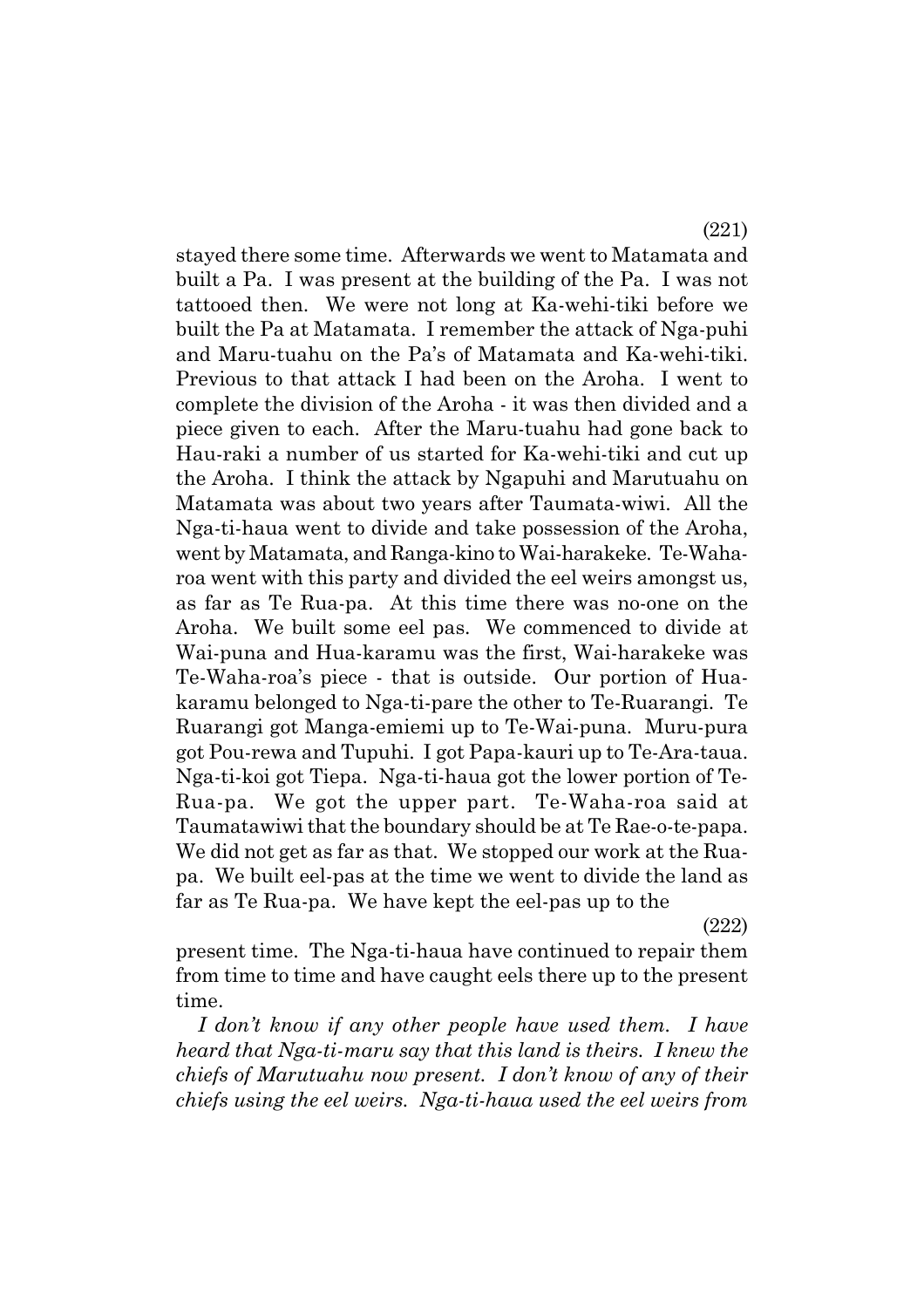*Taumatawiwi until the war when some Nga-ti-maru Hauhau used them. I donít know who of them. Tutuki may be using that at Te Ruapa, as he has a Pa there. None of the Marutuahu chiefs present have caught eels in these weirs that I know of. I myself have used them continually since Taumatawiwi. I have not done so lately as the Hauhauís are there. The eels we had at the Court at Waitoa were got from the Aroha to Piraunui. The weirs built by Nga-ti-haua were for the purpose of catching the eels, excepting when we were fighting we were never interrupted in catching eels. We did catch eels during the fights at Matamata and Kawehitiki, but we did it with caution.*

The old woman who was killed was killed in going for eels. No-one has ever been to us to tell us to move off. When Marutuahu and Nga-puhi came to attack Matamata I was at Matamata. The first attack was at Ka-wehi-tiki and afterwards at Matamata. When the force left Ka-wehi-tiki the Nga-tihaua remained in the Pa. When the party who had attacked Ka-wehi-tiki came to Matamata the others of this party had made a Pa at Tiko-rangi, some distance from Matamata. On their way to build

(223)

the Pa Nga-kuku of Nga-ti-haua attacked them and killed one man before they had commenced the Pa. Marutuahu remained in this Pa. They attacked the Matamata Pa before they had finished their own and we went outside and fought. They lost two. One of the bodies we got. We lost none on this occasion. After this Te-Whare-kohe was called by Whare-kawa. I don't know why. They were related. Whare-kawa called out to cease firing. Whare-kohe went. Marutuahu left this Pa, and came to where they used to fight to meet Whare-kohe, and they killed him. I saw him killed. This was a murder. Afterwards an old man and a slave went to split wood. Nga-ti-maru heard them chopping and they came out and killed them. After this both parties met outside in the open. Mahanga of Nga-puhi was killed and Te-Pou-tao was mortally wounded. A large number of Waikatoís had by this time come to Ka-wehi-tiki. A messenger came from the Waikato to Matamata. We at Matamata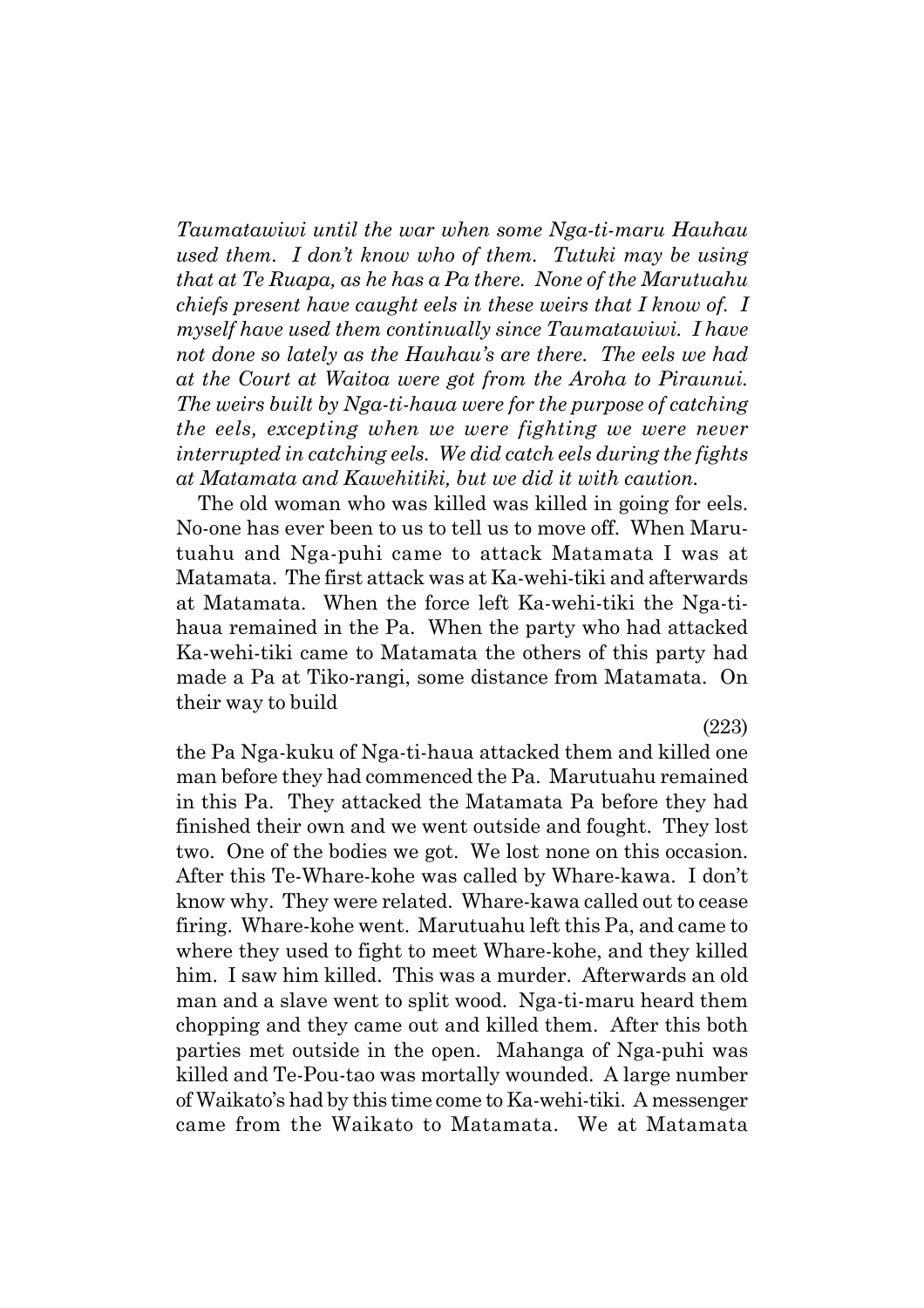assembled. The messenger said - "Listen to the words of Waikato. Tomorrow morning I shall beat Waitoa. On the second day I shall beat Nga-tu-rapa. Te-Waha-roa, you attack the Pa at Tiko-rangi.î When Te-Waha-roa heard this he reflected and he called to Te-Tupua (of Nga-ti-haua and Nga-ti-tama-te-ra). Te Tupua went to Matamata. Te-Waha-roa said "This is a koha (gift of love) of mine to you. Go to your people the Marutuahu, go at once, don't wait after my word. If you remain you will be annihilated. Waikato have arrived 2,000 strong at Maunga-kawa." Te Tupua left - he went back to Tiko-rangi.

Te Waharoa then sent a messenger to the Waikato to go back the day after they should have come down lest they should have a journey for nothing. Te Tupua went to his Pa and the next day we saw their houses burning. The Waikato who came to Ka-wehi-tiki had been fighting at Taranaki. They came to Ka-wehi-tiki because of the death of Kumete. They had been successful at Taranaki, and captured a large Pa. I saw the prisoners they brought back. The Pa at Matamata could not run short of water as they had the river Wai-toa. There was food close to our Pa, and food at theirs, and between the Pas. They got possession of the cultivations of ours which were near their Pa. We had plenty of food. We went to the Pa at Tikorangi the same day the Marutuahu left and burned a portion of it.

*I know .......... I heard his evidence about his coming and finding the Nga-ti-haua in their Pa at Matamata. I donít recollect about his visit.*

After the attack at Matamata some of us went to O-tawhao and some remained. We went of our own accord because some of Nga-ti-haua went there. The Pa was not quite deserted, some of our hapuís (sub-tribes) stayed behind. *I heard Erana Katuís evidence. It is not true. We went to talk about going to attack and kill the Taranakiís. I heard the evidence of Marutuahu about Ruru. I donít know anything about the message of Te Waharoa being sent to Hua about Ruru.*

(224)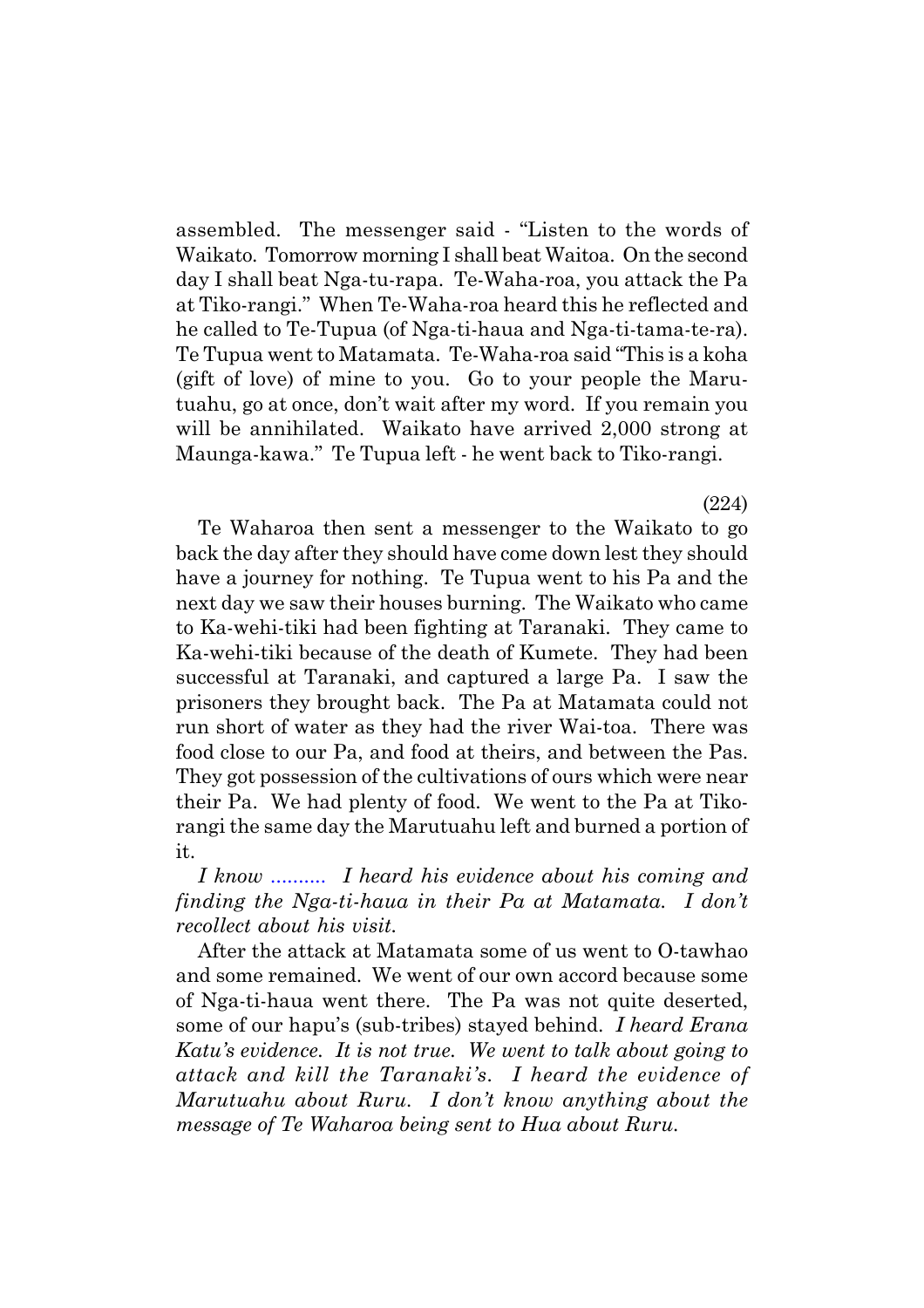

Ruru was called Ruru at first, afterwards Tu-whakaraina. When Te Waharoa was dying his ribs showed and

(225)

Ruru was called Tuwhakaraina. After this one died there was another called Tuwhakaraina - this one now in the Court. There was no other. Ruru was called Tuwhakaraina before Te Waharoa died. I don't know of any other Ruru besides. At the attack on Matamata, Ruru was at Matamata. When some of the Nga-tihaua left Matamata he went to O-tawhao with his mother and father. He died lately at Maunga-kawa. *He was alive when Governor Grey went to Matamata.* He is buried at Te-Tapui at Maunga-kawa. Ruru had children. His elder daughter died. His son by a second wife is now here. Matamata Pa was only wholly evacuated lately - before the Taranaki war. It was left after Haora Tipa and party came to make peace. There are still settlements there. Between the building of the Matamata Pa and the coming of Haora to make peace we always lived in it. We left it after Haoraís peacemaking. We cultivated and had houses at Matamata after the fight. From O-tawhao we went to Maunga-tautari - some returned to Matamata and joined them who had been there all along. The Ka-wehi-tiki Pa was deserted and the people went to Maunga-tautari and some to Matamata - they built a Pa at Maunga-tautari called Te Karaka, near Hao-whenua.

After this we cultivated at Matamata and we cultivated at Wai-hou and Te-Aroha. Our largest number lived at Waiharakeke and extended on to Hua-karamu and Maunga-emiemi, Te-Kohiku, Te Turua-o-tamanoa, Manawaru on the river. On the East at Tokatoka-koko-tahaohao, Pukuhukuhu, Tawerepioke, and on the south boundary. The lower workings were at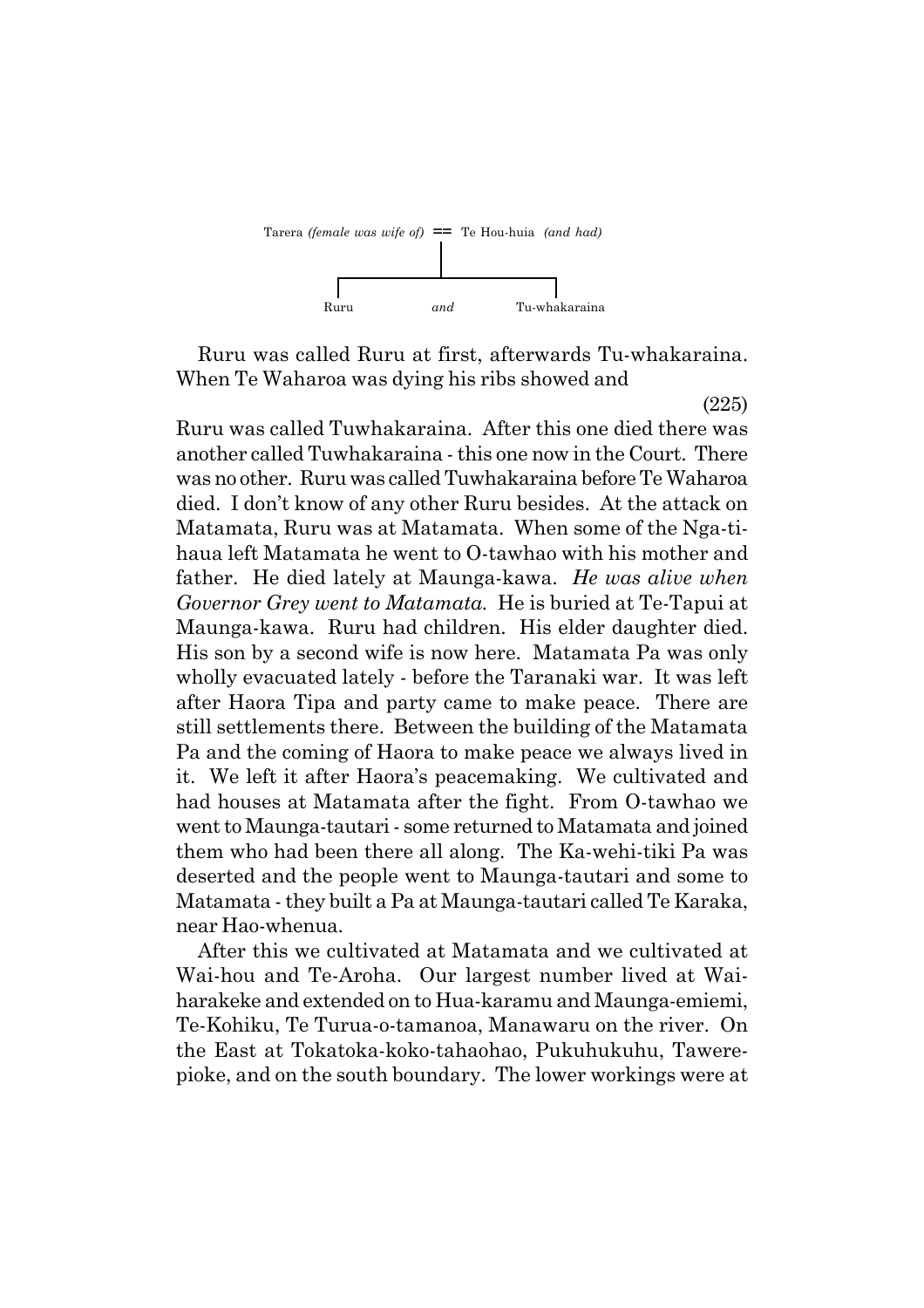Maunga-whenga. We did not cultivate lower than that. We did not because we were on the alert (or unsettled) and we were afraid of being attacked by Nga-ti-maru. While cultivating we caught eels. They were of the greater importance. Te Aroha is good land, and cultivatable all along the river. We occupied the land on account of the eels, and on account of the land itself. The reason that we occupied that land was that at the peace at Taumata-wiwi it was said that the land should be ours. I have heard what was said about Wai-harakeke. After peace had been made at Maunga-tautari, and after that Kumete was killed - which was a murder. Te-Waha-roa told Taha-roku to go to Hau-raki, and not come back to do evil, and after this Kumete was killed. I call it a murder because peace had been made at Taumata-wiwi. When the Nga-ti-maru war party went up Wai-toa. Hou sent Moaho to Matamata to our Pa. His word was - "The Nga-puhi and Maru-tuahu are coming." My opinion is that the cause of the Marutuahu coming with Nga-puhi was ìpouriî (sorrow) for the losses in the affair of Takurua, Hukanui and Taumata-wiwi. They were "mauahara" (a feeling of malice). I know of no other cause. I don't know anything about the killing of Te-Horeta being one of the reasons. He was killed in Waikato. I don't know where. About the Waiharakeke affair, we were living at Matamata. The father of Kepa Te-Wharau was living with us. Those of Nga-ti-tumutumu, Toka-whero, Mau-whare and others were living with us. Kira, wife of Mokena, is in the Aroha now. When I say with me, I mean with Nga-ti-werewere of Nga-ti-haua. They went backwards

(227)

(226)

and forwards to this land, catching eels, and bringing them to me, and I ate them. I come now to the time when I lived permanently on the Aroha.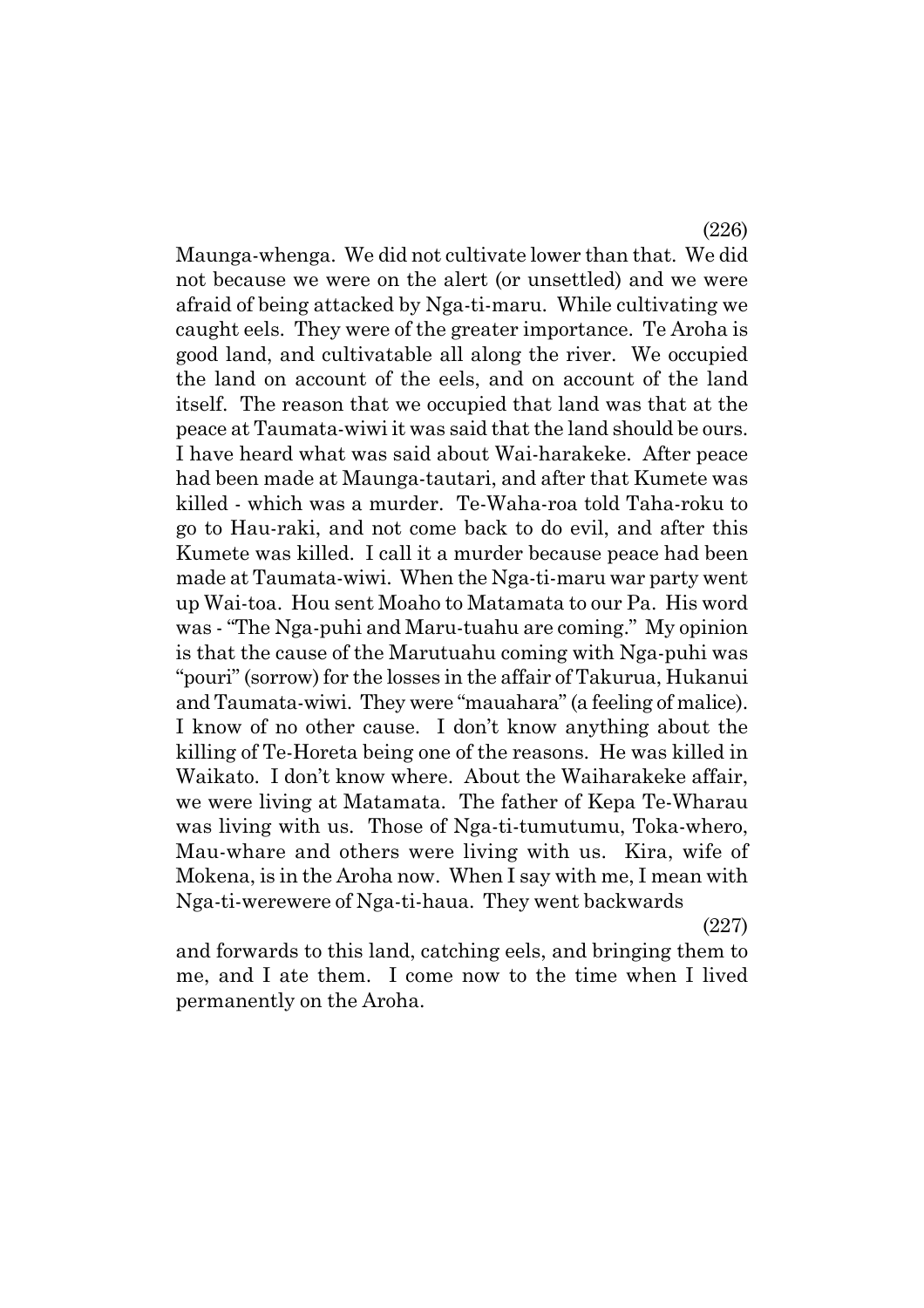(227A)

# **C H A P T E R X V I I**

My mind is clear, I still can think And wait the coming of the star of heaven. O sirs, why urge and state command, Tis told ye dare to hope, to fill The pit of Rua-rou-raka, But all your blatant power is but The skillful influence of noisy lips one day, To be defied by some, and stared at in contempt By others who may hear your loud command, But o how shamed I feel, they liken me To the black moron, and loudly speak Their inflamed words and speech of me, As though I dived, and again come up Like, the bird close to that ocean cliff Which answers back each word for word When spoken to, or steal away, and dare To show and make appear that I am what I never was. O that my heart could once be seen And speak the truth, but hence I pine In misery, nor can I weave a mat In which to sit and wait the coming end, Come, grow up fresh again, be young again.

 *A song by a woman who was spoken ill of.*

## WAHA-ROA AND WAR PARTY GO TO TAURANGA AND THE MURDER IN WAI-KATO IN HIS ABSENCE (NGA-TI-HAUA)

(227)

We went from Wai-harakeke to Tauranga with Te-Waha-roa, Te Kupenga, and others - 100 in all. We went from Hua-karamu. We went to Tauranga to make a clearing. We stayed there a month. I longed to see my parents and returned. I came to Wai-harakeke and there found Te Piki, Te Koi and Ngutu-tui. These were all the men. They had two settlements. At one of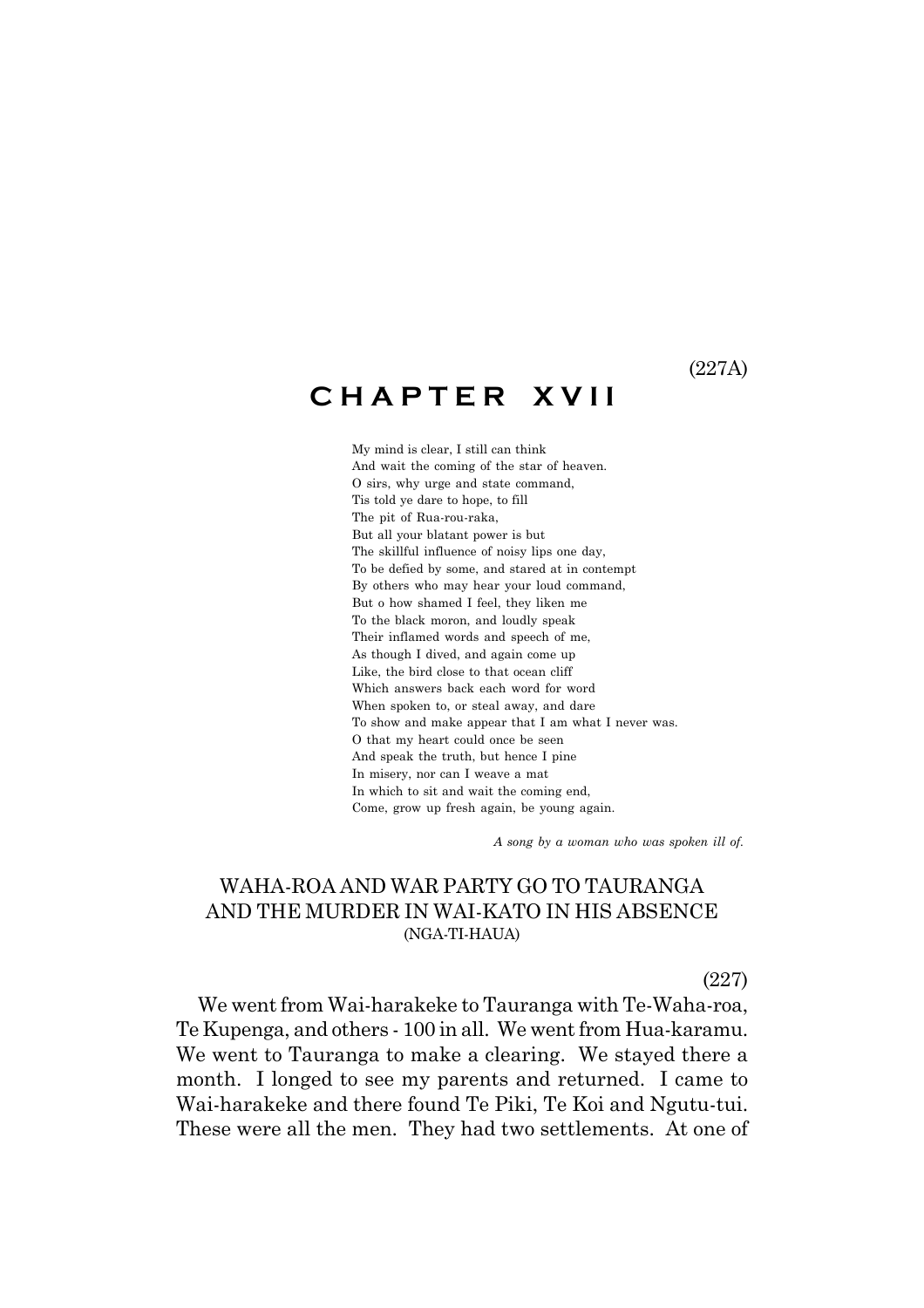them was Para-kahu-rangi - the woman who led Piringa from Taumata-wiwi, and Te Whata-ipo, and other women, and Te Reo, a sister of Te-iri-ori. I slept at Waiharakeke. In the morning I went to Matamata, slept there, and in the morning the attack was made by Taraia at Wai-harakeke. A slave of Te Tupua of Nga-ti-tama-te-ra was taken prisoner, Piringa and also sister of Hika-iro. Some swam across the river. They fired and killed Hine-tautoko, a woman, and Whakau-hinga, another woman. The cultivations I spoke of as ours on the Aroha we had there before this affair. I mentioned that about Kepa Te Wharerau in order that it might be known that some of Nga-ti-maru lived among us, related to both Te Wharauís first wife and my father's sister. Long before this a portion of the Aroha - Te Maire, part of Pirau-nui, had been given by Te Wharau to my father by reason of the marriage. Te Wharau lived at Pirau-nui, and used to go backwards and forward to the Aroha. The gift was long before Taumata-wiwi. Te Wharau and those who used to go with him to the Aroha to get eels, went there knowing that I had the mana (right) of the land. They knew of the expedition of Nga-ti-haua

(228)

to divide the land. Te Wharau and the others lived at Matamata after the division of the land. Afterwards they went to Hauraki. I don't know where.

(229)

I remember the expedition of Te-Waha-roa to Roto-rua to avenge the death of Hunga. That was after the attack on Matamata. I did not go with Te-Waha-roa to Roto-rua. The expedition to the Aroha to divide the land the second time was after Matamata and before the expedition of Te-Waha-roa to avenge the death of Hunga. I heard the statement of one of the Nga-ti-maru witnesses that they gave Nga-ti-haua permission to catch eels for that expedition. I never heard of it. The Nga-ti-haua did not go to catch eels for that expedition. The reason we went there was to catch eels for our own use. I donít remember now whether they caught eels for the expedition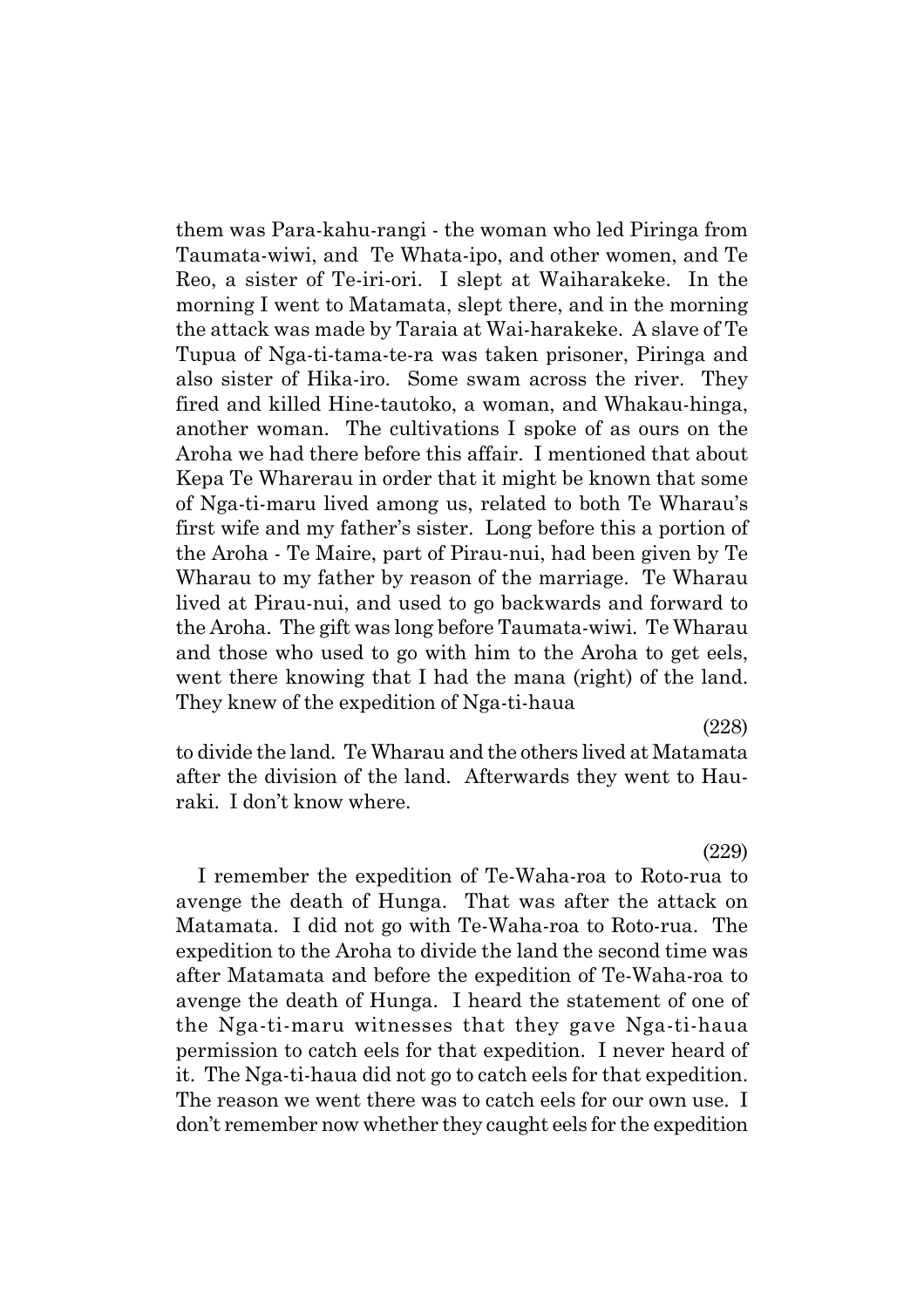to Roto-rua. I never heard that Te-Waha-roa asked Hou for permission to catch eels on the Aroha. After the attack on Wai-harakeke we left our cultivations not for long. We were afraid of Marutuahu, and tupato (on the alert) lest they should come back. We did not take revenge for Wai-harakeke. We did not take payment because Wi-Tamehana had become a believer in Christianity. The Nga-ti-haua chiefs were very earnest to fight Hauraki. A great force started from Matamata. Wi-Tamehana and 100 men went after the army. Te-Tiwha and Houkawa were the chiefs. The 100 men with Wi Tamehana were converts to Christianity too. Wiremu Tamihana overtook the army and quoted scripture. He said "Vengeance is mine, I will repay, saith the Lord." Wi Tamehana fired off his gun to let Nga-ti-maru hear, to warn them if they were near at hand. The war party got as far as Manawa-ru. Tamehana overtook them at Maunga-emiemi. I was with the large

(230)

force, not with Wiremu Tamihana. The taua (war party) went back. There was no-one on the Aroha when we got to Manawaru, because it was a time of fighting. It was about a year after this that we went to our cultivations at Wai-harakeke. Some of us went there, some remained at Matamata. Above a hundred went to Wai-harakeke. Those who went there were Te-Houhuia and Matamata. Te-Wharau did not go. I don't remember where he was at this time. The cultivations were north of Waiharakeke, Manawa-ru and Takatakahi. We had settlements there. Takatakahi is on the east side of Wai-hou near the mountain. We cultivated off and on, cultivated sometimes and left sometimes. We cultivated there until the death of Te-Waha-roa. Te-Waha-roa was alive at the time of Wai-harakeke. He did not live very long after Wai-harakeke. Te-Waha-roa was alive when Wi Tamehana stopped the taua (war party) in deference to Wi Tamehana's request not to fight. He said "Let Nga-ti-maru have the neck of the men, I will have the neck of the land.î I donít remember whether Te Waha-roa was alive when Nicholas first went to Wai-harakeke. I know he was alive when Nicholas came to Matamata first. While these people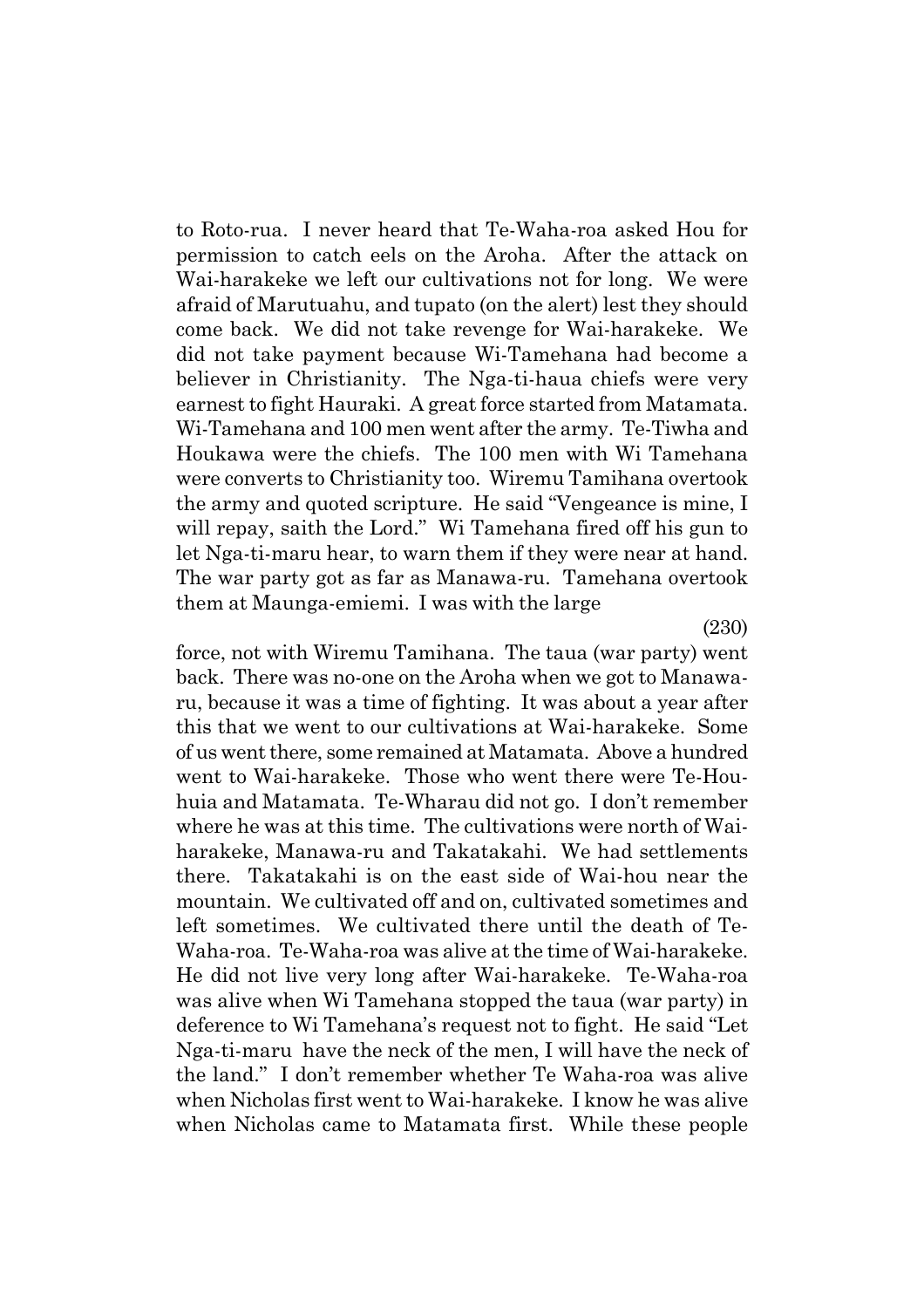were at Wai-harakeke, I lived at Matamata. Besides the expedition that went to Manawa-ru there was another of Ngati-haua not long after. After the affair of Te-Uira. I was at Matamata when Te Uira occurred; one of the survivors escaped and came to us. Waharoa was ill but not dead. We heard of the death of the two women and one child. A war party of Ngati-haua started to cut the enemyís party off. They went to Piako but found that they had gone in their canoes. The Nga-tihaua army returned. I was not with this

party. There was a taua (war party) after this. Our people went from Matamata by way of Wai-toa on a Sunday. All the religious people were in church. We halted at O-mako-rau. Te-Waha-roa was dead at this time. We started on Sunday lest Wi-Tamehana should follow us again. Got next day to Piraunui. Next night slept at Ngohengohe. We heard some dogs barking at pigs. Our party said there are Nga-ti-maru dogs barking at pigs. The divisions of the army separated. A scout was sent out - he found no-one there. He came back and said they were bush dogs. We saw that the Pa at O-kahu-kura was overgrown. This Pa belonged to Nga-ti-koi and the Whakatohea. Te-Patu-po and Te-Minuha were the chiefs. The inhabitants of the Pa had gone to Hauraki. The Pa was deserted. We slept at Te Awa-iti. We went on to Maunga-tahi. I myself felt hungry. I said to Hakiriwhi and others "So not light a fire." We fired. Those in front of us and those behind heard the firing, they fired. After firing we returned and killed the pigs as they went. These pigs belonged to Nga-ti-koi and Whakatohea. None of Marutuahu appeared. There were about 400 of our party. The O-kahu-kura Pa was quite deserted. Maori cabbage was growing up through the houses and all about. We saw no signs of fresh cultivations, only old cultivations. They were below at Mangarahi. We crossed over to O-kahu-kura on our return from Manga-rahi. Some went back by the eastern side of Wai-hou; some by west side. We made "moki" (floats) for the guns and swam across. I was with the party on the East side. From Okahu-kura we went upwards. Slept at Ngahu-oneone. We

(231)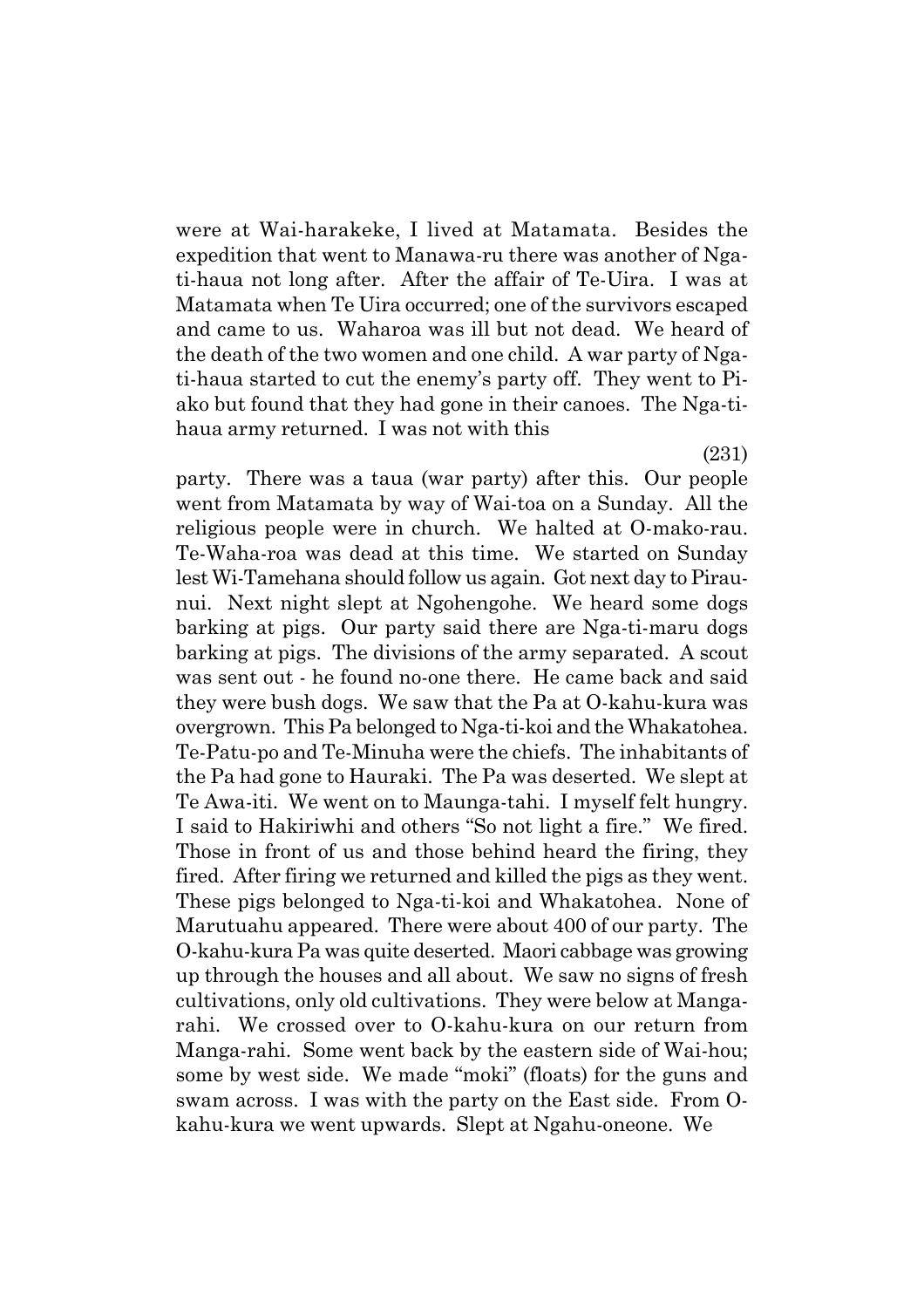shot pigs along the road. Ngahu-oneone is below Te Rae-o-tepapa. We slept at Manawa-ru killing pigs as we went. We killed pigs at Te Rua-kowhawha. I don't know whether the pigs belonged to Nga-ti-maru or Nga-ti-koi. We crossed on to the west side of Wai-hou at Te Rua-kowhawha. We saw pigs and we shot them. We thought these pigs belonged to Nga-ti-maru and Nga-ti-koi. There were no cultivations as far as Te Ruakowhawha. I saw neither Pa nor settlements at Kahu-puku. Had there been a Pa we should have seen it, but if there had been bush houses we might not have seen them. We shot no pigs from Rua-kowhawha to Manawa-ru. We saw no cultivations from Rua-kowhawha to Manawa-ru except our former cultivations. We stayed two days and two nights at Manawa-ru and caught eels there. On the third day we arrived at Matamata. We went along the bank of the Wai-hou. There was no-one on the Aroha at this time. We saw no signs of anyone having been living on it. The Nga-ti-haua had been cultivating on Manawaru not long before this expedition. After the Wai-harakeke affair we had cultivated on the Aroha. The Haua-rahi affair had not taken place at the time of this expedition. Hauarahi was after Te-Uira. At the time of the expedition Te Iro-nui was at O-tawhao. There were other expeditions of Nga-ti-haua that I heard of. The Waihou expedition had been put a stop to by Wi-Tamehana. A thought came into the mind of Te-Iro-nui. He went to the Waikato, the Nga-ti-haua and Nga-ti-whatua, and all the tribes of Waikato went on an expedition. 200 of Nga-ti-haua went with it. Wi Tamehana did not know of this expedition. They did not tell him

(233)

because he always used to stop all war parties. He was very zealous in stopping fighting. There was a mission station at Matamata. After the Hau-raki fight we had cultivated on the Aroha at Wai-harakeke and at Hua-karamu, Manga-emiemi, Umu-kuri, Te-Kotuku, Manawa-ru, and Maunga-uhenga - those were all on the side of the river. On the last side of the hill, Tawere-pioke, Pukukowhatu, Kotuku-haohao, Takitakihi. These

(232)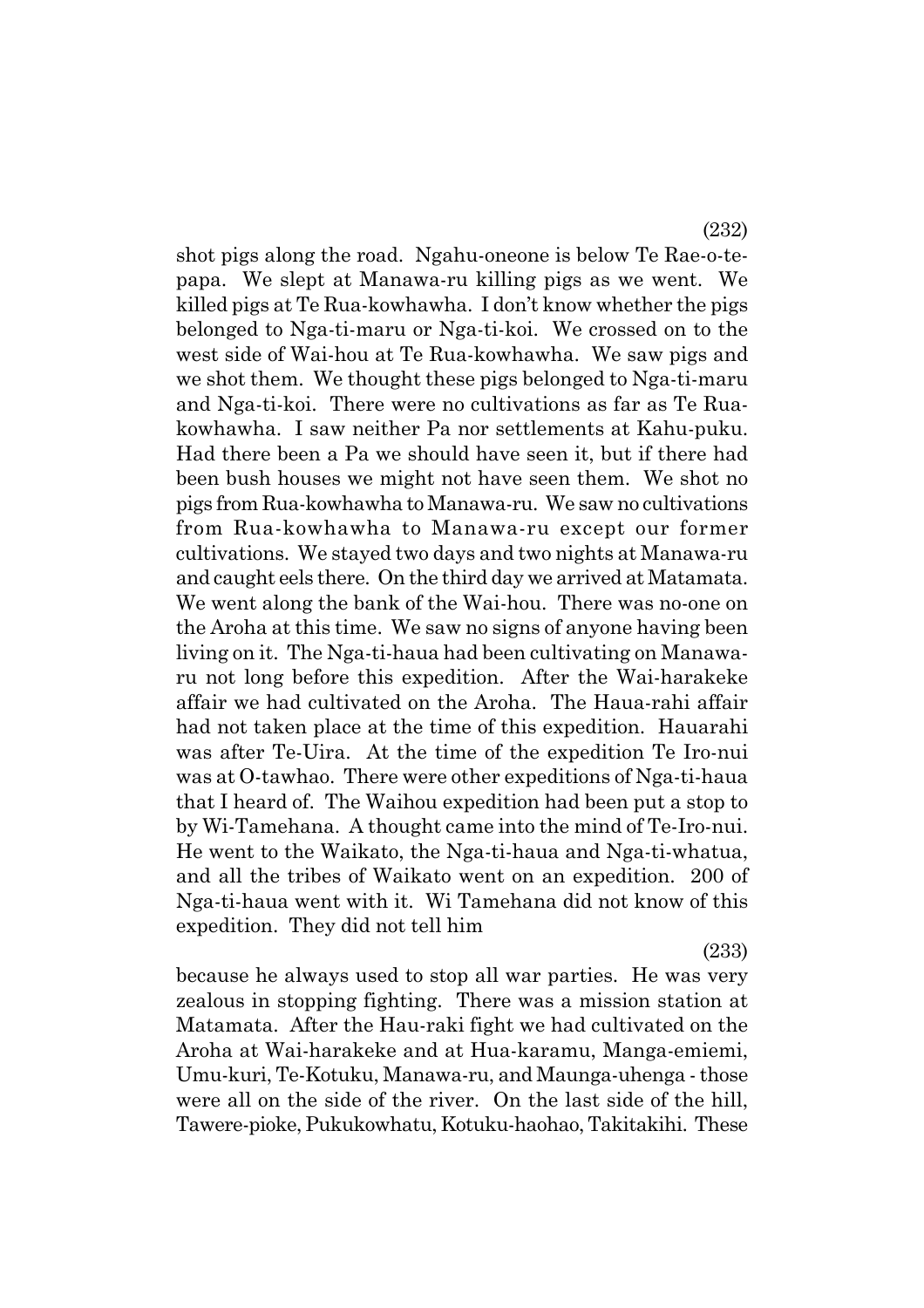were all on the hill side. These were the principle cultivations. There were other smaller ones. We had made these cultivations before Haora Tipaís visit on his peace errand. We would go and cultivate for a time, and go away for a time and so on. Between Haua-rahi and the peace at Nga-hina-pouri there were none of Marutuahu living on the Aroha. None of them interfered with us during this time. We used the eel weirs every year. None of the Marutuahu used the eel weirs. I never saw or heard of Karauna using them. Tutuki first came to cultivate on the Aroha after the Waikato war. I heard of it from Nga-tihaua hauhau. When Nga-ti-haua went to O-hine-roa. I went there shortly after the war. I had then no knowledge of Tutuki. He had not then arrived. About two years afterwards he came. That is the first time I heard of his being there. I don't know who he had with him except Te Rua and Te Hemo-po. I know why Tutuki went there. It was Wi Tamehana who made the Maori King. Some of the Hauraki people approved of it. Tauaru, Waraki, Piriha, Marutuahu, and some chiefs of Nga-tipaoa, viz: Pokai, Ngati, Tuna-tiki-tua, and they went up to Waikato when Wi Tamehana made Potatau king. They approved. The Waikato war took place. They joined. They

(234)

went with Wi Tamehana. Wi Tamehanaís Pa was at Te-Tiki. The Hau-raki and others were in it. My place at that time was Te Awa-o-waikato, Te Mahau and Matamata. I received a letter from Wi Tamehana. He was thinking of leaving off fighting that he would leave himself open to be killed at Te-Tiki. He wished me to go and see him. I showed the other Queenites the letter. I proposed to go. I wrote to the General to tell him that he might know that I was going to see Tamehana at Te Tiki. I went. I sent Pene-tito with the letter I got to the Tiki. Some Nga-ti-paoa were there - they were fighting against the Queenís soldiers.. I donít know whether Tutuki was there, but he was on this side, also Tauaru. Waraki had been wounded. Wi Tamehana and the Waikato went from there to Po-tatere, I did not go to Po-tatere. From Po-tatere they went to the Aroha, and the Waikato went to Tokanga-mutu. The Nga-ti-haua went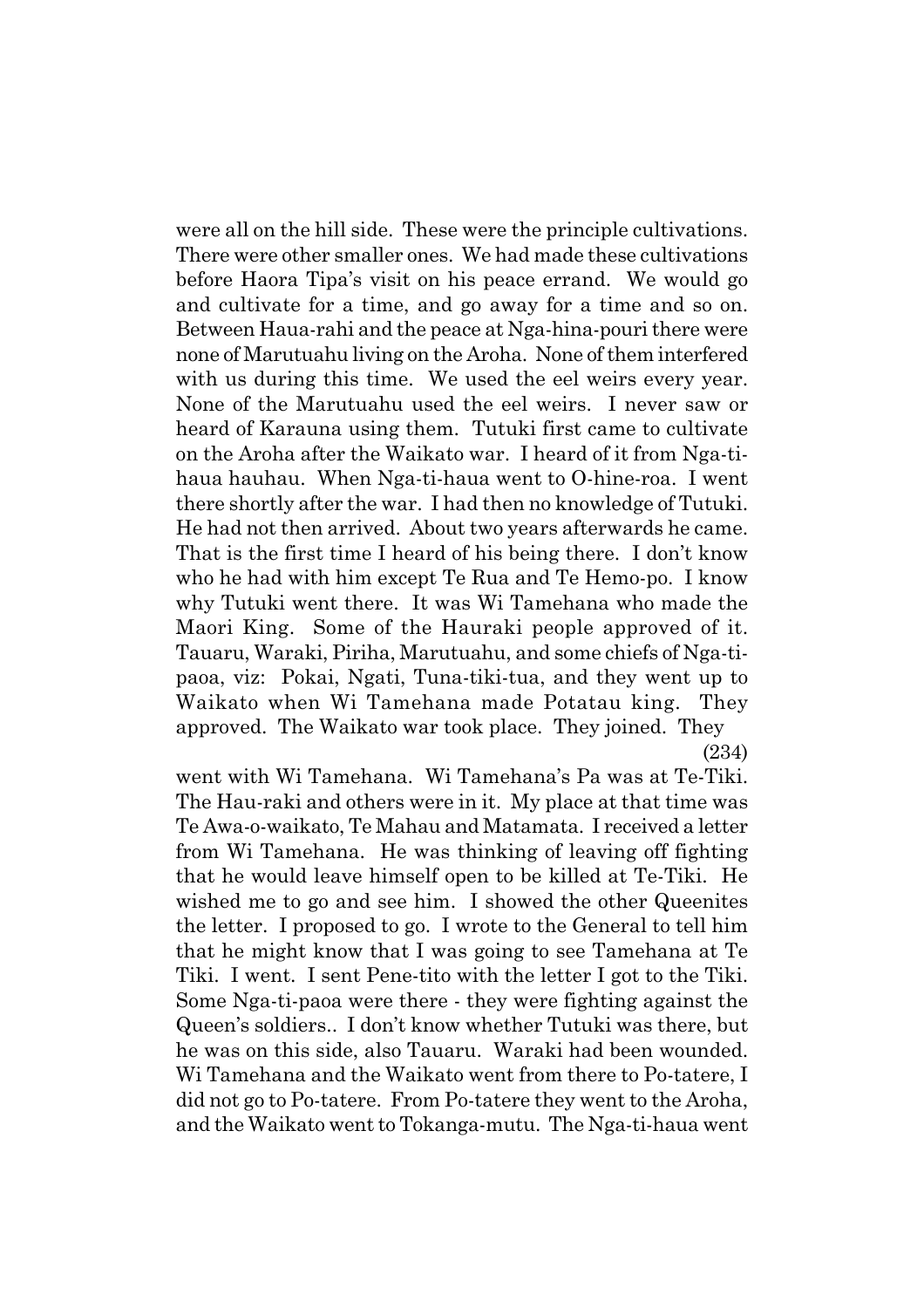on to William Tamehana and Nga-ti-hine-rangiís portion at Matakokowai, at Wai-rere, at Maetoki, at Waiharakeke and at Kokotahaohao. Those are the only places they resided at when they arrived in that district. Nga-ti-haua also resided at those places and Nga-ti-maru went back to Hauraki. Tauaru went to Hauraki. *Some of the places are in the boundary, some are not.* All the Nga-ti-maru went back to Hauraki. Tutuki went to Hauraki. My cousin Hera was married to Tauaru. She was taken ill at Hauraki. When near death she asked Tauaru to take her back to our places. He did not want the Nga-ti-maru to be at the expense of the funeral feast. This is a custom of Nga-ti-maru. Tauaru took her to the Aroha to the Nga-ti-haua hauhau, to her relations, Paka-roa and Riki. She shortly after died and was buried there - that is why Tauaru is living there now. Tauaru had relations buried there before Taumata-wiwi. After this Tutuki, Harete and Te-Whare-nui came. Te-Karu of Nga-tihaua, a "tuakana" (elder relation)

(235)

of mine is on the Aroha. The place where Tauaruís wife is buried was Tauaruís burial place at the time of Nga-puhi war a O-hine-roa. Nga-ti-hauaís burial place was Moe-toke. Our burial place is outside the line, south. I know of no other cultivations of Marutuahu on this block except this. Tutuki cultivated at his place on the Aroha. Tauaru with Nga-ti-haua on the north of the Aroha mountain. I never heard of Nga-ti-maru cultivating on the Aroha before the Waikato war. I heard that Marutuahu cultivated at Manawa-ru. I donít know who, I only heard Ngati-maru. It was shortly after the fight of Wai-harakeke and Te-Uira. They planted potatoes, the crop grew up and we went and pulled them up. There was no-one there when we pulled the potatoes up. The Nga-ti-maru had gone back to Hau-raki. I did not go with the ope (troop) that pulled the potatoes up. The cultivation was a large one. The party returned and afterwards I went and found the potato stalks dry. The Nga-timaru came up secretly and went away secretly. We did not know of their planting there. We pulled the potatoes up lest the Nga-ti-maru should say the land was theirs. We were going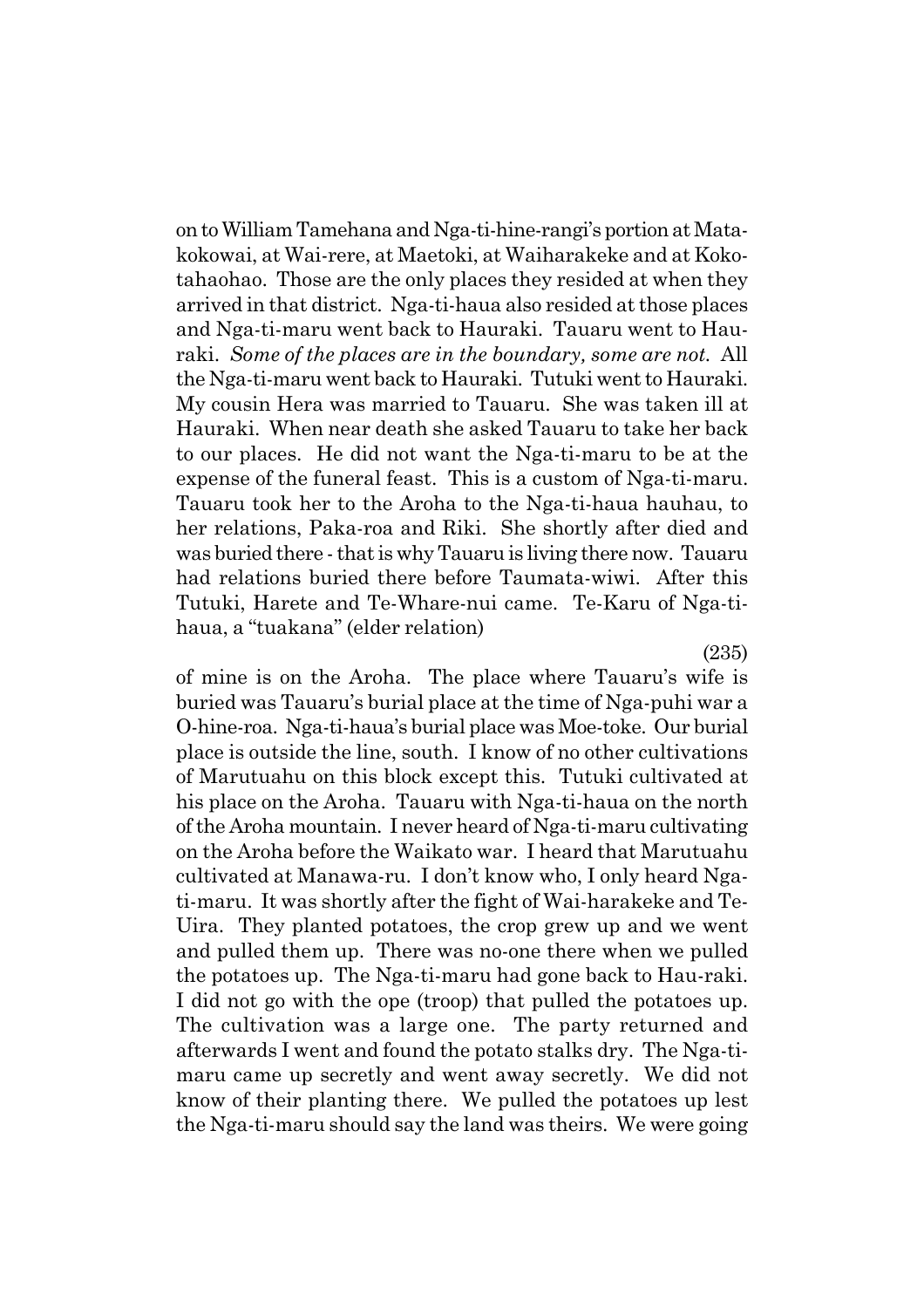at the time to catch eels at our places. I know of another cultivation of Marutuahu before the Waikato war, namely Parakauereís who was a half Nga-ti-maru, half Nga-ti-haua. *(We pulled up the whole cultivation just spoken of about 1/4 acre.)* Para-kauere's cultivation was a Mata-uraura. I know of no other cultivation of Marutuahu. The only other property of Marutuahu we destroyed was some pigs, on the hill at the north side of the Aroha. I killed them there, but pigs are things that move about. I heard they were

Nga-ti-maru pigs. We had eaten Nga-ti-maru pigs before up to the time we brought wheat to Auckland. I supposed them to be young ones from the pigs of Nga-ti-koi, some of which were killed by us at the expedition to O-kahu-kura. I heard that Nga-ti-maru had brought pigs up after that expedition. A man of Nga-ti-koi told me that the pigs belonged to Nga-ti-maru who had brought them up. I said I will kill them - and I did so new and old I killed them just the same. I was always at the killing of these pigs. Some were ear-marked. I understood they were Nga-ti-maru pigs. I killed them lest they should claim the land. I had pigs on the land. The killing of these pigs was before and after the peace at Nga-hine-pouri. Nga-ti-haua had grown wheat on the Aroha. They first grew wheat there after the peacemaking at Nga-hine-pouri. We grew the wheat at Hua-karamu and Wai-harakeke outside the block at Mangaemiemi and Te-Umu-kuri. The two last ones are inside, at Pukahukahu.

*These were all. I know Mr Nicholl. We grew wheat at these places before Nicholl came to Matamata. The first crop was destroyed by an easterly gale, and we did not go back to those places. We saw that they were unsuitable. The places I have named. We did not go back for a long time. We returned again. This planting wheat was a long time after Ngahinepouri, and before Nicholl came. It was after Ongare. During the time we were cultivating the wheat I know nothing of Wi Tamehana having*

(236)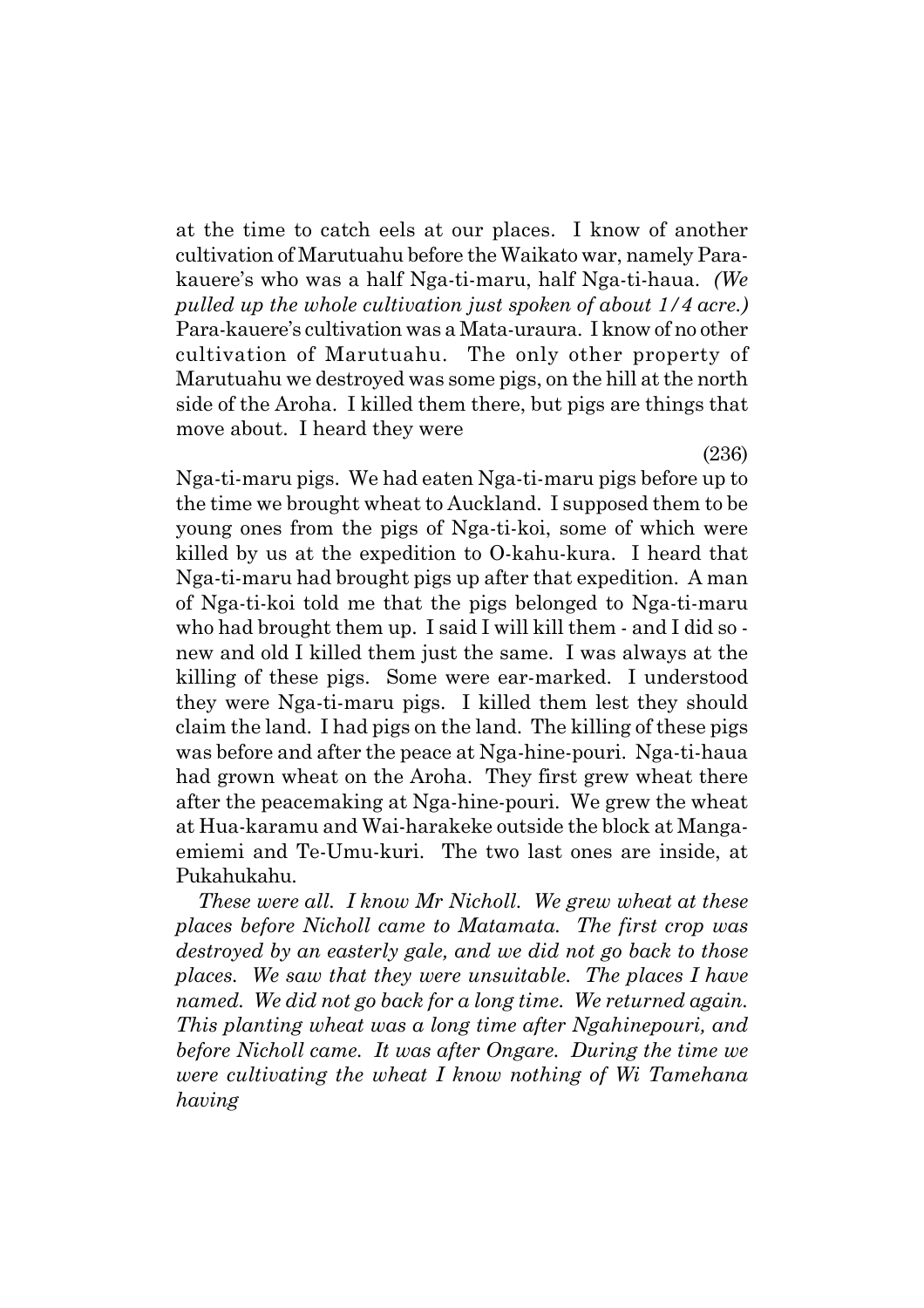*I said on Saturday that we gave up growing wheat at the places mentioned, and then afterwards went back again. The war put a stop to our cultivating. The King had been elected then. These were rumours of fighting. It was given up then. We finished cultivating wheat at Waiharakeke when the Bishop went to the great meeting at Peria. Some time after the fighting at Taranaki (Feb 1862). We cultivated wheat only on the places mentioned on Saturday. During this period*

We continued to use the eel weirs in the creeks. We caught every year. There were no eel weirs on the east side. Only one at Manga-maire. It belonged to Tini Ponuiís father, of Nga-tihaua, and now belongs to him. Ponui Snr made it. We did not grow wheat at any other places than those we have mentioned but we grew potatoes on other places. On Manawa-ru, Te-Horo, Wai-rakau, Tokotakahi, O-tu-mata-hau, Waopuku, and other places, where we cultivated every year. These are all on the east side except Manawa-ru, Te-Horo, and O-tu-mata-hau. We grew potatoes permanently on the Aroha up to the time of the peacemaking of Matiu John, and Te-Wharau. The cultivations were left for a time. We went again and so on - I know of my own knowledge - they were my own cultivations. *We commenced the cultivation of wheat on the second occasion when Nicholl came up to his place at Matamata from Kikowhakarere.* I remember when wheat was first introduced among Maori's. Our first cultivation of wheat at Wai-harakeke was not long after that. During the time we were cultivating on the Aroha we

(238)

were never disturbed. Para-kauwere was cultivating on the Aroha. *We were never disturbed. Parakauere was cultivating on the Aroha at this time,* and he was a half Nga-ti-maru and half Nga-ti-haua, also Wi-Hape-Waha-taupoko. He was with Parakauwere. He married a woman of Nga-ti-haua, sister of Te Tuatara and grand-daughter of Pua-manuka to whom the Aroha belonged. I think he was a Nga-ti-hue but I am not sure.

Te Aroha belonged to him long before Taumata-wiwi. These

(237)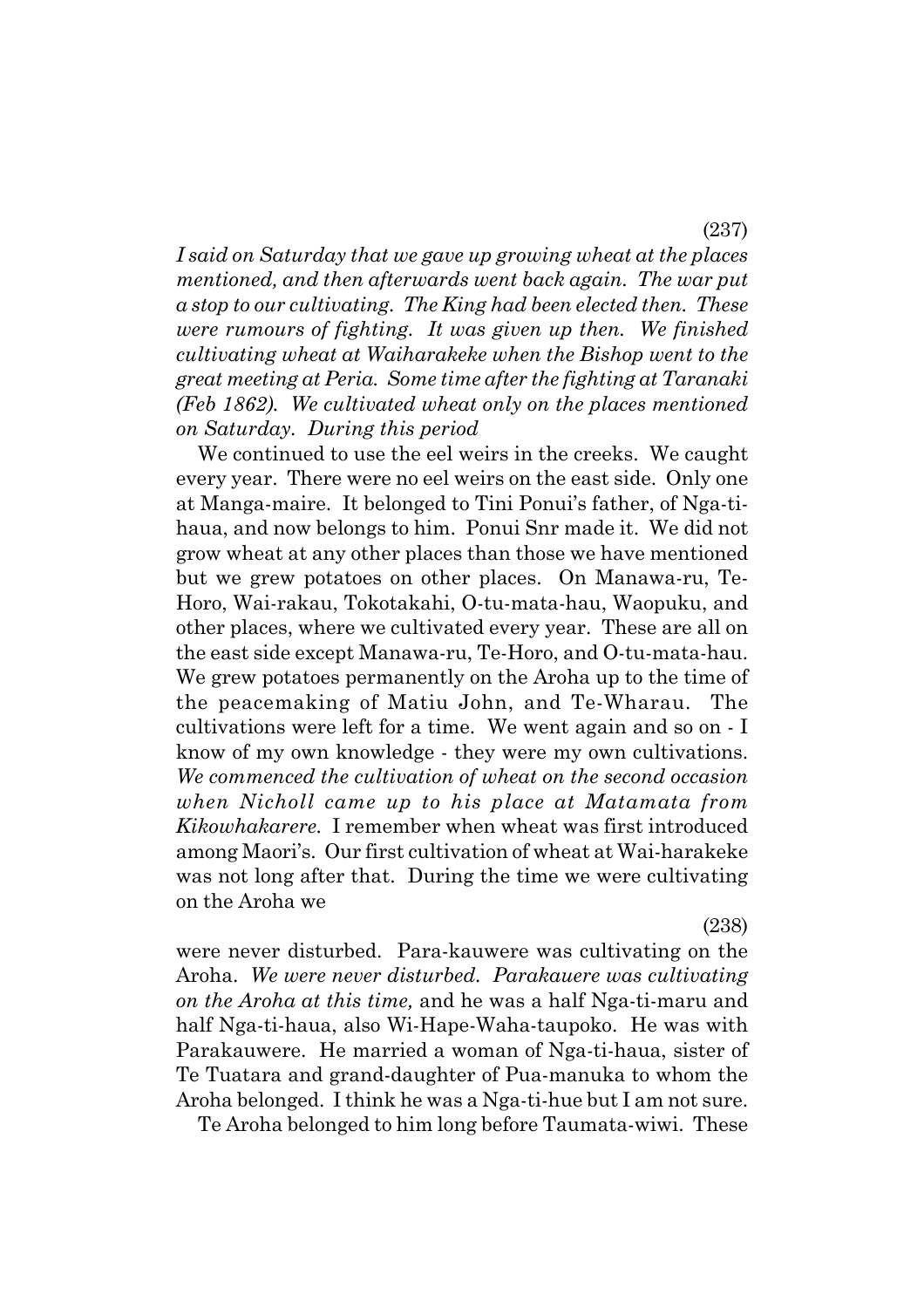are all of Nga-ti-maru that I know of, who cultivated on the Aroha, before the Waikato war. These were on the Waikato side, and also the woman. They cultivated at Mata-uraura. Parakauwere went to hold the land on behalf of Nga-ti-haua, and to keep away his own other side of the Nga-ti-maru. Parakauwere also admitted the right of Nga-ti-kura, another tribe of his, represented by Whare-nui. Nga-ti-kura were a hapu of Nga-ti-haua. They claimed from two sources. They were of the original stock of the Nga-ti-hue, and from the conquest of Nga-ti-haua which was their substantial claim. Parakauwere lived on the Aroha under the mana (right) of Ngati-haua and Nga-ti-kura.

*I heard what the witnesses on the other side said of having cultivated on the Aroha. I am certain that they did not cultivate before the Peria meeting on the place they have named.*

After the Peria meeting our people remained at Peria. After that the Waikato war commenced. I remember Erana Ketu living with Nga-ti-haua. I don't remember when she went back to Hauraki.

(239)

She was not a woman of rank among Nga-ti-haua. She was a serf belonging to my matua (elders). She and Te Wharau, her matua (parent), used to go to Pirau-nui to get eels for me and my children. I don't know about her cultivating on the Aroha. I said we discontinued to cultivate on the Aroha after the meeting at Peria. We went back to it again. During the time that the Waikato war was going on we the friendlies used to go to and fro to feed our pigs and grow potatoes. My place was Te Au-o-waikato on Piako. After the war the Nga-ti-haua hauhau fled, and then they went on to the Aroha. I know when they went back. I came to Auckland and then went back to the Uruhau. A letter was sent to Wi Tamehana to come to Te-Uru-hau from the Aroha. At this time Wi Tamehana and his people were residing at Maokohe, Mata-kokowai, Wai-harakeke, Huakaramu, Manawa-ru and Pukahukahu, when they went there from Patetere. I first saw Wi Tamehana at Mata-kokowai *(say*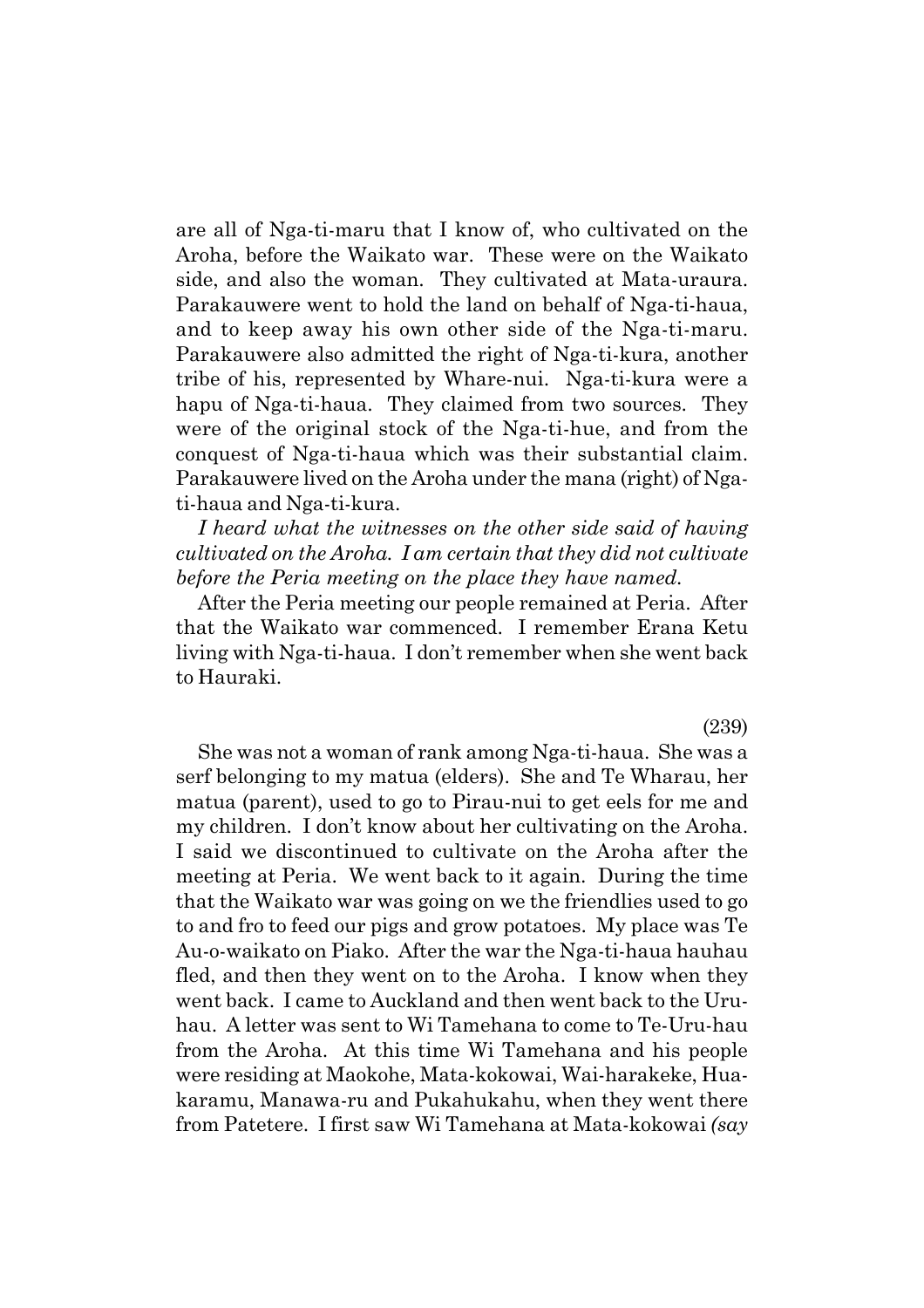*July 1864)*. They resided in numbers on the Aroha and made settlements the same year. The kainga's (settlements) they made were O-hine-roa, Takatakahi, Wai-rakau, Pukahukahu, Koka-tahaohao, Te-Kotuku, O-tu-mata-hau and Wao-puaka, also the place of Wharenuiís daughter on the Aroha. I saw them on all these places except the places at the base of the mountain. There was no settlement at this time at Manawa-ru, only temporary eel places. When the Nga-ti-haua hauhau went to the Aroha they found no Nga-ti-maru there. I know it because while they were at Patetere I used to visit the Aroha.

*I heard the evidence about*

(240)

*Waraki having taken the Nga-ti-haua there. I never heard that he did so and donít assent to it. There are hauhauís here who can speak to that. On the former investigation there were some Nga-ti-haua hauhau brought by Nga-ti-maru to speak for them, namely Harara Ngotauri, Rewi, Parotene and Te Kepa Ringatu. There were some Nga-ti-haua hauhau who came forward and objected to the investigation. They stated their reasons.*

There were some Nga-ti-haua hauhau who objected to the law for investigating native lands, because the Maori King was a "kaipupura whenua" (guardian of land).

*The reasons they gave for objecting were given outside the Court but they got up and opposed in the Court. I heard the Nga-ti-haua hauhau say in the Court that the land belonged to Marutuahu.*

They said the land had been taken by the bravery of Te-Waha-roa, but had been returned to them by Te Tiwha and Wi Tamehana.

*That was the reason they gave for the land being Nga-timaruís. The Nga-ti-maru denied the conquest and the giving back. I know of other reasons why they sided with Nga-timaru.*

They wished Nga-ti-maru to strengthen the Maori King as against the government.

*They were also afraid lest we should get a grant for the land and sell it. It is not true that Te Tiwha gave back the Aroha. If*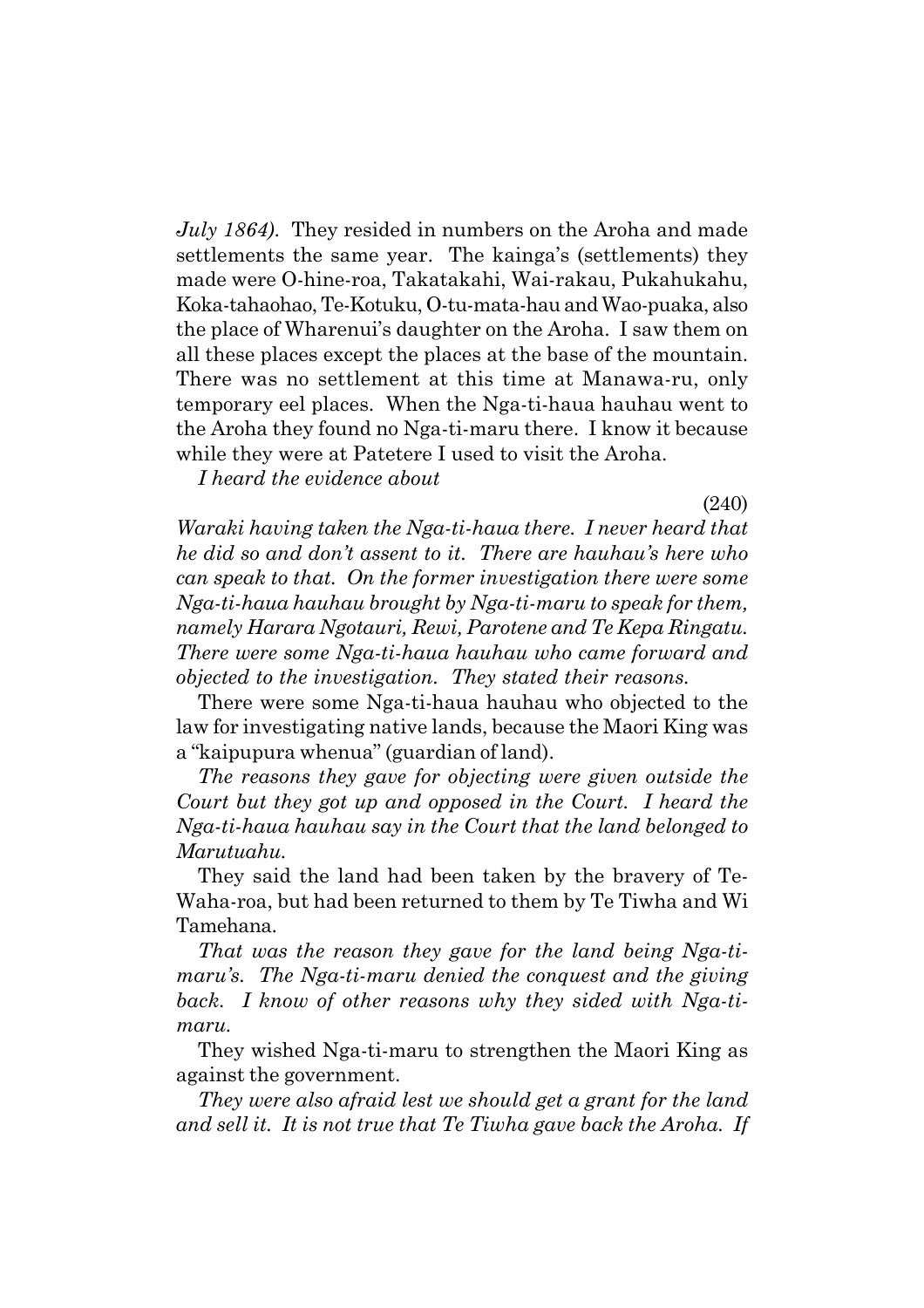*the land had been returned there would have been a meeting about it. There never was such a meeting. The going of the Nga-ti-haua to Patitera was after the taking of Te Tiki by the General. The Waikatoís went to Manawaru among the others, being hauhau and did not see any permanent settlement of Waikato at Manawaru.*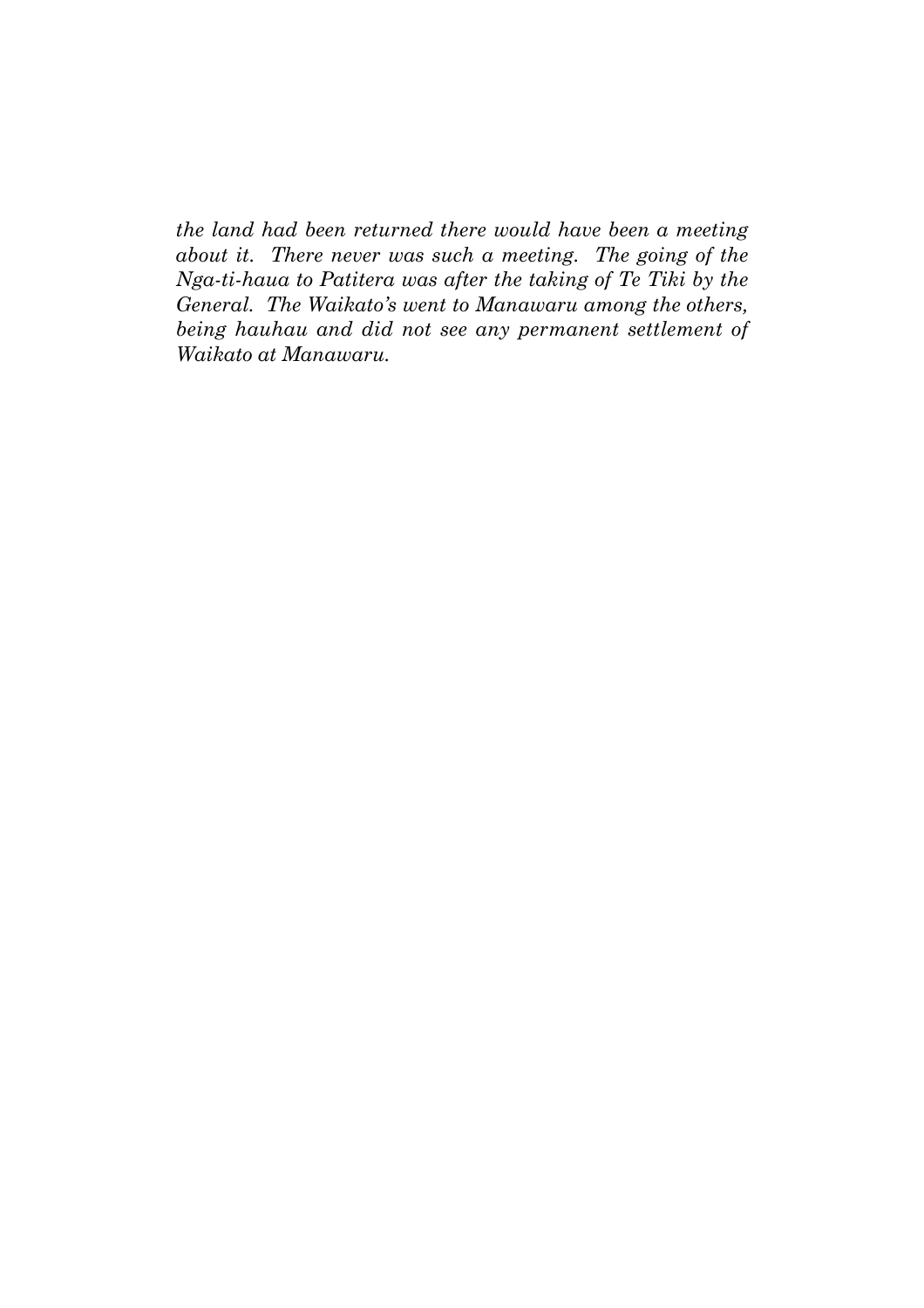#### (240A)

## **C H A P T E R X V I I I**

I wish to find o friends an apron For my own use, I have not one, My war girdle is with Te-pehi The noble looking man. O that his face would beam on me As now I hear no echo To the sigh I often give Within my longing heart.

*A love song.*

### BUILDING OF O-PITO PA, MURDERS AND WARS THAT FOLLOWED (NGA-TI-HAUA)

(241)

I knew about the building of the Opito Pa. It was built long after the fighting of Nga-ti-te-ata and Nga-ti-tama-oho at Tauranga-ruru. That fight was after the feast at Remuwera. The first peacemaking after Taumata-wiwi was by Matiu Tohi, and Te-Wharau. They went from Hauraki to Matamata. I can't give the date but I know it was the first. The Nga-ti-haua fired guns in the air when they came. This was before O-ngari. I am not sure whether before or after Hauarahi. I can't recollect whether it was before or after Te-Uira. I am not sure whether it was before or after Wai-harakeke. It was after Matamata. I was present when Matiu Tohi, and Te-Wharau came. It was the thought of Marutuahu as they went from Hauraki. No-one had gone from Nga-ti-haua to ask them. They came to Matamata and Nga-ti-haua fired over their heads with bale. *The people of the place said "Haere mai i runga i te whakaaro ..........*" Te-Waha-roa was not there. I don't know where he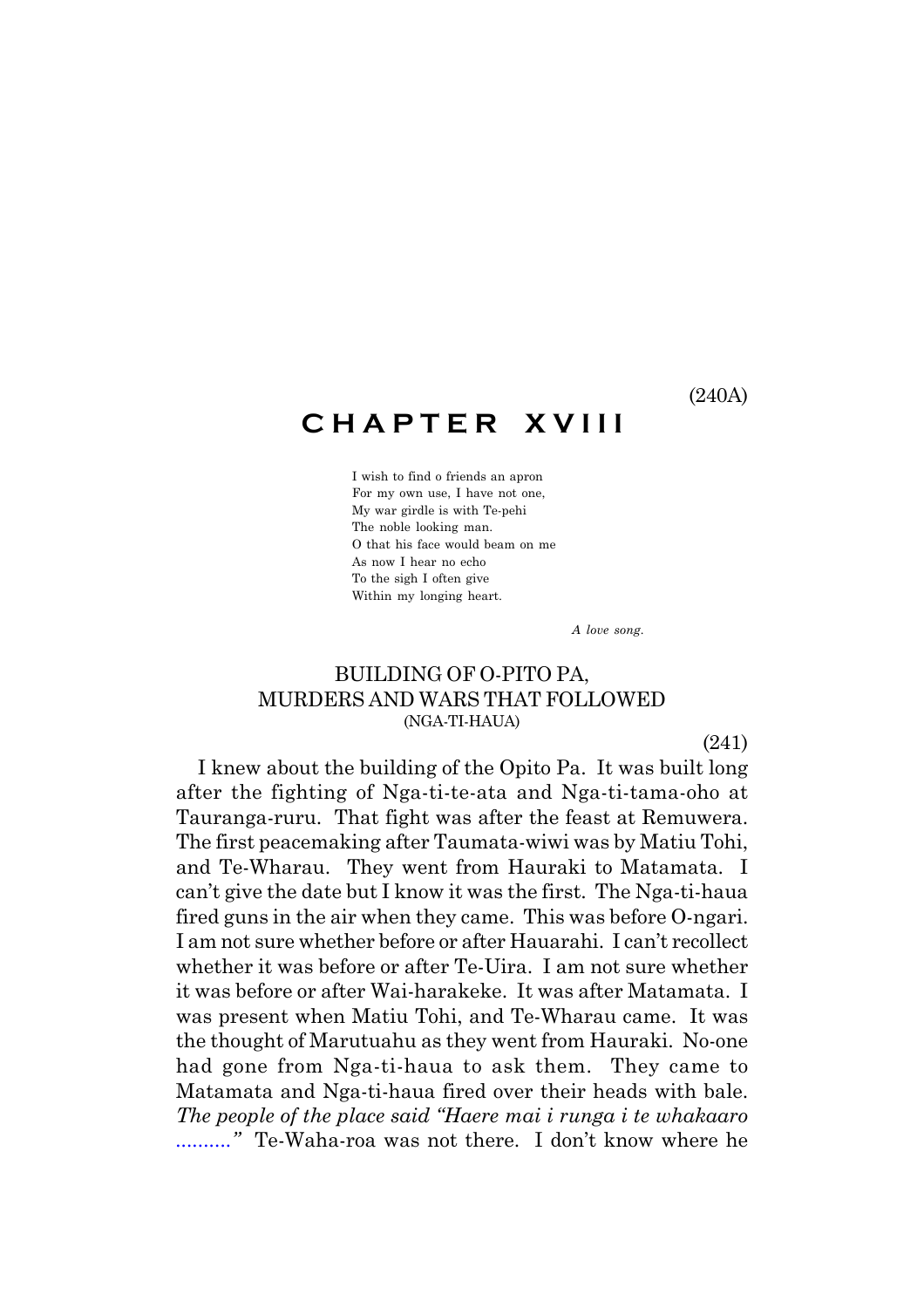was or whether he was alive or dead. If it was after Waiharakeke, Te-Waha-roa must have been dead. Tohi stood up and said "He had come to make peace." Nga-ti-haua agreed to his word. Te Tiwha, Matamata and Te-Kaka, my father and others were the chiefs of Nga-ti-haua. We agreed to peace and then Te-Wharau got up, and said "Give me my land." That is all he said. Te Kaka got up and tied a string to a stick and chanted a Maori fishing incantation, which is this, and is but a part only:

> ìTe toke, te toke toia atu ki waho, Kai mai, E hi ana, e rawe ana E taki ana to."

The worm, the worm, drag it outside But take my bait, We are fishing, we are pleased And we are bringing the fish.

After repeating the incantation Te Kaka said "We will not give you the land.î This is all I heard, I went away elsewhere. Matiu Tohi, went back to Hauraki. Peace was made.

(242)

Nga-ti-haua did not return the visit by going back with Toki, not until Pakau-rangi came from Hauraki. Tamati Te Tiwha and I went to Hauraki with him, also Kereama and his mother, of Nga-ti-haua. We went to Te-Puau and Hiku-taia. This was in return of the visits of Nga-ti-maru. This was after Te-Uira and after Haua-rahi. I don't know whether the Pakau-rangi's visit was before Wai-harakeke or not. The peace was not disturbed at Wai-hou after the visit of Pakau-rangi, but it was afterwards at Tauranga. I know now - Pakau-rangiís visit was after Wai-harakeke and Hau-raki. I saw Pakaurangi when he went up. It was at Matamata. We went to Te Pirau we saw them. Te Awhi and Te-Uri-wha tribes. We went on to Hikutaia. All the Nga-ti-maru were then working at a mill-race for Mr Caskill. This visit of ours was before O-ngare. After this there was a dispute among Nga-i-te-rangi about Katikati. Te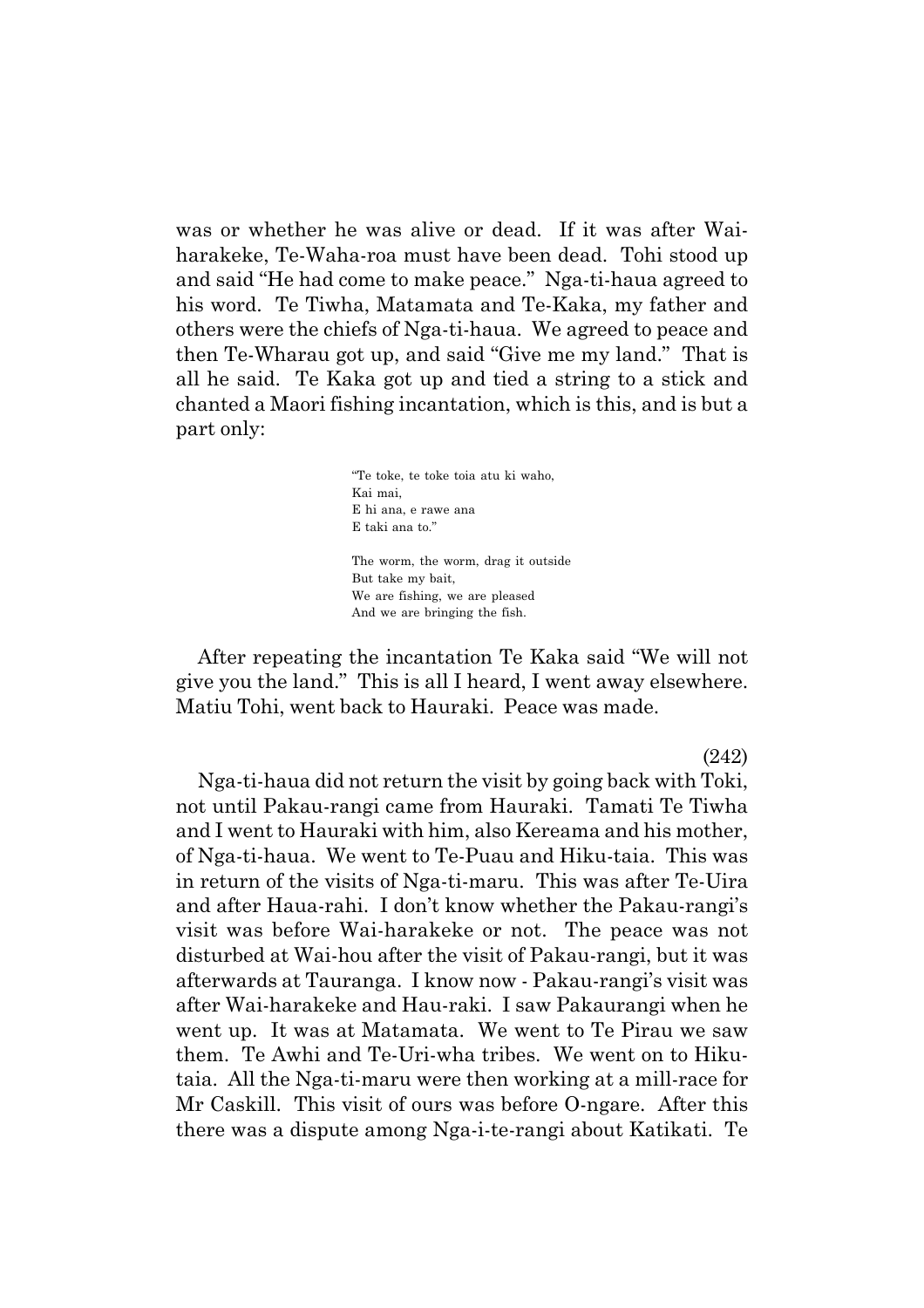Whanake said "He would bring Taraia's head onto his Pa." Ongare followed. Te Tiwha went to Tauranga. I went too. Ngai-te-rangi told us that Te-Whanake had been killed on his own land. Te-Tiwha said as Taraia had began to cause trouble in Tauranga - let us fight. He sang a song to call all the people to fight Taraia. We went to Matamata. A man named Nga-rata was living at Okauia. We were related to Nga-ti-haua and Waikato. He used to go between Matamata and Hauraki. After the song we went to Hauraki to Te Awhe and chanted the song of Te Tiwha. Te Awhe saw he would be attacked two ways. Te Tiwha and Waikato from Wai-ha, and Nga-i-te-rangi from Kahakaha - so he said to Ngarata - "Go back to

(243)

Te Tiwha, ask him to send one of his young men that we and Taraia may know his thoughts, but you Ngarata come back." I only heard of this. My father went to Nga-hina-pouri on account of what Te-Awhi had said. Nga-rata said - "I have repeated your song to Te-Awhe, and he concluded that you intended to send an army down Wai-hou. I repeated your song to Te Awhe, and he wished you to send one of your young men in order that we may make peace on the river Wai-hou." Then Te Tiwha said to my father "You go and say let there be no fighting on this river, let the fighting be at Katikati. Set the war-party to avenge the death of Te Whanake go by Kahakaha and Opito." My father, Pukerahaki, and the others went on to Nga-hina-pouri. I did not go but I heard peace was made. This going of Pukerahaki and the others was in consequence of Te-Awhi's message to Te Tiwha. Te Rauhihi, Te Awhe, Te Waihoke and others of Nga-ti-tama-te-ra visited us after this. They came to Matamata. They came as before to cause our thoughts to be united. The visit of Nga-ti-paoa of Mohi Te Harare, was after Matiu Tohe. I donít know whether Tamehana was at Nga-hina-pouri. After the peace between Nga-ti-maru and our people (Matiu Toheís) the Nga-ti-paoa went up to make peace by way of Pi-ako. The first party of Nga-ti-paoa was that of Hoera who was fired at.

The first peace was those of Nga-ti-maru - Matiu Tohi. The second Hoera of Nga-ti-haua. 30 went up with Hoera with two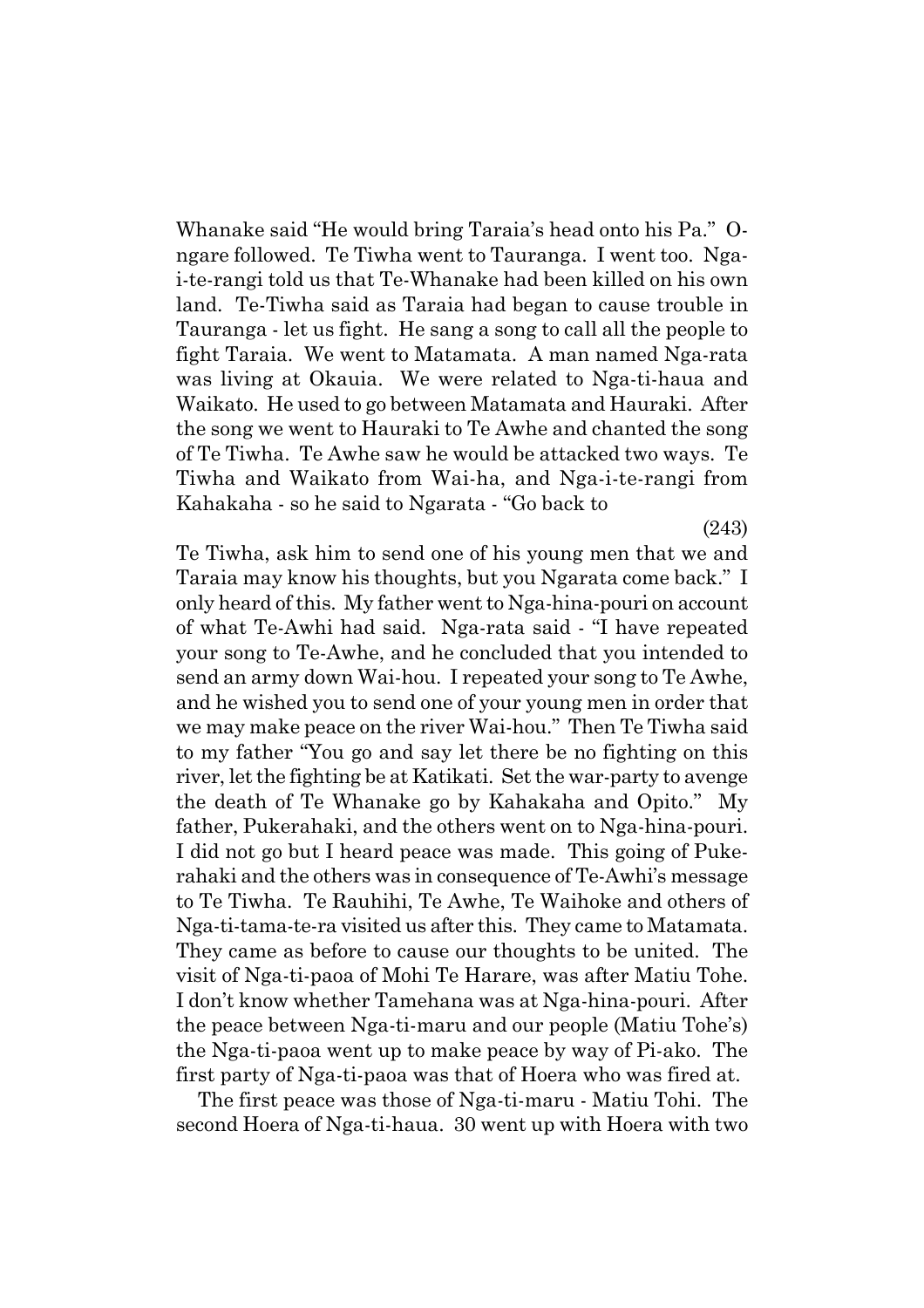women of Nga-ti-haua. A bale grazed Hoeraís hair. Hoera went up after Wai-harakeke, and Te Uira, and after Haua-rahi. When Hoera and party got to Matamata they talked about other matters and then about peace. Nga-ti-haua

(244)

agreed to make peace. Nga-ti-paoa returned to Hauraki. *There were no Roman Catholics of Nga-ti-raukawa there. I donít know of any Nga-ti-raukawa being there at all. I heard what Mohi Te Ara-rei said about converting the Roman Catholics. I did not see any there. There were none there. The Nga-ti-haua had become great believers at this time, and Mr Brown had gone but there were no Pikipoís there and no Nga-ti-raukawa.*

Hoeraís visit was not returned. Afterwards Hauauru and Haora Tipa, of Nga-ti-paoa, with Paora went up, about 50 in all - that was when Tamati Tangiteruru went up. They said they had gone up to make peace. This was the second peacemaking of Nga-ti-paoa, and it was agreed to. At the time of their visit my matua's (elders) gave them a canoe called "Marutuahu" which we had made on the land - between Waiharakeke and Te Uira  *we made this canoe.* Wi Tamehana was strong in putting down fighting parties, and when the peacemaking took place this canoe was left unfinished. It was called Marutuahu because it was built to fight against the Marutuahu people. I and others destroyed it during the Wai-kato war. It was made at Matamata. Haora and his people saw this canoe lying outside of our Pa at Matamata and they asked for it. It was not given. Piki-wahine was the name of the canoe given to them instead. I never heard of a canoe having been taken because it was built at Manawa-ru.

### *I heard the evidence of Paora Matataere and Hata Taka bout it. I heard that thing in Court for the first time.*

I heard that Nga-ti-haua were dubbing a canoe or canoes on Manawa-ru - they were Kereama Karauria, and others. I know of a canoe called Te Toki-a-tamaru. That canoe was made at Matamata. It was taken overland to Wai-hou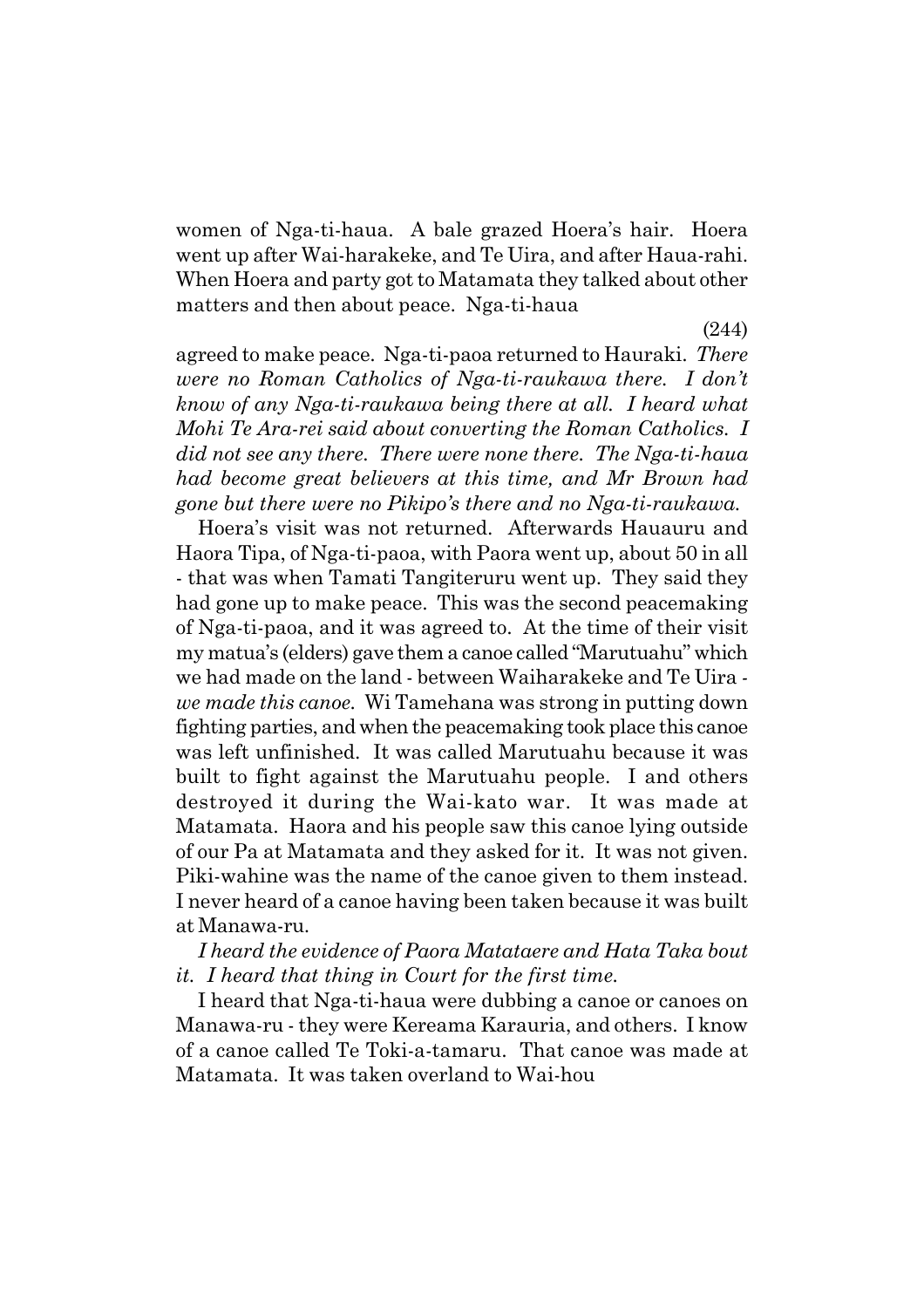and was sold - I heard it was sold to Taraia for sugar by Wi Tamehana, Reone and others. We have not many old people among us now who were at Taumata-wiwi, they are dead or among the Hauhaus. Nga-ti-haua did not lose a great many in the war in Waikato, at Taranaki they lost a great many. This is why we can't bring many old men to speak about Taumatawiwi. Hakihaki is close to Pua-pua-tirohia, on the range. Our east boundary of our land is Wai-tawheta, Ngatukituki, Rangitaua, Hakihaki, turns west Pua-pua-tirohia, on to Hua-karamu. The west boundary runs along the Manga-paui swamp to Te Rua-pa.

(246)

*How came you to know the south boundary if you did not know the north? Mr Maeby told me.*

I heard about Takuruaís murder. Takurua had not been living long at Maungakawa before he was killed. He had a Pa at Kaipuka. Had he that Pa before Kaiaruhe? I don't know. He went to live at Maungakawa after Kai-aruhe.

*Was the Pa built before or after he went? I donít know when the Pa was built. I only know he had a Pa at Kaipuka. It is possible he had a Pa there before Kaiaruhe.*

*Did Te Waharoa invite him to Maunga-kawa? I donít know of that.*

Maunga-kawa belongs to Nga-ti-haua. Marutuahu put the heads of the killed in the water we were drinking, were they not dipped in Horotiu or Maungakawa. They were then taken to Ka-wehi-tiki. This I heard from my elders as I was away from the battle field at the time.

*Who told you? All my matuaís. You did not see the heads brought? No. I was away.*

Warning was given to Takurua before he was killed. Te Waharoa was at Tauranga at the time of the murder of Takurua.

*Did Te Waharoa leave instructions that if Takurua did not obey the warning he should be killed? No.*

The principal chiefs who killed Takurua were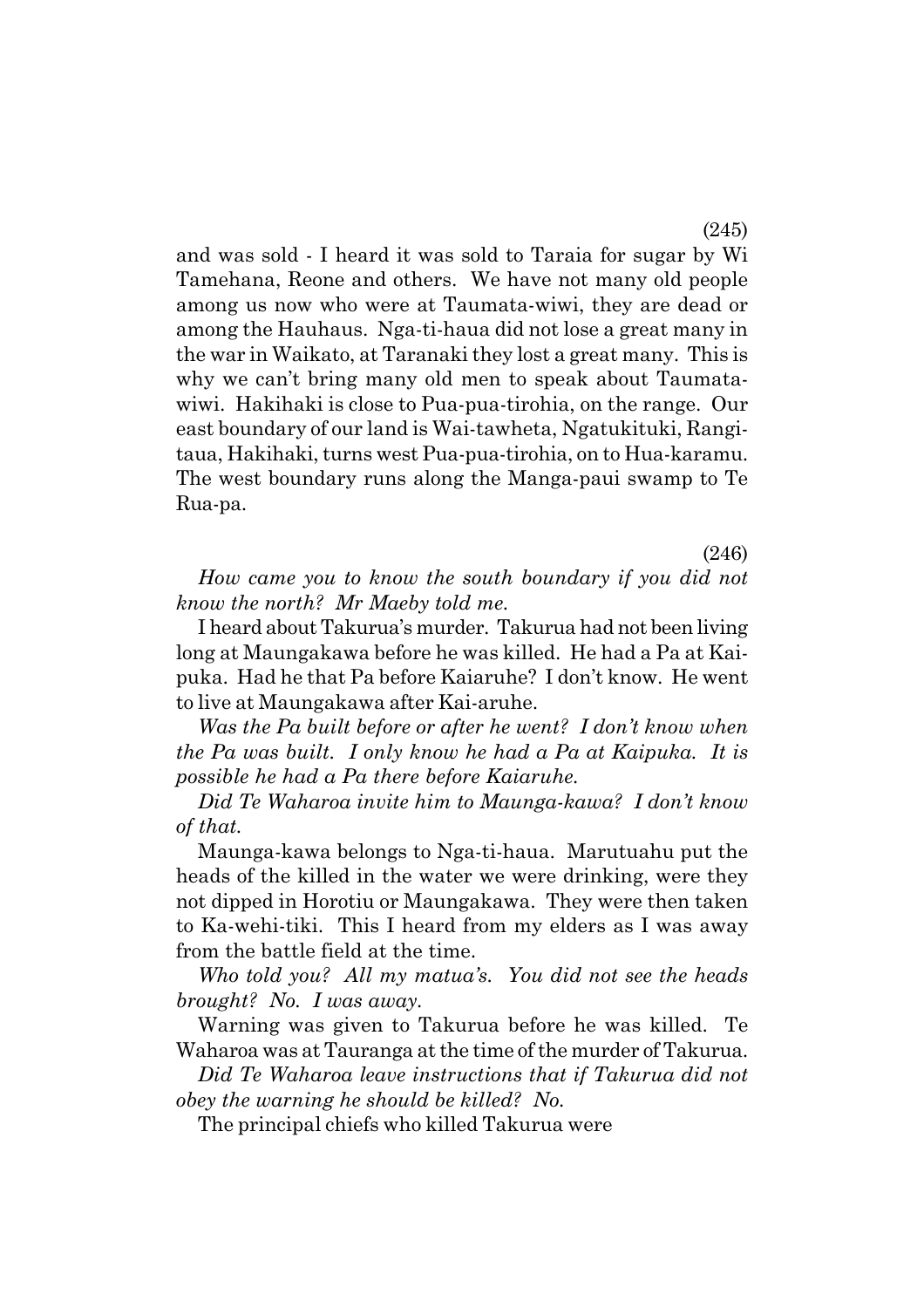Te-Tiwha, Te-Iro-nui and Te-Are.

*Did they tell Te Waharoa they intended to kill him? No.*

*What did Te Waharoa say when he came back? He remained at Tauranga some time and his heart was pouri. He waited for us to be destroyed by Marutuahu - on the contrary they were wounded at Manutu.*

*Have you told us of all the fights before Taumatawiwi? Yes.* Putoetoe was a fight of Nga-ti-ruru and Nga-ti-haua.

*Were they not killed at Putoetoe? Yes, eight were killed and only one of Nga-ti-maru.*

*What fight did that follow? At the same time as the death of the old man at Hukanui. Manutu was after that.*

There was another fight at Tauhei, where the old man was killed.

*Did you not call that Hikauri. Is not Tauhei near Hangawera?* There were some women killed at Tauhei.

*Were there not twenty Nga-ti-haua killed at Tauhi? I donít know.*

I heard they were all women killed at Tauhi, as it was not a battle but a "huaki" (attack) on women same as at Wai-harakeke.

Nga-ti-haua lost Taurara, Tautoro, Te-Papa and Miro at Hukanui. The first three but Miro was a Nga-ti-raukawa. Patene-Ruhata shot them.

*How many more did Nga-ti-haua lose?*

These were chiefs but there were other slaves killed there. I donít know how many. The Nga-ti-haua and Nga-ti-maru eel catching at Huka-nui or Manutu and their scouts met and fired on each other

(248)

and Te-Whata was the first killed.

*Was not Patene Puata partly Nga-ti-haua? Yes, he was the first killed.*

Patene Puata partly Nga-ti-haua. He was taken prisoner at Huka-nui and was spared because of relationship. He did not go over to see his relations. He was captured. I was there at the time. I am quite sure that we did not run at Hukanui.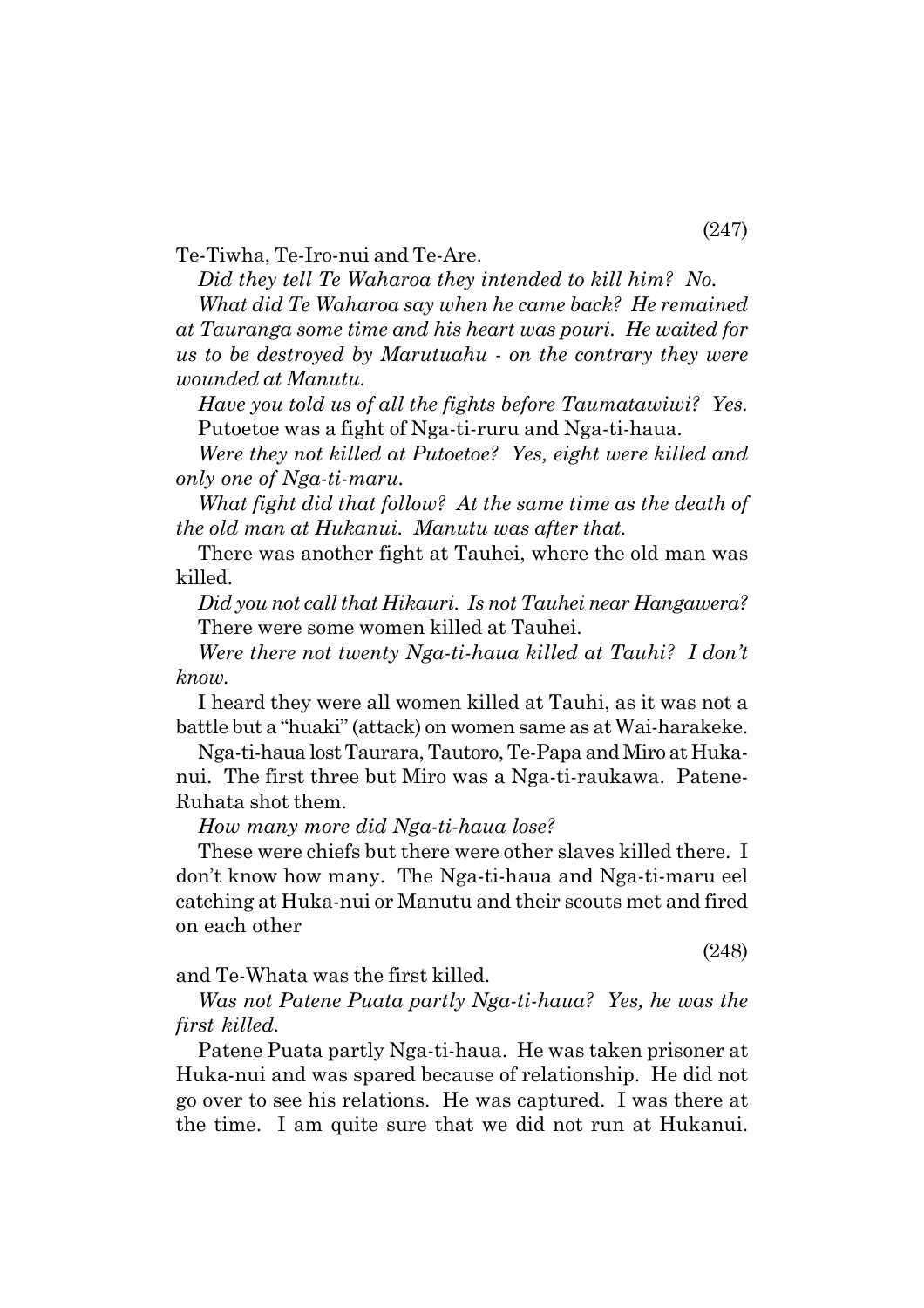Three women were killed by Nga-ti-maru at Ka-wehi-tiki. The Nga-ti-haua recovered the bodies, but Nga-ti-maru had cut off the heads. A fight at Inoi-hinau killed two of Nga-ti-maru. Marutuahu attacked us on account of Takuruaís murder. I saw the two killed and hung up on a tree. I don't know whether one was a Nga-ti-whatua. I do not know if one of the two hung up a madman of Nga-ti-whatua.

*Was there not a fight at Mangarara you have not told the Court about?*

*Do you know where Hakiakiaki and Teko? I heard at Mangawhero. What month was Taumatawiwi? I donít know exactly - the 9th or 10th Maori months or later still.*

*Was it not in the winter? All I know is that at Takuruaís death the potatoes were well up.*

Hukanui was the last fight before Taumatawiwi. Huka-nui as a great victory for the Nga-ti-haua and they got all the dead of their enemy.

*After that you went to Taumatawiwi? Yes, Nga-ti-haua were strong enough to cope with all Marutuahu. The Marutuahu fled.*

*How long was Hukanui before Taumatawiwi?*

(249)

*Not a year, I think it was more than six months.*

*Had Nga-ti-haua been weakened between Hukanui and Taumatawiwi?* No, not either by war or disease, and we went at once to fight at Taumatawiwi. The Waikato and Nga-i-terangi joined us at Taumata-wiwi but Te Waharoa brought them there.

*You did not bring Waikato? We are all one. At Taumatawiwi the fighting commenced with Nga-ti-haua.*

*Why did you get Waikato and Ngaiterangi?*

Whakaehe was a chief of Waikato who had been killed before. *Why did the three armies join? Was it arranged? Yes.*

*It was arranged that all three tribes should join to destroy Marutuahu.*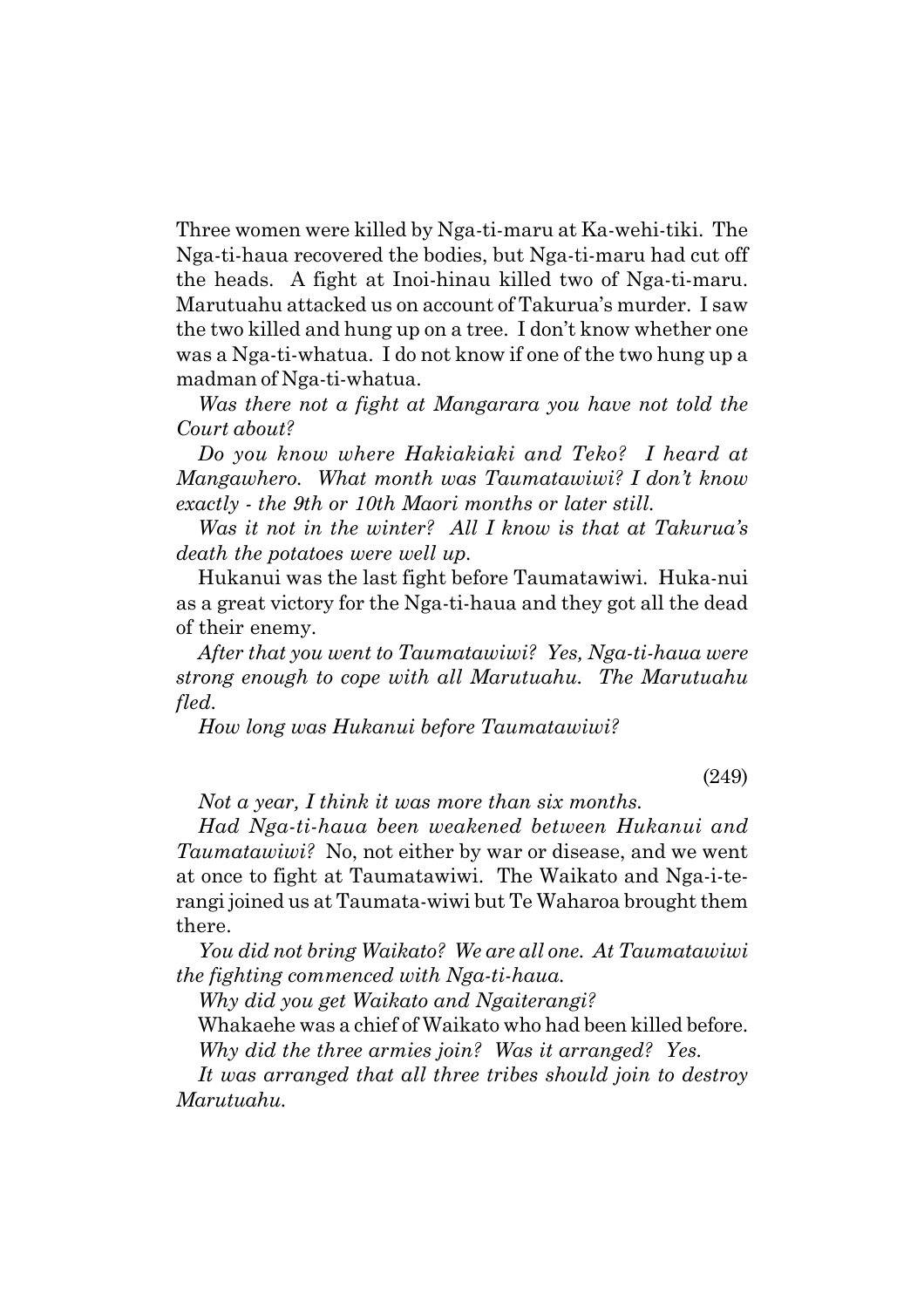*At the subdivision of the Aroha did you give Waikato any of it? No land was given to them - they knew we were on it. I do not know that any was set apart for Waikato.*

*For Ngaiterangi? No.*

*Would it be right for Ngaiterangi and Waikato to claim on the Aroha now? Yes, but it would be for me to admit them.*

*Because they did not occupy the land? Yes.*

*Is that Maori law? Yes.*

*Is that Maori law if conquest is not followed by occupation there is no claim?*

You said that at Taumatawiwi Te Waharoa said: "Nga-ti*paoa, I am here, I shall join the Waikato.î No, what I said was this "Nga-ti-paoa, I am here, ........... will be on the side* 

(250)

*of the Waikato riverî - this was that Nga-ti-paoa might know where to find him.*

*How many were killed at Taumatawiwi of Nga-ti-haua, Waikato, and Ngaiterangi? I only know we the Nga-ti-haua lost upwards of 30.*

These three tribes joined to destroy Nga-ti-maru, and when you saw the women and children escaping from the Pa we did not attempt to destroy them. The reason was - as they were going out at one side a man of ours was killed, and his companions retreated to the Rei-roa, and then it was dark the greater number of us were absent cutting up the dead bodies of the enemy on the battle field. It was the braves of the army who followed up Nga-ti-maru. The shooting of the man frightened them who were pursuing and they fled to the Reiroa.

*Was not Waikato grieved after Taumatawiwi that they had come so far and done so little! I did not hear.*

*Were not your people "pouri" because they had not succeeded in destroying Marutuahu? I do not know.*

*I went to Kawehitiki with the party that took the dead.*

*How long after Taumatawiwi? I donít know, three or four days.*

*Did you take bodies or heads?*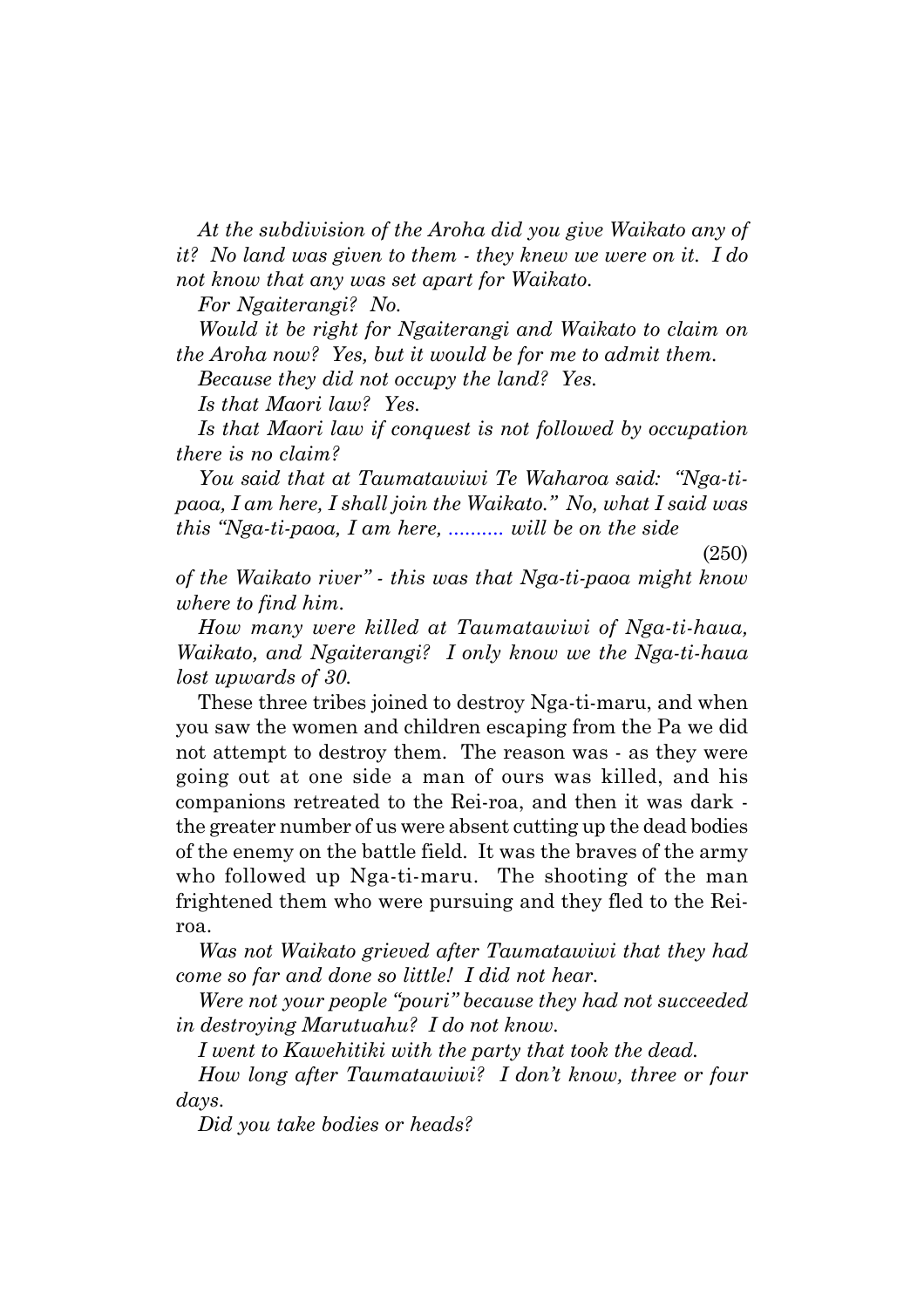We took the heads of a number of those who fell, some were left. We took two dead bodies.

#### (251)

Wi Tamehana was going to Hauraki as he had quarrelled with his wives and he was going to commit suicide and with the expectation of being killed by the Hauraki people, or by Nga-titumutumu in consequence of Ngaehe having been killed by Te-Waha-roa, his father.

Te-Whare-nui gave a cask of tobacco and two dogskin mats to the men who brought Wi Tamehana back according to a Maori custom.

*(About Taumatawiwi) You remember the two women coming? Yes. Did they cry over the dead? I did not see. How many dead did you get of Marutuahu? I think about twenty.*

We got of Marutuahu about twenty.

*Did you eat any of them that night? Yes some. Did they cut them all up that night?*

We ate some of them that night. Those that were killed at a distance were cut up where they fell. Those killed near were dragged whole to the camp. The whole were cut up the same night.

*Did any remain whole the next morning? No, none.*

I did not see any whole next morning. Is it Maori custom for the relations to cry over heads? Yes.

*What was done with the Nga-ti-maru heads?*

Some of the Nga-ti-maru heads were "mokomokokaitia" (dried out heads). I canít say what the other hapuís did with theirs.

*Do you know what was done with the dead bodies in the hands of other hapuís? No.*

*Why did you say all were cut up?*

I know that all the dead were cut up because the custom is to cut up and divide the bodies of the slain.

*You told us about burning the dead?*

Yes the greater number of our own dead were burned - they were all chiefs, only one slave.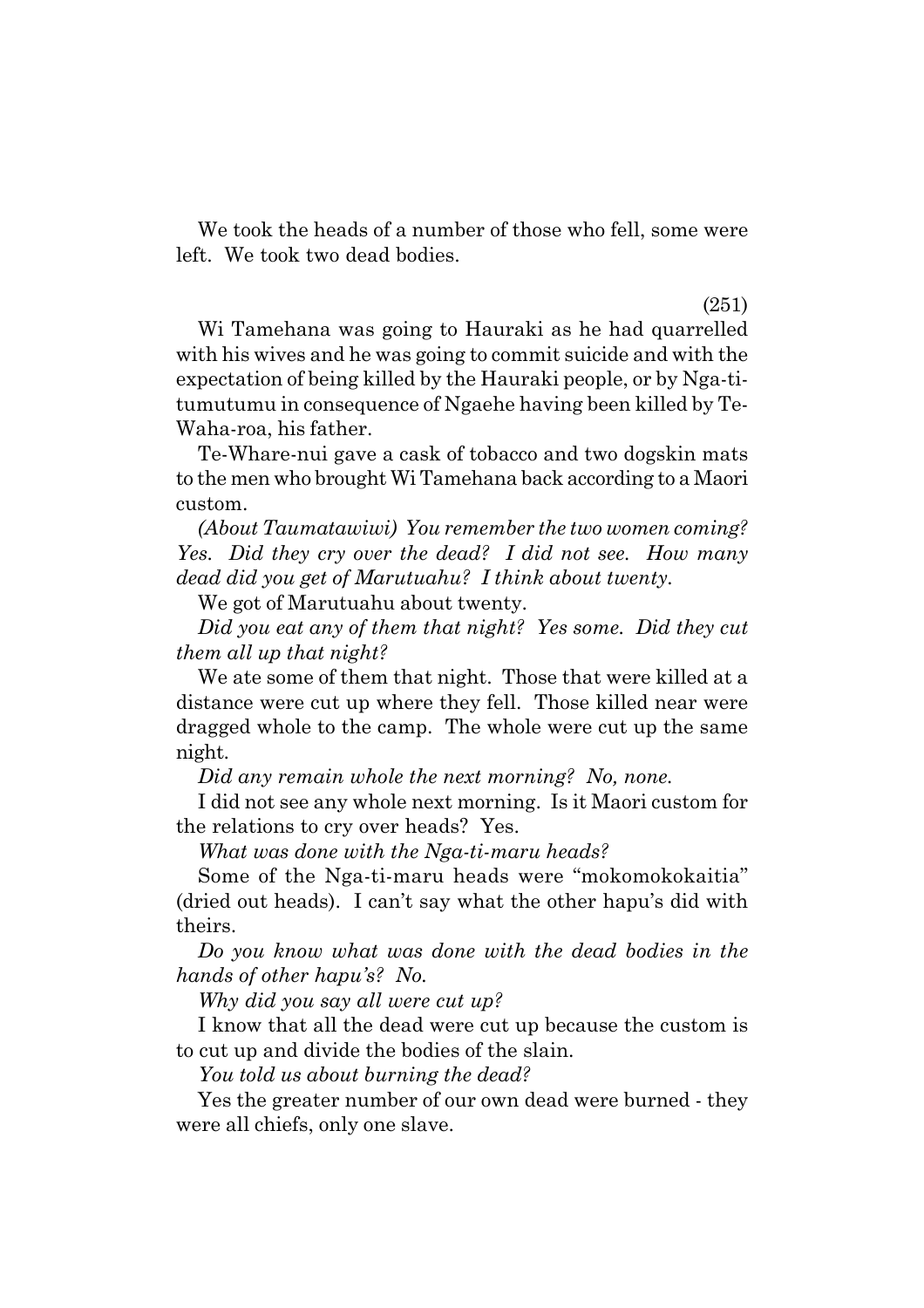It is a custom for a victorious party to burn their dead. If killed at a wahi ke (strange place). Maungakawa was our place.

*Did you take any to Maungakawa? Yes, two.*

*Who were they?*

We took two dead bodies to Maungakawa. One was a Nga-tikiroki. Mau was the other - a Nga-ti-haua.

*Why did you take these two to bury and burn the others? It was the thought.*

*Were the wives of these two at Kawehitiki? Yes. Had those burnt no wives? Yes.*

*Why should they burn all but two - did they not burn them because they were afraid lest Marutuahu should get them? No.*

They burnt them instead of burying them lest Marutuahu should dig them up and get them.

*Had Nga-ti-haua, Ngaiterangi, and Waikato no tangi over their dead? Yes the religious "tangi". When?* 

In a time of fight when a Maori's relative is killed he cries in secret. There was no public tangi. There was a tangi before the bodies were burnt. No public tangi, each wept over his dead.

*Was there a tangi next day? I did not see one.*

The dead were not collected - each hapu (sub-tribe) had its dead and cried over them. Tiraki Te Tonga cried over her own dead relatives after the peacemaking.

(253)

*After Taumatawiwi if Marutuahu had caught a Nga-ti-haua catching eels on the Aroha what would they have done before this peace? I donít know what their thoughts would be after Taharokuís peace.*

*Did Taharokuís peace continue up to this peace?*

Taharokuís peace was one and Tohio was one. Marutuahu broke Taharokuís peace by the murder of Kumete. It was not broken by Waikato murdering Te Horeta. Marutuahu and Ngapuhi broke it by killing Kumete.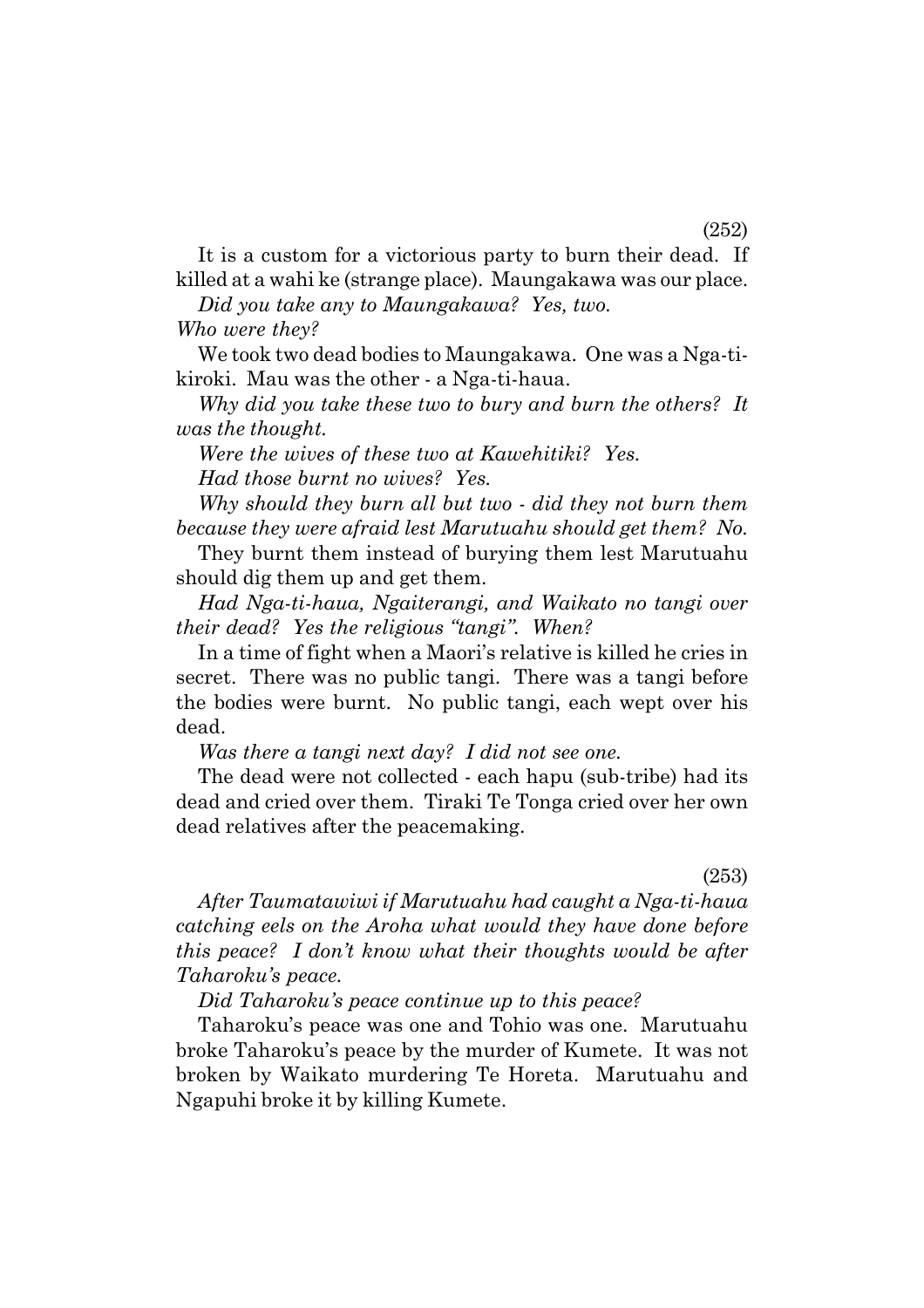*Horete had been murdered before that? I donít know about Horeta.*

*Did Hauarahi take place before Hauraki fled? After.*

(254)

The Nga-ti-hine-rangi and Nga-ti-tawhaki formerly fight against Nga-ti-haua and kill 200 of our people. They fought against my tupunaís (ancestors). *I donít know about the 200 killed.*

*Did Nga-ti-haua get payment?*

For that we got payment. We fought and got from them the land we now live on, viz: Matamata.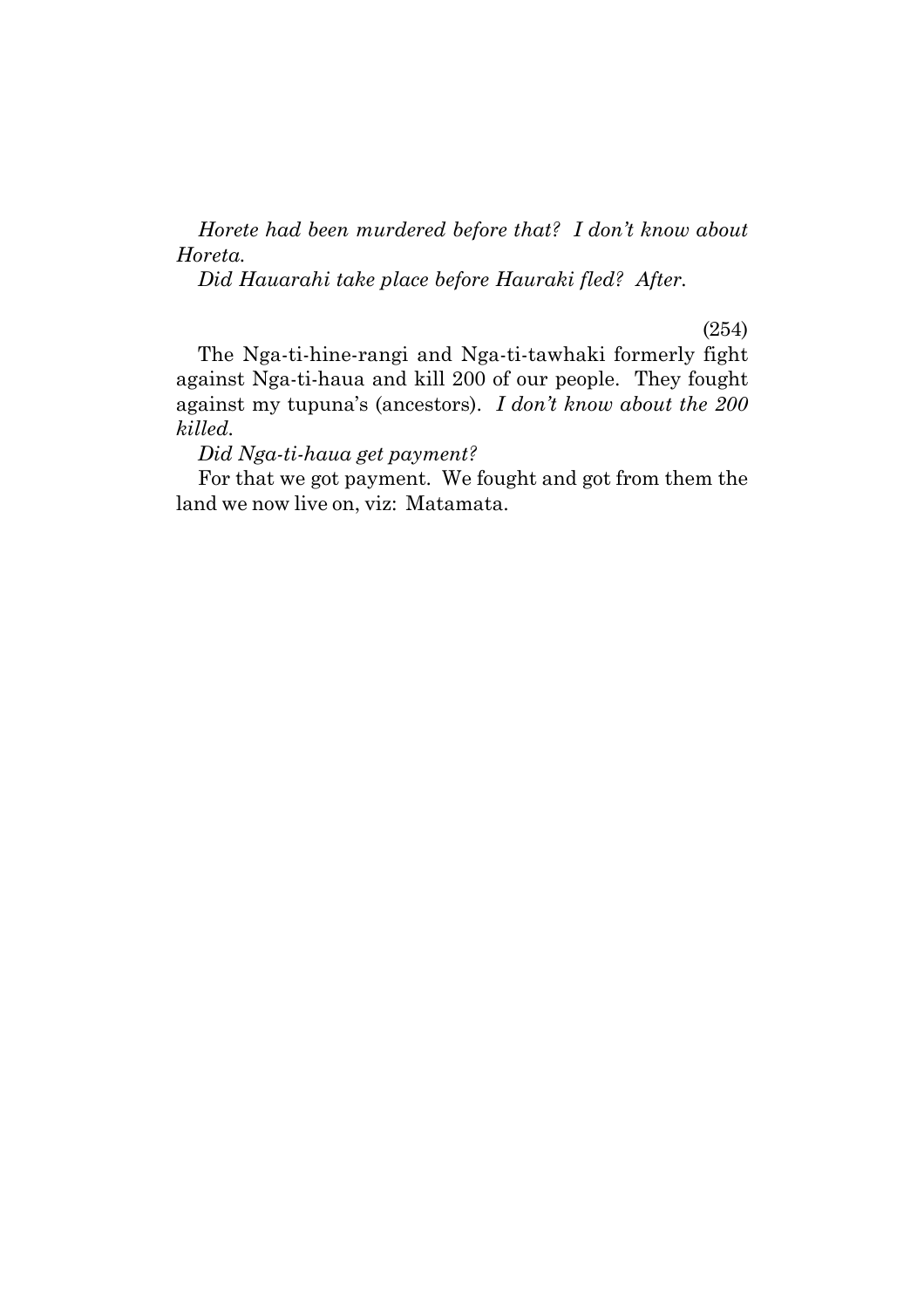(254A)

## **C H A P T E R X I X**

O sons, o daughters What action shall we take? Let us take the weapon of Tawake And make a screen with mangemange To stay one that I should not look And see the sight of the grieving Of the spirit of the beloved But in the days of future I can go and view the sight. Now leave me on the winding Promontory at the Papa Where I may stand for nought And be like a bare and branchless tree To stand erect, and stand alone.

 *The latter half of an ancient war dance chant.*

#### NGA-TI-HAUA JOIN IN THE BATTLE AT TE-TIKI, AND SUBSEQUENT ATTACKS ON THE TAU-MATA-WIWI PLAIN (NGA-TI-HAUA)

(255)

We, the Nga-ti-haua started for Ka-wehi-tiki, crossed the Waikato and slept at Te Kohu. Next morning we started. Some of Waikato had joined us, near to Te Tiki. The scouts of Marutuahu were there. We went on and the scouts fired on us - got up to Te Tiki, and then the advanced party of Marutuahu fell back. As we descended they got to the other side of Haniora. Each tribe of ours formed a division (matua). Marutuahu were in occupation of Taumata-wiwi extending to Hari-ora. Te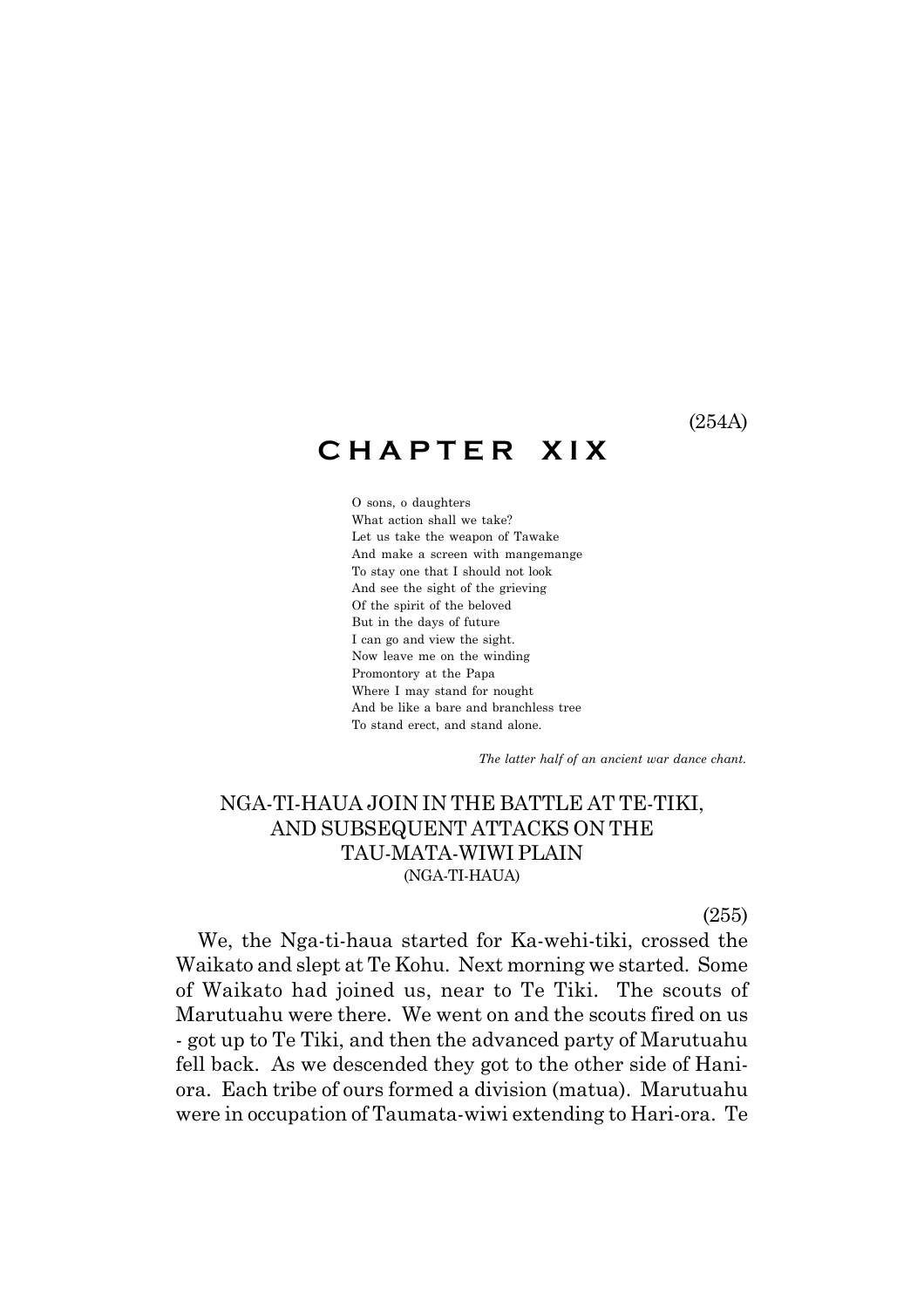Waha-roa said his party should go by the track along the Waikato river and that Waikato should go on the west side of Hau-o-ira, and that Nga-i-te-rangi should go in the middle. Waikato crossed Hau-o-ira and Nga-i-te-rangi also. Nga-ti-haua went straight on by the Waikato river as they saw Nga-ti-paoa coming down. Te Waha-roa put the main body in position, and sent the Nga-ti-koroki on ahead. *(Nga-ti-koroki)* These attacked and firing took place. I was old enough then to carry a gun. Nga-ti-koroki killed the first man. Nga-ti-paoa vanguard fled and Nga-ti-haua got the body and took out the heart. Ngati-koroki were beaten. Te Parapara came to Te Waha-roa and said, "We have been beaten." Te Waharoa got up, and his whole force advanced. When they got close, Te Hiko-rahi fired and killed Puke-roa. Manutahiorangi was killed, and Nga-ti-paoa fled. Te Puke-roa was a great chief of Nga-ti-paoa. *(The whole force of Marutuahu.)* When Nga-ti-paoa turned and fled, *(then)* the whole of Marutuahu also fled. It was about midday. Our whole force advanced. As the enemy fled they fired and killed one of us - Te Rangai of Nga-ti-haua. The Nga-ti-paoa fled in confusion. Nga-ti-maru, Nga-ti-whatua and Nga-ti-tama-te-ra fled by

(256)

the scrub. The Nga-ti-paoa fled by the river. After Te Rangai of Te Hiapa were killed. The Nga-ti-paoa seeing him ahead turned and Tuaropaki killed him with a "rakau Maori" (native weapon). They fired again and killed Torutoru of ours and another of ours Te Karauna. We fired and killed Tu-aropaki and Te Wheoro, when close to Te Reiroa. He fired and killed Te Hiki - this was the last. At the junction of the roads we caught Te Rupe, a chief. Tango caught him. We went on in a body towards the Pa - our whole force had joined - the whole of our force of Nga-ti-haua, Nga-i-te-rangi, and Waikato got to Te-Rei-roa. The swift of foot went ahead of us chasing Marutuahu, who were still in flight. The Maru-tuahu forces had joined together when these people I have named were killed at Te Rua-peka. We were following in a body - the swift men were trying to catch prisoners. Nga-ti-haua, Nga-i-te-rangi,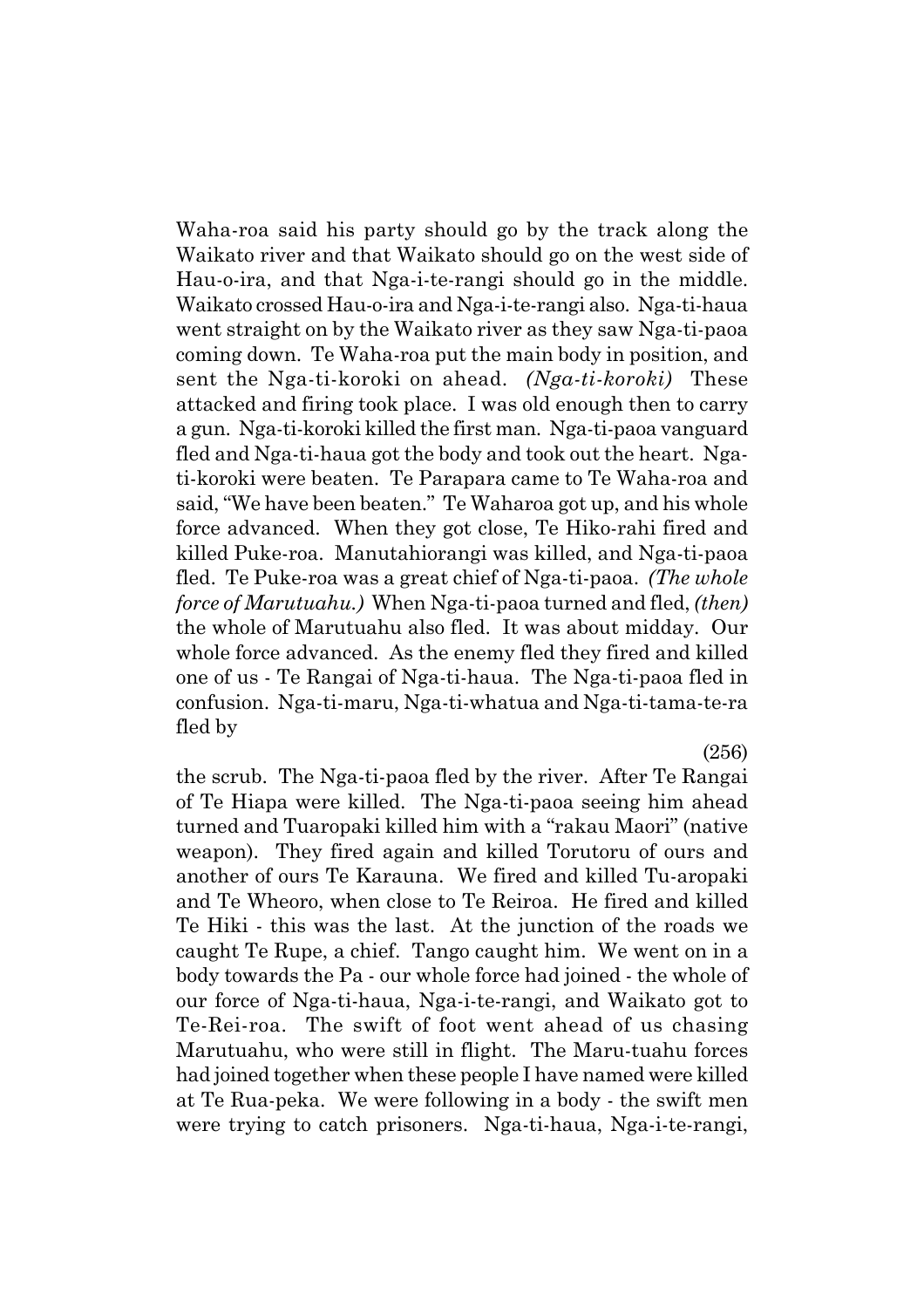and Waikato were formed into three divisions at Te-Rei-roa and sat down to await the *(attack)* charge of Marutuahu in case they should rally. The runners were still in chase, and while going on a gun was fired from the Pa and killed a man, they made a sortie and took away the body. The party who made the sortie returned into the pa. The sun was on the decline. Our forces waited for the others to come out of the Pa, but they did not come. We waited a long time and then we wished to go back. A few of our chiefs spoke about making an attack next morning. The swift runners fled back to us after the man was killed. Our three divisions got up and fired, from one end of the line to the other and then we returned to Taumata-wiwi. We all remained there that night. We did not leave our dead on the field. Our camp was close to the field. We got our dead. We got Marutuahu dead. We brought

(257)

our dead to the camp. We made wharau (breakwinds). Some of the hapus who desired to burn their dead that night did so the greater number did not. I never saw or heard of any bodies having been thrown into the Waikato - *would we have thrown these great chiefs into - I heard Erana Kitu say so but I did not see it. I never heard of such a thing before.* The dead that were not burnt that night were burnt afterwards. In the evening the chiefs decided to attack the Nga-ti-maru Pa in the morning. We slept and cooked food before daylight, ate it and paraded. After this Taha-roku and other women came in the morning. Taha-roku came in the rear of the women. The party consisted of Tira-ki-te-ronga, Wawa, Rangi-wawahui, Taha-roku and Te Tupua. These were all. Taha-roku and the women came together first. Te Tupua came by himself afterwards. I saw them coming myself - they came in between our camps. Te Tupua did not arrive until midday. I was in our camp when they came. When Taha-roku and the women were seen coming we sat in divisions. The women who were spoken of as having come to cry over their dead I did not see. There was no stand-up "tangi". Maikuku got up and spoke. He said "Haere mai, Taharoku i runga i a taua whawhai." ("Welcome Taha-roku in the midst of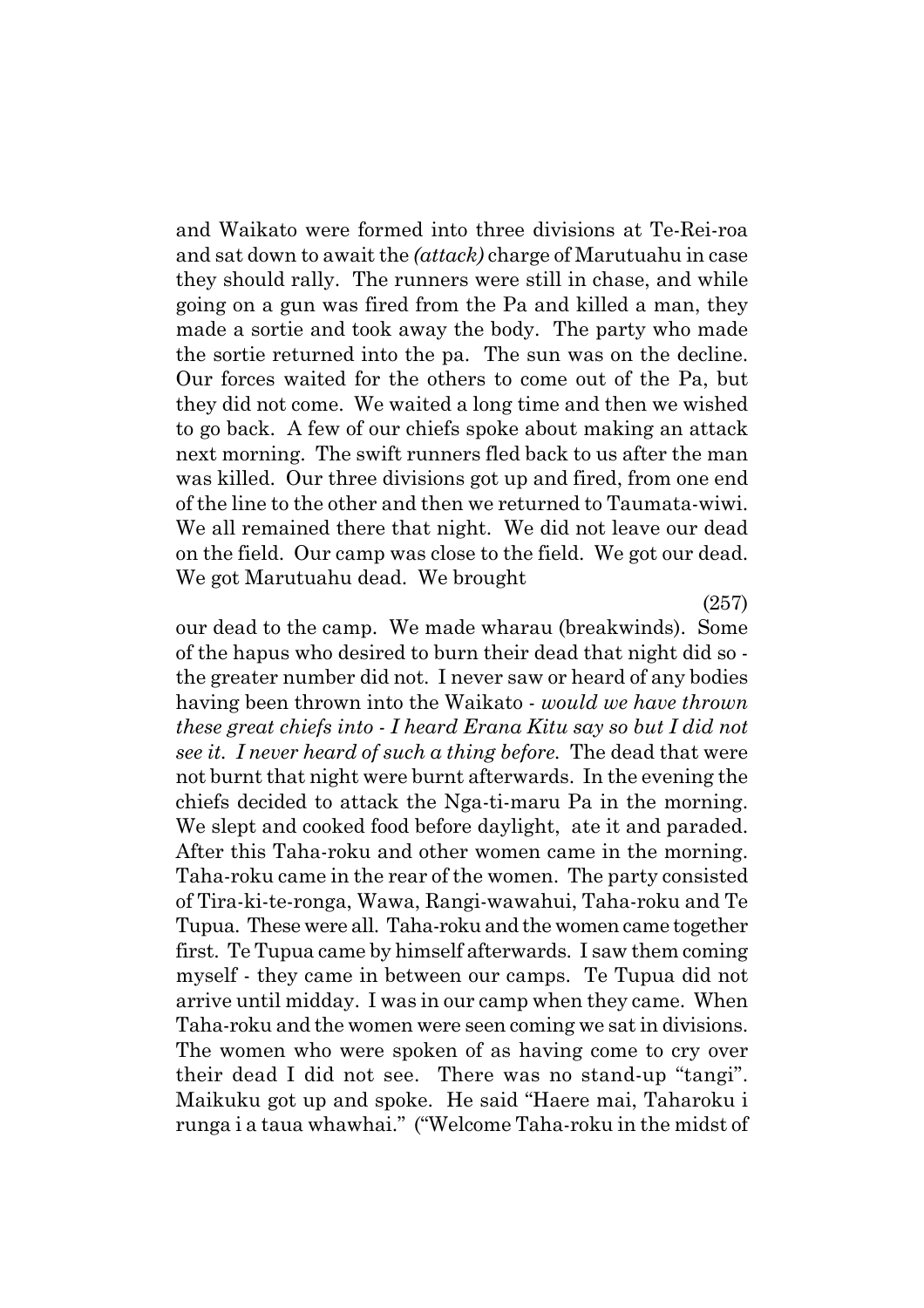our war with each other.") He said some more and sat down.

Te Tupua had not yet come. Taha-roku got up and said "Karangatia, karangatia, ko te haere hoki ko te ahu." ("Call the welcome, call the welcome, our coming is to foster.") He then chanted an incantation as a tau (song):

> ìTutakina o iwi, Tutakina o toto, Tutakina o uaua." (Close your bones up, Close your blood up, Close your sinews up.)

This is all I can recollect of it. He also said "E hara i te mea nau au i karanga kia haere mai. Naku ano tuku whakaaro kia houhia te rongo. E kore i ana e ngata te puku riri." ("It is not the son called me to come here, it is of myself to propose peace, but the feelings of revenge will not be satisfied.") He finished and sat down. Te Waharoa then got up and said "Haere mai e taku matua." ("Welcome o my parent (elder relation).") He said this in consequence

(258)

of hearing what Taha-roku had said. He said "Haka! Haka! Tenei hoki koe ka haere mai (I heard this myself) ki taku me whawhai tonu, kaua e mutu totaua whawhai. Kia haere atu ano koe i tenei wahi, katahi ka mutu. Me i hinga a i a koe, i tenei ra, kua riro katoa oku whenua i a koe. Ko tenei kuia hinga koe i au. Inaianei kua hoki mai oku wahi katoa ki au - Horo-tiu, Maunga-kawa, me te Aroha kua riro i au." ("And you have really come, yes you have come here, I think we must continue our conflict, till you have gone from this district, if you go from there the war will end, if I had been beaten by you this day, you would have taken all my lands but as I have conquered you this day, I have got all my lands back - my Horotiu, Maunga-kawa, and the Aroha I have taken also.") "I have previously taken all these lands from Te-tae-a-turawaru on the Wai-toa and Piraunui, and now I will take the Aroha." I heard these words myself. A number of chiefs spoke - some in favour of what Te-Waha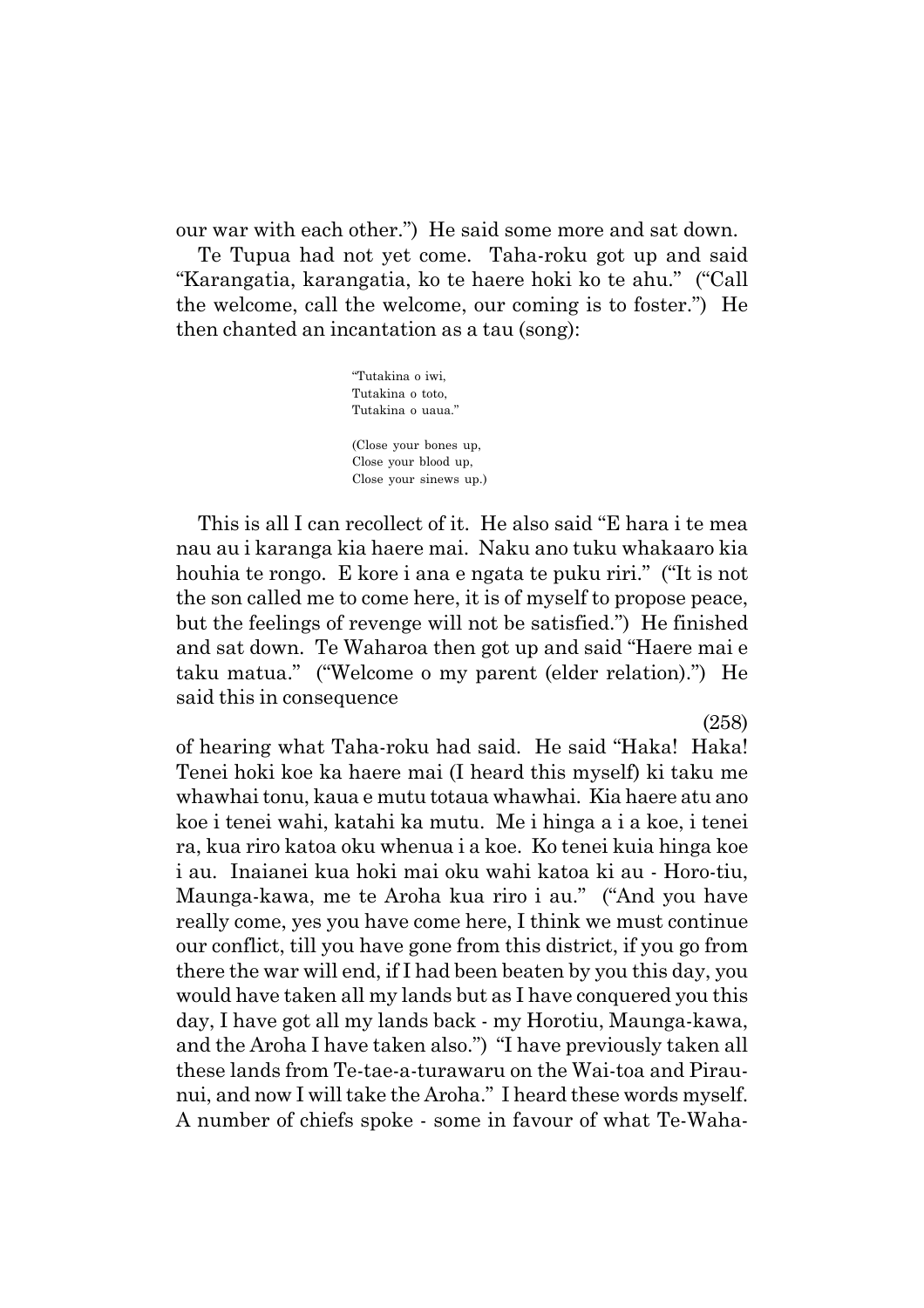roa said and some not - some were for driving the Nga-ti-maru south. Pohepohe and Pou-kawa repeated what had been proposed the previous evening. The word of Te-Waha-roa for sending the Nga-ti-maru back to Hau-raki could not be overriden by the other chiefs. When Te Tupua came the talk had been satisfactorily settled. Tupua came by himself from Hao-whenua. He was not sent for. Taha-roku got up and said in reply to Te Waharoa "If such is your word, I will go back to Hauraki." No party of Marutuahu came and fired on us the morning after the fight. The statement of Te Muri as to what Te Waharoa said is false. I know nothing of guns having been given on this occasion. If Te-Waha-roa had given guns I should have seen it. Some other persons may know of it. I never saw it nor heard of it. After Taha-roku and the women returned we stayed on the field of battle and in the evening we burnt some of our dead. We had burnt some the night before. In the evening a messenger came to us from the Waikato where they were collecting on

(259)

the west coast. He was told peace was made. Had peace not been made we should have attacked Marutuahu. The first party of Waikato had come to Te-Kohu, and others were still coming up from Kawhia. The body at Te-Kohu had not been engaged at Taumata-wiwi. The coming of the Waikato had been arranged long before. This was a very great assemblage of Waikato, and there was a very great assemblage at the death of Kumete. Another great assemblage was a Kai-aruhe. It was arranged that all Waikato should assemble to fight the Marutuahu at Taumata-wiwi. It was arranged so because it was one of the great fights. Of all the fights between Nga-ti-maru and Nga-tihaua Kariaruhi and Taumatawiwi were the greatest. At Kariaruhe the Waikato were assembling but the Nga-ti-haua commenced before they had all assembled. There was a greater number engaged at Taumata-wiwi on our side than at Kariaruhe. There were more Waikato assembled to fight at Taumata-wiwi than at Kari-aruhe. The Nga-ti-haua and Waikato assembled to fight Waikato, to drive them off the Nga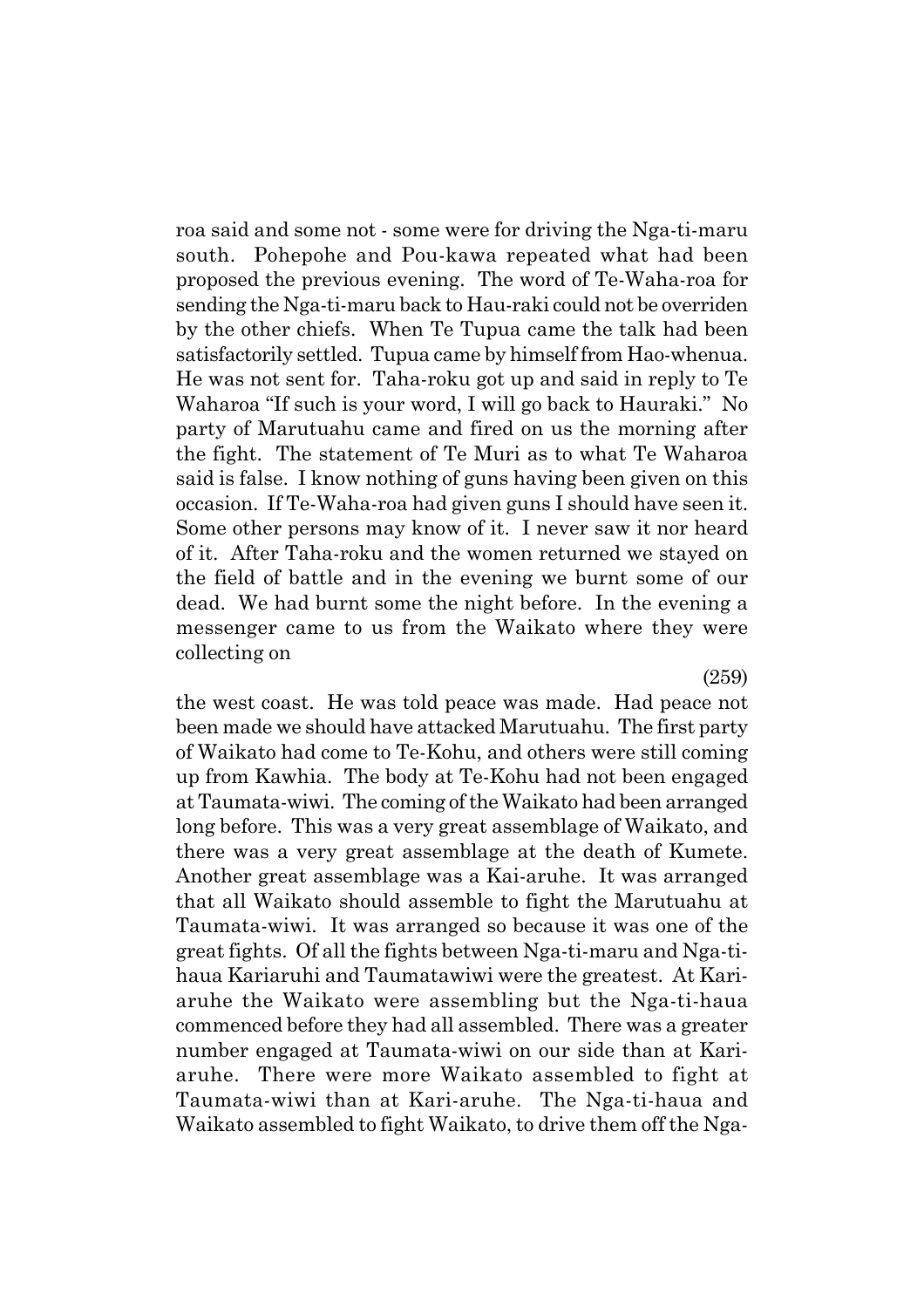ti-haua land because they were "pouri" (sorrowful) about their proceedings in taking away cultivations and kicking the women. I said it was proposed by some to drive Marutuahu south. If they had persisted in remaining we should have continued to fight. If they had not obeyed, we could have driven them south. We had previously driven off the Nga-ti-raukawa. After the talk I went to Ka-wehi-tiki with Nga-i-te-rangi and Waikato. Afterwards I went to Wai-pa on a visit. I stayed at Ka-wehitiki some time before I went to Wai-pa, about ten days. It was after I left that I heard

that a party went to take the Aroha. When Te-Waha-roa said to Taharoku "If he had been defeated Marutuahu would have taken all his lands," he referred to Horo-tiu and Maunga-kawa, and if they had been strong enough Waikato would have been taken also.

#### (261)

I remember when the Marutuahu and Haua lived together at Horotiu. I was very young at that time. They had quarrels. These disputes led to Haua going to Maunga-kawa to live and leaving Horo-tiu. When Haua went to Maunga-kawa there were no Marutuahu there. They followed us there. Taka-riro and about 100 of Tamatera. After this Marutuahu went to take possession of Maunga-kawa and live there. They built a Pa called Kai-paka. We remained at peace one year. After that Te-Whakaete was killed - he belonged to Waikato. We lived quietly a short time after Whakaete, and then we went to seek payment for Whakaete. We were beaten at Kari-aruhe. The Maru brought the heads of the slain to Ka-wehi-tiki, and dipped them into the water holes from which we obtained our water to drink. Te-Waha-roa was there at the time. Te-Waha-roa spoke to Takurua. He used (sung) a tau (a song to heart), "Hia, hia, haere, haere." ("If you wish to leave, go away.") - a warning to go away Takurua did not go, but Te-Waha-roa went to Tauranga. After Te Waharoa left, the Haua killed Takurua with 100 of his people. They were attacked at daylight. They were living in

(260)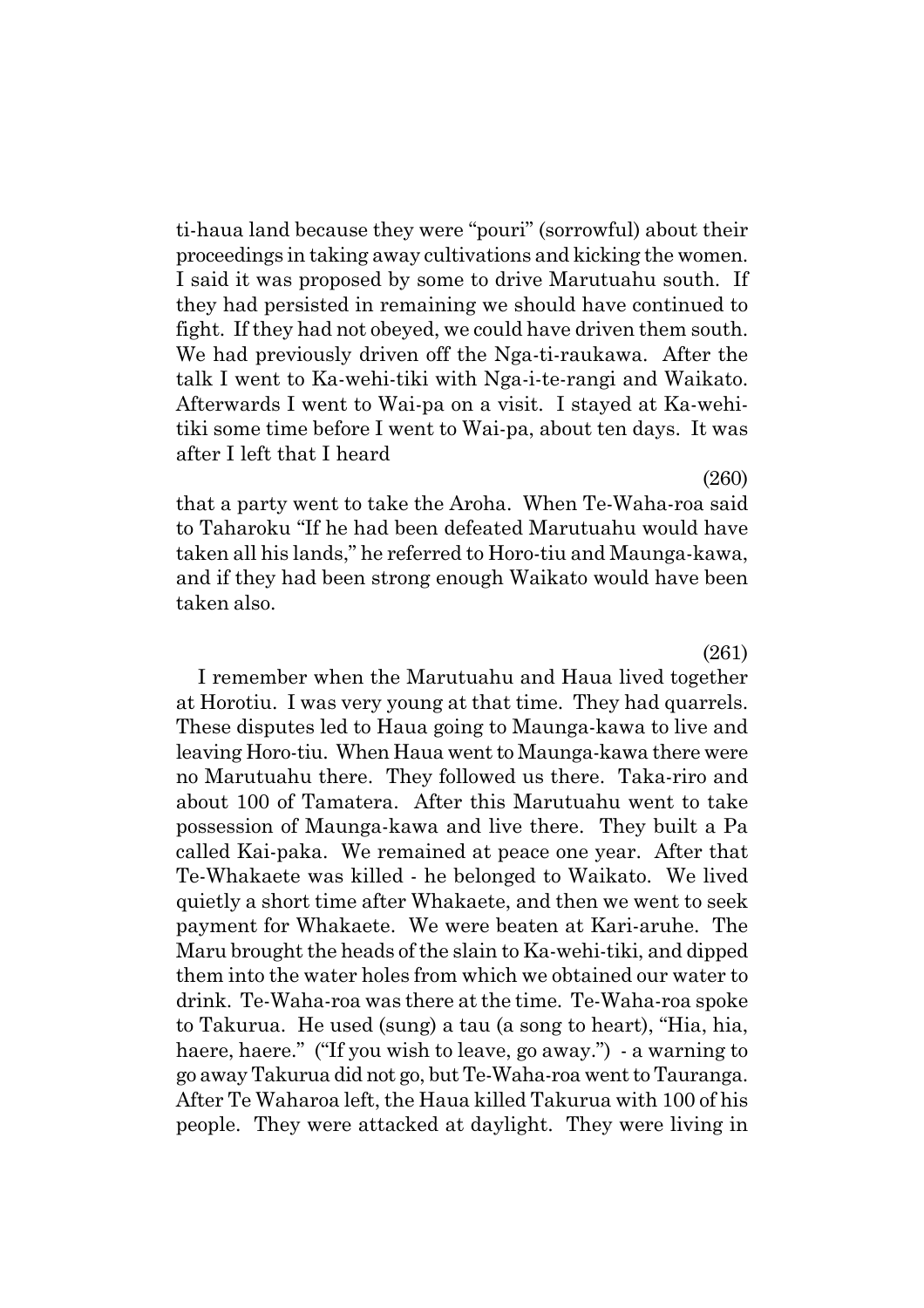and out of the Kai-puka Pa. We and Marutuahu lived in a state of quarrel and fighting up to the time of Taumata-wiwi. I was at Taumata-wiwi. The tribes on our side were Nga-i-te-rangi, Waikato and Haua. It had been arranged before that we should assemble. Nga-i-te-rangi had come from Tauranga with Te-Waha-roa to Ka-wehi-tiki. The Waikato had arrived before Te-Waha-roa came - 200 of Waikato came. The other Waikato were expected up. 2,000 were on their way from Taranaki.

(262)

Messengers were sent to them to come straight on. We attacked Hao-whenua before they came up. The chiefs wished to await the arrival of Waikato. Te Waharoa determined to attack at once - made a bridge across Wai-kato and crossed and went to Te Tihi. The night before the battle we slept on our side Waikato, above Te-Kohu. Next morning we saw Maru on the other side of Hau-o-ira. Some of Maru came to Te Tiki, and fired guns. We formed in three divisions. By the time we reached the Tiki, Maru had got to the other side of Hau-o-ira. Our division separated - Te-Waha-roa said "He would advance by Waikato river a little above." The fighting commenced by the bank of the Waikato, and continued until Te-Puke-roa fell. Haua dead covered a large space - father and brother together. Te Waha-roa was in the van. He had fought a long time before Puke-roa was killed - till midday. Te-Waha-roa was not hit before Te Puke-roa was killed. Te Waha-roa had a Maori "kori" (rough mat) on and a weapon in his hand. When Te-puke-roa fell Te Waharoa rushed ahead and the enemy fled. Te Waharoa said "Tataia, tataia nga upoko." ("Dash their heads to pieces.") We followed them to Taumata-wiwi. When we got there, Tuaro-paki rallied. He had a taiaha (a wooden weapon only used by the most noted warriors) and there was a hand-to-hand fight between him and Hi-api of our people. We charged them again - they fled and did not make another stand. Te Wheoro and Tu-aro-paki were killed later at a stream. Tu-aro-paki killed Te Hiapo with one blow of his taiaha. Te Hiki of Maru was the last killed. He was killed at Te-rei-roa. Some of the Haua were killed when Tu-aro-paki made a stand - none were killed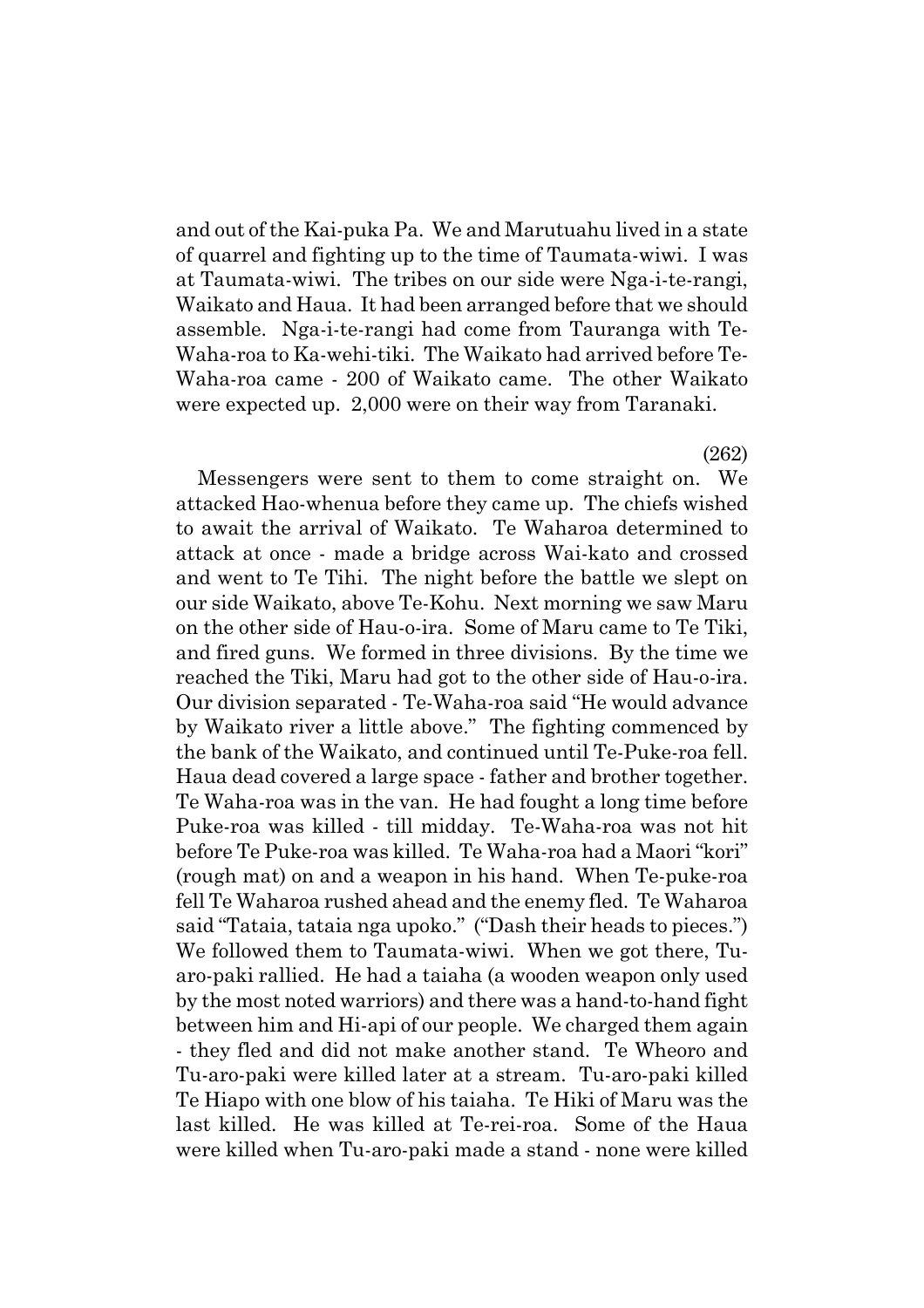after that. We pursued, the swift footed on ahead, the slow (263)

ones behind. I stayed at Taumata-wiwi. I heard that one of Haua was killed near the Hao-whenua Pa. When our forces returned from Te-rei-roa. We all went to Hau-o-ira. It was near sundown. That night we slept by the Hau-o-ira stream. Waikato and Nga-i-te-rangi were on the other side. We the Haua talked about attacking Maru next morning. All the chiefs agreed. We had got all the Maru dead and we got all our own dead except two, the head of which Marutuahu had got. The Maru got the body of the man who was shot outside the Pa making three in all. We burnt our own dead - some that night - some the next morning. None of our dead were thrown into the Waikato. *I head what Erana Ketu said. There were no dead bodies thrown into the river.* When the morning star ìTaweraî appeared we cooked our food. After eating Te-Waharoa got up and made a speech to Kukutai. Kukutai was friendly disposed to Marutuahu. Kukutai said to Te Waharoa - "Waikato is at Te-Kohu. 400 have already arrived at Te Tihi." He wanted Te Waha-roa to wait till they arrived, but he would not listen. Our division was ready. Maikuku came up and said the same as Kukutai - to wait till Waikato came up. These discussions occupied some time. In the meantime Taha-roku came. If we had started early as Te Waha-roa wanted, we should have met Taha-roku on the road. Taha-roku had some people with him two men and three women including Taha-roku. They were coming on a ridge some distance away on the battle field when we first saw them, *(about as far as from here to the church away).* The women were in front, but all close together.

(264)

When they arrived as we were finishing the burning of our dead, Te Tupua spoke - he said to Te Waha-roa "E Waha, he aha i maumau ai nga utu o Marutuahu i tahuna ai ki te ahi?"  $"O$  Waha-roa, why waste this food of Maru-tuahu by burning it in the fire?") What he meant was not to waste the bodies, but to give them to Maru to eat - a bit of chaff of his, he was partly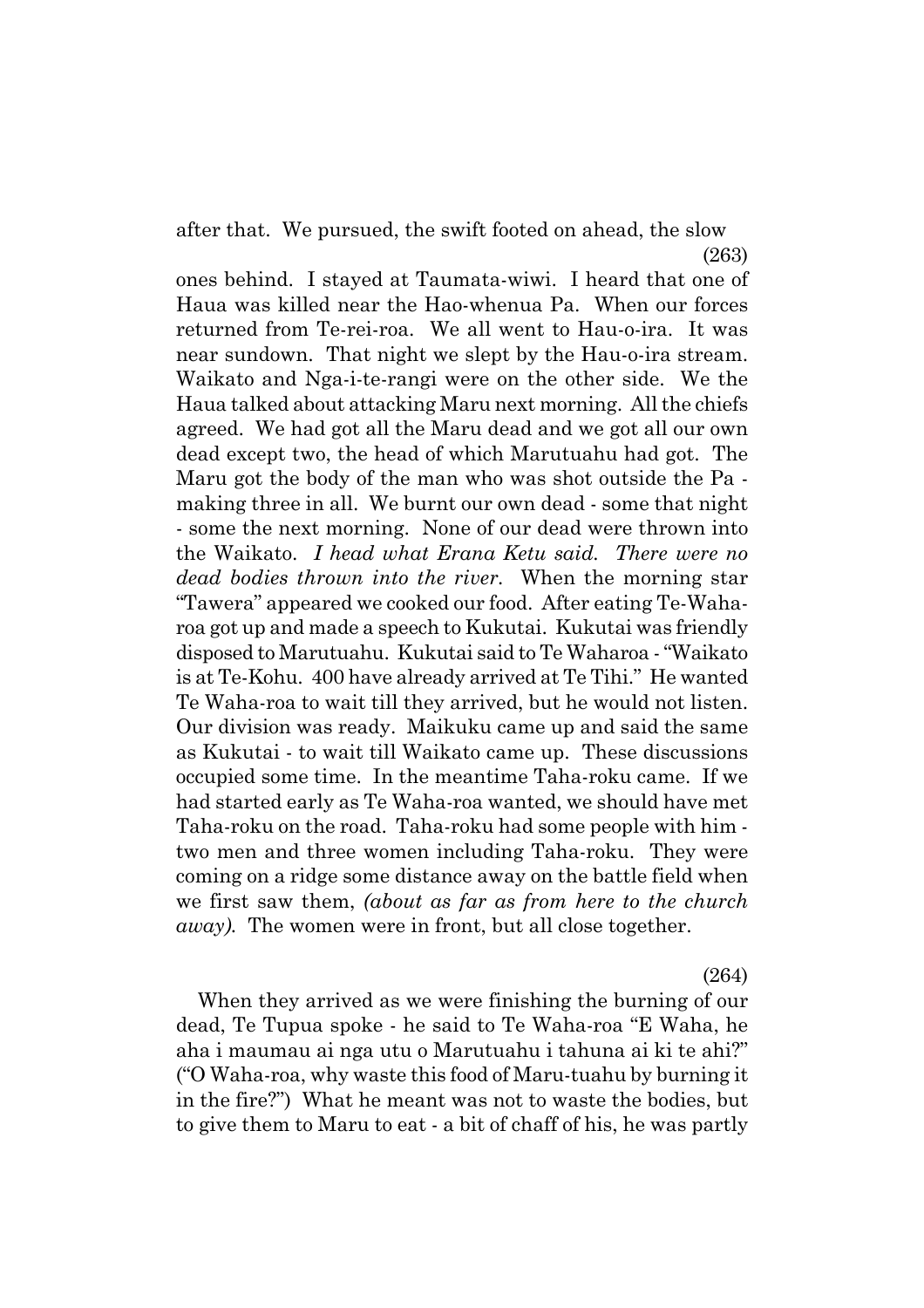Haua. Te Waharoa laughed. Te Tupua sat down and Maikuku got up but I donít remember his exact words. A woman named Tira-ki-te-tonga had been called privately to come among Haua before the talk commenced. Te Tupua did not speak about wasting the bodies, so that all could hear, but only to Te-Waharoa aside. Rangi-te-wiwini (a female) divulged it out afterwards. When Tira-ki-te-tonga was called aside, she was asked "Why" they had comeî - she was asked by Te Hura. I did not hear him ask. I heard of it when it was publicly proclaimed, which was after Tira-ki-te-tonga went back to her own party. We learnt it afterwards from the nature of the speeches. After the woman got back to her party to Taha-roku, and Maikuku stood up and said "Ahakoa he tikinga tau i haere mai ai, e kore au e whakaue." ("Though you may have come with an object, I will not agree.") Te Taha-roku got up and said "Tenei te haere (mai) nei. Ehara i te mea hoa i haere mai ai au ki a koe kia houhia te rongo, whaka mutua te whaiwhai." ("Give the welcome. I was not invited or requested to come to you to make peace, cease to the war.") Rawhirawhi of Haua got up and said - "He would not consent to Taha-roku's peace." Taharoku got up the second time and said the same words about peace. Te Tiwha got up and said "Peace should not be made." Te-Waha-roa had not yet stood up. All the chiefs of Haua had spoken. Te Tiwha spoke the strongest. He wished to drive Marutuahu to Kapiti. Te-Waha-roa got up and consented to the peacemaking. He said "Ka whakaae au

(265)

ki te maunga rongo, engari haere mai haere ki Hauraki. Waiho mai taku whenua." ("I consent to peace being made, but you go back to Hau-raki and leave my land." Te Tupua then got up and said - "E Waharoa, me pehea e puta ai au ki Hauraki?" ("Oh Waha-roa, how shall I get through to Hau-raki?") Te Waharoa said "Me kawe mariri koe." ("You shall be escorted.") Te Tupua asked was that because they were in fear of Waikato - those who were on the road. Te Waharoa then spoke to the Waikato and said "Don't say anything bad to Marutuahu or interfere with them - let them go back. Te Waharoa then sent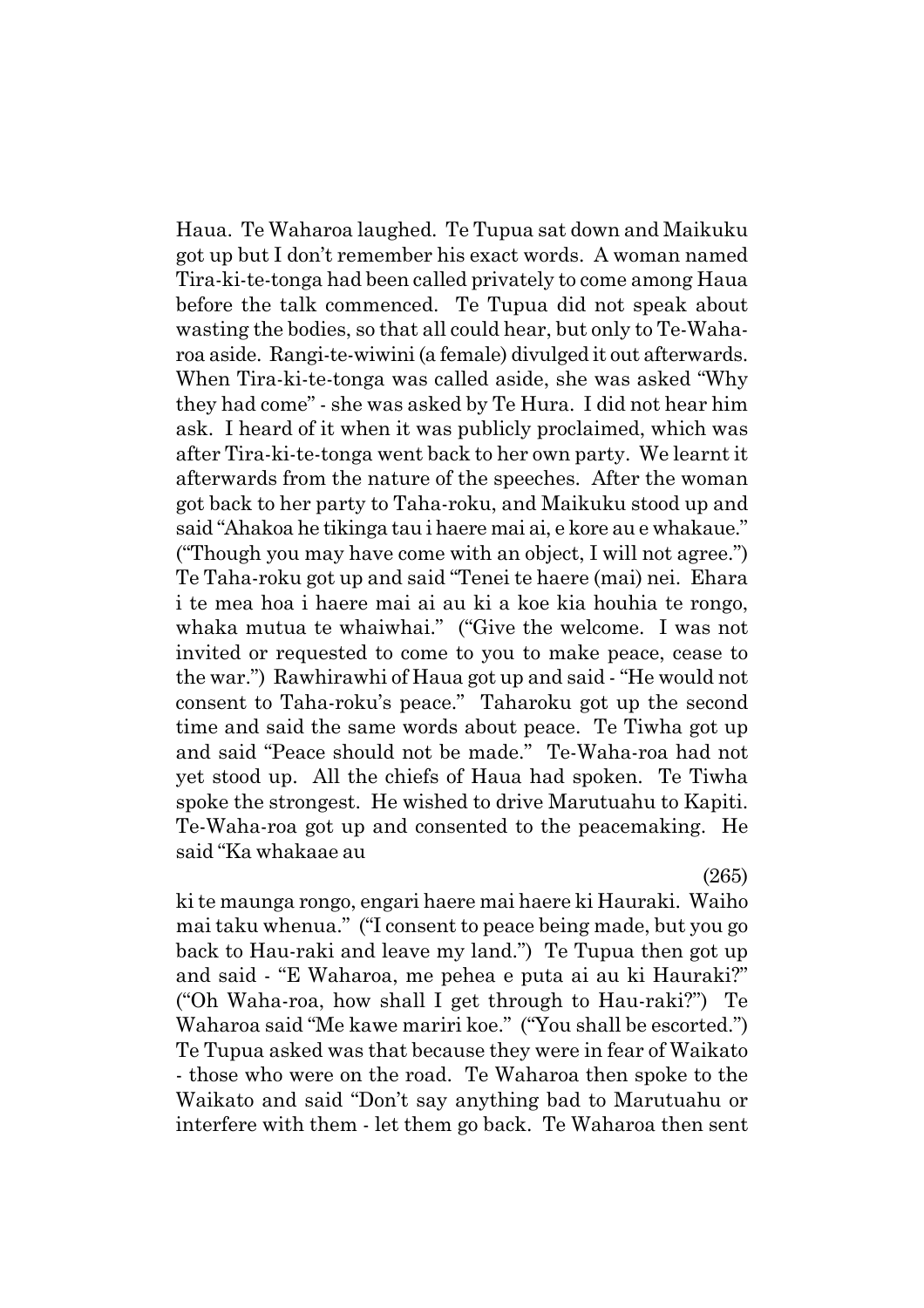a messenger to those Waikato who had not come up, to take this word to them. This was all that Te Waha-roa said. Taharoku and his party returned to Hao-whenua. We stayed at Tetiki - at our camp. We stayed four days and then left for Maunga-kawa. Nga-i-te-rangi accompanied us. Waikato returned to Waikato. During those four days I did not hear that we communicated with Marutuahu. When we got to Maunga-kawa the persons who were to conduct Marutuahu to Hau-raki were sent from Ka-wehi-tiki - Puke-rahaki (a man), Tira-kahurangi (a woman), Rangi-herehere (also a woman), Te-Whare-koioi (a man) and Hura (the younger - a man) - those were all. We were about three days at Ka-wehi-tiki before we sent these people. I heard after that these people went with Marutuahu by different ways. They returned from Te Rangaa-kuri - Nga-i-te-rangi were at Maunga-kawa when they went they were kept there until Tama-te-ra should have gone. Whanaunga left by way of Tauhara. Puke-rahaki came back and said they had parted with Tamatera at Ranga-a-kuri he and Pare-kahurangi. Rangi-herehere and the others conducted Whanaunga by way

(266)

of Pi-ako to Tama-here. They told us they had done so on their return. I don't know how long they were absent before they returned *(a week or more)*. It was many days.

(267)

On the morning after the battle of Taumata-wiwi I donít remember seeing any of Maru coming out of the Pa as far as Te-Rei-roa and firing guns. They did not come out of their Pa. I am quite sure about where the Haua camped and slept the night after the battle - it was on the Maunga-tautari side of Hou-o-ira. The Nga-i-te-rangi camped on the opposite side of Hou-o-ira. The Waikato camped on the same side as Nga-i-terangi, near the road. I am quite sure that no party of Marutuahu came out of Hao-whenua on the morning of the battle. A party could not have come out without my knowing it.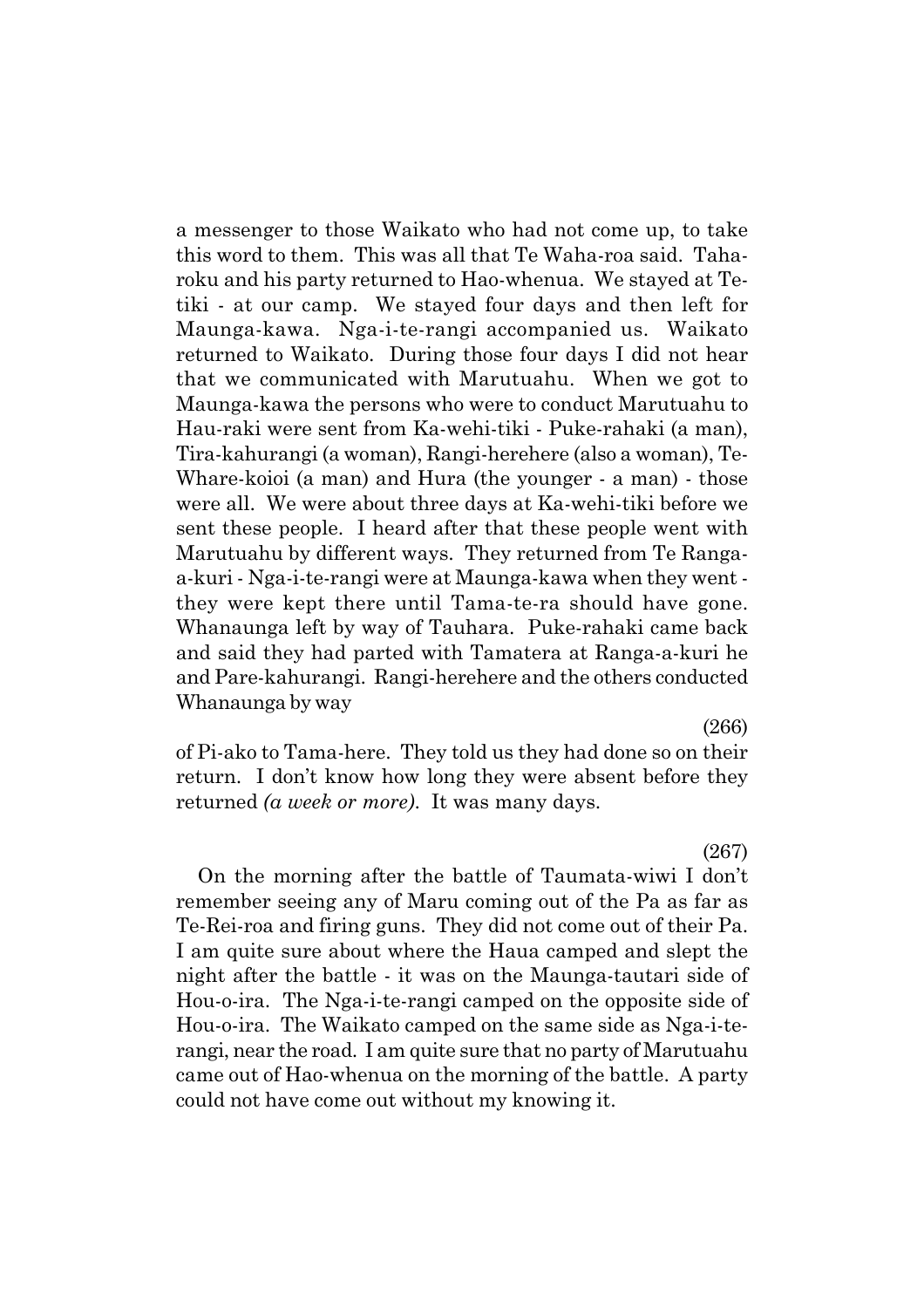There was a great chief of Haua called Pohepohe. He had a son called Tai-epu. He was called Tai-epu because Kai-whia, Pohepohe's sister, is buried there - she died a natural death.

*You are sure that is the reason? Yes.*

It was not because the dead at Taumata-wiwi were burnt there. Nga-i-te-rangi and Waikato burnt the dead there and Haua burnt theirs at Hau-o-ira where the bones are still to be seen.

Kaparoa was a name given to Te Hetini on account of the lay kapa (line) - 2 dead killed at Taumata-wiwi.

*Did not you hear that in that line there were 140? They did not come up to that number.*

When our people rushed to our Pa for powder and were pursued by the enemy, Te Taniwha called out "Marutuahu, E! Ka mahue Hauraki." ("O Maru-tuahu, we should lose Hauraki.") Te-Rau-roha and Kohi-rangatira, the leaders of the 140 turned and made a stand. The main body now got up and advanced, and Tu-aro-paki killed Te-hiapo of the enemy with a "taiaha". As soon as we had killed this man we all fled. We fled because Haua were too strong for us. They followed us firing on us as we fled. The whole Marutuahu force retreated in bad order. After the Tuhi-o-te-rangi, Te Wheoro was killed, and next Tu-aro-paki, next Te-hiki. This was the last. He fell at Te Rua-pekapeka.

(269)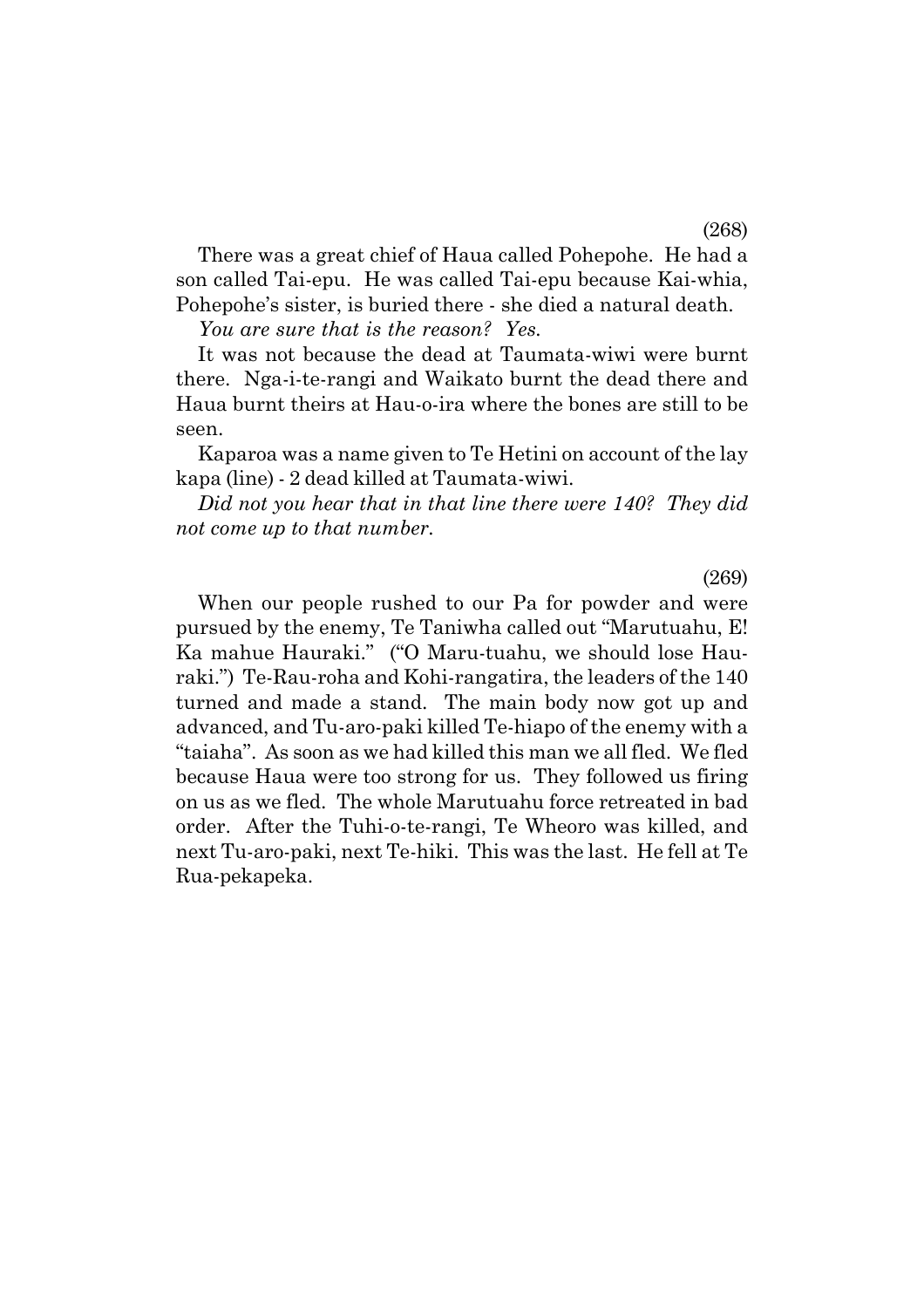(269A)

# **C H A P T E R X X**

Now twinkles yonder star out in the west But you have come from my beloved of Whom I would embrace if but one day As sights my soul to be with him And glows my being with affection flush. I seek in vain, nor find a thought to help But will like hero into battle go now dare And flaunt me on the promontory And cloth me with my best, and green stone Ear drop wear, as I in spirit am with Nga-weke To satisfy my longing felt in each days life. And then o Tama-hiki my beautious one Now lost to me, and in the spirit world, I dare not sigh for thee, .......... wake me no avail.

 *A song of love by Koi-eie for Nga-weke.*

## .......... AFTER THE BATTLE, AND SUBSEQUENT PROCEEDINGS OF BURYING THE DEAD, AND AGREEMENT FOR THE .......... TRIBES THEN OCCUPY SOME PART OF WAI-KATO TO GO TO THEIR HOMES, HAU-RAKI AND NGA-TI-WHATUA TAKE ACTION (NGA-TI-HAUA)

(270)

The whole of our force kept awake during the night. I was awake the whole night. At sunrise Taha-roku got up and assembled all the people, men, women, and children at Taumata-puhipuhi a place outside our pa where we used to hold our war-dance and hold meetings. Taha-roku got up and said "Marutuahu I shall go to Te-Waha-roa." Te-Rau-roha got up and consented, Kohi-rangatira got up and consented, also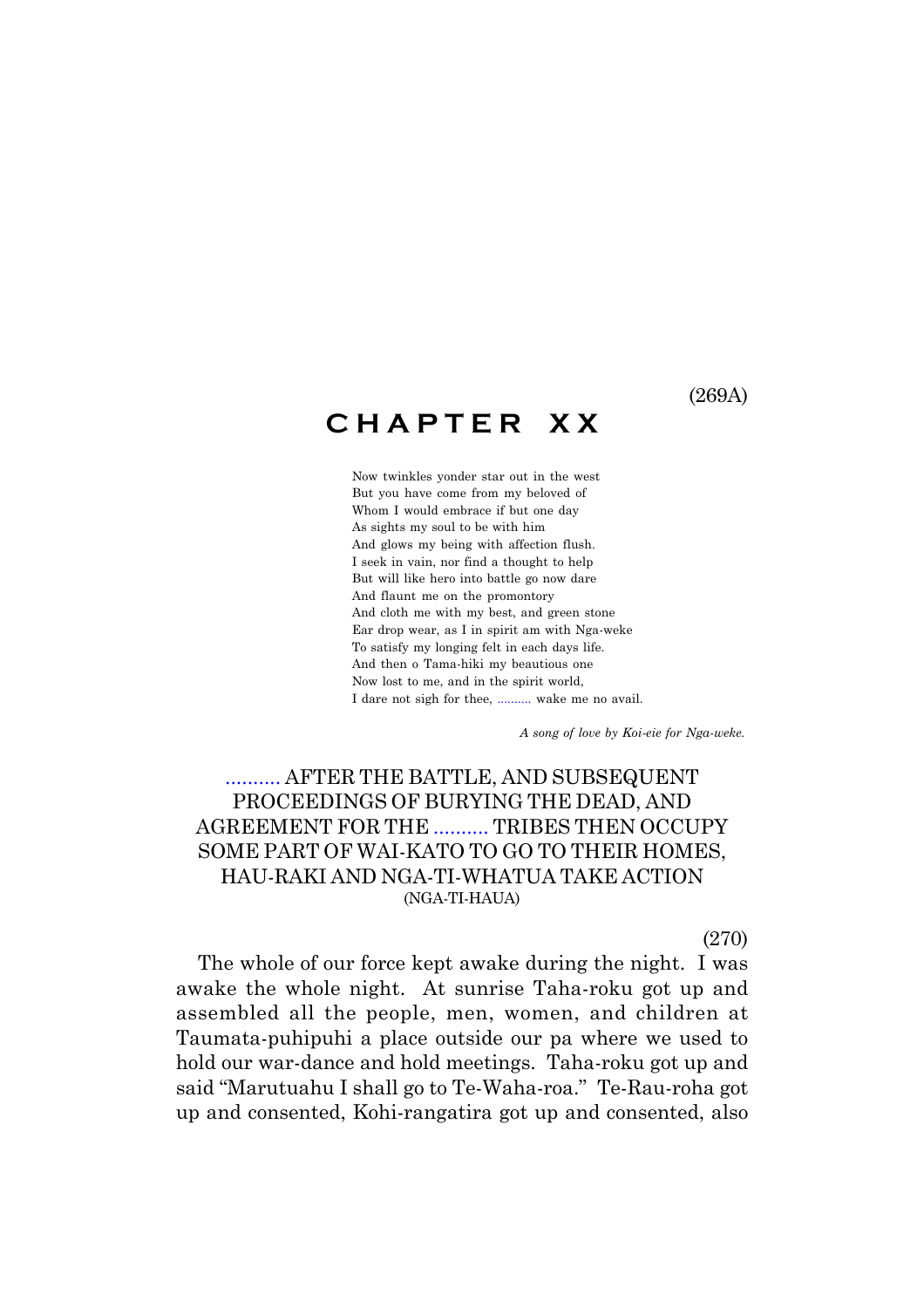Te-taniwha, Tuma, and Kite. Consent having been given Taharoku started. Te Tupua, Potiki, Te-Muri and three women went with him. They went to Taumata-wiwi. I am quite certain it was the morning after the battle that these went. They were absent some time and then came back. We were at Taumatapuhipuhi waiting while they were away. Food was cooked and brought to us at Taumata-puhipuhi.

# (271)

#### (MARUTUAHU)

After all the potatoes were taken down to our canoes at midnight we burned our dead - with the skeletons of the dead who had been buried there. The skeletons or bones of all our Marutuahu dead. Koke was the only body of ours we got of those killed at Taumata-wiwi. The Haua got the others. Next day after burning the dead we loaded our canoes. We burnt some of our houses and left others standing.

(272)

#### (NGA-TI-WHATUA)

It was not a great time between the murder of Takurua and the battle of Taumata-wiwi - it was between planting and digging the crops.

The canoes had been completed long before Takuruaís murder and were in sheds in the Pa. Pukenga and Patuwai made the canoes only for sale to buy guns from Nga-puhi. We were in the habit of making canoes to sell to the Ngapuhi.

The canoes were carved but some were negligently done the great thing was to get guns. The carving was done before the battle of Taumata-wiwi. Canoes were dubbed before the battle of Taumata-wiwi and left in the Pa. The top sides and carving were done before Taumata-wiwi. After that all that was done was the sewing together. Everything had been finished for fixing. The canoes were all in the Pa.

*Did you see them in the Pa? Yes. How many? I donít know.*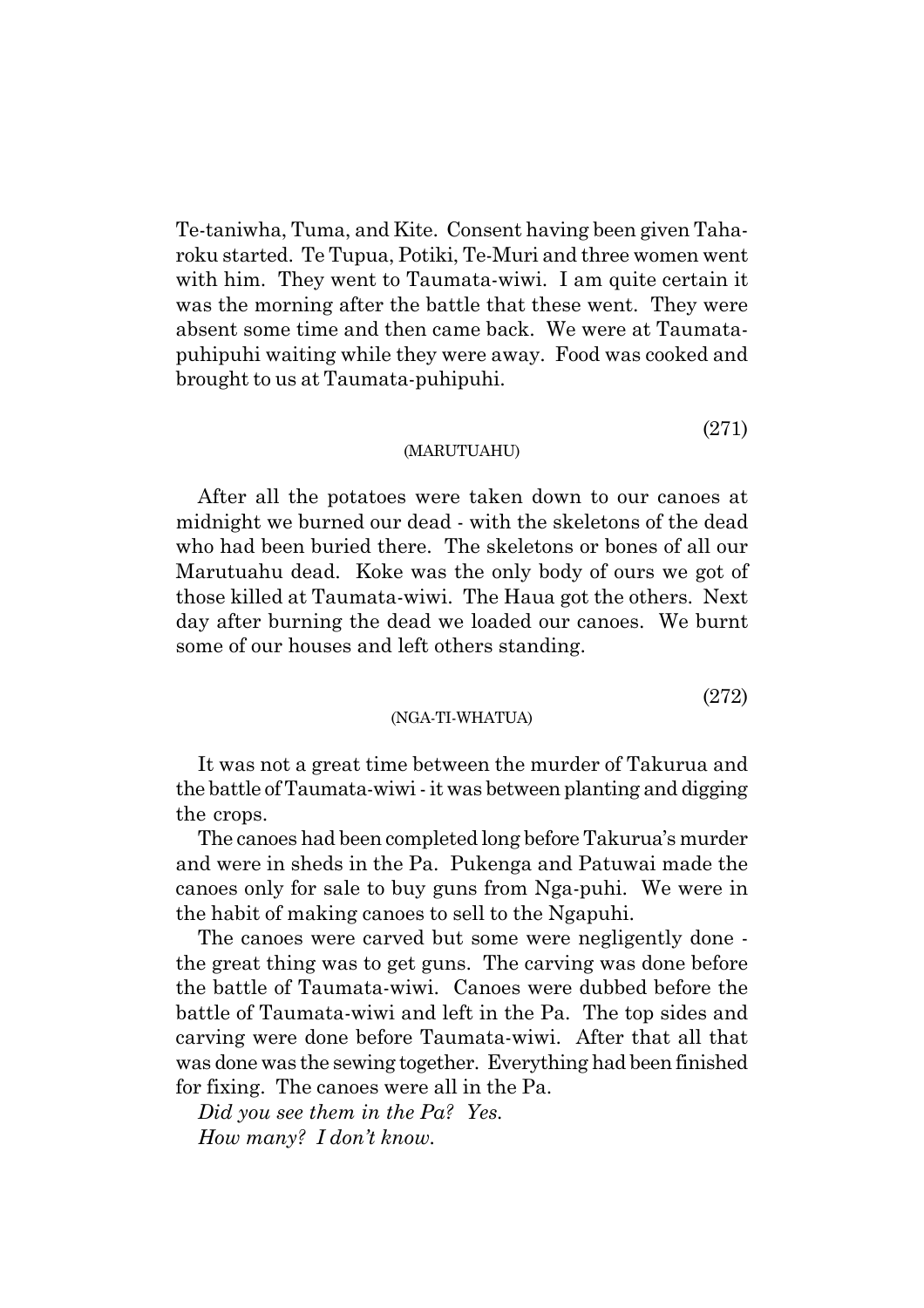I know we got ten. Nga-ti-haua had a greater number than we. The N'Paoa bought the remainder of the canoes, about twenty or thirty. I assisted in sewing and dragging the canoes to the river but I don't know how many canoes they were. There were 300 (600) Nga-ti-paoa people then. I don't know how many canoes they had to depart in. No canoes were left behind. The first I saw of these canoes was in the Hao-whenua Pa, finished, except the sewing the sides on.

(273) When the .......... was to leave the Pa, Te-Kawau of the Ngati-whatua tribe called out and said "Put your war belts on o Nga-ti-whatua," - he meant by to belt up to charge the enemy. We had taken off our belts to eat when the women commenced to leave the Pa and Te Kawau again called out "Belt up and attack."

We had all dropped our belts as we considered we were safe - and all was quiet and we were about to eat. When the women and children commenced to run out of the Pa and one cried and said "Ka takahi tatou e te whati." ("We shall be trodden under feet by the stampede of those who flee to escape."

(275)

(274)

### ORIGIN OF BATTLE OF WHAKATIWAI (NGAPUHI)

Kapa and his wife of the Waikato tribe were on a visit to the Puriri station, and Koinaki who was an enemy to Waikato came to see them, protesting that all old revenge was at an end and after staying with them those days he persuaded them to go to his place with him, they did so and on the way he landed and murdered them, and took them to his place and ate them, this he did for utu for his .......... who had been cut off about seven years before by Waikato, to take utu for the deaths Waikato attacked Whakatiwai and killed about fifty by moonlight one night.

(Waka and Rauparaha – war in south as far as Wellington, 1817.)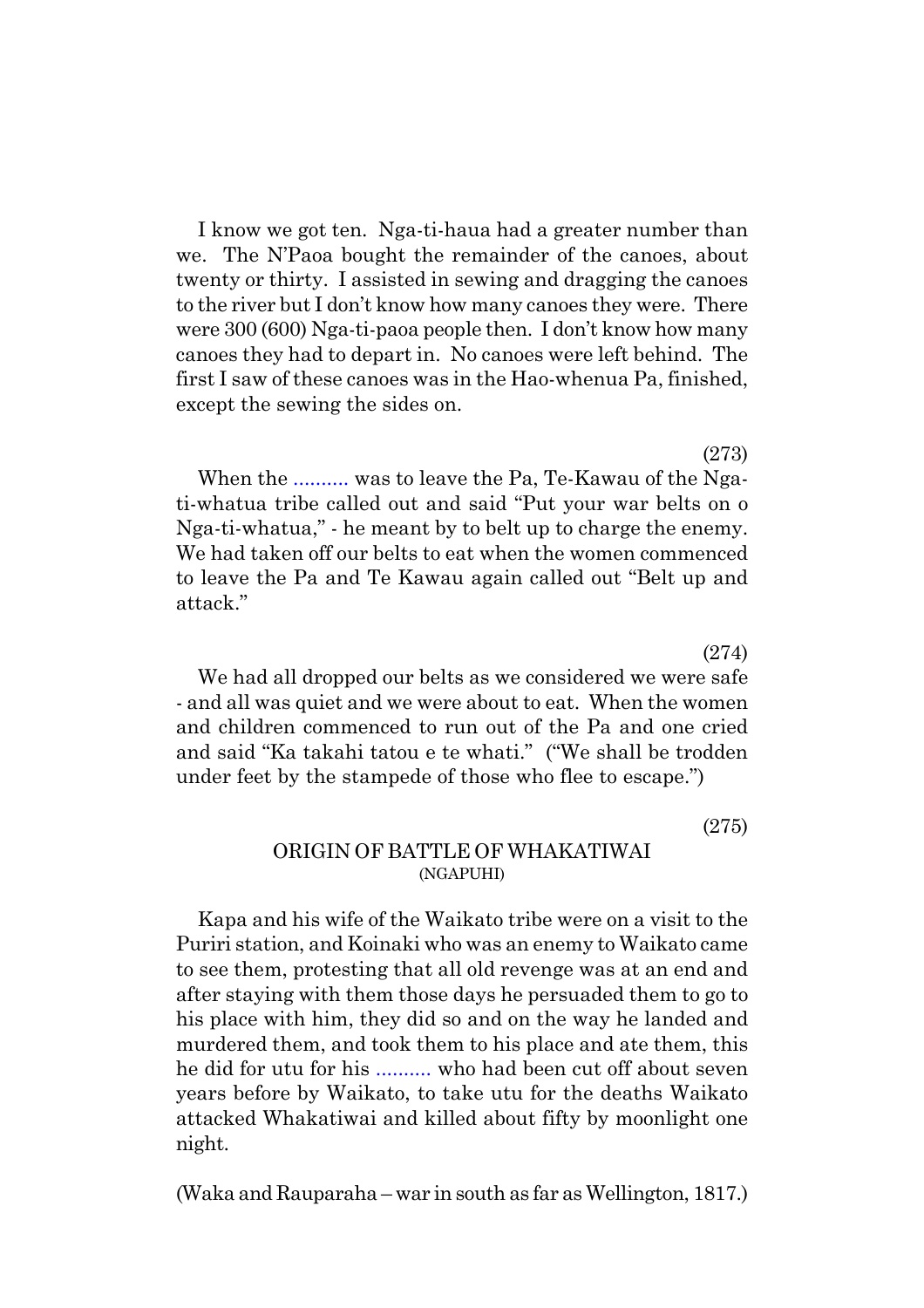(276)

## IN REGARD TO THE MURDER AT WHAKATIWAI (WAI-KATO)

The fighting party was all ready to start, and I joined it. Teiro-nui and Te-kauae organised it. I heard Te Kauaeís version of it. The cause was Mata-karu and Te Kapa having been murdered by Nga-ti-paoa. Te-iro-nui's ground was the killing of Kumete at Ka-wehi-tiki. Kumete belonged to the lower Waikato. Our war party went to Haua-rahi at night. In the morning we made the attack and killed some people - that was the end of it. We attacked the Pa at Whakatiwai after killing the people at Haua-rahi. We killed five that I know of. We fired at the Pa but did not take it. One side of it was open, but we did not know of it at the time. We attacked the finished side. We did not take the Pa and went back. The people of the Pa chased us as far as Opito. (as far as from here to Okahu.) Neither pursuers nor pursued fired. They got up to us at Opito. We were eating. Each fired at random - too far off to be effective. We retired in good order, carrying a cask of powder, and our supply of bullets. The Nga-ti-paoa went back from Opito. We took many prisoners. We took them to Waikato. I don't know what became of them. Nga-ti-whatua got none. They were women and children and some males. Nga-ti-tama-oho, Waikato and Te Kohi-riki took the prisoners. The Haua-rahi attack took place in winter - it was frosty - our hands were numbed with frost while carrying guns. We went back to Waikato, planted our crops, and then came back to Manukau with all the Waikato.

After their payment was taken for Whakatiwai, our Pa at Te-horo was burnt and two persons killed by the Ngati-waho, viz: Te Wheoroís father, Te Kanawa and Te Wharepu. They took up the matter because Te Wharepu was related to Nga-tipaoa. Marutuahu took no part in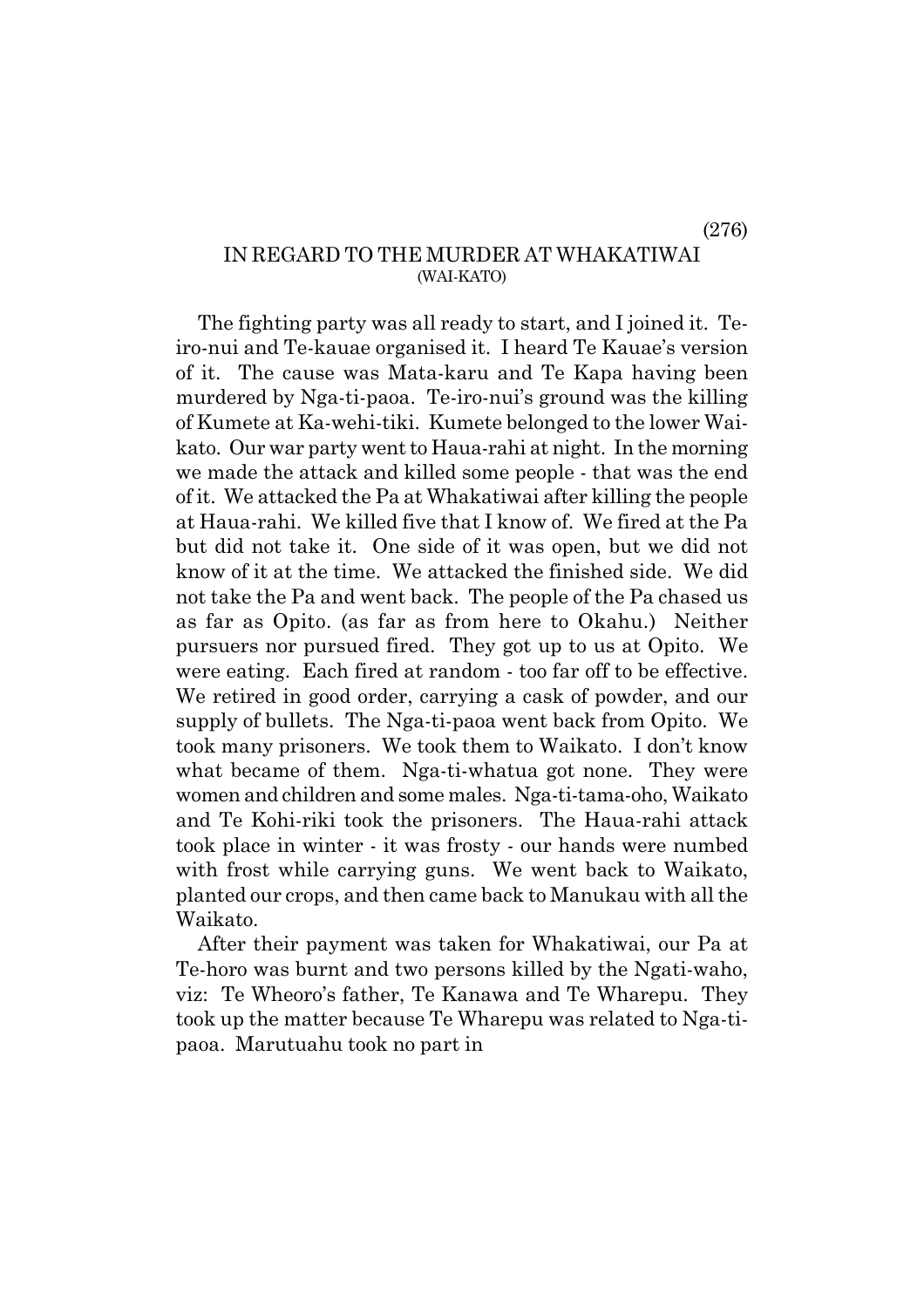the fight. After the burning of our Pa at Te-horo we went there from Manukau. We went to Nga-ti-nahoís Pa and attacked it. A fight took place outside and Te-Aho, and Te-One, two brothers were killed. After this fight, we went to Te-horo and stayed there. Waikato was annoyed and all gathered to annihilate us. 1,200 came. We went out of our Pa, fought a battle and put Waikato to flight. Te-Wheoro was killed there. The present Te Wheoro is named after him. Peace was made and then *(the potatoes were dug)* we dug which we had planted at the time of Haua-rahi. We then came down to Waikato Heads to stay. This was the time we left Te-horo for good. I don't know of any fight between Marutuahu and Haua after Haua-rahi. I never heard of Te Uira fight. I don't know how long a time elapsed between Taumata-wiwi and our leaving Te-horo.

(MARU)

Tuma-kere killed Mata-hara *Was any utu taken?* and Hauarahi was the payment in revenge. *Are you sure? Yes.* Haora Tipa killed Kapa. *Why? I donít know why. Was it not in payment for someone? I donít know. Do you know of Te Horeta being killed? Yes.* I heard Te Kapita was killed by Te-horeta but I donít know what for. *Do you remember Matamata fight? I heard of it. Was Matakara killed before that? No. Was Kapa? No.*

*Do you know of any peacemaking of Nga-ti-maru? No. Were the deaths of Kapa and Matakara avenged immediately? No.*

*Why? It was left until Te Ironui proposed it.*

(277)

(278)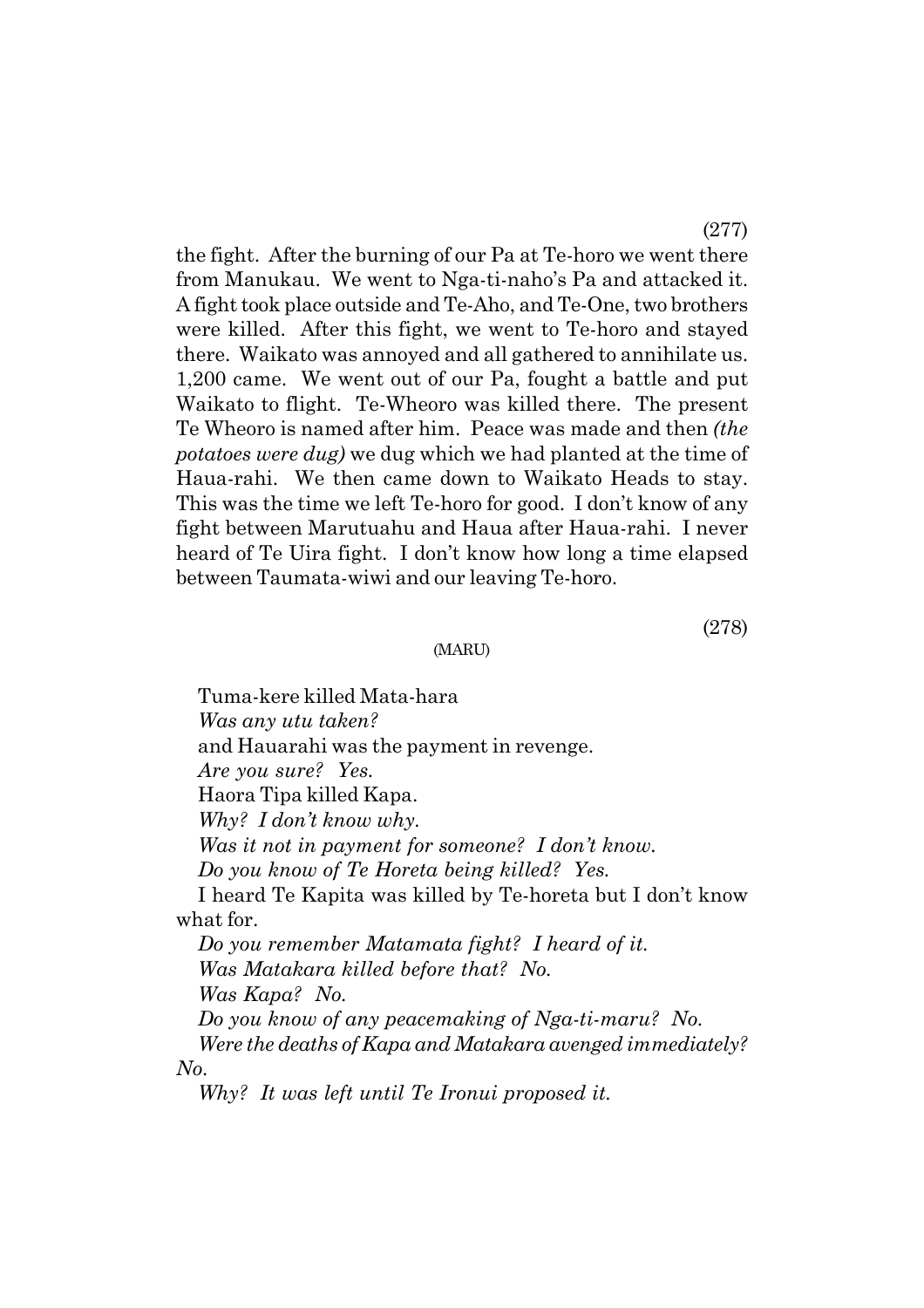*Why was it left so long? I donít know it is Maori custom. If they are able to do it, do they not do it at once?* If a man lost a relative he would start off and kill anyone.

#### (NGA-TI-MARU)

Para-kauere belonged to Nga-ti-tumutumu and Nga-ti-hue. His ancestor as Nga-ti-tumutumu was Te Ruinga. It was Te Ruinga who conquered the Aroha. I can give the genealogy. Te Ruinga conquered the Aroha from Nga-ti-whiu, Karo-rangi, Ngati-mataki, Nga-tuwhauwhau, Nga-ti-kuri, Nga-ti-wawa, Nga-tiwhawhau and Nga-ti-tu. The Nga-ti-hue, Nga-ti-kopiri-mau and Nga-ti-paiahi were conquered by Te Poporo, Te Katowhau and Te Pukeko shortly after Te Ruingaís conquest. I heard Te Keparinga-tu say that Raki-te-uru came back and fought. I don't know that he did. Nga-i-te-rangi came and fought. I did not hear that Nga-ti-hue fled to Tauranga. I have heard of a fight at Kai-aua, near Te Rae-o-tu-kahia, at which the remnants of the Arawa tribes were slain by Maru, Poporo and Koro-hau and Te-Ruinga.

(279)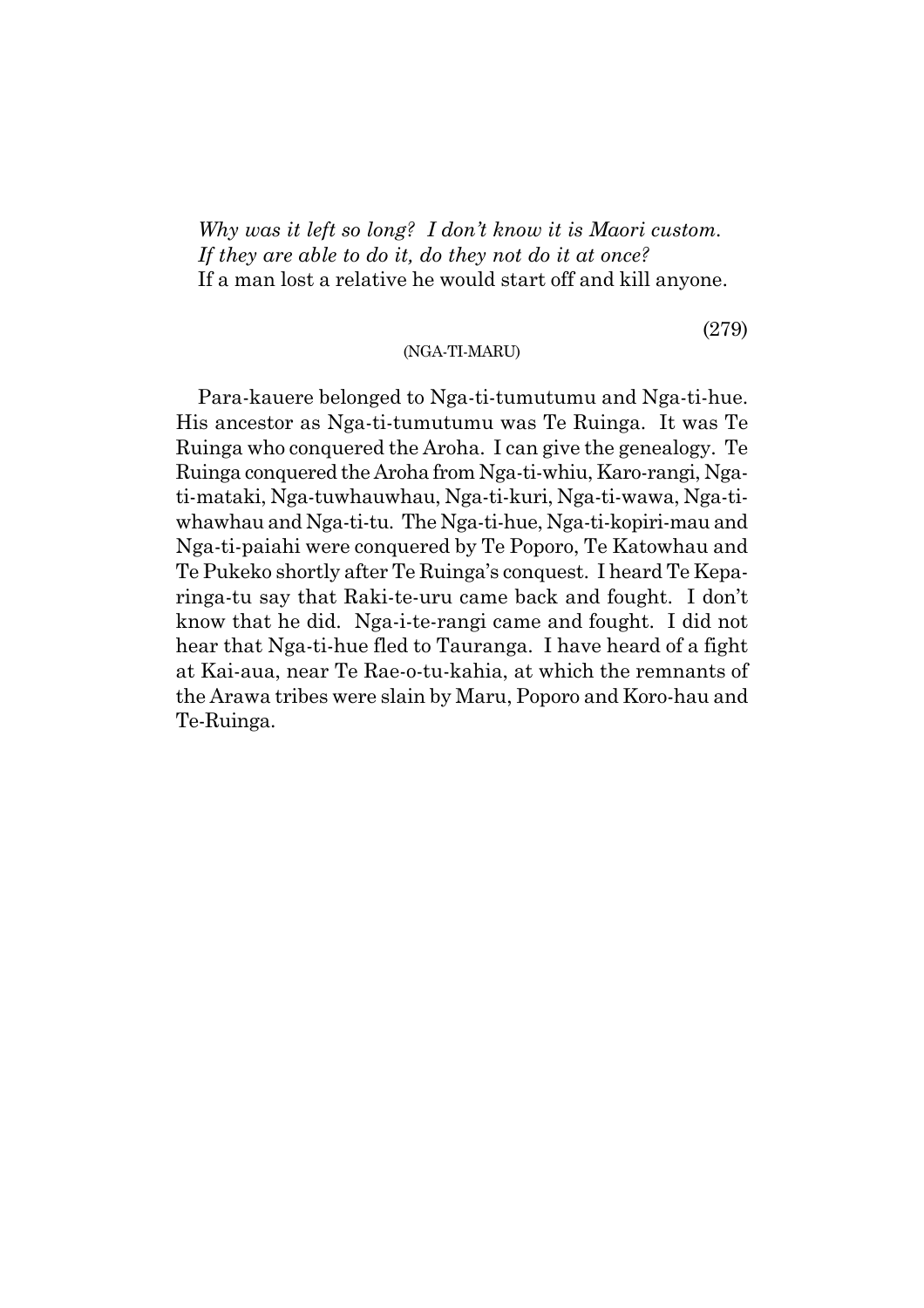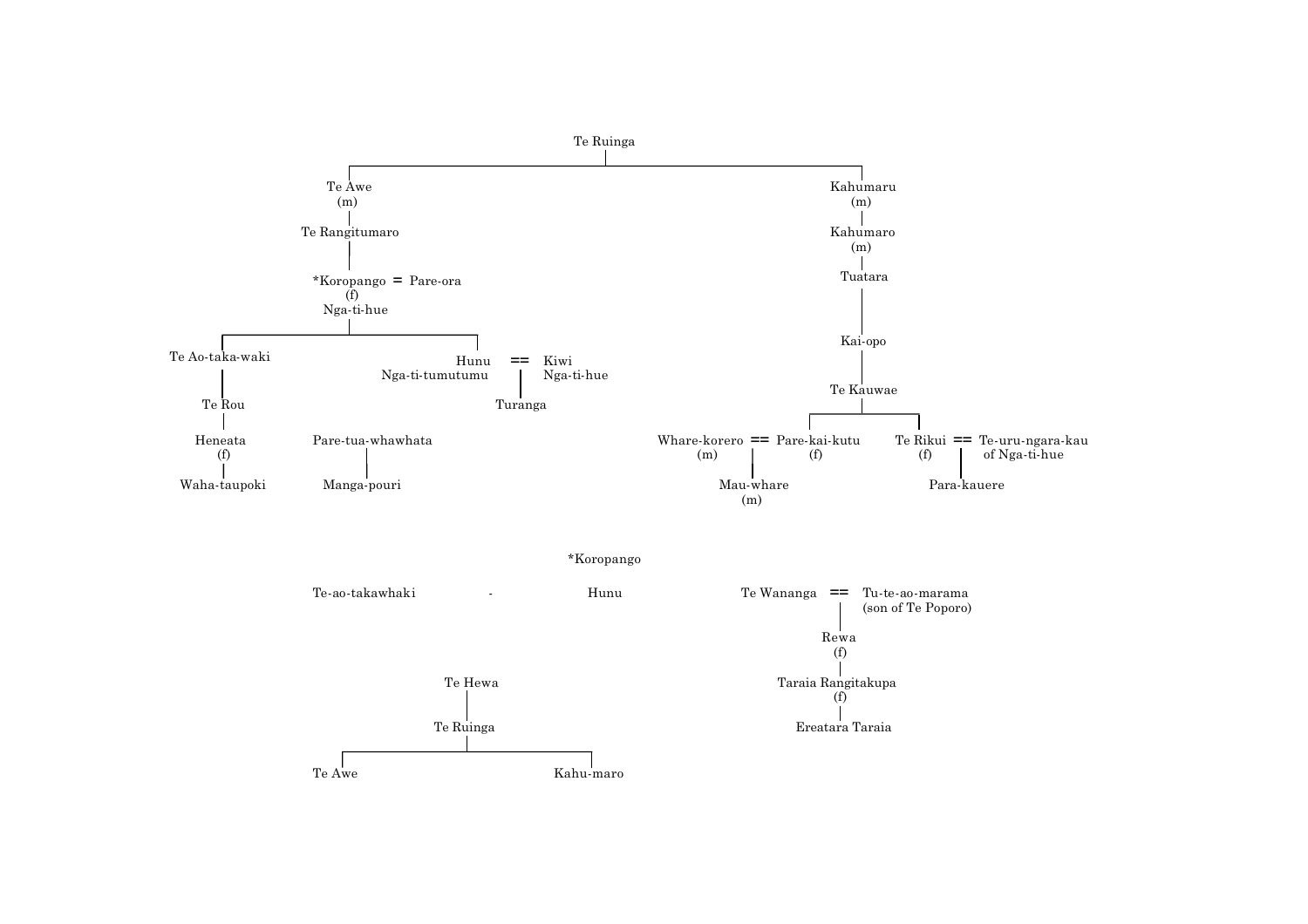

(280)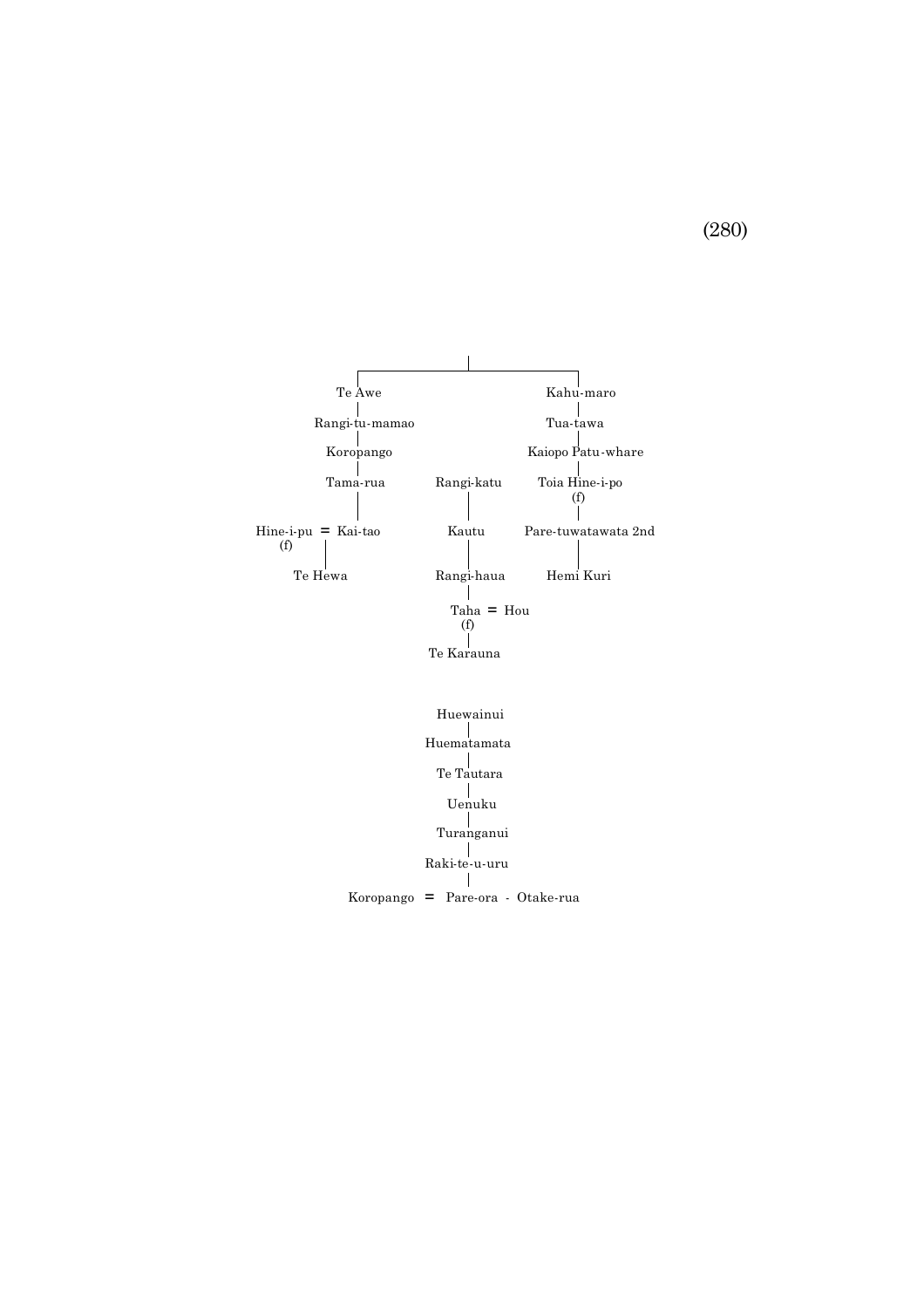Te Waka and others descended from Te Poporo.

Nga-ti-tama-te-ra from Kato-hau.

Nga-ti-paoa from Pukeko – Whare-nui's genealogy is wrong. It should be:



Kura went away with her husband, a man of Nga-ti-tawhaki to Matamata. I heard from Tauaru that their child married a Tapuika man and their child came to Nga-i-te-rangi and married Hara-kewa, who was Wharenui's father. Neither Kura nor any other child came back to the Aroha.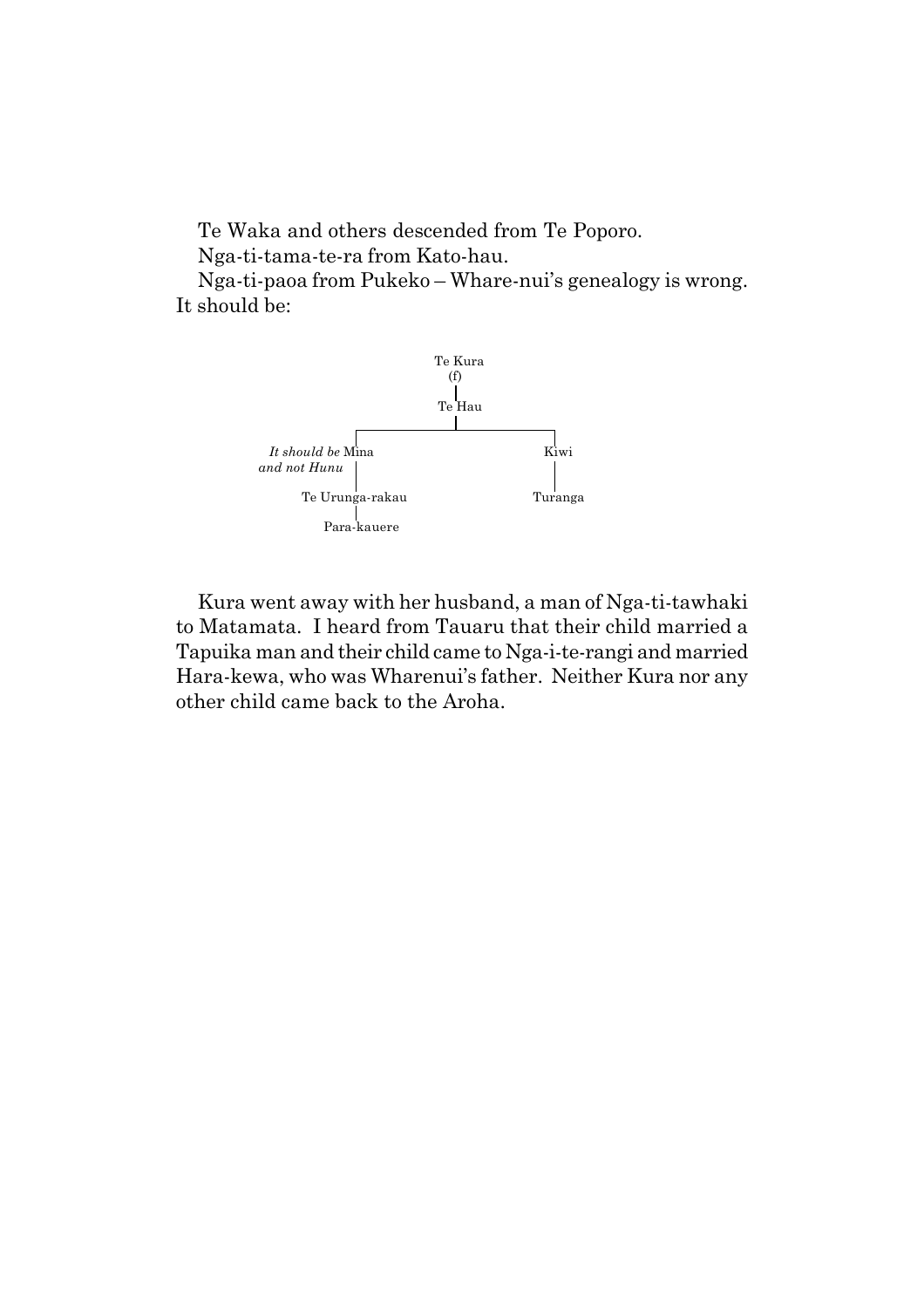### NGA TARU O TARA (NGA-PUHI)

He kupu whakatauki nga kupu nei "Nga taru o Tara". Te take o aua kupu nei koia tenei:

He mea mahi e Tara te whare e noho ai raua ko tana wahine, ko Turaki-hau, a ko tana wahine nei ko Turaki-hau no te rangi aia, a ka whanau ta raua tama a Tau-whiro-hua, a ka roa ka tino kaumatua a Tara, ka hina nga uru o tana upoko, a ka ui ata tana wahine ki aia ka mea "He aha enei e ma nei i to uru?"

Ka mea atu a Tara "He tohu no te paroparo, a he tohu no te mate."

A ka ui atu ano a Turaki-hau, ka mea, "A, e mate koe a aua ra e haere ake nei?"

Ka mea atu a Tara "Ka aha ia, ae ra."

A ka tino pouri a Turaki-hau, a ka mau i tana tama i a Tauwhiro-hua, a ka rere ia ki te Rangi.

A ka noho a Tara, a ka tino koro rawa, a te kaha te haere atu i taua whare, a mau tonu te whakaaro a tana tama a Tau-whirohua ki aia a ka heke iho aia ki te titiro i a Tara, a ka tae mai ia ki te whare a ka rongo ia i te tangi o tana papa e mea ana:

> "E Tau-whiro-hua, E Tau-whiro-hua, Te kite noa ake Ahau i a koe E tama e, naku koe E Tau-whiro-hua"

A ka haere atu ia ki te whare, a kua kapi te whare i te kohukohu, ka tapoko atu aia, a e takoto ana tana matua a Tara, a ka mau ia, a ka taiapo i roto i te takapau, ka maua ki te wai horoi ai, kia ora ai, a ka takoto mate a Tara, ka mau ano ki te whare, a ka mate a Tara. Koia ra te take o nga tono o Tara, ara o te hina.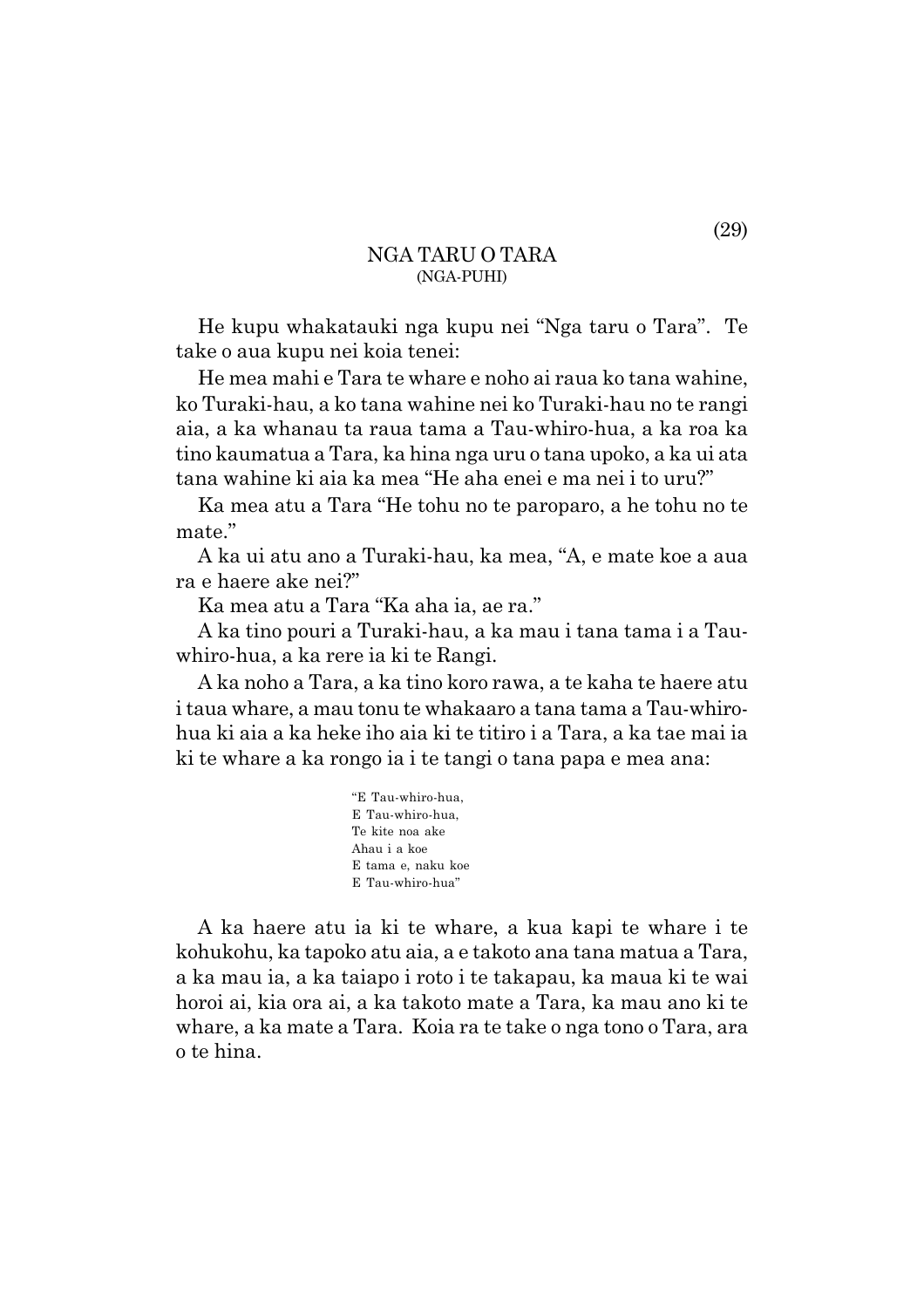## HE KARAKIA MAURI

ìManawa mai ai te putanga o te Ariki Manawa mai ai te putanga o te Tauira Ka eke ki Rongo-rapa *(name of an island)* Ka eke ki Rangi tahua hua *(Sunday Island)* Tena te whatu kei au Kei te karanga tapu

Ka mutu tenei whiti (rewa) ka timata tenei i te whakaaranga i te mauri:

> Te mauri tu Te whiwhi a Nuku Tu te whiwhi a Rangi Kei te whiwhia i waho Kei te rawea i waho Puritia mai i waho Tawhia mai (i) waho Tena te mouri, ka whakapiki Tena te mouri, ka whakakake Ko te mouri o tenei Ariki Ko te mouri o tenei Tauira Mouri kei runga Te mouri e Rangi Mouri ka pu kei waho Kei te whai ao Kei te ao marama Te mokopuranga e tama ki waho Tera te mouri ka whakapiki Ko te mouri o tenei Ariki Ko te mouri o tenei Tauira Te aweawe kei runga Te aweawe e Rangi puritia mai waho Tawhia mai waho Tena to mouri ka whakapiki Ko te mouri o tenei Ariki

Ko te mouri o tenei Tauira Tare te matao rangi te ara o Maru Tuku atu tama kia whakaputa Ki Rangi-ta-whangawhanga He putanga ariki ki te whai ao Ki te ao marama Mouri whakarongo

No wai te mouri? No Rangi te mouri He mouri ka riri

(2)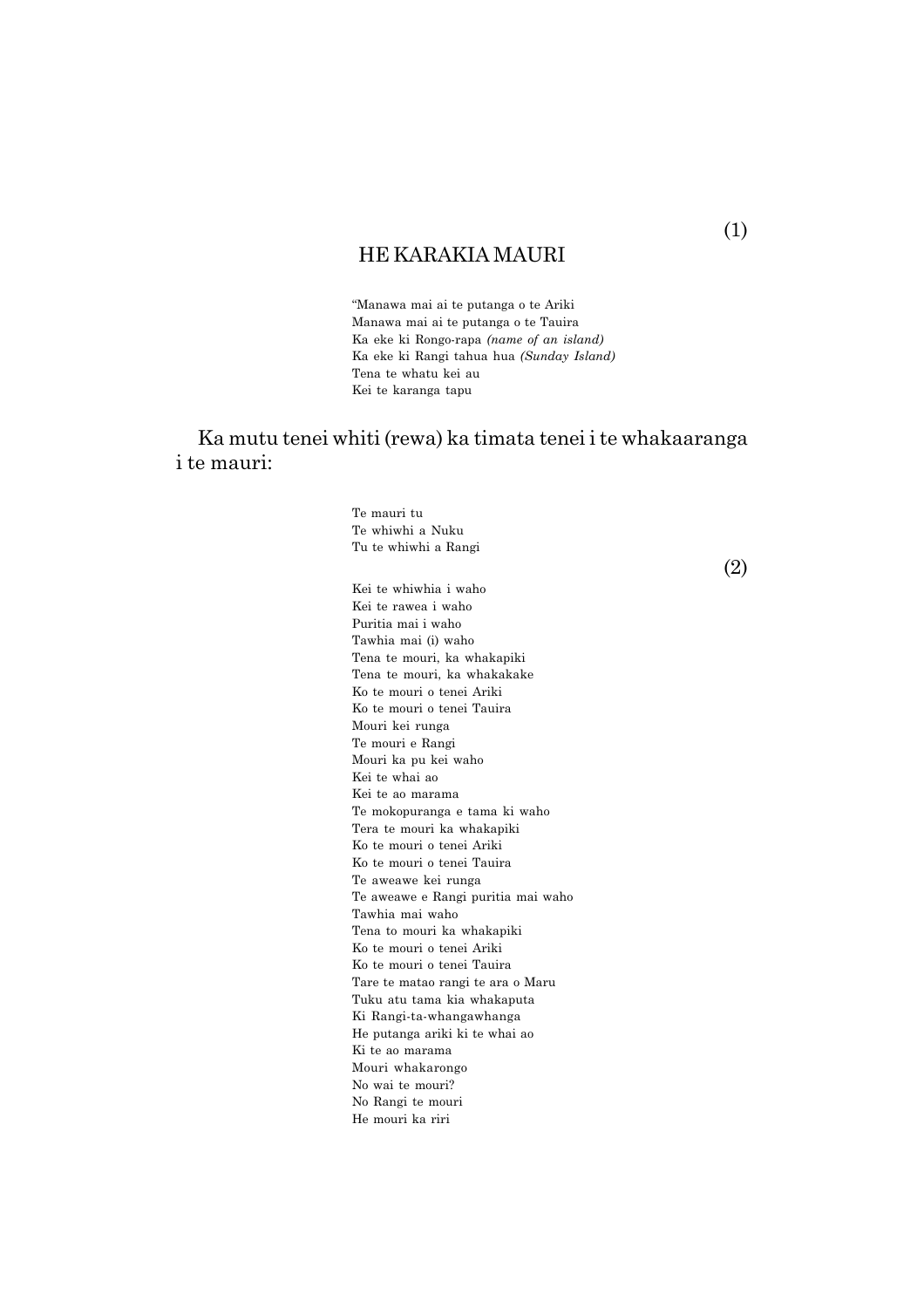He mouri ka muha (nguha) Ka tara

(3)

Ka korero Ka wananga Ko te mouri o tenei Ariki Te ruruke koi (koe) te pu Koi (Koe) te weu Koi te aka Koe te tamore Koi te awhiti rua E Rata i (e) uta ko te ruruki(u) o tenei toi Ko te ruruku o tenei maota Kia rukutia kia mou, mou kita Te whanatu taku kaha nei Ki te pohatu (kohatu) ngana ngana i whiti Te homai te rukutia Te naomia ki te kaokao tapu o Tane Ka pu ti Tu Ka pu ti Rongo Ka pu ti Tane i e i Tena te ruruku Te pupu a marangai Te kai ka rata Te awhitirua e Rata Ko te ruruku o tenei toi Ko te ruruku o tenei maota Kia rukutia kia mou, mou kita Ko Rangi kia rukutia Ko Papa kia rukutia Ko Rongo kia rukutia Ko Tane kia rukutia Ko Tangaroa kia rukutia Tenei te ruruku ka mou Ko te ruruku o tenei whenua Ko Ihenga I rukutia kuti kuti peka peka

(4)

Aranga te po Aranga te ao Puia Nuku Puia Rangi Ko Huru manu Ko Take take Pikia te rangi nui e tu nei Ka ruha, ka heketia Ko Aitu-ma-roro-hau mata wha ki te Rangi Tenei te hau ka ruru Tenei te hau ka kaputi Ko te hau o wai? Ko te hau o Maru Pera hoki ra Tawhaki a Hema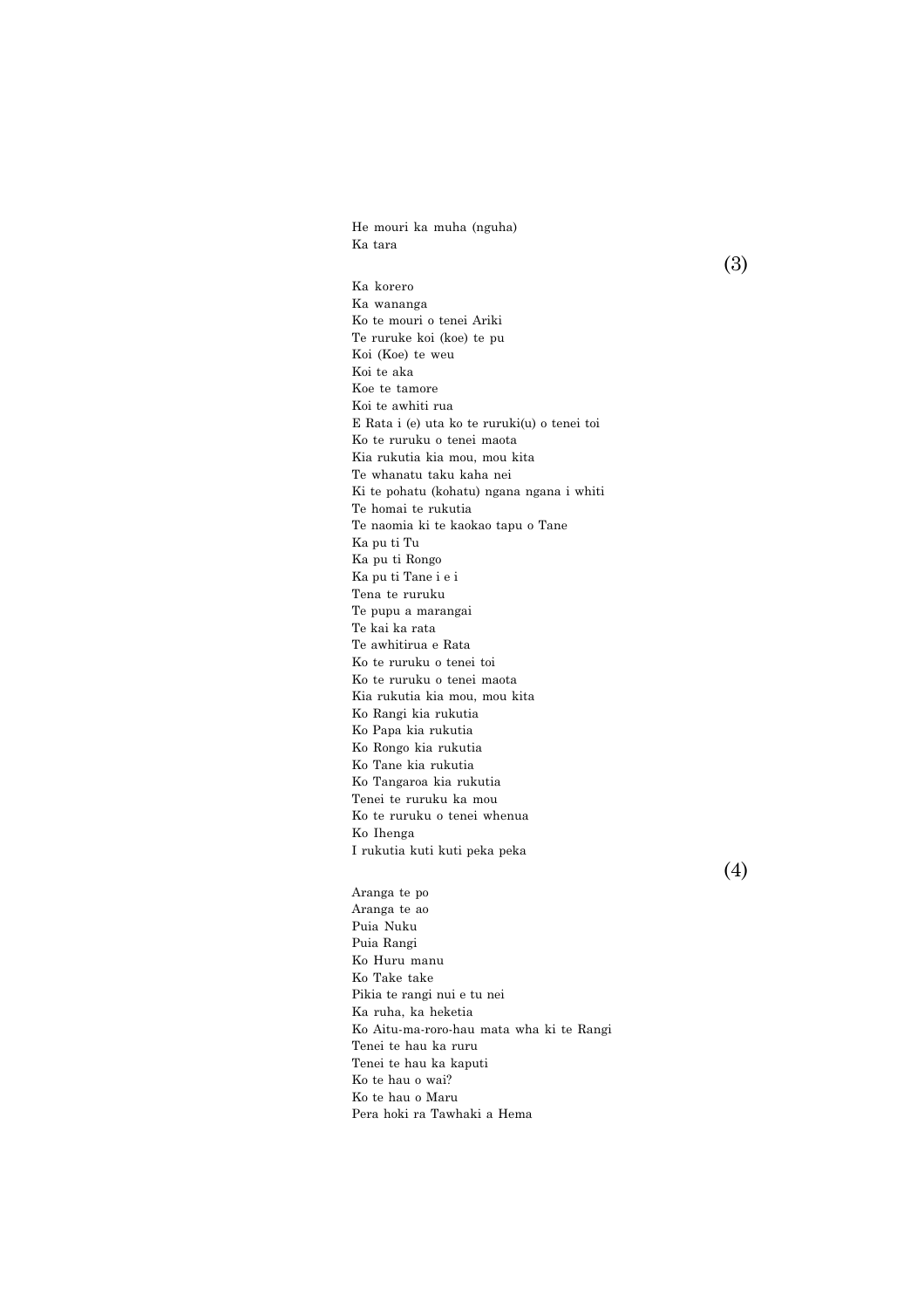Koia i haerea Koia i rukutia te moana waiwai Koia kakea te tauru o Rangi Koia rukuhia Koia takahia ki te whatu Ka wiri wiri ki te whatu Ka wawana ki te whatu Korongata e taka i Uru-rangi Tenei te hahau ka eke Ko te hau o wai? Ko te hau o Rongo-maiî

#### TE RA

#### (NGA-PUHI)

Te take i pouri ai te ra i te wa ora e whiti nui ana, he mea e kainga ana e nga atua o te rangi, ara e kekeri ana aua atua ra ki a ratou ano i ora wa e turia ai nga mahi a aua atua mo ratou ano. Koia ra te ra i ahua pouri ai, a te whiti nui ai hoki te maramatanga i aia. Ano ka mutu te parekura o nga atua ka kau te ra i te wai ora tana, a ka ora mai ano aia.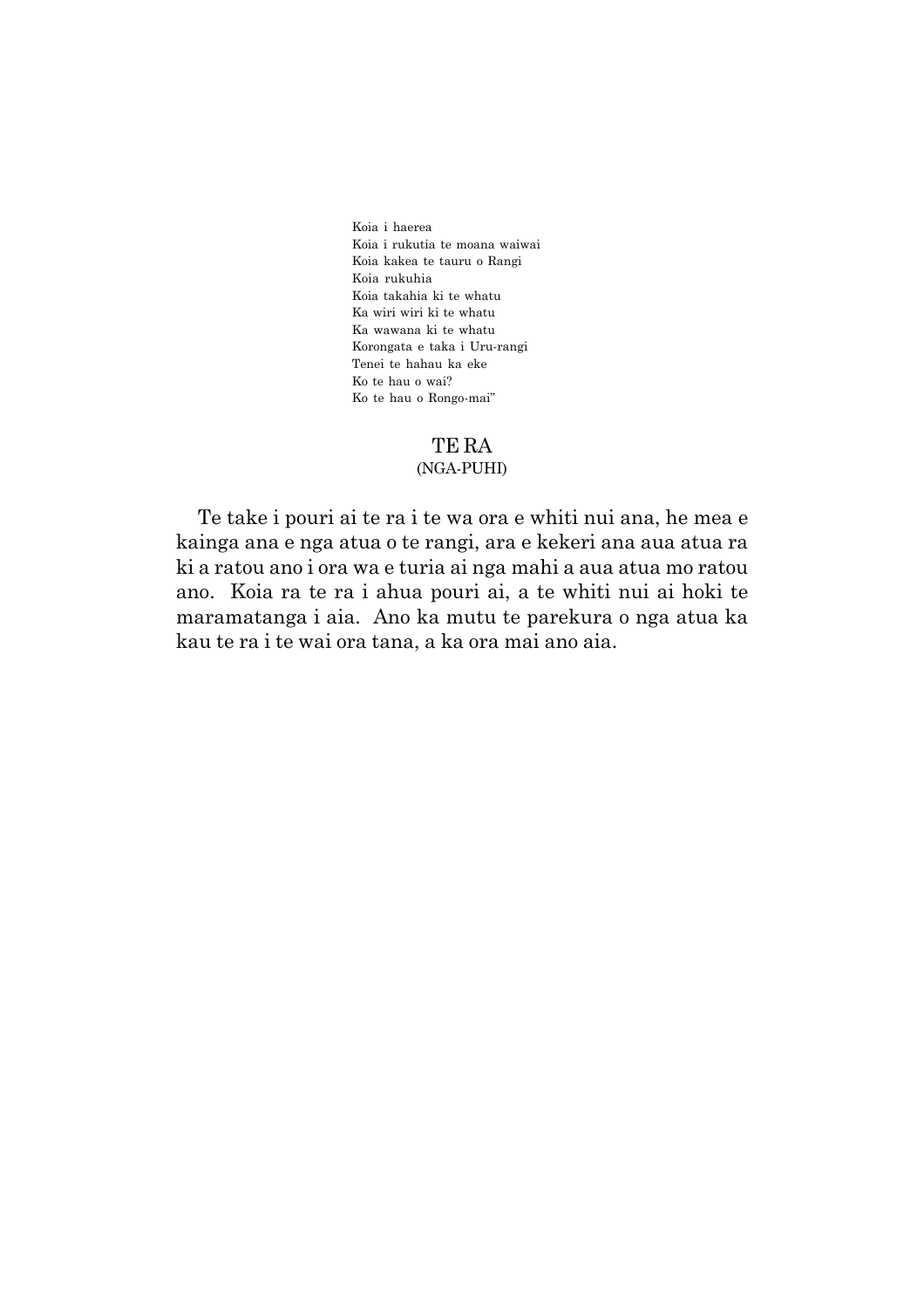# **C H A P T E R I X**

ìHe tau te tangi mai e te manu nei e te Piopio Koi aia e oi, koi ai aia e oi, oi au oi au Rere noa te tangata ka tu iri ki runga E kore ra e tahuri mai he matenga, rua wai E moe te kaumatua ka pa kumi-kumi Me kopi ko Pereti taku atua Kai te maioro, tohu toto te tera i wawau ra Keke noa te tira tautete a te hau-waho Angiangi no angi no haramai Po-mare Me ana pu aha runga hei aha Hei whakatuiri noa i te taa tiki I ka wehi i karere i kaongaonga taku kiri I ka ongaonga ki nui o te whenua I Ao-tea i Toke-rau ma te ihi ra Ma to o tahi i te tamaita takakau ka pai Mawai au e mea e kore ai e mate Ma hau ra hoki, ra kai hua mai Ko Here-taihoa, te pere ki moemoe Te-wau-ki-haere ki waipa ki Tiraraua-awe Kaore hiki koia te aroha koraria I tukunga taha mai te ahiahi I whaka ngongoto ki he."

*He waiata aroha a te wahine whakamomori.*

### CHALLENGE OF KIWI AND WAHA-AKIAKI TO BATTLE (NGA-TI-WHATUA)

(51A)